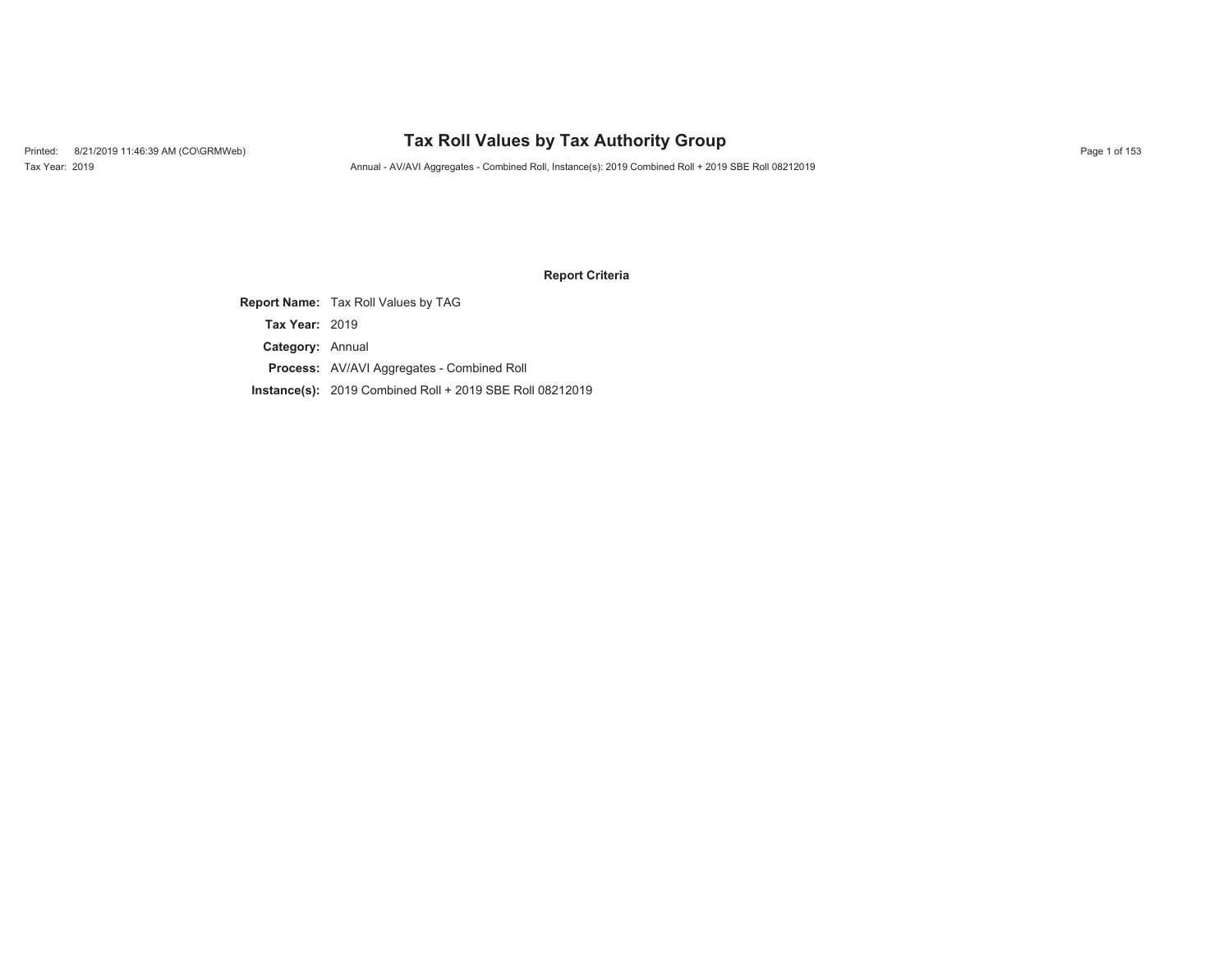|                     |                                                                                    |                                  |                                               |                                                                                                      | Page 2 of 153          |
|---------------------|------------------------------------------------------------------------------------|----------------------------------|-----------------------------------------------|------------------------------------------------------------------------------------------------------|------------------------|
|                     |                                                                                    |                                  |                                               |                                                                                                      |                        |
|                     |                                                                                    |                                  |                                               |                                                                                                      |                        |
| <b>Secured Roll</b> | <b>SBE Roll</b>                                                                    | <b>Combined Secured</b><br>& SBE | <b>Unsecured Roll</b><br><b>No Aircraft</b>   | <b>Unsecured Roll</b><br><b>Aircraft Only</b>                                                        | <b>Total All Rolls</b> |
| $\mathbf 0$         | 25,817,897                                                                         | 25,817,897                       | $\mathbf 0$                                   | $\mathbf 0$                                                                                          | 25,817,897             |
| 0                   | 332,597,591                                                                        | 332,597,591                      | $\mathsf{O}\xspace$                           | 0                                                                                                    | 332,597,591            |
| 0                   | 65,178,421                                                                         | 65,178,421                       | 0                                             | 0                                                                                                    | 65,178,421             |
| $\mathbf 0$         | 423,593,909                                                                        | 423,593,909                      | 0                                             | 0                                                                                                    | 423,593,909            |
| $\Omega$            | 423,593,909                                                                        | 423,593,909                      | 0                                             | 0                                                                                                    | 423,593,909            |
| $\mathbf 0$         | 423,593,909                                                                        | 423,593,909                      | 0                                             | 0                                                                                                    | 423,593,909            |
|                     |                                                                                    |                                  |                                               |                                                                                                      | 31                     |
|                     |                                                                                    |                                  |                                               |                                                                                                      |                        |
| <b>Secured Roll</b> | <b>SBE Roll</b>                                                                    | <b>Combined Secured</b><br>& SBE | <b>Unsecured Roll</b><br><b>No Aircraft</b>   | <b>Unsecured Roll</b><br><b>Aircraft Only</b>                                                        | <b>Total All Rolls</b> |
| $\mathsf 0$         | 1,381,570                                                                          | 1,381,570                        | $\mathbf 0$                                   | $\mathsf 0$                                                                                          | 1,381,570              |
| $\mathbf 0$         | 952,822                                                                            | 952,822                          | 0                                             | 0                                                                                                    | 952,822                |
| $\mathbf 0$         | 650,469                                                                            | 650,469                          | $\mathbf 0$                                   | 0                                                                                                    | 650,469                |
| 0                   | 2,984,861                                                                          | 2,984,861                        | 0                                             | 0                                                                                                    | 2,984,861              |
| 0                   | 2,984,861                                                                          | 2,984,861                        | 0                                             | 0                                                                                                    | 2,984,861              |
| $\mathbf 0$         | 2,984,861                                                                          | 2,984,861                        | $\mathsf 0$                                   | 0                                                                                                    | 2,984,861              |
|                     |                                                                                    |                                  |                                               |                                                                                                      | 3                      |
|                     |                                                                                    |                                  |                                               |                                                                                                      |                        |
| <b>Secured Roll</b> | <b>SBE Roll</b>                                                                    | <b>Combined Secured</b><br>& SBE | <b>Unsecured Roll</b><br><b>No Aircraft</b>   | <b>Unsecured Roll</b><br><b>Aircraft Only</b>                                                        | <b>Total All Rolls</b> |
| 3,791,942           | 0                                                                                  | 3,791,942                        | $\mathbf 0$                                   | $\mathbf 0$                                                                                          | 3,791,942              |
| 2,214,530           | 0                                                                                  | 2,214,530                        | 265,189                                       | 0                                                                                                    | 2,479,719              |
| 0                   | 0                                                                                  | $\mathbf 0$                      | 581,192                                       | 0                                                                                                    | 581,192                |
| 6,006,472           | $\Omega$                                                                           | 6,006,472                        | 846,381                                       | 0                                                                                                    | 6,852,853              |
| 6,006,472           | 0                                                                                  | 6,006,472                        | 846,381                                       | 0                                                                                                    | 6,852,853              |
|                     | TAG: 00001 UNITARY TAX<br>TAG: 00002 RAILROAD UNITRY<br>TAG: 01003 SANTA CRUZ CITY |                                  | <b>Tax Roll Values by Tax Authority Group</b> | Annual - AV/AVI Aggregates - Combined Roll, Instance(s): 2019 Combined Roll + 2019 SBE Roll 08212019 |                        |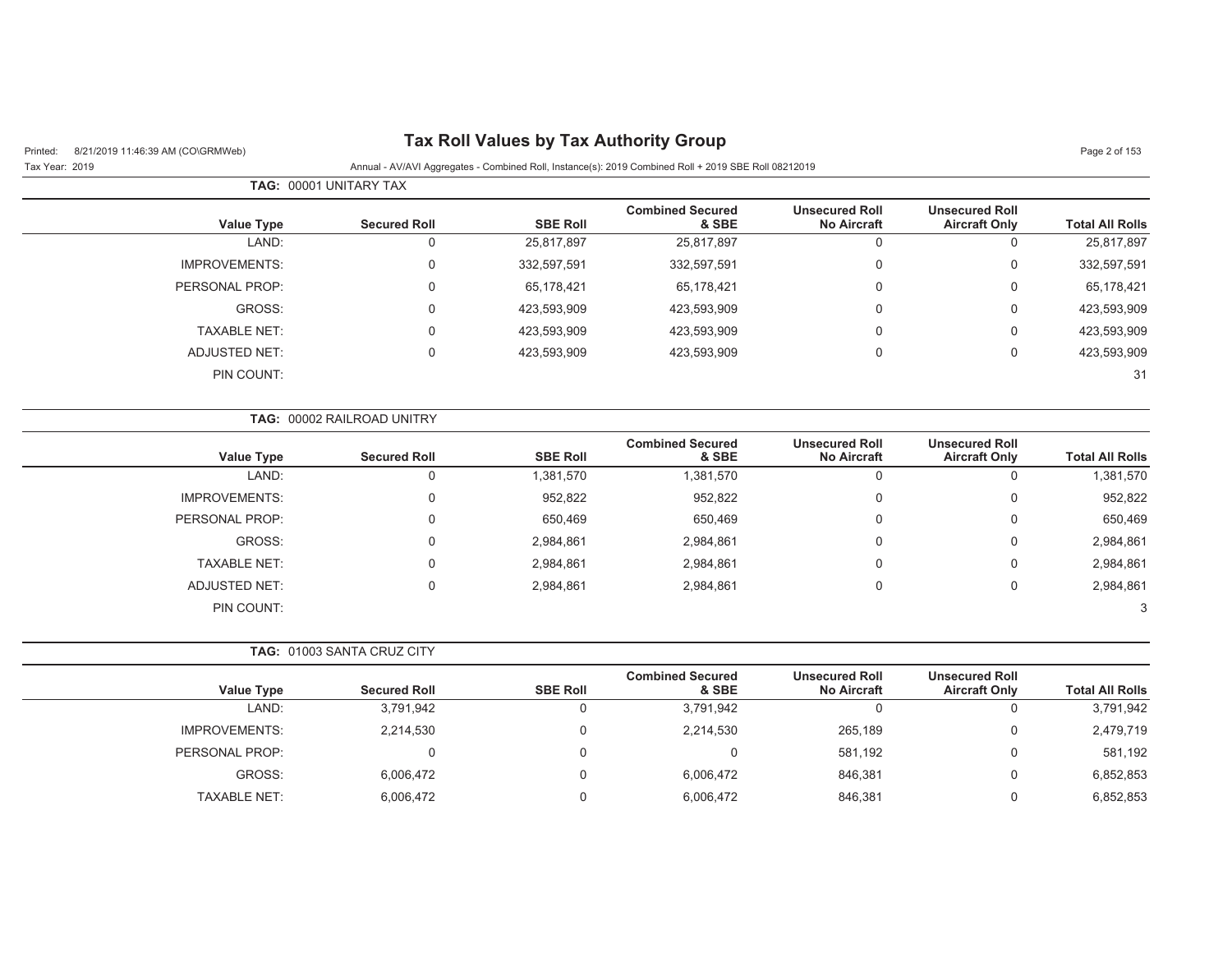| <b>Tax Roll Values by Tax Authority Group</b><br>8/21/2019 11:46:39 AM (CO\GRMWeb)<br>Printed: |                            |                 |                                                                                                      |                                             |                                               |                        |
|------------------------------------------------------------------------------------------------|----------------------------|-----------------|------------------------------------------------------------------------------------------------------|---------------------------------------------|-----------------------------------------------|------------------------|
| Tax Year: 2019                                                                                 |                            |                 | Annual - AV/AVI Aggregates - Combined Roll, Instance(s): 2019 Combined Roll + 2019 SBE Roll 08212019 |                                             |                                               | Page 3 of 153          |
|                                                                                                | TAG: 01003 SANTA CRUZ CITY |                 |                                                                                                      |                                             |                                               |                        |
| <b>Value Type</b>                                                                              | <b>Secured Roll</b>        | <b>SBE Roll</b> | <b>Combined Secured</b><br>& SBE                                                                     | <b>Unsecured Roll</b><br><b>No Aircraft</b> | <b>Unsecured Roll</b><br><b>Aircraft Only</b> | <b>Total All Rolls</b> |
| <b>ADJUSTED NET:</b>                                                                           | 6,006,472                  | 0               | 6,006,472                                                                                            | 846,381                                     | $\mathbf 0$                                   | 6,852,853              |
| PIN COUNT:                                                                                     |                            |                 |                                                                                                      |                                             |                                               | 18                     |
|                                                                                                | TAG: 01006 SANTA CRUZ CITY |                 |                                                                                                      |                                             |                                               |                        |
| <b>Value Type</b>                                                                              | <b>Secured Roll</b>        | <b>SBE Roll</b> | <b>Combined Secured</b><br>& SBE                                                                     | <b>Unsecured Roll</b><br><b>No Aircraft</b> | <b>Unsecured Roll</b><br><b>Aircraft Only</b> | <b>Total All Rolls</b> |
| PIN COUNT:                                                                                     |                            |                 |                                                                                                      |                                             |                                               | 2                      |
|                                                                                                | TAG: 01009 SANTA CRUZ CITY |                 |                                                                                                      |                                             |                                               |                        |
| <b>Value Type</b>                                                                              | <b>Secured Roll</b>        | <b>SBE Roll</b> | <b>Combined Secured</b><br>& SBE                                                                     | <b>Unsecured Roll</b><br><b>No Aircraft</b> | <b>Unsecured Roll</b><br><b>Aircraft Only</b> | <b>Total All Rolls</b> |
| LAND:                                                                                          | 404,044                    | 0               | 404,044                                                                                              | $\mathbf 0$                                 | $\mathbf 0$                                   | 404,044                |
| <b>IMPROVEMENTS:</b>                                                                           | 213,567                    | $\mathbf 0$     | 213,567                                                                                              | 0                                           | $\mathbf 0$                                   | 213,567                |
| GROSS:                                                                                         | 617,611                    | $\Omega$        | 617,611                                                                                              | 0                                           | 0                                             | 617,611                |
| <b>TAXABLE NET:</b>                                                                            | 617,611                    | 0               | 617,611                                                                                              | 0                                           | 0                                             | 617,611                |
| <b>ADJUSTED NET:</b>                                                                           | 617,611                    | $\Omega$        | 617,611                                                                                              | $\Omega$                                    | $\mathbf 0$                                   | 617,611                |
| PIN COUNT:                                                                                     |                            |                 |                                                                                                      |                                             |                                               |                        |
|                                                                                                | TAG: 01015 SANTA CRUZ CITY |                 |                                                                                                      |                                             |                                               |                        |
| <b>Value Type</b>                                                                              | <b>Secured Roll</b>        | <b>SBE Roll</b> | <b>Combined Secured</b><br>& SBE                                                                     | <b>Unsecured Roll</b><br><b>No Aircraft</b> | <b>Unsecured Roll</b><br><b>Aircraft Only</b> | <b>Total All Rolls</b> |
| LAND:                                                                                          | 77,524                     | $\mathbf 0$     | 77,524                                                                                               | $\mathbf 0$                                 | $\mathbf 0$                                   | 77,524                 |
| <b>IMPROVEMENTS:</b>                                                                           | 857,547                    | 0               | 857,547                                                                                              | 700,196                                     | 0                                             | 1,557,743              |
| PERSONAL PROP:                                                                                 | 0                          | 0               | 0                                                                                                    | 471,157                                     | $\mathbf 0$                                   | 471,157                |

GROSS: 935,071 0 935,071 1,171,353 0 2,106,424 - EXEMPTIONS: 0 0 0 916,342 0 916,342 TAXABLE NET: 935,071 0 935,071 255,011 0 1,190,082 ADJUSTED NET: 935,071 0 935,071 255,011 0 1,190,082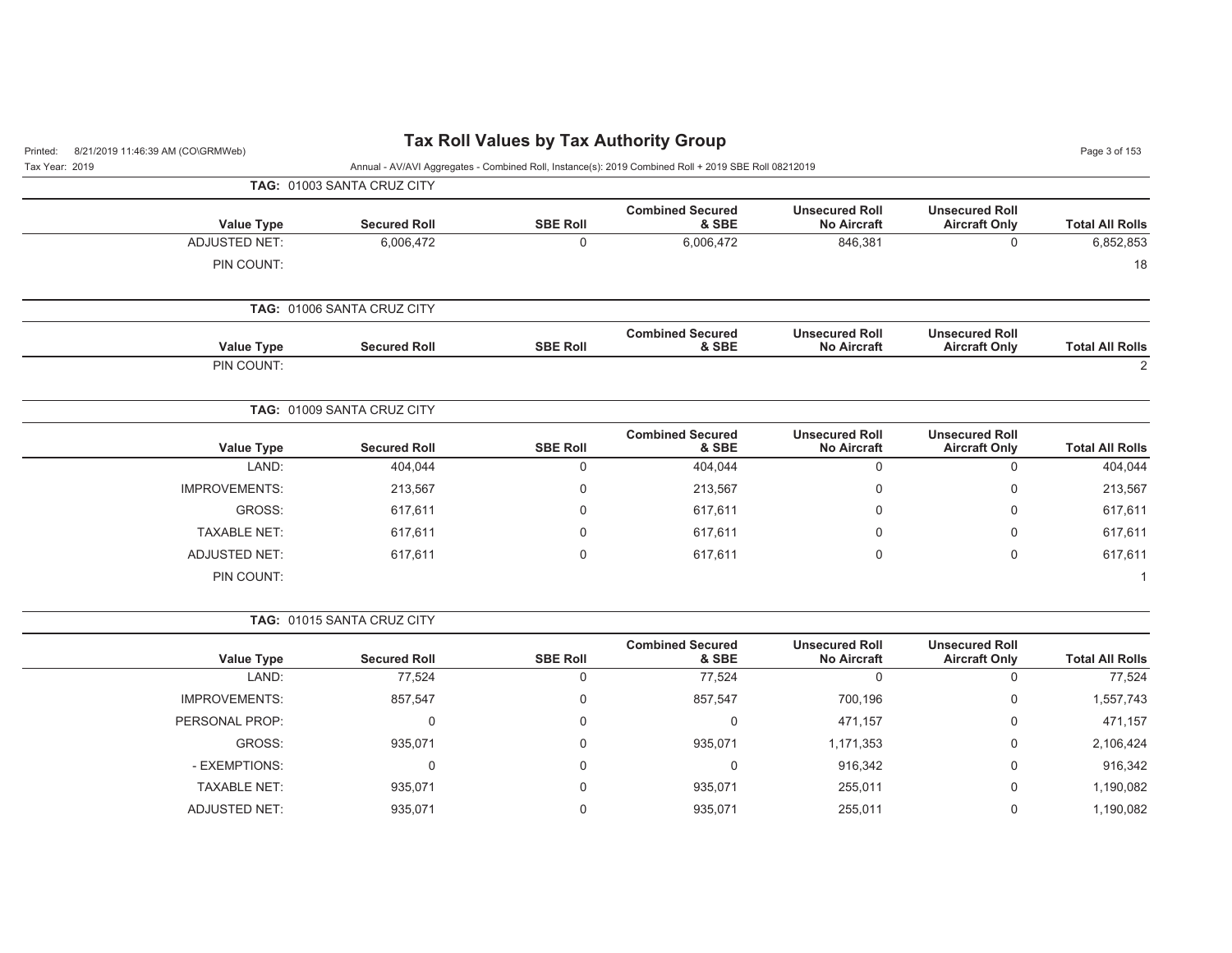## Printed: 8/21/2019 11:46:39 AM (CO\GRMWeb) **Tax Roll Values by Tax Authority Group** Page 4 of 153

Tax Year: 2019 Annual - AV/AVI Aggregates - Combined Roll, Instance(s): 2019 Combined Roll + 2019 SBE Roll 08212019

**TAG:** 01015 SANTA CRUZ CITY

| <b>Total All Rolls</b> | <b>Unsecured Roll</b><br><b>Aircraft Only</b> | <b>Unsecured Roll</b><br><b>No Aircraft</b> | <b>Combined Secured</b><br>& SBE | <b>SBE Roll</b> | <b>Secured Roll</b>        | <b>Value Type</b>    |
|------------------------|-----------------------------------------------|---------------------------------------------|----------------------------------|-----------------|----------------------------|----------------------|
|                        |                                               |                                             |                                  |                 |                            | PIN COUNT:           |
|                        |                                               |                                             |                                  |                 | TAG: 01017 SANTA CRUZ CITY |                      |
| <b>Total All Rolls</b> | <b>Unsecured Roll</b><br><b>Aircraft Only</b> | <b>Unsecured Roll</b><br><b>No Aircraft</b> | <b>Combined Secured</b><br>& SBE | <b>SBE Roll</b> | <b>Secured Roll</b>        | <b>Value Type</b>    |
| 51,297,677             | 0                                             | 224,953                                     | 51,072,724                       | 0               | 51,072,724                 | LAND:                |
| 142,728,397            | $\mathbf 0$                                   | 25,916,430                                  | 116,811,967                      | $\mathbf 0$     | 116,811,967                | <b>IMPROVEMENTS:</b> |
| 14,879,678             | 0                                             | 14,738,627                                  | 141,051                          | $\mathbf 0$     | 141,051                    | PERSONAL PROP:       |
| 208,905,752            | $\mathbf 0$                                   | 40,880,010                                  | 168,025,742                      | $\mathbf 0$     | 168,025,742                | GROSS:               |
| 5,837,766              | 0                                             | 425,745                                     | 5,412,021                        | $\mathbf 0$     | 5,412,021                  | - EXEMPTIONS:        |
| 203,067,986            | 0                                             | 40,454,265                                  | 162,613,721                      | $\mathbf 0$     | 162,613,721                | <b>TAXABLE NET:</b>  |
| 203,067,986            | 0                                             | 40,454,265                                  | 162,613,721                      | $\mathbf 0$     | 162,613,721                | ADJUSTED NET:        |
| 342                    |                                               |                                             |                                  |                 |                            | PIN COUNT:           |
|                        |                                               |                                             |                                  |                 |                            |                      |

| <b>TAG: 01020 SANTA CRUZ CITY</b> |                 |                                  |                                             |                                               |                        |
|-----------------------------------|-----------------|----------------------------------|---------------------------------------------|-----------------------------------------------|------------------------|
| <b>Secured Roll</b>               | <b>SBE Roll</b> | <b>Combined Secured</b><br>& SBE | <b>Unsecured Roll</b><br><b>No Aircraft</b> | <b>Unsecured Roll</b><br><b>Aircraft Only</b> | <b>Total All Rolls</b> |
| 85,773,970                        |                 | 85,773,970                       | 461,318                                     |                                               | 86,235,288             |
| 123,600,364                       |                 | 123,600,364                      | 8,859,487                                   | 0                                             | 132,459,851            |
| 912,021                           |                 | 912.021                          | 5,025,070                                   | 0                                             | 5,937,091              |
| 210,286,355                       |                 | 210,286,355                      | 14,345,875                                  | 0                                             | 224,632,230            |
| 27,891,473                        |                 | 27,891,473                       | 1,193,895                                   | $\Omega$                                      | 29,085,368             |
| 182,394,882                       |                 | 182,394,882                      | 13,151,980                                  | $\Omega$                                      | 195,546,862            |
| 105.000                           |                 | 105.000                          | 0                                           | $\Omega$                                      | 105,000                |
| 182.499.882                       |                 | 182.499.882                      | 13.151.980                                  | 0                                             | 195,651,862            |
|                                   |                 |                                  |                                             |                                               |                        |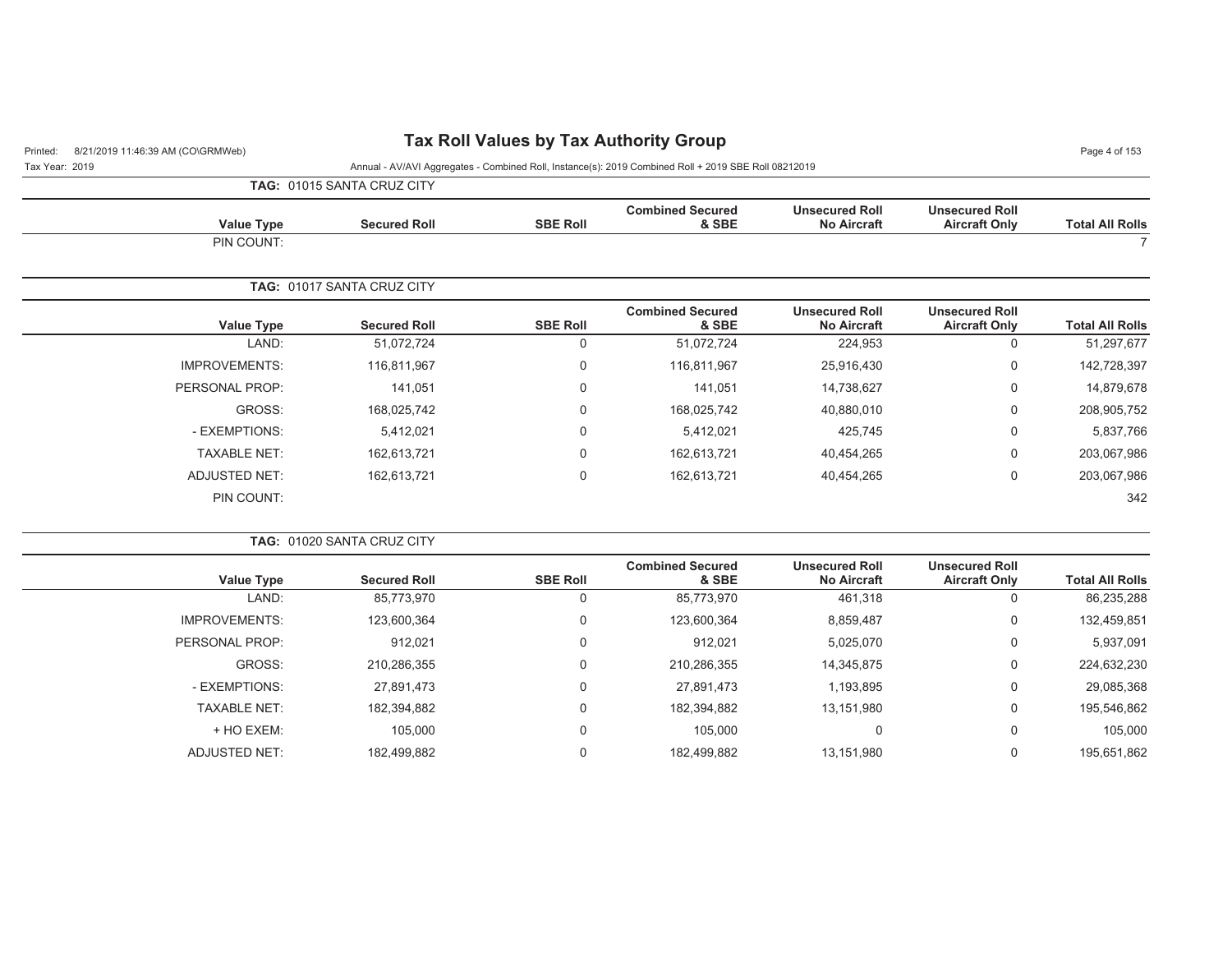## Printed: 8/21/2019 11:46:39 AM (CO\GRMWeb) **Tax Roll Values by Tax Authority Group** Page 5 of 153

Tax Year: 2019 Annual - AV/AVI Aggregates - Combined Roll, Instance(s): 2019 Combined Roll + 2019 SBE Roll 08212019

**TAG:** 01020 SANTA CRUZ CITY

| <b>Total All Rolls</b> | <b>Unsecured Roll</b><br><b>Aircraft Only</b> | <b>Unsecured Roll</b><br><b>No Aircraft</b> | <b>Combined Secured</b><br>& SBE | <b>SBE Roll</b> | <b>Secured Roll</b>               | Value Type           |
|------------------------|-----------------------------------------------|---------------------------------------------|----------------------------------|-----------------|-----------------------------------|----------------------|
| 462                    |                                               |                                             |                                  |                 |                                   | PIN COUNT:           |
|                        |                                               |                                             |                                  |                 |                                   |                      |
|                        |                                               |                                             |                                  |                 | <b>TAG: 01023 SANTA CRUZ CITY</b> |                      |
| <b>Total All Rolls</b> | <b>Unsecured Roll</b><br><b>Aircraft Only</b> | <b>Unsecured Roll</b><br><b>No Aircraft</b> | <b>Combined Secured</b><br>& SBE | <b>SBE Roll</b> | <b>Secured Roll</b>               | Value Type           |
| 108,893,404            | 0                                             |                                             | 108,893,404                      | 0               | 108,893,404                       | LAND:                |
| 110,959,473            | $\mathbf 0$                                   | 53,151                                      | 110,906,322                      | 0               | 110,906,322                       | <b>IMPROVEMENTS:</b> |
| 655,123                | 0                                             | 261,263                                     | 393,860                          | 0               | 393,860                           | PERSONAL PROP:       |
| 220,508,000            | 0                                             | 314,414                                     | 220,193,586                      | 0               | 220,193,586                       | GROSS:               |

| 209,854,527         | 0                                 | 209,854,527                      | 314,414                                     | 0                                             | 210,168,941            |
|---------------------|-----------------------------------|----------------------------------|---------------------------------------------|-----------------------------------------------|------------------------|
|                     |                                   |                                  |                                             |                                               | 353                    |
|                     |                                   |                                  |                                             |                                               |                        |
|                     |                                   |                                  |                                             |                                               |                        |
| <b>Secured Roll</b> | <b>SBE Roll</b>                   | <b>Combined Secured</b><br>& SBE | <b>Unsecured Roll</b><br><b>No Aircraft</b> | <b>Unsecured Roll</b><br><b>Aircraft Only</b> | <b>Total All Rolls</b> |
| 130,239,094         | U                                 | 130,239,094                      |                                             |                                               | 130,239,094            |
| 124,490,817         | 0                                 | 124,490,817                      | 14,188,525                                  | 0                                             | 138,679,342            |
| 8,740,076           | 0                                 | 8,740,076                        | 19,069,759                                  | $\Omega$                                      | 27,809,835             |
|                     | <b>TAG: 01024 SANTA CRUZ CITY</b> |                                  |                                             |                                               |                        |

| _ _ _ _ . _   |            | - -         | - -         |               |
|---------------|------------|-------------|-------------|---------------|
| 296,728,271   | 33,258,284 | 263,469,987 | 263,469,987 | GROSS:        |
| 46,544,924    | 794.087    | 45.750.837  | 45,750,837  | - EXEMPTIONS: |
| 250, 183, 347 | 32,464,197 | 217,719,150 | 217,719,150 | TAXABLE NET:  |
| 161,000       |            | 161.000     | 161.000     | + HO EXEM:    |
| 250,344,347   | 32,464,197 | 217,880,150 | 217,880,150 | ADJUSTED NET: |

- EXEMPTIONS: 10,990,060 0 10,990,060 0 10,990,060 TAXABLE NET: 209,203,527 0 209,203,527 314,414 0 209,517,941 + HO EXEM: 651,000 0 651,000 0 0 651,000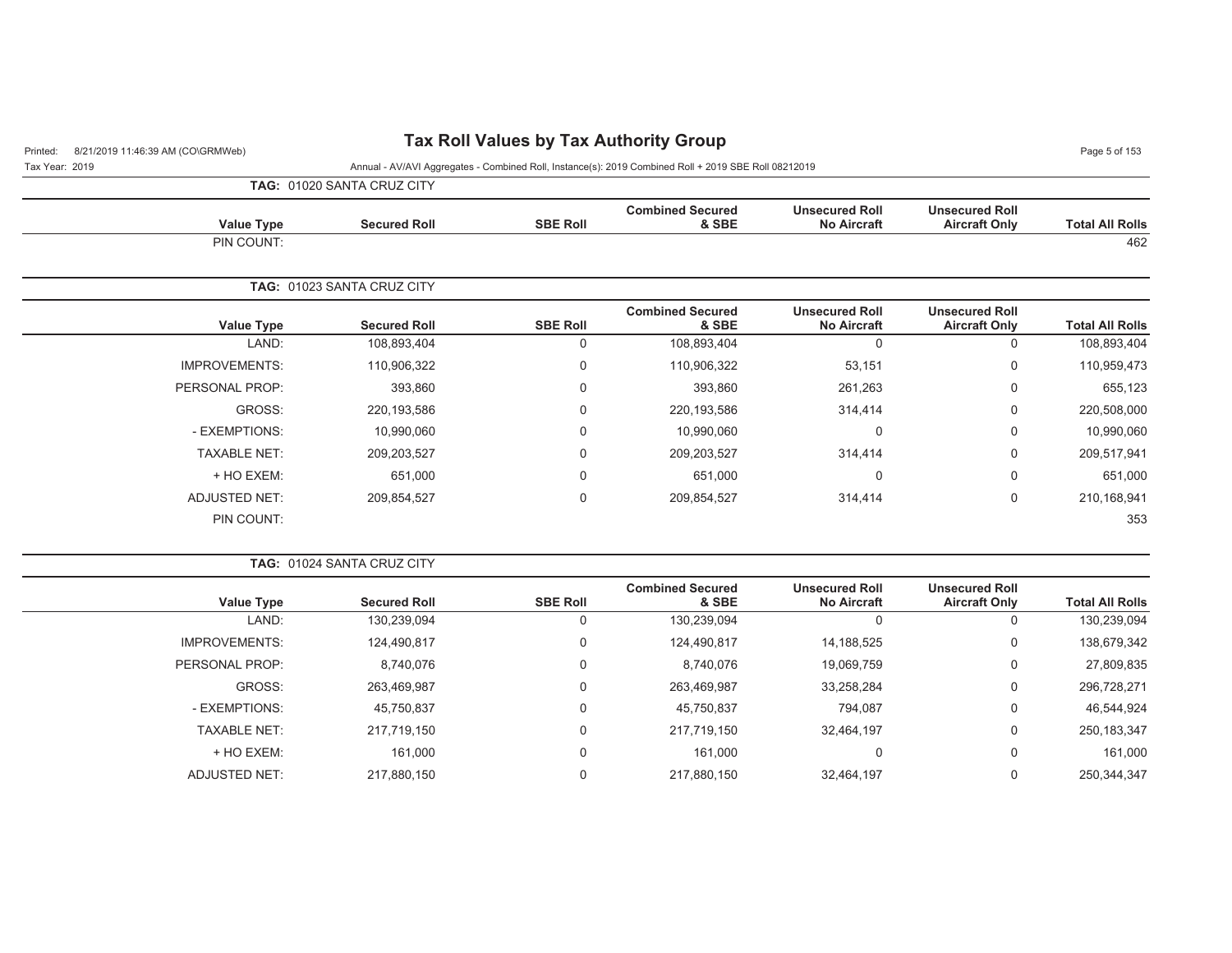## Printed: 8/21/2019 11:46:39 AM (CO\GRMWeb) **Tax Roll Values by Tax Authority Group** Page 6 of 153

Tax Year: 2019 Annual - AV/AVI Aggregates - Combined Roll, Instance(s): 2019 Combined Roll + 2019 SBE Roll 08212019

**TAG:** 01024 SANTA CRUZ CITY

| <b>Value Type</b> | <b>Secured Roll</b>               | <b>SBE Roll</b> | <b>Combined Secured</b><br>& SBE | <b>Unsecured Roll</b><br><b>No Aircraft</b> | <b>Unsecured Roll</b><br><b>Aircraft Only</b> | <b>Total All Rolls</b> |
|-------------------|-----------------------------------|-----------------|----------------------------------|---------------------------------------------|-----------------------------------------------|------------------------|
| PIN COUNT:        |                                   |                 |                                  |                                             |                                               | 591                    |
|                   | <b>TAG: 01025 SANTA CRUZ CITY</b> |                 |                                  |                                             |                                               |                        |

| <b>Total All Rolls</b> | <b>Unsecured Roll</b><br><b>Aircraft Only</b> | <b>Unsecured Roll</b><br><b>No Aircraft</b> | <b>Combined Secured</b><br>& SBE | <b>SBE Roll</b> | <b>Secured Roll</b> | <b>Value Type</b>    |
|------------------------|-----------------------------------------------|---------------------------------------------|----------------------------------|-----------------|---------------------|----------------------|
| 1,073,571              | 0                                             | 0                                           | 1,073,571                        | υ               | 1,073,571           | LAND:                |
| 1,179,252              | 0                                             | 238,448                                     | 940,804                          | 0               | 940,804             | <b>IMPROVEMENTS:</b> |
| 1,871,233              | 0                                             | 1,871,233                                   |                                  | 0               | 0                   | PERSONAL PROP:       |
| 4,124,056              | 0                                             | 2,109,681                                   | 2,014,375                        | 0               | 2,014,375           | GROSS:               |
| 388,270                | 0                                             | 388,270                                     | U                                | 0               | 0                   | - EXEMPTIONS:        |
| 3,735,786              | 0                                             | 1,721,411                                   | 2,014,375                        | 0               | 2,014,375           | <b>TAXABLE NET:</b>  |
| 3,735,786              | 0                                             | 1,721,411                                   | 2,014,375                        | 0               | 2,014,375           | <b>ADJUSTED NET:</b> |
| 4                      |                                               |                                             |                                  |                 |                     | PIN COUNT:           |
|                        |                                               |                                             |                                  |                 |                     |                      |

|                        |                                               |                                             |                                  |                 | <b>TAG: 01026 SANTA CRUZ CITY</b> |                      |
|------------------------|-----------------------------------------------|---------------------------------------------|----------------------------------|-----------------|-----------------------------------|----------------------|
| <b>Total All Rolls</b> | <b>Unsecured Roll</b><br><b>Aircraft Only</b> | <b>Unsecured Roll</b><br><b>No Aircraft</b> | <b>Combined Secured</b><br>& SBE | <b>SBE Roll</b> | <b>Secured Roll</b>               | <b>Value Type</b>    |
| 3,643,553              |                                               |                                             | 3,643,553                        | 0               | 3,643,553                         | LAND:                |
| 10,793,311             | 0                                             | 791,090                                     | 10,002,221                       | 0               | 10,002,221                        | <b>IMPROVEMENTS:</b> |
| 1,189,675              | 0                                             | 1,139,675                                   | 50,000                           | 0               | 50,000                            | PERSONAL PROP:       |
| 15,626,539             | $\mathbf 0$                                   | 1,930,765                                   | 13,695,774                       | 0               | 13,695,774                        | GROSS:               |
| 15,626,539             | $\mathbf 0$                                   | 1,930,765                                   | 13,695,774                       | 0               | 13,695,774                        | <b>TAXABLE NET:</b>  |
| 15,626,539             | 0                                             | 1,930,765                                   | 13,695,774                       | 0               | 13,695,774                        | ADJUSTED NET:        |
| 28                     |                                               |                                             |                                  |                 |                                   | PIN COUNT:           |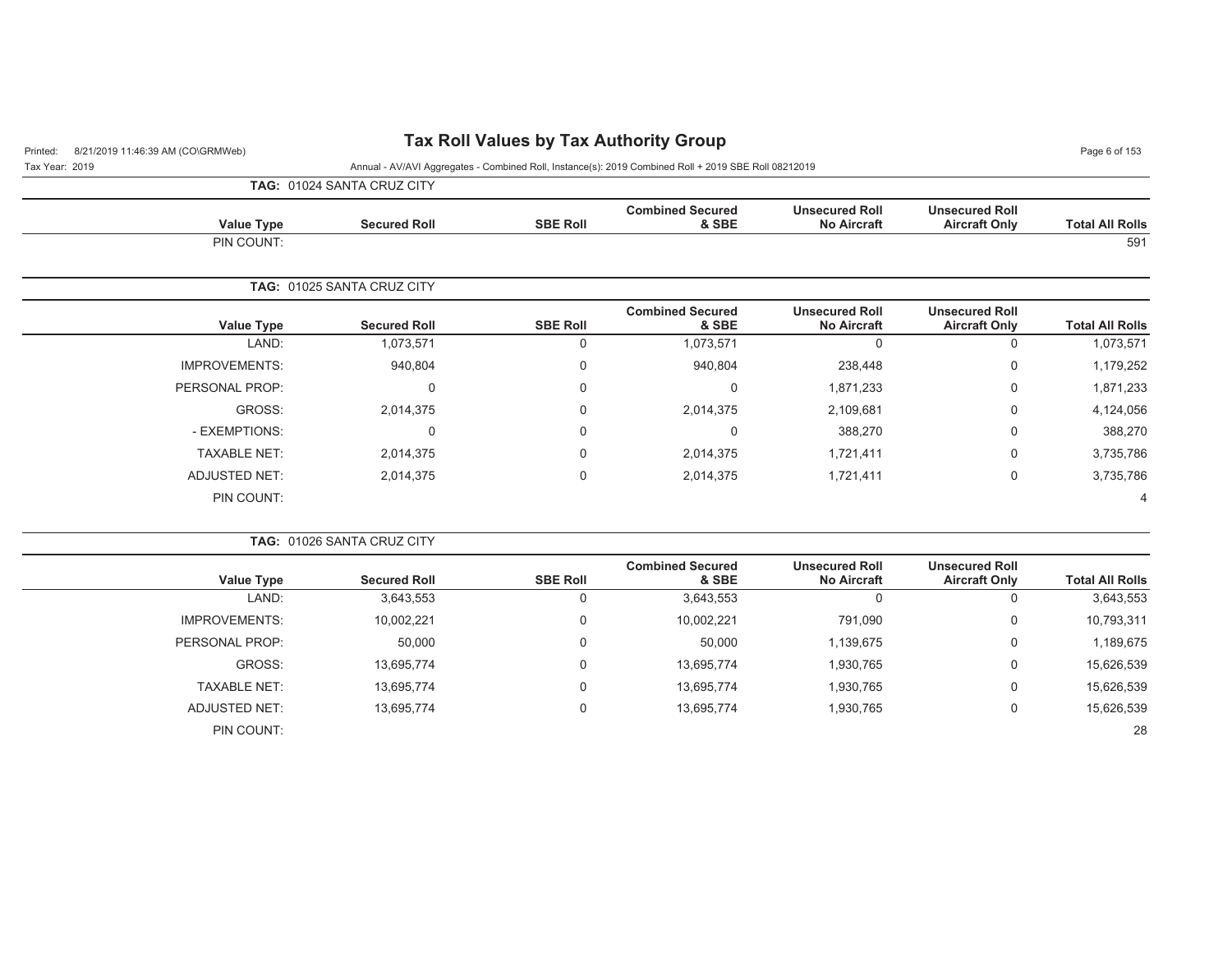Printed: 8/21/2019 11:46:39 AM (CO\GRMWeb) **Tax Roll Values by Tax Authority Group** Page 7 of 153

| Tax Year: 2019 | Annual - AV/AVI Aggregates - Combined Roll, Instance(s): 2019 Combined Roll + 2019 SBE Roll 08212019 |
|----------------|------------------------------------------------------------------------------------------------------|

|                      | TAG: 01027 SANTA CRUZ CITY |                 |                                  |                                             |                                               |                        |
|----------------------|----------------------------|-----------------|----------------------------------|---------------------------------------------|-----------------------------------------------|------------------------|
| <b>Value Type</b>    | <b>Secured Roll</b>        | <b>SBE Roll</b> | <b>Combined Secured</b><br>& SBE | <b>Unsecured Roll</b><br><b>No Aircraft</b> | <b>Unsecured Roll</b><br><b>Aircraft Only</b> | <b>Total All Rolls</b> |
| LAND:                | 572,665,342                | 0               | 572,665,342                      | 608,070                                     | 0                                             | 573,273,412            |
| <b>IMPROVEMENTS:</b> | 590,983,928                | $\mathbf 0$     | 590,983,928                      | 40,316,444                                  | 0                                             | 631,300,372            |
| PERSONAL PROP:       | 33.518.933                 | 0               | 33,518,933                       | 85,711,054                                  | 0                                             | 119,229,987            |
| GROSS:               | 1,197,168,203              | $\Omega$        | 1,197,168,203                    | 126,635,568                                 | 0                                             | 1,323,803,771          |
| - EXEMPTIONS:        | 48,180,384                 | 0               | 48,180,384                       | 10,860,704                                  | 0                                             | 59,041,088             |
| <b>TAXABLE NET:</b>  | 1,148,987,819              | $\Omega$        | 1,148,987,819                    | 115,774,864                                 | 0                                             | 1,264,762,683          |
| + HO EXEM:           | 600,600                    | 0               | 600,600                          | 0                                           | 0                                             | 600,600                |
| <b>ADJUSTED NET:</b> | 1,149,588,419              | $\mathbf 0$     | 1,149,588,419                    | 115,774,864                                 | 0                                             | 1,265,363,283          |
| PIN COUNT:           |                            |                 |                                  |                                             |                                               | 2,049                  |

|                        |                                               |                                             |                                  |                 | <b>TAG: 01028 SANTA CRUZ CITY</b> |                      |
|------------------------|-----------------------------------------------|---------------------------------------------|----------------------------------|-----------------|-----------------------------------|----------------------|
| <b>Total All Rolls</b> | <b>Unsecured Roll</b><br><b>Aircraft Only</b> | <b>Unsecured Roll</b><br><b>No Aircraft</b> | <b>Combined Secured</b><br>& SBE | <b>SBE Roll</b> | <b>Secured Roll</b>               | <b>Value Type</b>    |
| 15,696,364             | 0                                             | 3,767,849                                   | 11,928,515                       |                 | 11,928,515                        | LAND:                |
| 56,706,156             | 0                                             | 5,599,568                                   | 51,106,588                       | $\mathbf 0$     | 51,106,588                        | <b>IMPROVEMENTS:</b> |
| 909,385                | 0                                             | 735,967                                     | 173,418                          | $\Omega$        | 173,418                           | PERSONAL PROP:       |
| 73,311,905             | $\mathbf 0$                                   | 10,103,384                                  | 63,208,521                       | $\mathbf 0$     | 63,208,521                        | GROSS:               |
| 333,137                | 0                                             | 0                                           | 333,137                          | $\mathbf 0$     | 333,137                           | - EXEMPTIONS:        |
| 72,978,768             | 0                                             | 10,103,384                                  | 62,875,384                       | $\mathbf 0$     | 62,875,384                        | <b>TAXABLE NET:</b>  |
| 7,000                  | $\mathbf 0$                                   | $\mathbf 0$                                 | 7,000                            | $\mathbf 0$     | 7,000                             | + HO EXEM:           |
| 72,985,768             | $\mathbf 0$                                   | 10,103,384                                  | 62,882,384                       | $\overline{0}$  | 62,882,384                        | <b>ADJUSTED NET:</b> |
| 136                    |                                               |                                             |                                  |                 |                                   | PIN COUNT:           |

| TAG:              | 01030 SANTA CRUZ CITY |                 |                                  |                                             |                                               |                        |
|-------------------|-----------------------|-----------------|----------------------------------|---------------------------------------------|-----------------------------------------------|------------------------|
| <b>Value Type</b> | <b>Secured Roll</b>   | <b>SBE Roll</b> | <b>Combined Secured</b><br>& SBE | <b>Unsecured Roll</b><br><b>No Aircraft</b> | <b>Unsecured Roll</b><br><b>Aircraft Only</b> | <b>Total All Rolls</b> |
| LAND:             | 230                   |                 | 230                              | 2,929,335                                   |                                               | 2,929,565              |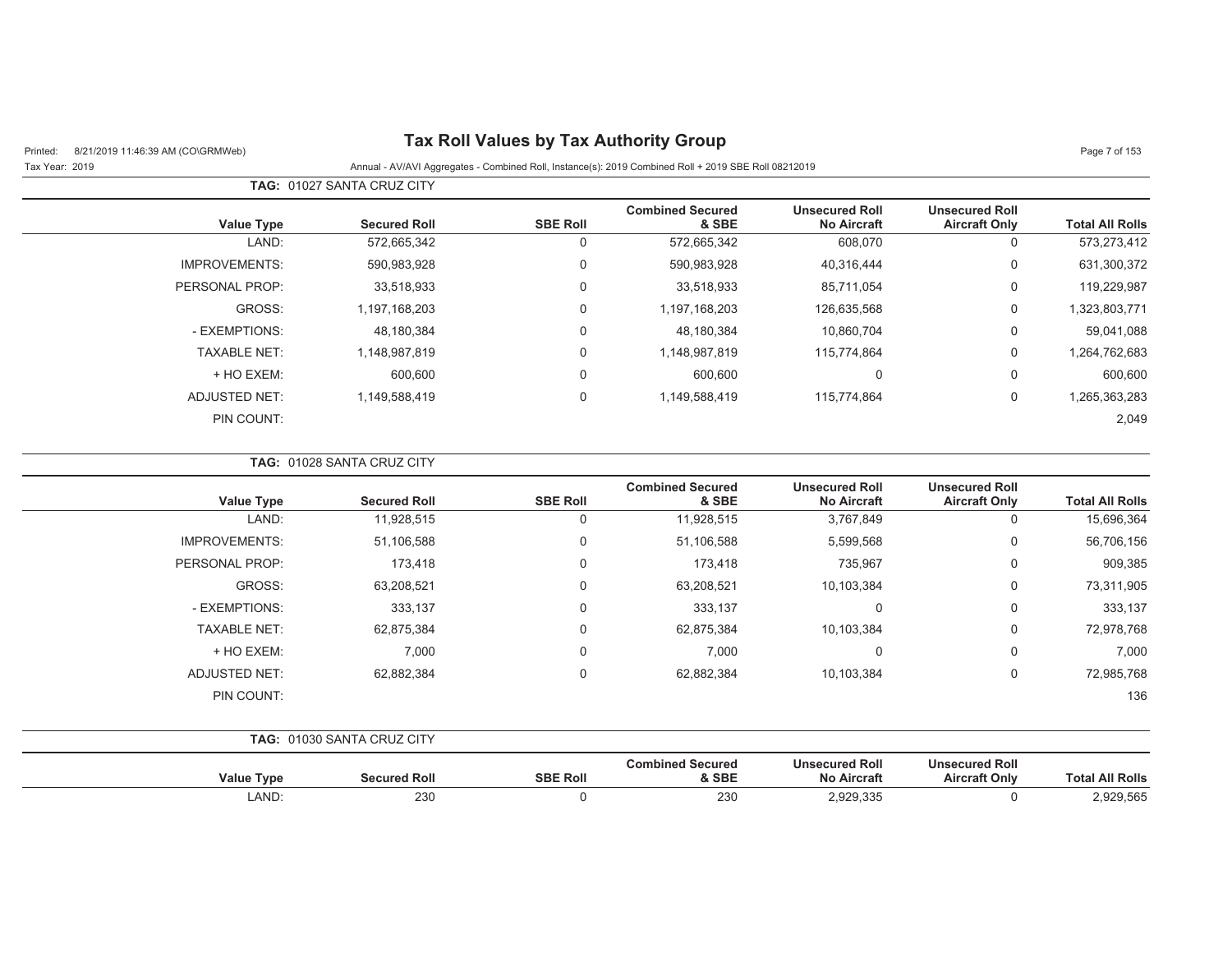## Printed: 8/21/2019 11:46:39 AM (CO\GRMWeb) **Tax Roll Values by Tax Authority Group** Page 8 of 153

| <b>TAG: 01030 SANTA CRUZ CITY</b> |  |
|-----------------------------------|--|

| <b>Total All Rolls</b> | <b>Unsecured Roll</b><br><b>Aircraft Only</b> | <b>Unsecured Roll</b><br><b>No Aircraft</b> | <b>Combined Secured</b><br>& SBE | <b>SBE Roll</b> | <b>Secured Roll</b> | Value Type           |
|------------------------|-----------------------------------------------|---------------------------------------------|----------------------------------|-----------------|---------------------|----------------------|
| 3,255,139              | U                                             | 3,202,394                                   | 52,745                           | 0               | 52,745              | <b>IMPROVEMENTS:</b> |
| 16,613,127             | 0                                             | 16,613,127                                  | 0                                | 0               | 0                   | PERSONAL PROP:       |
| 22,797,831             | 0                                             | 22,744,856                                  | 52,975                           | 0               | 52,975              | GROSS:               |
| 782,693                | 0                                             | 782,463                                     | 230                              | $\mathbf 0$     | 230                 | - EXEMPTIONS:        |
| 22,015,138             | 0                                             | 21,962,393                                  | 52,745                           | 0               | 52,745              | <b>TAXABLE NET:</b>  |
| 119,000                | 0                                             | 119,000                                     | 0                                | 0               | 0                   | + HO EXEM:           |
| 22, 134, 138           | 0                                             | 22,081,393                                  | 52,745                           | $\Omega$        | 52,745              | ADJUSTED NET:        |
| 691                    |                                               |                                             |                                  |                 |                     | PIN COUNT:           |
|                        |                                               |                                             |                                  |                 |                     |                      |

|                      | TAG: 01031 SANTA CRUZ CITY |                 |                                  |                                             |                                               |                        |
|----------------------|----------------------------|-----------------|----------------------------------|---------------------------------------------|-----------------------------------------------|------------------------|
| <b>Value Type</b>    | <b>Secured Roll</b>        | <b>SBE Roll</b> | <b>Combined Secured</b><br>& SBE | <b>Unsecured Roll</b><br><b>No Aircraft</b> | <b>Unsecured Roll</b><br><b>Aircraft Only</b> | <b>Total All Rolls</b> |
| LAND:                | 315,555,727                | 0               | 315,555,727                      | 5,799,897                                   | $\mathbf{0}$                                  | 321,355,624            |
| <b>IMPROVEMENTS:</b> | 280,528,523                | 0               | 280,528,523                      | 18,494,359                                  | 0                                             | 299,022,882            |
| PERSONAL PROP:       | 1,072,159                  | 0               | 1,072,159                        | 6,202,505                                   | 0                                             | 7,274,664              |
| GROSS:               | 597,156,409                | 0               | 597,156,409                      | 30,496,761                                  | 0                                             | 627,653,170            |
| - EXEMPTIONS:        | 27,309,797                 | 0               | 27,309,797                       | 18,531,311                                  | 0                                             | 45,841,108             |
| <b>TAXABLE NET:</b>  | 569,846,612                | 0               | 569,846,612                      | 11,965,450                                  | 0                                             | 581,812,062            |
| + HO EXEM:           | 2,098,600                  | 0               | 2,098,600                        |                                             | 0                                             | 2,098,600              |
| ADJUSTED NET:        | 571,945,212                | 0               | 571,945,212                      | 11,965,450                                  | 0                                             | 583,910,662            |
| PIN COUNT:           |                            |                 |                                  |                                             |                                               | 1,254                  |

|                        |                                               |                                             |                                  |                 | <b>TAG: 01032 SANTA CRUZ CITY</b> |                   |
|------------------------|-----------------------------------------------|---------------------------------------------|----------------------------------|-----------------|-----------------------------------|-------------------|
| <b>Total All Rolls</b> | <b>Unsecured Roll</b><br><b>Aircraft Only</b> | <b>Unsecured Roll</b><br><b>No Aircraft</b> | <b>Combined Secured</b><br>& SBE | <b>SBE Roll</b> | <b>Secured Roll</b>               | <b>Value Type</b> |
| 4,483,458,935          |                                               | 3,866,206                                   | 4,479,592,729                    |                 | 4,479,592,729                     | LAND:             |
| 3,073,225,803          |                                               | 16,606,382                                  | 3,056,619,421                    |                 | 3,056,619,421                     | IMPROVEMENTS:     |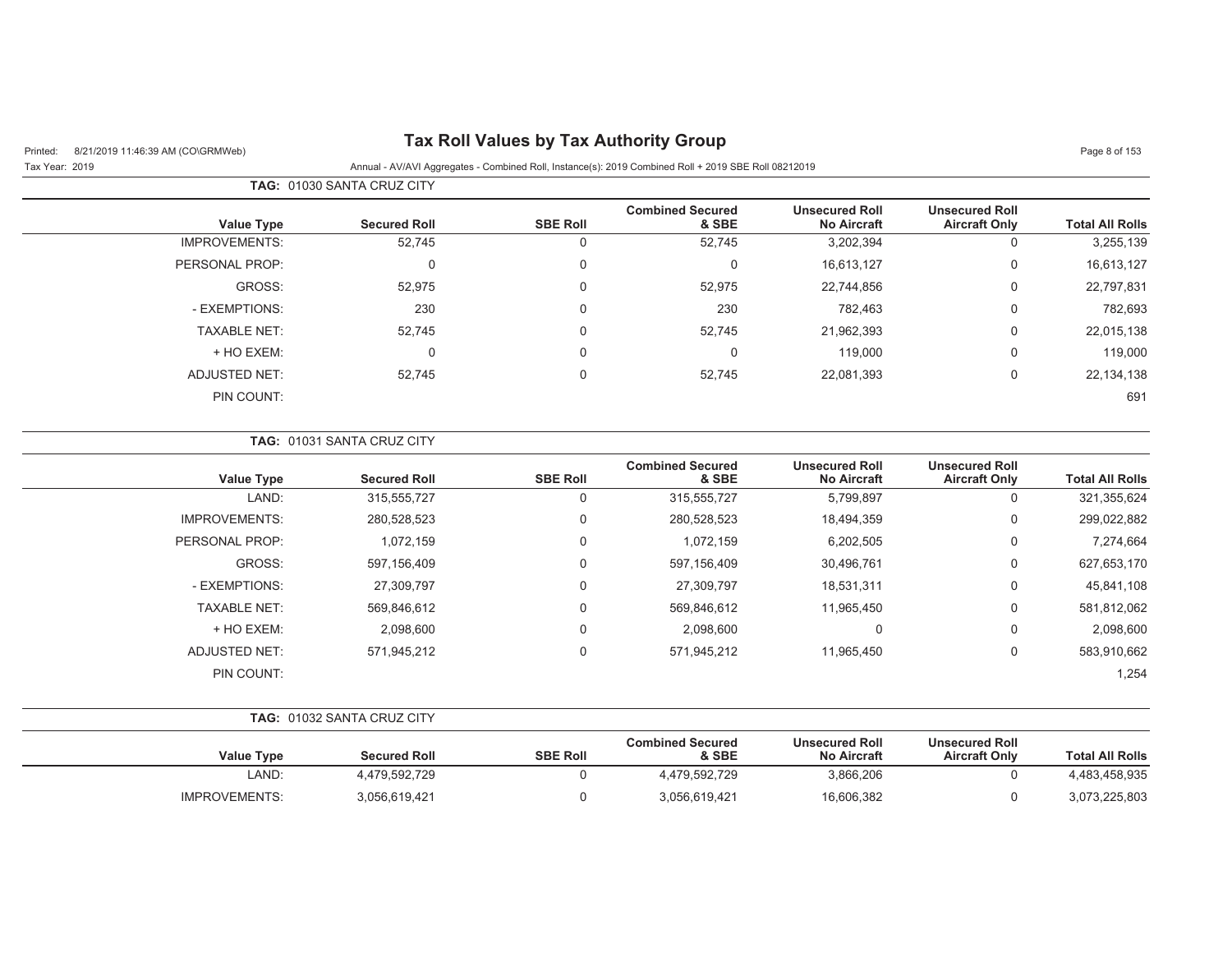## Printed: 8/21/2019 11:46:39 AM (CO\GRMWeb) **Tax Roll Values by Tax Authority Group** Page 9 of 153

 $\overline{\phantom{0}}$ 

| <b>TAG:</b> 01032 SANTA CRUZ CITY |                     |                 |                                  |                                             |                                               |                        |
|-----------------------------------|---------------------|-----------------|----------------------------------|---------------------------------------------|-----------------------------------------------|------------------------|
| <b>Value Type</b>                 | <b>Secured Roll</b> | <b>SBE Roll</b> | <b>Combined Secured</b><br>& SBE | <b>Unsecured Roll</b><br><b>No Aircraft</b> | <b>Unsecured Roll</b><br><b>Aircraft Only</b> | <b>Total All Rolls</b> |
| PERSONAL PROP:                    | 987,904             | U               | 987,904                          | 32,661,492                                  | v                                             | 33,649,396             |
| GROSS:                            | 7,537,200,054       | 0               | 7,537,200,054                    | 53,134,080                                  | 0                                             | 7,590,334,134          |
| - EXEMPTIONS:                     | 139,934,549         | 0               | 139,934,549                      | 4,007,172                                   | 0                                             | 143,941,721            |
| <b>TAXABLE NET:</b>               | 7,397,265,505       | $\Omega$        | 7,397,265,505                    | 49,126,908                                  | 0                                             | 7,446,392,413          |
| + HO EXEM:                        | 45,257,800          | 0               | 45,257,800                       | 63,000                                      | U                                             | 45,320,800             |
| ADJUSTED NET:                     | 7,442,523,305       | 0               | 7,442,523,305                    | 49,189,908                                  | 0                                             | 7,491,713,213          |
| PIN COUNT:                        |                     |                 |                                  |                                             |                                               | 15,743                 |

|                      | <b>TAG:</b> 01033 SANTA CRUZ CITY |                 |                                  |                                             |                                               |                        |
|----------------------|-----------------------------------|-----------------|----------------------------------|---------------------------------------------|-----------------------------------------------|------------------------|
| <b>Value Type</b>    | <b>Secured Roll</b>               | <b>SBE Roll</b> | <b>Combined Secured</b><br>& SBE | <b>Unsecured Roll</b><br><b>No Aircraft</b> | <b>Unsecured Roll</b><br><b>Aircraft Only</b> | <b>Total All Rolls</b> |
| LAND:                | 39,458,419                        | 0               | 39,458,419                       | 257,879                                     | 0                                             | 39,716,298             |
| <b>IMPROVEMENTS:</b> | 27,644,140                        | 0               | 27,644,140                       | 388,138                                     | 0                                             | 28,032,278             |
| PERSONAL PROP:       | 0                                 | 0               | 0                                | 589,037                                     | $\mathbf 0$                                   | 589,037                |
| GROSS:               | 67,102,559                        | 0               | 67,102,559                       | 1,235,054                                   | 0                                             | 68,337,613             |
| - EXEMPTIONS:        | 450,066                           | 0               | 450,066                          | 0                                           | 0                                             | 450,066                |
| <b>TAXABLE NET:</b>  | 66,652,493                        | 0               | 66,652,493                       | 1,235,054                                   | $\mathbf 0$                                   | 67,887,547             |
| + HO EXEM:           | 448,000                           | 0               | 448,000                          | 0                                           | $\Omega$                                      | 448,000                |
| <b>ADJUSTED NET:</b> | 67,100,493                        | 0               | 67,100,493                       | 1,235,054                                   | $\mathbf 0$                                   | 68,335,547             |
| PIN COUNT:           |                                   |                 |                                  |                                             |                                               | 140                    |

|                      | <b>TAG: 01034 SANTA CRUZ CITY</b> |                 |                                  |                                             |                                               |                        |
|----------------------|-----------------------------------|-----------------|----------------------------------|---------------------------------------------|-----------------------------------------------|------------------------|
| <b>Value Type</b>    | <b>Secured Roll</b>               | <b>SBE Roll</b> | <b>Combined Secured</b><br>& SBE | <b>Unsecured Roll</b><br><b>No Aircraft</b> | <b>Unsecured Roll</b><br><b>Aircraft Only</b> | <b>Total All Rolls</b> |
| LAND:                | 38,591                            |                 | 38,591                           |                                             |                                               | 38,591                 |
| <b>IMPROVEMENTS:</b> | 249,396                           |                 | 249,396                          |                                             |                                               | 249,396                |
| GROSS:               | 287,987                           |                 | 287,987                          |                                             |                                               | 287,987                |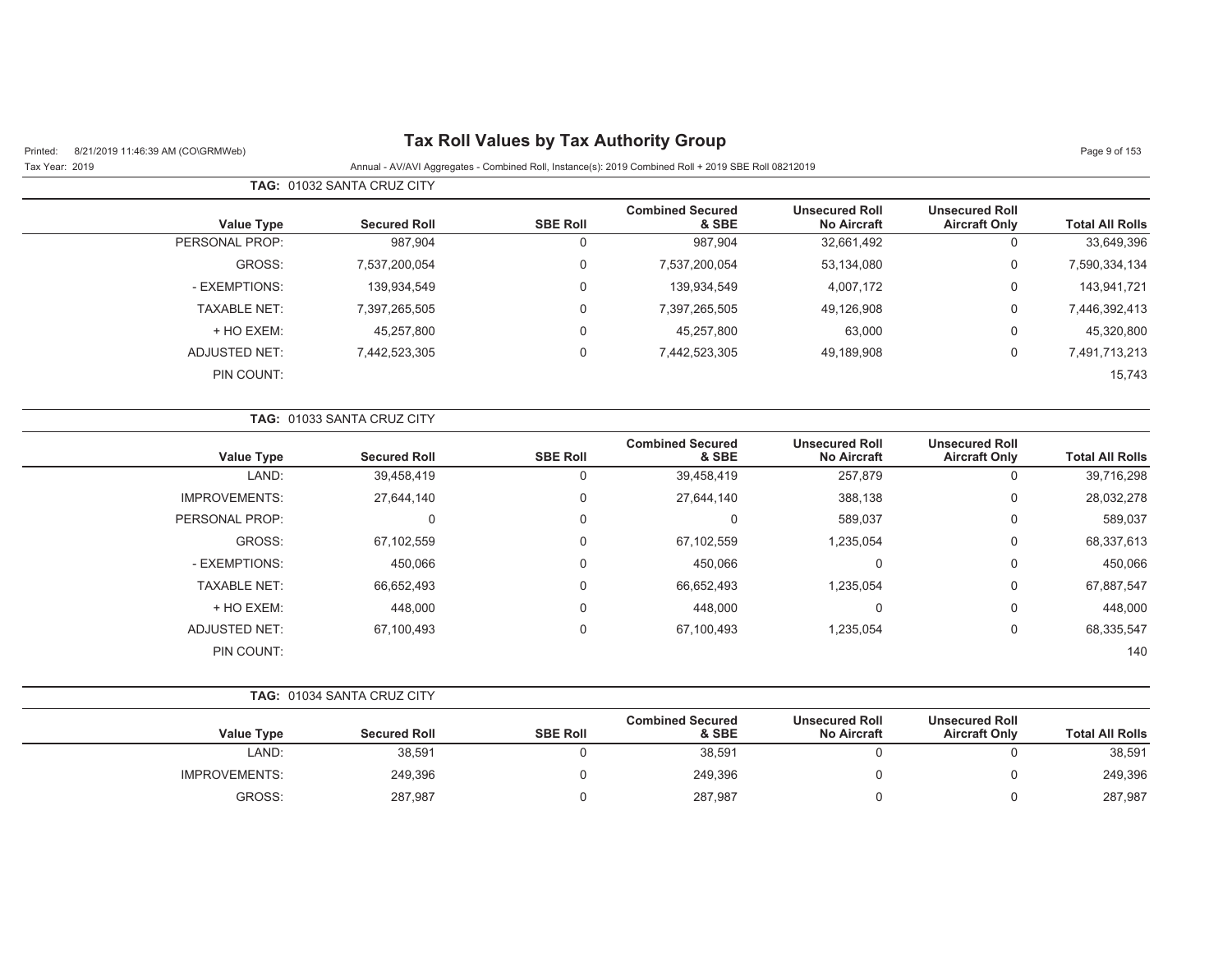| 8/21/2019 11:46:39 AM (CO\GRMWeb)<br>Printed: |                            | <b>Tax Roll Values by Tax Authority Group</b> |                                                                                                      |                                             |                                               | Page 10 of 153         |
|-----------------------------------------------|----------------------------|-----------------------------------------------|------------------------------------------------------------------------------------------------------|---------------------------------------------|-----------------------------------------------|------------------------|
| Tax Year: 2019                                |                            |                                               | Annual - AV/AVI Aggregates - Combined Roll, Instance(s): 2019 Combined Roll + 2019 SBE Roll 08212019 |                                             |                                               |                        |
|                                               | TAG: 01034 SANTA CRUZ CITY |                                               |                                                                                                      |                                             |                                               |                        |
| <b>Value Type</b>                             | <b>Secured Roll</b>        | <b>SBE Roll</b>                               | <b>Combined Secured</b><br>& SBE                                                                     | <b>Unsecured Roll</b><br><b>No Aircraft</b> | <b>Unsecured Roll</b><br><b>Aircraft Only</b> | <b>Total All Rolls</b> |
| - EXEMPTIONS:                                 | 7,000                      | $\mathbf 0$                                   | 7,000                                                                                                | $\mathbf 0$                                 | $\mathbf 0$                                   | 7,000                  |
| <b>TAXABLE NET:</b>                           | 280,987                    | $\Omega$                                      | 280,987                                                                                              | $\Omega$                                    | $\Omega$                                      | 280,987                |
| + HO EXEM:                                    | 7,000                      | $\mathbf 0$                                   | 7,000                                                                                                | $\Omega$                                    | 0                                             | 7,000                  |
| <b>ADJUSTED NET:</b>                          | 287,987                    | 0                                             | 287,987                                                                                              | 0                                           | $\mathbf 0$                                   | 287,987                |
| PIN COUNT:                                    |                            |                                               |                                                                                                      |                                             |                                               | $\overline{7}$         |
|                                               | TAG: 01035 SANTA CRUZ CITY |                                               |                                                                                                      |                                             |                                               |                        |
| <b>Value Type</b>                             | <b>Secured Roll</b>        | <b>SBE Roll</b>                               | <b>Combined Secured</b><br>& SBE                                                                     | <b>Unsecured Roll</b><br><b>No Aircraft</b> | <b>Unsecured Roll</b><br><b>Aircraft Only</b> | <b>Total All Rolls</b> |
| PIN COUNT:                                    |                            |                                               |                                                                                                      |                                             |                                               | $\mathbf 1$            |
|                                               | TAG: 01036 SANTA CRUZ ANX  |                                               |                                                                                                      |                                             |                                               |                        |
| <b>Value Type</b>                             | <b>Secured Roll</b>        | <b>SBE Roll</b>                               | <b>Combined Secured</b><br>& SBE                                                                     | <b>Unsecured Roll</b><br><b>No Aircraft</b> | <b>Unsecured Roll</b><br><b>Aircraft Only</b> | <b>Total All Rolls</b> |
| PIN COUNT:                                    |                            |                                               |                                                                                                      |                                             |                                               | $\Delta$               |
|                                               | TAG: 02021 WATSONVILLE CTY |                                               |                                                                                                      |                                             |                                               |                        |
| <b>Value Type</b>                             | <b>Secured Roll</b>        | <b>SBE Roll</b>                               | <b>Combined Secured</b><br>& SBE                                                                     | <b>Unsecured Roll</b><br><b>No Aircraft</b> | <b>Unsecured Roll</b><br><b>Aircraft Only</b> | <b>Total All Rolls</b> |
| LAND:                                         | 59,120,022                 | $\mathbf 0$                                   | 59,120,022                                                                                           | $\mathbf 0$                                 | $\mathbf 0$                                   | 59,120,022             |
| <b>IMPROVEMENTS:</b>                          | 129,408,329                | $\mathbf 0$                                   | 129,408,329                                                                                          | 5,253,367                                   | $\Omega$                                      | 134,661,696            |
| PERSONAL PROP:                                | 39,166,676                 | $\Omega$                                      | 39,166,676                                                                                           | 30,625,841                                  | $\Omega$                                      | 69,792,517             |
| GROSS:                                        | 227,695,027                | 0                                             | 227,695,027                                                                                          | 35,879,208                                  | 0                                             | 263,574,235            |
| - EXEMPTIONS:                                 | 4,749,592                  | $\mathbf 0$                                   | 4,749,592                                                                                            | $\overline{0}$                              | $\Omega$                                      | 4,749,592              |
| <b>TAXABLE NET:</b>                           | 222,945,435                | 0                                             | 222,945,435                                                                                          | 35,879,208                                  | 0                                             | 258,824,643            |
| + HO EXEM:                                    | 21,000                     | $\Omega$                                      | 21,000                                                                                               | $\Omega$                                    | $\Omega$                                      | 21,000                 |
| <b>ADJUSTED NET:</b>                          | 222,966,435                | 0                                             | 222,966,435                                                                                          | 35,879,208                                  | 0                                             | 258,845,643            |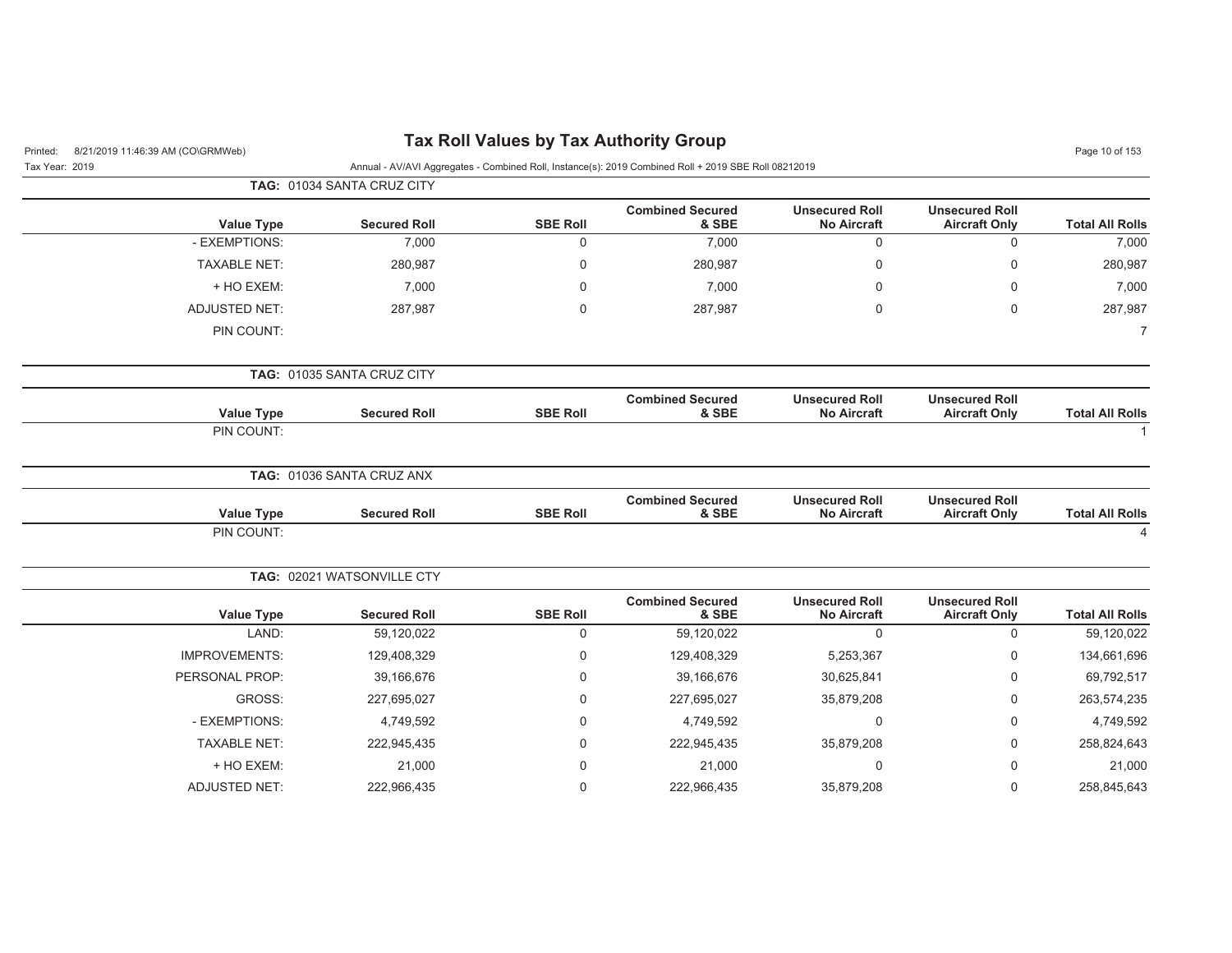## Printed: 8/21/2019 11:46:39 AM (CO\GRMWeb) **Tax Roll Values by Tax Authority Group** Page 11:46:39 AM (CO\GRMWeb)

Tax Year: 2019 Annual - AV/AVI Aggregates - Combined Roll, Instance(s): 2019 Combined Roll + 2019 SBE Roll 08212019

422

422

**TAG:** 02021 WATSONVILLE CTY

|                        |                                               |                                             |                                  |                 | <b>IAG:</b> UZUZ I WATSUNVILLE CTT |                      |
|------------------------|-----------------------------------------------|---------------------------------------------|----------------------------------|-----------------|------------------------------------|----------------------|
| <b>Total All Rolls</b> | <b>Unsecured Roll</b><br><b>Aircraft Only</b> | <b>Unsecured Roll</b><br><b>No Aircraft</b> | <b>Combined Secured</b><br>& SBE | <b>SBE Roll</b> | <b>Secured Roll</b>                | <b>Value Type</b>    |
| 251                    |                                               |                                             |                                  |                 |                                    | PIN COUNT:           |
|                        |                                               |                                             |                                  |                 | TAG: 02023 WATSONVILLE CTY         |                      |
| <b>Total All Rolls</b> | <b>Unsecured Roll</b><br><b>Aircraft Only</b> | <b>Unsecured Roll</b><br><b>No Aircraft</b> | <b>Combined Secured</b><br>& SBE | <b>SBE Roll</b> | <b>Secured Roll</b>                | Value Type           |
| 58,998,034             | $\Omega$                                      | 31,322                                      | 58,966,712                       | 0               | 58,966,712                         | LAND:                |
| 67,172,837             | $\Omega$                                      | 3,426,818                                   | 63,746,019                       | 0               | 63,746,019                         | <b>IMPROVEMENTS:</b> |
| 4,413,577              | $\mathbf 0$                                   | 3,820,672                                   | 592,905                          | 0               | 592,905                            | PERSONAL PROP:       |
| 130,584,448            | $\Omega$                                      | 7,278,812                                   | 123,305,636                      | 0               | 123,305,636                        | GROSS:               |
| 18,102,913             | $\mathbf 0$                                   | 5,000                                       | 18,097,913                       | 0               | 18,097,913                         | - EXEMPTIONS:        |
| 112,481,535            | $\mathbf 0$                                   | 7,273,812                                   | 105,207,723                      | 0               | 105,207,723                        | <b>TAXABLE NET:</b>  |
| 259,000                | $\Omega$                                      | $\Omega$                                    | 259,000                          | 0               | 259,000                            | + HO EXEM:           |
| 112,740,535            | $\Omega$                                      | 7,273,812                                   | 105,466,723                      | 0               | 105,466,723                        | <b>ADJUSTED NET:</b> |

#### **TAG:** 02029 WATSONVILLE CTY

PIN COUNT:

|                     |                     |                 | <b>Combined Secured</b> | <b>Unsecured Roll</b> | <b>Unsecured Roll</b> |                        |
|---------------------|---------------------|-----------------|-------------------------|-----------------------|-----------------------|------------------------|
| <b>Value Type</b>   | <b>Secured Roll</b> | <b>SBE Roll</b> | & SBE                   | <b>No Aircraft</b>    | <b>Aircraft Only</b>  | <b>Total All Rolls</b> |
| PERSONAL PROP:      | 0                   | U               | U                       | 181,432               |                       | 181,432                |
| GROSS:              | 0                   | 0               | 0                       | 181,432               | ∩                     | 181,432                |
| <b>TAXABLE NET:</b> | 0                   | 0               | 0                       | 181,432               | ∩                     | 181,432                |
| ADJUSTED NET:       | 0                   | 0               | υ                       | 181,432               |                       | 181,432                |
| PIN COUNT:          |                     |                 |                         |                       |                       |                        |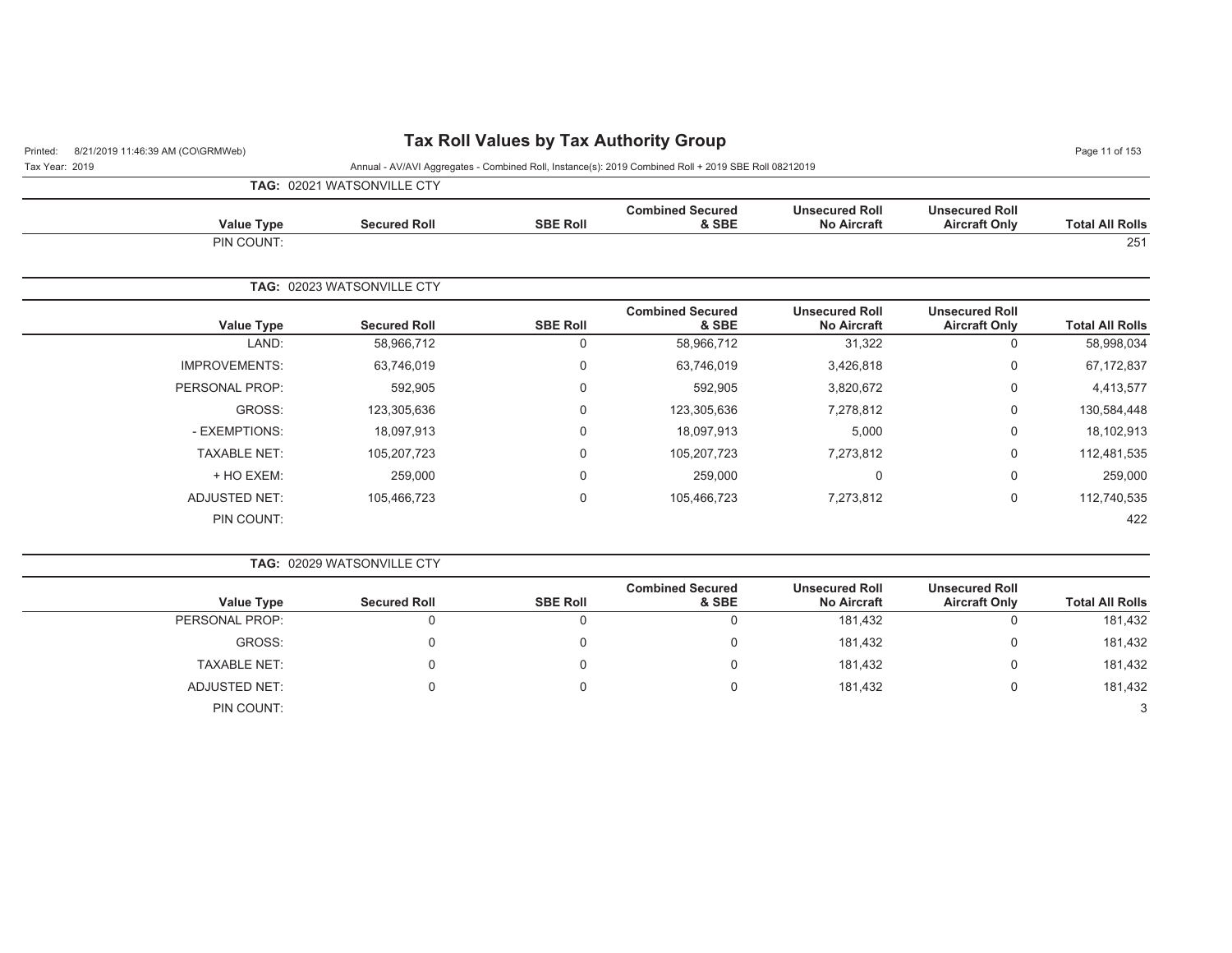## Printed: 8/21/2019 11:46:39 AM (CO\GRMWeb) **Tax Roll Values by Tax Authority Group** Page 12 of 153

|                     | <b>TAG: 02045 WATSONVILLE CTY</b> |                 |                                  |                                             |                                               |                        |
|---------------------|-----------------------------------|-----------------|----------------------------------|---------------------------------------------|-----------------------------------------------|------------------------|
| <b>Value Type</b>   | <b>Secured Roll</b>               | <b>SBE Roll</b> | <b>Combined Secured</b><br>& SBE | <b>Unsecured Roll</b><br><b>No Aircraft</b> | <b>Unsecured Roll</b><br><b>Aircraft Only</b> | <b>Total All Rolls</b> |
| PERSONAL PROP:      |                                   |                 |                                  | 522,574                                     | 0                                             | 522,574                |
| GROSS:              |                                   |                 | $\Omega$                         | 522,574                                     | $\Omega$                                      | 522,574                |
| <b>TAXABLE NET:</b> |                                   |                 | $\Omega$                         | 522.574                                     | $\Omega$                                      | 522,574                |
| ADJUSTED NET:       |                                   |                 |                                  | 522.574                                     | 0                                             | 522,574                |
| PIN COUNT:          |                                   |                 |                                  |                                             |                                               |                        |

|                        |                                               |                                             |                                  |                 | <b>TAG: 02070 WATSONVILLE CTY</b> |                      |
|------------------------|-----------------------------------------------|---------------------------------------------|----------------------------------|-----------------|-----------------------------------|----------------------|
| <b>Total All Rolls</b> | <b>Unsecured Roll</b><br><b>Aircraft Only</b> | <b>Unsecured Roll</b><br><b>No Aircraft</b> | <b>Combined Secured</b><br>& SBE | <b>SBE Roll</b> | <b>Secured Roll</b>               | <b>Value Type</b>    |
| 19,949,787             | 0                                             | 143,548                                     | 19,806,239                       |                 | 19,806,239                        | LAND:                |
| 53,937,861             | 0                                             | 2,621,897                                   | 51,315,964                       | 0               | 51,315,964                        | <b>IMPROVEMENTS:</b> |
| 1,270,679              | 0                                             | 901,535                                     | 369,144                          | $\Omega$        | 369,144                           | PERSONAL PROP:       |
| 75,158,327             | $\Omega$                                      | 3,666,980                                   | 71,491,347                       | $\Omega$        | 71,491,347                        | GROSS:               |
| 12,267,640             | $\Omega$                                      | 1,752,693                                   | 10,514,947                       | $\Omega$        | 10,514,947                        | - EXEMPTIONS:        |
| 62,890,687             | $\mathbf 0$                                   | 1,914,287                                   | 60,976,400                       | $\Omega$        | 60,976,400                        | <b>TAXABLE NET:</b>  |
| 7,000                  | 0                                             | 0                                           | 7,000                            |                 | 7,000                             | + HO EXEM:           |
| 62,897,687             | 0                                             | 1,914,287                                   | 60,983,400                       | $\Omega$        | 60,983,400                        | <b>ADJUSTED NET:</b> |
| 186                    |                                               |                                             |                                  |                 |                                   | PIN COUNT:           |
|                        |                                               |                                             |                                  |                 |                                   |                      |

|                   | <b>TAG: 02071 WATSONVILLE CTY</b> |                 |                                  |                                             |                                               |                        |
|-------------------|-----------------------------------|-----------------|----------------------------------|---------------------------------------------|-----------------------------------------------|------------------------|
| <b>Value Type</b> | <b>Secured Roll</b>               | <b>SBE Roll</b> | <b>Combined Secured</b><br>& SBE | <b>Unsecured Roll</b><br><b>No Aircraft</b> | <b>Unsecured Roll</b><br><b>Aircraft Only</b> | <b>Total All Rolls</b> |
| LAND:             | 204,864,025                       | 0               | 204,864,025                      |                                             | 0                                             | 204,864,025            |
| IMPROVEMENTS:     | 173.527.210                       | 0               | 173.527.210                      |                                             | 0                                             | 173,527,210            |
| PERSONAL PROP:    | 180.415                           | 0               | 180.415                          | 68,843                                      | $\overline{0}$                                | 249,258                |
| GROSS:            | 378,571,650                       | 0               | 378,571,650                      | 68,843                                      | $\overline{0}$                                | 378,640,493            |
| - EXEMPTIONS:     | 30,394,529                        | 0               | 30,394,529                       |                                             | 0                                             | 30,394,529             |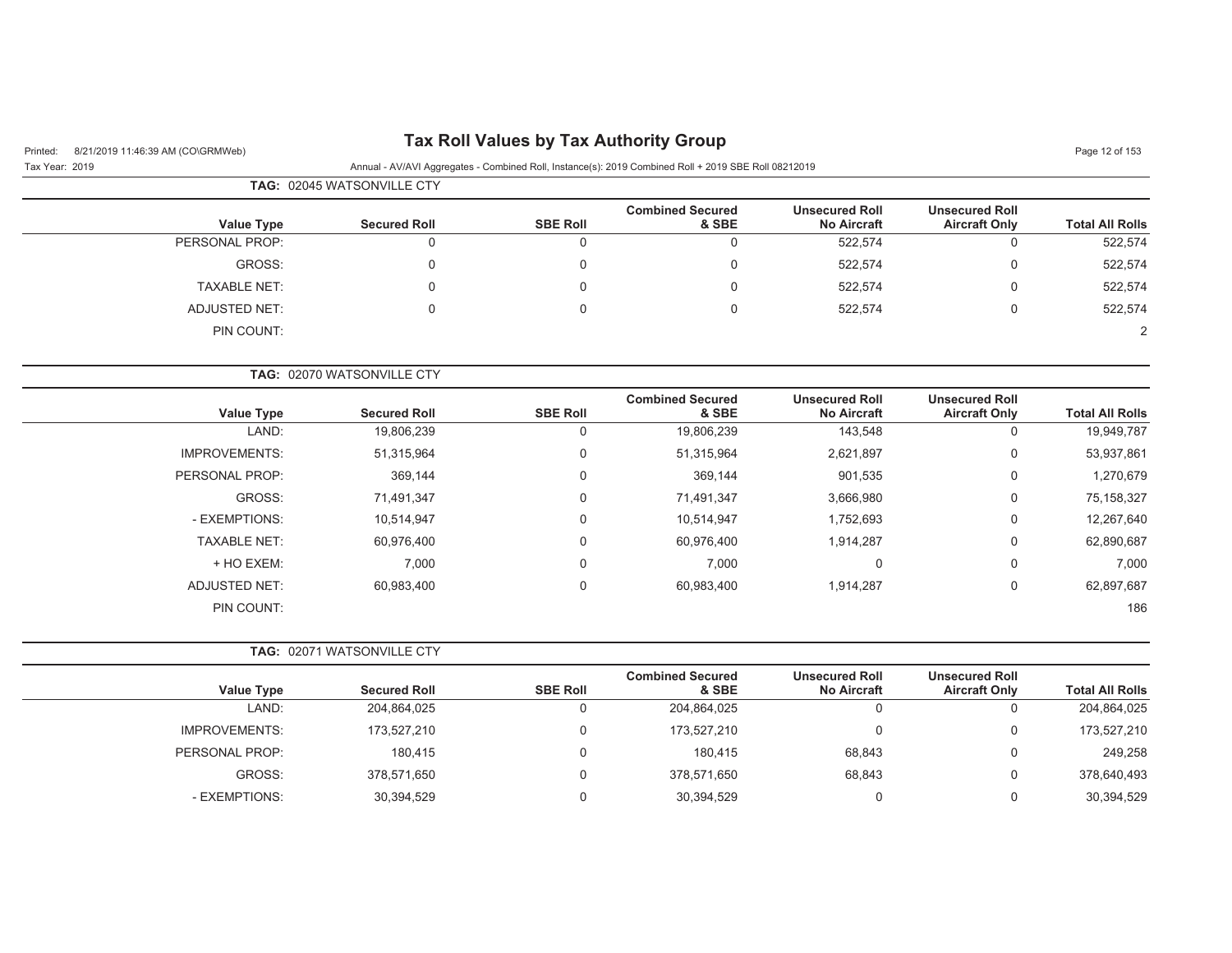| Tax Roll Values by Tax Authority Group |  |  |  |  |
|----------------------------------------|--|--|--|--|
|----------------------------------------|--|--|--|--|

| Page 13 of 1 |  |  |
|--------------|--|--|
|              |  |  |

| Tax Year: 2019 | Annual - AV/AVI Aggregates - Combined Roll, Instance(s): 2019 Combined Roll + 2019 SBE Roll 08212019 |  |
|----------------|------------------------------------------------------------------------------------------------------|--|

| TAG: 02071 WATSONVILLE CTY |
|----------------------------|
|                            |

| <b>Value Type</b>   | <b>Secured Roll</b> | <b>SBE Roll</b> | <b>Combined Secured</b><br>& SBE | <b>Unsecured Roll</b><br><b>No Aircraft</b> | <b>Unsecured Roll</b><br><b>Aircraft Only</b> | <b>Total All Rolls</b> |
|---------------------|---------------------|-----------------|----------------------------------|---------------------------------------------|-----------------------------------------------|------------------------|
| <b>TAXABLE NET:</b> | 348,177,121         |                 | 348,177,121                      | 68,843                                      | υ                                             | 348,245,964            |
| + HO EXEM:          | 3,404,800           |                 | 3,404,800                        |                                             | 0                                             | 3,404,800              |
| ADJUSTED NET:       | 351.581.921         |                 | 351.581.921                      | 68,843                                      |                                               | 351,650,764            |
| PIN COUNT:          |                     |                 |                                  |                                             |                                               | 1,223                  |

**TAG:** 02072 WATSONVILLE CTY

| <b>Value Type</b>    | <b>Secured Roll</b> | <b>SBE Roll</b> | <b>Combined Secured</b><br>& SBE | <b>Unsecured Roll</b><br><b>No Aircraft</b> | <b>Unsecured Roll</b><br><b>Aircraft Only</b> | <b>Total All Rolls</b> |
|----------------------|---------------------|-----------------|----------------------------------|---------------------------------------------|-----------------------------------------------|------------------------|
| LAND:                | 1,202,016,617       | 0               | ,202,016,617                     | 134,708                                     | 0                                             | 1,202,151,325          |
| <b>IMPROVEMENTS:</b> | .255,079,012        | 0               | .255,079,012                     | 45,024,489                                  | 0                                             | 1,300,103,501          |
| PERSONAL PROP:       | 13,239,676          | $\mathbf 0$     | 13,239,676                       | 44,765,962                                  | 0                                             | 58,005,638             |
| GROSS:               | 2,470,335,305       | 0               | 2,470,335,305                    | 89,925,159                                  | 0                                             | 2,560,260,464          |
| - EXEMPTIONS:        | 122.044.854         | $\mathbf 0$     | 122.044.854                      | 6,341,527                                   | 0                                             | 128,386,381            |
| <b>TAXABLE NET:</b>  | 2,348,290,451       | $\Omega$        | 2,348,290,451                    | 83,583,632                                  | 0                                             | 2,431,874,083          |
| + HO EXEM:           | 18.655.125          | $\mathbf 0$     | 18.655.125                       | 0                                           | 0                                             | 18,655,125             |
| <b>ADJUSTED NET:</b> | 2,366,945,576       | $\Omega$        | 2,366,945,576                    | 83,583,632                                  | 0                                             | 2,450,529,208          |
| PIN COUNT:           |                     |                 |                                  |                                             |                                               | 7,001                  |

|  |  | <b>TAG: 02073 WATSONVILLE CTY</b> |
|--|--|-----------------------------------|
|--|--|-----------------------------------|

| <b>Value Type</b>    | <b>Secured Roll</b> | <b>SBE Roll</b> | <b>Combined Secured</b><br>& SBE | <b>Unsecured Roll</b><br><b>No Aircraft</b> | <b>Unsecured Roll</b><br><b>Aircraft Only</b> | <b>Total All Rolls</b> |
|----------------------|---------------------|-----------------|----------------------------------|---------------------------------------------|-----------------------------------------------|------------------------|
| LAND:                | 37,286,277          | υ               | 37,286,277                       | U                                           | 0                                             | 37,286,277             |
| <b>IMPROVEMENTS:</b> | 39,914,433          | 0               | 39,914,433                       | 2,165,607                                   | 0                                             | 42,080,040             |
| PERSONAL PROP:       | 458.573             | 0               | 458.573                          | 17,592,986                                  | 0                                             | 18,051,559             |
| GROSS:               | 77,659,283          |                 | 77,659,283                       | 19,758,593                                  | 0                                             | 97,417,876             |
| - EXEMPTIONS:        | 8,769,349           | $\Omega$        | 8.769.349                        | U                                           | 0                                             | 8,769,349              |
| TAXABLE NET:         | 68,889,934          |                 | 68,889,934                       | 19,758,593                                  | 0                                             | 88,648,527             |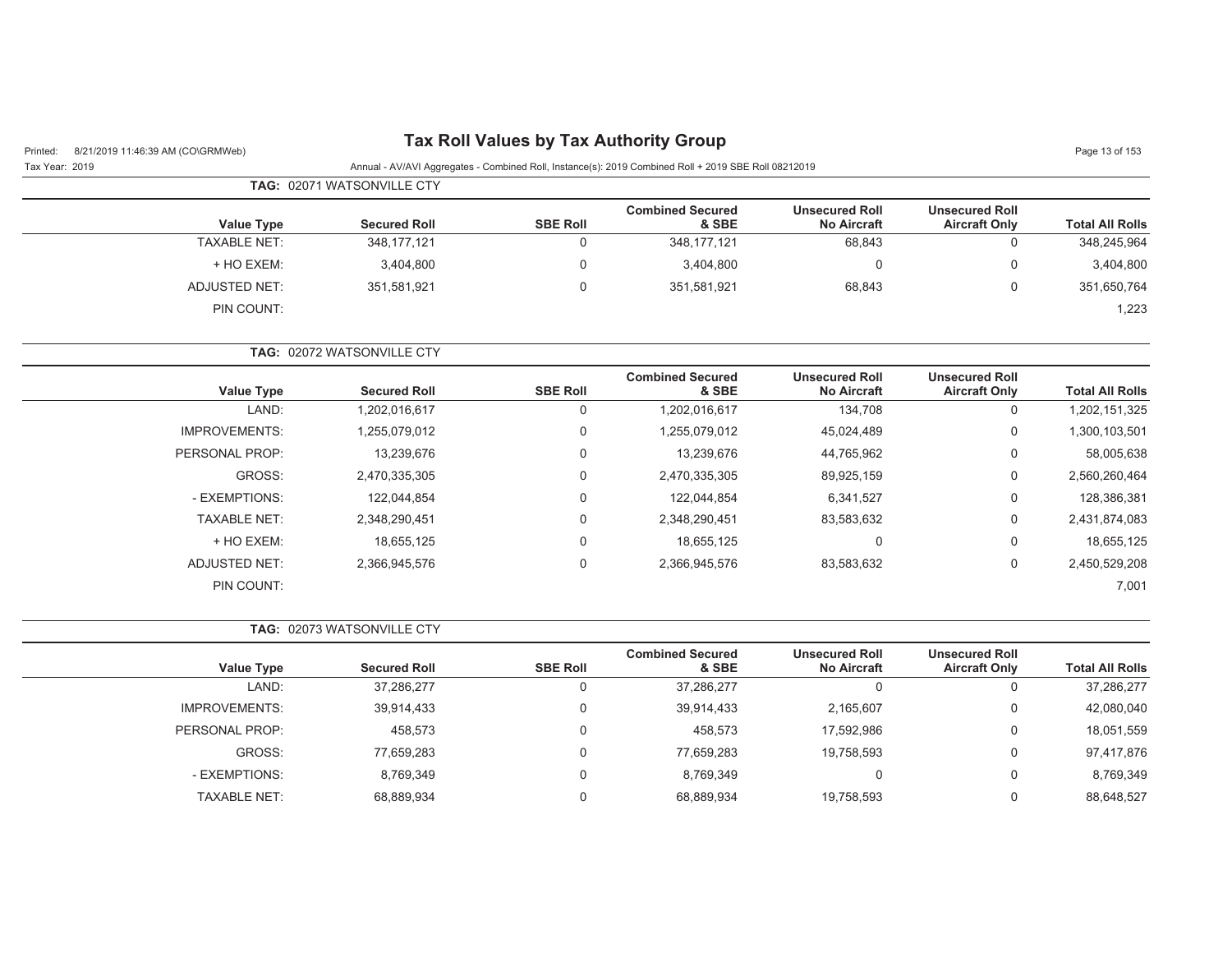PIN COUNT:

| Printed:       | 8/21/2019 11:46:39 AM (CO\GRMWeb) |                                   |                 | <b>Tax Roll Values by Tax Authority Group</b>                                                        |                                             |                                               | Page 14 of 153         |  |  |
|----------------|-----------------------------------|-----------------------------------|-----------------|------------------------------------------------------------------------------------------------------|---------------------------------------------|-----------------------------------------------|------------------------|--|--|
| Tax Year: 2019 |                                   |                                   |                 | Annual - AV/AVI Aggregates - Combined Roll, Instance(s): 2019 Combined Roll + 2019 SBE Roll 08212019 |                                             |                                               |                        |  |  |
|                |                                   | <b>TAG: 02073 WATSONVILLE CTY</b> |                 |                                                                                                      |                                             |                                               |                        |  |  |
|                | <b>Value Type</b>                 | <b>Secured Roll</b>               | <b>SBE Roll</b> | <b>Combined Secured</b><br>& SBE                                                                     | <b>Unsecured Roll</b><br><b>No Aircraft</b> | <b>Unsecured Roll</b><br><b>Aircraft Only</b> | <b>Total All Rolls</b> |  |  |
|                | + HO EXEM:                        | 14,000                            |                 | 14,000                                                                                               | 0                                           | 0                                             | 14,000                 |  |  |
|                | ADJUSTED NET:                     | 68,903,934                        | $\Omega$        | 68,903,934                                                                                           | 19,758,593                                  | 0                                             | 88,662,527             |  |  |
|                | PIN COUNT:                        |                                   |                 |                                                                                                      |                                             |                                               | 153                    |  |  |
|                |                                   | TAG: 02074 WATSONVILLE CTY        |                 |                                                                                                      |                                             |                                               |                        |  |  |
|                | <b>Value Type</b>                 | <b>Secured Roll</b>               | <b>SBE Roll</b> | <b>Combined Secured</b><br>& SBE                                                                     | <b>Unsecured Roll</b><br><b>No Aircraft</b> | <b>Unsecured Roll</b><br><b>Aircraft Only</b> | <b>Total All Rolls</b> |  |  |
|                | LAND:                             | 6,515,653                         |                 | 6,515,653                                                                                            | 0                                           | 0                                             | 6,515,653              |  |  |
|                | <b>IMPROVEMENTS:</b>              | 14,766,091                        | 0               | 14,766,091                                                                                           | 37,047                                      | 0                                             | 14,803,138             |  |  |

PERSONAL PROP: 1,969,388 0 1,969,388 0 1,969,388 190,344 0 2,159,732

GROSS: 23,251,132 0 23,251,132 227,391 0 23,478,523 - EXEMPTIONS: 14,444,732 0 14,444,732 0 0 14,444,732 TAXABLE NET: 8,806,400 0 8,806,400 227,391 0 9,033,791 ADJUSTED NET:  $8,806,400$  0  $8,806,400$  8,806,400 227,391 0 9,033,791

е произведения с произведения с произведения с произведения с произведения с произведения с произведения с про<br>С 1990 году с произведения с произведения с произведения с произведения с произведения с произведения с произв

|                      | <b>TAG: 02075 WATSONVILLE CTY</b> |                 |                                  |                                             |                                               |                        |  |
|----------------------|-----------------------------------|-----------------|----------------------------------|---------------------------------------------|-----------------------------------------------|------------------------|--|
| <b>Value Type</b>    | <b>Secured Roll</b>               | <b>SBE Roll</b> | <b>Combined Secured</b><br>& SBE | <b>Unsecured Roll</b><br><b>No Aircraft</b> | <b>Unsecured Roll</b><br><b>Aircraft Only</b> | <b>Total All Rolls</b> |  |
| LAND:                | 16,880                            |                 | 16,880                           |                                             | 0                                             | 16,880                 |  |
| <b>IMPROVEMENTS:</b> | 66,894                            | 0               | 66,894                           | 0                                           | 0                                             | 66,894                 |  |
| GROSS:               | 83,774                            | 0               | 83,774                           | 0                                           | 0                                             | 83,774                 |  |
| - EXEMPTIONS:        | 7,000                             | 0               | 7,000                            | 0                                           | 0                                             | 7,000                  |  |
| <b>TAXABLE NET:</b>  | 76,774                            | $\overline{0}$  | 76,774                           |                                             | 0                                             | 76,774                 |  |
| + HO EXEM:           | 7,000                             | 0               | 7,000                            | 0                                           | 0                                             | 7,000                  |  |
| ADJUSTED NET:        | 83,774                            |                 | 83,774                           |                                             | 0                                             | 83,774                 |  |

25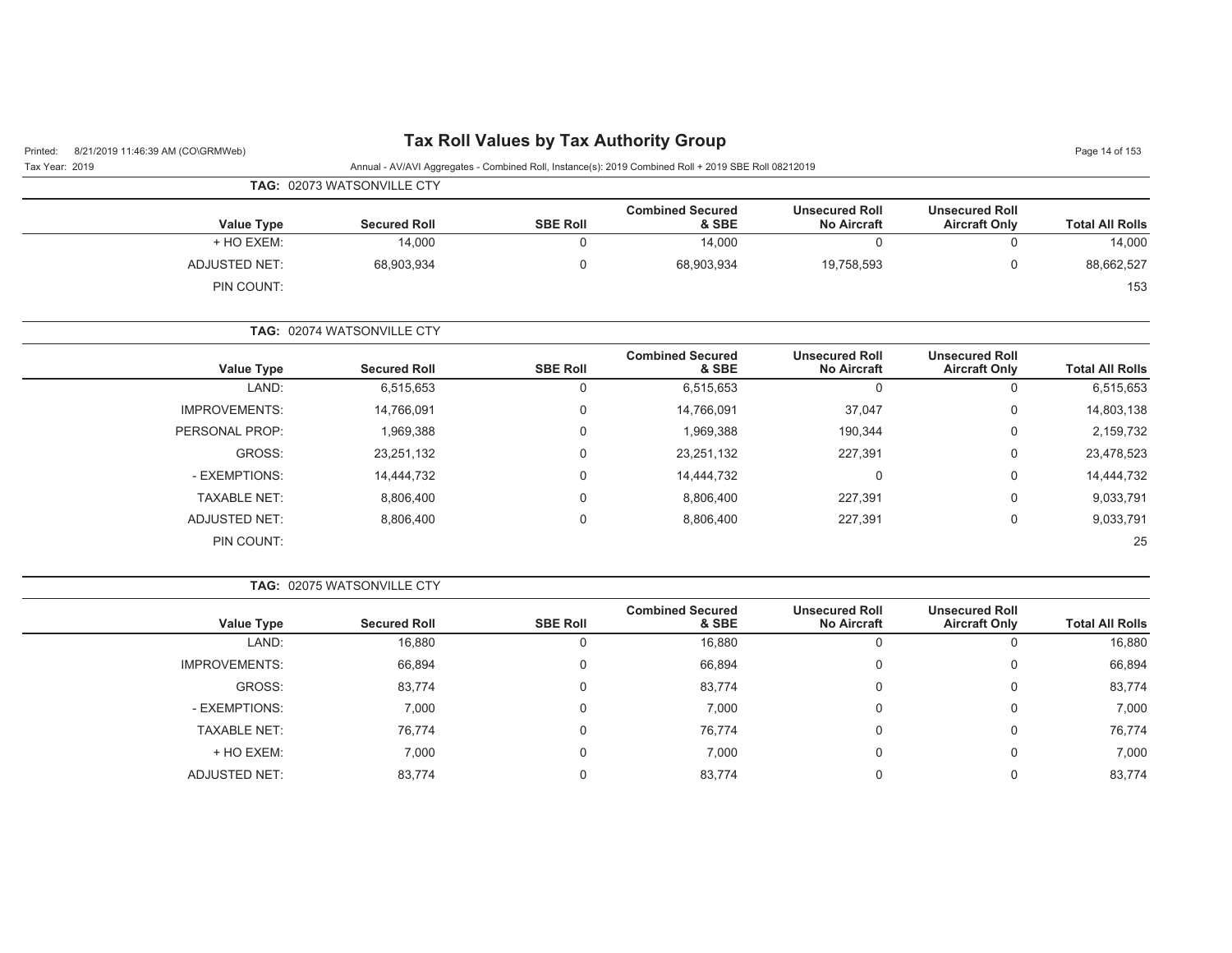## Printed: 8/21/2019 11:46:39 AM (CO\GRMWeb) **Tax Roll Values by Tax Authority Group** Page 15 of 153

Tax Year: 2019 Annual - AV/AVI Aggregates - Combined Roll, Instance(s): 2019 Combined Roll + 2019 SBE Roll 08212019

**TAG:** 02075 WATSONVILLE CTY

| <b>Value Type</b><br>PIN COUNT: | <b>Secured Roll</b>               | <b>SBE Roll</b>             | <b>Combined Secured</b><br>& SBE | <b>Unsecured Roll</b><br><b>No Aircraft</b> | <b>Unsecured Roll</b><br><b>Aircraft Only</b> | <b>Total All Rolls</b><br>3 |
|---------------------------------|-----------------------------------|-----------------------------|----------------------------------|---------------------------------------------|-----------------------------------------------|-----------------------------|
|                                 | <b>TAG: 02077 WATSONVILLE CTY</b> |                             |                                  |                                             |                                               |                             |
| <b>Value Type</b>               | <b>Secured Roll</b>               | <b>SBE Roll</b>             | <b>Combined Secured</b><br>& SBE | <b>Unsecured Roll</b><br><b>No Aircraft</b> | <b>Unsecured Roll</b><br><b>Aircraft Only</b> | <b>Total All Rolls</b>      |
| LAND:                           | 826,230                           | $\Omega$                    | 826,230                          | $\Omega$                                    | 0                                             | 826,230                     |
| <b>IMPROVEMENTS:</b>            | 1,078,248                         | 0                           | 1,078,248                        | 20,182                                      | 0                                             | 1,098,430                   |
| PERSONAL PROP:                  |                                   | $\mathbf 0$<br>$\mathbf{0}$ | $\mathbf{0}$                     | 88,162                                      | 0                                             | 88,162                      |
| GROSS:                          | 1,904,478                         | 0                           | 1,904,478                        | 108,344                                     | $\mathbf 0$                                   | 2,012,822                   |
| <b>TAXABLE NET:</b>             | 1,904,478                         | 0                           | 1,904,478                        | 108,344                                     | 0                                             | 2,012,822                   |
| ADJUSTED NET:                   | 1,904,478                         | 0                           | 1,904,478                        | 108,344                                     | 0                                             | 2,012,822                   |
| PIN COUNT:                      |                                   |                             |                                  |                                             |                                               | 3                           |

| <b>TAG: 02078 WATSONVILLE CTY</b> |  |
|-----------------------------------|--|
|                                   |  |

|                      |                     |                 | <b>Combined Secured</b> | <b>Unsecured Roll</b> | <b>Unsecured Roll</b> |                        |
|----------------------|---------------------|-----------------|-------------------------|-----------------------|-----------------------|------------------------|
| <b>Value Type</b>    | <b>Secured Roll</b> | <b>SBE Roll</b> | & SBE                   | <b>No Aircraft</b>    | <b>Aircraft Only</b>  | <b>Total All Rolls</b> |
| LAND:                | 455,420,397         | 0               | 455,420,397             | 3,838,543             | 0                     | 459,258,940            |
| <b>IMPROVEMENTS:</b> | 555,767,702         | $\mathbf 0$     | 555,767,702             | 47,414,412            | 0                     | 603,182,114            |
| PERSONAL PROP:       | 8,986,183           | 0               | 8,986,183               | 56,354,950            | 24,676,279            | 90,017,412             |
| GROSS:               | 1,020,174,282       | $\mathbf 0$     | 1,020,174,282           | 107,607,905           | 24.676.279            | 1,152,458,466          |
| - EXEMPTIONS:        | 48,866,271          | $\mathbf 0$     | 48.866.271              | 2,465,640             | 609,784               | 51,941,695             |
| <b>TAXABLE NET:</b>  | 971,308,011         | 0               | 971,308,011             | 105,142,265           | 24,066,495            | 1,100,516,771          |
| + HO EXEM:           | 3.038.000           | $\mathbf 0$     | 3,038,000               | 0                     | 0                     | 3,038,000              |
| ADJUSTED NET:        | 974,346,011         | $\mathbf 0$     | 974,346,011             | 105,142,265           | 24.066.495            | 1,103,554,771          |
| PIN COUNT:           |                     |                 |                         |                       |                       | 3,207                  |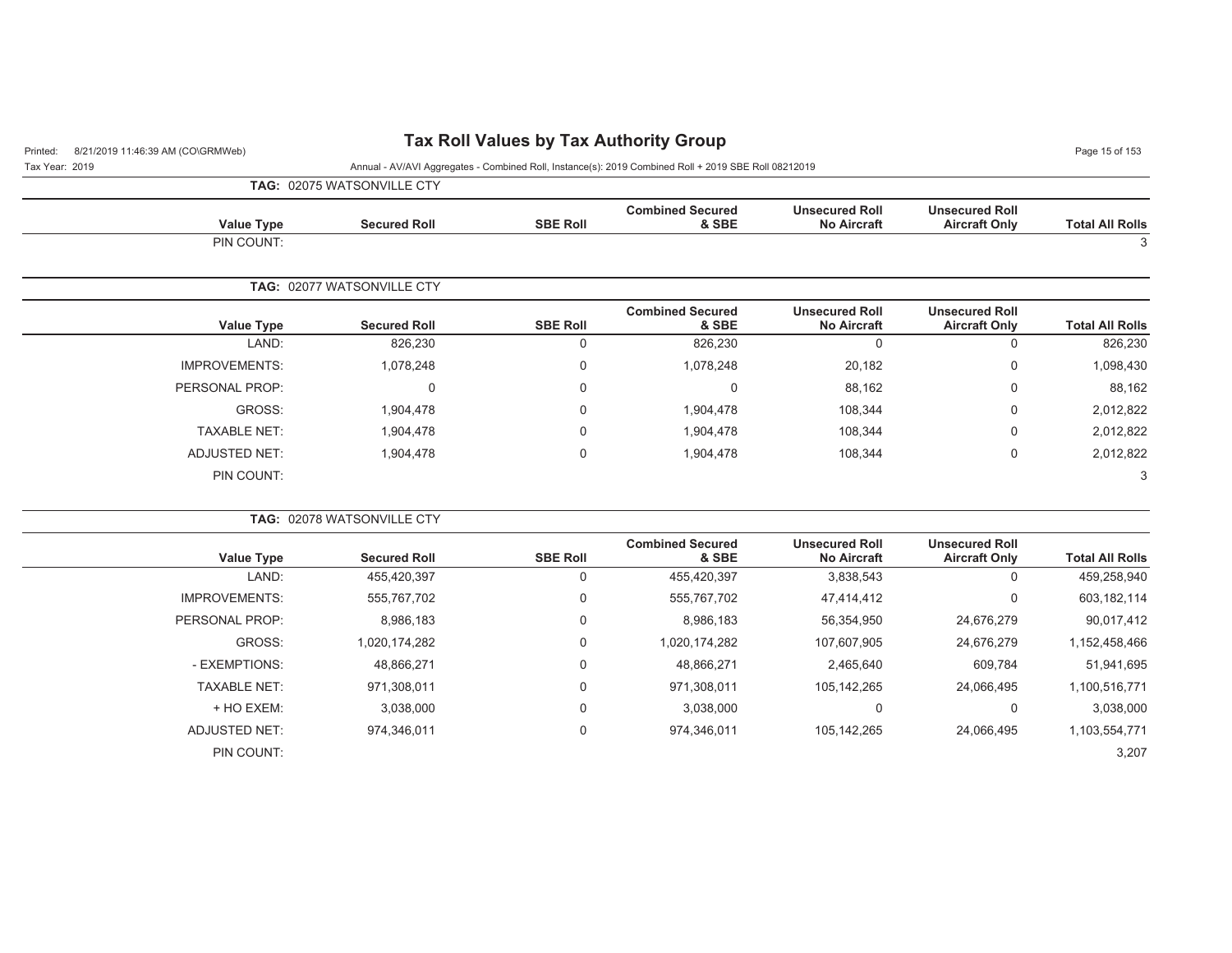| 8/21/2019 11:46:39 AM (CO\GRMWeb)<br>Printed: |                            |                 | <b>Tax Roll Values by Tax Authority Group</b>                                                        |                                             |                                               | Page 16 of 153         |
|-----------------------------------------------|----------------------------|-----------------|------------------------------------------------------------------------------------------------------|---------------------------------------------|-----------------------------------------------|------------------------|
| Tax Year: 2019                                |                            |                 | Annual - AV/AVI Aggregates - Combined Roll, Instance(s): 2019 Combined Roll + 2019 SBE Roll 08212019 |                                             |                                               |                        |
|                                               | TAG: 02079 WATSONVILLE CTY |                 |                                                                                                      |                                             |                                               |                        |
| <b>Value Type</b>                             | <b>Secured Roll</b>        | <b>SBE Roll</b> | <b>Combined Secured</b><br>& SBE                                                                     | <b>Unsecured Roll</b><br><b>No Aircraft</b> | <b>Unsecured Roll</b><br><b>Aircraft Only</b> | <b>Total All Rolls</b> |
| LAND:                                         | 233,658                    | $\mathbf 0$     | 233,658                                                                                              | 0                                           | $\pmb{0}$                                     | 233,658                |
| <b>IMPROVEMENTS:</b>                          | 5,552                      | 0               | 5,552                                                                                                | 0                                           | $\mathbf 0$                                   | 5,552                  |
| GROSS:                                        | 239,210                    | 0               | 239,210                                                                                              | $\mathbf 0$                                 | $\mathbf 0$                                   | 239,210                |
| <b>TAXABLE NET:</b>                           | 239,210                    | $\Omega$        | 239,210                                                                                              | 0                                           | $\mathbf 0$                                   | 239,210                |
| <b>ADJUSTED NET:</b>                          | 239,210                    | $\Omega$        | 239,210                                                                                              | 0                                           | $\mathbf 0$                                   | 239,210                |
| PIN COUNT:                                    |                            |                 |                                                                                                      |                                             |                                               | 3                      |
|                                               | TAG: 03007 CAPITOLA CITY   |                 |                                                                                                      |                                             |                                               |                        |
| <b>Value Type</b>                             | <b>Secured Roll</b>        | <b>SBE Roll</b> | <b>Combined Secured</b><br>& SBE                                                                     | <b>Unsecured Roll</b><br><b>No Aircraft</b> | <b>Unsecured Roll</b><br><b>Aircraft Only</b> | <b>Total All Rolls</b> |
| PERSONAL PROP:                                | $\mathbf 0$                | $\mathbf 0$     | $\mathbf 0$                                                                                          | 31,624                                      | $\mathbf 0$                                   | 31,624                 |
| GROSS:                                        | $\mathbf 0$                | $\Omega$        | $\Omega$                                                                                             | 31,624                                      | $\mathbf 0$                                   | 31,624                 |
| <b>TAXABLE NET:</b>                           | $\Omega$                   | 0               | 0                                                                                                    | 31,624                                      | 0                                             | 31,624                 |
| <b>ADJUSTED NET:</b>                          | $\Omega$                   | 0               | $\mathbf 0$                                                                                          | 31,624                                      | 0                                             | 31,624                 |
| PIN COUNT:                                    |                            |                 |                                                                                                      |                                             |                                               |                        |
|                                               | TAG: 03011 CAPITOLA CITY   |                 |                                                                                                      |                                             |                                               |                        |
| <b>Value Type</b>                             | <b>Secured Roll</b>        | <b>SBE Roll</b> | <b>Combined Secured</b><br>& SBE                                                                     | <b>Unsecured Roll</b><br><b>No Aircraft</b> | <b>Unsecured Roll</b><br><b>Aircraft Only</b> | <b>Total All Rolls</b> |
| PERSONAL PROP:                                | $\mathbf 0$                | $\Omega$        | $\Omega$                                                                                             | 5,333                                       | $\mathbf 0$                                   | 5,333                  |
| GROSS:                                        | $\mathbf 0$                | $\Omega$        | $\Omega$                                                                                             | 5,333                                       | $\mathbf 0$                                   | 5,333                  |
| <b>TAXABLE NET:</b>                           | $\mathbf 0$                | $\Omega$        | 0                                                                                                    | 5,333                                       | 0                                             | 5,333                  |
| <b>ADJUSTED NET:</b>                          | $\mathbf{0}$               | $\Omega$        | 0                                                                                                    | 5,333                                       | $\mathbf 0$                                   | 5,333                  |
| PIN COUNT:                                    |                            |                 |                                                                                                      |                                             |                                               | 2                      |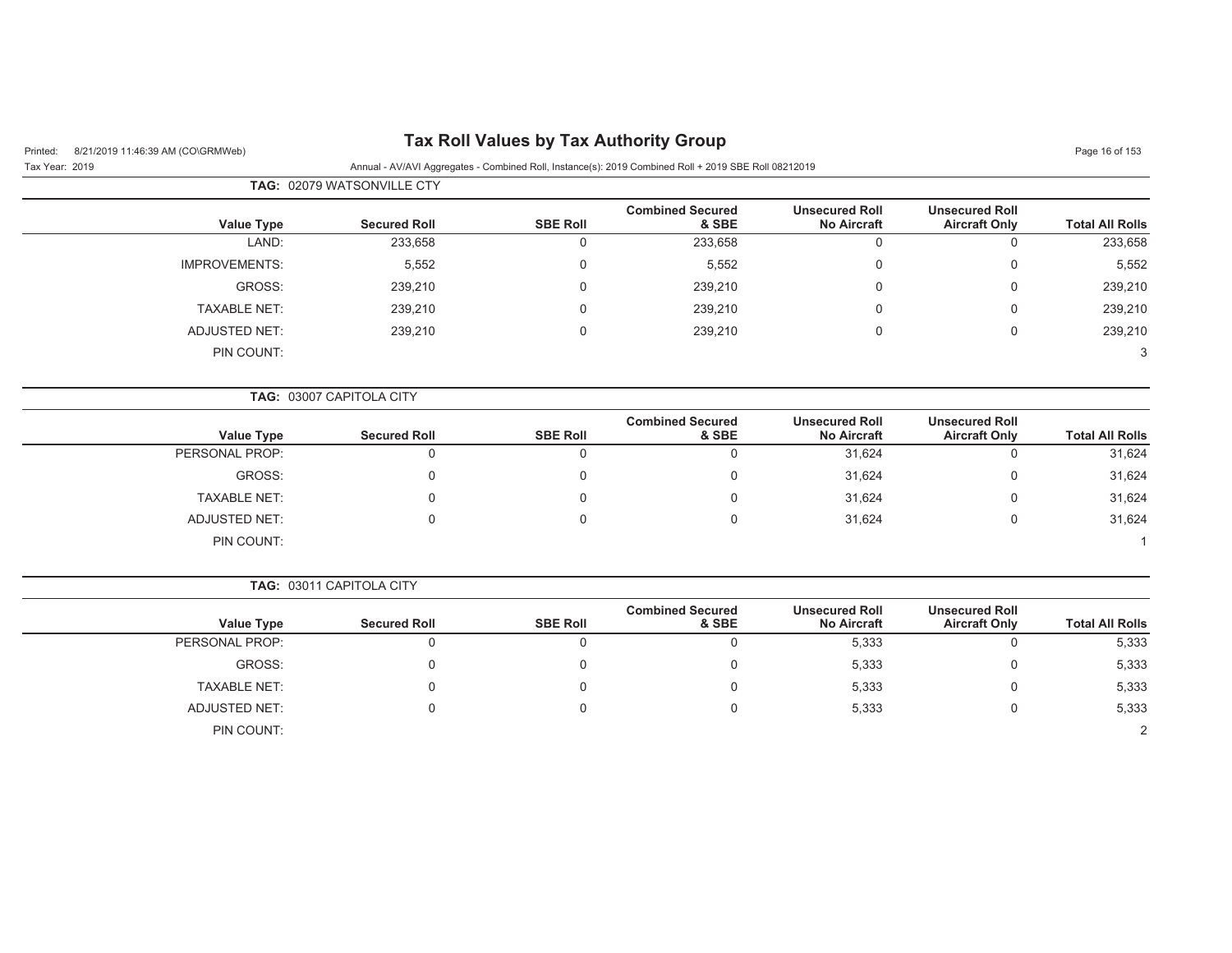## Printed: 8/21/2019 11:46:39 AM (CO\GRMWeb) **Tax Roll Values by Tax Authority Group**

| Page 17 of 153 |  |
|----------------|--|
|----------------|--|

|                     | <b>TAG: 03020 CAPITOLA CITY</b> |                 |                                  |                                             |                                               |                        |  |
|---------------------|---------------------------------|-----------------|----------------------------------|---------------------------------------------|-----------------------------------------------|------------------------|--|
| <b>Value Type</b>   | <b>Secured Roll</b>             | <b>SBE Roll</b> | <b>Combined Secured</b><br>& SBE | <b>Unsecured Roll</b><br><b>No Aircraft</b> | <b>Unsecured Roll</b><br><b>Aircraft Only</b> | <b>Total All Rolls</b> |  |
| PERSONAL PROP:      |                                 |                 |                                  | 117,615                                     |                                               | 117,615                |  |
| GROSS:              |                                 |                 |                                  | 117,615                                     |                                               | 117,615                |  |
| <b>TAXABLE NET:</b> |                                 |                 |                                  | 117,615                                     |                                               | 117,615                |  |
| ADJUSTED NET:       |                                 |                 |                                  | 117,615                                     |                                               | 117,615                |  |
| PIN COUNT:          |                                 |                 |                                  |                                             |                                               | 2                      |  |

|  |  | <b>TAG: 03037 CAPITOLA CITY</b> |  |
|--|--|---------------------------------|--|
|--|--|---------------------------------|--|

| Value Type           | <b>Secured Roll</b> | <b>SBE Roll</b> | <b>Combined Secured</b><br>& SBE | <b>Unsecured Roll</b><br><b>No Aircraft</b> | <b>Unsecured Roll</b><br><b>Aircraft Only</b> | <b>Total All Rolls</b> |
|----------------------|---------------------|-----------------|----------------------------------|---------------------------------------------|-----------------------------------------------|------------------------|
| LAND:                |                     |                 |                                  | 139,333                                     |                                               | 139,333                |
|                      |                     |                 |                                  |                                             |                                               |                        |
| <b>IMPROVEMENTS:</b> | 0                   | 0               |                                  | 270,814                                     | 0                                             | 270,814                |
| GROSS:               |                     | 0               |                                  | 410,147                                     | 0                                             | 410,147                |
| <b>TAXABLE NET:</b>  | 0                   | 0               |                                  | 410,147                                     | 0                                             | 410,147                |
| <b>ADJUSTED NET:</b> |                     | 0               |                                  | 410,147                                     | 0                                             | 410,147                |
| PIN COUNT:           |                     |                 |                                  |                                             |                                               | 10                     |

|                        |                                               |                                             |                                  |                 | <b>TAG: 03039 CAPITOLA CITY</b> |                      |
|------------------------|-----------------------------------------------|---------------------------------------------|----------------------------------|-----------------|---------------------------------|----------------------|
| <b>Total All Rolls</b> | <b>Unsecured Roll</b><br><b>Aircraft Only</b> | <b>Unsecured Roll</b><br><b>No Aircraft</b> | <b>Combined Secured</b><br>& SBE | <b>SBE Roll</b> | <b>Secured Roll</b>             | Value Type           |
| 438,338                |                                               | 0                                           | 438,338                          |                 | 438,338                         | LAND:                |
| 496,777                | 0                                             | 0                                           | 496,777                          | $\Omega$        | 496,777                         | <b>IMPROVEMENTS:</b> |
| 935,115                | 0                                             | 0                                           | 935,115                          | $\Omega$        | 935,115                         | GROSS:               |
| 7,000                  | $\Omega$                                      | 0                                           | 7,000                            |                 | 7,000                           | - EXEMPTIONS:        |
| 928,115                | $\Omega$                                      | 0                                           | 928,115                          | $\Omega$        | 928,115                         | <b>TAXABLE NET:</b>  |
| 7,000                  | $\Omega$                                      | 0                                           | 7,000                            | $\Omega$        | 7,000                           | + HO EXEM:           |
| 935,115                |                                               | 0                                           | 935.115                          |                 | 935,115                         | <b>ADJUSTED NET:</b> |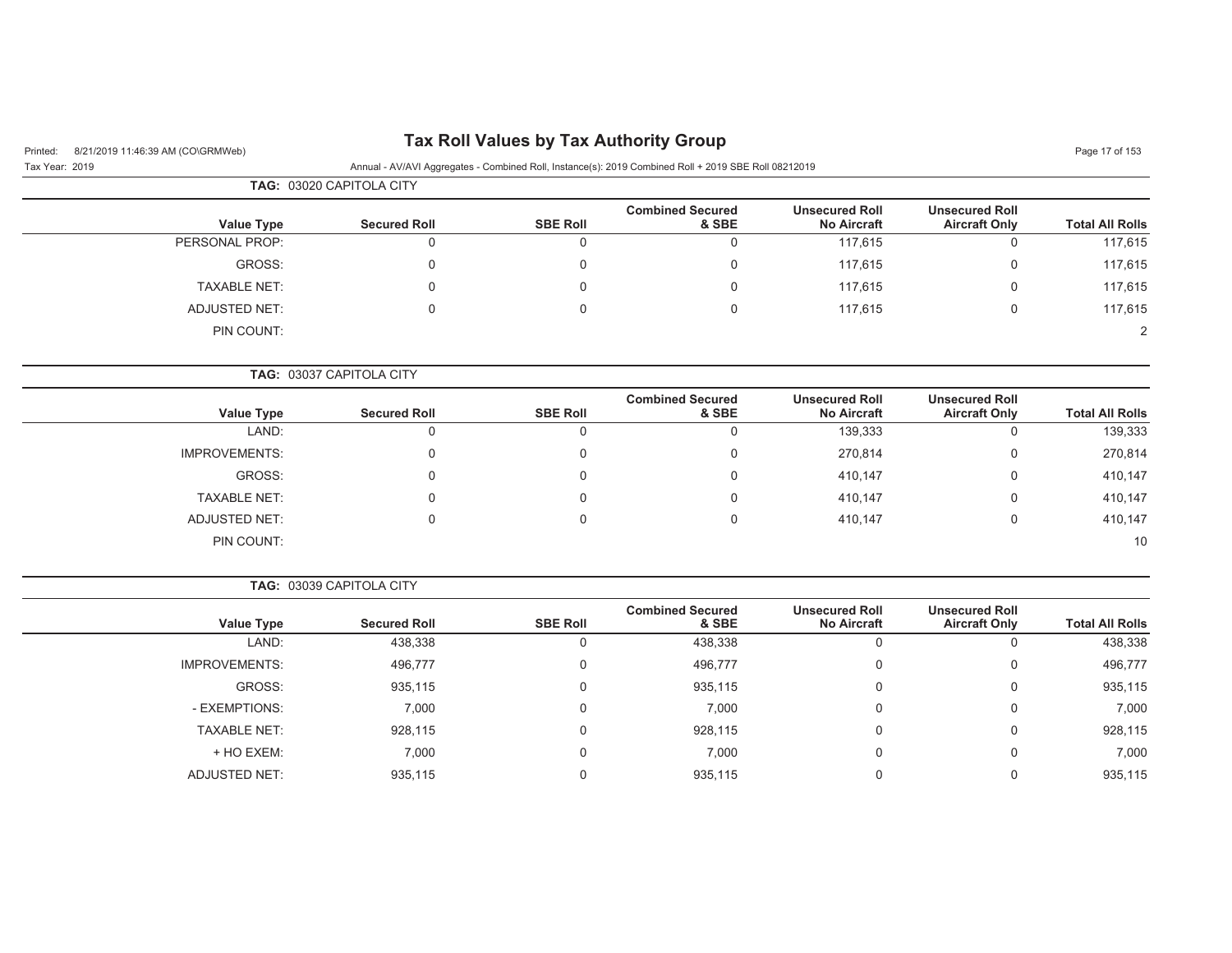## Printed: 8/21/2019 11:46:39 AM (CO\GRMWeb) **Tax Roll Values by Tax Authority Group** Page 18 of 153

Tax Year: 2019 Annual - AV/AVI Aggregates - Combined Roll, Instance(s): 2019 Combined Roll + 2019 SBE Roll 08212019

|                |                      | TAG: 03039 CAPITOLA CITY |                 |                                  |                                             |                                               |                        |
|----------------|----------------------|--------------------------|-----------------|----------------------------------|---------------------------------------------|-----------------------------------------------|------------------------|
|                | <b>Value Type</b>    | <b>Secured Roll</b>      | <b>SBE Roll</b> | <b>Combined Secured</b><br>& SBE | <b>Unsecured Roll</b><br><b>No Aircraft</b> | <b>Unsecured Roll</b><br><b>Aircraft Only</b> | <b>Total All Rolls</b> |
|                | PIN COUNT:           |                          |                 |                                  |                                             |                                               | 4                      |
|                |                      | TAG: 03046 CAPITOLA CITY |                 |                                  |                                             |                                               |                        |
|                | <b>Value Type</b>    | <b>Secured Roll</b>      | <b>SBE Roll</b> | <b>Combined Secured</b><br>& SBE | <b>Unsecured Roll</b><br><b>No Aircraft</b> | <b>Unsecured Roll</b><br><b>Aircraft Only</b> | <b>Total All Rolls</b> |
|                | LAND:                | 28,075,135               | $\Omega$        | 28,075,135                       | $\Omega$                                    | 0                                             | 28,075,135             |
|                | <b>IMPROVEMENTS:</b> | 15,183,582               | $\mathbf 0$     | 15,183,582                       | 246,030                                     | 0                                             | 15,429,612             |
| PERSONAL PROP: |                      | $\Omega$                 | $\mathbf 0$     | $\mathbf 0$                      | 140,837                                     | 0                                             | 140,837                |
|                | GROSS:               | 43,258,717               | $\Omega$        | 43,258,717                       | 386,867                                     | 0                                             | 43,645,584             |
|                | - EXEMPTIONS:        | 159,600                  | $\Omega$        | 159,600                          | $\Omega$                                    | $\mathbf 0$                                   | 159,600                |
|                | <b>TAXABLE NET:</b>  | 43,099,117               | $\Omega$        | 43,099,117                       | 386,867                                     | $\mathbf 0$                                   | 43,485,984             |
|                | + HO EXEM:           | 159,600                  | $\mathbf 0$     | 159,600                          | $\mathbf 0$                                 | 0                                             | 159,600                |
|                | <b>ADJUSTED NET:</b> | 43,258,717               | $\Omega$        | 43,258,717                       | 386,867                                     | 0                                             | 43,645,584             |
|                | PIN COUNT:           |                          |                 |                                  |                                             |                                               | 93                     |

**TAG:** 03050 CAPITOLA CITY

| <b>Value Type</b>    | <b>Secured Roll</b> | <b>SBE Roll</b> | <b>Combined Secured</b><br>& SBE | <b>Unsecured Roll</b><br><b>No Aircraft</b> | <b>Unsecured Roll</b><br><b>Aircraft Only</b> | <b>Total All Rolls</b> |
|----------------------|---------------------|-----------------|----------------------------------|---------------------------------------------|-----------------------------------------------|------------------------|
| LAND:                | 698,290             |                 | 698,290                          | 0                                           | 0                                             | 698,290                |
| <b>IMPROVEMENTS:</b> | 196,011             |                 | 196,011                          | 0                                           | 0                                             | 196,011                |
| PERSONAL PROP:       |                     |                 | 0                                | 8,203                                       | 0                                             | 8,203                  |
| GROSS:               | 894,301             |                 | 894,301                          | 8,203                                       | $\mathbf 0$                                   | 902,504                |
| <b>TAXABLE NET:</b>  | 894,301             |                 | 894,301                          | 8,203                                       | $\mathbf 0$                                   | 902,504                |
| ADJUSTED NET:        | 894,301             |                 | 894,301                          | 8,203                                       | $\mathbf 0$                                   | 902,504                |
| PIN COUNT:           |                     |                 |                                  |                                             |                                               | 2                      |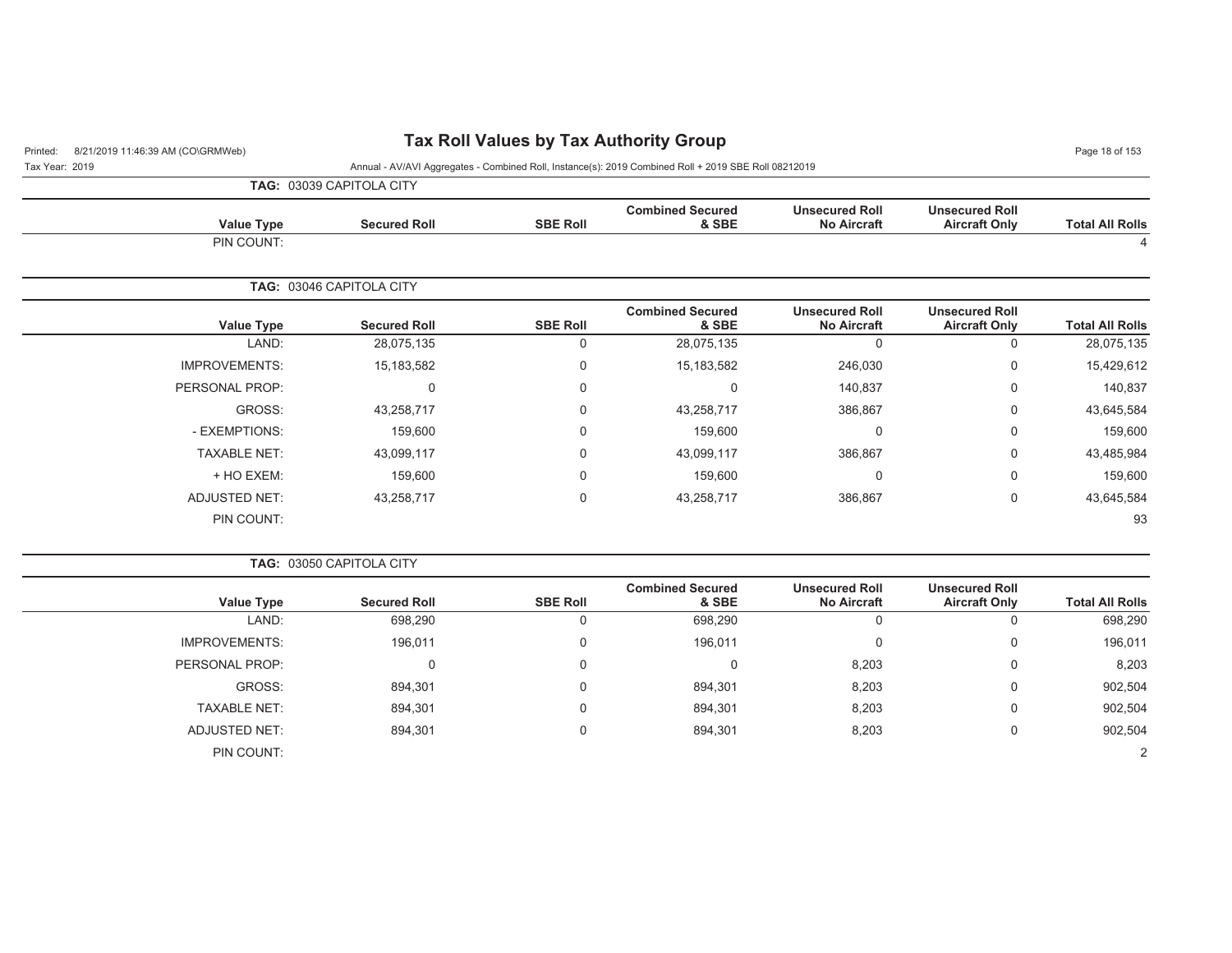| 8/21/2019 11:46:39 AM (CO\GRMWeb)<br>Printed: |                          | Tax Roll Values by Tax Authority Group |                                                                                                      |                                             |                                               | Page 19 of 153         |
|-----------------------------------------------|--------------------------|----------------------------------------|------------------------------------------------------------------------------------------------------|---------------------------------------------|-----------------------------------------------|------------------------|
| Tax Year: 2019                                |                          |                                        | Annual - AV/AVI Aggregates - Combined Roll, Instance(s): 2019 Combined Roll + 2019 SBE Roll 08212019 |                                             |                                               |                        |
|                                               | TAG: 03053 CAPITOLA CITY |                                        |                                                                                                      |                                             |                                               |                        |
| <b>Value Type</b>                             | <b>Secured Roll</b>      | <b>SBE Roll</b>                        | <b>Combined Secured</b><br>& SBE                                                                     | <b>Unsecured Roll</b><br><b>No Aircraft</b> | <b>Unsecured Roll</b><br><b>Aircraft Only</b> | <b>Total All Rolls</b> |
| PIN COUNT:                                    |                          |                                        |                                                                                                      |                                             |                                               | 2                      |
|                                               | TAG: 03056 CAPITOLA CITY |                                        |                                                                                                      |                                             |                                               |                        |
| <b>Value Type</b>                             | <b>Secured Roll</b>      | <b>SBE Roll</b>                        | <b>Combined Secured</b><br>& SBE                                                                     | <b>Unsecured Roll</b><br><b>No Aircraft</b> | <b>Unsecured Roll</b><br><b>Aircraft Only</b> | <b>Total All Rolls</b> |
| LAND:                                         | 10,659,257               | 0                                      | 10,659,257                                                                                           | $\mathbf 0$                                 | 0                                             | 10,659,257             |
| <b>IMPROVEMENTS:</b>                          | 8,672,771                | 0                                      | 8,672,771                                                                                            | 79,520                                      | 0                                             | 8,752,291              |
| PERSONAL PROP:                                | 0                        | 0                                      | 0                                                                                                    | 8,802                                       | 0                                             | 8,802                  |
| GROSS:                                        | 19,332,028               | 0                                      | 19,332,028                                                                                           | 88,322                                      | 0                                             | 19,420,350             |
| <b>TAXABLE NET:</b>                           | 19,332,028               | 0                                      | 19,332,028                                                                                           | 88,322                                      | 0                                             | 19,420,350             |
| <b>ADJUSTED NET:</b>                          | 19,332,028               | 0                                      | 19,332,028                                                                                           | 88,322                                      | $\mathbf 0$                                   | 19,420,350             |
| PIN COUNT:                                    |                          |                                        |                                                                                                      |                                             |                                               | 29                     |
|                                               | TAG: 03063 CAPITOLA CITY |                                        |                                                                                                      |                                             |                                               |                        |
| <b>Value Type</b>                             | <b>Secured Roll</b>      | <b>SBE Roll</b>                        | <b>Combined Secured</b><br>& SBE                                                                     | <b>Unsecured Roll</b><br><b>No Aircraft</b> | <b>Unsecured Roll</b><br><b>Aircraft Only</b> | <b>Total All Rolls</b> |
| LAND:                                         | 512,884                  | 0                                      | 512,884                                                                                              | 0                                           | 0                                             | 512,884                |
| <b>IMPROVEMENTS:</b>                          | 427,404                  | 0                                      | 427,404                                                                                              | 0                                           | 0                                             | 427,404                |
| GROSS:                                        | 940,288                  | 0                                      | 940,288                                                                                              | 0                                           | 0                                             | 940,288                |
| <b>TAXABLE NET:</b>                           | 940,288                  | 0                                      | 940,288                                                                                              | 0                                           | $\mathbf 0$                                   | 940,288                |
| <b>ADJUSTED NET:</b>                          | 940,288                  | 0                                      | 940,288                                                                                              | 0                                           | $\mathbf 0$                                   | 940,288                |
| PIN COUNT:                                    |                          |                                        |                                                                                                      |                                             |                                               | $\mathbf 1$            |
|                                               | TAG: 03069 CAPITOLA CITY |                                        |                                                                                                      |                                             |                                               |                        |
| <b>Value Type</b>                             | <b>Secured Roll</b>      | <b>SBE Roll</b>                        | <b>Combined Secured</b><br>& SBE                                                                     | <b>Unsecured Roll</b><br><b>No Aircraft</b> | <b>Unsecured Roll</b><br><b>Aircraft Only</b> | <b>Total All Rolls</b> |
| LAND:                                         | 6,632,348                | 0                                      | 6,632,348                                                                                            | $\mathbf 0$                                 | $\mathbf 0$                                   | 6,632,348              |
| <b>IMPROVEMENTS:</b>                          | 5,837,636                | 0                                      | 5,837,636                                                                                            | 2,572,981                                   | $\mathbf 0$                                   | 8,410,617              |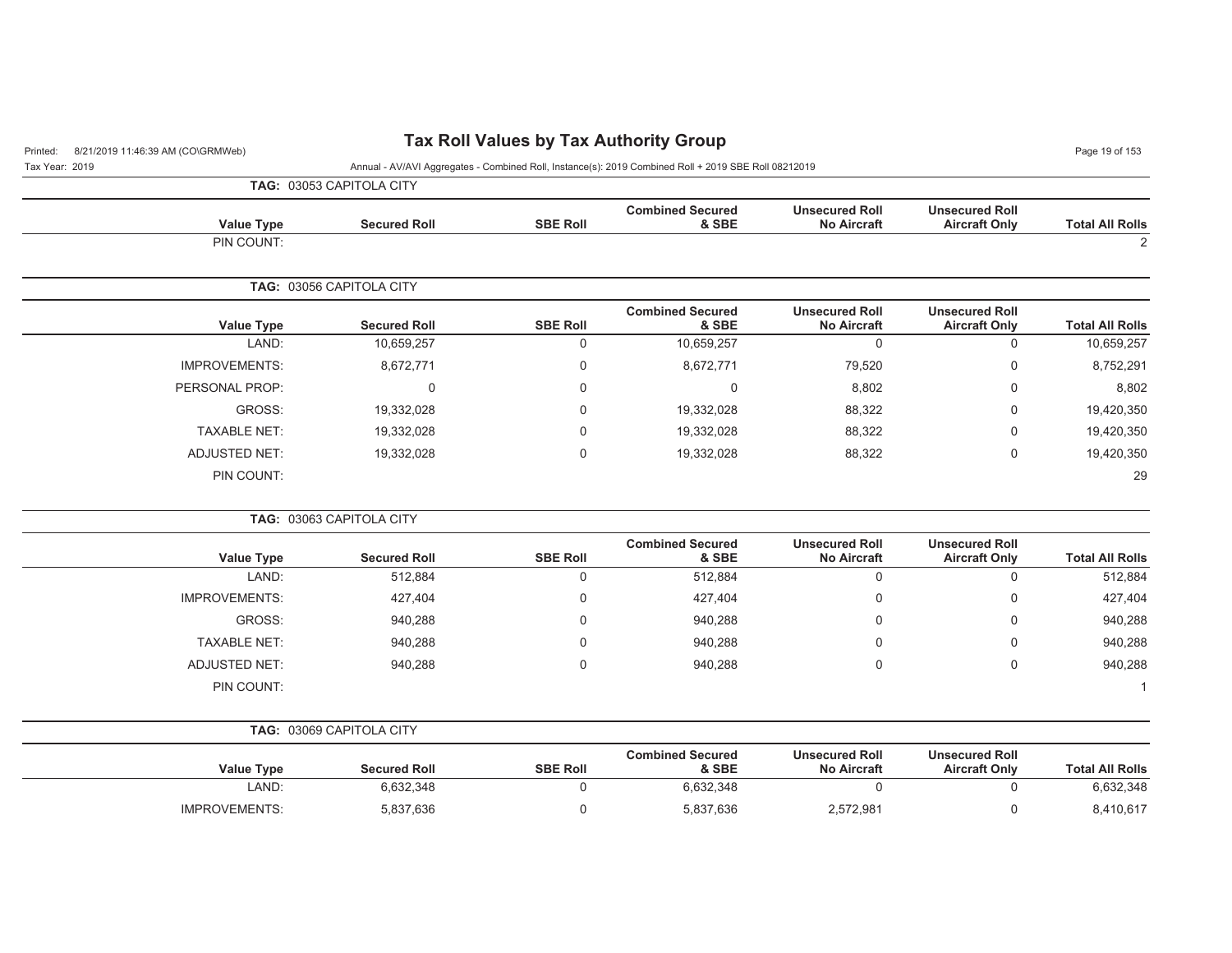|                        |                                               |                                             |                                  |                 | TAG: 03069 CAPITOLA CITY |                      |
|------------------------|-----------------------------------------------|---------------------------------------------|----------------------------------|-----------------|--------------------------|----------------------|
| <b>Total All Rolls</b> | <b>Unsecured Roll</b><br><b>Aircraft Only</b> | <b>Unsecured Roll</b><br><b>No Aircraft</b> | <b>Combined Secured</b><br>& SBE | <b>SBE Roll</b> | <b>Secured Roll</b>      | <b>Value Type</b>    |
| 1,280,887              | $\mathbf 0$                                   | 938,877                                     | 342,010                          | $\mathbf 0$     | 342,010                  | PERSONAL PROP:       |
| 16,323,852             | $\mathbf 0$                                   | 3,511,858                                   | 12,811,994                       | $\mathbf 0$     | 12,811,994               | GROSS:               |
| 1,237,136              | $\mathbf 0$                                   | 1,237,136                                   | 0                                | $\mathbf 0$     | $\mathbf 0$              | - EXEMPTIONS:        |
| 15,086,716             | $\mathbf 0$                                   | 2,274,722                                   | 12,811,994                       | $\mathsf 0$     | 12,811,994               | <b>TAXABLE NET:</b>  |
| 15,086,716             | $\mathbf 0$                                   | 2,274,722                                   | 12,811,994                       | $\mathbf 0$     | 12,811,994               | ADJUSTED NET:        |
| 26                     |                                               |                                             |                                  |                 |                          | PIN COUNT:           |
|                        |                                               |                                             |                                  |                 | TAG: 03070 CAPITOLA CITY |                      |
| <b>Total All Rolls</b> | <b>Unsecured Roll</b><br><b>Aircraft Only</b> | <b>Unsecured Roll</b><br><b>No Aircraft</b> | <b>Combined Secured</b><br>& SBE | <b>SBE Roll</b> | <b>Secured Roll</b>      | <b>Value Type</b>    |
|                        |                                               |                                             |                                  |                 |                          | PIN COUNT:           |
|                        |                                               |                                             |                                  |                 | TAG: 03071 CAPITOLA CITY |                      |
| <b>Total All Rolls</b> | <b>Unsecured Roll</b><br><b>Aircraft Only</b> | <b>Unsecured Roll</b><br><b>No Aircraft</b> | <b>Combined Secured</b><br>& SBE | <b>SBE Roll</b> | <b>Secured Roll</b>      | <b>Value Type</b>    |
| 663                    | $\mathbf 0$                                   | $\mathsf 0$                                 | 663                              | $\mathbf 0$     | 663                      | LAND:                |
| 663                    | $\mathbf 0$                                   | $\Omega$                                    | 663                              | $\mathbf 0$     | 663                      | <b>IMPROVEMENTS:</b> |
| 1,326                  | $\mathbf 0$                                   | $\mathbf{0}$                                | 1,326                            | $\mathbf 0$     | 1,326                    | GROSS:               |
| 1,326                  | $\mathsf{O}\xspace$                           | 0                                           | 1,326                            | $\mathsf 0$     | 1,326                    | - EXEMPTIONS:        |
|                        |                                               |                                             |                                  |                 |                          | PIN COUNT:           |
|                        |                                               |                                             |                                  |                 | TAG: 03101 CAPITOLA CITY |                      |
| <b>Total All Rolls</b> | <b>Unsecured Roll</b><br><b>Aircraft Only</b> | <b>Unsecured Roll</b><br><b>No Aircraft</b> | <b>Combined Secured</b><br>& SBE | <b>SBE Roll</b> | <b>Secured Roll</b>      | <b>Value Type</b>    |
| 77,230,526             | $\mathbf 0$                                   | $\mathbf 0$                                 | 77,230,526                       | 110,892         | 77,119,634               | LAND:                |
| 121,607,220            | $\mathsf 0$                                   | 14,950,629                                  | 106,656,591                      | $\mathsf 0$     | 106,656,591              | <b>IMPROVEMENTS:</b> |
| 11,354,284             | $\mathbf 0$                                   | 9,879,334                                   | 1,474,950                        | $\mathbf 0$     | 1,474,950                | PERSONAL PROP:       |
| 210,192,030            | $\mathbf 0$                                   | 24,829,963                                  | 185,362,067                      | 110,892         | 185,251,175              | GROSS:               |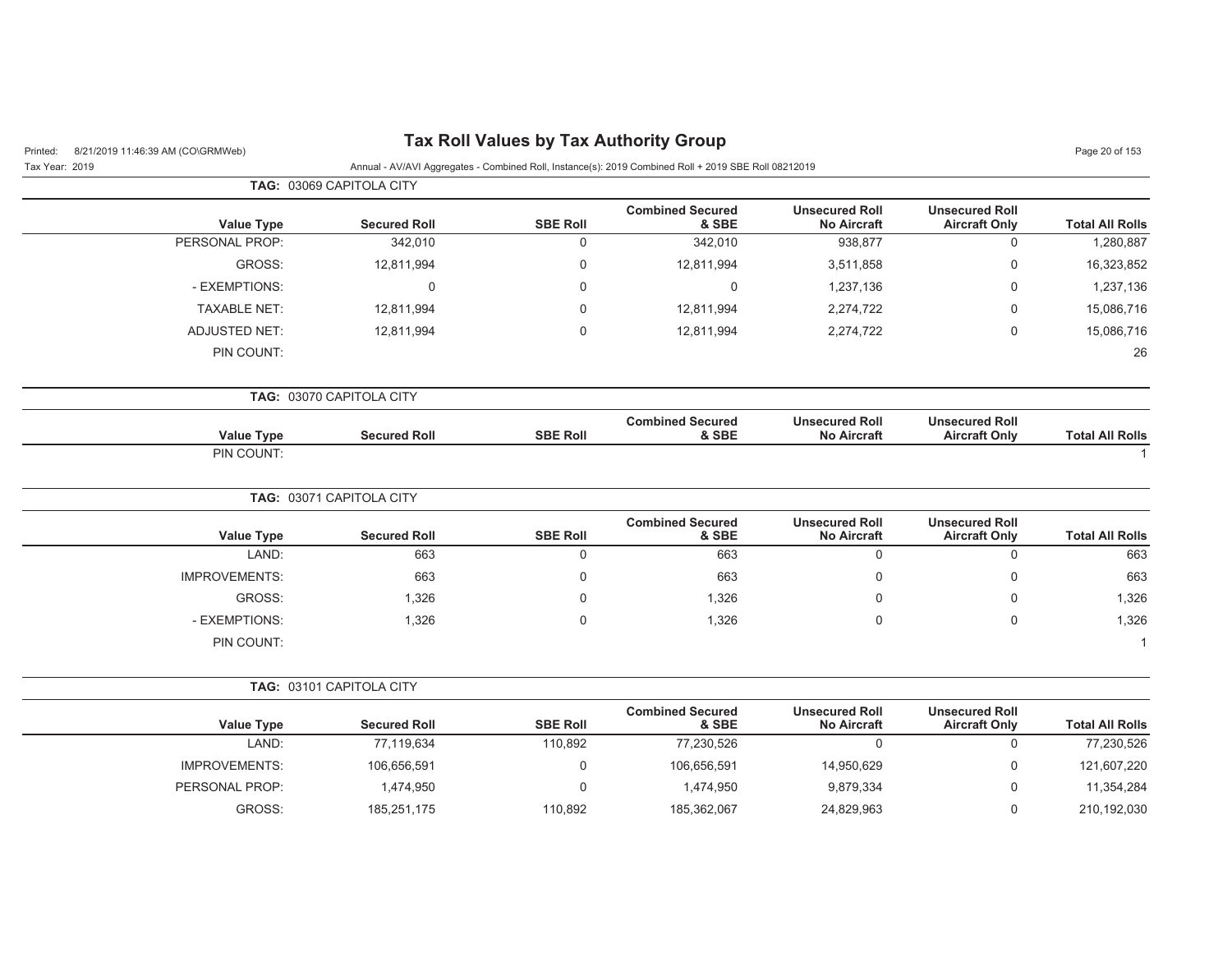| 8/21/2019 11:46:39 AM (CO\GRMWeb)<br>Printed: |                          |                 | <b>Tax Roll Values by Tax Authority Group</b>                                                        |                                             |                                               | Page 21 of 153         |
|-----------------------------------------------|--------------------------|-----------------|------------------------------------------------------------------------------------------------------|---------------------------------------------|-----------------------------------------------|------------------------|
| Tax Year: 2019                                |                          |                 | Annual - AV/AVI Aggregates - Combined Roll, Instance(s): 2019 Combined Roll + 2019 SBE Roll 08212019 |                                             |                                               |                        |
|                                               | TAG: 03101 CAPITOLA CITY |                 |                                                                                                      |                                             |                                               |                        |
| <b>Value Type</b>                             | <b>Secured Roll</b>      | <b>SBE Roll</b> | <b>Combined Secured</b><br>& SBE                                                                     | <b>Unsecured Roll</b><br><b>No Aircraft</b> | <b>Unsecured Roll</b><br><b>Aircraft Only</b> | <b>Total All Rolls</b> |
| - EXEMPTIONS:                                 | 4,257,965                | $\mathbf 0$     | 4,257,965                                                                                            | $\mathbf 0$                                 | $\mathbf 0$                                   | 4,257,965              |
| <b>TAXABLE NET:</b>                           | 180,993,210              | 110,892         | 181,104,102                                                                                          | 24,829,963                                  | $\mathbf 0$                                   | 205,934,065            |
| + HO EXEM:                                    | 7,000                    | 0               | 7,000                                                                                                | 0                                           | $\mathbf 0$                                   | 7,000                  |
| <b>ADJUSTED NET:</b>                          | 181,000,210              | 110,892         | 181,111,102                                                                                          | 24,829,963                                  | $\mathbf 0$                                   | 205,941,065            |
| PIN COUNT:                                    |                          |                 |                                                                                                      |                                             |                                               | 148                    |
|                                               | TAG: 03102 CAPITOLA CITY |                 |                                                                                                      |                                             |                                               |                        |
| <b>Value Type</b>                             | <b>Secured Roll</b>      | <b>SBE Roll</b> | <b>Combined Secured</b><br>& SBE                                                                     | <b>Unsecured Roll</b><br><b>No Aircraft</b> | <b>Unsecured Roll</b><br><b>Aircraft Only</b> | <b>Total All Rolls</b> |
| LAND:                                         | 23,769,232               | $\mathbf 0$     | 23,769,232                                                                                           | $\mathbf 0$                                 | $\mathbf 0$                                   | 23,769,232             |
| <b>IMPROVEMENTS:</b>                          | 23,563,268               | 0               | 23,563,268                                                                                           | 0                                           | $\mathbf 0$                                   | 23,563,268             |
| PERSONAL PROP:                                | 79,000                   | 0               | 79,000                                                                                               | 157,168                                     | $\overline{0}$                                | 236,168                |
| GROSS:                                        | 47,411,500               | 0               | 47,411,500                                                                                           | 157,168                                     | $\mathbf 0$                                   | 47,568,668             |
| - EXEMPTIONS:                                 | 8,161,227                | 0               | 8,161,227                                                                                            | 0                                           | $\overline{0}$                                | 8,161,227              |
| <b>TAXABLE NET:</b>                           | 39,250,273               | 0               | 39,250,273                                                                                           | 157,168                                     | $\mathbf 0$                                   | 39,407,441             |
| + HO EXEM:                                    | 203,000                  | 0               | 203,000                                                                                              | 0                                           | $\mathbf 0$                                   | 203,000                |
| <b>ADJUSTED NET:</b>                          | 39,453,273               | $\Omega$        | 39,453,273                                                                                           | 157,168                                     | $\mathbf 0$                                   | 39,610,441             |
| PIN COUNT:                                    |                          |                 |                                                                                                      |                                             |                                               | 104                    |
|                                               | TAG: 03103 CAPITOLA CITY |                 |                                                                                                      |                                             |                                               |                        |
| <b>Value Type</b>                             | <b>Secured Roll</b>      | <b>SBE Roll</b> | <b>Combined Secured</b><br>& SBE                                                                     | <b>Unsecured Roll</b><br><b>No Aircraft</b> | <b>Unsecured Roll</b><br><b>Aircraft Only</b> | <b>Total All Rolls</b> |
| LAND:                                         | 8,398,793                | 0               | 8,398,793                                                                                            | $\Omega$                                    | $\mathbf 0$                                   | 8,398,793              |
| <b>IMPROVEMENTS:</b>                          | 15,573,426               | 0               | 15,573,426                                                                                           | 2,069,976                                   | $\mathbf 0$                                   | 17,643,402             |
| PERSONAL PROP:                                | 0                        | 0               | $\mathbf 0$                                                                                          | 1,567,483                                   | $\mathbf 0$                                   | 1,567,483              |
| GROSS:                                        | 23,972,219               | 0               | 23,972,219                                                                                           | 3,637,459                                   | $\overline{0}$                                | 27,609,678             |
| <b>TAXABLE NET:</b>                           | 23,972,219               | 0               | 23,972,219                                                                                           | 3,637,459                                   | $\mathbf 0$                                   | 27,609,678             |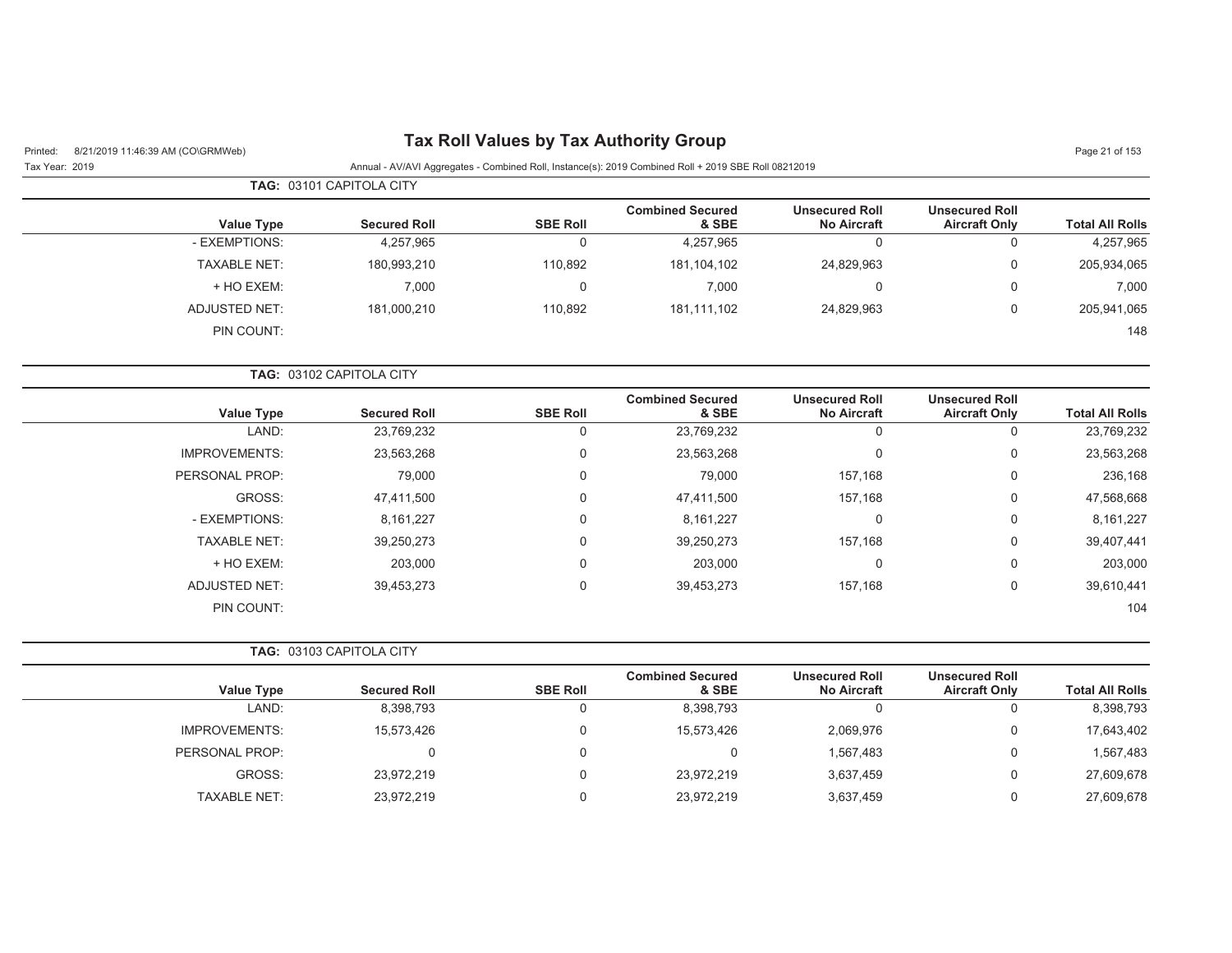| 8/21/2019 11:46:39 AM (CO\GRMWeb)<br>Printed: |                          |                 | <b>Tax Roll Values by Tax Authority Group</b>                                                        |                                             |                                               | Page 22 of 153         |
|-----------------------------------------------|--------------------------|-----------------|------------------------------------------------------------------------------------------------------|---------------------------------------------|-----------------------------------------------|------------------------|
| Tax Year: 2019                                |                          |                 | Annual - AV/AVI Aggregates - Combined Roll, Instance(s): 2019 Combined Roll + 2019 SBE Roll 08212019 |                                             |                                               |                        |
|                                               | TAG: 03103 CAPITOLA CITY |                 |                                                                                                      |                                             |                                               |                        |
| <b>Value Type</b>                             | <b>Secured Roll</b>      | <b>SBE Roll</b> | <b>Combined Secured</b><br>& SBE                                                                     | <b>Unsecured Roll</b><br><b>No Aircraft</b> | <b>Unsecured Roll</b><br><b>Aircraft Only</b> | <b>Total All Rolls</b> |
| <b>ADJUSTED NET:</b>                          | 23,972,219               | $\mathbf 0$     | 23,972,219                                                                                           | 3,637,459                                   | $\mathbf 0$                                   | 27,609,678             |
| PIN COUNT:                                    |                          |                 |                                                                                                      |                                             |                                               | 6                      |
|                                               | TAG: 03104 CAPITOLA CITY |                 |                                                                                                      |                                             |                                               |                        |
| <b>Value Type</b>                             | <b>Secured Roll</b>      | <b>SBE Roll</b> | <b>Combined Secured</b><br>& SBE                                                                     | <b>Unsecured Roll</b><br><b>No Aircraft</b> | <b>Unsecured Roll</b><br><b>Aircraft Only</b> | <b>Total All Rolls</b> |
| LAND:                                         | 1,407,250                | $\mathbf 0$     | 1,407,250                                                                                            | $\mathbf 0$                                 | $\mathbf 0$                                   | 1,407,250              |
| <b>IMPROVEMENTS:</b>                          | 6,596,185                | $\overline{0}$  | 6,596,185                                                                                            | 1,065,865                                   | $\mathbf 0$                                   | 7,662,050              |
| PERSONAL PROP:                                | $\mathbf{0}$             | $\mathbf 0$     | 0                                                                                                    | 1,494,728                                   | $\mathbf 0$                                   | 1,494,728              |
| GROSS:                                        | 8,003,435                | 0               | 8,003,435                                                                                            | 2,560,593                                   | 0                                             | 10,564,028             |
| <b>TAXABLE NET:</b>                           | 8,003,435                | 0               | 8,003,435                                                                                            | 2,560,593                                   | 0                                             | 10,564,028             |
| <b>ADJUSTED NET:</b>                          | 8,003,435                | $\mathbf 0$     | 8,003,435                                                                                            | 2,560,593                                   | $\mathbf 0$                                   | 10,564,028             |
| PIN COUNT:                                    |                          |                 |                                                                                                      |                                             |                                               | 6                      |
|                                               | TAG: 03105 CAPITOLA CITY |                 |                                                                                                      |                                             |                                               |                        |
| <b>Value Type</b>                             | <b>Secured Roll</b>      | <b>SBE Roll</b> | <b>Combined Secured</b><br>& SBE                                                                     | <b>Unsecured Roll</b><br><b>No Aircraft</b> | <b>Unsecured Roll</b><br><b>Aircraft Only</b> | <b>Total All Rolls</b> |
| LAND:                                         | 16,600,262               | $\mathbf 0$     | 16,600,262                                                                                           | $\Omega$                                    | $\mathbf 0$                                   | 16,600,262             |
| <b>IMPROVEMENTS:</b>                          | 20,504,871               | 0               | 20,504,871                                                                                           | 4,931,064                                   | 0                                             | 25,435,935             |
| PERSONAL PROP:                                | 954,945                  | 0               | 954,945                                                                                              | 1,644,594                                   | 0                                             | 2,599,539              |
| GROSS:                                        | 38,060,078               | 0               | 38,060,078                                                                                           | 6,575,658                                   | 0                                             | 44,635,736             |
| - EXEMPTIONS:                                 | 84,000                   | 0               | 84,000                                                                                               | $\mathbf 0$                                 | 0                                             | 84,000                 |
| <b>TAXABLE NET:</b>                           | 37,976,078               | 0               | 37,976,078                                                                                           | 6,575,658                                   | 0                                             | 44,551,736             |
| + HO EXEM:                                    | 84,000                   | 0               | 84,000                                                                                               | $\mathbf 0$                                 | 0                                             | 84,000                 |
| <b>ADJUSTED NET:</b>                          | 38,060,078               | 0               | 38,060,078                                                                                           | 6,575,658                                   | $\mathbf 0$                                   | 44,635,736             |
| PIN COUNT:                                    |                          |                 |                                                                                                      |                                             |                                               | 57                     |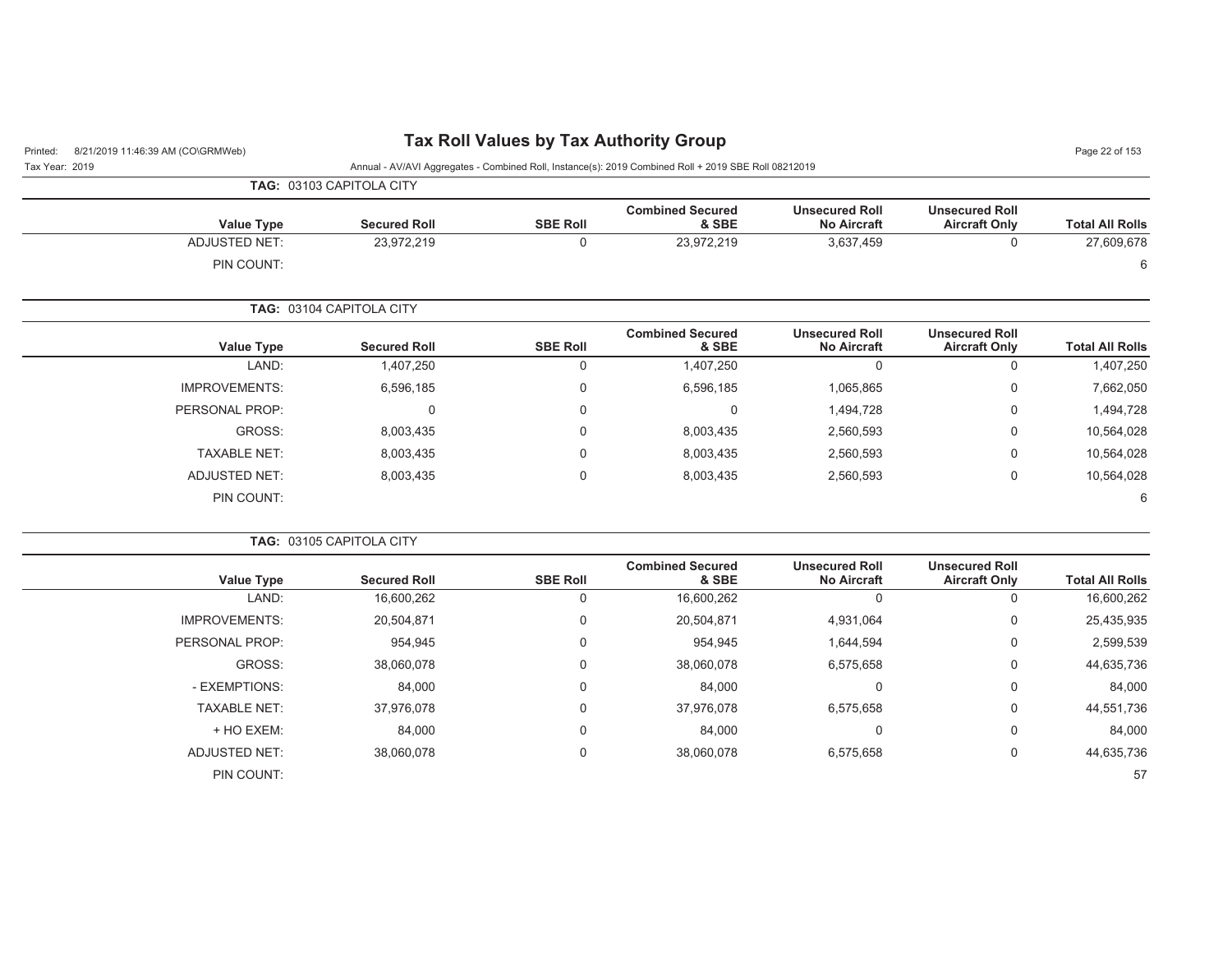| 8/21/2019 11:46:39 AM (CO\GRMWeb)<br>Printed:<br>Tax Year: 2019 | $\frac{1}{2}$<br>Annual - AV/AVI Aggregates - Combined Roll, Instance(s): 2019 Combined Roll + 2019 SBE Roll 08212019 |                 |                                  |                                             |                                               |                        |
|-----------------------------------------------------------------|-----------------------------------------------------------------------------------------------------------------------|-----------------|----------------------------------|---------------------------------------------|-----------------------------------------------|------------------------|
|                                                                 | TAG: 03106 CAPITOLA CITY                                                                                              |                 |                                  |                                             |                                               |                        |
| <b>Value Type</b>                                               | <b>Secured Roll</b>                                                                                                   | <b>SBE Roll</b> | <b>Combined Secured</b><br>& SBE | <b>Unsecured Roll</b><br><b>No Aircraft</b> | <b>Unsecured Roll</b><br><b>Aircraft Only</b> | <b>Total All Rolls</b> |
| LAND:                                                           | 275,872,645                                                                                                           | $\mathbf 0$     | 275,872,645                      | 10,133                                      | $\mathbf 0$                                   | 275,882,778            |
| <b>IMPROVEMENTS:</b>                                            | 199,748,509                                                                                                           | 0               | 199,748,509                      | 4,324,955                                   | $\boldsymbol{0}$                              | 204,073,464            |
| PERSONAL PROP:                                                  | 320,560                                                                                                               | 0               | 320,560                          | 2,649,198                                   | $\mathbf 0$                                   | 2,969,758              |
| GROSS:                                                          | 475,941,714                                                                                                           | 0               | 475,941,714                      | 6,984,286                                   | $\mathbf 0$                                   | 482,926,000            |
| - EXEMPTIONS:                                                   | 11,486,570                                                                                                            | 0               | 11,486,570                       | 47,844                                      | 0                                             | 11,534,414             |
| <b>TAXABLE NET:</b>                                             | 464,455,144                                                                                                           | 0               | 464,455,144                      | 6,936,442                                   | 0                                             | 471,391,586            |
| + HO EXEM:                                                      | 2,804,200                                                                                                             | 0               | 2,804,200                        | 7,000                                       | 0                                             | 2,811,200              |
| <b>ADJUSTED NET:</b>                                            | 467,259,344                                                                                                           | 0               | 467,259,344                      | 6,943,442                                   | $\mathbf 0$                                   | 474,202,786            |
| PIN COUNT:                                                      |                                                                                                                       |                 |                                  |                                             |                                               | 1,262                  |
|                                                                 | TAG: 03108 CAPITOLA CITY                                                                                              |                 |                                  |                                             |                                               |                        |
| <b>Value Type</b>                                               | <b>Secured Roll</b>                                                                                                   | <b>SBE Roll</b> | <b>Combined Secured</b><br>& SBE | <b>Unsecured Roll</b><br><b>No Aircraft</b> | <b>Unsecured Roll</b><br><b>Aircraft Only</b> | <b>Total All Rolls</b> |
| LAND:                                                           | 810,444,590                                                                                                           | 0               | 810,444,590                      | 117,631                                     | 0                                             | 810,562,221            |
| <b>IMPROVEMENTS:</b>                                            | 482,678,444                                                                                                           | 0               | 482,678,444                      | 13,102,626                                  | $\mathbf 0$                                   | 495,781,070            |
| PERSONAL PROP:                                                  | 628,123                                                                                                               | 0               | 628,123                          | 9,948,585                                   | 0                                             | 10,576,708             |
| GROSS:                                                          | 1,293,751,157                                                                                                         | 0               | 1,293,751,157                    | 23,168,842                                  | $\mathbf 0$                                   | 1,316,919,999          |
| - EXEMPTIONS:                                                   | 19,763,509                                                                                                            | 0               | 19,763,509                       | 3,105,333                                   | 0                                             | 22,868,842             |
| <b>TAXABLE NET:</b>                                             | 1,273,987,648                                                                                                         | 0               | 1,273,987,648                    | 20,063,509                                  | 0                                             | 1,294,051,157          |
| + HO EXEM:                                                      | 4,174,800                                                                                                             | 0               | 4,174,800                        | $\mathbf 0$                                 | $\mathbf 0$                                   | 4,174,800              |
| <b>ADJUSTED NET:</b>                                            | 1,278,162,448                                                                                                         | 0               | 1,278,162,448                    | 20,063,509                                  | 0                                             | 1,298,225,957          |
| PIN COUNT:                                                      |                                                                                                                       |                 |                                  |                                             |                                               | 2,594                  |
|                                                                 | TAG: 03109 CAPITOLA CITY                                                                                              |                 |                                  |                                             |                                               |                        |
| <b>Value Type</b>                                               | <b>Secured Roll</b>                                                                                                   | <b>SBE Roll</b> | <b>Combined Secured</b><br>& SBE | <b>Unsecured Roll</b><br><b>No Aircraft</b> | <b>Unsecured Roll</b><br><b>Aircraft Only</b> | <b>Total All Rolls</b> |

LAND: 23,315,507 0 23,315,507 0 0 23,315,507

#### **Tax Roll Values by Tax Authority Group**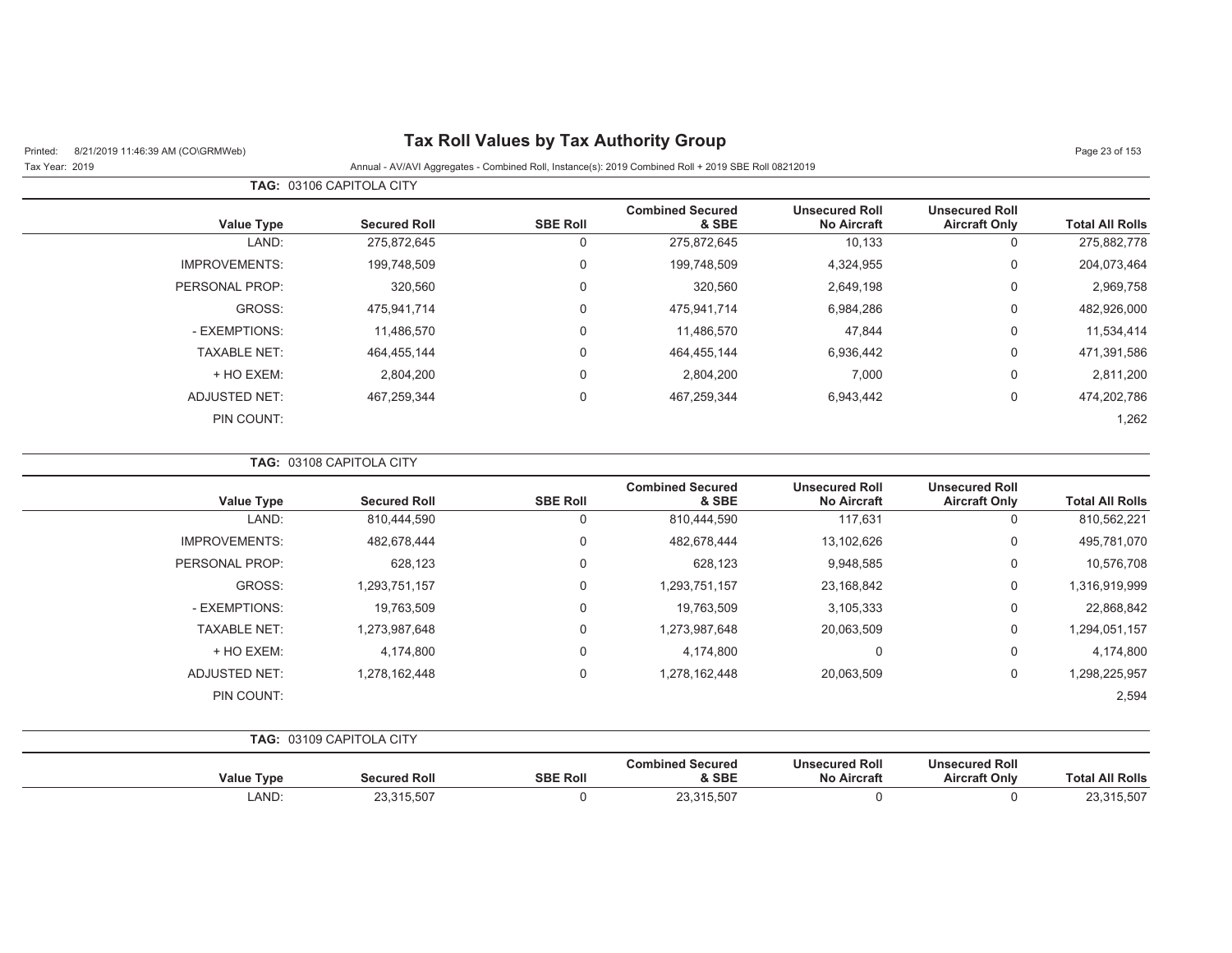## Printed: 8/21/2019 11:46:39 AM (CO\GRMWeb) **Tax Roll Values by Tax Authority Group** Page 24 of 153

|                      | <b>TAG: 03109 CAPITOLA CITY</b> |                 |                                  |                                             |                                               |                        |
|----------------------|---------------------------------|-----------------|----------------------------------|---------------------------------------------|-----------------------------------------------|------------------------|
| Value Type           | <b>Secured Roll</b>             | <b>SBE Roll</b> | <b>Combined Secured</b><br>& SBE | <b>Unsecured Roll</b><br><b>No Aircraft</b> | <b>Unsecured Roll</b><br><b>Aircraft Only</b> | <b>Total All Rolls</b> |
| <b>IMPROVEMENTS:</b> | 16,226,342                      |                 | 16,226,342                       | 3,213,849                                   | 0                                             | 19,440,191             |
| PERSONAL PROP:       | 144,972                         |                 | 144,972                          | 3,821,992                                   | 0                                             | 3,966,964              |
| GROSS:               | 39,686,821                      | $\Omega$        | 39,686,821                       | 7,035,841                                   | $\mathbf 0$                                   | 46,722,662             |
| - EXEMPTIONS:        | 21,153                          |                 | 21,153                           | $\Omega$                                    | 0                                             | 21,153                 |
| <b>TAXABLE NET:</b>  | 39.665.668                      | $\Omega$        | 39.665.668                       | 7,035,841                                   | $\mathbf 0$                                   | 46,701,509             |
| + HO EXEM:           | 21,000                          | 0               | 21,000                           | 0                                           | 0                                             | 21,000                 |
| <b>ADJUSTED NET:</b> | 39,686,668                      | $\Omega$        | 39,686,668                       | 7,035,841                                   | $\mathbf 0$                                   | 46,722,509             |
| PIN COUNT:           |                                 |                 |                                  |                                             |                                               | 73                     |

|                        |                                               |                                             |                                  | <b>TAG: 03110 CAPITOLA CITY</b> |                     |                      |  |  |  |  |
|------------------------|-----------------------------------------------|---------------------------------------------|----------------------------------|---------------------------------|---------------------|----------------------|--|--|--|--|
| <b>Total All Rolls</b> | <b>Unsecured Roll</b><br><b>Aircraft Only</b> | <b>Unsecured Roll</b><br><b>No Aircraft</b> | <b>Combined Secured</b><br>& SBE | <b>SBE Roll</b>                 | <b>Secured Roll</b> | <b>Value Type</b>    |  |  |  |  |
| 44,832,742             | 0                                             | 0                                           | 44,832,742                       | υ                               | 44,832,742          | LAND:                |  |  |  |  |
| 30,159,605             | 0                                             | 0                                           | 30,159,605                       | 0                               | 30,159,605          | <b>IMPROVEMENTS:</b> |  |  |  |  |
| 89,719                 | 0                                             | 84,219                                      | 5,500                            | 0                               | 5,500               | PERSONAL PROP:       |  |  |  |  |
| 75,082,066             | $\mathbf 0$                                   | 84,219                                      | 74,997,847                       | 0                               | 74,997,847          | GROSS:               |  |  |  |  |
| 399,331                | $\mathbf 0$                                   | 0                                           | 399,331                          | 0                               | 399,331             | - EXEMPTIONS:        |  |  |  |  |
| 74,682,735             | $\mathbf 0$                                   | 84,219                                      | 74,598,516                       | 0                               | 74,598,516          | <b>TAXABLE NET:</b>  |  |  |  |  |
| 399,000                | 0                                             | 0                                           | 399,000                          | 0                               | 399,000             | + HO EXEM:           |  |  |  |  |
| 75,081,735             | 0                                             | 84,219                                      | 74,997,516                       | 0                               | 74,997,516          | <b>ADJUSTED NET:</b> |  |  |  |  |
| 165                    |                                               |                                             |                                  |                                 |                     | PIN COUNT:           |  |  |  |  |

|  | <b>TAG: 03111 CAPITOLA CITY</b> |
|--|---------------------------------|
|--|---------------------------------|

| <b>Value Type</b>    | <b>Secured Roll</b> | <b>SBE Roll</b> | <b>Combined Secured</b><br>& SBE | <b>Unsecured Roll</b><br><b>No Aircraft</b> | <b>Unsecured Roll</b><br><b>Aircraft Only</b> | <b>Total All Rolls</b> |
|----------------------|---------------------|-----------------|----------------------------------|---------------------------------------------|-----------------------------------------------|------------------------|
| _AND:                | 55.859.567          |                 | 55,859,567                       |                                             |                                               | 55,859,567             |
| <b>IMPROVEMENTS:</b> | 53,017,221          |                 | 53,017,221                       | 961,314                                     |                                               | 53,978,535             |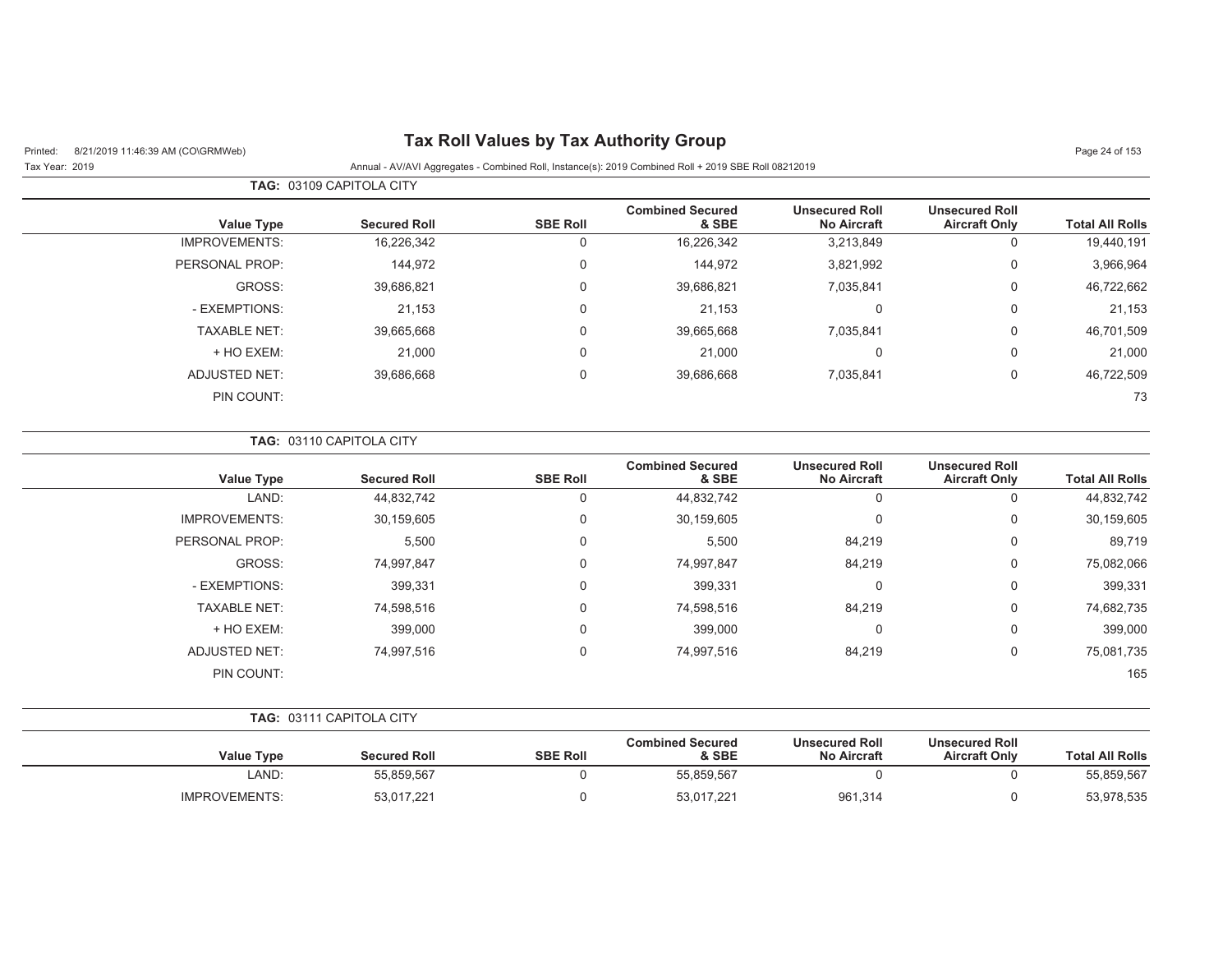| Printed:<br>8/21/2019 11:46:39 AM (CO\GRMWeb) |                          |                 | Tax Roll Values by Tax Authority Group                                                               |                                             |                                               | Page 25 of 153         |
|-----------------------------------------------|--------------------------|-----------------|------------------------------------------------------------------------------------------------------|---------------------------------------------|-----------------------------------------------|------------------------|
| Tax Year: 2019                                |                          |                 | Annual - AV/AVI Aggregates - Combined Roll, Instance(s): 2019 Combined Roll + 2019 SBE Roll 08212019 |                                             |                                               |                        |
|                                               | TAG: 03111 CAPITOLA CITY |                 |                                                                                                      |                                             |                                               |                        |
| <b>Value Type</b>                             | <b>Secured Roll</b>      | <b>SBE Roll</b> | <b>Combined Secured</b><br>& SBE                                                                     | <b>Unsecured Roll</b><br><b>No Aircraft</b> | <b>Unsecured Roll</b><br><b>Aircraft Only</b> | <b>Total All Rolls</b> |
| PERSONAL PROP:                                | 229,669                  | $\mathbf 0$     | 229,669                                                                                              | 1,009,300                                   | $\mathbf 0$                                   | 1,238,969              |
| GROSS:                                        | 109,106,457              | $\Omega$        | 109,106,457                                                                                          | 1,970,614                                   | 0                                             | 111,077,071            |
| - EXEMPTIONS:                                 | 726,600                  | $\Omega$        | 726,600                                                                                              | 58,548                                      | 0                                             | 785,148                |
| <b>TAXABLE NET:</b>                           | 108,379,857              | 0               | 108,379,857                                                                                          | 1,912,066                                   | $\Omega$                                      | 110,291,923            |
| + HO EXEM:                                    | 726,600                  | 0               | 726,600                                                                                              | $\mathbf 0$                                 | $\Omega$                                      | 726,600                |
| <b>ADJUSTED NET:</b>                          | 109,106,457              | 0               | 109,106,457                                                                                          | 1,912,066                                   | 0                                             | 111,018,523            |
| PIN COUNT:                                    |                          |                 |                                                                                                      |                                             |                                               | 215                    |
|                                               | TAG: 03112 CAPITOLA CITY |                 |                                                                                                      |                                             |                                               |                        |
| <b>Value Type</b>                             | <b>Secured Roll</b>      | <b>SBE Roll</b> | <b>Combined Secured</b><br>& SBE                                                                     | <b>Unsecured Roll</b><br><b>No Aircraft</b> | <b>Unsecured Roll</b><br><b>Aircraft Only</b> | <b>Total All Rolls</b> |
| LAND:                                         | 80,429,528               | $\mathbf 0$     | 80,429,528                                                                                           | $\Omega$                                    | 0                                             | 80,429,528             |
| <b>IMPROVEMENTS:</b>                          | 57,294,735               | $\Omega$        | 57,294,735                                                                                           | 859,570                                     | 0                                             | 58,154,305             |
| PERSONAL PROP:                                | 49,000                   | 0               | 49,000                                                                                               | 944,487                                     | $\Omega$                                      | 993,487                |
| GROSS:                                        | 137,773,263              | 0               | 137,773,263                                                                                          | 1,804,057                                   | 0                                             | 139,577,320            |
| - EXEMPTIONS:                                 | 950,600                  | 0               | 950,600                                                                                              | 38,176                                      | 0                                             | 988,776                |
| <b>TAXABLE NET:</b>                           | 136,822,663              | $\Omega$        | 136,822,663                                                                                          | 1,765,881                                   | 0                                             | 138,588,544            |
| + HO EXEM:                                    | 950,600                  | 0               | 950,600                                                                                              | $\mathbf 0$                                 | $\Omega$                                      | 950,600                |
| ADJUSTED NET:                                 | 137,773,263              | $\mathbf 0$     | 137,773,263                                                                                          | 1,765,881                                   | 0                                             | 139,539,144            |
| PIN COUNT:                                    |                          |                 |                                                                                                      |                                             |                                               | 382                    |
|                                               | TAG: 03113 CAPITOLA CITY |                 |                                                                                                      |                                             |                                               |                        |
| Volus Tune                                    | <b>Convert Dell</b>      | <b>CDE DAIL</b> | <b>Combined Secured</b><br>$0$ $CDD$                                                                 | <b>Unsecured Roll</b><br>No Airoraft        | <b>Unsecured Roll</b><br>Airoraft Only        | Total All Dallo        |

|                        | UIISECUIEU KUII      | UIISECUIEU KUII    | <b>COMPREY SECURED</b> |                 |                     |                      |
|------------------------|----------------------|--------------------|------------------------|-----------------|---------------------|----------------------|
| <b>Total All Rolls</b> | <b>Aircraft Only</b> | <b>No Aircraft</b> | & SBE                  | <b>SBE Roll</b> | <b>Secured Roll</b> | <b>Value Type</b>    |
| 26,010,736             |                      |                    | 26,010,736             |                 | 26.010.736          | LAND:                |
| 30,623,681             |                      | 2,616,031          | 28,007,650             |                 | 28,007,650          | <b>IMPROVEMENTS:</b> |
| .113.553               |                      | .113.553           |                        |                 |                     | PERSONAL PROP:       |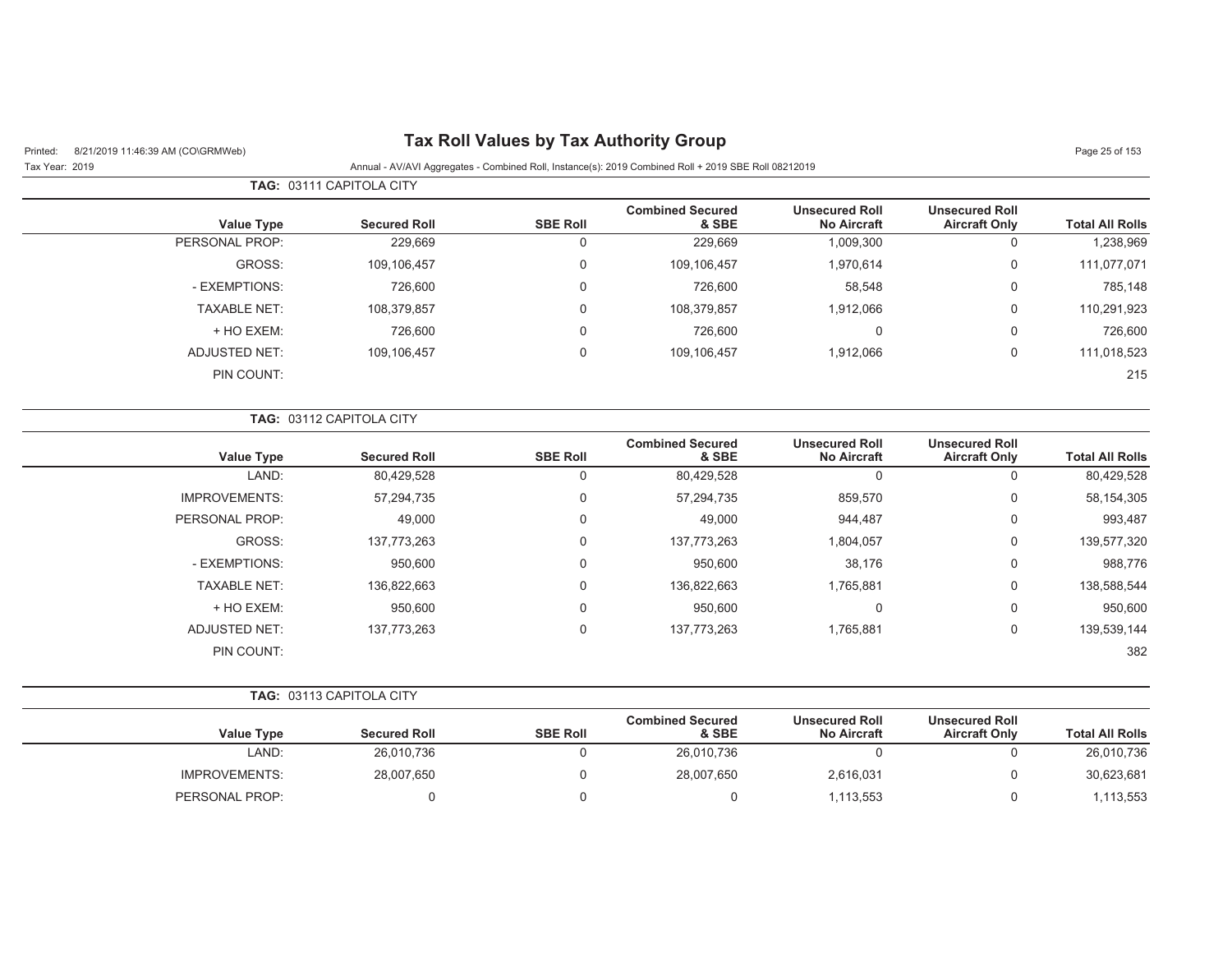| 8/21/2019 11:46:39 AM (CO\GRMWeb)<br>Printed: | <b>I dA INDII VAILLES BY THA AUGHUILLY STOUP</b> |                 |                                                                                                      |                                             |                                               | Page 26 of 153         |
|-----------------------------------------------|--------------------------------------------------|-----------------|------------------------------------------------------------------------------------------------------|---------------------------------------------|-----------------------------------------------|------------------------|
| Tax Year: 2019                                |                                                  |                 | Annual - AV/AVI Aggregates - Combined Roll, Instance(s): 2019 Combined Roll + 2019 SBE Roll 08212019 |                                             |                                               |                        |
|                                               | TAG: 03113 CAPITOLA CITY                         |                 |                                                                                                      |                                             |                                               |                        |
| <b>Value Type</b>                             | <b>Secured Roll</b>                              | <b>SBE Roll</b> | <b>Combined Secured</b><br>& SBE                                                                     | <b>Unsecured Roll</b><br><b>No Aircraft</b> | <b>Unsecured Roll</b><br><b>Aircraft Only</b> | <b>Total All Rolls</b> |
| GROSS:                                        | 54,018,386                                       | 0               | 54,018,386                                                                                           | 3,729,584                                   | $\mathbf 0$                                   | 57,747,970             |
| - EXEMPTIONS:                                 | 201,600                                          | $\Omega$        | 201,600                                                                                              | $\Omega$                                    | 0                                             | 201,600                |
| <b>TAXABLE NET:</b>                           | 53,816,786                                       | 0               | 53,816,786                                                                                           | 3,729,584                                   | 0                                             | 57,546,370             |
| + HO EXEM:                                    | 201,600                                          | $\Omega$        | 201,600                                                                                              | $\mathbf 0$                                 | 0                                             | 201,600                |
| <b>ADJUSTED NET:</b>                          | 54,018,386                                       | 0               | 54,018,386                                                                                           | 3,729,584                                   | 0                                             | 57,747,970             |
| PIN COUNT:                                    |                                                  |                 |                                                                                                      |                                             |                                               | 82                     |
|                                               | TAG: 03114 CAPITOLA CITY                         |                 |                                                                                                      |                                             |                                               |                        |
| <b>Value Type</b>                             | <b>Secured Roll</b>                              | <b>SBE Roll</b> | <b>Combined Secured</b><br>& SBE                                                                     | <b>Unsecured Roll</b><br><b>No Aircraft</b> | <b>Unsecured Roll</b><br><b>Aircraft Only</b> | <b>Total All Rolls</b> |
| LAND:                                         | 348,295                                          | $\Omega$        | 348,295                                                                                              | $\mathbf 0$                                 | $\mathbf 0$                                   | 348,295                |
| IMPROVEMENTS:                                 | 735,766                                          | 0               | 735,766                                                                                              | 0                                           | 0                                             | 735,766                |
| PERSONAL PROP:                                | 208,500                                          | $\Omega$        | 208,500                                                                                              | $\Omega$                                    | 0                                             | 208,500                |
| GROSS:                                        | 1,292,561                                        | 0               | 1,292,561                                                                                            | 0                                           | 0                                             | 1,292,561              |
| - EXEMPTIONS:                                 | 9,496                                            | $\Omega$        | 9,496                                                                                                | $\Omega$                                    | 0                                             | 9,496                  |
| <b>TAXABLE NET:</b>                           | 1,283,065                                        | 0               | 1,283,065                                                                                            | 0                                           | 0                                             | 1,283,065              |
| + HO EXEM:                                    | 7,000                                            | 0               | 7,000                                                                                                | $\mathbf 0$                                 | 0                                             | 7,000                  |
| <b>ADJUSTED NET:</b>                          | 1,290,065                                        | $\Omega$        | 1,290,065                                                                                            | $\mathbf 0$                                 | 0                                             | 1,290,065              |
| PIN COUNT:                                    |                                                  |                 |                                                                                                      |                                             |                                               | 95                     |
|                                               | TAG: 03115 CAPITOLA CITY                         |                 |                                                                                                      |                                             |                                               |                        |
| <b>Value Type</b>                             | <b>Secured Roll</b>                              | <b>SBE Roll</b> | <b>Combined Secured</b><br>& SBE                                                                     | <b>Unsecured Roll</b><br><b>No Aircraft</b> | <b>Unsecured Roll</b><br><b>Aircraft Only</b> | <b>Total All Rolls</b> |
| PIN COUNT:                                    |                                                  |                 |                                                                                                      |                                             |                                               | $\overline{2}$         |

#### **Tax Roll Values by Tax Authority Group**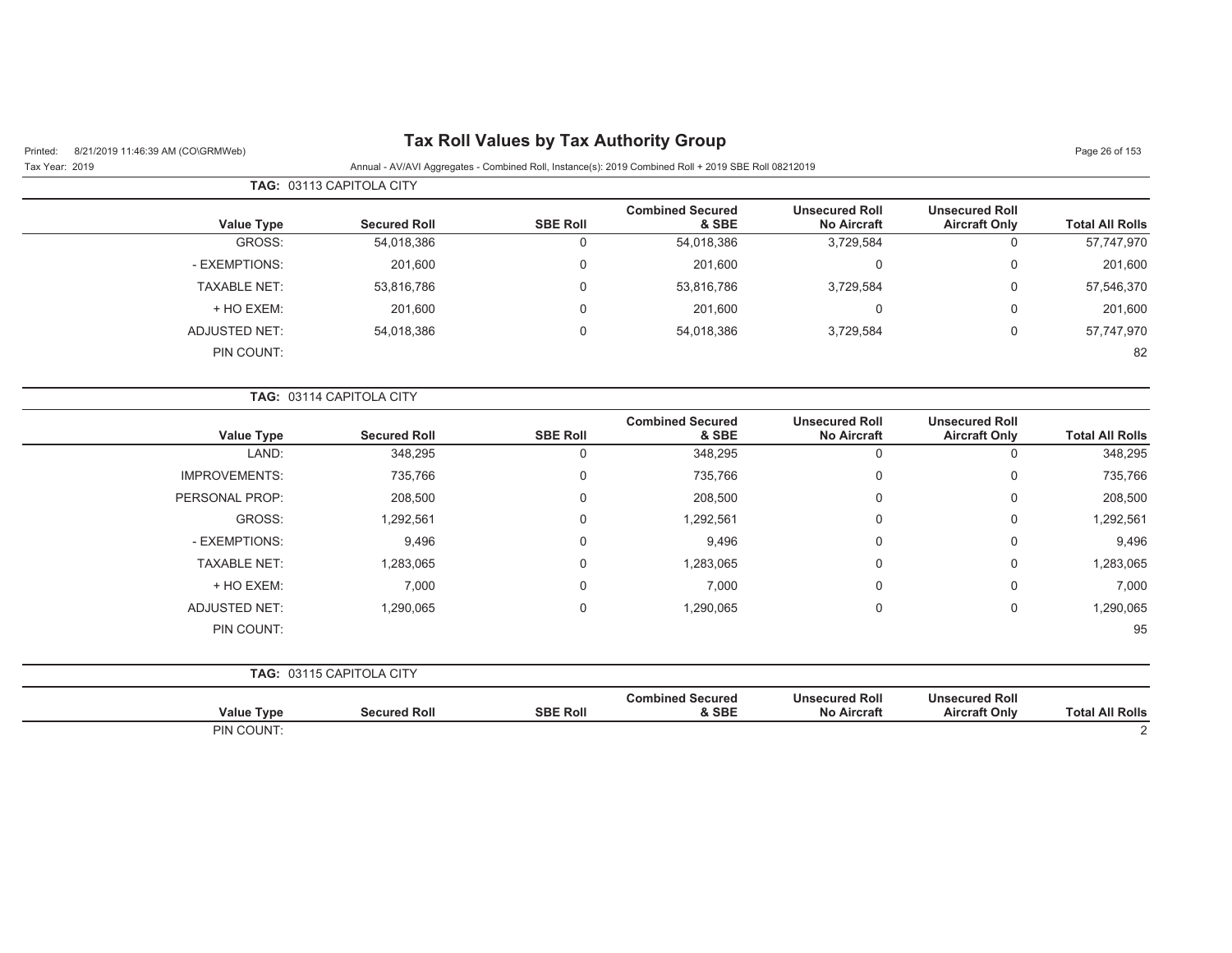| 8/21/2019 11:46:39 AM (CO\GRMWeb)<br>Printed: |                            |                  | <b>Tax Roll Values by Tax Authority Group</b>                                                        |                                             |                                               | Page 27 of 153         |
|-----------------------------------------------|----------------------------|------------------|------------------------------------------------------------------------------------------------------|---------------------------------------------|-----------------------------------------------|------------------------|
| Tax Year: 2019                                |                            |                  | Annual - AV/AVI Aggregates - Combined Roll, Instance(s): 2019 Combined Roll + 2019 SBE Roll 08212019 |                                             |                                               |                        |
|                                               | TAG: 03116 CAPITOLA CITY   |                  |                                                                                                      |                                             |                                               |                        |
| <b>Value Type</b>                             | <b>Secured Roll</b>        | <b>SBE Roll</b>  | <b>Combined Secured</b><br>& SBE                                                                     | <b>Unsecured Roll</b><br><b>No Aircraft</b> | <b>Unsecured Roll</b><br><b>Aircraft Only</b> | <b>Total All Rolls</b> |
| PIN COUNT:                                    |                            |                  |                                                                                                      |                                             |                                               | $\mathbf{1}$           |
|                                               | TAG: 04001 SCOTTS VLY CITY |                  |                                                                                                      |                                             |                                               |                        |
| <b>Value Type</b>                             | <b>Secured Roll</b>        | <b>SBE Roll</b>  | <b>Combined Secured</b><br>& SBE                                                                     | <b>Unsecured Roll</b><br><b>No Aircraft</b> | <b>Unsecured Roll</b><br><b>Aircraft Only</b> | <b>Total All Rolls</b> |
| PERSONAL PROP:                                | $\mathbf 0$                | $\Omega$         | 0                                                                                                    | 104,613                                     | $\mathbf 0$                                   | 104,613                |
| GROSS:                                        | $\mathbf 0$                | $\mathbf 0$      | 0                                                                                                    | 104,613                                     | 0                                             | 104,613                |
| <b>TAXABLE NET:</b>                           | $\Omega$                   | $\Omega$         | $\Omega$                                                                                             | 104,613                                     | $\mathbf 0$                                   | 104,613                |
| <b>ADJUSTED NET:</b>                          | $\mathbf 0$                | $\mathbf 0$      | 0                                                                                                    | 104,613                                     | $\mathbf 0$                                   | 104,613                |
| PIN COUNT:                                    |                            |                  |                                                                                                      |                                             |                                               | 3                      |
|                                               | TAG: 04005 SCOTTS VLY CITY |                  |                                                                                                      |                                             |                                               |                        |
| <b>Value Type</b>                             | <b>Secured Roll</b>        | <b>SBE Roll</b>  | <b>Combined Secured</b><br>& SBE                                                                     | <b>Unsecured Roll</b><br><b>No Aircraft</b> | <b>Unsecured Roll</b><br><b>Aircraft Only</b> | <b>Total All Rolls</b> |
| LAND:                                         | 70,269                     | $\mathsf 0$      | 70,269                                                                                               | $\mathbf 0$                                 | $\mathbf 0$                                   | 70,269                 |
| GROSS:                                        | 70,269                     | $\mathbf 0$      | 70,269                                                                                               | $\mathbf 0$                                 | $\mathbf 0$                                   | 70,269                 |
| <b>TAXABLE NET:</b>                           | 70,269                     | $\mathbf 0$      | 70,269                                                                                               | 0                                           | 0                                             | 70,269                 |
| <b>ADJUSTED NET:</b>                          | 70,269                     | $\Omega$         | 70,269                                                                                               | $\Omega$                                    | $\Omega$                                      | 70,269                 |
| PIN COUNT:                                    |                            |                  |                                                                                                      |                                             |                                               | $\mathbf{1}$           |
|                                               | TAG: 04006 SCOTTS VLY CITY |                  |                                                                                                      |                                             |                                               |                        |
| <b>Value Type</b>                             | <b>Secured Roll</b>        | <b>SBE Roll</b>  | <b>Combined Secured</b><br>& SBE                                                                     | <b>Unsecured Roll</b><br><b>No Aircraft</b> | <b>Unsecured Roll</b><br><b>Aircraft Only</b> | <b>Total All Rolls</b> |
| LAND:                                         | 957,162                    | $\mathbf 0$      | 957,162                                                                                              | $\mathbf 0$                                 | $\mathbf 0$                                   | 957,162                |
| GROSS:                                        | 957,162                    | $\boldsymbol{0}$ | 957,162                                                                                              | $\mathbf 0$                                 | $\mathbf 0$                                   | 957,162                |
| - EXEMPTIONS:                                 | 957,162                    | $\mathbf 0$      | 957,162                                                                                              | 0                                           | $\mathbf 0$                                   | 957,162                |
| PIN COUNT:                                    |                            |                  |                                                                                                      |                                             |                                               | $\overline{2}$         |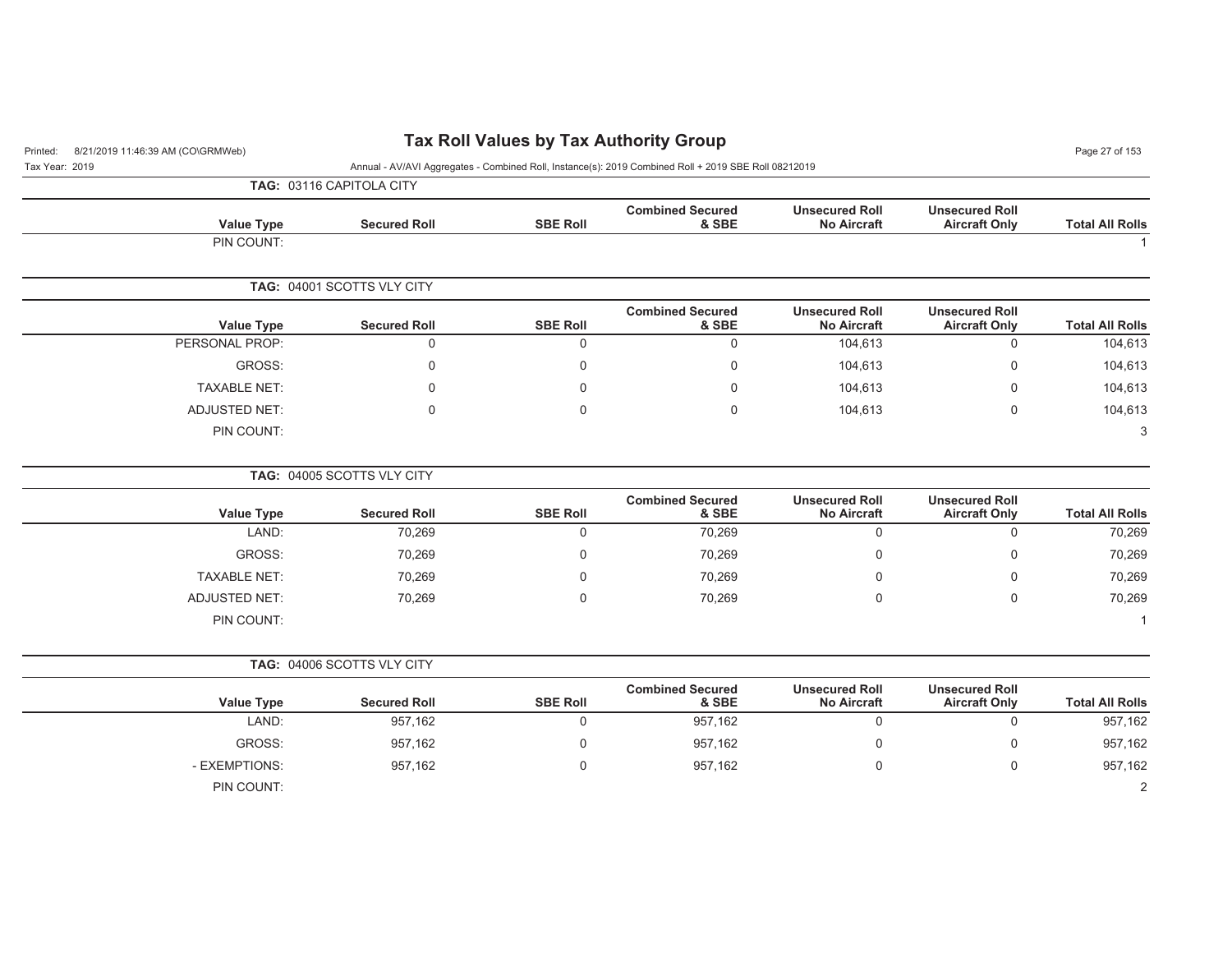| 8/21/2019 11:46:39 AM (CO\GRMWeb)<br>Printed: |                            |                 | <b>Tax Roll Values by Tax Authority Group</b>                                                        |                                             |                                               | Page 28 of 153         |
|-----------------------------------------------|----------------------------|-----------------|------------------------------------------------------------------------------------------------------|---------------------------------------------|-----------------------------------------------|------------------------|
| Tax Year: 2019                                |                            |                 | Annual - AV/AVI Aggregates - Combined Roll, Instance(s): 2019 Combined Roll + 2019 SBE Roll 08212019 |                                             |                                               |                        |
|                                               | TAG: 04013 SCOTTS VLY CITY |                 |                                                                                                      |                                             |                                               |                        |
| <b>Value Type</b>                             | <b>Secured Roll</b>        | <b>SBE Roll</b> | <b>Combined Secured</b><br>& SBE                                                                     | <b>Unsecured Roll</b><br><b>No Aircraft</b> | <b>Unsecured Roll</b><br><b>Aircraft Only</b> | <b>Total All Rolls</b> |
| LAND:                                         | 826,973                    | $\mathbf 0$     | 826,973                                                                                              | $\mathbf 0$                                 | 0                                             | 826,973                |
| <b>IMPROVEMENTS:</b>                          | 2,202,431                  | $\mathbf 0$     | 2,202,431                                                                                            | 63,781                                      | $\boldsymbol{0}$                              | 2,266,212              |
| PERSONAL PROP:                                | $\mathbf 0$                | $\mathbf 0$     | $\mathbf 0$                                                                                          | 268,225                                     | $\mathbf 0$                                   | 268,225                |
| GROSS:                                        | 3,029,404                  | 0               | 3,029,404                                                                                            | 332,006                                     | $\mathbf 0$                                   | 3,361,410              |
| <b>TAXABLE NET:</b>                           | 3,029,404                  | $\Omega$        | 3,029,404                                                                                            | 332,006                                     | $\Omega$                                      | 3,361,410              |
| <b>ADJUSTED NET:</b>                          | 3,029,404                  | 0               | 3,029,404                                                                                            | 332,006                                     | 0                                             | 3,361,410              |
| PIN COUNT:                                    |                            |                 |                                                                                                      |                                             |                                               | 11                     |
|                                               | TAG: 04020 SCOTTS VLY CITY |                 |                                                                                                      |                                             |                                               |                        |
| <b>Value Type</b>                             | <b>Secured Roll</b>        | <b>SBE Roll</b> | <b>Combined Secured</b><br>& SBE                                                                     | <b>Unsecured Roll</b><br><b>No Aircraft</b> | <b>Unsecured Roll</b><br><b>Aircraft Only</b> | <b>Total All Rolls</b> |
| LAND:                                         | 2,117,780                  | $\mathbf 0$     | 2,117,780                                                                                            | $\mathbf 0$                                 | 0                                             | 2,117,780              |
| <b>IMPROVEMENTS:</b>                          | 1,463,679                  | $\mathbf 0$     | 1,463,679                                                                                            | 266,437                                     | $\mathbf 0$                                   | 1,730,116              |
| PERSONAL PROP:                                | 0                          | $\mathbf 0$     | 0                                                                                                    | 163,928                                     | $\boldsymbol{0}$                              | 163,928                |
| GROSS:                                        | 3,581,459                  | $\mathbf 0$     | 3,581,459                                                                                            | 430,365                                     | 0                                             | 4,011,824              |
| - EXEMPTIONS:                                 | 7,000                      | 0               | 7,000                                                                                                | 398,538                                     | 0                                             | 405,538                |
| <b>TAXABLE NET:</b>                           | 3,574,459                  | $\Omega$        | 3,574,459                                                                                            | 31,827                                      | $\mathbf 0$                                   | 3,606,286              |
| + HO EXEM:                                    | 7,000                      | 0               | 7,000                                                                                                | 0                                           | $\Omega$                                      | 7,000                  |
| <b>ADJUSTED NET:</b>                          | 3,581,459                  | $\mathbf 0$     | 3,581,459                                                                                            | 31,827                                      | $\boldsymbol{0}$                              | 3,613,286              |
| PIN COUNT:                                    |                            |                 |                                                                                                      |                                             |                                               | 11                     |
|                                               | TAG: 04022 SCOTTS VLY CITY |                 |                                                                                                      |                                             |                                               |                        |
| <b>Value Type</b>                             | <b>Secured Roll</b>        | <b>SBE Roll</b> | <b>Combined Secured</b><br>& SBE                                                                     | <b>Unsecured Roll</b><br><b>No Aircraft</b> | <b>Unsecured Roll</b><br><b>Aircraft Only</b> | <b>Total All Rolls</b> |
| LAND:                                         | 472,783                    | $\mathbf 0$     | 472,783                                                                                              | $\mathbf 0$                                 | $\mathbf 0$                                   | 472,783                |
| <b>IMPROVEMENTS:</b>                          | 0                          | 0               | 0                                                                                                    | 78,429                                      | 0                                             | 78,429                 |
| PERSONAL PROP:                                | $\mathbf 0$                | $\mathbf 0$     | $\mathbf 0$                                                                                          | 375,399                                     | $\boldsymbol{0}$                              | 375,399                |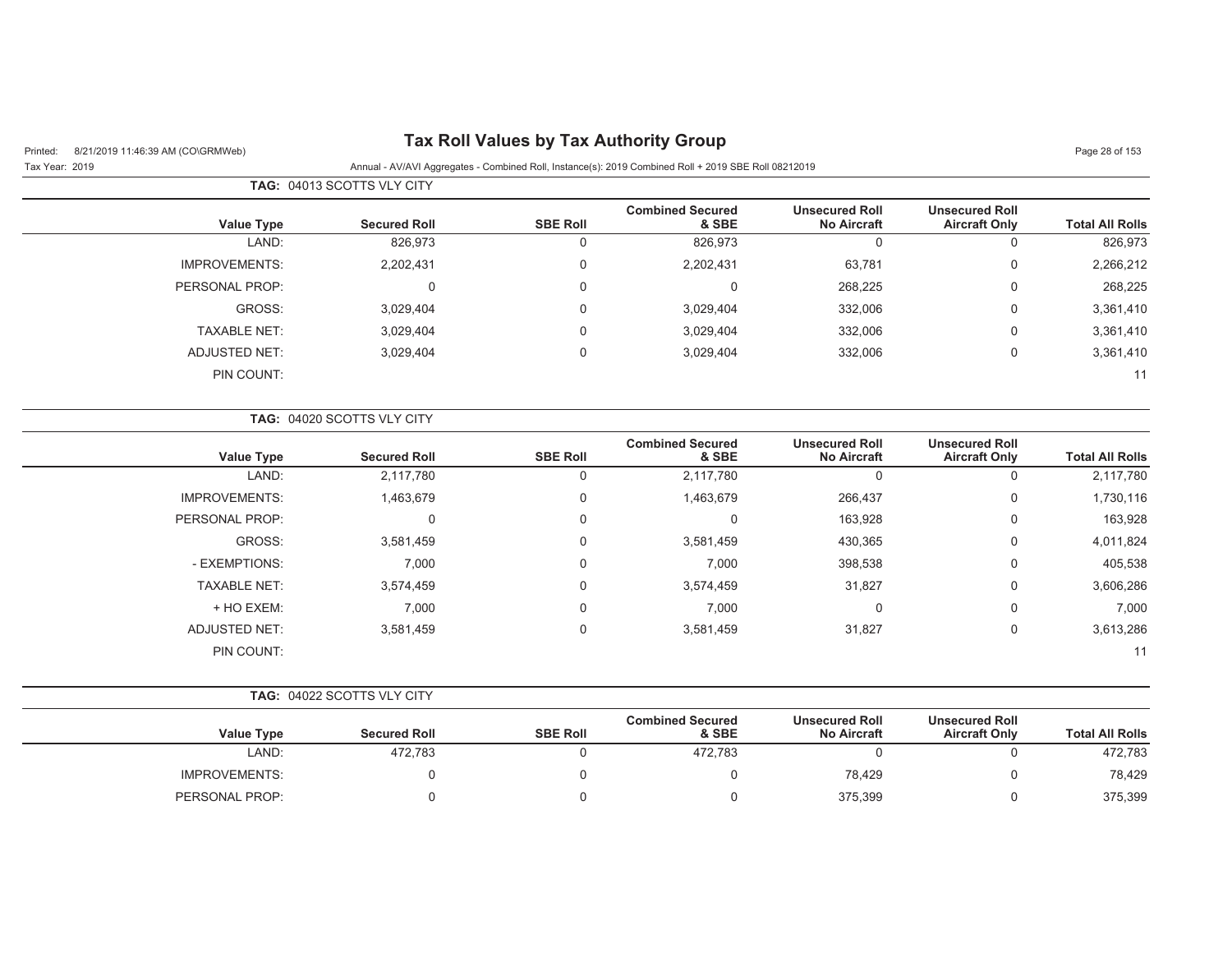| <b>Tax Roll Values by Tax Authority Group</b><br>8/21/2019 11:46:39 AM (CO\GRMWeb)<br>Printed:                         |                     |                            |                 |                                  |                                             |                                               | Page 29 of 153         |
|------------------------------------------------------------------------------------------------------------------------|---------------------|----------------------------|-----------------|----------------------------------|---------------------------------------------|-----------------------------------------------|------------------------|
| Annual - AV/AVI Aggregates - Combined Roll, Instance(s): 2019 Combined Roll + 2019 SBE Roll 08212019<br>Tax Year: 2019 |                     |                            |                 |                                  |                                             |                                               |                        |
|                                                                                                                        |                     | TAG: 04022 SCOTTS VLY CITY |                 |                                  |                                             |                                               |                        |
|                                                                                                                        | <b>Value Type</b>   | <b>Secured Roll</b>        | <b>SBE Roll</b> | <b>Combined Secured</b><br>& SBE | <b>Unsecured Roll</b><br><b>No Aircraft</b> | <b>Unsecured Roll</b><br><b>Aircraft Only</b> | <b>Total All Rolls</b> |
|                                                                                                                        | GROSS:              | 472,783                    |                 | 472.783                          | 453,828                                     |                                               | 926,611                |
|                                                                                                                        | <b>TAXABLE NET:</b> | 472.783                    |                 | 472.783                          | 453.828                                     | $\Omega$                                      | 926.611                |
|                                                                                                                        | ADJUSTED NET:       | 472.783                    |                 | 472.783                          | 453.828                                     | $\Omega$                                      | 926,611                |
|                                                                                                                        | PIN COUNT:          |                            |                 |                                  |                                             |                                               |                        |

**TAG:** 04028 SCOTTS VLY CITY

| <b>Value Type</b>    | <b>Secured Roll</b> | <b>SBE Roll</b> | <b>Combined Secured</b><br>& SBE | <b>Unsecured Roll</b><br><b>No Aircraft</b> | <b>Unsecured Roll</b><br><b>Aircraft Only</b> | <b>Total All Rolls</b> |
|----------------------|---------------------|-----------------|----------------------------------|---------------------------------------------|-----------------------------------------------|------------------------|
| LAND:                | 33,328,276          | 0               | 33,328,276                       | U                                           | 0                                             | 33,328,276             |
| <b>IMPROVEMENTS:</b> | 25,070,398          | $\Omega$        | 25,070,398                       | 0                                           | 0                                             | 25,070,398             |
| PERSONAL PROP:       |                     | $\Omega$        | 0                                | 45,875                                      | 0                                             | 45,875                 |
| GROSS:               | 58,398,674          | $\Omega$        | 58,398,674                       | 45,875                                      | 0                                             | 58,444,549             |
| - EXEMPTIONS:        | 912,507             | $\Omega$        | 912,507                          | C                                           | 0                                             | 912,507                |
| <b>TAXABLE NET:</b>  | 57,486,167          | $\Omega$        | 57,486,167                       | 45,875                                      | 0                                             | 57,532,042             |
| + HO EXEM:           | 320,600             | $\Omega$        | 320,600                          | $\Omega$                                    | 0                                             | 320,600                |
| <b>ADJUSTED NET:</b> | 57,806,767          | $\Omega$        | 57,806,767                       | 45,875                                      | 0                                             | 57,852,642             |
| PIN COUNT:           |                     |                 |                                  |                                             |                                               | 94                     |

**TAG:** 04035 SCOTTS VLY CITY

| <b>Value Type</b>    | <b>Secured Roll</b> | <b>SBE Roll</b> | <b>Combined Secured</b><br>& SBE | <b>Unsecured Roll</b><br><b>No Aircraft</b> | <b>Unsecured Roll</b><br><b>Aircraft Only</b> | <b>Total All Rolls</b> |
|----------------------|---------------------|-----------------|----------------------------------|---------------------------------------------|-----------------------------------------------|------------------------|
| LAND:                | 1,081,717           | 0               | 1,081,717                        | u                                           | υ                                             | 1,081,717              |
| <b>IMPROVEMENTS:</b> | 1,141,368           | $\Omega$        | 1,141,368                        | 0                                           | 0                                             | 1,141,368              |
| GROSS:               | 2,223,085           | 0               | 2,223,085                        | 0                                           | 0                                             | 2,223,085              |
| - EXEMPTIONS:        | 14,000              | 0               | 14,000                           |                                             | 0                                             | 14,000                 |
| <b>TAXABLE NET:</b>  | 2,209,085           | 0               | 2,209,085                        |                                             | 0                                             | 2,209,085              |
| + HO EXEM:           | 14.000              |                 | 14.000                           |                                             | 0                                             | 14,000                 |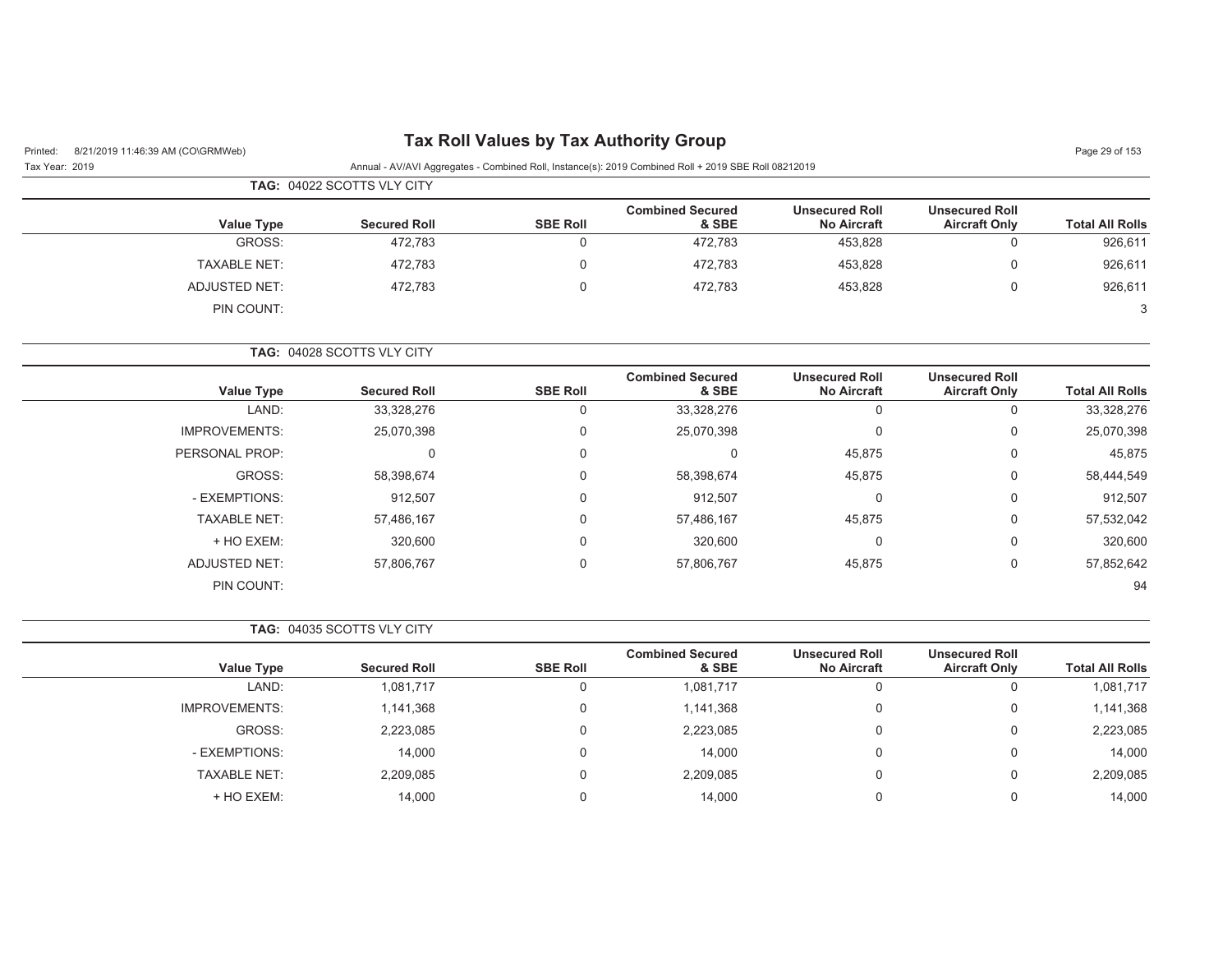| 8/21/2019 11:46:39 AM (CO\GRMWeb)<br>Printed: |                            |                 | <b>Tax Roll Values by Tax Authority Group</b>                                                        |                                             |                                               | Page 30 of 153         |
|-----------------------------------------------|----------------------------|-----------------|------------------------------------------------------------------------------------------------------|---------------------------------------------|-----------------------------------------------|------------------------|
| Tax Year: 2019                                |                            |                 | Annual - AV/AVI Aggregates - Combined Roll, Instance(s): 2019 Combined Roll + 2019 SBE Roll 08212019 |                                             |                                               |                        |
|                                               | TAG: 04035 SCOTTS VLY CITY |                 |                                                                                                      |                                             |                                               |                        |
| <b>Value Type</b>                             | <b>Secured Roll</b>        | <b>SBE Roll</b> | <b>Combined Secured</b><br>& SBE                                                                     | <b>Unsecured Roll</b><br><b>No Aircraft</b> | <b>Unsecured Roll</b><br><b>Aircraft Only</b> | <b>Total All Rolls</b> |
| <b>ADJUSTED NET:</b>                          | 2,223,085                  | $\Omega$        | 2,223,085                                                                                            | $\Omega$                                    | $\Omega$                                      | 2,223,085              |
| PIN COUNT:                                    |                            |                 |                                                                                                      |                                             |                                               | 3                      |
|                                               | TAG: 04036 SCOTTS VLY CITY |                 |                                                                                                      |                                             |                                               |                        |
| <b>Value Type</b>                             | <b>Secured Roll</b>        | <b>SBE Roll</b> | <b>Combined Secured</b><br>& SBE                                                                     | <b>Unsecured Roll</b><br><b>No Aircraft</b> | <b>Unsecured Roll</b><br><b>Aircraft Only</b> | <b>Total All Rolls</b> |
| LAND:                                         | 840,343                    | 0               | 840,343                                                                                              | 0                                           | $\mathbf 0$                                   | 840,343                |
| <b>IMPROVEMENTS:</b>                          | 1,360,077                  | 0               | 1,360,077                                                                                            | 0                                           | $\overline{0}$                                | 1,360,077              |
| GROSS:                                        | 2,200,420                  | 0               | 2,200,420                                                                                            | 0                                           | 0                                             | 2,200,420              |
| <b>TAXABLE NET:</b>                           | 2,200,420                  | 0               | 2,200,420                                                                                            | 0                                           | $\mathbf 0$                                   | 2,200,420              |
| <b>ADJUSTED NET:</b>                          | 2,200,420                  | 0               | 2,200,420                                                                                            | 0                                           | $\mathbf 0$                                   | 2,200,420              |
| PIN COUNT:                                    |                            |                 |                                                                                                      |                                             |                                               |                        |
|                                               | TAG: 04050 SCOTTS VLY CITY |                 |                                                                                                      |                                             |                                               |                        |
| <b>Value Type</b>                             | <b>Secured Roll</b>        | <b>SBE Roll</b> | <b>Combined Secured</b><br>& SBE                                                                     | <b>Unsecured Roll</b><br><b>No Aircraft</b> | <b>Unsecured Roll</b><br><b>Aircraft Only</b> | <b>Total All Rolls</b> |
| LAND:                                         | 558,264,584                | 0               | 558,264,584                                                                                          | 131,893                                     | $\mathbf 0$                                   | 558,396,477            |
| <b>IMPROVEMENTS:</b>                          | 544,074,766                | 0               | 544,074,766                                                                                          | 35,397,110                                  | $\Omega$                                      | 579,471,876            |
| PERSONAL PROP:                                | 2,158,129                  | 0               | 2,158,129                                                                                            | 55,029,214                                  | 0                                             | 57, 187, 343           |
| GROSS:                                        | 1,104,497,479              | 0               | 1,104,497,479                                                                                        | 90,558,217                                  | 0                                             | 1,195,055,696          |
| - EXEMPTIONS:                                 | 17,924,113                 | 0               | 17,924,113                                                                                           | 820,983                                     | $\mathsf 0$                                   | 18,745,096             |
| <b>TAXABLE NET:</b>                           | 1,086,573,366              | 0               | 1,086,573,366                                                                                        | 89,737,234                                  | $\mathsf 0$                                   | 1,176,310,600          |
| + HO EXEM:                                    | 4,117,201                  | 0               | 4,117,201                                                                                            | 0                                           | $\mathbf 0$                                   | 4,117,201              |
| <b>ADJUSTED NET:</b>                          | 1,090,690,567              | $\Omega$        | 1,090,690,567                                                                                        | 89,737,234                                  | $\mathbf 0$                                   | 1,180,427,801          |
| PIN COUNT:                                    |                            |                 |                                                                                                      |                                             |                                               | 2,205                  |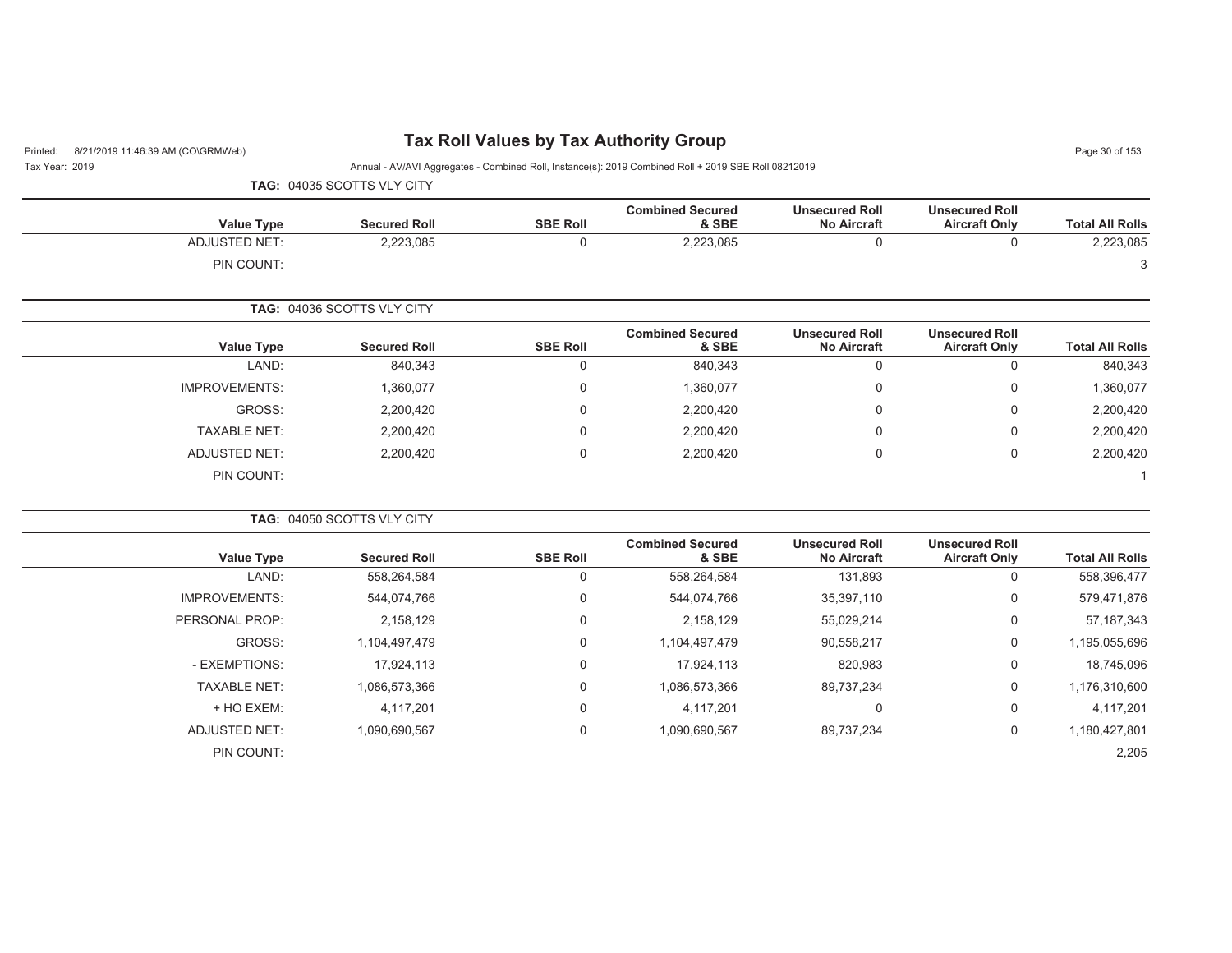| 8/21/2019 11:46:39 AM (CO\GRMWeb)<br>Printed: |                            |                 | <b>Tax Roll Values by Tax Authority Group</b>                                                        |                                             |                                               | Page 31 of 153         |
|-----------------------------------------------|----------------------------|-----------------|------------------------------------------------------------------------------------------------------|---------------------------------------------|-----------------------------------------------|------------------------|
| Tax Year: 2019                                |                            |                 | Annual - AV/AVI Aggregates - Combined Roll, Instance(s): 2019 Combined Roll + 2019 SBE Roll 08212019 |                                             |                                               |                        |
|                                               | TAG: 04051 SCOTTS VLY CITY |                 |                                                                                                      |                                             |                                               |                        |
| <b>Value Type</b>                             | <b>Secured Roll</b>        | <b>SBE Roll</b> | <b>Combined Secured</b><br>& SBE                                                                     | <b>Unsecured Roll</b><br><b>No Aircraft</b> | <b>Unsecured Roll</b><br><b>Aircraft Only</b> | <b>Total All Rolls</b> |
| LAND:                                         | 94,200,813                 | 0               | 94,200,813                                                                                           | $\mathbf 0$                                 | $\mathbf 0$                                   | 94,200,813             |
| <b>IMPROVEMENTS:</b>                          | 112,323,224                | 0               | 112,323,224                                                                                          | $\mathbf 0$                                 | $\mathbf 0$                                   | 112,323,224            |
| PERSONAL PROP:                                | 273,418                    | $\Omega$        | 273,418                                                                                              | $\Omega$                                    | $\mathbf 0$                                   | 273,418                |
| GROSS:                                        | 206,797,455                | 0               | 206,797,455                                                                                          | $\mathbf 0$                                 | $\mathbf 0$                                   | 206,797,455            |
| - EXEMPTIONS:                                 | 546,744                    | $\mathbf 0$     | 546,744                                                                                              | $\mathbf 0$                                 | $\mathbf 0$                                   | 546,744                |
| <b>TAXABLE NET:</b>                           | 206,250,711                | 0               | 206,250,711                                                                                          | 0                                           | 0                                             | 206,250,711            |
| + HO EXEM:                                    | 546,000                    | $\Omega$        | 546,000                                                                                              | $\Omega$                                    | 0                                             | 546,000                |
| <b>ADJUSTED NET:</b>                          | 206,796,711                | $\mathbf 0$     | 206,796,711                                                                                          | 0                                           | $\mathbf 0$                                   | 206,796,711            |
| PIN COUNT:                                    |                            |                 |                                                                                                      |                                             |                                               | 150                    |
|                                               | TAG: 04052 SCOTTS VLY CITY |                 |                                                                                                      |                                             |                                               |                        |
| <b>Value Type</b>                             | <b>Secured Roll</b>        | <b>SBE Roll</b> | <b>Combined Secured</b><br>& SBE                                                                     | <b>Unsecured Roll</b><br>No Aircraft        | <b>Unsecured Roll</b><br><b>Aircraft Only</b> | <b>Total All Rolls</b> |
| LAND:                                         | 152,987,304                | $\mathbf 0$     | 152,987,304                                                                                          | $\mathbf 0$                                 | $\mathbf 0$                                   | 152,987,304            |
| <b>IMPROVEMENTS:</b>                          | 171,387,754                | 0               | 171,387,754                                                                                          | $\mathbf 0$                                 | $\mathbf 0$                                   | 171,387,754            |
| PERSONAL PROP:                                | 63,786                     | $\mathbf 0$     | 63,786                                                                                               | 306,318                                     | 5,000                                         | 375,104                |
| GROSS:                                        | 324,438,844                | 0               | 324,438,844                                                                                          | 306,318                                     | 5,000                                         | 324,750,162            |
| - EXEMPTIONS:                                 | 3,897,456                  | 0               | 3,897,456                                                                                            | $\Omega$                                    | $\overline{0}$                                | 3,897,456              |
| <b>TAXABLE NET:</b>                           | 320,541,388                | $\mathbf 0$     | 320,541,388                                                                                          | 306,318                                     | 5,000                                         | 320,852,706            |
| + HO EXEM:                                    | 3,484,600                  | 0               | 3,484,600                                                                                            | $\mathbf 0$                                 | $\mathbf 0$                                   | 3,484,600              |
| <b>ADJUSTED NET:</b>                          | 324,025,988                | 0               | 324,025,988                                                                                          | 306,318                                     | 5,000                                         | 324,337,306            |
| PIN COUNT:                                    |                            |                 |                                                                                                      |                                             |                                               | 709                    |
|                                               | TAG: 04053 SCOTTS VLY CITY |                 |                                                                                                      |                                             |                                               |                        |
| <b>Value Type</b>                             | <b>Secured Roll</b>        | <b>SBE Roll</b> | <b>Combined Secured</b><br>& SBE                                                                     | <b>Unsecured Roll</b><br><b>No Aircraft</b> | <b>Unsecured Roll</b><br><b>Aircraft Only</b> | <b>Total All Rolls</b> |
| LAND:                                         | 627,369,473                | $\mathbf 0$     | 627,369,473                                                                                          | 99,030                                      | $\mathbf 0$                                   | 627,468,503            |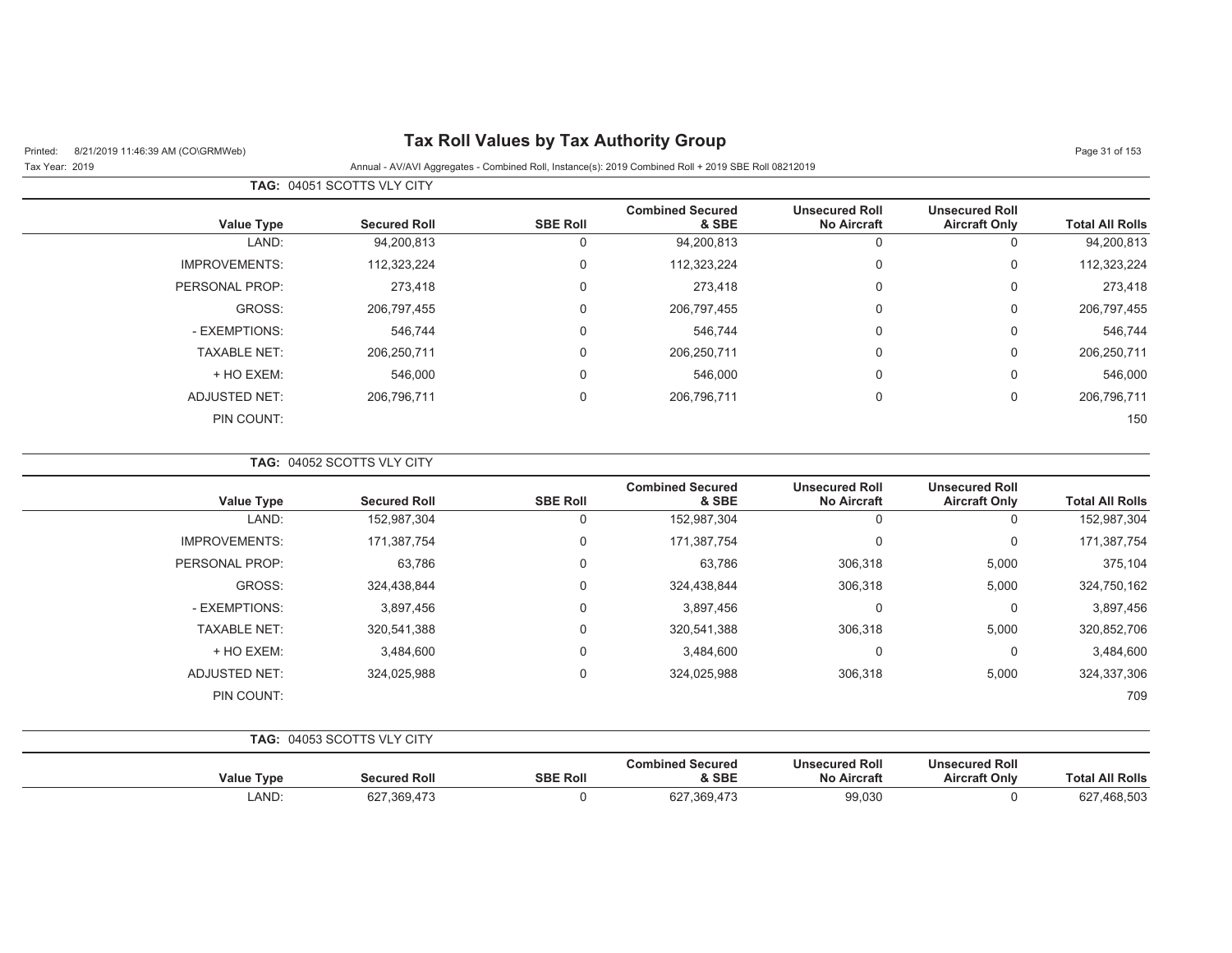## Printed: 8/21/2019 11:46:39 AM (CO\GRMWeb) **Tax Roll Values by Tax Authority Group** Page 32 of 153

Tax Year: 2019 Annual - AV/AVI Aggregates - Combined Roll, Instance(s): 2019 Combined Roll + 2019 SBE Roll 08212019

**TAG:** 04053 SCOTTS VLY CITY

| <b>Total All Rolls</b> | <b>Unsecured Roll</b><br><b>Aircraft Only</b> | <b>Unsecured Roll</b><br><b>No Aircraft</b> | <b>Combined Secured</b><br>& SBE | <b>SBE Roll</b> | <b>Secured Roll</b> | <b>Value Type</b>    |
|------------------------|-----------------------------------------------|---------------------------------------------|----------------------------------|-----------------|---------------------|----------------------|
| 548,569,805            | 0                                             | 4,787,658                                   | 543,782,147                      | 0               | 543.782.147         | <b>IMPROVEMENTS:</b> |
| 4,726,203              | 0                                             | 4,662,939                                   | 63,264                           | 0               | 63,264              | PERSONAL PROP:       |
| 1,180,764,511          | 0                                             | 9,549,627                                   | 1,171,214,884                    | $\mathbf 0$     | 1,171,214,884       | GROSS:               |
| 27,859,952             | 0                                             | 376,062                                     | 27,483,890                       | $\mathbf 0$     | 27,483,890          | - EXEMPTIONS:        |
| 1,152,904,559          | 0                                             | 9,173,565                                   | 1,143,730,994                    | $\mathbf 0$     | 1,143,730,994       | <b>TAXABLE NET:</b>  |
| 7,030,800              | $\mathbf 0$                                   | 0                                           | 7,030,800                        | 0               | 7,030,800           | + HO EXEM:           |
| 1,159,935,359          | 0                                             | 9,173,565                                   | 1,150,761,794                    | $\mathbf 0$     | 1,150,761,794       | ADJUSTED NET:        |
| 2,210                  |                                               |                                             |                                  |                 |                     | PIN COUNT:           |
|                        |                                               |                                             |                                  |                 |                     |                      |

|                        |                                               |                                             |                                  |                 | <b>TAG: 04054 SCOTTS VLY CITY</b> |                      |
|------------------------|-----------------------------------------------|---------------------------------------------|----------------------------------|-----------------|-----------------------------------|----------------------|
| <b>Total All Rolls</b> | <b>Unsecured Roll</b><br><b>Aircraft Only</b> | <b>Unsecured Roll</b><br><b>No Aircraft</b> | <b>Combined Secured</b><br>& SBE | <b>SBE Roll</b> | <b>Secured Roll</b>               | <b>Value Type</b>    |
| 1,044,084              | $\mathbf 0$                                   | 0                                           | 1,044,084                        | 0               | 1,044,084                         | LAND:                |
| 769,352                | $\mathbf 0$                                   | 0                                           | 769,352                          | 0               | 769,352                           | <b>IMPROVEMENTS:</b> |
| 1,813,436              | $\mathbf 0$                                   | 0                                           | 1,813,436                        | 0               | 1,813,436                         | GROSS:               |
| 7,000                  | $\mathbf 0$                                   | 0                                           | 7,000                            | $\Omega$        | 7,000                             | - EXEMPTIONS:        |
| 1,806,436              | $\mathbf 0$                                   | 0                                           | 1,806,436                        | $\mathbf 0$     | 1,806,436                         | <b>TAXABLE NET:</b>  |
| 7,000                  | $\mathbf 0$                                   | 0                                           | 7,000                            | $\Omega$        | 7,000                             | + HO EXEM:           |
| 1,813,436              | $\mathbf 0$                                   | 0                                           | 1,813,436                        | $\mathbf 0$     | 1,813,436                         | ADJUSTED NET:        |
| 3                      |                                               |                                             |                                  |                 |                                   | PIN COUNT:           |
|                        |                                               |                                             |                                  |                 | TAG: 04055 SCOTTS VAL CITY        |                      |
| <b>Total All Rolls</b> | <b>Unsecured Roll</b><br><b>Aircraft Only</b> | <b>Unsecured Roll</b><br><b>No Aircraft</b> | <b>Combined Secured</b><br>& SBE | <b>SBE Roll</b> | <b>Secured Roll</b>               | <b>Value Type</b>    |
| 2                      |                                               |                                             |                                  |                 |                                   | PIN COUNT:           |

**PIN COUNT:** е последници последници по последници по селото на селото на селото на 1922 година, кои се од 2014 година, кои<br>Селото селото на селото на 1920 година, кои селото на 1920 година, кои селото на 1920 година, кои селото на 19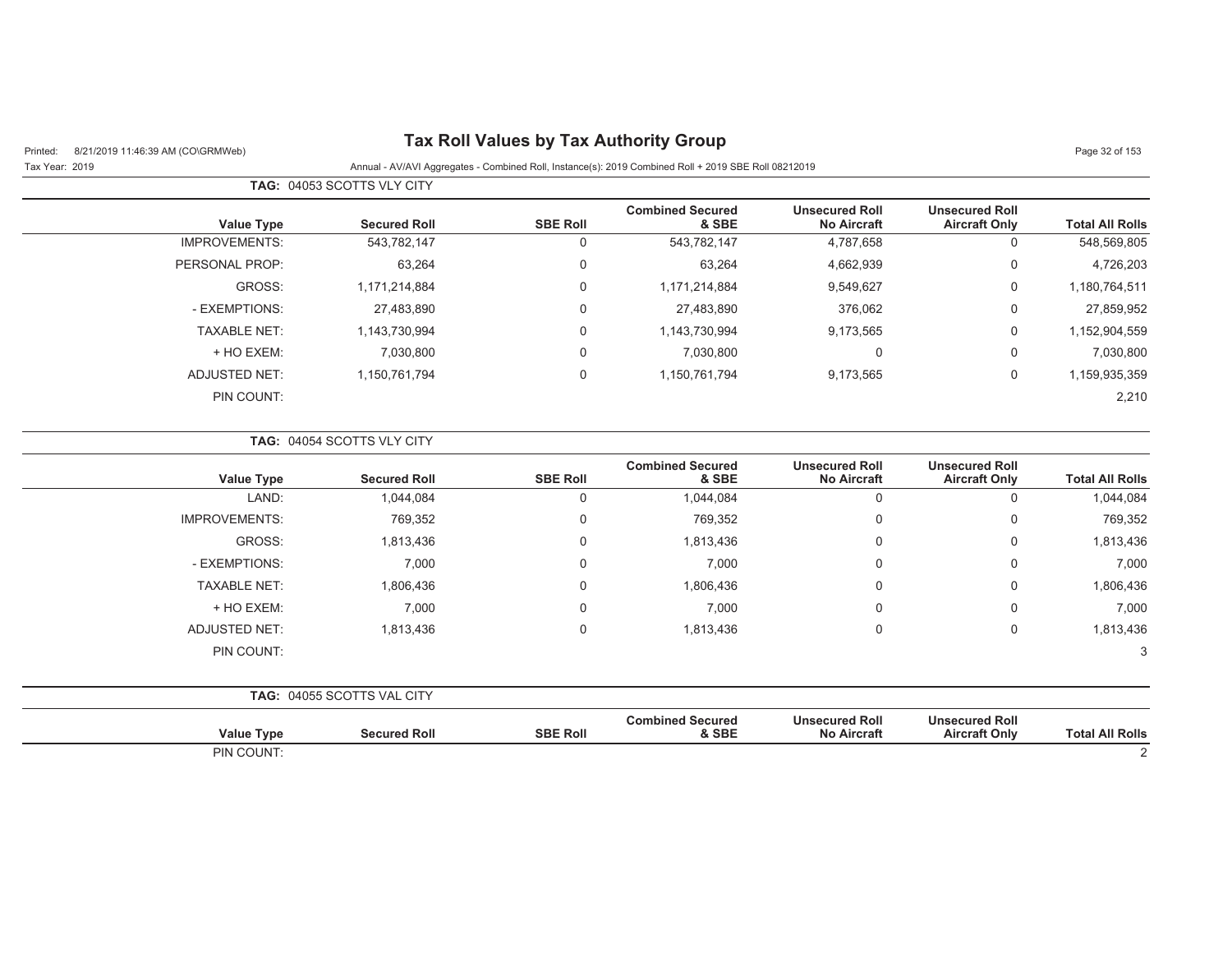## Printed: 8/21/2019 11:46:39 AM (CO\GRMWeb) **Tax Roll Values by Tax Authority Group** Page 33 of 153

|                      | <b>TAG: 04056 SCOTTS VAL CITY</b> |                 |                                  |                                             |                                               |                        |
|----------------------|-----------------------------------|-----------------|----------------------------------|---------------------------------------------|-----------------------------------------------|------------------------|
| Value Type           | <b>Secured Roll</b>               | <b>SBE Roll</b> | <b>Combined Secured</b><br>& SBE | <b>Unsecured Roll</b><br><b>No Aircraft</b> | <b>Unsecured Roll</b><br><b>Aircraft Only</b> | <b>Total All Rolls</b> |
| LAND:                | 613,919                           | 0               | 613,919                          |                                             | 0                                             | 613,919                |
| <b>IMPROVEMENTS:</b> | 845,321                           | 0               | 845,321                          | $\Omega$                                    | 0                                             | 845,321                |
| GROSS:               | 1,459,240                         | 0               | 1,459,240                        | 0                                           | 0                                             | 1,459,240              |
| - EXEMPTIONS:        | 14,000                            | 0               | 14,000                           | $\mathbf{0}$                                | 0                                             | 14,000                 |
| <b>TAXABLE NET:</b>  | 1,445,240                         | 0               | 1,445,240                        | $\Omega$                                    | 0                                             | 1,445,240              |
| + HO EXEM:           | 14,000                            | 0               | 14,000                           | 0                                           | 0                                             | 14,000                 |
| ADJUSTED NET:        | 1,459,240                         | 0               | 1,459,240                        | 0                                           | 0                                             | 1,459,240              |
| PIN COUNT:           |                                   |                 |                                  |                                             |                                               | 3                      |

|                        |                                               |                                             |                                  |                 | <b>TAG: 55000 AROMAS/SAN JUAN</b> |                      |
|------------------------|-----------------------------------------------|---------------------------------------------|----------------------------------|-----------------|-----------------------------------|----------------------|
| <b>Total All Rolls</b> | <b>Unsecured Roll</b><br><b>Aircraft Only</b> | <b>Unsecured Roll</b><br><b>No Aircraft</b> | <b>Combined Secured</b><br>& SBE | <b>SBE Roll</b> | <b>Secured Roll</b>               | <b>Value Type</b>    |
| 16,530,381             | 0                                             |                                             | 16,530,381                       | $\Omega$        | 16,530,381                        | LAND:                |
| 5,524,692              | 0                                             | 52,568                                      | 5,472,124                        | $\mathbf 0$     | 5,472,124                         | <b>IMPROVEMENTS:</b> |
| 1,113,127              | 0                                             | 971,050                                     | 142,077                          | $\mathbf 0$     | 142,077                           | PERSONAL PROP:       |
| 23,168,200             | 0                                             | 1,023,618                                   | 22,144,582                       | $\mathbf 0$     | 22,144,582                        | GROSS:               |
| 624,310                | 0                                             | $\Omega$                                    | 624,310                          | $\Omega$        | 624,310                           | - EXEMPTIONS:        |
| 22,543,890             | 0                                             | 1,023,618                                   | 21,520,272                       | $\Omega$        | 21,520,272                        | <b>TAXABLE NET:</b>  |
| 63,000                 | 0                                             | $\Omega$                                    | 63,000                           | $\mathbf 0$     | 63,000                            | + HO EXEM:           |
| 22,606,890             | 0                                             | 1,023,618                                   | 21,583,272                       | $\mathbf 0$     | 21,583,272                        | <b>ADJUSTED NET:</b> |
| 86                     |                                               |                                             |                                  |                 |                                   | PIN COUNT:           |

|  | <b>TAG: 58000 BONNY DOON</b> |
|--|------------------------------|
|  |                              |

| <b>Value Type</b> | <b>Secured Roll</b> | <b>SBE Roll</b> | <b>Combined Secured</b><br>& SBE | <b>Unsecured Roll</b><br><b>No Aircraft</b> | <b>Unsecured Roll</b><br><b>Aircraft Only</b> | <b>Total All Rolls</b> |
|-------------------|---------------------|-----------------|----------------------------------|---------------------------------------------|-----------------------------------------------|------------------------|
| LAND:             | 4.805               |                 | 4.805                            |                                             |                                               | 4,805                  |
| GROSS:            | 4,805               |                 | 4,805                            |                                             |                                               | 4,805                  |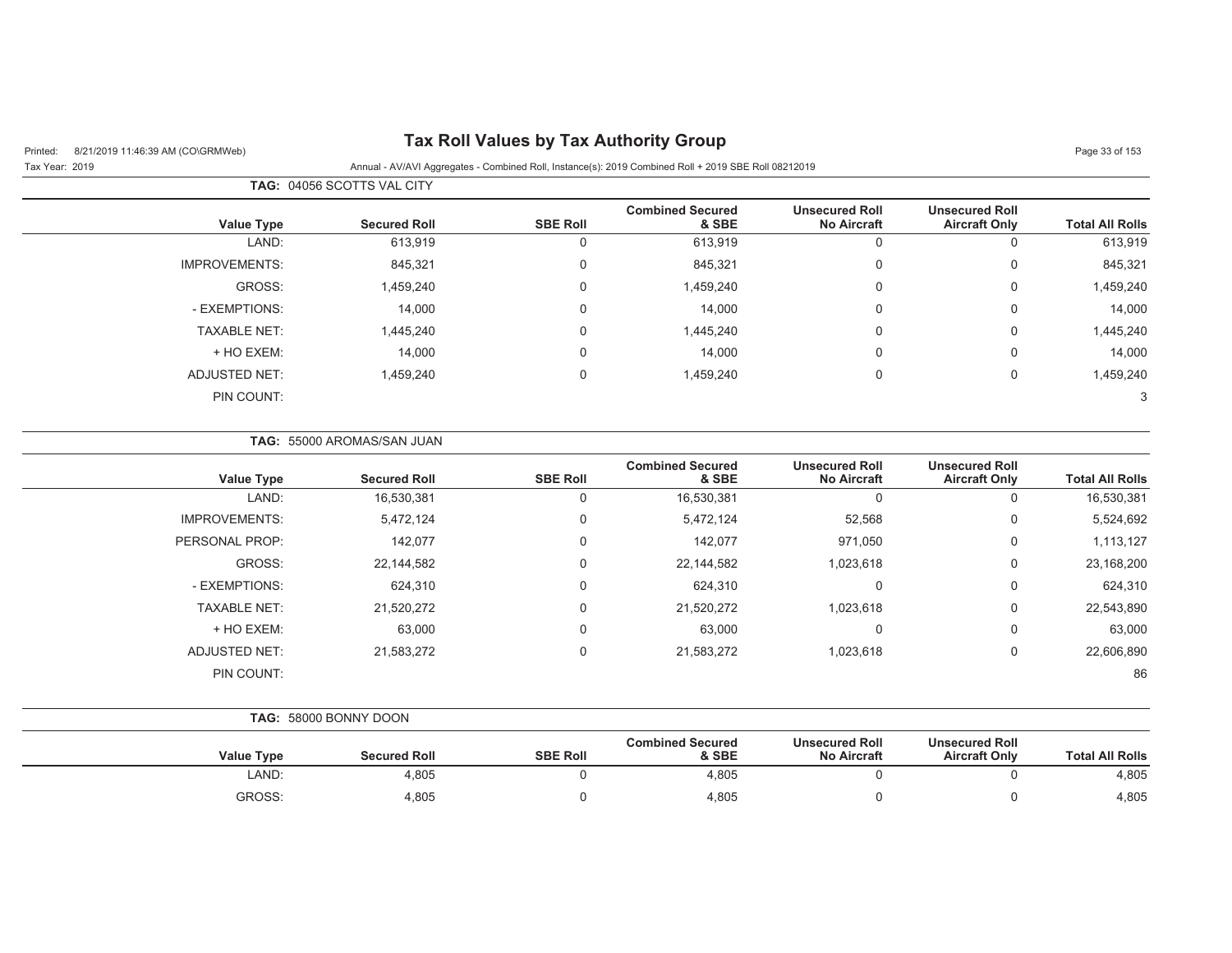# Printed: 8/21/2019 11:46:39 AM (CO\GRMWeb) **Tax Roll Values by Tax Authority Group** Page 34 of 153

| Tax Year: 2019 |  | Annual - AV/AVI Aggregates - Combined Roll, Instance(s): 2019 Combined Roll + 2019 SBE Roll 08212019 |  |  |
|----------------|--|------------------------------------------------------------------------------------------------------|--|--|

| TAG: 58000 BONNY DOON |
|-----------------------|

| <b>Value Type</b>   | <b>Secured Roll</b> | <b>SBE Roll</b> | <b>Combined Secured</b><br>& SBE | <b>Unsecured Roll</b><br><b>No Aircraft</b> | <b>Unsecured Roll</b><br><b>Aircraft Only</b> | <b>Total All Rolls</b> |
|---------------------|---------------------|-----------------|----------------------------------|---------------------------------------------|-----------------------------------------------|------------------------|
| <b>TAXABLE NET:</b> | 4,805               |                 | 4,805                            |                                             |                                               | 4,805                  |
| ADJUSTED NET:       | 4,805               |                 | 4,805                            |                                             |                                               | 4,805                  |
| PIN COUNT:          |                     |                 |                                  |                                             |                                               | 5                      |

**TAG:** 58001 BONNY DOON

| <b>Value Type</b>    | <b>Secured Roll</b> | <b>SBE Roll</b> | <b>Combined Secured</b><br>& SBE | <b>Unsecured Roll</b><br><b>No Aircraft</b> | <b>Unsecured Roll</b><br><b>Aircraft Only</b> | <b>Total All Rolls</b> |
|----------------------|---------------------|-----------------|----------------------------------|---------------------------------------------|-----------------------------------------------|------------------------|
| LAND:                | 269,827,115         | 0               | 269,827,115                      | 124,092                                     | 0                                             | 269,951,207            |
| <b>IMPROVEMENTS:</b> | 208,927,877         | $\mathbf 0$     | 208,927,877                      | 11,655,523                                  | 0                                             | 220,583,400            |
| PERSONAL PROP:       | 204,679             | $\mathbf 0$     | 204,679                          | 4,233,394                                   | 21,365                                        | 4,459,438              |
| GROSS:               | 478.959.671         | $\mathbf 0$     | 478.959.671                      | 16,013,009                                  | 21,365                                        | 494,994,045            |
| - EXEMPTIONS:        | 7,634,529           | $\mathbf 0$     | 7,634,529                        | 0                                           | 0                                             | 7,634,529              |
| <b>TAXABLE NET:</b>  | 471.325.142         | $\mathbf 0$     | 471.325.142                      | 16,013,009                                  | 21,365                                        | 487,359,516            |
| + HO EXEM:           | 2,723,000           | $\mathbf 0$     | 2,723,000                        | $\mathbf 0$                                 | 0                                             | 2,723,000              |
| <b>ADJUSTED NET:</b> | 474.048.142         | $\mathbf 0$     | 474,048,142                      | 16,013,009                                  | 21,365                                        | 490,082,516            |
| PIN COUNT:           |                     |                 |                                  |                                             |                                               | 991                    |

**TAG:** 58002 BONNY DOON

| <b>Value Type</b>   | <b>Secured Roll</b> | <b>SBE Roll</b> | <b>Combined Secured</b><br>& SBE | <b>Unsecured Roll</b><br><b>No Aircraft</b> | <b>Unsecured Roll</b><br><b>Aircraft Only</b> | <b>Total All Rolls</b> |
|---------------------|---------------------|-----------------|----------------------------------|---------------------------------------------|-----------------------------------------------|------------------------|
| LAND:               | 11,224,659          |                 | 11,224,659                       | 0                                           | 0                                             | 11,224,659             |
| IMPROVEMENTS:       | 9,383,180           |                 | 9,383,180                        | 4,000                                       | 0                                             | 9,387,180              |
| PERSONAL PROP:      |                     |                 |                                  | 65,176                                      | 0                                             | 65,176                 |
| GROSS:              | 20,607,839          | 0               | 20,607,839                       | 69,176                                      | 0                                             | 20,677,015             |
| - EXEMPTIONS:       | 133,000             |                 | 133,000                          | $\Omega$                                    | 0                                             | 133,000                |
| <b>TAXABLE NET:</b> | 20,474,839          |                 | 20,474,839                       | 69,176                                      | 0                                             | 20,544,015             |
| + HO EXEM:          | 133,000             |                 | 133.000                          |                                             | 0                                             | 133,000                |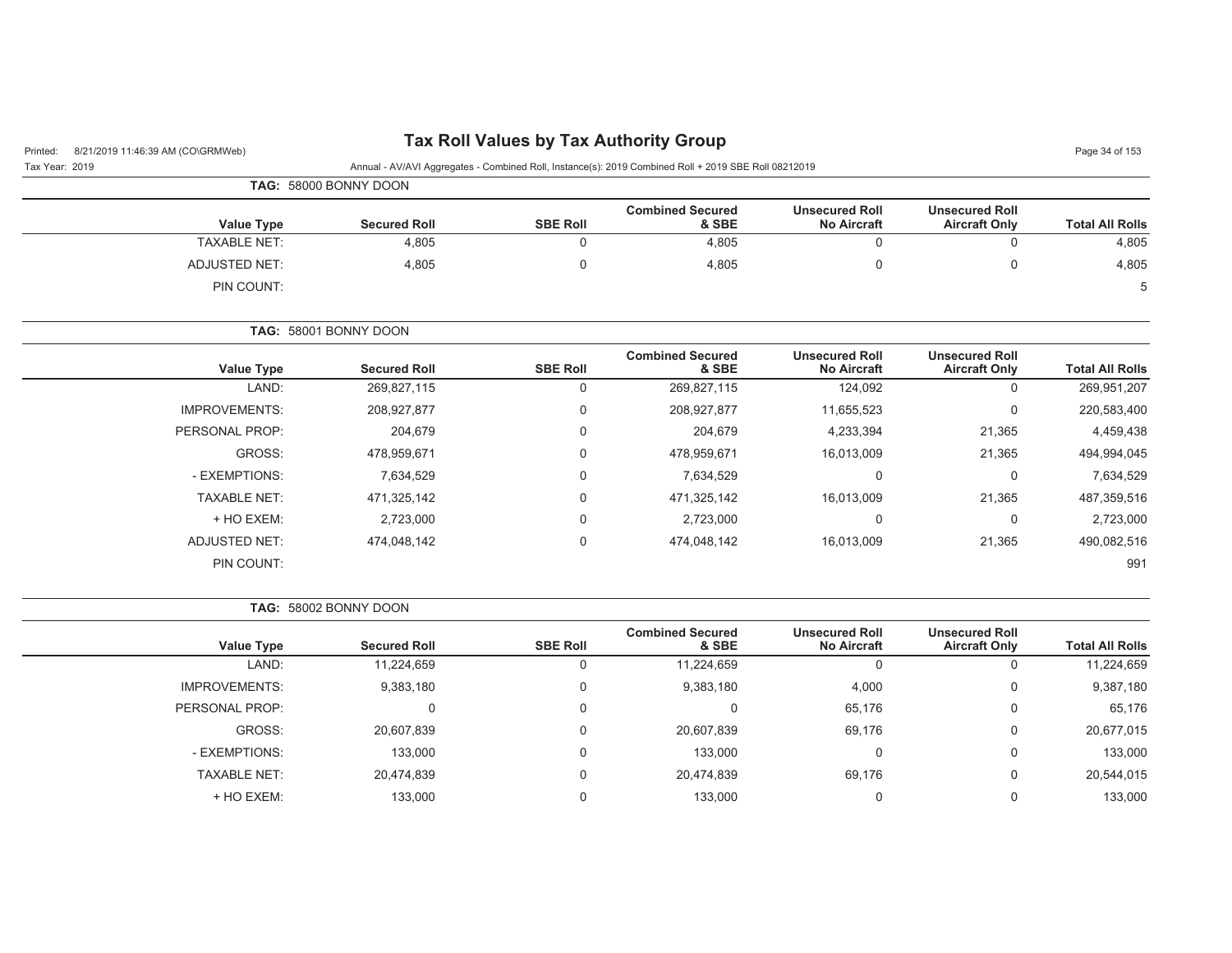# Printed: 8/21/2019 11:46:39 AM (CO\GRMWeb) **Tax Roll Values by Tax Authority Group** Page 35 of 153

| $T$ in the $Q$ , $Q$ is $Q$ is $T$ . $\rightarrow Q$ , $Q$ in the $Q$ is $Q$ is $Q$ is $Q$ is $Q$ is $Q$ is $Q$ is $Q$ is $Q$ is $Q$ is $Q$ is $Q$ is $Q$ is $Q$ is $Q$ is $Q$ is $Q$ is $Q$ is $Q$ is $Q$ is $Q$ is $Q$ is $Q$ is $Q$ is |                      |                       |                 |                                                                                                      |                                             |                                               | <b>Faye JJ UL 1JJ</b>  |
|-------------------------------------------------------------------------------------------------------------------------------------------------------------------------------------------------------------------------------------------|----------------------|-----------------------|-----------------|------------------------------------------------------------------------------------------------------|---------------------------------------------|-----------------------------------------------|------------------------|
| Tax Year: 2019                                                                                                                                                                                                                            |                      |                       |                 | Annual - AV/AVI Aggregates - Combined Roll, Instance(s): 2019 Combined Roll + 2019 SBE Roll 08212019 |                                             |                                               |                        |
|                                                                                                                                                                                                                                           |                      | TAG: 58002 BONNY DOON |                 |                                                                                                      |                                             |                                               |                        |
|                                                                                                                                                                                                                                           |                      |                       |                 | <b>Combined Secured</b>                                                                              | <b>Unsecured Roll</b>                       | <b>Unsecured Roll</b>                         |                        |
|                                                                                                                                                                                                                                           | <b>Value Type</b>    | <b>Secured Roll</b>   | <b>SBE Roll</b> | & SBE                                                                                                | <b>No Aircraft</b>                          | <b>Aircraft Only</b>                          | <b>Total All Rolls</b> |
|                                                                                                                                                                                                                                           | <b>ADJUSTED NET:</b> | 20,607,839            | 0               | 20,607,839                                                                                           | 69,176                                      | 0                                             | 20,677,015             |
|                                                                                                                                                                                                                                           | PIN COUNT:           |                       |                 |                                                                                                      |                                             |                                               | 43                     |
|                                                                                                                                                                                                                                           |                      | TAG: 58003 BONNY DOON |                 |                                                                                                      |                                             |                                               |                        |
|                                                                                                                                                                                                                                           | <b>Value Type</b>    | <b>Secured Roll</b>   | <b>SBE Roll</b> | <b>Combined Secured</b><br>& SBE                                                                     | <b>Unsecured Roll</b><br><b>No Aircraft</b> | <b>Unsecured Roll</b><br><b>Aircraft Only</b> | <b>Total All Rolls</b> |
|                                                                                                                                                                                                                                           | LAND:                | 14,081,256            | 0               | 14,081,256                                                                                           | 0                                           | $\Omega$                                      | 14,081,256             |
|                                                                                                                                                                                                                                           | <b>IMPROVEMENTS:</b> | 10,726,437            | 0               | 10,726,437                                                                                           | $\Omega$                                    | $\Omega$                                      | 10,726,437             |
|                                                                                                                                                                                                                                           | PERSONAL PROP:       | $\Omega$              | $\Omega$        | $\Omega$                                                                                             | 20,016                                      | $\Omega$                                      | 20,016                 |
|                                                                                                                                                                                                                                           | GROSS:               | 24,807,693            | 0               | 24,807,693                                                                                           | 20,016                                      | $\mathbf 0$                                   | 24,827,709             |
|                                                                                                                                                                                                                                           | - EXEMPTIONS:        | 217,493               | 0               | 217,493                                                                                              | 0                                           | 0                                             | 217,493                |
|                                                                                                                                                                                                                                           | <b>TAXABLE NET:</b>  | 24,590,200            | $\Omega$        | 24,590,200                                                                                           | 20,016                                      | $\mathbf 0$                                   | 24,610,216             |
|                                                                                                                                                                                                                                           | + HO EXEM:           | 217,000               | $\Omega$        | 217,000                                                                                              | 0                                           | $\mathbf 0$                                   | 217,000                |
|                                                                                                                                                                                                                                           | <b>ADJUSTED NET:</b> | 24,807,200            | 0               | 24,807,200                                                                                           | 20,016                                      | 0                                             | 24,827,216             |
|                                                                                                                                                                                                                                           | PIN COUNT:           |                       |                 |                                                                                                      |                                             |                                               | 57                     |

| TAG: 58004 BONNY DOON |  |  |  |  |
|-----------------------|--|--|--|--|
|-----------------------|--|--|--|--|

|                      |                     |                 | <b>Combined Secured</b> | <b>Unsecured Roll</b> | <b>Unsecured Roll</b> |                        |
|----------------------|---------------------|-----------------|-------------------------|-----------------------|-----------------------|------------------------|
| <b>Value Type</b>    | <b>Secured Roll</b> | <b>SBE Roll</b> | & SBE                   | <b>No Aircraft</b>    | <b>Aircraft Only</b>  | <b>Total All Rolls</b> |
| LAND:                | 27,182,614          |                 | 27,182,614              |                       |                       | 27,182,614             |
| <b>IMPROVEMENTS:</b> | 25,273,000          | 0               | 25,273,000              | 0                     |                       | 25,273,000             |
| PERSONAL PROP:       | 0                   | 0               |                         | 22,171                | 0                     | 22,171                 |
| GROSS:               | 52,455,614          | 0               | 52,455,614              | 22,171                | 0                     | 52,477,785             |
| - EXEMPTIONS:        | 420,230             | $\Omega$        | 420,230                 | $\Omega$              |                       | 420,230                |
| <b>TAXABLE NET:</b>  | 52,035,384          | $\Omega$        | 52,035,384              | 22,171                |                       | 52,057,555             |
| + HO EXEM:           | 420,000             | $\Omega$        | 420,000                 | $\Omega$              | 0                     | 420,000                |
| ADJUSTED NET:        | 52,455,384          |                 | 52,455,384              | 22,171                |                       | 52,477,555             |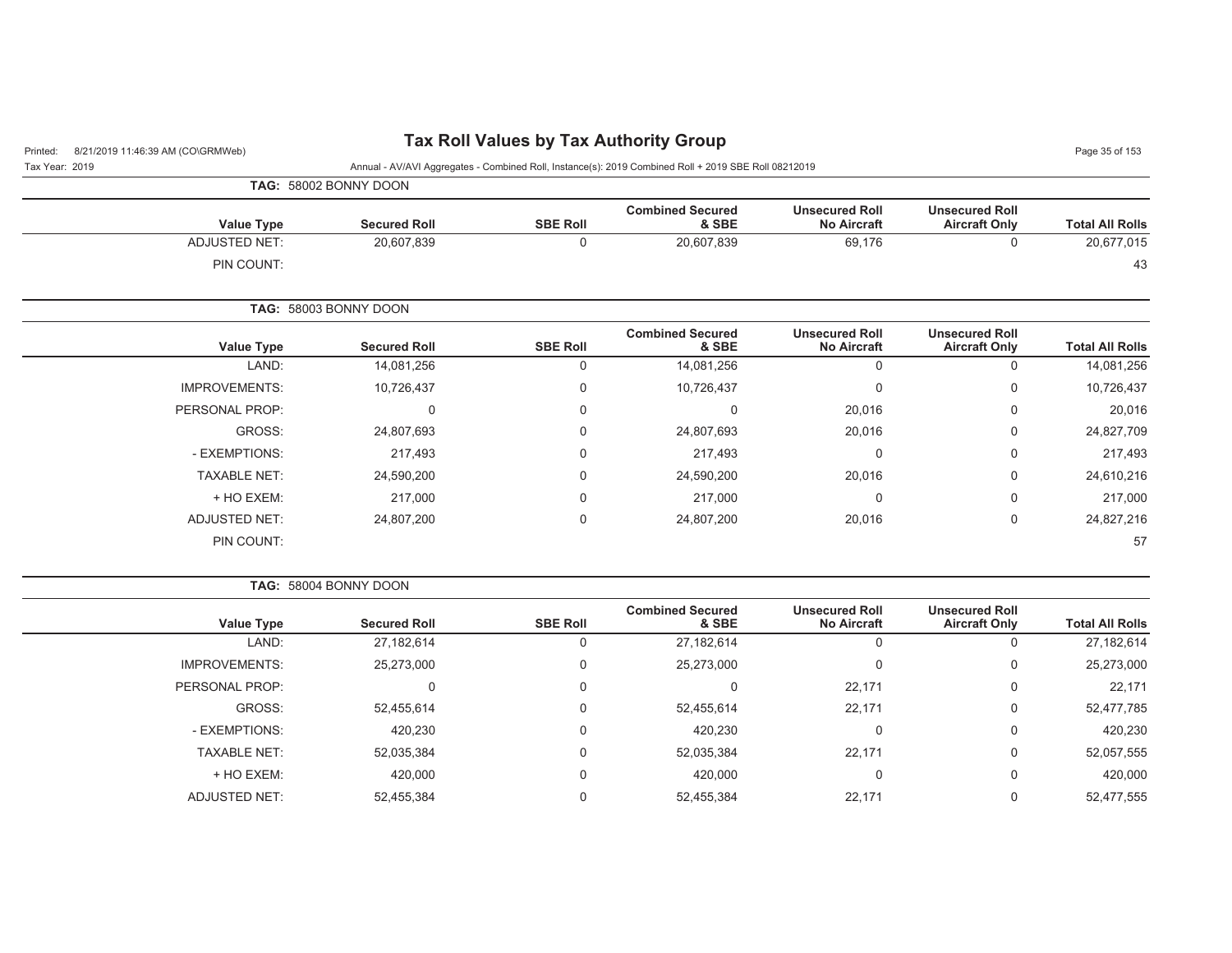## Printed: 8/21/2019 11:46:39 AM (CO\GRMWeb) **Tax Roll Values by Tax Authority Group** Page 36 of 153

| Tax Year: 2019 |                   |                              |                 | Annual - AV/AVI Aggregates - Combined Roll, Instance(s): 2019 Combined Roll + 2019 SBE Roll 08212019 |                                             |                                               |                        |
|----------------|-------------------|------------------------------|-----------------|------------------------------------------------------------------------------------------------------|---------------------------------------------|-----------------------------------------------|------------------------|
|                |                   | <b>TAG: 58004 BONNY DOON</b> |                 |                                                                                                      |                                             |                                               |                        |
|                | <b>Value Type</b> | <b>Secured Roll</b>          | <b>SBE Roll</b> | <b>Combined Secured</b><br>& SBE                                                                     | <b>Unsecured Roll</b><br><b>No Aircraft</b> | <b>Unsecured Roll</b><br><b>Aircraft Only</b> | <b>Total All Rolls</b> |
|                | PIN COUNT:        |                              |                 |                                                                                                      |                                             |                                               | 100                    |
|                |                   | <b>TAG: 58005 BONNY DOON</b> |                 |                                                                                                      |                                             |                                               |                        |

| <b>Total All Rolls</b> | <b>Unsecured Roll</b><br><b>Aircraft Only</b> | <b>Unsecured Roll</b><br><b>No Aircraft</b> | <b>Combined Secured</b><br>& SBE | <b>SBE Roll</b> | <b>Secured Roll</b> | <b>Value Type</b>    |
|------------------------|-----------------------------------------------|---------------------------------------------|----------------------------------|-----------------|---------------------|----------------------|
| 9,721,823              | 0                                             | 0                                           | 9,721,823                        | 0               | 9,721,823           | LAND:                |
| 9,366,561              | 0                                             | 0                                           | 9,366,561                        | 0               | 9,366,561           | <b>IMPROVEMENTS:</b> |
| 19,088,384             | 0                                             | 0                                           | 19,088,384                       | 0               | 19,088,384          | GROSS:               |
| 78,371                 | 0                                             | 0                                           | 78,371                           | 0               | 78,371              | - EXEMPTIONS:        |
| 19,010,013             | 0                                             | 0                                           | 19,010,013                       | 0               | 19,010,013          | <b>TAXABLE NET:</b>  |
| 75,600                 | 0                                             | 0                                           | 75,600                           | 0               | 75,600              | + HO EXEM:           |
| 19,085,613             | 0                                             | 0                                           | 19,085,613                       | 0               | 19,085,613          | ADJUSTED NET:        |
| 35                     |                                               |                                             |                                  |                 |                     | PIN COUNT:           |
|                        |                                               |                                             |                                  |                 |                     |                      |

|                      | <b>TAG: 58006 BONNY DOON</b> |                 |                                  |                                             |                                               |                        |
|----------------------|------------------------------|-----------------|----------------------------------|---------------------------------------------|-----------------------------------------------|------------------------|
| Value Type           | <b>Secured Roll</b>          | <b>SBE Roll</b> | <b>Combined Secured</b><br>& SBE | <b>Unsecured Roll</b><br><b>No Aircraft</b> | <b>Unsecured Roll</b><br><b>Aircraft Only</b> | <b>Total All Rolls</b> |
| LAND:                | 15,409,484                   |                 | 15,409,484                       |                                             | 0                                             | 15,409,484             |
| <b>IMPROVEMENTS:</b> | 13,435,351                   |                 | 13,435,351                       | 0                                           | 0                                             | 13,435,351             |
| GROSS:               | 28,844,835                   |                 | 28,844,835                       | 0                                           | 0                                             | 28,844,835             |
| - EXEMPTIONS:        | 314,437                      | $\Omega$        | 314,437                          | $\mathbf 0$                                 | 0                                             | 314,437                |
| <b>TAXABLE NET:</b>  | 28,530,398                   | $\Omega$        | 28,530,398                       | $\Omega$                                    | 0                                             | 28,530,398             |
| + HO EXEM:           | 175,000                      | $\Omega$        | 175,000                          | 0                                           | 0                                             | 175,000                |
| ADJUSTED NET:        | 28,705,398                   |                 | 28,705,398                       | 0                                           | 0                                             | 28,705,398             |
| PIN COUNT:           |                              |                 |                                  |                                             |                                               | 44                     |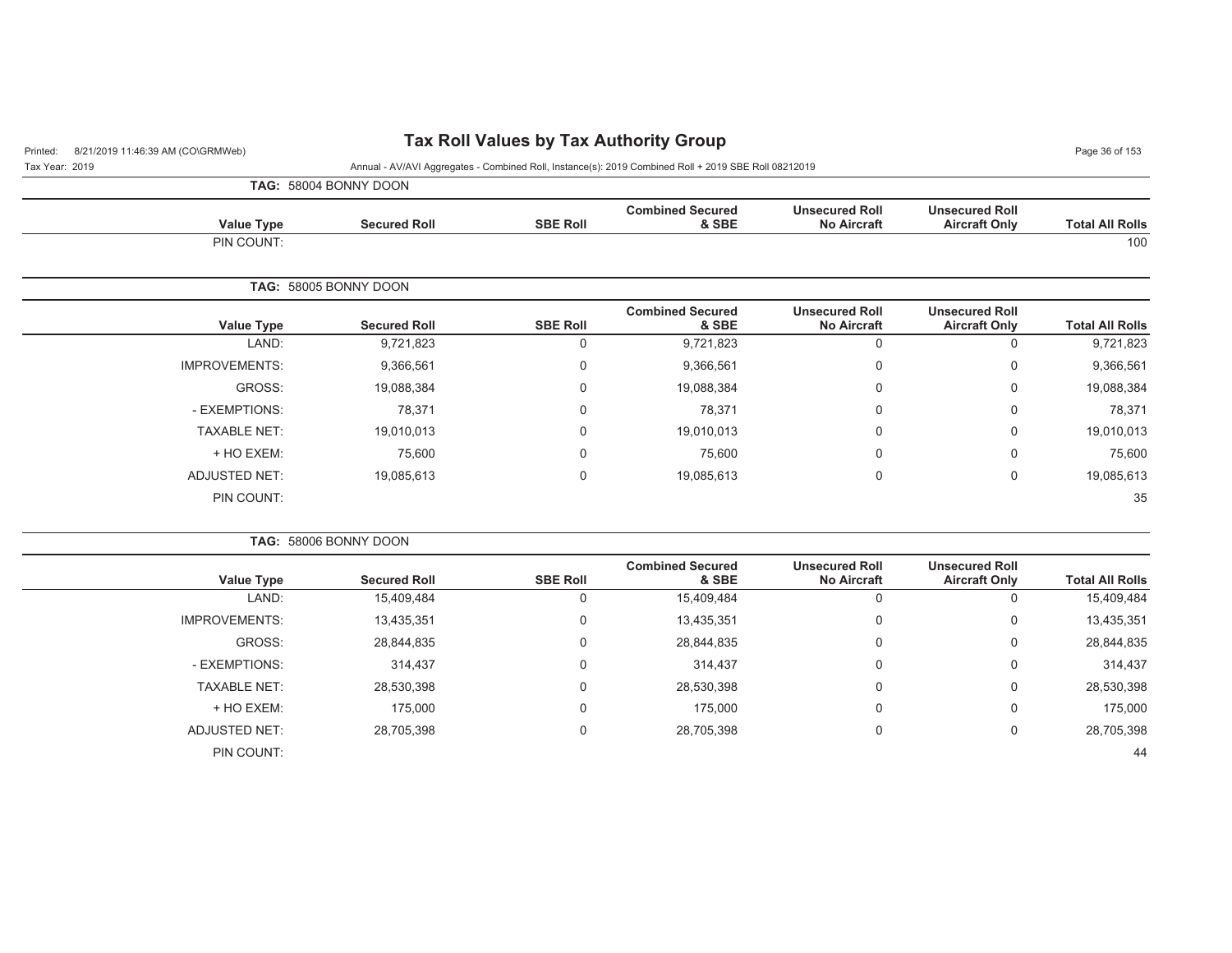# Printed: 8/21/2019 11:46:39 AM (CO\GRMWeb) **Tax Roll Values by Tax Authority Group** Page 37 of 153

| Tax Year: 2019 | Annual - AV/AVI Aggregates - Combined Roll, Instance(s): 2019 Combined Roll + 2019 SBE Roll 08212019 |  |
|----------------|------------------------------------------------------------------------------------------------------|--|

|                      | <b>TAG: 58007 BONNY DOON</b> |                 |                                  |                                             |                                               |                        |
|----------------------|------------------------------|-----------------|----------------------------------|---------------------------------------------|-----------------------------------------------|------------------------|
| <b>Value Type</b>    | <b>Secured Roll</b>          | <b>SBE Roll</b> | <b>Combined Secured</b><br>& SBE | <b>Unsecured Roll</b><br><b>No Aircraft</b> | <b>Unsecured Roll</b><br><b>Aircraft Only</b> | <b>Total All Rolls</b> |
| LAND:                | 15,624,253                   | 0               | 15,624,253                       | 0                                           | 0                                             | 15,624,253             |
| <b>IMPROVEMENTS:</b> | 14,610,456                   | 0               | 14,610,456                       | 0                                           | 0                                             | 14,610,456             |
| GROSS:               | 30,234,709                   | 0               | 30,234,709                       | 0                                           | 0                                             | 30,234,709             |
| - EXEMPTIONS:        | 229,600                      | 0               | 229,600                          | 0                                           | 0                                             | 229,600                |
| <b>TAXABLE NET:</b>  | 30,005,109                   | 0               | 30,005,109                       | 0                                           | $\mathbf 0$                                   | 30,005,109             |
| + HO EXEM:           | 229,600                      | 0               | 229,600                          | 0                                           | 0                                             | 229,600                |
| ADJUSTED NET:        | 30,234,709                   | 0               | 30,234,709                       | 0                                           | 0                                             | 30,234,709             |
| PIN COUNT:           |                              |                 |                                  |                                             |                                               | 54                     |

|                        |                                               |                                             |                                  |                 | <b>TAG: 58008 BONNY DOON</b> |                      |
|------------------------|-----------------------------------------------|---------------------------------------------|----------------------------------|-----------------|------------------------------|----------------------|
| <b>Total All Rolls</b> | <b>Unsecured Roll</b><br><b>Aircraft Only</b> | <b>Unsecured Roll</b><br><b>No Aircraft</b> | <b>Combined Secured</b><br>& SBE | <b>SBE Roll</b> | <b>Secured Roll</b>          | Value Type           |
| 12,693,670             | 0                                             | 0                                           | 12,693,670                       | 0               | 12,693,670                   | LAND:                |
| 13,974,338             | 0                                             | 60,836                                      | 13,913,502                       | 0               | 13,913,502                   | <b>IMPROVEMENTS:</b> |
| 123,392                | $\mathbf 0$                                   | 123,392                                     | $\Omega$                         | 0               | 0                            | PERSONAL PROP:       |
| 26,791,400             | 0                                             | 184,228                                     | 26,607,172                       | 0               | 26,607,172                   | GROSS:               |
| 252,000                | $\mathbf 0$                                   | 0                                           | 252,000                          | 0               | 252,000                      | - EXEMPTIONS:        |
| 26,539,400             | 0                                             | 184,228                                     | 26,355,172                       | 0               | 26,355,172                   | <b>TAXABLE NET:</b>  |
| 252,000                | $\mathbf 0$                                   | 0                                           | 252,000                          | 0               | 252,000                      | + HO EXEM:           |
| 26,791,400             | $\mathbf 0$                                   | 184,228                                     | 26,607,172                       | 0               | 26,607,172                   | ADJUSTED NET:        |
| 61                     |                                               |                                             |                                  |                 |                              | PIN COUNT:           |
|                        |                                               |                                             |                                  |                 |                              | TAG: 65003 LAKESIDE  |
| <b>Total All Rolls</b> | <b>Unsecured Roll</b><br><b>Aircraft Only</b> | <b>Unsecured Roll</b><br><b>No Aircraft</b> | <b>Combined Secured</b><br>& SBE | <b>SBE Roll</b> | <b>Secured Roll</b>          | Value Type           |
|                        |                                               |                                             |                                  |                 |                              | PIN COUNT:           |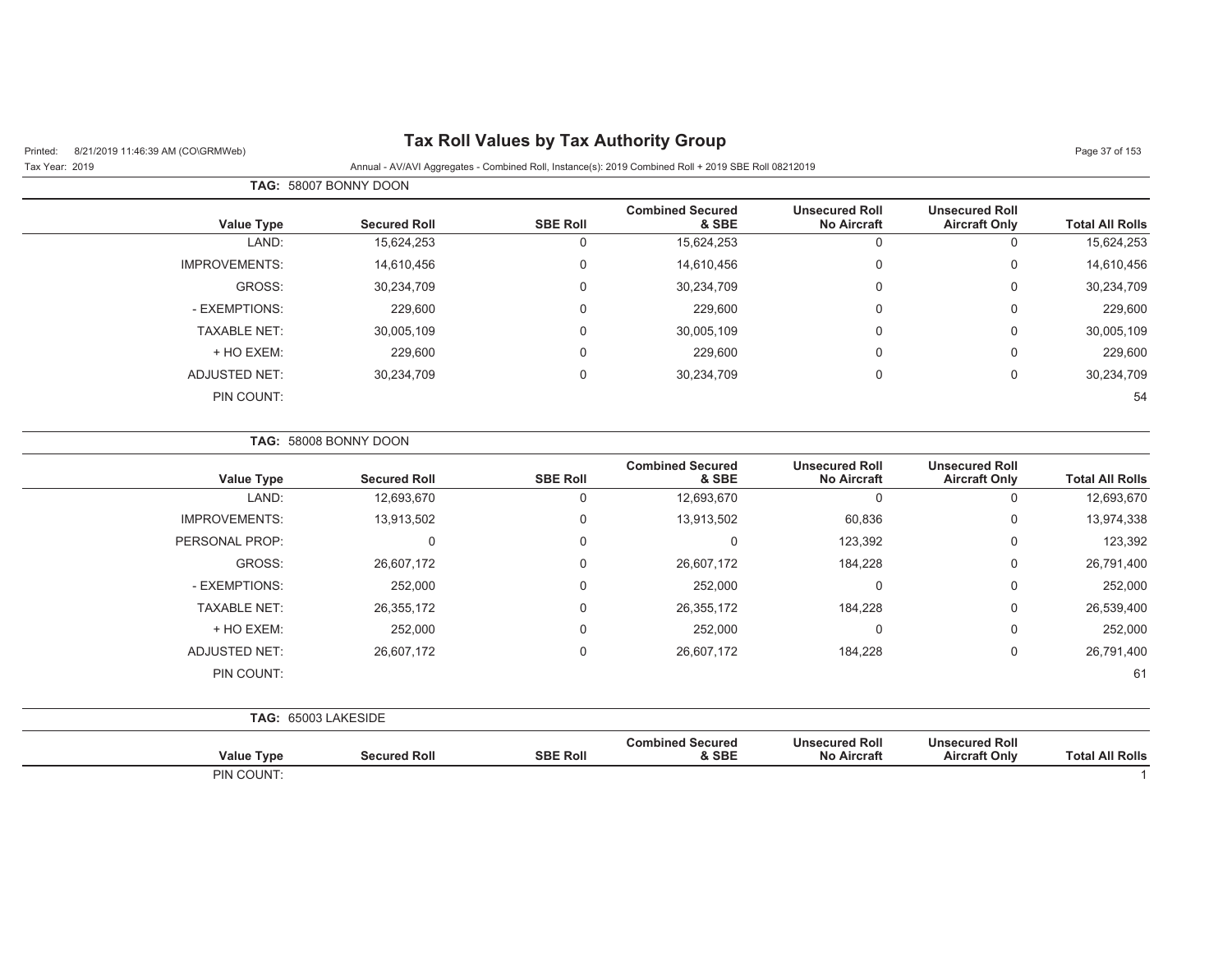# Printed: 8/21/2019 11:46:39 AM (CO\GRMWeb) **Tax Roll Values by Tax Authority Group** Page 38 of 153

Tax Year: 2019 Annual - AV/AVI Aggregates - Combined Roll, Instance(s): 2019 Combined Roll + 2019 SBE Roll 08212019

|                      | <b>TAG: 65006 LAKESIDE</b> |                 |                                  |                                             |                                               |                        |
|----------------------|----------------------------|-----------------|----------------------------------|---------------------------------------------|-----------------------------------------------|------------------------|
| Value Type           | <b>Secured Roll</b>        | <b>SBE Roll</b> | <b>Combined Secured</b><br>& SBE | <b>Unsecured Roll</b><br><b>No Aircraft</b> | <b>Unsecured Roll</b><br><b>Aircraft Only</b> | <b>Total All Rolls</b> |
| LAND:                | 318,279                    | υ               | 318,279                          |                                             |                                               | 318,279                |
| <b>IMPROVEMENTS:</b> | 341,014                    | 0               | 341,014                          |                                             | 0                                             | 341,014                |
| GROSS:               | 659,293                    | 0               | 659,293                          |                                             | 0                                             | 659,293                |
| - EXEMPTIONS:        | 659,293                    | 0               | 659,293                          |                                             | 0                                             | 659,293                |
| PIN COUNT:           |                            |                 |                                  |                                             |                                               | 12                     |

|  |  | <b>TAG: 65020 LAKESIDE</b> |
|--|--|----------------------------|
|--|--|----------------------------|

| <b>Total All Rolls</b> | <b>Unsecured Roll</b><br><b>Aircraft Only</b> | <b>Unsecured Roll</b><br><b>No Aircraft</b> | <b>Combined Secured</b><br>& SBE | <b>SBE Roll</b> | <b>Secured Roll</b> | <b>Value Type</b>    |
|------------------------|-----------------------------------------------|---------------------------------------------|----------------------------------|-----------------|---------------------|----------------------|
| 28,739,592             | υ                                             | 0                                           | 28,739,592                       | υ               | 28,739,592          | LAND:                |
| 20,231,488             | 0                                             | 0                                           | 20,231,488                       | 0               | 20,231,488          | <b>IMPROVEMENTS:</b> |
| 48,971,080             | 0                                             | 0                                           | 48,971,080                       | 0               | 48,971,080          | GROSS:               |
| 274,502                | 0                                             | 0                                           | 274,502                          | 0               | 274,502             | - EXEMPTIONS:        |
| 48,696,578             | 0                                             | 0                                           | 48,696,578                       | 0               | 48,696,578          | <b>TAXABLE NET:</b>  |
| 273,000                | 0                                             | 0                                           | 273,000                          | 0               | 273,000             | + HO EXEM:           |
| 48,969,578             | 0                                             | $\mathbf 0$                                 | 48,969,578                       | 0               | 48,969,578          | <b>ADJUSTED NET:</b> |
| 109                    |                                               |                                             |                                  |                 |                     | PIN COUNT:           |
|                        |                                               |                                             |                                  |                 |                     |                      |

**TAG:** 65021 LAKESIDE

| <b>Value Type</b>    | <b>Secured Roll</b> | <b>SBE Roll</b> | <b>Combined Secured</b><br>& SBE | <b>Unsecured Roll</b><br><b>No Aircraft</b> | <b>Unsecured Roll</b><br><b>Aircraft Only</b> | <b>Total All Rolls</b> |
|----------------------|---------------------|-----------------|----------------------------------|---------------------------------------------|-----------------------------------------------|------------------------|
| LAND:                | 181,550,834         |                 | 181,550,834                      | 48,704                                      | v                                             | 181,599,538            |
| <b>IMPROVEMENTS:</b> | 143,081,731         |                 | 143.081.731                      | 488.612                                     | v                                             | 143,570,343            |
| PERSONAL PROP:       | 919.965             |                 | 919.965                          | 1,608,628                                   | v                                             | 2,528,593              |
| GROSS:               | 325,552,530         |                 | 325,552,530                      | 2,145,944                                   | v                                             | 327,698,474            |
| - EXEMPTIONS:        | 3.452.162           |                 | 3.452.162                        |                                             | v                                             | 3,452,162              |
| <b>TAXABLE NET:</b>  | 322,100,368         |                 | 322,100,368                      | 2,145,944                                   |                                               | 324,246,312            |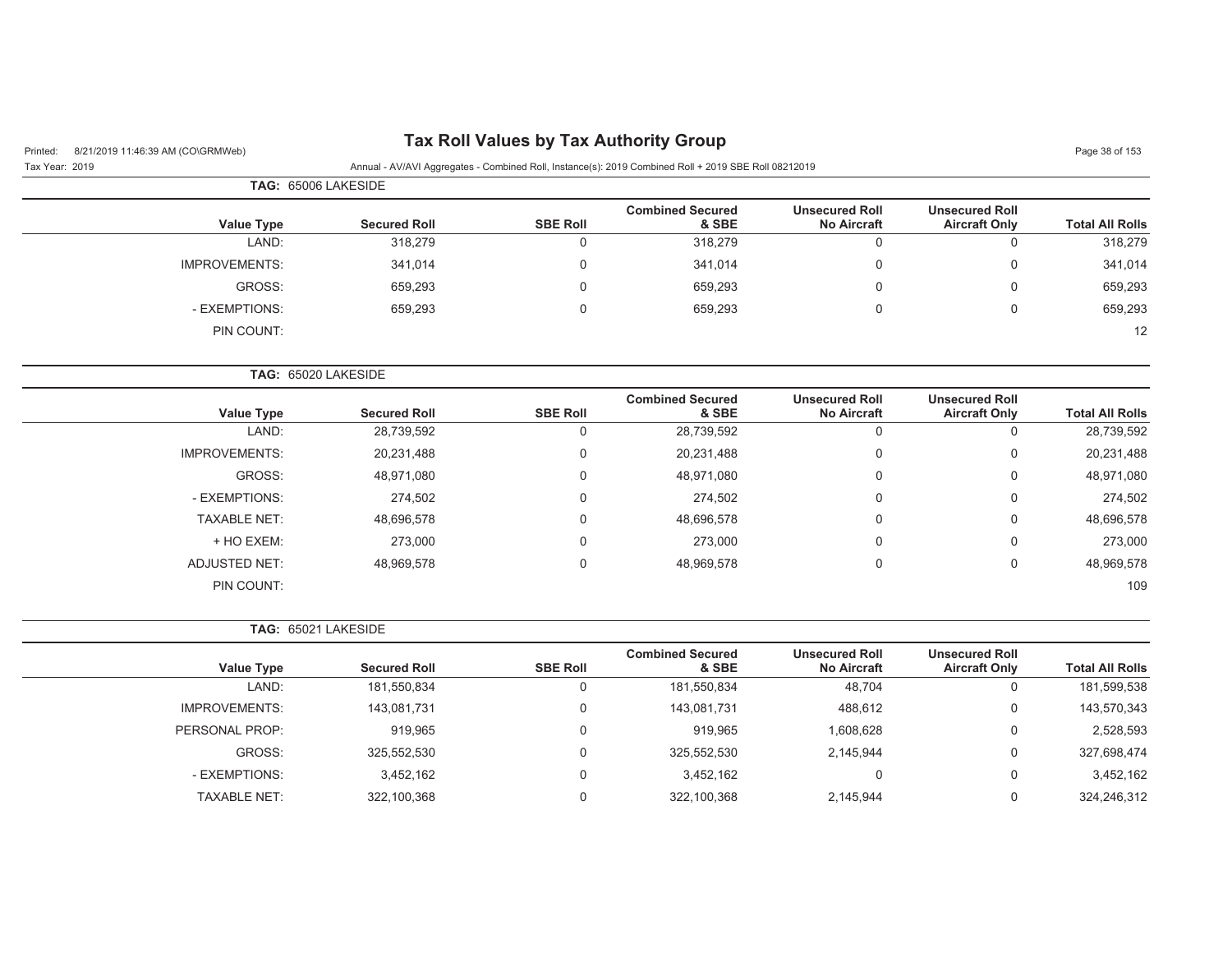Tax Year: 2019 Annual - AV/AVI Aggregates - Combined Roll, Instance(s): 2019 Combined Roll + 2019 SBE Roll 08212019

| <b>TAG: 65021 LAKESIDE</b> |                     |                 |                                  |                                             |                                               |                        |
|----------------------------|---------------------|-----------------|----------------------------------|---------------------------------------------|-----------------------------------------------|------------------------|
| <b>Value Type</b>          | <b>Secured Roll</b> | <b>SBE Roll</b> | <b>Combined Secured</b><br>& SBE | <b>Unsecured Roll</b><br><b>No Aircraft</b> | <b>Unsecured Roll</b><br><b>Aircraft Only</b> | <b>Total All Rolls</b> |
| + HO EXEM:                 | 1,533,000           |                 | 1,533,000                        |                                             | 0                                             | 1,533,000              |
| ADJUSTED NET:              | 323,633,368         | 0               | 323,633,368                      | 2,145,944                                   | 0                                             | 325,779,312            |
| PIN COUNT:                 |                     |                 |                                  |                                             |                                               | 663                    |
| TAG: 65022 LAKESIDE        |                     |                 |                                  |                                             |                                               |                        |

|                     |                     |                 | <b>Combined Secured</b> | <b>Unsecured Roll</b> | <b>Unsecured Roll</b> |                        |
|---------------------|---------------------|-----------------|-------------------------|-----------------------|-----------------------|------------------------|
| Value Type          | <b>Secured Roll</b> | <b>SBE Roll</b> | & SBE                   | <b>No Aircraft</b>    | <b>Aircraft Only</b>  | <b>Total All Rolls</b> |
| LAND:               | 42,867              | 0               | 42,867                  |                       |                       | 42,867                 |
| GROSS:              | 42,867              | $\Omega$        | 42,867                  |                       | 0                     | 42,867                 |
| - EXEMPTIONS:       | 1,648               | $\Omega$        | 1,648                   |                       | 0                     | 1,648                  |
| <b>TAXABLE NET:</b> | 41,219              | 0               | 41,219                  |                       |                       | 41,219                 |
| ADJUSTED NET:       | 41,219              | $\Omega$        | 41,219                  |                       |                       | 41,219                 |
| PIN COUNT:          |                     |                 |                         |                       |                       | $\mathbf{3}$           |

|                      | TAG: 65023 LAKESIDE |                 |                                  |                                             |                                               |                        |
|----------------------|---------------------|-----------------|----------------------------------|---------------------------------------------|-----------------------------------------------|------------------------|
| <b>Value Type</b>    | <b>Secured Roll</b> | <b>SBE Roll</b> | <b>Combined Secured</b><br>& SBE | <b>Unsecured Roll</b><br><b>No Aircraft</b> | <b>Unsecured Roll</b><br><b>Aircraft Only</b> | <b>Total All Rolls</b> |
| LAND:                | 7,475,911           |                 | 7,475,911                        | $\Omega$                                    | 0                                             | 7,475,911              |
| <b>IMPROVEMENTS:</b> | 5,843,158           | $\mathbf{0}$    | 5,843,158                        | 0                                           | 0                                             | 5,843,158              |
| PERSONAL PROP:       | 0                   | $\Omega$        | 0                                | 5,869                                       | 0                                             | 5,869                  |
| GROSS:               | 13,319,069          | $\Omega$        | 13,319,069                       | 5,869                                       | 0                                             | 13,324,938             |
| - EXEMPTIONS:        | 70,000              | $\mathbf{0}$    | 70,000                           | 0                                           | 0                                             | 70,000                 |
| <b>TAXABLE NET:</b>  | 13,249,069          | $\mathbf{0}$    | 13,249,069                       | 5,869                                       | 0                                             | 13,254,938             |
| + HO EXEM:           | 70,000              | $\Omega$        | 70,000                           | $\mathbf{0}$                                | 0                                             | 70,000                 |
| <b>ADJUSTED NET:</b> | 13,319,069          | $\mathbf{0}$    | 13,319,069                       | 5,869                                       | 0                                             | 13,324,938             |
| PIN COUNT:           |                     |                 |                                  |                                             |                                               | 23                     |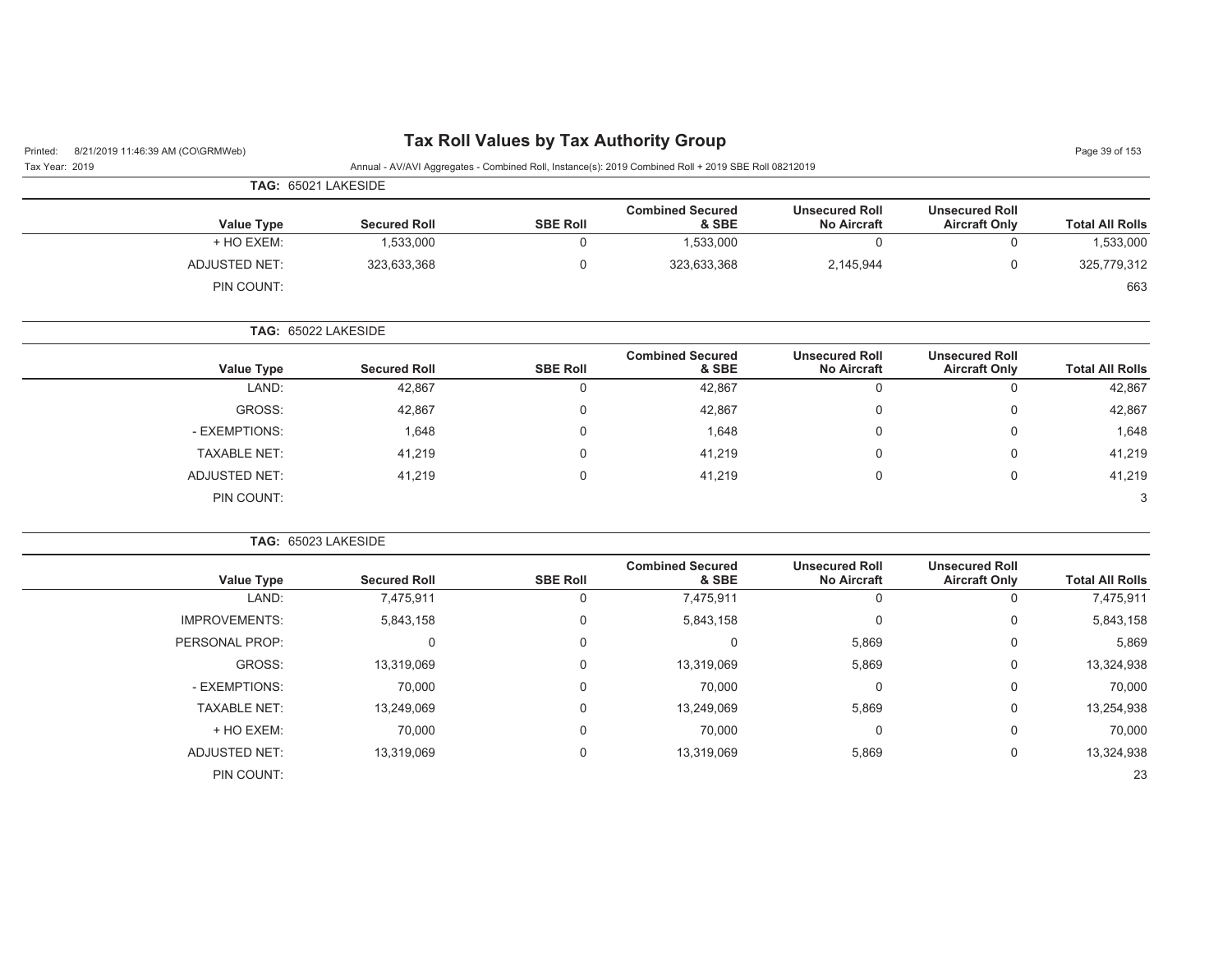# Printed: 8/21/2019 11:46:39 AM (CO\GRMWeb) **Tax Roll Values by Tax Authority Group** Page 40 of 153

## **TAG:** 69013 PAJARO VALLEYTax Year: 2019 Annual - AV/AVI Aggregates - Combined Roll, Instance(s): 2019 Combined Roll + 2019 SBE Roll 08212019

| <b>Total All Rolls</b> | <b>Unsecured Roll</b><br><b>Aircraft Only</b> | <b>Unsecured Roll</b><br><b>No Aircraft</b> | <b>Combined Secured</b><br>& SBE | <b>SBE Roll</b> | <b>Secured Roll</b> | Value Type           |
|------------------------|-----------------------------------------------|---------------------------------------------|----------------------------------|-----------------|---------------------|----------------------|
| 52,989,393             |                                               | 0                                           | 52,989,393                       |                 | 52,989,393          | LAND:                |
| 26,906,290             | 0                                             | 0                                           | 26,906,290                       | $\Omega$        | 26,906,290          | <b>IMPROVEMENTS:</b> |
| 79,895,683             | 0                                             | $\mathbf 0$                                 | 79,895,683                       | $\Omega$        | 79,895,683          | GROSS:               |
| 98,000                 | 0                                             | $\mathbf 0$                                 | 98,000                           | $\Omega$        | 98,000              | - EXEMPTIONS:        |
| 79,797,683             | 0                                             | $\mathbf 0$                                 | 79,797,683                       | $\mathbf{0}$    | 79,797,683          | <b>TAXABLE NET:</b>  |
| 98,000                 | 0                                             | 0                                           | 98,000                           |                 | 98,000              | + HO EXEM:           |
| 79,895,683             | 0                                             | 0                                           | 79,895,683                       |                 | 79,895,683          | <b>ADJUSTED NET:</b> |
| 94                     |                                               |                                             |                                  |                 |                     | PIN COUNT:           |
|                        |                                               |                                             |                                  |                 |                     |                      |

|                        |                                               |                                             |                                  |                 | <b>TAG: 69016 PAJARO VALLEY</b> |                      |
|------------------------|-----------------------------------------------|---------------------------------------------|----------------------------------|-----------------|---------------------------------|----------------------|
| <b>Total All Rolls</b> | <b>Unsecured Roll</b><br><b>Aircraft Only</b> | <b>Unsecured Roll</b><br><b>No Aircraft</b> | <b>Combined Secured</b><br>& SBE | <b>SBE Roll</b> | <b>Secured Roll</b>             | <b>Value Type</b>    |
| 259,288                | 0                                             | 0                                           | 259,288                          |                 | 259,288                         | LAND:                |
| 1,277,182              | 0                                             | 0                                           | 1,277,182                        |                 | 1,277,182                       | <b>IMPROVEMENTS:</b> |
| 1,536,470              | 0                                             | 0                                           | 1,536,470                        |                 | 1,536,470                       | GROSS:               |
| 1,536,470              | 0                                             | 0                                           | 1,536,470                        |                 | 1,536,470                       | - EXEMPTIONS:        |
|                        |                                               |                                             |                                  |                 |                                 | PIN COUNT:           |

**TAG:** 69020 PAJARO VALLEY

| <b>Value Type</b>   | <b>Secured Roll</b> | <b>SBE Roll</b> | <b>Combined Secured</b><br>& SBE | <b>Unsecured Roll</b><br><b>No Aircraft</b> | <b>Unsecured Roll</b><br><b>Aircraft Only</b> | <b>Total All Rolls</b> |
|---------------------|---------------------|-----------------|----------------------------------|---------------------------------------------|-----------------------------------------------|------------------------|
| LAND:               | 14,472,274          | $\Omega$        | 14,472,274                       |                                             | 0                                             | 14,472,274             |
| IMPROVEMENTS:       | 5,200,132           | 0               | 5,200,132                        |                                             | 0                                             | 5,200,132              |
| GROSS:              | 19,672,406          | 0               | 19,672,406                       |                                             | 0                                             | 19,672,406             |
| - EXEMPTIONS:       | 14,000              | $\Omega$        | 14,000                           |                                             | 0                                             | 14,000                 |
| <b>TAXABLE NET:</b> | 19,658,406          | 0               | 19,658,406                       |                                             | 0                                             | 19,658,406             |
| + HO EXEM:          | 14.000              |                 | 14.000                           |                                             | 0                                             | 14,000                 |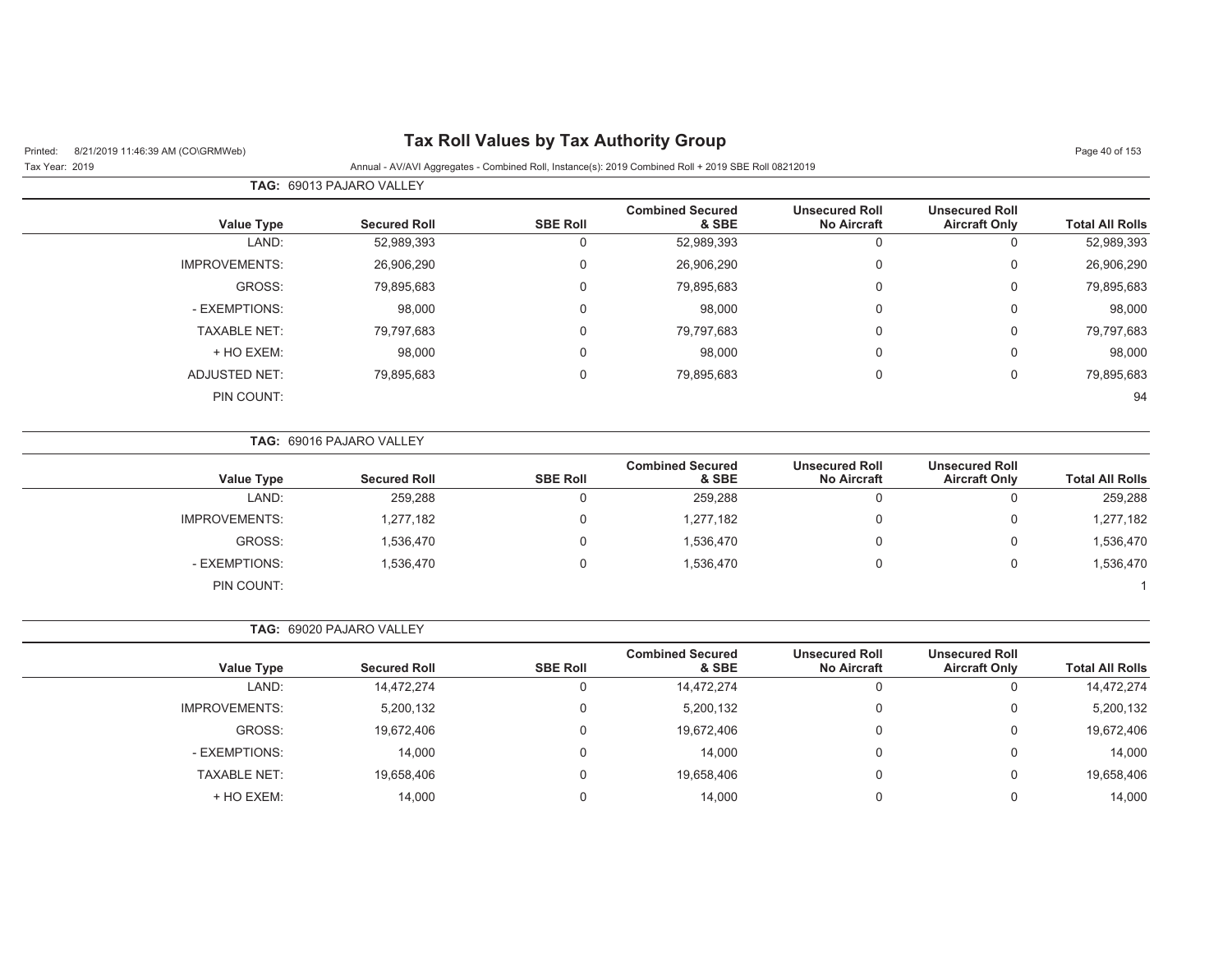| 8/21/2019 11:46:39 AM (CO\GRMWeb)<br>Printed: |                          |                 | <b>Tax Roll Values by Tax Authority Group</b>                                                        |                                             |                                               | Page 41 of 153         |
|-----------------------------------------------|--------------------------|-----------------|------------------------------------------------------------------------------------------------------|---------------------------------------------|-----------------------------------------------|------------------------|
| Tax Year: 2019                                |                          |                 | Annual - AV/AVI Aggregates - Combined Roll, Instance(s): 2019 Combined Roll + 2019 SBE Roll 08212019 |                                             |                                               |                        |
|                                               | TAG: 69020 PAJARO VALLEY |                 |                                                                                                      |                                             |                                               |                        |
| <b>Value Type</b>                             | <b>Secured Roll</b>      | <b>SBE Roll</b> | <b>Combined Secured</b><br>& SBE                                                                     | <b>Unsecured Roll</b><br><b>No Aircraft</b> | <b>Unsecured Roll</b><br><b>Aircraft Only</b> | <b>Total All Rolls</b> |
| <b>ADJUSTED NET:</b>                          | 19,672,406               | $\mathbf 0$     | 19,672,406                                                                                           | $\mathbf 0$                                 | $\mathbf 0$                                   | 19,672,406             |
| PIN COUNT:                                    |                          |                 |                                                                                                      |                                             |                                               | 24                     |
|                                               | TAG: 69022 PAJARO VALLEY |                 |                                                                                                      |                                             |                                               |                        |
| <b>Value Type</b>                             | <b>Secured Roll</b>      | <b>SBE Roll</b> | <b>Combined Secured</b><br>& SBE                                                                     | <b>Unsecured Roll</b><br><b>No Aircraft</b> | <b>Unsecured Roll</b><br><b>Aircraft Only</b> | <b>Total All Rolls</b> |
| LAND:                                         | 590,367                  | $\mathbf 0$     | 590,367                                                                                              | $\mathbf 0$                                 | $\mathbf 0$                                   | 590,367                |
| <b>IMPROVEMENTS:</b>                          | 5,371                    | 0               | 5,371                                                                                                | $\mathbf 0$                                 | 0                                             | 5,371                  |
| GROSS:                                        | 595,738                  | 0               | 595,738                                                                                              | 0                                           | 0                                             | 595,738                |
| <b>TAXABLE NET:</b>                           | 595,738                  | $\Omega$        | 595,738                                                                                              | $\mathbf 0$                                 | 0                                             | 595,738                |
| <b>ADJUSTED NET:</b>                          | 595,738                  | 0               | 595,738                                                                                              | 0                                           | 0                                             | 595,738                |
| PIN COUNT:                                    |                          |                 |                                                                                                      |                                             |                                               | 3                      |
|                                               | TAG: 69023 PAJARO VALLEY |                 |                                                                                                      |                                             |                                               |                        |
| <b>Value Type</b>                             | <b>Secured Roll</b>      | <b>SBE Roll</b> | <b>Combined Secured</b><br>& SBE                                                                     | <b>Unsecured Roll</b><br><b>No Aircraft</b> | <b>Unsecured Roll</b><br><b>Aircraft Only</b> | <b>Total All Rolls</b> |
| LAND:                                         | 55,747,691               | 0               | 55,747,691                                                                                           | $\mathbf 0$                                 | $\mathbf 0$                                   | 55,747,691             |
| <b>IMPROVEMENTS:</b>                          | 26,234,825               | 0               | 26,234,825                                                                                           | 0                                           | 0                                             | 26,234,825             |
| GROSS:                                        | 81,982,516               | 0               | 81,982,516                                                                                           | 0                                           | 0                                             | 81,982,516             |
| - EXEMPTIONS:                                 | 111,016                  | 0               | 111,016                                                                                              | $\mathbf{0}$                                | 0                                             | 111,016                |
| <b>TAXABLE NET:</b>                           | 81,871,500               | $\mathbf 0$     | 81,871,500                                                                                           | 0                                           | 0                                             | 81,871,500             |
| + HO EXEM:                                    | 105,000                  | 0               | 105,000                                                                                              | 0                                           | 0                                             | 105,000                |
| <b>ADJUSTED NET:</b>                          | 81,976,500               | 0               | 81,976,500                                                                                           | $\mathbf 0$                                 | 0                                             | 81,976,500             |
| PIN COUNT:                                    |                          |                 |                                                                                                      |                                             |                                               | 111                    |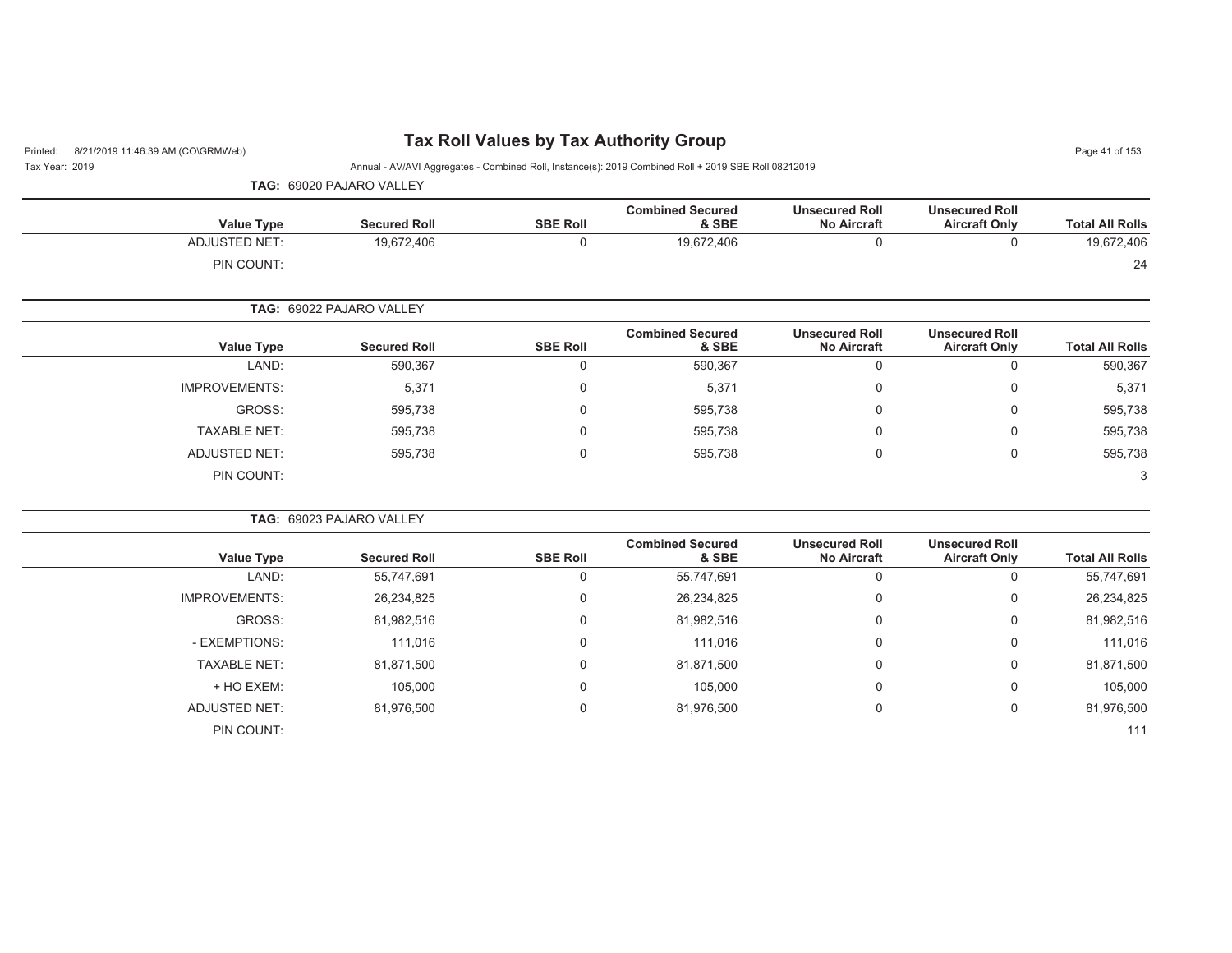# Printed: 8/21/2019 11:46:39 AM (CO\GRMWeb) **Tax Roll Values by Tax Authority Group** Page 42 of 153

## **TAG:** 69029 PAJARO VALLEYTax Year: 2019 Annual - AV/AVI Aggregates - Combined Roll, Instance(s): 2019 Combined Roll + 2019 SBE Roll 08212019

| <b>Total All Rolls</b> | <b>Unsecured Roll</b><br><b>Aircraft Only</b> | <b>Unsecured Roll</b><br><b>No Aircraft</b> | <b>Combined Secured</b><br>& SBE | <b>SBE Roll</b> | <b>Secured Roll</b> | <b>Value Type</b>    |
|------------------------|-----------------------------------------------|---------------------------------------------|----------------------------------|-----------------|---------------------|----------------------|
| 35,086,430             | 0                                             | 27,982                                      | 35,058,448                       | 0               | 35,058,448          | LAND:                |
| 25,553,733             | 0                                             | 27,982                                      | 25,525,751                       | 0               | 25,525,751          | <b>IMPROVEMENTS:</b> |
| 60,640,163             | 0                                             | 55,964                                      | 60,584,199                       | 0               | 60,584,199          | GROSS:               |
| 187,600                | 0                                             | $\Omega$                                    | 187,600                          | 0               | 187,600             | - EXEMPTIONS:        |
| 60,452,563             | 0                                             | 55,964                                      | 60,396,599                       | 0               | 60,396,599          | <b>TAXABLE NET:</b>  |
| 187,600                | 0                                             | 0                                           | 187,600                          | 0               | 187,600             | + HO EXEM:           |
| 60,640,163             | 0                                             | 55,964                                      | 60,584,199                       | $\mathbf 0$     | 60,584,199          | ADJUSTED NET:        |
| 102                    |                                               |                                             |                                  |                 |                     | PIN COUNT:           |

|                      | <b>TAG:   69032 PAJARO VALLEY</b> |                 |                                  |                                             |                                               |                        |
|----------------------|-----------------------------------|-----------------|----------------------------------|---------------------------------------------|-----------------------------------------------|------------------------|
| <b>Value Type</b>    | <b>Secured Roll</b>               | <b>SBE Roll</b> | <b>Combined Secured</b><br>& SBE | <b>Unsecured Roll</b><br><b>No Aircraft</b> | <b>Unsecured Roll</b><br><b>Aircraft Only</b> | <b>Total All Rolls</b> |
| LAND:                | 13,297,616                        | U               | 13,297,616                       | 0                                           | 0                                             | 13,297,616             |
| <b>IMPROVEMENTS:</b> | 13,499,926                        | 0               | 13,499,926                       | 0                                           | 0                                             | 13,499,926             |
| GROSS:               | 26,797,542                        | 0               | 26,797,542                       | 0                                           | 0                                             | 26,797,542             |
| - EXEMPTIONS:        | 315,026                           | 0               | 315,026                          | 0                                           | 0                                             | 315,026                |
| <b>TAXABLE NET:</b>  | 26,482,516                        | 0               | 26,482,516                       | 0                                           | $\mathbf 0$                                   | 26,482,516             |
| + HO EXEM:           | 175,000                           | 0               | 175,000                          | 0                                           | $\mathbf 0$                                   | 175,000                |
| ADJUSTED NET:        | 26,657,516                        | 0               | 26,657,516                       | 0                                           | 0                                             | 26,657,516             |
| PIN COUNT:           |                                   |                 |                                  |                                             |                                               | 37                     |

**TAG:** 69038 PAJARO VALLEY

|                        | <b>Unsecured Roll</b> | <b>Unsecured Roll</b> | <b>Combined Secured</b> |                 |                     |                      |
|------------------------|-----------------------|-----------------------|-------------------------|-----------------|---------------------|----------------------|
| <b>Total All Rolls</b> | <b>Aircraft Only</b>  | <b>No Aircraft</b>    | & SBE                   | <b>SBE Roll</b> | <b>Secured Roll</b> | <b>Value Type</b>    |
| 21,211,732             |                       |                       | 21,211,732              |                 | 21,211,732          | LAND:                |
| 16,388,748             |                       |                       | 16.388.748              |                 | 16,388,748          | <b>IMPROVEMENTS:</b> |
| 30,788                 |                       | 30,788                |                         |                 |                     | PERSONAL PROP:       |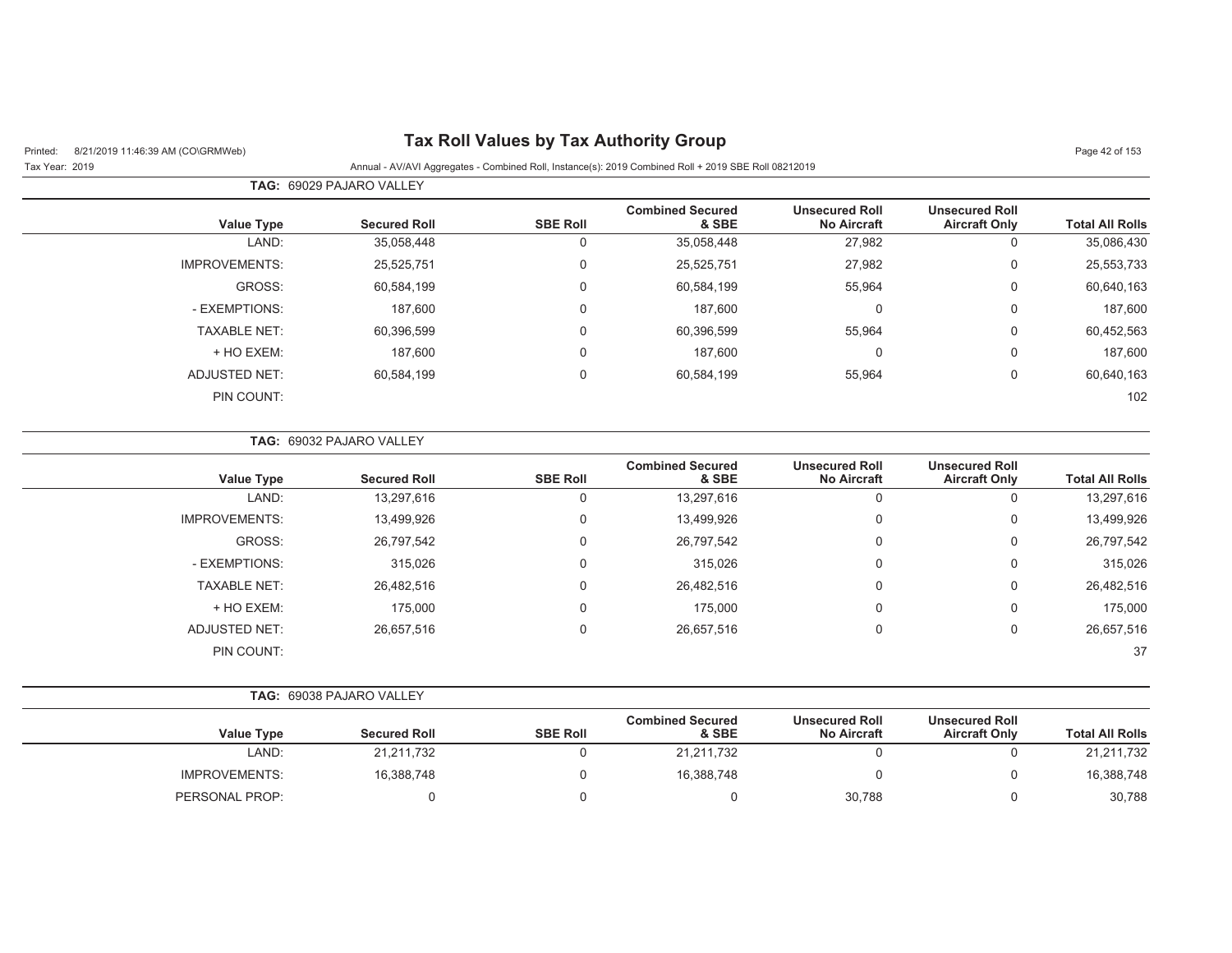| 8/21/2019 11:46:39 AM (CO\GRMWeb)<br>Printed: |                          |                 | <b>Tax Roll Values by Tax Authority Group</b>                                                        |                                             |                                               | Page 43 of 153         |
|-----------------------------------------------|--------------------------|-----------------|------------------------------------------------------------------------------------------------------|---------------------------------------------|-----------------------------------------------|------------------------|
| Tax Year: 2019                                |                          |                 | Annual - AV/AVI Aggregates - Combined Roll, Instance(s): 2019 Combined Roll + 2019 SBE Roll 08212019 |                                             |                                               |                        |
|                                               | TAG: 69038 PAJARO VALLEY |                 |                                                                                                      |                                             |                                               |                        |
| <b>Value Type</b>                             | <b>Secured Roll</b>      | <b>SBE Roll</b> | <b>Combined Secured</b><br>& SBE                                                                     | <b>Unsecured Roll</b><br><b>No Aircraft</b> | <b>Unsecured Roll</b><br><b>Aircraft Only</b> | <b>Total All Rolls</b> |
| GROSS:                                        | 37,600,480               | 0               | 37,600,480                                                                                           | 30,788                                      | $\mathbf 0$                                   | 37,631,268             |
| - EXEMPTIONS:                                 | 302,235                  | 0               | 302,235                                                                                              | 0                                           | $\mathbf 0$                                   | 302,235                |
| <b>TAXABLE NET:</b>                           | 37,298,245               | 0               | 37,298,245                                                                                           | 30,788                                      | $\mathbf 0$                                   | 37,329,033             |
| + HO EXEM:                                    | 299,600                  | 0               | 299,600                                                                                              | 0                                           | $\overline{0}$                                | 299,600                |
| <b>ADJUSTED NET:</b>                          | 37,597,845               | 0               | 37,597,845                                                                                           | 30,788                                      | $\mathbf 0$                                   | 37,628,633             |
| PIN COUNT:                                    |                          |                 |                                                                                                      |                                             |                                               | 78                     |
|                                               | TAG: 69048 PAJARO VALLEY |                 |                                                                                                      |                                             |                                               |                        |
| <b>Value Type</b>                             | <b>Secured Roll</b>      | <b>SBE Roll</b> | <b>Combined Secured</b><br>& SBE                                                                     | <b>Unsecured Roll</b><br><b>No Aircraft</b> | <b>Unsecured Roll</b><br><b>Aircraft Only</b> | <b>Total All Rolls</b> |
| LAND:                                         | 13,075,694               | 0               | 13,075,694                                                                                           | $\mathsf 0$                                 | $\mathsf 0$                                   | 13,075,694             |
| <b>IMPROVEMENTS:</b>                          | 12,027,188               | 0               | 12,027,188                                                                                           | $\mathbf 0$                                 | $\mathbf 0$                                   | 12,027,188             |
| GROSS:                                        | 25,102,882               | 0               | 25,102,882                                                                                           | 0                                           | $\mathsf 0$                                   | 25,102,882             |
| - EXEMPTIONS:                                 | 215,242                  | 0               | 215,242                                                                                              | 0                                           | $\mathbf 0$                                   | 215,242                |
| <b>TAXABLE NET:</b>                           | 24,887,640               | 0               | 24,887,640                                                                                           | 0                                           | $\mathbf 0$                                   | 24,887,640             |
| + HO EXEM:                                    | 147,000                  | 0               | 147,000                                                                                              | 0                                           | $\overline{0}$                                | 147,000                |
| <b>ADJUSTED NET:</b>                          | 25,034,640               | 0               | 25,034,640                                                                                           | $\mathbf 0$                                 | $\mathbf 0$                                   | 25,034,640             |
| PIN COUNT:                                    |                          |                 |                                                                                                      |                                             |                                               | 65                     |
|                                               | TAG: 69049 PAJARO VALLEY |                 |                                                                                                      |                                             |                                               |                        |
| <b>Value Type</b>                             | <b>Secured Roll</b>      | <b>SBE Roll</b> | <b>Combined Secured</b><br>& SBE                                                                     | <b>Unsecured Roll</b><br><b>No Aircraft</b> | <b>Unsecured Roll</b><br><b>Aircraft Only</b> | <b>Total All Rolls</b> |
| LAND:                                         | 1,038,189                | 0               | 1,038,189                                                                                            | 0                                           | $\mathbf 0$                                   | 1,038,189              |
| <b>IMPROVEMENTS:</b>                          | 607,629                  | 0               | 607,629                                                                                              | 0                                           | $\mathbf 0$                                   | 607,629                |
| GROSS:                                        | 1,645,818                | 0               | 1,645,818                                                                                            | 0                                           | $\mathsf 0$                                   | 1,645,818              |
| - EXEMPTIONS:                                 | 28,000                   | 0               | 28,000                                                                                               | 0                                           | $\mathbf 0$                                   | 28,000                 |
| <b>TAXABLE NET:</b>                           | 1,617,818                | 0               | 1,617,818                                                                                            | 0                                           | $\mathbf 0$                                   | 1,617,818              |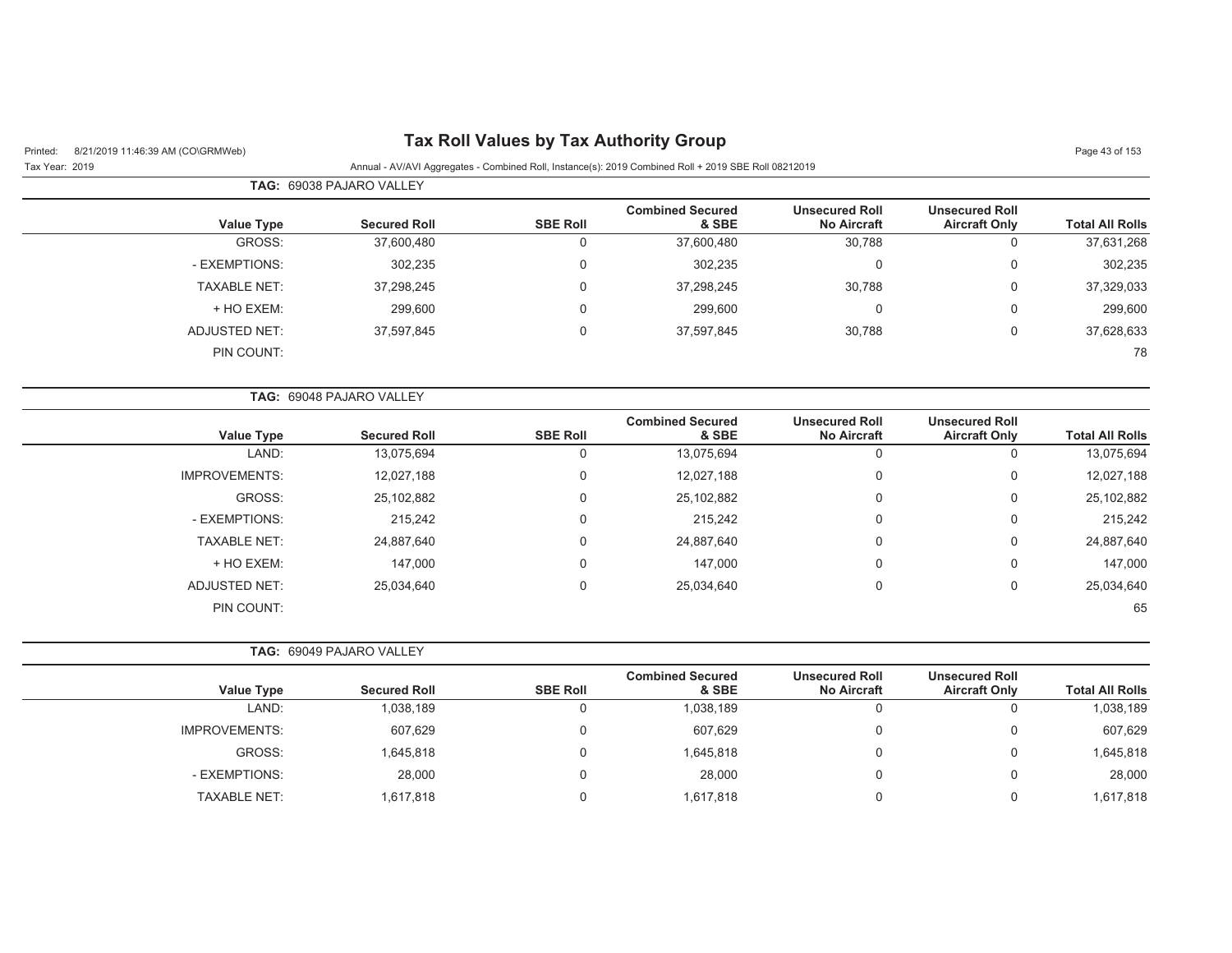# Printed: 8/21/2019 11:46:39 AM (CO\GRMWeb) **Tax Roll Values by Tax Authority Group** Page 44 of 153

| Tax Year: 2019 | Annual - AV/AVI Aggregates - Combined Roll, Instance(s): 2019 Combined Roll + 2019 SBE Roll 08212019 |
|----------------|------------------------------------------------------------------------------------------------------|

|                   | <b>TAG: 69049 PAJARO VALLEY</b> |                 |                                  |                                             |                                               |                        |
|-------------------|---------------------------------|-----------------|----------------------------------|---------------------------------------------|-----------------------------------------------|------------------------|
| <b>Value Type</b> | <b>Secured Roll</b>             | <b>SBE Roll</b> | <b>Combined Secured</b><br>& SBE | <b>Unsecured Roll</b><br><b>No Aircraft</b> | <b>Unsecured Roll</b><br><b>Aircraft Only</b> | <b>Total All Rolls</b> |
| + HO EXEM:        | 28,000                          |                 | 28,000                           |                                             | 0                                             | 28,000                 |
| ADJUSTED NET:     | 1,645,818                       |                 | 1,645,818                        |                                             | 0                                             | 1,645,818              |
| PIN COUNT:        |                                 |                 |                                  |                                             |                                               | 5                      |

**TAG:** 69050 PAJARO VALLEY

| <b>Value Type</b>    | <b>Secured Roll</b> | <b>SBE Roll</b> | <b>Combined Secured</b><br>& SBE | <b>Unsecured Roll</b><br><b>No Aircraft</b> | <b>Unsecured Roll</b><br><b>Aircraft Only</b> | <b>Total All Rolls</b> |
|----------------------|---------------------|-----------------|----------------------------------|---------------------------------------------|-----------------------------------------------|------------------------|
| LAND:                | 13,471,334          | υ               | 13,471,334                       | 0                                           | υ                                             | 13,471,334             |
| <b>IMPROVEMENTS:</b> | 11,873,941          | 0               | 11,873,941                       | 0                                           | 0                                             | 11,873,941             |
| PERSONAL PROP:       | 0                   | 0               |                                  | 5,000                                       | 0                                             | 5,000                  |
| GROSS:               | 25,345,275          | 0               | 25,345,275                       | 5,000                                       | 0                                             | 25,350,275             |
| - EXEMPTIONS:        | 63,927              | 0               | 63,927                           | 0                                           | 0                                             | 63,927                 |
| <b>TAXABLE NET:</b>  | 25,281,348          | 0               | 25,281,348                       | 5,000                                       | 0                                             | 25,286,348             |
| + HO EXEM:           | 63,000              | 0               | 63,000                           | 0                                           | 0                                             | 63,000                 |
| <b>ADJUSTED NET:</b> | 25,344,348          | 0               | 25,344,348                       | 5,000                                       | 0                                             | 25,349,348             |
| PIN COUNT:           |                     |                 |                                  |                                             |                                               | 26                     |

**TAG:** 69070 PAJARO VALLEY

|                      |                     |                 | <b>Combined Secured</b> | <b>Unsecured Roll</b> | <b>Unsecured Roll</b> |                        |
|----------------------|---------------------|-----------------|-------------------------|-----------------------|-----------------------|------------------------|
| <b>Value Type</b>    | <b>Secured Roll</b> | <b>SBE Roll</b> | & SBE                   | <b>No Aircraft</b>    | <b>Aircraft Only</b>  | <b>Total All Rolls</b> |
| LAND:                | 69,778,681          | υ               | 69,778,681              |                       |                       | 69,778,681             |
| <b>IMPROVEMENTS:</b> | 38,210,884          | 0               | 38,210,884              |                       | U                     | 38,210,884             |
| PERSONAL PROP:       | 440,269             | 0               | 440,269                 | 80,125                |                       | 520,394                |
| GROSS:               | 108,429,834         | 0               | 108,429,834             | 80,125                | U                     | 108,509,959            |
| - EXEMPTIONS:        | 6,066,961           | 0               | 6,066,961               |                       | 0                     | 6,066,961              |
| <b>TAXABLE NET:</b>  | 102,362,873         | 0               | 102,362,873             | 80,125                | U                     | 102,442,998            |
| + HO EXEM:           | 518,000             |                 | 518,000                 |                       |                       | 518,000                |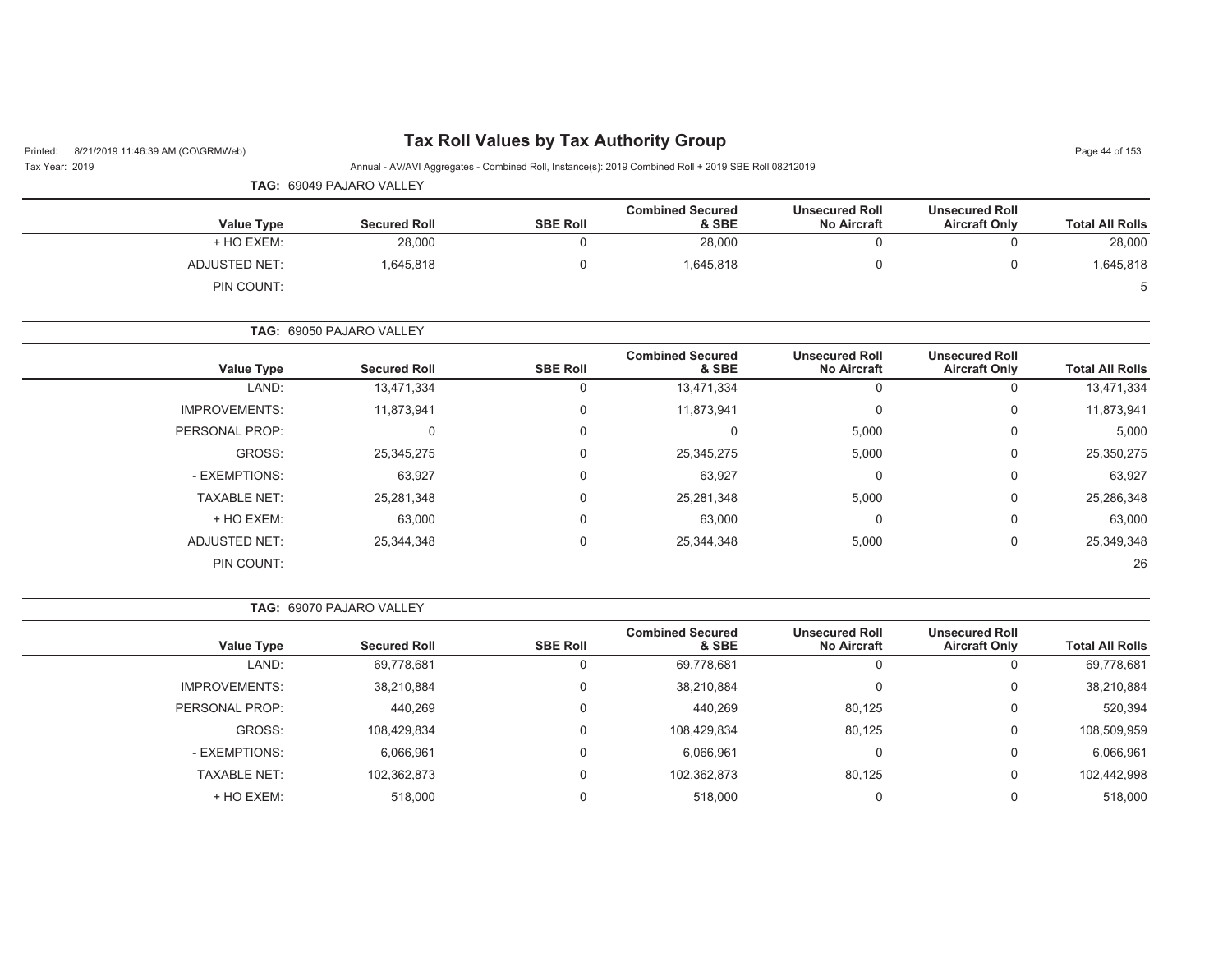# Printed: 8/21/2019 11:46:39 AM (CO\GRMWeb) **Tax Roll Values by Tax Authority Group** Page 45 of 153

| Tax Year: 2019 | Annual - AV/AVI Aggregates - Combined Roll, Instance(s): 2019 Combined Roll + 2019 SBE Roll 08212019 |
|----------------|------------------------------------------------------------------------------------------------------|
|                | <b>TAG: 69070 PAJARO VALLEY</b>                                                                      |

| <b>Value Type</b>    | <b>Secured Roll</b> | <b>SBE Roll</b> | <b>Combined Secured</b><br>& SBE | <b>Unsecured Roll</b><br><b>No Aircraft</b> | <b>Unsecured Roll</b><br><b>Aircraft Only</b> | <b>Total All Rolls</b> |
|----------------------|---------------------|-----------------|----------------------------------|---------------------------------------------|-----------------------------------------------|------------------------|
| <b>ADJUSTED NET:</b> | 102,880,873         |                 | 102,880,873                      | 80,125                                      |                                               | 102,960,998            |
| PIN COUNT:           |                     |                 |                                  |                                             |                                               | 478                    |

## **TAG:** 69071 PAJARO VALLEY

| Value Type           | <b>Secured Roll</b> | <b>SBE Roll</b> | <b>Combined Secured</b><br>& SBE | <b>Unsecured Roll</b><br><b>No Aircraft</b> | <b>Unsecured Roll</b><br><b>Aircraft Only</b> | <b>Total All Rolls</b> |
|----------------------|---------------------|-----------------|----------------------------------|---------------------------------------------|-----------------------------------------------|------------------------|
| LAND:                | 209,024             | 0               | 209,024                          | 0                                           | O                                             | 209,024                |
| <b>IMPROVEMENTS:</b> | 595,439             | $\mathbf 0$     | 595,439                          | 0                                           | 0                                             | 595,439                |
| PERSONAL PROP:       | 38,301              | 0               | 38,301                           | 0                                           | 0                                             | 38,301                 |
| GROSS:               | 842,764             | 0               | 842,764                          | 0                                           | 0                                             | 842,764                |
| - EXEMPTIONS:        | 836,192             | 0               | 836,192                          | 0                                           | 0                                             | 836,192                |
| <b>TAXABLE NET:</b>  | 6,572               | 0               | 6,572                            | 0                                           | 0                                             | 6,572                  |
| <b>ADJUSTED NET:</b> | 6,572               | 0               | 6,572                            | 0                                           | 0                                             | 6,572                  |
| PIN COUNT:           |                     |                 |                                  |                                             |                                               | 3                      |

### **TAG:** 69072 PAJARO VALLEY

| <b>Value Type</b>    | <b>Secured Roll</b> | <b>SBE Roll</b> | <b>Combined Secured</b><br>& SBE | <b>Unsecured Roll</b><br><b>No Aircraft</b> | <b>Unsecured Roll</b><br><b>Aircraft Only</b> | <b>Total All Rolls</b> |
|----------------------|---------------------|-----------------|----------------------------------|---------------------------------------------|-----------------------------------------------|------------------------|
| LAND:                | 24,901,137          | u               | 24,901,137                       |                                             |                                               | 24,901,137             |
| <b>IMPROVEMENTS:</b> | 17,983,427          | 0               | 17,983,427                       | 0                                           | 0                                             | 17,983,427             |
| PERSONAL PROP:       |                     | 0               |                                  | 198,145                                     | 0                                             | 198,145                |
| GROSS:               | 42,884,564          | 0               | 42,884,564                       | 198,145                                     | $\mathbf 0$                                   | 43,082,709             |
| - EXEMPTIONS:        | 513.107             | 0               | 513,107                          | 0                                           | $\mathbf 0$                                   | 513,107                |
| <b>TAXABLE NET:</b>  | 42,371,457          | 0               | 42,371,457                       | 198,145                                     | $\mathbf 0$                                   | 42,569,602             |
| + HO EXEM:           | 315,000             | 0               | 315,000                          |                                             | 0                                             | 315,000                |
| ADJUSTED NET:        | 42,686,457          | 0               | 42,686,457                       | 198,145                                     | 0                                             | 42,884,602             |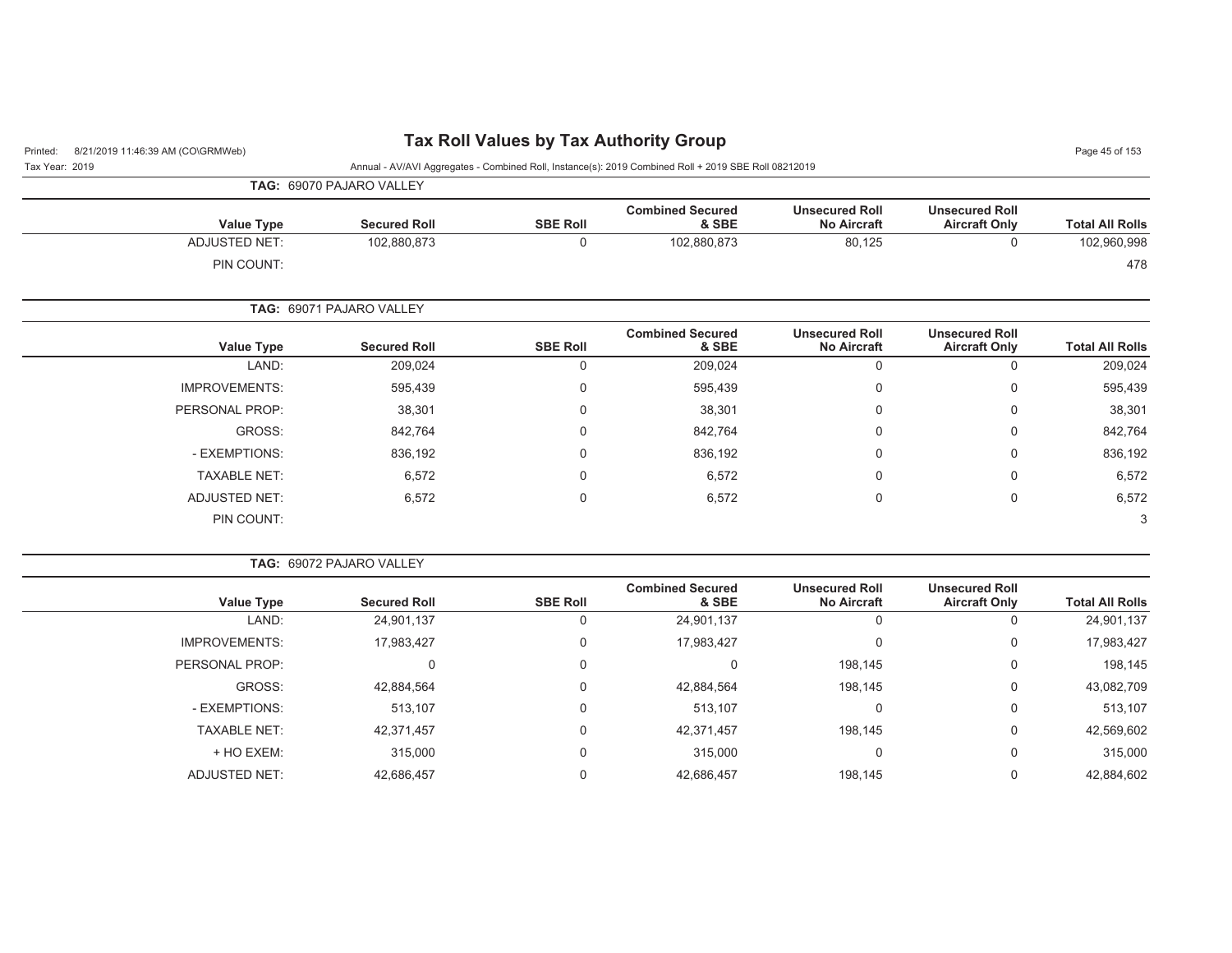| 8/21/2019 11:46:39 AM (CO\GRMWeb)<br>Printed:<br>Tax Year: 2019<br>Annual - AV/AVI Aggregates - Combined Roll, Instance(s): 2019 Combined Roll + 2019 SBE Roll 08212019<br>TAG: 69072 PAJARO VALLEY<br><b>Unsecured Roll</b><br><b>Unsecured Roll</b><br><b>Combined Secured</b><br><b>SBE Roll</b><br>& SBE<br><b>Value Type</b><br><b>Secured Roll</b><br><b>No Aircraft</b><br><b>Aircraft Only</b><br>PIN COUNT:<br>TAG: 69074 PAJARO VALLEY<br><b>Combined Secured</b><br><b>Unsecured Roll</b><br><b>Unsecured Roll</b><br><b>Secured Roll</b><br><b>SBE Roll</b><br>& SBE<br><b>Value Type</b><br><b>No Aircraft</b><br><b>Aircraft Only</b><br>LAND:<br>59,185<br>$\mathbf 0$<br>59,185<br>$\mathbf 0$<br>$\mathbf 0$<br>GROSS:<br>$\mathbf 0$<br>59,185<br>0<br>59,185<br>0<br>- EXEMPTIONS:<br>59,185<br>$\mathbf 0$<br>59,185<br>$\Omega$<br>$\mathbf 0$<br>PIN COUNT:<br>TAG: 69075 PAJARO VALLEY<br><b>Combined Secured</b><br><b>Unsecured Roll</b><br><b>Unsecured Roll</b><br><b>Secured Roll</b><br><b>SBE Roll</b><br>& SBE<br><b>Value Type</b><br><b>No Aircraft</b><br><b>Aircraft Only</b><br>LAND:<br>338,879<br>$\mathbf 0$<br>338,879<br>0<br>0<br><b>IMPROVEMENTS:</b><br>108,045<br>$\mathbf 0$<br>108,045<br>0<br>$\Omega$<br>GROSS:<br>446,924<br>$\Omega$<br>446,924<br>0<br>$\Omega$ | Page 46 of 153<br><b>Total All Rolls</b><br>191<br><b>Total All Rolls</b> |  |  |  |
|---------------------------------------------------------------------------------------------------------------------------------------------------------------------------------------------------------------------------------------------------------------------------------------------------------------------------------------------------------------------------------------------------------------------------------------------------------------------------------------------------------------------------------------------------------------------------------------------------------------------------------------------------------------------------------------------------------------------------------------------------------------------------------------------------------------------------------------------------------------------------------------------------------------------------------------------------------------------------------------------------------------------------------------------------------------------------------------------------------------------------------------------------------------------------------------------------------------------------------------------------------------------------------------------------------------------|---------------------------------------------------------------------------|--|--|--|
|                                                                                                                                                                                                                                                                                                                                                                                                                                                                                                                                                                                                                                                                                                                                                                                                                                                                                                                                                                                                                                                                                                                                                                                                                                                                                                                     |                                                                           |  |  |  |
|                                                                                                                                                                                                                                                                                                                                                                                                                                                                                                                                                                                                                                                                                                                                                                                                                                                                                                                                                                                                                                                                                                                                                                                                                                                                                                                     |                                                                           |  |  |  |
|                                                                                                                                                                                                                                                                                                                                                                                                                                                                                                                                                                                                                                                                                                                                                                                                                                                                                                                                                                                                                                                                                                                                                                                                                                                                                                                     |                                                                           |  |  |  |
|                                                                                                                                                                                                                                                                                                                                                                                                                                                                                                                                                                                                                                                                                                                                                                                                                                                                                                                                                                                                                                                                                                                                                                                                                                                                                                                     |                                                                           |  |  |  |
|                                                                                                                                                                                                                                                                                                                                                                                                                                                                                                                                                                                                                                                                                                                                                                                                                                                                                                                                                                                                                                                                                                                                                                                                                                                                                                                     |                                                                           |  |  |  |
|                                                                                                                                                                                                                                                                                                                                                                                                                                                                                                                                                                                                                                                                                                                                                                                                                                                                                                                                                                                                                                                                                                                                                                                                                                                                                                                     | 59,185                                                                    |  |  |  |
|                                                                                                                                                                                                                                                                                                                                                                                                                                                                                                                                                                                                                                                                                                                                                                                                                                                                                                                                                                                                                                                                                                                                                                                                                                                                                                                     | 59,185                                                                    |  |  |  |
|                                                                                                                                                                                                                                                                                                                                                                                                                                                                                                                                                                                                                                                                                                                                                                                                                                                                                                                                                                                                                                                                                                                                                                                                                                                                                                                     | 59,185<br>-1                                                              |  |  |  |
|                                                                                                                                                                                                                                                                                                                                                                                                                                                                                                                                                                                                                                                                                                                                                                                                                                                                                                                                                                                                                                                                                                                                                                                                                                                                                                                     |                                                                           |  |  |  |
|                                                                                                                                                                                                                                                                                                                                                                                                                                                                                                                                                                                                                                                                                                                                                                                                                                                                                                                                                                                                                                                                                                                                                                                                                                                                                                                     |                                                                           |  |  |  |
|                                                                                                                                                                                                                                                                                                                                                                                                                                                                                                                                                                                                                                                                                                                                                                                                                                                                                                                                                                                                                                                                                                                                                                                                                                                                                                                     |                                                                           |  |  |  |
|                                                                                                                                                                                                                                                                                                                                                                                                                                                                                                                                                                                                                                                                                                                                                                                                                                                                                                                                                                                                                                                                                                                                                                                                                                                                                                                     | <b>Total All Rolls</b>                                                    |  |  |  |
|                                                                                                                                                                                                                                                                                                                                                                                                                                                                                                                                                                                                                                                                                                                                                                                                                                                                                                                                                                                                                                                                                                                                                                                                                                                                                                                     | 338,879                                                                   |  |  |  |
|                                                                                                                                                                                                                                                                                                                                                                                                                                                                                                                                                                                                                                                                                                                                                                                                                                                                                                                                                                                                                                                                                                                                                                                                                                                                                                                     | 108,045                                                                   |  |  |  |
|                                                                                                                                                                                                                                                                                                                                                                                                                                                                                                                                                                                                                                                                                                                                                                                                                                                                                                                                                                                                                                                                                                                                                                                                                                                                                                                     | 446,924                                                                   |  |  |  |
| <b>TAXABLE NET:</b><br>446,924<br>446,924<br>$\Omega$<br>0<br>$\Omega$                                                                                                                                                                                                                                                                                                                                                                                                                                                                                                                                                                                                                                                                                                                                                                                                                                                                                                                                                                                                                                                                                                                                                                                                                                              | 446,924                                                                   |  |  |  |
| 0<br><b>ADJUSTED NET:</b><br>$\Omega$<br>$\mathbf 0$<br>446,924<br>446,924                                                                                                                                                                                                                                                                                                                                                                                                                                                                                                                                                                                                                                                                                                                                                                                                                                                                                                                                                                                                                                                                                                                                                                                                                                          | 446,924                                                                   |  |  |  |
| PIN COUNT:                                                                                                                                                                                                                                                                                                                                                                                                                                                                                                                                                                                                                                                                                                                                                                                                                                                                                                                                                                                                                                                                                                                                                                                                                                                                                                          | 5                                                                         |  |  |  |
| TAG: 69077 PAJARO VALLEY                                                                                                                                                                                                                                                                                                                                                                                                                                                                                                                                                                                                                                                                                                                                                                                                                                                                                                                                                                                                                                                                                                                                                                                                                                                                                            |                                                                           |  |  |  |
| <b>Combined Secured</b><br><b>Unsecured Roll</b><br><b>Unsecured Roll</b><br>& SBE<br><b>Value Type</b><br><b>Secured Roll</b><br><b>SBE Roll</b><br><b>No Aircraft</b><br><b>Aircraft Only</b>                                                                                                                                                                                                                                                                                                                                                                                                                                                                                                                                                                                                                                                                                                                                                                                                                                                                                                                                                                                                                                                                                                                     | <b>Total All Rolls</b>                                                    |  |  |  |
| LAND:<br>47,760,384<br>$\mathbf 0$<br>47,760,384<br>$\Omega$<br>$\mathbf 0$                                                                                                                                                                                                                                                                                                                                                                                                                                                                                                                                                                                                                                                                                                                                                                                                                                                                                                                                                                                                                                                                                                                                                                                                                                         | 47,760,384                                                                |  |  |  |
| <b>IMPROVEMENTS:</b><br>$\mathbf 0$<br>31,094,374<br>$\mathbf 0$<br>0<br>31,094,374                                                                                                                                                                                                                                                                                                                                                                                                                                                                                                                                                                                                                                                                                                                                                                                                                                                                                                                                                                                                                                                                                                                                                                                                                                 | 31,094,374                                                                |  |  |  |
| PERSONAL PROP:<br>$\mathbf 0$<br>0<br>$\Omega$<br>$\mathbf{0}$<br>18,339                                                                                                                                                                                                                                                                                                                                                                                                                                                                                                                                                                                                                                                                                                                                                                                                                                                                                                                                                                                                                                                                                                                                                                                                                                            |                                                                           |  |  |  |
| GROSS:<br>$\Omega$<br>0<br>78,854,758<br>78,854,758<br>18,339                                                                                                                                                                                                                                                                                                                                                                                                                                                                                                                                                                                                                                                                                                                                                                                                                                                                                                                                                                                                                                                                                                                                                                                                                                                       | 18,339                                                                    |  |  |  |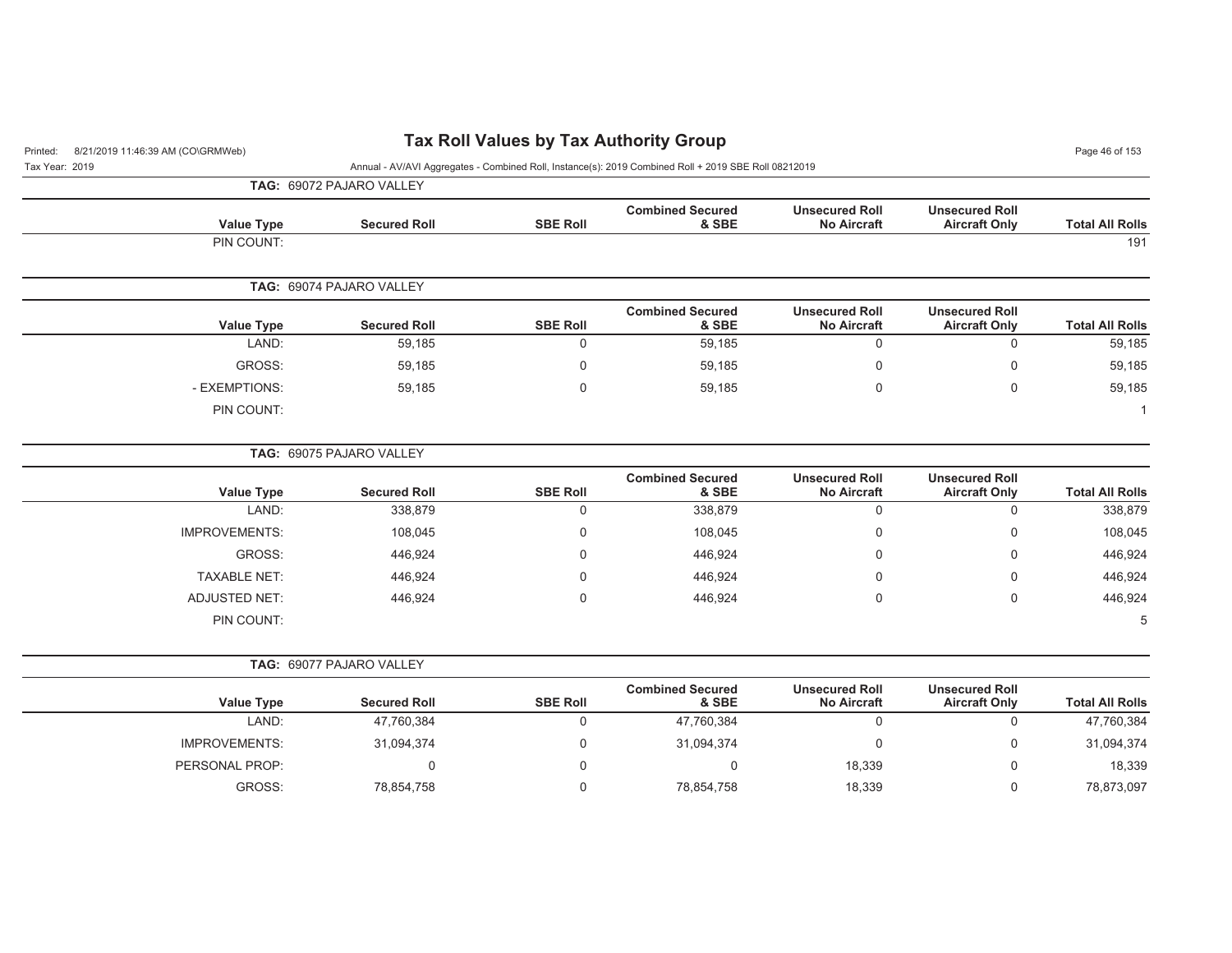# Printed: 8/21/2019 11:46:39 AM (CO\GRMWeb) **Tax Roll Values by Tax Authority Group** Page 47 of 153

Tax Year: 2019 Annual - AV/AVI Aggregates - Combined Roll, Instance(s): 2019 Combined Roll + 2019 SBE Roll 08212019

|                     | <b>TAG: 69077 PAJARO VALLEY</b> |                 |                                  |                                             |                                               |                        |
|---------------------|---------------------------------|-----------------|----------------------------------|---------------------------------------------|-----------------------------------------------|------------------------|
| <b>Value Type</b>   | <b>Secured Roll</b>             | <b>SBE Roll</b> | <b>Combined Secured</b><br>& SBE | <b>Unsecured Roll</b><br><b>No Aircraft</b> | <b>Unsecured Roll</b><br><b>Aircraft Only</b> | <b>Total All Rolls</b> |
| - EXEMPTIONS:       | 798,253                         |                 | 798,253                          | 0                                           |                                               | 798,253                |
| <b>TAXABLE NET:</b> | 78,056,505                      |                 | 78,056,505                       | 18,339                                      | 0                                             | 78,074,844             |
| + HO EXEM:          | 567,000                         |                 | 567,000                          | 0                                           |                                               | 567,000                |
| ADJUSTED NET:       | 78,623,505                      |                 | 78,623,505                       | 18,339                                      |                                               | 78,641,844             |
| PIN COUNT:          |                                 |                 |                                  |                                             |                                               | 162                    |

|                        |                                               |                                             | <b>TAG: 69087 PAJARO VALLEY</b>  |                 |                     |                      |  |  |
|------------------------|-----------------------------------------------|---------------------------------------------|----------------------------------|-----------------|---------------------|----------------------|--|--|
| <b>Total All Rolls</b> | <b>Unsecured Roll</b><br><b>Aircraft Only</b> | <b>Unsecured Roll</b><br><b>No Aircraft</b> | <b>Combined Secured</b><br>& SBE | <b>SBE Roll</b> | <b>Secured Roll</b> | Value Type           |  |  |
| 9,788,585              |                                               | 0                                           | 9,788,585                        | 0               | 9,788,585           | LAND:                |  |  |
| 6,777,972              | 0                                             | $\Omega$                                    | 6,777,972                        | $\mathbf 0$     | 6,777,972           | <b>IMPROVEMENTS:</b> |  |  |
| 16,566,557             | 0                                             | $\mathbf{0}$                                | 16,566,557                       | 0               | 16,566,557          | GROSS:               |  |  |
| 286,437                | 0                                             | $\mathbf{0}$                                | 286,437                          | 0               | 286,437             | - EXEMPTIONS:        |  |  |
| 16,280,120             | $\mathbf 0$                                   | $\mathbf{0}$                                | 16,280,120                       | 0               | 16,280,120          | <b>TAXABLE NET:</b>  |  |  |
| 147,000                | $\Omega$                                      | $\mathbf{0}$                                | 147,000                          | 0               | 147,000             | + HO EXEM:           |  |  |
| 16,427,120             | 0                                             | $\mathbf{0}$                                | 16,427,120                       | 0               | 16,427,120          | <b>ADJUSTED NET:</b> |  |  |
| 39                     |                                               |                                             |                                  |                 |                     | PIN COUNT:           |  |  |

**TAG:** 69089 PAJARO VALLEY

| <b>Value Type</b>    | <b>Secured Roll</b> | <b>SBE Roll</b> | <b>Combined Secured</b><br>& SBE | <b>Unsecured Roll</b><br><b>No Aircraft</b> | <b>Unsecured Roll</b><br><b>Aircraft Only</b> | <b>Total All Rolls</b> |
|----------------------|---------------------|-----------------|----------------------------------|---------------------------------------------|-----------------------------------------------|------------------------|
| LAND:                | 16,428,763          | U               | 16,428,763                       | u                                           |                                               | 16,428,763             |
|                      |                     |                 |                                  |                                             |                                               |                        |
| <b>IMPROVEMENTS:</b> | 11.442.462          |                 | 11,442,462                       |                                             |                                               | 11,442,462             |
| PERSONAL PROP:       | 0                   | $\Omega$        |                                  | 5,634                                       |                                               | 5,634                  |
| GROSS:               | 27,871,225          | $\Omega$        | 27,871,225                       | 5,634                                       |                                               | 27,876,859             |
| - EXEMPTIONS:        | 321.858             |                 | 321,858                          | 0                                           |                                               | 321,858                |
| <b>TAXABLE NET:</b>  | 27,549,367          |                 | 27,549,367                       | 5,634                                       |                                               | 27,555,001             |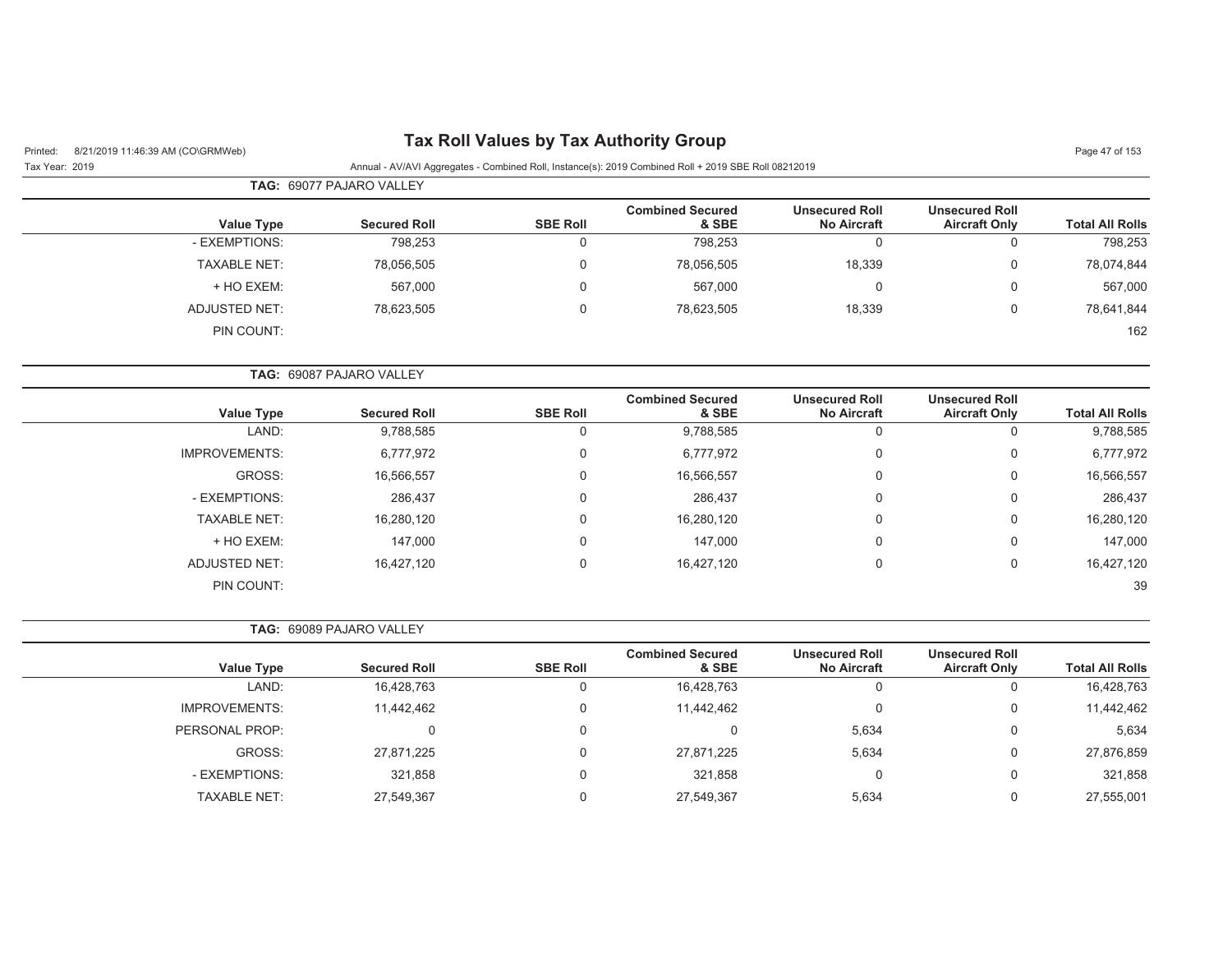| Printed:<br>8/21/2019 11:46:39 AM (CO\GRMWeb) |                                 |                                 | <b>Tax Roll Values by Tax Authority Group</b> |                                                                                                      |                                             |                                               | Page 48 of 153         |
|-----------------------------------------------|---------------------------------|---------------------------------|-----------------------------------------------|------------------------------------------------------------------------------------------------------|---------------------------------------------|-----------------------------------------------|------------------------|
| Tax Year: 2019                                |                                 |                                 |                                               | Annual - AV/AVI Aggregates - Combined Roll, Instance(s): 2019 Combined Roll + 2019 SBE Roll 08212019 |                                             |                                               |                        |
|                                               | <b>TAG: 69089 PAJARO VALLEY</b> |                                 |                                               |                                                                                                      |                                             |                                               |                        |
|                                               | <b>Value Type</b>               | <b>Secured Roll</b>             | <b>SBE Roll</b>                               | <b>Combined Secured</b><br>& SBE                                                                     | <b>Unsecured Roll</b><br><b>No Aircraft</b> | <b>Unsecured Roll</b><br><b>Aircraft Only</b> | <b>Total All Rolls</b> |
|                                               | + HO EXEM:                      | 173.600                         |                                               | 173,600                                                                                              | 0                                           |                                               | 173,600                |
|                                               | ADJUSTED NET:                   | 27,722,967                      | 0                                             | 27,722,967                                                                                           | 5,634                                       | 0                                             | 27,728,601             |
|                                               | PIN COUNT:                      |                                 |                                               |                                                                                                      |                                             |                                               | 72                     |
|                                               |                                 | <b>TAG: 69090 PAJARO VALLEY</b> |                                               |                                                                                                      |                                             |                                               |                        |

| <b>Value Type</b>    | <b>Secured Roll</b> | <b>SBE Roll</b> | <b>Combined Secured</b><br>& SBE | <b>Unsecured Roll</b><br><b>No Aircraft</b> | <b>Unsecured Roll</b><br><b>Aircraft Only</b> | <b>Total All Rolls</b> |
|----------------------|---------------------|-----------------|----------------------------------|---------------------------------------------|-----------------------------------------------|------------------------|
| LAND:                | 4,248,235           | 0               | 4,248,235                        | 0                                           | υ                                             | 4,248,235              |
| <b>IMPROVEMENTS:</b> | 4,927,545           | 0               | 4,927,545                        | 0                                           | U                                             | 4,927,545              |
| GROSS:               | 9,175,780           | 0               | 9,175,780                        | 0                                           | 0                                             | 9,175,780              |
| - EXEMPTIONS:        | 49,000              | 0               | 49,000                           | 0                                           | 0                                             | 49,000                 |
| <b>TAXABLE NET:</b>  | 9,126,780           | 0               | 9,126,780                        | 0                                           | 0                                             | 9,126,780              |
| + HO EXEM:           | 49,000              | 0               | 49,000                           | 0                                           | 0                                             | 49,000                 |
| ADJUSTED NET:        | 9,175,780           | 0               | 9,175,780                        | 0                                           | U                                             | 9,175,780              |
| PIN COUNT:           |                     |                 |                                  |                                             |                                               | 9                      |

| <b>TAG: 69106 PAJARO VALLEY</b> |                                               |                                             |                                  |                 |                     |                      |
|---------------------------------|-----------------------------------------------|---------------------------------------------|----------------------------------|-----------------|---------------------|----------------------|
| <b>Total All Rolls</b>          | <b>Unsecured Roll</b><br><b>Aircraft Only</b> | <b>Unsecured Roll</b><br><b>No Aircraft</b> | <b>Combined Secured</b><br>& SBE | <b>SBE Roll</b> | <b>Secured Roll</b> | Value Type           |
| 1,566,151                       |                                               | U                                           | 1,566,151                        |                 | 1,566,151           | LAND:                |
| 1,474,836                       | 0                                             | 0                                           | 1,474,836                        |                 | 1,474,836           | <b>IMPROVEMENTS:</b> |
| 3,040,987                       | 0                                             | $\mathbf{0}$                                | 3,040,987                        |                 | 3,040,987           | GROSS:               |
| 56,000                          | 0                                             | 0                                           | 56,000                           |                 | 56,000              | - EXEMPTIONS:        |
| 2,984,987                       | 0                                             | 0                                           | 2,984,987                        |                 | 2,984,987           | <b>TAXABLE NET:</b>  |
| 56,000                          | 0                                             | 0                                           | 56,000                           |                 | 56,000              | + HO EXEM:           |
| 3,040,987                       |                                               | 0                                           | 3,040,987                        |                 | 3,040,987           | <b>ADJUSTED NET:</b> |
|                                 |                                               |                                             |                                  |                 |                     |                      |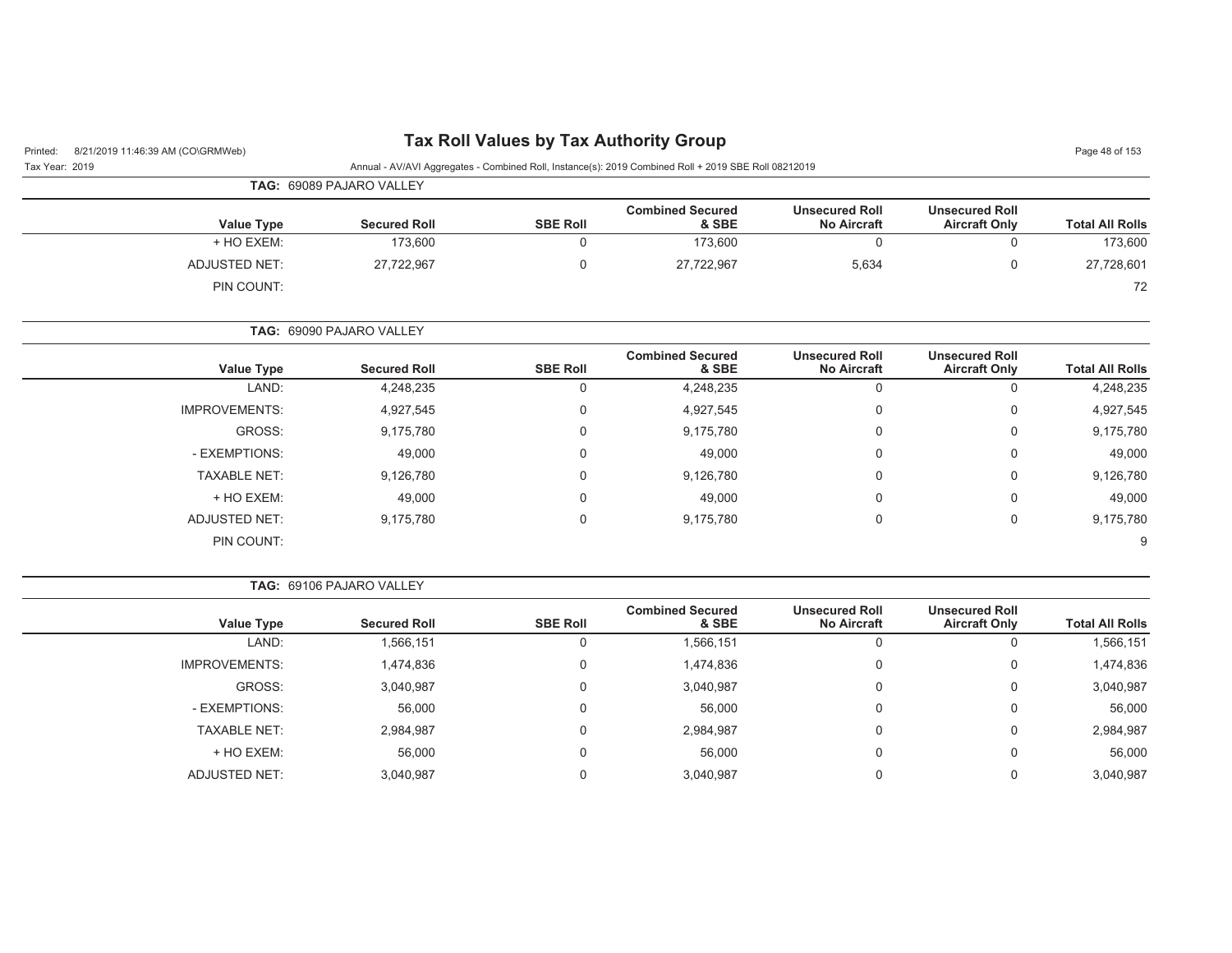| 8/21/2019 11:46:39 AM (CO\GRMWeb)<br>Printed: |                          |                 | <b>Tax Roll Values by Tax Authority Group</b>                                                        |                                             |                                               | Page 49 of 153         |
|-----------------------------------------------|--------------------------|-----------------|------------------------------------------------------------------------------------------------------|---------------------------------------------|-----------------------------------------------|------------------------|
| Tax Year: 2019                                |                          |                 | Annual - AV/AVI Aggregates - Combined Roll, Instance(s): 2019 Combined Roll + 2019 SBE Roll 08212019 |                                             |                                               |                        |
|                                               | TAG: 69106 PAJARO VALLEY |                 |                                                                                                      |                                             |                                               |                        |
| <b>Value Type</b>                             | <b>Secured Roll</b>      | <b>SBE Roll</b> | <b>Combined Secured</b><br>& SBE                                                                     | <b>Unsecured Roll</b><br><b>No Aircraft</b> | <b>Unsecured Roll</b><br><b>Aircraft Only</b> | <b>Total All Rolls</b> |
| PIN COUNT:                                    |                          |                 |                                                                                                      |                                             |                                               | $\,8\,$                |
|                                               | TAG: 69107 PAJARO VALLEY |                 |                                                                                                      |                                             |                                               |                        |
| <b>Value Type</b>                             | <b>Secured Roll</b>      | <b>SBE Roll</b> | <b>Combined Secured</b><br>& SBE                                                                     | <b>Unsecured Roll</b><br><b>No Aircraft</b> | <b>Unsecured Roll</b><br><b>Aircraft Only</b> | <b>Total All Rolls</b> |
| PIN COUNT:                                    |                          |                 |                                                                                                      |                                             |                                               |                        |
|                                               | TAG: 69108 PAJARO VALLEY |                 |                                                                                                      |                                             |                                               |                        |
| <b>Value Type</b>                             | <b>Secured Roll</b>      | <b>SBE Roll</b> | <b>Combined Secured</b><br>& SBE                                                                     | <b>Unsecured Roll</b><br>No Aircraft        | <b>Unsecured Roll</b><br><b>Aircraft Only</b> | <b>Total All Rolls</b> |
| LAND:                                         | 72,926,233               | 9,732           | 72,935,965                                                                                           | $\mathbf 0$                                 | $\mathbf 0$                                   | 72,935,965             |
| <b>IMPROVEMENTS:</b>                          | 69,616,362               | 0               | 69,616,362                                                                                           | 1,389                                       | $\boldsymbol{0}$                              | 69,617,751             |
| PERSONAL PROP:                                | 266,326                  | $\mathbf 0$     | 266,326                                                                                              | 357,854                                     | $\mathbf 0$                                   | 624,180                |
| GROSS:                                        | 142,808,921              | 9,732           | 142,818,653                                                                                          | 359,243                                     | $\mathbf 0$                                   | 143, 177, 896          |
| - EXEMPTIONS:                                 | 26,558,447               | 0               | 26,558,447                                                                                           | 0                                           | $\boldsymbol{0}$                              | 26,558,447             |
| <b>TAXABLE NET:</b>                           | 116,250,474              | 9,732           | 116,260,206                                                                                          | 359,243                                     | $\mathbf 0$                                   | 116,619,449            |
| + HO EXEM:                                    | 754,600                  | $\mathbf 0$     | 754,600                                                                                              | 0                                           | $\mathbf 0$                                   | 754,600                |
| <b>ADJUSTED NET:</b>                          | 117,005,074              | 9,732           | 117,014,806                                                                                          | 359,243                                     | $\mathbf 0$                                   | 117,374,049            |
| PIN COUNT:                                    |                          |                 |                                                                                                      |                                             |                                               | 233                    |
|                                               | TAG: 69117 PAJARO VALLEY |                 |                                                                                                      |                                             |                                               |                        |
| <b>Value Type</b>                             | <b>Secured Roll</b>      | <b>SBE Roll</b> | <b>Combined Secured</b><br>& SBE                                                                     | <b>Unsecured Roll</b><br><b>No Aircraft</b> | <b>Unsecured Roll</b><br><b>Aircraft Only</b> | <b>Total All Rolls</b> |
| LAND:                                         | 5,476,333                | $\mathbf 0$     | 5,476,333                                                                                            | $\mathbf 0$                                 | $\mathbf 0$                                   | 5,476,333              |
| <b>IMPROVEMENTS:</b>                          | 623,798                  | 0               | 623,798                                                                                              | 0                                           | $\mathbf 0$                                   | 623,798                |
| GROSS:                                        | 6,100,131                | $\mathbf 0$     | 6,100,131                                                                                            | 0                                           | $\mathbf 0$                                   | 6,100,131              |
| - EXEMPTIONS:                                 | 7,000                    | $\mathbf 0$     | 7,000                                                                                                | $\mathbf 0$                                 | $\mathbf 0$                                   | 7,000                  |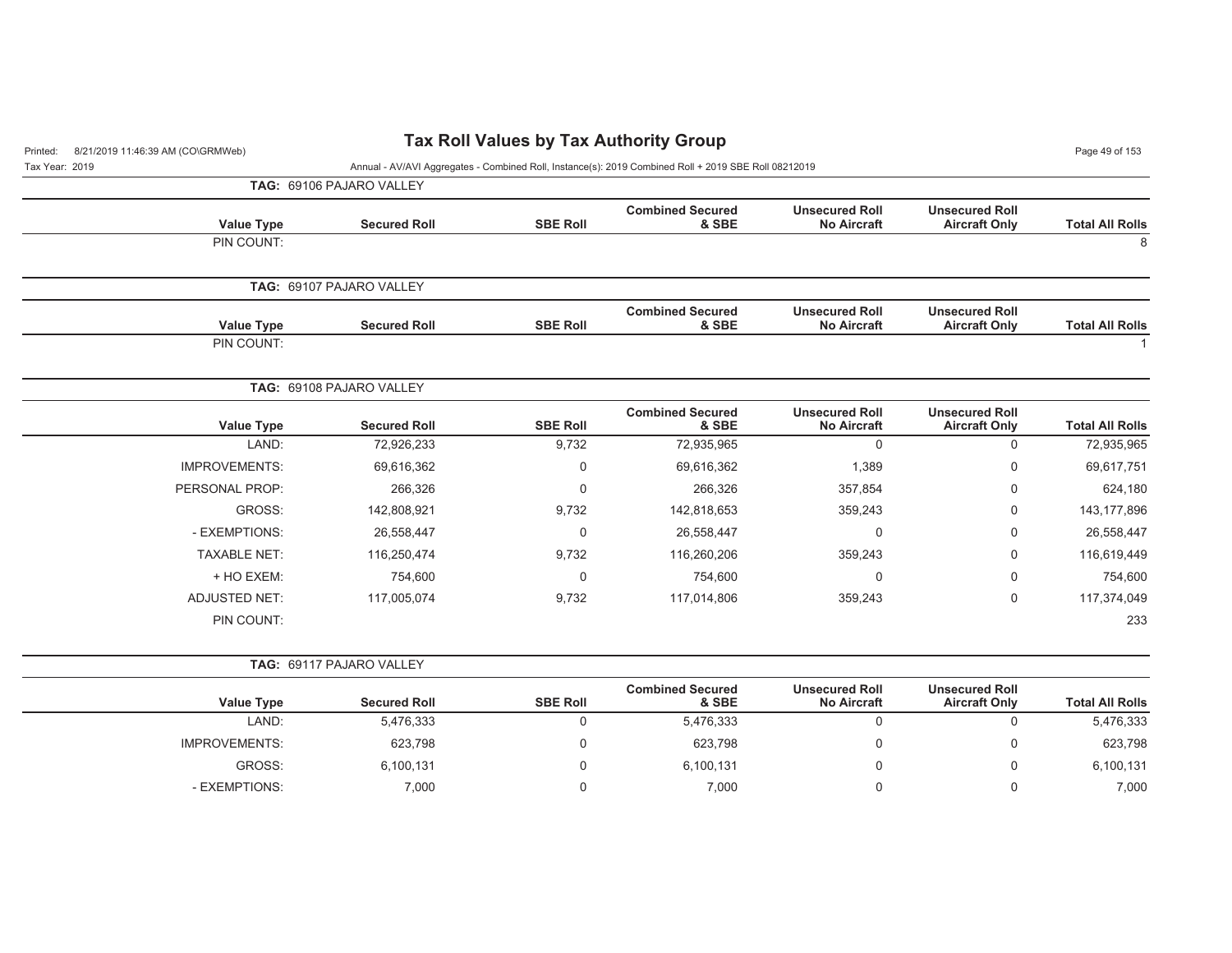| 8/21/2019 11:46:39 AM (CO\GRMWeb)<br>Printed: |                          |                 | <b>Tax Roll Values by Tax Authority Group</b>                                                        |                                             |                                               | Page 50 of 153         |
|-----------------------------------------------|--------------------------|-----------------|------------------------------------------------------------------------------------------------------|---------------------------------------------|-----------------------------------------------|------------------------|
| Tax Year: 2019                                |                          |                 | Annual - AV/AVI Aggregates - Combined Roll, Instance(s): 2019 Combined Roll + 2019 SBE Roll 08212019 |                                             |                                               |                        |
|                                               | TAG: 69117 PAJARO VALLEY |                 |                                                                                                      |                                             |                                               |                        |
| <b>Value Type</b>                             | <b>Secured Roll</b>      | <b>SBE Roll</b> | <b>Combined Secured</b><br>& SBE                                                                     | <b>Unsecured Roll</b><br><b>No Aircraft</b> | <b>Unsecured Roll</b><br><b>Aircraft Only</b> | <b>Total All Rolls</b> |
| <b>TAXABLE NET:</b>                           | 6,093,131                | $\mathbf 0$     | 6,093,131                                                                                            | 0                                           | $\mathbf 0$                                   | 6,093,131              |
| + HO EXEM:                                    | 7,000                    | $\Omega$        | 7,000                                                                                                | 0                                           | $\mathbf 0$                                   | 7,000                  |
| <b>ADJUSTED NET:</b>                          | 6,100,131                | $\Omega$        | 6,100,131                                                                                            | 0                                           | $\mathbf 0$                                   | 6,100,131              |
| PIN COUNT:                                    |                          |                 |                                                                                                      |                                             |                                               | 9                      |
|                                               | TAG: 69131 PAJARO VALLEY |                 |                                                                                                      |                                             |                                               |                        |
| <b>Value Type</b>                             | <b>Secured Roll</b>      | <b>SBE Roll</b> | <b>Combined Secured</b><br>& SBE                                                                     | <b>Unsecured Roll</b><br><b>No Aircraft</b> | <b>Unsecured Roll</b><br><b>Aircraft Only</b> | <b>Total All Rolls</b> |
| LAND:                                         | 722,969                  | $\Omega$        | 722,969                                                                                              | $\mathbf 0$                                 | $\mathbf 0$                                   | 722,969                |
| GROSS:                                        | 722,969                  | $\mathbf 0$     | 722,969                                                                                              | 0                                           | 0                                             | 722,969                |
| <b>TAXABLE NET:</b>                           | 722,969                  | $\Omega$        | 722,969                                                                                              | $\mathbf 0$                                 | $\Omega$                                      | 722,969                |
| <b>ADJUSTED NET:</b>                          | 722,969                  | $\mathbf 0$     | 722,969                                                                                              | 0                                           | $\mathbf 0$                                   | 722,969                |
| PIN COUNT:                                    |                          |                 |                                                                                                      |                                             |                                               | 3                      |
|                                               | TAG: 69132 PAJARO VALLEY |                 |                                                                                                      |                                             |                                               |                        |
| <b>Value Type</b>                             | <b>Secured Roll</b>      | <b>SBE Roll</b> | <b>Combined Secured</b><br>& SBE                                                                     | <b>Unsecured Roll</b><br><b>No Aircraft</b> | <b>Unsecured Roll</b><br><b>Aircraft Only</b> | <b>Total All Rolls</b> |
| LAND:                                         | 12,603,552               | $\mathbf 0$     | 12,603,552                                                                                           | $\mathbf 0$                                 | $\mathbf 0$                                   | 12,603,552             |
| <b>IMPROVEMENTS:</b>                          | 8,167,937                | $\mathbf 0$     | 8,167,937                                                                                            | $\mathbf 0$                                 | $\boldsymbol{0}$                              | 8,167,937              |
| PERSONAL PROP:                                | $\mathbf 0$              | $\mathbf 0$     | $\mathbf 0$                                                                                          | 9,302                                       | $\mathbf 0$                                   | 9,302                  |
| GROSS:                                        | 20,771,489               | 0               | 20,771,489                                                                                           | 9,302                                       | 0                                             | 20,780,791             |
| - EXEMPTIONS:                                 | 145,600                  | 0               | 145,600                                                                                              | $\mathbf 0$                                 | 0                                             | 145,600                |
| <b>TAXABLE NET:</b>                           | 20,625,889               | $\Omega$        | 20,625,889                                                                                           | 9,302                                       | $\mathbf 0$                                   | 20,635,191             |
| + HO EXEM:                                    | 145,600                  | 0               | 145,600                                                                                              | 0                                           | $\boldsymbol{0}$                              | 145,600                |
| ADJUSTED NET:                                 | 20,771,489               | $\mathbf 0$     | 20,771,489                                                                                           | 9,302                                       | $\pmb{0}$                                     | 20,780,791             |
| PIN COUNT:                                    |                          |                 |                                                                                                      |                                             |                                               | 41                     |
|                                               |                          |                 |                                                                                                      |                                             |                                               |                        |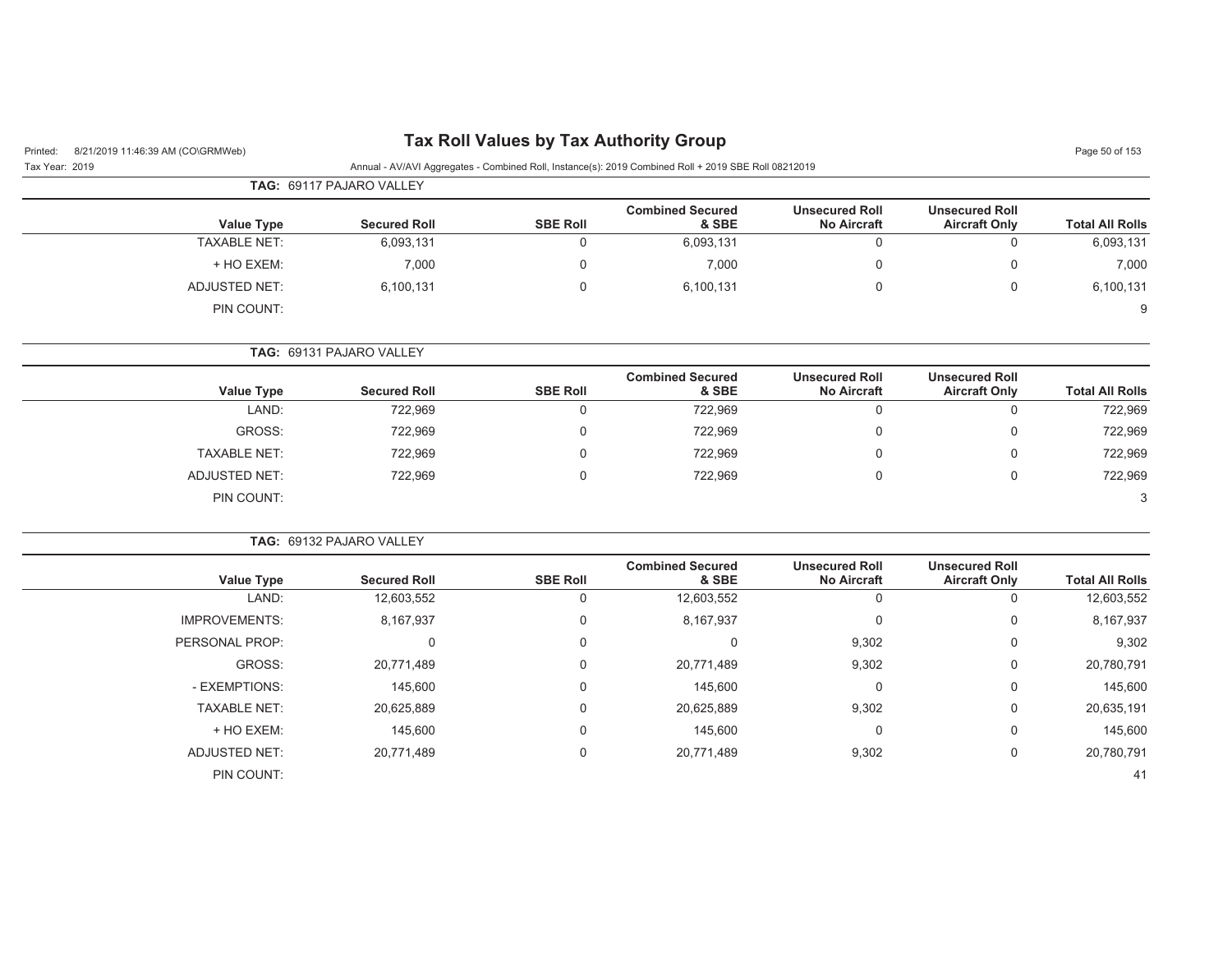# Printed: 8/21/2019 11:46:39 AM (CO\GRMWeb) **Tax Roll Values by Tax Authority Group**

Tax Year: 2019 **Annual - AV/AVI Aggregates - Combined Roll**, Instance(s): 2019 Combined Roll + 2019 SBE Roll 08212019

| Page 51 of 153 |  |  |  |
|----------------|--|--|--|
|----------------|--|--|--|

|                        | <u>Hilliam - AviAvi Agglegates - Obtibility Roll, libitatice(3). 2013 Obtibility Roll - 2013 ODE Roll 00212013</u> |                                             |                                  |                 |                                 |                      | 10011001.2010 |
|------------------------|--------------------------------------------------------------------------------------------------------------------|---------------------------------------------|----------------------------------|-----------------|---------------------------------|----------------------|---------------|
|                        |                                                                                                                    |                                             |                                  |                 | <b>TAG: 69135 PAJARO VALLEY</b> |                      |               |
| <b>Total All Rolls</b> | <b>Unsecured Roll</b><br><b>Aircraft Only</b>                                                                      | <b>Unsecured Roll</b><br><b>No Aircraft</b> | <b>Combined Secured</b><br>& SBE | <b>SBE Roll</b> | <b>Secured Roll</b>             | <b>Value Type</b>    |               |
| 19,024,510             | $\Omega$                                                                                                           | 0                                           | 19,024,510                       | 0               | 19,024,510                      | LAND:                |               |
| 11,788,441             | $\overline{0}$                                                                                                     | 0                                           | 11,788,441                       | 0               | 11,788,441                      | <b>IMPROVEMENTS:</b> |               |
| 30,812,951             | 0                                                                                                                  | 0                                           | 30,812,951                       | 0               | 30,812,951                      | GROSS:               |               |
| 224,000                | 0                                                                                                                  | 0                                           | 224,000                          | $\mathbf 0$     | 224,000                         | - EXEMPTIONS:        |               |
| 30,588,951             | 0                                                                                                                  | 0                                           | 30,588,951                       | $\mathbf 0$     | 30,588,951                      | <b>TAXABLE NET:</b>  |               |
| 224,000                | $\mathbf 0$                                                                                                        | 0                                           | 224,000                          | $\mathbf 0$     | 224,000                         | + HO EXEM:           |               |
| 30,812,951             | 0                                                                                                                  | 0                                           | 30,812,951                       | $\mathbf 0$     | 30,812,951                      | ADJUSTED NET:        |               |
| 85                     |                                                                                                                    |                                             |                                  |                 |                                 | PIN COUNT:           |               |
|                        |                                                                                                                    |                                             |                                  |                 |                                 |                      |               |

|                      | TAG: 69136 PAJARO VALLEY |                 |                                  |                                             |                                               |                        |
|----------------------|--------------------------|-----------------|----------------------------------|---------------------------------------------|-----------------------------------------------|------------------------|
| <b>Value Type</b>    | <b>Secured Roll</b>      | <b>SBE Roll</b> | <b>Combined Secured</b><br>& SBE | <b>Unsecured Roll</b><br><b>No Aircraft</b> | <b>Unsecured Roll</b><br><b>Aircraft Only</b> | <b>Total All Rolls</b> |
| LAND:                | 3,038,375                | 0               | 3,038,375                        | 0                                           |                                               | 3,038,375              |
| <b>IMPROVEMENTS:</b> | 2,281,213                | 0               | 2,281,213                        | 0                                           | 0                                             | 2,281,213              |
| GROSS:               | 5,319,588                | 0               | 5,319,588                        | 0                                           | 0                                             | 5,319,588              |
| - EXEMPTIONS:        | 28,578                   | 0               | 28,578                           | $\Omega$                                    | 0                                             | 28,578                 |
| <b>TAXABLE NET:</b>  | 5,291,010                | 0               | 5,291,010                        | 0                                           | $\mathbf 0$                                   | 5,291,010              |
| + HO EXEM:           | 28,000                   | 0               | 28,000                           | $\Omega$                                    | $\Omega$                                      | 28,000                 |
| ADJUSTED NET:        | 5,319,010                | 0               | 5,319,010                        | 0                                           | $\mathbf 0$                                   | 5,319,010              |
| PIN COUNT:           |                          |                 |                                  |                                             |                                               | 13                     |

|  | <b>TAG: 69140 PAJARO VALLEY</b> |  |
|--|---------------------------------|--|
|--|---------------------------------|--|

| <b>Value Type</b>    | <b>Secured Roll</b> | <b>SBE Roll</b> | <b>Combined Secured</b><br>& SBE | <b>Unsecured Roll</b><br><b>No Aircraft</b> | <b>Unsecured Roll</b><br><b>Aircraft Only</b> | <b>Total All Rolls</b> |
|----------------------|---------------------|-----------------|----------------------------------|---------------------------------------------|-----------------------------------------------|------------------------|
| LAND:                | 15.671.746          |                 | 15.671.746                       |                                             |                                               | 15,671,746             |
| <b>IMPROVEMENTS:</b> | 12,129,437          |                 | 12,129,437                       |                                             |                                               | 12,129,437             |
| PERSONAL PROP:       |                     |                 |                                  | 21,000                                      |                                               | 21,000                 |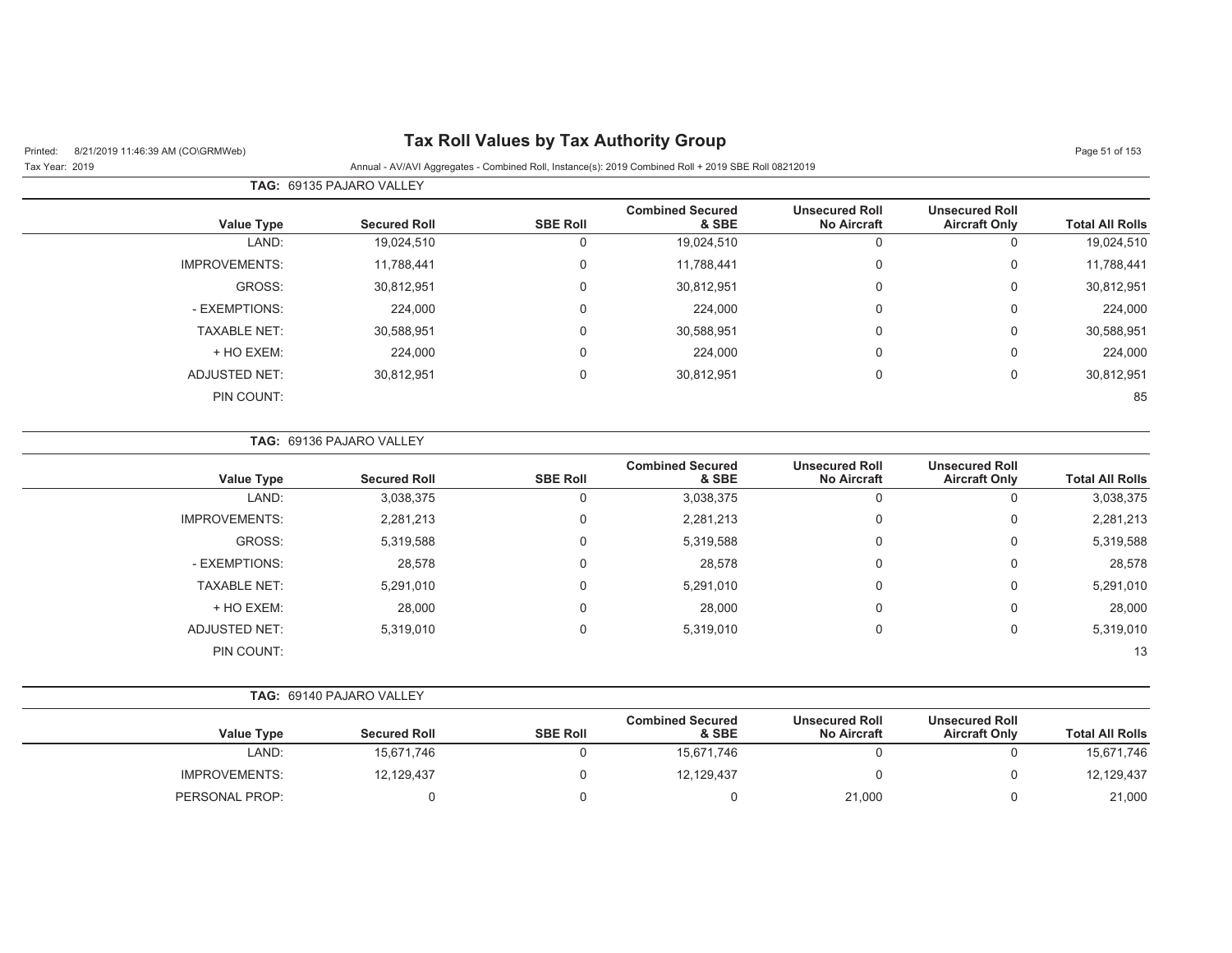| <b>Tax Roll Values by Tax Authority Group</b><br>8/21/2019 11:46:39 AM (CO\GRMWeb)<br>Printed: |                          |                 |                                                                                                      |                                             |                                               |                        |
|------------------------------------------------------------------------------------------------|--------------------------|-----------------|------------------------------------------------------------------------------------------------------|---------------------------------------------|-----------------------------------------------|------------------------|
| Tax Year: 2019                                                                                 |                          |                 | Annual - AV/AVI Aggregates - Combined Roll, Instance(s): 2019 Combined Roll + 2019 SBE Roll 08212019 |                                             |                                               | Page 52 of 153         |
|                                                                                                | TAG: 69140 PAJARO VALLEY |                 |                                                                                                      |                                             |                                               |                        |
| <b>Value Type</b>                                                                              | <b>Secured Roll</b>      | <b>SBE Roll</b> | <b>Combined Secured</b><br>& SBE                                                                     | <b>Unsecured Roll</b><br><b>No Aircraft</b> | <b>Unsecured Roll</b><br><b>Aircraft Only</b> | <b>Total All Rolls</b> |
| GROSS:                                                                                         | 27,801,183               | 0               | 27,801,183                                                                                           | 21,000                                      | $\mathbf 0$                                   | 27,822,183             |
| - EXEMPTIONS:                                                                                  | 141,661                  | 0               | 141,661                                                                                              | $\mathsf 0$                                 | $\boldsymbol{0}$                              | 141,661                |
| <b>TAXABLE NET:</b>                                                                            | 27,659,522               | 0               | 27,659,522                                                                                           | 21,000                                      | $\mathbf 0$                                   | 27,680,522             |
| + HO EXEM:                                                                                     | 140,000                  | 0               | 140,000                                                                                              | 0                                           | $\Omega$                                      | 140,000                |
| ADJUSTED NET:                                                                                  | 27,799,522               | 0               | 27,799,522                                                                                           | 21,000                                      | $\mathsf 0$                                   | 27,820,522             |
| PIN COUNT:                                                                                     |                          |                 |                                                                                                      |                                             |                                               | 56                     |
|                                                                                                | TAG: 69141 PAJARO VALLEY |                 |                                                                                                      |                                             |                                               |                        |
| <b>Value Type</b>                                                                              | <b>Secured Roll</b>      | <b>SBE Roll</b> | <b>Combined Secured</b><br>& SBE                                                                     | <b>Unsecured Roll</b><br><b>No Aircraft</b> | <b>Unsecured Roll</b><br><b>Aircraft Only</b> | <b>Total All Rolls</b> |
| LAND:                                                                                          | 6,444,391                | 0               | 6,444,391                                                                                            | $\mathbf 0$                                 | $\mathbf 0$                                   | 6,444,391              |
| <b>IMPROVEMENTS:</b>                                                                           | 6,234,942                | 0               | 6,234,942                                                                                            | 502,679                                     | $\mathbf 0$                                   | 6,737,621              |
| GROSS:                                                                                         | 12,679,333               | 0               | 12,679,333                                                                                           | 502,679                                     | $\mathsf 0$                                   | 13,182,012             |
| - EXEMPTIONS:                                                                                  | 7,000                    | 0               | 7,000                                                                                                | 0                                           | $\overline{0}$                                | 7,000                  |
| <b>TAXABLE NET:</b>                                                                            | 12,672,333               | 0               | 12,672,333                                                                                           | 502,679                                     | $\mathbf 0$                                   | 13,175,012             |
| + HO EXEM:                                                                                     | 7,000                    | 0               | 7,000                                                                                                | 0                                           | $\mathbf 0$                                   | 7,000                  |
| <b>ADJUSTED NET:</b>                                                                           | 12,679,333               | $\Omega$        | 12,679,333                                                                                           | 502,679                                     | $\mathbf 0$                                   | 13,182,012             |
| PIN COUNT:                                                                                     |                          |                 |                                                                                                      |                                             |                                               | 9                      |
|                                                                                                | TAG: 69150 PAJARO VALLEY |                 |                                                                                                      |                                             |                                               |                        |
| <b>Value Type</b>                                                                              | <b>Secured Roll</b>      | <b>SBE Roll</b> | <b>Combined Secured</b><br>& SBE                                                                     | <b>Unsecured Roll</b><br><b>No Aircraft</b> | <b>Unsecured Roll</b><br><b>Aircraft Only</b> | <b>Total All Rolls</b> |
| LAND:                                                                                          | 1,146,154                | $\mathbf 0$     | 1,146,154                                                                                            | $\mathbf 0$                                 | $\mathbf 0$                                   | 1,146,154              |
| <b>IMPROVEMENTS:</b>                                                                           | 1,100,323                | 0               | 1,100,323                                                                                            | 0                                           | $\overline{0}$                                | 1,100,323              |
| PERSONAL PROP:                                                                                 | 0                        | 0               | $\mathbf 0$                                                                                          | 30,913                                      | $\mathbf 0$                                   | 30,913                 |
| GROSS:                                                                                         | 2,246,477                | 0               | 2,246,477                                                                                            | 30,913                                      | $\mathbf 0$                                   | 2,277,390              |
| - EXEMPTIONS:                                                                                  | 14,000                   | $\Omega$        | 14,000                                                                                               | 0                                           | $\mathbf 0$                                   | 14,000                 |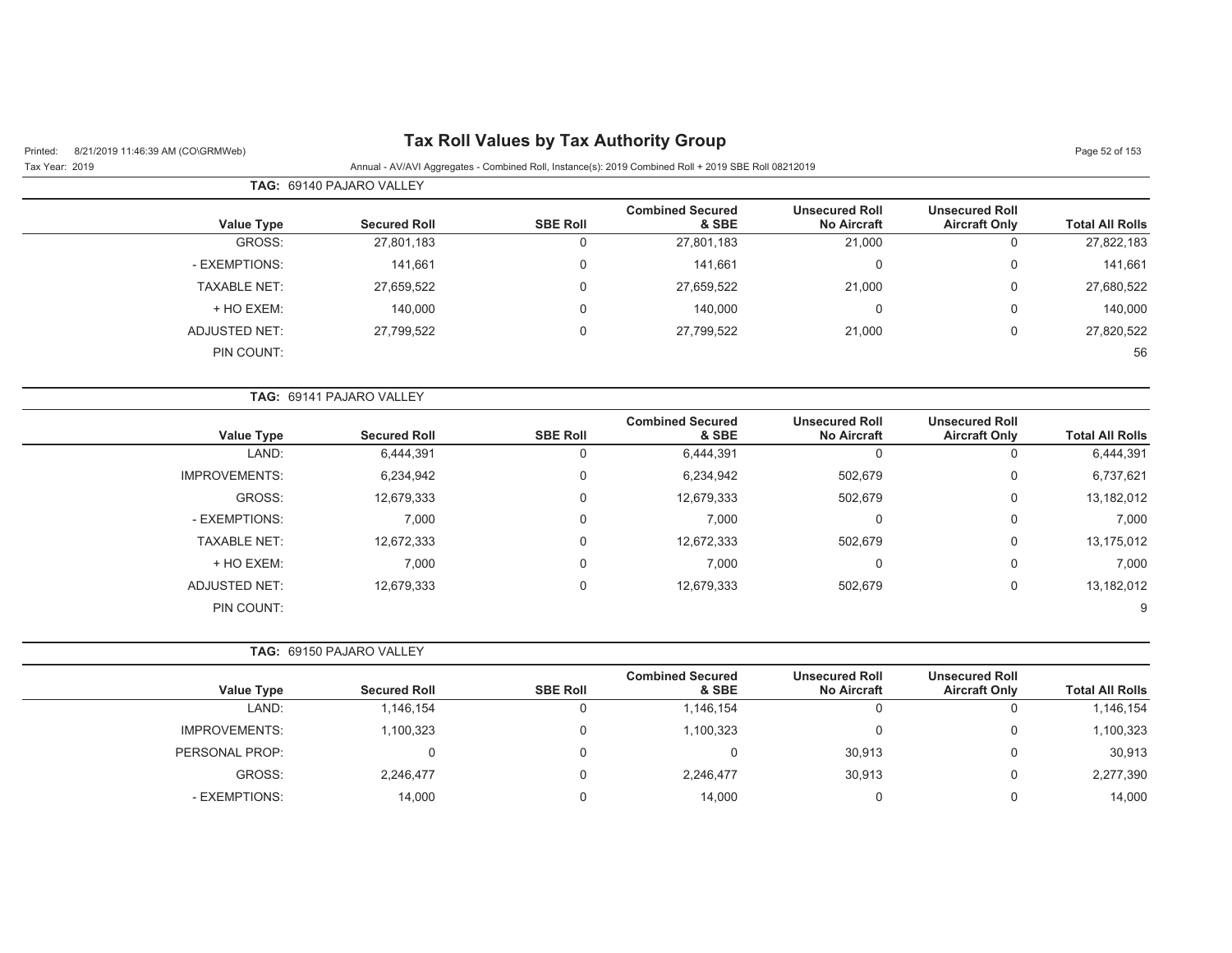| 8/21/2019 11:46:39 AM (CO\GRMWeb)<br>Printed: |                          |                 | <b>Tax Roll Values by Tax Authority Group</b>                                                        |                                             |                                               | Page 53 of 153         |
|-----------------------------------------------|--------------------------|-----------------|------------------------------------------------------------------------------------------------------|---------------------------------------------|-----------------------------------------------|------------------------|
| Tax Year: 2019                                |                          |                 | Annual - AV/AVI Aggregates - Combined Roll, Instance(s): 2019 Combined Roll + 2019 SBE Roll 08212019 |                                             |                                               |                        |
|                                               | TAG: 69150 PAJARO VALLEY |                 |                                                                                                      |                                             |                                               |                        |
| <b>Value Type</b>                             | <b>Secured Roll</b>      | <b>SBE Roll</b> | <b>Combined Secured</b><br>& SBE                                                                     | <b>Unsecured Roll</b><br><b>No Aircraft</b> | <b>Unsecured Roll</b><br><b>Aircraft Only</b> | <b>Total All Rolls</b> |
| <b>TAXABLE NET:</b>                           | 2,232,477                | 0               | 2,232,477                                                                                            | 30,913                                      | $\mathsf 0$                                   | 2,263,390              |
| + HO EXEM:                                    | 14,000                   | 0               | 14,000                                                                                               | 0                                           | $\mathbf 0$                                   | 14,000                 |
| <b>ADJUSTED NET:</b>                          | 2,246,477                | 0               | 2,246,477                                                                                            | 30,913                                      | $\mathbf 0$                                   | 2,277,390              |
| PIN COUNT:                                    |                          |                 |                                                                                                      |                                             |                                               | 4                      |
|                                               | TAG: 69152 PAJARO VALLEY |                 |                                                                                                      |                                             |                                               |                        |
| <b>Value Type</b>                             | <b>Secured Roll</b>      | <b>SBE Roll</b> | <b>Combined Secured</b><br>& SBE                                                                     | <b>Unsecured Roll</b><br><b>No Aircraft</b> | <b>Unsecured Roll</b><br><b>Aircraft Only</b> | <b>Total All Rolls</b> |
| PIN COUNT:                                    |                          |                 |                                                                                                      |                                             |                                               |                        |
|                                               | TAG: 69165 PAJARO VALLEY |                 |                                                                                                      |                                             |                                               |                        |
| <b>Value Type</b>                             | <b>Secured Roll</b>      | <b>SBE Roll</b> | <b>Combined Secured</b><br>& SBE                                                                     | <b>Unsecured Roll</b><br><b>No Aircraft</b> | <b>Unsecured Roll</b><br><b>Aircraft Only</b> | <b>Total All Rolls</b> |
| LAND:                                         | 4,744,760                | 0               | 4,744,760                                                                                            | $\mathbf 0$                                 | $\mathbf 0$                                   | 4,744,760              |
| <b>IMPROVEMENTS:</b>                          | 4,188,307                | 0               | 4,188,307                                                                                            | 0                                           | $\mathbf 0$                                   | 4,188,307              |
| GROSS:                                        | 8,933,067                | 0               | 8,933,067                                                                                            | 0                                           | $\mathbf 0$                                   | 8,933,067              |
| - EXEMPTIONS:                                 | 22,298                   | 0               | 22,298                                                                                               | 0                                           | $\mathbf 0$                                   | 22,298                 |
| <b>TAXABLE NET:</b>                           | 8,910,769                | 0               | 8,910,769                                                                                            | 0                                           | $\mathbf 0$                                   | 8,910,769              |
| + HO EXEM:                                    | 21,000                   | 0               | 21,000                                                                                               | 0                                           | $\mathbf 0$                                   | 21,000                 |
| <b>ADJUSTED NET:</b>                          | 8,931,769                | 0               | 8,931,769                                                                                            | 0                                           | $\mathbf 0$                                   | 8,931,769              |
| PIN COUNT:                                    |                          |                 |                                                                                                      |                                             |                                               | 18                     |
|                                               | TAG: 69167 PAJARO VALLEY |                 |                                                                                                      |                                             |                                               |                        |
| <b>Value Type</b>                             | <b>Secured Roll</b>      | <b>SBE Roll</b> | <b>Combined Secured</b><br>& SBE                                                                     | <b>Unsecured Roll</b><br><b>No Aircraft</b> | <b>Unsecured Roll</b><br><b>Aircraft Only</b> | <b>Total All Rolls</b> |
| LAND:                                         | 5,231,620                | 0               | 5,231,620                                                                                            | 0                                           | $\mathbf 0$                                   | 5,231,620              |
| IMPROVEMENTS:                                 | 5,280,032                | 0               | 5,280,032                                                                                            | 0                                           | $\mathbf 0$                                   | 5,280,032              |
| GROSS:                                        | 10,511,652               | 0               | 10,511,652                                                                                           | 0                                           | $\mathbf 0$                                   | 10,511,652             |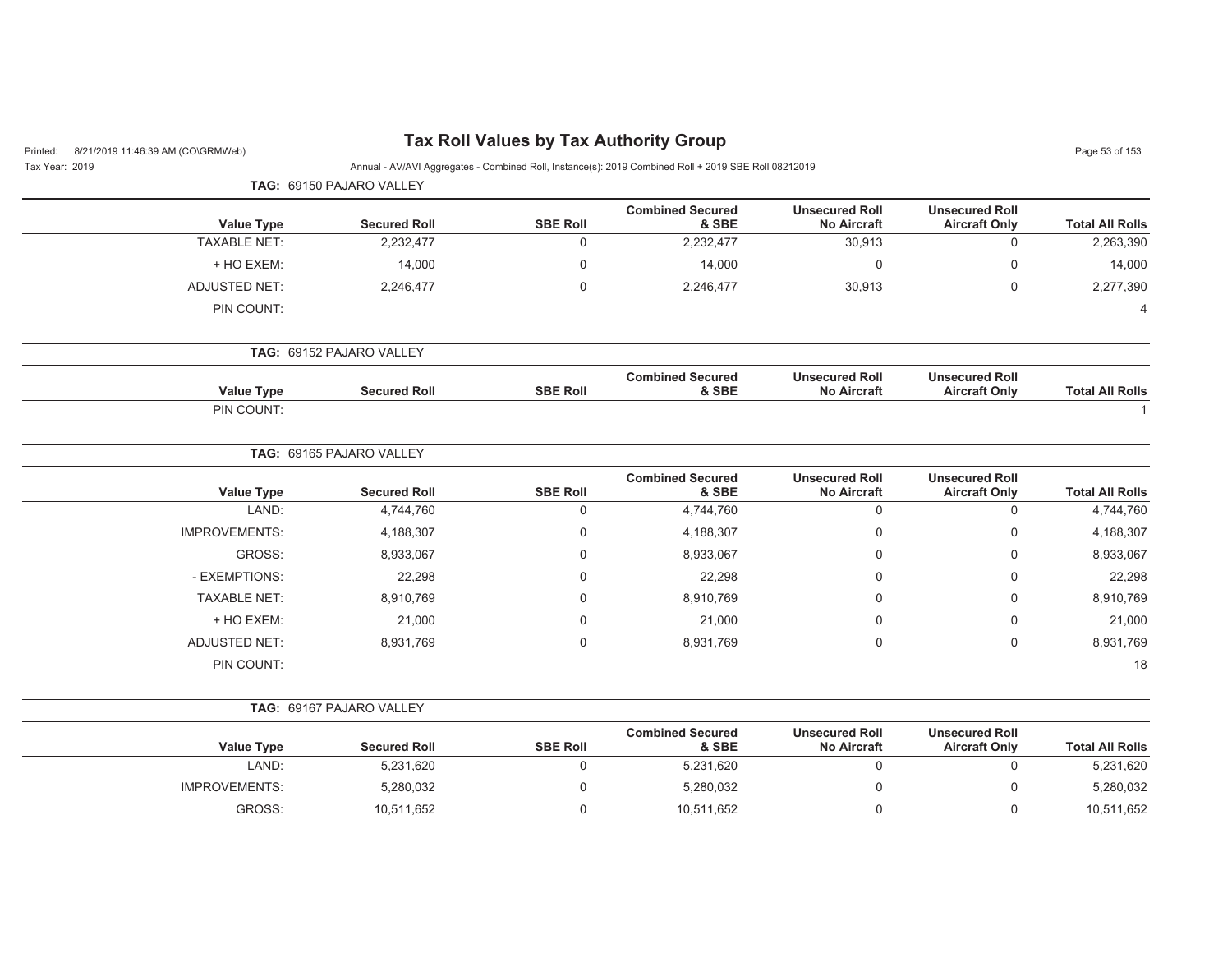# Printed: 8/21/2019 11:46:39 AM (CO\GRMWeb) **Tax Roll Values by Tax Authority Group** Page 54 of 153

Tax Year: 2019 Annual - AV/AVI Aggregates - Combined Roll, Instance(s): 2019 Combined Roll + 2019 SBE Roll 08212019

|                     | <b>TAG: 69167 PAJARO VALLEY</b> |                 |                                  |                                             |                                               |                        |  |  |  |
|---------------------|---------------------------------|-----------------|----------------------------------|---------------------------------------------|-----------------------------------------------|------------------------|--|--|--|
| <b>Value Type</b>   | <b>Secured Roll</b>             | <b>SBE Roll</b> | <b>Combined Secured</b><br>& SBE | <b>Unsecured Roll</b><br><b>No Aircraft</b> | <b>Unsecured Roll</b><br><b>Aircraft Only</b> | <b>Total All Rolls</b> |  |  |  |
| - EXEMPTIONS:       | 195.437                         |                 | 195,437                          |                                             |                                               | 195,437                |  |  |  |
| <b>TAXABLE NET:</b> | 10,316,215                      |                 | 10,316,215                       |                                             |                                               | 10,316,215             |  |  |  |
| + HO EXEM:          | 56,000                          |                 | 56,000                           |                                             |                                               | 56,000                 |  |  |  |
| ADJUSTED NET:       | 10,372,215                      |                 | 10,372,215                       |                                             |                                               | 10,372,215             |  |  |  |
| PIN COUNT:          |                                 |                 |                                  |                                             |                                               | 16                     |  |  |  |

|                      |                     |                 | <b>Combined Secured</b> | <b>Unsecured Roll</b> | <b>Unsecured Roll</b> |                        |
|----------------------|---------------------|-----------------|-------------------------|-----------------------|-----------------------|------------------------|
| <b>Value Type</b>    | <b>Secured Roll</b> | <b>SBE Roll</b> | & SBE                   | <b>No Aircraft</b>    | <b>Aircraft Only</b>  | <b>Total All Rolls</b> |
| LAND:                | 1,914,512           |                 | 1,914,512               | v                     |                       | 1,914,512              |
| <b>IMPROVEMENTS:</b> | 1,127,332           |                 | 1,127,332               | U                     | 0                     | 1,127,332              |
| GROSS:               | 3,041,844           |                 | 3,041,844               | υ                     | 0                     | 3,041,844              |
| <b>TAXABLE NET:</b>  | 3,041,844           |                 | 3,041,844               | U                     | 0                     | 3,041,844              |
| ADJUSTED NET:        | 3,041,844           |                 | 3,041,844               | υ                     | 0                     | 3,041,844              |
| PIN COUNT:           |                     |                 |                         |                       |                       | 3                      |

|                      | <b>TAG: 69180 PAJARO VALLEY</b> |                 |                                  |                                             |                                               |                        |
|----------------------|---------------------------------|-----------------|----------------------------------|---------------------------------------------|-----------------------------------------------|------------------------|
| <b>Value Type</b>    | <b>Secured Roll</b>             | <b>SBE Roll</b> | <b>Combined Secured</b><br>& SBE | <b>Unsecured Roll</b><br><b>No Aircraft</b> | <b>Unsecured Roll</b><br><b>Aircraft Only</b> | <b>Total All Rolls</b> |
| LAND:                | 151,209                         |                 | 151,209                          | 0                                           | u                                             | 151,209                |
| GROSS:               | 151,209                         |                 | 151,209                          | 0                                           | 0                                             | 151,209                |
| <b>TAXABLE NET:</b>  | 151,209                         |                 | 151,209                          | 0                                           | 0                                             | 151,209                |
| <b>ADJUSTED NET:</b> | 151.209                         |                 | 151,209                          | 0                                           | 0                                             | 151,209                |
| PIN COUNT:           |                                 |                 |                                  |                                             |                                               |                        |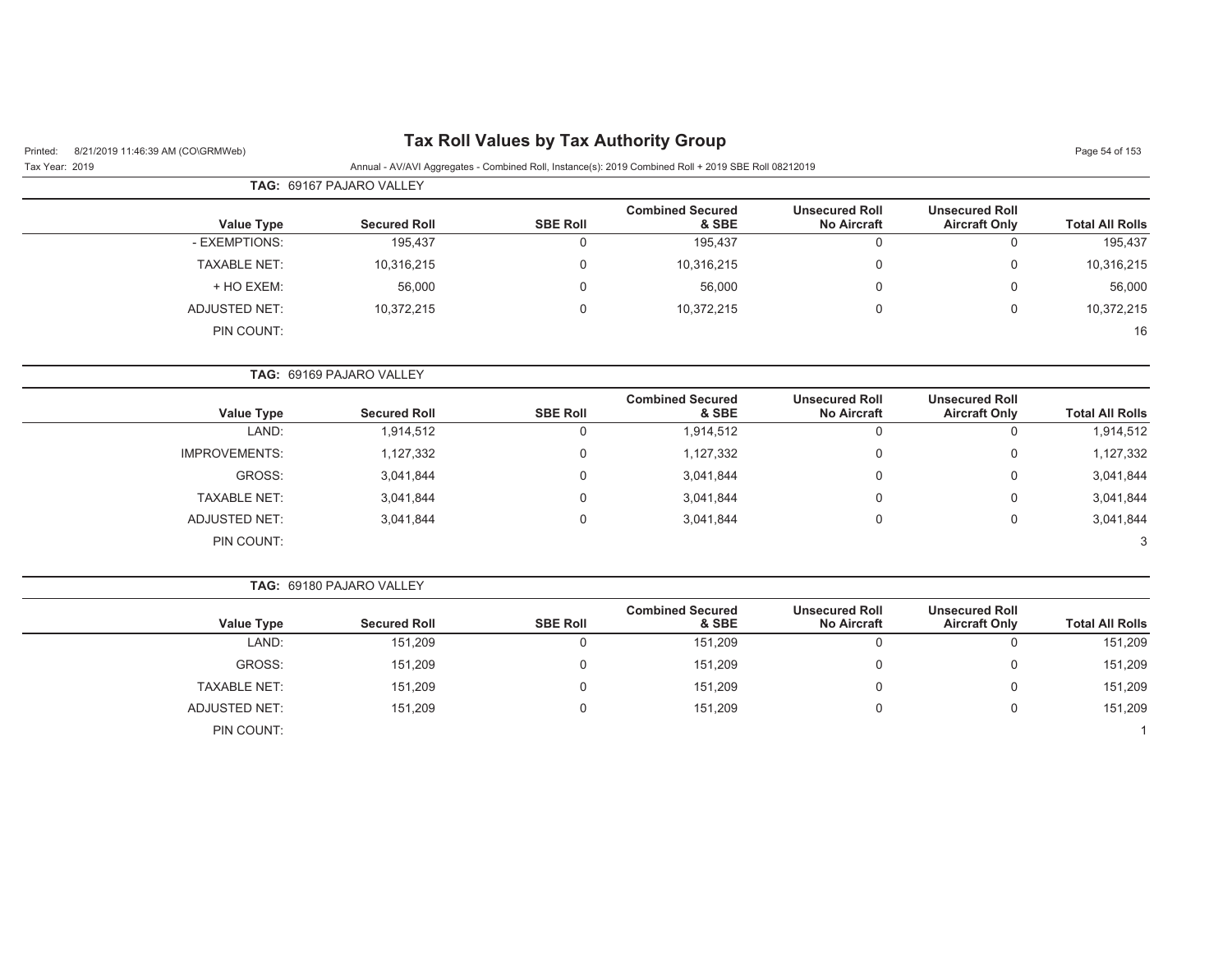# Printed: 8/21/2019 11:46:39 AM (CO\GRMWeb) **Tax Roll Values by Tax Authority Group** Page 55 of 153

Tax Year: 2019 Annual - AV/AVI Aggregates - Combined Roll, Instance(s): 2019 Combined Roll + 2019 SBE Roll 08212019

**TAG:** 69184 PAJARO VALLEY

| <b>Total All Rolls</b> | <b>Unsecured Roll</b><br><b>Aircraft Only</b> | <b>Unsecured Roll</b><br><b>No Aircraft</b> | <b>Combined Secured</b><br>& SBE | <b>SBE Roll</b> | <b>Secured Roll</b>      | Value Type           |
|------------------------|-----------------------------------------------|---------------------------------------------|----------------------------------|-----------------|--------------------------|----------------------|
| 2                      |                                               |                                             |                                  |                 |                          | PIN COUNT:           |
|                        |                                               |                                             |                                  |                 | TAG: 69187 PAJARO VALLEY |                      |
| <b>Total All Rolls</b> | <b>Unsecured Roll</b><br><b>Aircraft Only</b> | <b>Unsecured Roll</b><br><b>No Aircraft</b> | <b>Combined Secured</b><br>& SBE | <b>SBE Roll</b> | <b>Secured Roll</b>      | <b>Value Type</b>    |
| 6,287,770              | 0                                             | 0                                           | 6,287,770                        | 0               | 6,287,770                | LAND:                |
| 16, 161, 893           | 0                                             | 811,025                                     | 15,350,868                       | 0               | 15,350,868               | <b>IMPROVEMENTS:</b> |
| 548,357                | 0                                             | 117,919                                     | 430,438                          | 0               | 430,438                  | PERSONAL PROP:       |
| 22,998,020             | $\mathbf 0$                                   | 928,944                                     | 22,069,076                       | $\mathbf 0$     | 22,069,076               | GROSS:               |
| 13,750,843             | 0                                             | 922,450                                     | 12,828,393                       | $\Omega$        | 12,828,393               | - EXEMPTIONS:        |
| 9,247,177              | 0                                             | 6,494                                       | 9,240,683                        | $\mathbf 0$     | 9,240,683                | <b>TAXABLE NET:</b>  |
| 70,000                 | 0                                             | 0                                           | 70,000                           | 0               | 70,000                   | + HO EXEM:           |
| 9,317,177              | $\mathbf 0$                                   | 6,494                                       | 9,310,683                        | $\mathbf 0$     | 9,310,683                | <b>ADJUSTED NET:</b> |
| 28                     |                                               |                                             |                                  |                 |                          | PIN COUNT:           |

**TAG:** 69190 PAJARO VALLEY

| <b>Value Type</b>   | <b>Secured Roll</b> | <b>SBE Roll</b> | <b>Combined Secured</b><br>& SBE | <b>Unsecured Roll</b><br><b>No Aircraft</b> | <b>Unsecured Roll</b><br><b>Aircraft Only</b> | <b>Total All Rolls</b> |
|---------------------|---------------------|-----------------|----------------------------------|---------------------------------------------|-----------------------------------------------|------------------------|
| LAND:               | 775                 |                 | 775                              | U                                           |                                               | 775                    |
| GROSS:              | 775                 |                 | 775                              | $\Omega$                                    |                                               | 775                    |
| <b>TAXABLE NET:</b> | 775                 |                 | 775                              | u                                           |                                               | 775                    |
| ADJUSTED NET:       | 775                 |                 | 775                              | $\Omega$                                    |                                               | 775                    |
| PIN COUNT:          |                     |                 |                                  |                                             |                                               | 2                      |

| TAG:              | 69192 PAJARO VALLEY |                 |                                  |                                             |                                               |                        |
|-------------------|---------------------|-----------------|----------------------------------|---------------------------------------------|-----------------------------------------------|------------------------|
| <b>Value Type</b> | <b>Secured Roll</b> | <b>SBE Roll</b> | <b>Combined Secured</b><br>& SBE | <b>Unsecured Roll</b><br><b>No Aircraft</b> | <b>Unsecured Roll</b><br><b>Aircraft Only</b> | <b>Total All Rolls</b> |
| LAND:             | 2,007,259           |                 | 2,007,259                        |                                             |                                               | 2,007,259              |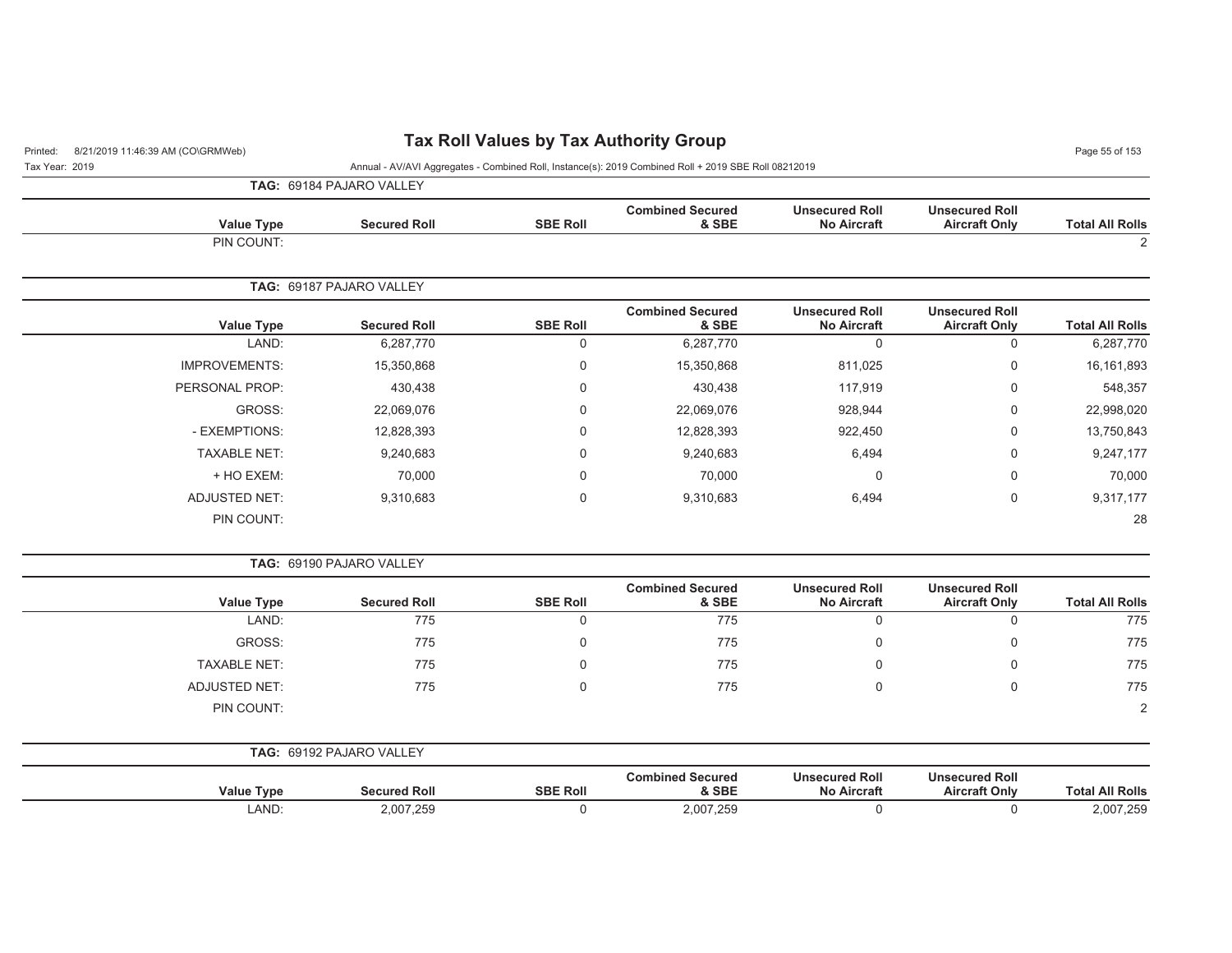| Printed:       | 8/21/2019 11:46:39 AM (CO\GRMWeb) |                          |                 | <b>Tax Roll Values by Tax Authority Group</b>                                                        |                                             |                                               | Page 56 of 153         |
|----------------|-----------------------------------|--------------------------|-----------------|------------------------------------------------------------------------------------------------------|---------------------------------------------|-----------------------------------------------|------------------------|
| Tax Year: 2019 |                                   |                          |                 | Annual - AV/AVI Aggregates - Combined Roll, Instance(s): 2019 Combined Roll + 2019 SBE Roll 08212019 |                                             |                                               |                        |
|                |                                   | TAG: 69192 PAJARO VALLEY |                 |                                                                                                      |                                             |                                               |                        |
|                | <b>Value Type</b>                 | <b>Secured Roll</b>      | <b>SBE Roll</b> | <b>Combined Secured</b><br>& SBE                                                                     | <b>Unsecured Roll</b><br><b>No Aircraft</b> | <b>Unsecured Roll</b><br><b>Aircraft Only</b> | <b>Total All Rolls</b> |
|                | <b>IMPROVEMENTS:</b>              | 1,658,415                | 0               | 1,658,415                                                                                            | 0                                           | $\mathbf 0$                                   | 1,658,415              |
|                | GROSS:                            | 3,665,674                | $\Omega$        | 3,665,674                                                                                            | 0                                           | 0                                             | 3,665,674              |
|                | - EXEMPTIONS:                     | 8,275                    | 0               | 8,275                                                                                                | $\mathbf 0$                                 | 0                                             | 8,275                  |
|                | <b>TAXABLE NET:</b>               | 3,657,399                | $\Omega$        | 3,657,399                                                                                            | $\mathbf 0$                                 | 0                                             | 3,657,399              |
|                | + HO EXEM:                        | 7,000                    | $\Omega$        | 7,000                                                                                                | 0                                           | $\Omega$                                      | 7,000                  |
|                | <b>ADJUSTED NET:</b>              | 3,664,399                | $\Omega$        | 3,664,399                                                                                            | $\mathbf 0$                                 | $\mathbf 0$                                   | 3,664,399              |
|                | PIN COUNT:                        |                          |                 |                                                                                                      |                                             |                                               | 9                      |
|                |                                   | TAG: 69193 PAJARO VALLEY |                 |                                                                                                      |                                             |                                               |                        |
|                | <b>Value Type</b>                 | <b>Secured Roll</b>      | <b>SBE Roll</b> | <b>Combined Secured</b><br>& SBE                                                                     | <b>Unsecured Roll</b><br><b>No Aircraft</b> | <b>Unsecured Roll</b><br><b>Aircraft Only</b> | <b>Total All Rolls</b> |
|                | LAND:                             | 219,333                  | $\mathbf 0$     | 219,333                                                                                              | 0                                           | $\Omega$                                      | 219,333                |
|                | GROSS:                            | 219,333                  | $\Omega$        | 219,333                                                                                              | 0                                           | $\Omega$                                      | 219,333                |
|                | <b>TAXABLE NET:</b>               | 219,333                  | $\Omega$        | 219,333                                                                                              | 0                                           | $\Omega$                                      | 219,333                |
|                | <b>ADJUSTED NET:</b>              | 219,333                  | $\mathbf 0$     | 219,333                                                                                              | 0                                           | $\mathbf 0$                                   | 219,333                |
|                | PIN COUNT:                        |                          |                 |                                                                                                      |                                             |                                               | 2                      |
|                |                                   | TAG: 69203 PAJARO VALLEY |                 |                                                                                                      |                                             |                                               |                        |
|                | <b>Value Type</b>                 | <b>Secured Roll</b>      | <b>SBE Roll</b> | <b>Combined Secured</b><br>& SBE                                                                     | <b>Unsecured Roll</b><br><b>No Aircraft</b> | <b>Unsecured Roll</b><br><b>Aircraft Only</b> | <b>Total All Rolls</b> |
|                | LAND:                             | $\mathsf{O}\xspace$      | 0               | $\mathbf 0$                                                                                          | 382,761                                     | $\mathbf 0$                                   | 382,761                |
|                | <b>IMPROVEMENTS:</b>              | $\mathbf 0$              | $\Omega$        | $\mathbf 0$                                                                                          | 327,217                                     | $\Omega$                                      | 327,217                |
|                | PERSONAL PROP:                    | $\Omega$                 |                 | $\Omega$                                                                                             | 189,567                                     | $\Omega$                                      | 189,567                |
|                | GROSS:                            | $\Omega$                 |                 | $\Omega$                                                                                             | 899,545                                     | $\Omega$                                      | 899,545                |
|                | <b>TAXABLE NET:</b>               | $\Omega$                 |                 | $\mathbf 0$                                                                                          | 899,545                                     | $\Omega$                                      | 899,545                |
|                | <b>ADJUSTED NET:</b>              | $\Omega$                 | $\Omega$        | 0                                                                                                    | 899,545                                     | $\Omega$                                      | 899,545                |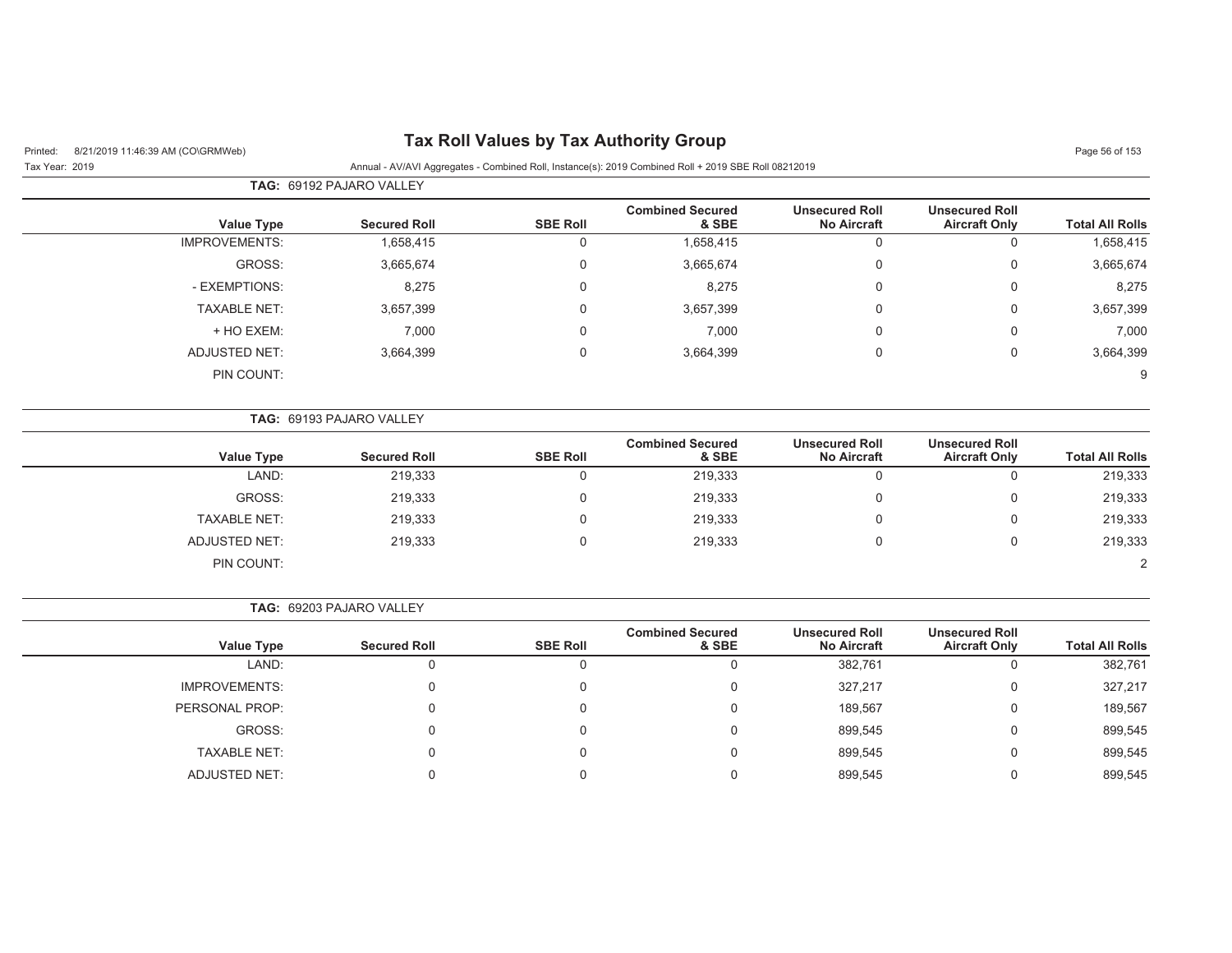| 8/21/2019 11:46:39 AM (CO\GRMWeb)<br>Printed: | $\frac{1}{2}$            |                 |                                                                                                      |                                             |                                               |                        |
|-----------------------------------------------|--------------------------|-----------------|------------------------------------------------------------------------------------------------------|---------------------------------------------|-----------------------------------------------|------------------------|
| Tax Year: 2019                                |                          |                 | Annual - AV/AVI Aggregates - Combined Roll, Instance(s): 2019 Combined Roll + 2019 SBE Roll 08212019 |                                             |                                               |                        |
|                                               | TAG: 69203 PAJARO VALLEY |                 |                                                                                                      |                                             |                                               |                        |
| <b>Value Type</b>                             | <b>Secured Roll</b>      | <b>SBE Roll</b> | <b>Combined Secured</b><br>& SBE                                                                     | <b>Unsecured Roll</b><br><b>No Aircraft</b> | <b>Unsecured Roll</b><br><b>Aircraft Only</b> | <b>Total All Rolls</b> |
| PIN COUNT:                                    |                          |                 |                                                                                                      |                                             |                                               | 8                      |
|                                               | TAG: 69210 PAJARO VALLEY |                 |                                                                                                      |                                             |                                               |                        |
| <b>Value Type</b>                             | <b>Secured Roll</b>      | <b>SBE Roll</b> | <b>Combined Secured</b><br>& SBE                                                                     | <b>Unsecured Roll</b><br><b>No Aircraft</b> | <b>Unsecured Roll</b><br><b>Aircraft Only</b> | <b>Total All Rolls</b> |
| PIN COUNT:                                    |                          |                 |                                                                                                      |                                             |                                               | 2                      |
|                                               | TAG: 69211 PAJARO VALLEY |                 |                                                                                                      |                                             |                                               |                        |
| <b>Value Type</b>                             | <b>Secured Roll</b>      | <b>SBE Roll</b> | <b>Combined Secured</b><br>& SBE                                                                     | <b>Unsecured Roll</b><br><b>No Aircraft</b> | <b>Unsecured Roll</b><br><b>Aircraft Only</b> | <b>Total All Rolls</b> |
| PIN COUNT:                                    |                          |                 |                                                                                                      |                                             |                                               |                        |
|                                               | TAG: 69215 PAJARO VALLEY |                 |                                                                                                      |                                             |                                               |                        |
| <b>Value Type</b>                             | <b>Secured Roll</b>      | <b>SBE Roll</b> | <b>Combined Secured</b><br>& SBE                                                                     | <b>Unsecured Roll</b><br><b>No Aircraft</b> | <b>Unsecured Roll</b><br><b>Aircraft Only</b> | <b>Total All Rolls</b> |
| LAND:                                         | 8,040,089                | $\mathbf 0$     | 8,040,089                                                                                            | $\mathbf 0$                                 | $\mathbf 0$                                   | 8,040,089              |
| <b>IMPROVEMENTS:</b>                          | 6,040,671                | 0               | 6,040,671                                                                                            | 0                                           | 0                                             | 6,040,671              |
| GROSS:                                        | 14,080,760               | 0               | 14,080,760                                                                                           | 0                                           | 0                                             | 14,080,760             |
| - EXEMPTIONS:                                 | 363,216                  | $\Omega$        | 363,216                                                                                              | $\mathbf 0$                                 | 0                                             | 363,216                |
| <b>TAXABLE NET:</b>                           | 13,717,544               | $\Omega$        | 13,717,544                                                                                           | 0                                           | 0                                             | 13,717,544             |
| + HO EXEM:                                    | 98,000                   | 0               | 98,000                                                                                               | 0                                           | 0                                             | 98,000                 |
| <b>ADJUSTED NET:</b>                          | 13,815,544               | 0               | 13,815,544                                                                                           | 0                                           | 0                                             | 13,815,544             |
| PIN COUNT:                                    |                          |                 |                                                                                                      |                                             |                                               | 69                     |

## **Tax Roll Values by Tax Authority Group**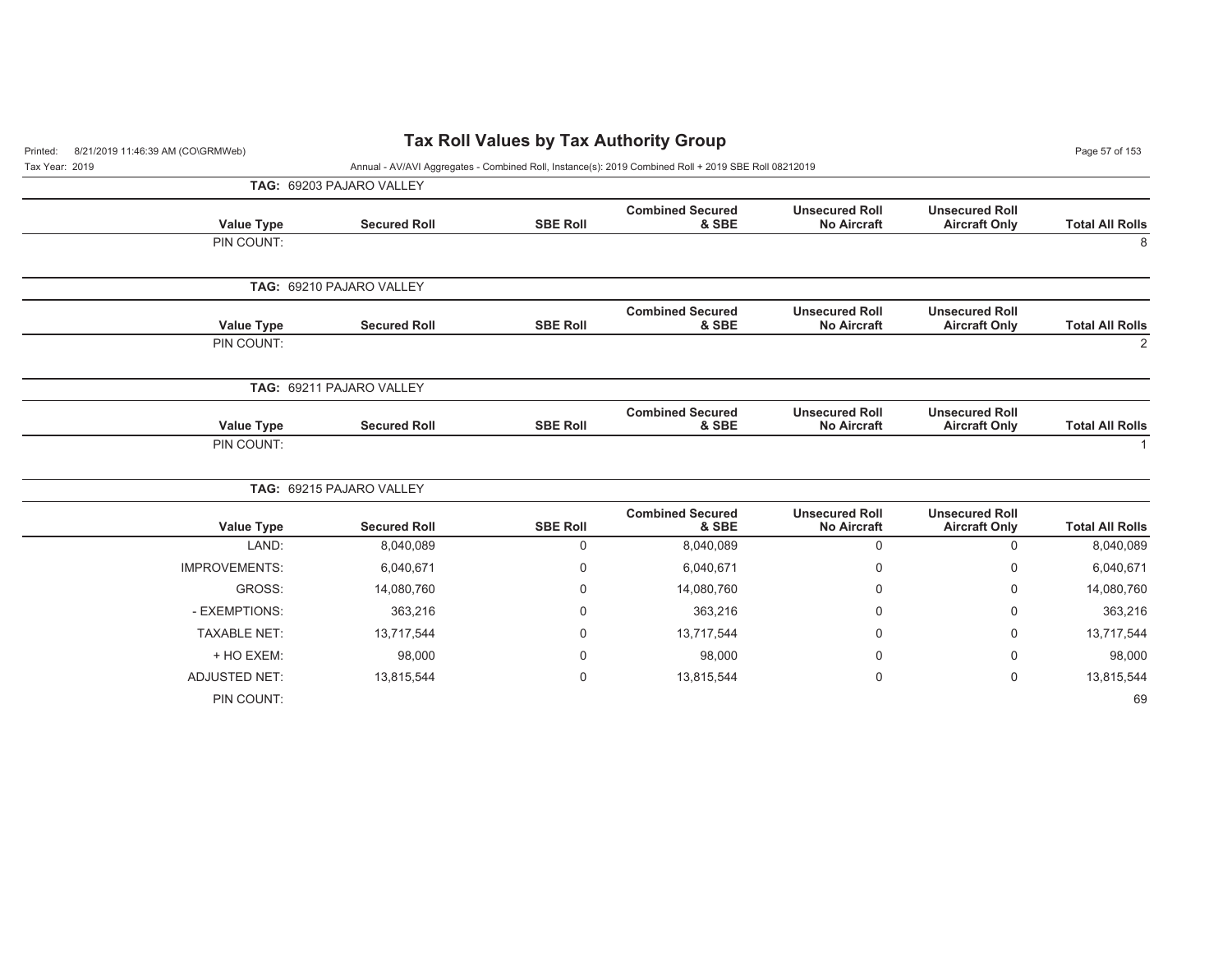# Printed: 8/21/2019 11:46:39 AM (CO\GRMWeb) **Tax Roll Values by Tax Authority Group** Page 58 of 153

## Tax Year: 2019 Annual - AV/AVI Aggregates - Combined Roll, Instance(s): 2019 Combined Roll + 2019 SBE Roll 08212019

|                      | TAG: 69216 PAJARO VALLEY |                 |                                  |                                             |                                               |                        |
|----------------------|--------------------------|-----------------|----------------------------------|---------------------------------------------|-----------------------------------------------|------------------------|
| <b>Value Type</b>    | <b>Secured Roll</b>      | <b>SBE Roll</b> | <b>Combined Secured</b><br>& SBE | <b>Unsecured Roll</b><br><b>No Aircraft</b> | <b>Unsecured Roll</b><br><b>Aircraft Only</b> | <b>Total All Rolls</b> |
| LAND:                | 1,308,124                | U               | 1,308,124                        | 0                                           | $\Omega$                                      | 1,308,124              |
| <b>IMPROVEMENTS:</b> | 2,071,696                | 0               | 2,071,696                        | 0                                           | 0                                             | 2,071,696              |
| GROSS:               | 3,379,820                | 0               | 3,379,820                        | 0                                           | $\mathbf 0$                                   | 3,379,820              |
| - EXEMPTIONS:        | 9,957                    | 0               | 9,957                            | 0                                           | 0                                             | 9,957                  |
| <b>TAXABLE NET:</b>  | 3,369,863                | 0               | 3,369,863                        | 0                                           | $\overline{0}$                                | 3,369,863              |
| + HO EXEM:           | 7,000                    | $\Omega$        | 7,000                            | 0                                           | $\overline{0}$                                | 7,000                  |
| ADJUSTED NET:        | 3,376,863                | 0               | 3,376,863                        | 0                                           | 0                                             | 3,376,863              |
| PIN COUNT:           |                          |                 |                                  |                                             |                                               | 6                      |

|                      | <b>TAG: 69219 PAJARO VALLEY</b> |                 |                                  |                                             |                                               |                        |
|----------------------|---------------------------------|-----------------|----------------------------------|---------------------------------------------|-----------------------------------------------|------------------------|
| Value Type           | <b>Secured Roll</b>             | <b>SBE Roll</b> | <b>Combined Secured</b><br>& SBE | <b>Unsecured Roll</b><br><b>No Aircraft</b> | <b>Unsecured Roll</b><br><b>Aircraft Only</b> | <b>Total All Rolls</b> |
| LAND:                | 465,526                         | O               | 465,526                          | $\Omega$                                    |                                               | 465,526                |
| <b>IMPROVEMENTS:</b> | 248,485                         | 0               | 248,485                          | 0                                           | 0                                             | 248,485                |
| GROSS:               | 714,011                         | 0               | 714,011                          | 0                                           | $\mathbf 0$                                   | 714,011                |
| - EXEMPTIONS:        | 7,000                           | 0               | 7,000                            | 0                                           | $\mathbf 0$                                   | 7,000                  |
| <b>TAXABLE NET:</b>  | 707,011                         | 0               | 707,011                          | 0                                           | $\mathbf 0$                                   | 707,011                |
| + HO EXEM:           | 7,000                           | 0               | 7,000                            | 0                                           | $\Omega$                                      | 7,000                  |
| ADJUSTED NET:        | 714,011                         | 0               | 714,011                          | 0                                           | $\Omega$                                      | 714,011                |
| PIN COUNT:           |                                 |                 |                                  |                                             |                                               |                        |

**TAG:** 69220 PAJARO VALLEY

|                      |                     |                 | <b>Combined Secured</b> | <b>Unsecured Roll</b> | <b>Unsecured Roll</b> |                        |
|----------------------|---------------------|-----------------|-------------------------|-----------------------|-----------------------|------------------------|
| <b>Value Type</b>    | <b>Secured Roll</b> | <b>SBE Roll</b> | & SBE                   | <b>No Aircraft</b>    | <b>Aircraft Only</b>  | <b>Total All Rolls</b> |
| LAND:                | 71,199,483          |                 | 71,199,483              |                       |                       | 71,199,483             |
| <b>IMPROVEMENTS:</b> | 67,927,431          |                 | 67.927.431              | 12,700                |                       | 67,940,131             |
| PERSONAL PROP:       |                     |                 |                         | 77,469                |                       | 77,469                 |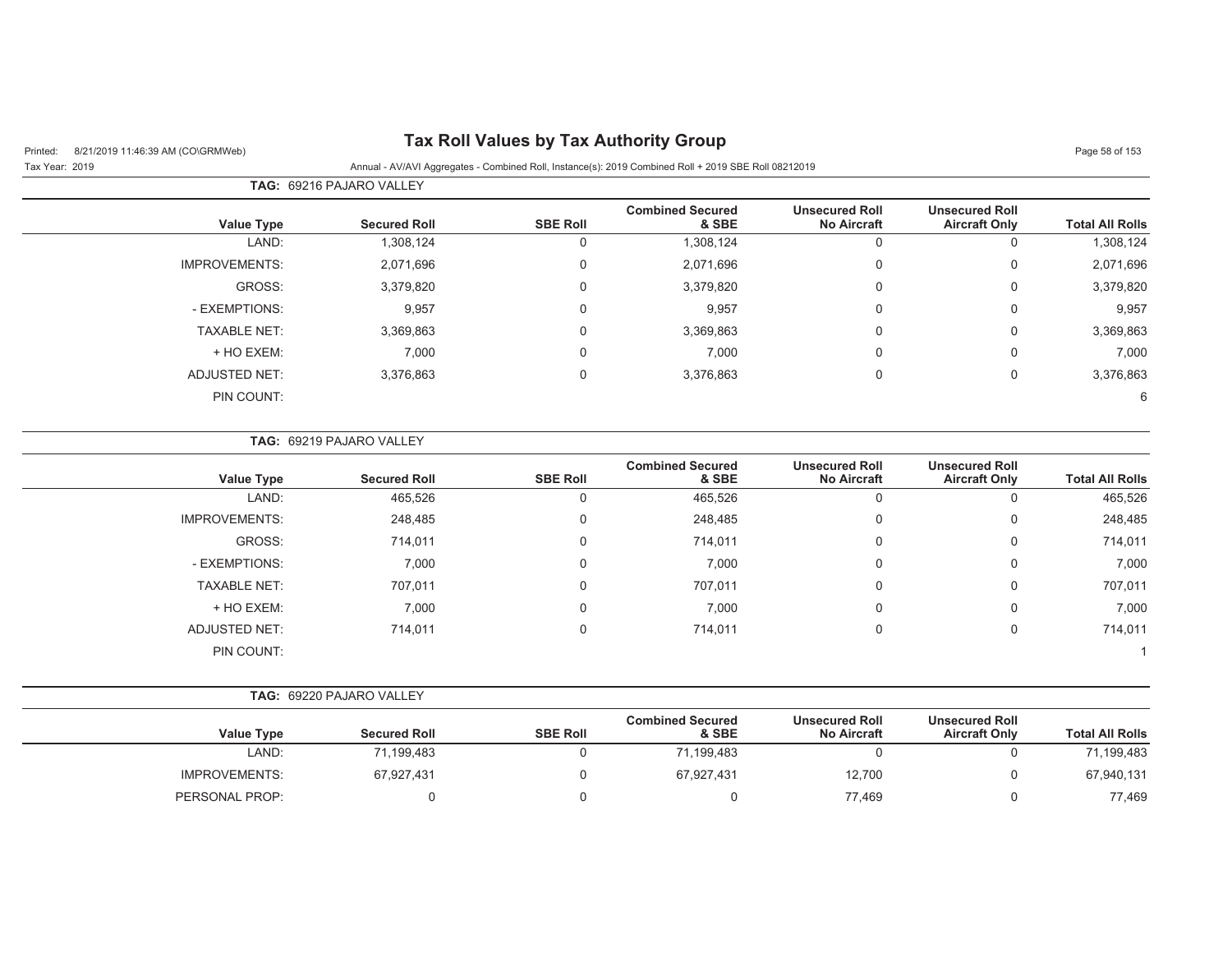| 8/21/2019 11:46:39 AM (CO\GRMWeb)<br>Printed: |                          |                 | <b>Tax Roll Values by Tax Authority Group</b>                                                        |                                             |                                               | Page 59 of 153         |
|-----------------------------------------------|--------------------------|-----------------|------------------------------------------------------------------------------------------------------|---------------------------------------------|-----------------------------------------------|------------------------|
| Tax Year: 2019                                |                          |                 | Annual - AV/AVI Aggregates - Combined Roll, Instance(s): 2019 Combined Roll + 2019 SBE Roll 08212019 |                                             |                                               |                        |
|                                               | TAG: 69220 PAJARO VALLEY |                 |                                                                                                      |                                             |                                               |                        |
| <b>Value Type</b>                             | <b>Secured Roll</b>      | <b>SBE Roll</b> | <b>Combined Secured</b><br>& SBE                                                                     | <b>Unsecured Roll</b><br><b>No Aircraft</b> | <b>Unsecured Roll</b><br><b>Aircraft Only</b> | <b>Total All Rolls</b> |
| GROSS:                                        | 139,126,914              | $\mathbf 0$     | 139,126,914                                                                                          | 90,169                                      | $\mathbf 0$                                   | 139,217,083            |
| - EXEMPTIONS:                                 | 922,441                  | 0               | 922,441                                                                                              | 0                                           | $\pmb{0}$                                     | 922,441                |
| <b>TAXABLE NET:</b>                           | 138,204,473              | $\mathbf 0$     | 138,204,473                                                                                          | 90,169                                      | $\boldsymbol{0}$                              | 138,294,642            |
| + HO EXEM:                                    | 781,200                  | 0               | 781,200                                                                                              | 0                                           | $\mathbf 0$                                   | 781,200                |
| <b>ADJUSTED NET:</b>                          | 138,985,673              | $\mathbf 0$     | 138,985,673                                                                                          | 90,169                                      | $\boldsymbol{0}$                              | 139,075,842            |
| PIN COUNT:                                    |                          |                 |                                                                                                      |                                             |                                               | 234                    |
|                                               | TAG: 69221 PAJARO VALLEY |                 |                                                                                                      |                                             |                                               |                        |
| <b>Value Type</b>                             | <b>Secured Roll</b>      | <b>SBE Roll</b> | <b>Combined Secured</b><br>& SBE                                                                     | <b>Unsecured Roll</b><br><b>No Aircraft</b> | <b>Unsecured Roll</b><br><b>Aircraft Only</b> | <b>Total All Rolls</b> |
| LAND:                                         | 11,150,481               | 0               | 11,150,481                                                                                           | $\mathbf 0$                                 | $\mathbf 0$                                   | 11,150,481             |
| <b>IMPROVEMENTS:</b>                          | 8,223,463                | 0               | 8,223,463                                                                                            | 0                                           | $\boldsymbol{0}$                              | 8,223,463              |
| GROSS:                                        | 19,373,944               | 0               | 19,373,944                                                                                           | 0                                           | $\boldsymbol{0}$                              | 19,373,944             |
| - EXEMPTIONS:                                 | 239,751                  | 0               | 239,751                                                                                              | 0                                           | $\boldsymbol{0}$                              | 239,751                |
| <b>TAXABLE NET:</b>                           | 19,134,193               | $\mathbf 0$     | 19,134,193                                                                                           | 0                                           | $\mathbf 0$                                   | 19,134,193             |
| + HO EXEM:                                    | 98,000                   | 0               | 98,000                                                                                               | 0                                           | $\mathbf 0$                                   | 98,000                 |
| <b>ADJUSTED NET:</b>                          | 19,232,193               | 0               | 19,232,193                                                                                           | 0                                           | $\mathbf 0$                                   | 19,232,193             |
| PIN COUNT:                                    |                          |                 |                                                                                                      |                                             |                                               | 40                     |
|                                               | TAG: 69222 PAJARO VALLEY |                 |                                                                                                      |                                             |                                               |                        |
| <b>Value Type</b>                             | <b>Secured Roll</b>      | <b>SBE Roll</b> | <b>Combined Secured</b><br>& SBE                                                                     | <b>Unsecured Roll</b><br><b>No Aircraft</b> | <b>Unsecured Roll</b><br><b>Aircraft Only</b> | <b>Total All Rolls</b> |
| LAND:                                         | 146,816                  | $\mathbf 0$     | 146,816                                                                                              | $\mathbf 0$                                 | $\mathbf 0$                                   | 146,816                |
| IMPROVEMENTS:                                 | 159,462                  | 0               | 159,462                                                                                              | $\mathbf 0$                                 | $\mathbf 0$                                   | 159,462                |
| GROSS:                                        | 306,278                  | $\mathbf 0$     | 306,278                                                                                              | $\mathbf 0$                                 | $\boldsymbol{0}$                              | 306,278                |
| <b>TAXABLE NET:</b>                           | 306,278                  | $\mathbf 0$     | 306,278                                                                                              | 0                                           | 0                                             | 306,278                |
| <b>ADJUSTED NET:</b>                          | 306,278                  | $\mathbf 0$     | 306,278                                                                                              | 0                                           | $\mathbf 0$                                   | 306,278                |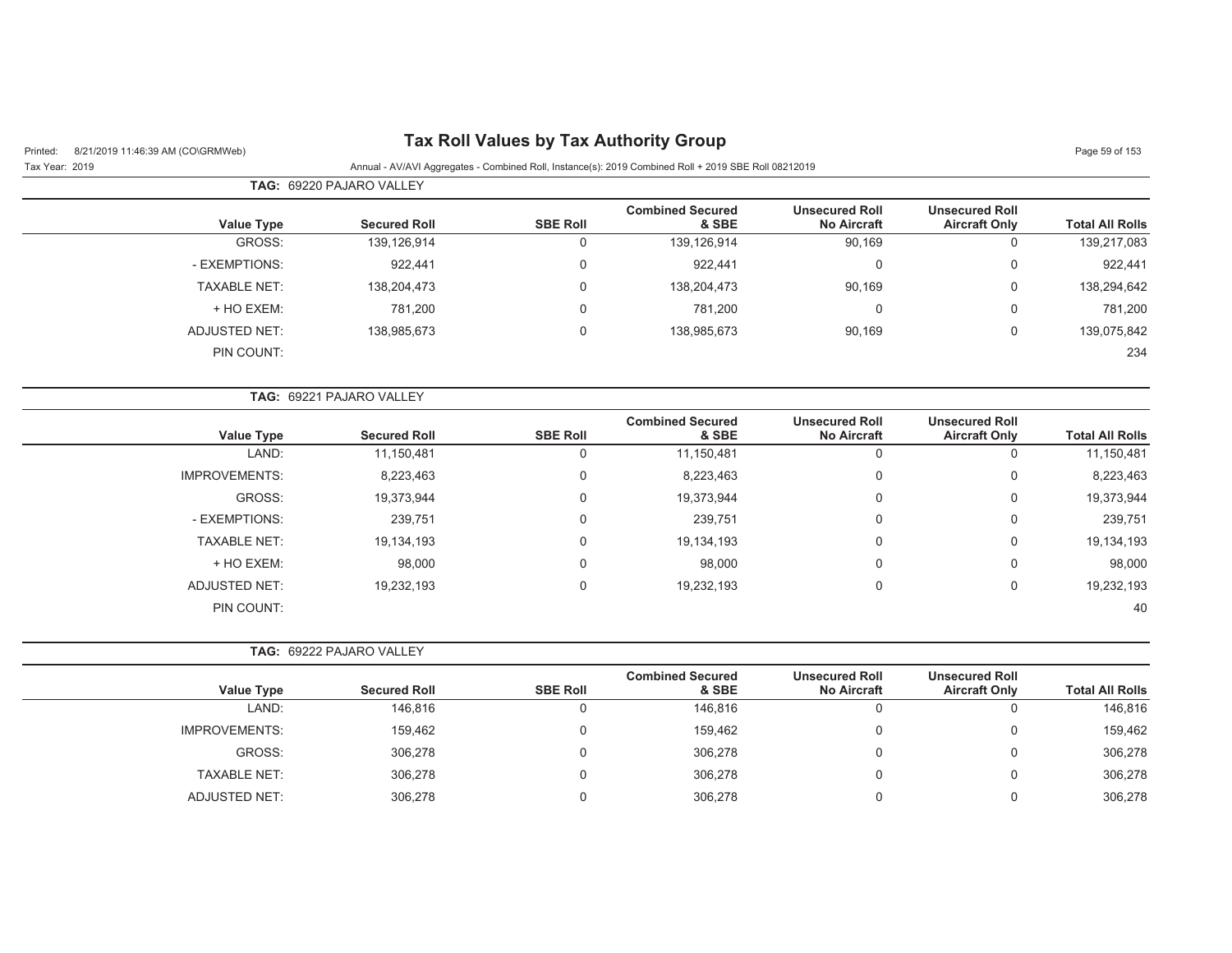# Printed: 8/21/2019 11:46:39 AM (CO\GRMWeb) **Tax Roll Values by Tax Authority Group** Page 60 of 153

| Tax Year: 2019 | Annual - AV/AVI Aggregates - Combined Roll, Instance(s): 2019 Combined Roll + 2019 SBE Roll 08212019 |
|----------------|------------------------------------------------------------------------------------------------------|

23

**TAG:** 69222 PAJARO VALLEY

PIN COUNT:

|                      | <b>IAG:</b> 09222 PAJARU VALLET |                 |                                  |                                             |                                               |                        |
|----------------------|---------------------------------|-----------------|----------------------------------|---------------------------------------------|-----------------------------------------------|------------------------|
| <b>Value Type</b>    | <b>Secured Roll</b>             | <b>SBE Roll</b> | <b>Combined Secured</b><br>& SBE | <b>Unsecured Roll</b><br><b>No Aircraft</b> | <b>Unsecured Roll</b><br><b>Aircraft Only</b> | <b>Total All Rolls</b> |
| PIN COUNT:           |                                 |                 |                                  |                                             |                                               |                        |
|                      | TAG: 69223 PAJARO VALLEY        |                 |                                  |                                             |                                               |                        |
| <b>Value Type</b>    | <b>Secured Roll</b>             | <b>SBE Roll</b> | <b>Combined Secured</b><br>& SBE | <b>Unsecured Roll</b><br><b>No Aircraft</b> | <b>Unsecured Roll</b><br><b>Aircraft Only</b> | <b>Total All Rolls</b> |
| LAND:                | 551,131                         | 0               | 551,131                          | 0                                           | $\mathbf 0$                                   | 551,131                |
| GROSS:               | 551,131                         | 0               | 551,131                          | 0                                           | 0                                             | 551,131                |
| <b>TAXABLE NET:</b>  | 551,131                         | 0               | 551,131                          | 0                                           | $\mathbf 0$                                   | 551,131                |
| <b>ADJUSTED NET:</b> | 551,131                         | 0               | 551,131                          | 0                                           | $\mathbf 0$                                   | 551,131                |
| PIN COUNT:           |                                 |                 |                                  |                                             |                                               |                        |
|                      | TAG: 69224 PAJARO VALLEY        |                 |                                  |                                             |                                               |                        |
| <b>Value Type</b>    | <b>Secured Roll</b>             | <b>SBE Roll</b> | <b>Combined Secured</b><br>& SBE | <b>Unsecured Roll</b><br><b>No Aircraft</b> | <b>Unsecured Roll</b><br><b>Aircraft Only</b> | <b>Total All Rolls</b> |
| LAND:                | 5,459,487                       | 0               | 5,459,487                        | 0                                           | $\mathbf 0$                                   | 5,459,487              |
| <b>IMPROVEMENTS:</b> | 4,167,820                       | 0               | 4,167,820                        | 0                                           | 0                                             | 4,167,820              |
| PERSONAL PROP:       | 0                               | $\Omega$        | $\mathbf{0}$                     | 15,450                                      | $\mathbf 0$                                   | 15,450                 |
| GROSS:               | 9,627,307                       | 0               | 9,627,307                        | 15,450                                      | $\mathbf 0$                                   | 9,642,757              |

- EXEMPTIONS: 63,000 0 63,000 0 0 63,000 TAXABLE NET: 9,564,307 0 9,564,307 15,450 0 9,579,757 + HO EXEM: 63,000 0 63,000 0 0 63,000 ADJUSTED NET:  $9,627,307$  0 9,627,307 9,642,757 15,450 0 9,642,757

.<br>23 a - Ann an t-Òireann an t-Òirean an t-Òirean an t-Òirean an t-Òirean an t-Òirean an t-Òirean an t-Òirean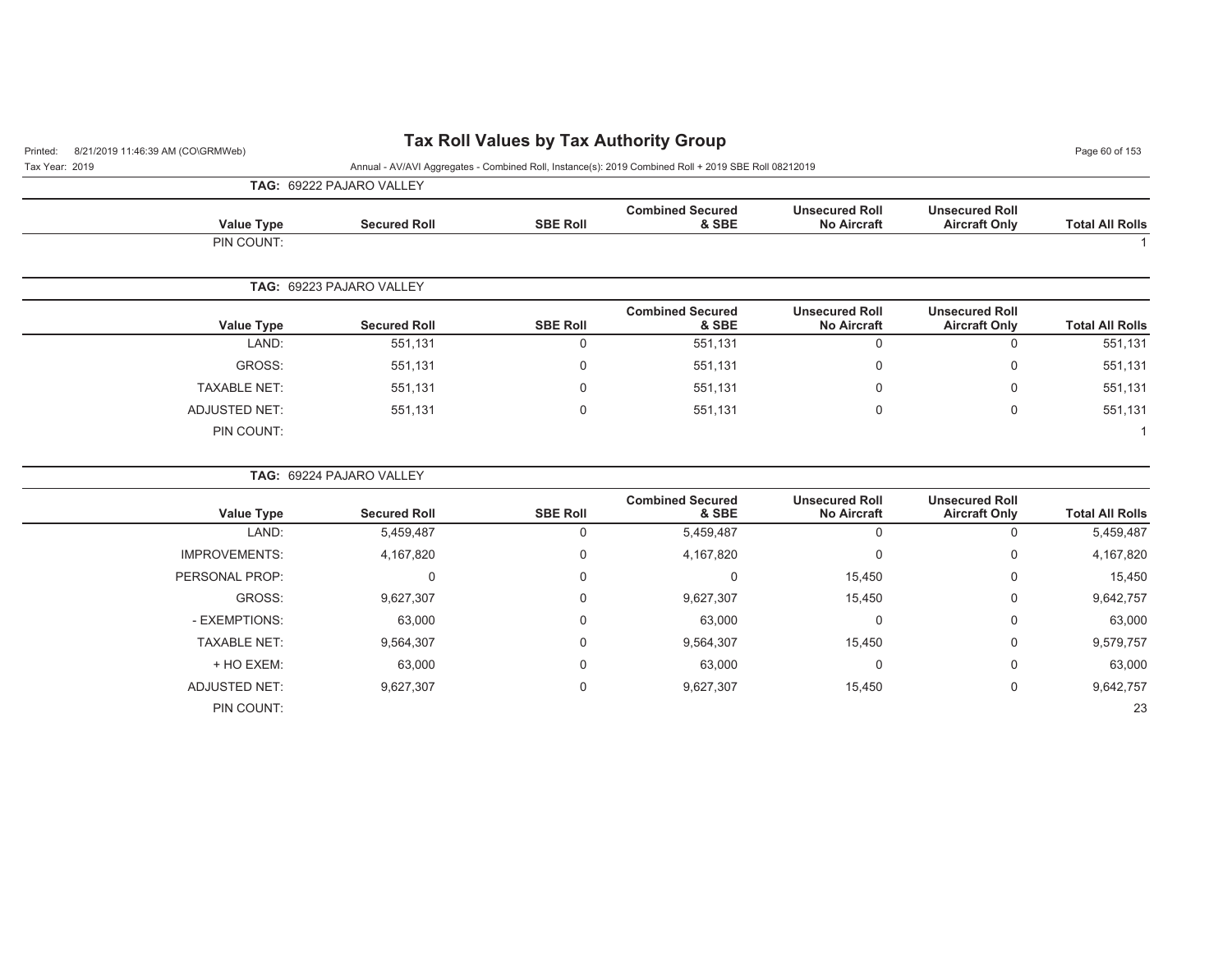| Printed:<br>8/21/2019 11:46:39 AM (CO\GRMWeb)<br>Tax Year: 2019 |                          |                 | Annual - AV/AVI Aggregates - Combined Roll, Instance(s): 2019 Combined Roll + 2019 SBE Roll 08212019 |                                             |                                               | Page 61 of 153         |
|-----------------------------------------------------------------|--------------------------|-----------------|------------------------------------------------------------------------------------------------------|---------------------------------------------|-----------------------------------------------|------------------------|
|                                                                 | TAG: 69225 PAJARO VALLEY |                 |                                                                                                      |                                             |                                               |                        |
| <b>Value Type</b>                                               | <b>Secured Roll</b>      | <b>SBE Roll</b> | <b>Combined Secured</b><br>& SBE                                                                     | <b>Unsecured Roll</b><br><b>No Aircraft</b> | <b>Unsecured Roll</b><br><b>Aircraft Only</b> | <b>Total All Rolls</b> |
| LAND:                                                           | 365,236                  | $\mathbf 0$     | 365,236                                                                                              | 0                                           | $\mathbf 0$                                   | 365,236                |
| <b>IMPROVEMENTS:</b>                                            | 243,491                  | 0               | 243,491                                                                                              | $\mathbf 0$                                 | 0                                             | 243,491                |
| GROSS:                                                          | 608,727                  | $\Omega$        | 608,727                                                                                              | $\mathbf 0$                                 | $\mathbf 0$                                   | 608,727                |
| <b>TAXABLE NET:</b>                                             | 608,727                  | 0               | 608,727                                                                                              | $\mathbf 0$                                 | $\mathbf 0$                                   | 608,727                |
| <b>ADJUSTED NET:</b>                                            | 608,727                  | 0               | 608,727                                                                                              | 0                                           | $\mathbf 0$                                   | 608,727                |
| PIN COUNT:                                                      |                          |                 |                                                                                                      |                                             |                                               | -1                     |
|                                                                 | TAG: 69226 PAJARO VALLEY |                 |                                                                                                      |                                             |                                               |                        |
| <b>Value Type</b>                                               | <b>Secured Roll</b>      | <b>SBE Roll</b> | <b>Combined Secured</b><br>& SBE                                                                     | <b>Unsecured Roll</b><br><b>No Aircraft</b> | <b>Unsecured Roll</b><br><b>Aircraft Only</b> | <b>Total All Rolls</b> |
| LAND:                                                           | 8,303,128                | $\mathbf 0$     | 8,303,128                                                                                            | $\mathbf 0$                                 | 0                                             | 8,303,128              |
| <b>IMPROVEMENTS:</b>                                            | 6,574,301                | $\mathbf 0$     | 6,574,301                                                                                            | $\mathbf 0$                                 | 0                                             | 6,574,301              |
| PERSONAL PROP:                                                  | $\Omega$                 | 0               | $\mathbf 0$                                                                                          | 66,036                                      | 0                                             | 66,036                 |
| GROSS:                                                          | 14,877,429               | 0               | 14,877,429                                                                                           | 66,036                                      | 0                                             | 14,943,465             |
| - EXEMPTIONS:                                                   | 98,000                   | 0               | 98,000                                                                                               | $\mathbf 0$                                 | 0                                             | 98,000                 |
| <b>TAXABLE NET:</b>                                             | 14,779,429               | 0               | 14,779,429                                                                                           | 66,036                                      | 0                                             | 14,845,465             |
| + HO EXEM:                                                      | 98,000                   | $\Omega$        | 98,000                                                                                               | $\mathbf 0$                                 | 0                                             | 98,000                 |
| <b>ADJUSTED NET:</b>                                            | 14,877,429               | $\mathbf 0$     | 14,877,429                                                                                           | 66,036                                      | 0                                             | 14,943,465             |
| PIN COUNT:                                                      |                          |                 |                                                                                                      |                                             |                                               | 39                     |
|                                                                 | TAG: 69228 PAJARO VALLEY |                 |                                                                                                      |                                             |                                               |                        |
| <b>Value Type</b>                                               | <b>Secured Roll</b>      | <b>SBE Roll</b> | <b>Combined Secured</b><br>& SBE                                                                     | <b>Unsecured Roll</b><br><b>No Aircraft</b> | <b>Unsecured Roll</b><br><b>Aircraft Only</b> | <b>Total All Rolls</b> |
| LAND:                                                           | 10,443,227               | $\Omega$        | 10,443,227                                                                                           | $\mathbf 0$                                 | $\mathbf 0$                                   | 10,443,227             |
| <b>IMPROVEMENTS:</b>                                            | 14,792,770               | $\Omega$        | 14,792,770                                                                                           | 22,983                                      | 0                                             | 14,815,753             |
| PERSONAL PROP:                                                  | 1,500                    | 0               | 1,500                                                                                                | 73,745                                      | 0                                             | 75,245                 |

GROSS: 25,237,497 0 25,237,497 96,728 0 25,334,225

## **Tax Roll Values by Tax Authority Group**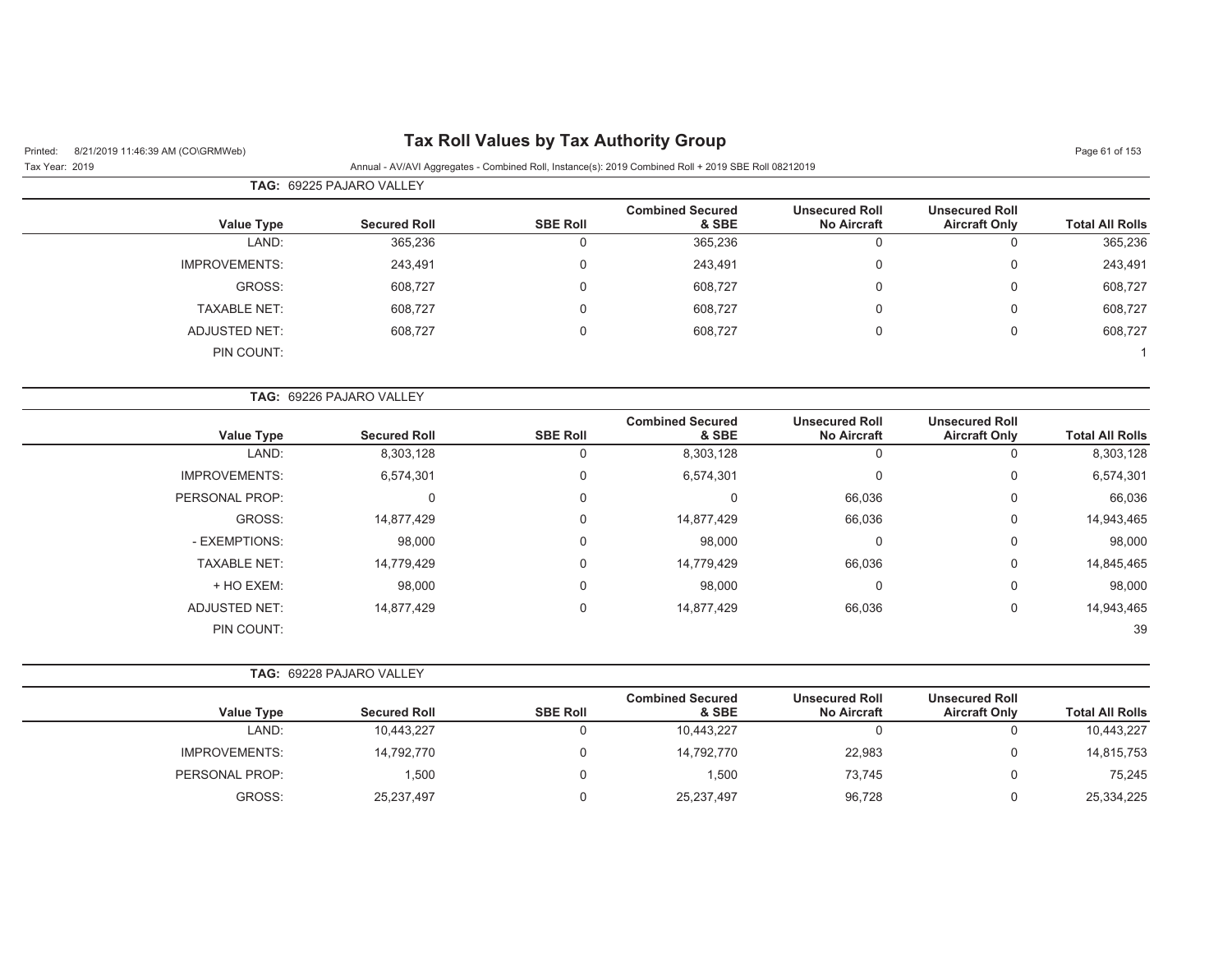Tax Year: 2019 Annual - AV/AVI Aggregates - Combined Roll, Instance(s): 2019 Combined Roll + 2019 SBE Roll 08212019

|                     | <b>TAG: 69228 PAJARO VALLEY</b> |                 |                                  |                                             |                                               |                        |
|---------------------|---------------------------------|-----------------|----------------------------------|---------------------------------------------|-----------------------------------------------|------------------------|
| <b>Value Type</b>   | <b>Secured Roll</b>             | <b>SBE Roll</b> | <b>Combined Secured</b><br>& SBE | <b>Unsecured Roll</b><br><b>No Aircraft</b> | <b>Unsecured Roll</b><br><b>Aircraft Only</b> | <b>Total All Rolls</b> |
| - EXEMPTIONS:       | 11,891,361                      | 0               | 11,891,361                       |                                             | 0                                             | 11,891,361             |
| <b>TAXABLE NET:</b> | 13,346,136                      | 0               | 13,346,136                       | 96,728                                      | 0                                             | 13,442,864             |
| + HO EXEM:          | 91,000                          | $\mathbf 0$     | 91,000                           |                                             | 0                                             | 91,000                 |
| ADJUSTED NET:       | 13,437,136                      | $\mathbf 0$     | 13,437,136                       | 96,728                                      | 0                                             | 13,533,864             |
| PIN COUNT:          |                                 |                 |                                  |                                             |                                               | 44                     |

| <b>TAG: 69250 PAJARO VALLEY</b> |                 |                                  |                                             |                                               |                        |
|---------------------------------|-----------------|----------------------------------|---------------------------------------------|-----------------------------------------------|------------------------|
| <b>Secured Roll</b>             | <b>SBE Roll</b> | <b>Combined Secured</b><br>& SBE | <b>Unsecured Roll</b><br><b>No Aircraft</b> | <b>Unsecured Roll</b><br><b>Aircraft Only</b> | <b>Total All Rolls</b> |
| 147,315,376                     | $\Omega$        | 147,315,376                      | 0                                           | 0                                             | 147,315,376            |
| 138,309,220                     | $\Omega$        | 138,309,220                      | 0                                           | 0                                             | 138,309,220            |
| 30,000                          | $\Omega$        | 30,000                           | 187,845                                     | 0                                             | 217,845                |
| 285,654,596                     | $\Omega$        | 285,654,596                      | 187,845                                     | 0                                             | 285,842,441            |
| 2,511,574                       | $\Omega$        | 2,511,574                        | 0                                           | 0                                             | 2,511,574              |
| 283,143,022                     | $\Omega$        | 283,143,022                      | 187,845                                     | 0                                             | 283,330,867            |
| 2,083,200                       | 0               | 2,083,200                        | 0                                           | 0                                             | 2,083,200              |
| 285,226,222                     | 0               | 285,226,222                      | 187,845                                     | 0                                             | 285,414,067            |
|                                 |                 |                                  |                                             |                                               | 495                    |
|                                 |                 |                                  |                                             |                                               |                        |

|                   | <b>TAG: 69251 PAJARO VALLEY</b> |                 |                                  |                                             |                                               |                        |
|-------------------|---------------------------------|-----------------|----------------------------------|---------------------------------------------|-----------------------------------------------|------------------------|
| <b>Value Type</b> | <b>Secured Roll</b>             | <b>SBE Roll</b> | <b>Combined Secured</b><br>& SBE | <b>Unsecured Roll</b><br><b>No Aircraft</b> | <b>Unsecured Roll</b><br><b>Aircraft Only</b> | <b>Total All Rolls</b> |
| LAND:             | 2,073,872                       |                 | 2,073,872                        |                                             | υ                                             | 2,073,872              |
| IMPROVEMENTS:     | 4,173,647                       |                 | 4,173,647                        |                                             | 0                                             | 4,173,647              |
| PERSONAL PROP:    |                                 |                 |                                  | 7,388                                       | 0                                             | 7,388                  |
| GROSS:            | 6,247,519                       |                 | 6,247,519                        | 7,388                                       | 0                                             | 6,254,907              |
| - EXEMPTIONS:     | 28,757                          |                 | 28,757                           |                                             | 0                                             | 28,757                 |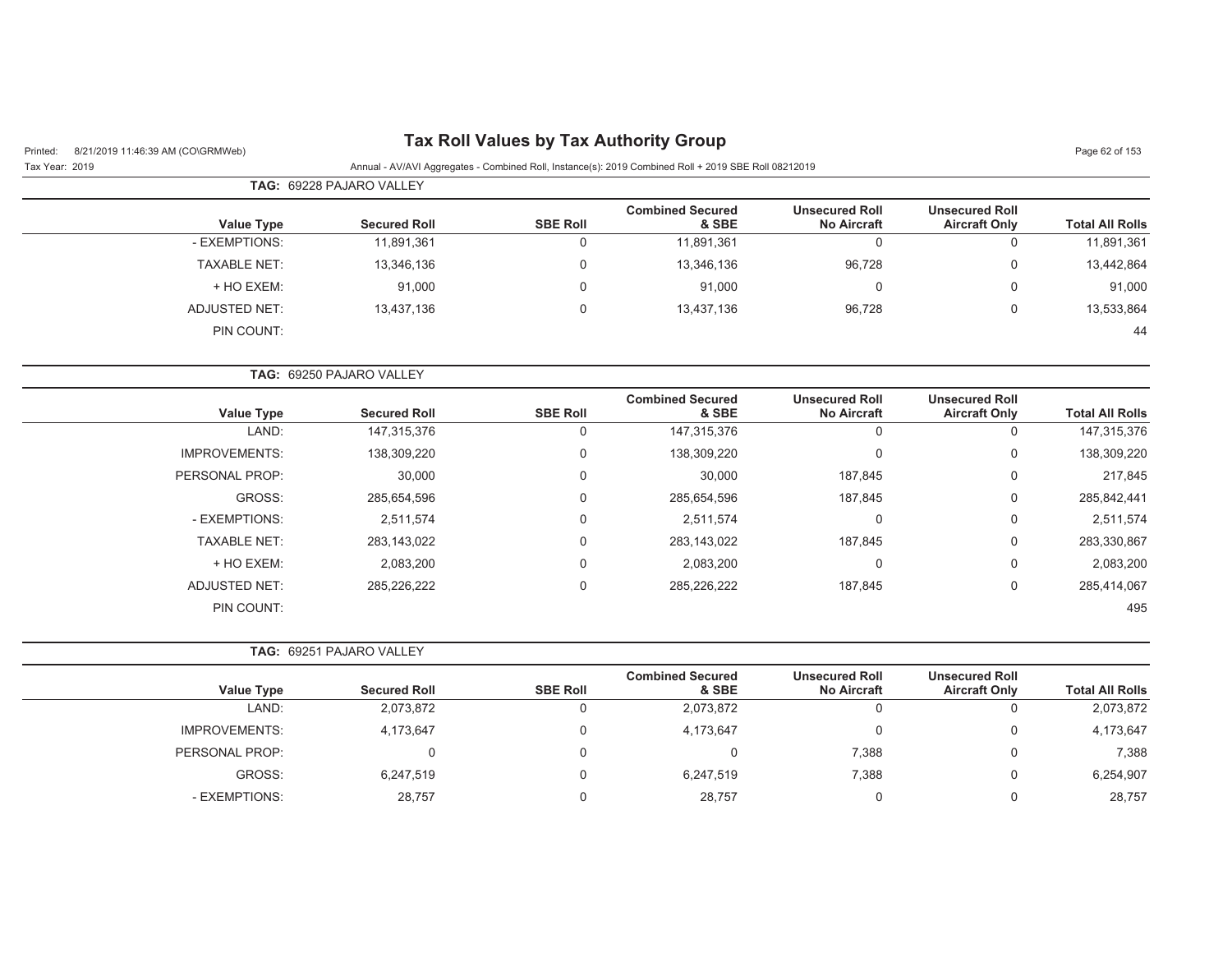| 8/21/2019 11:46:39 AM (CO\GRMWeb)<br>Printed: |                          |                 | <b>Tax Roll Values by Tax Authority Group</b>                                                        |                                             |                                               | Page 63 of 153         |
|-----------------------------------------------|--------------------------|-----------------|------------------------------------------------------------------------------------------------------|---------------------------------------------|-----------------------------------------------|------------------------|
| Tax Year: 2019                                |                          |                 | Annual - AV/AVI Aggregates - Combined Roll, Instance(s): 2019 Combined Roll + 2019 SBE Roll 08212019 |                                             |                                               |                        |
|                                               | TAG: 69251 PAJARO VALLEY |                 |                                                                                                      |                                             |                                               |                        |
| <b>Value Type</b>                             | <b>Secured Roll</b>      | <b>SBE Roll</b> | <b>Combined Secured</b><br>& SBE                                                                     | <b>Unsecured Roll</b><br><b>No Aircraft</b> | <b>Unsecured Roll</b><br><b>Aircraft Only</b> | <b>Total All Rolls</b> |
| <b>TAXABLE NET:</b>                           | 6,218,762                | 0               | 6,218,762                                                                                            | 7,388                                       | 0                                             | 6,226,150              |
| + HO EXEM:                                    | 28,000                   | 0               | 28,000                                                                                               | 0                                           | $\mathbf 0$                                   | 28,000                 |
| <b>ADJUSTED NET:</b>                          | 6,246,762                | 0               | 6,246,762                                                                                            | 7,388                                       | $\mathbf 0$                                   | 6,254,150              |
| PIN COUNT:                                    |                          |                 |                                                                                                      |                                             |                                               | 9                      |
|                                               | TAG: 69252 PAJARO VALLEY |                 |                                                                                                      |                                             |                                               |                        |
| <b>Value Type</b>                             | <b>Secured Roll</b>      | <b>SBE Roll</b> | <b>Combined Secured</b><br>& SBE                                                                     | <b>Unsecured Roll</b><br><b>No Aircraft</b> | <b>Unsecured Roll</b><br><b>Aircraft Only</b> | <b>Total All Rolls</b> |
| PIN COUNT:                                    |                          |                 |                                                                                                      |                                             |                                               | 2                      |
|                                               | TAG: 69253 PAJARO VALLEY |                 |                                                                                                      |                                             |                                               |                        |
| <b>Value Type</b>                             | <b>Secured Roll</b>      | <b>SBE Roll</b> | <b>Combined Secured</b><br>& SBE                                                                     | <b>Unsecured Roll</b><br><b>No Aircraft</b> | <b>Unsecured Roll</b><br><b>Aircraft Only</b> | <b>Total All Rolls</b> |
| LAND:                                         | 88,918,254               | 0               | 88,918,254                                                                                           | $\mathbf 0$                                 | $\mathbf 0$                                   | 88,918,254             |
| <b>IMPROVEMENTS:</b>                          | 85,648,283               | 0               | 85,648,283                                                                                           | 229,161                                     | $\mathbf 0$                                   | 85,877,444             |
| PERSONAL PROP:                                | 369,626                  | 0               | 369,626                                                                                              | 370,472                                     | $\mathbf 0$                                   | 740,098                |
| GROSS:                                        | 174,936,163              | 0               | 174,936,163                                                                                          | 599,633                                     | 0                                             | 175,535,796            |
| - EXEMPTIONS:                                 | 16,012,612               | 0               | 16,012,612                                                                                           | $\mathbf 0$                                 | $\mathbf 0$                                   | 16,012,612             |
| <b>TAXABLE NET:</b>                           | 158,923,551              | 0               | 158,923,551                                                                                          | 599,633                                     | $\mathbf 0$                                   | 159,523,184            |
| + HO EXEM:                                    | 1,643,600                | 0               | 1,643,600                                                                                            | 0                                           | 0                                             | 1,643,600              |
| <b>ADJUSTED NET:</b>                          | 160,567,151              | 0               | 160,567,151                                                                                          | 599,633                                     | $\mathbf 0$                                   | 161, 166, 784          |
| PIN COUNT:                                    |                          |                 |                                                                                                      |                                             |                                               | 492                    |
|                                               | TAG: 69254 PAJARO VALLEY |                 |                                                                                                      |                                             |                                               |                        |
| <b>Value Type</b>                             | <b>Secured Roll</b>      | <b>SBE Roll</b> | <b>Combined Secured</b><br>& SBE                                                                     | <b>Unsecured Roll</b><br><b>No Aircraft</b> | <b>Unsecured Roll</b><br><b>Aircraft Only</b> | <b>Total All Rolls</b> |
| LAND:                                         | 5,339,669                | 0               | 5,339,669                                                                                            | 0                                           | 0                                             | 5,339,669              |

IMPROVEMENTS: 4,389,262 0 4,389,262 0 0 4,389,262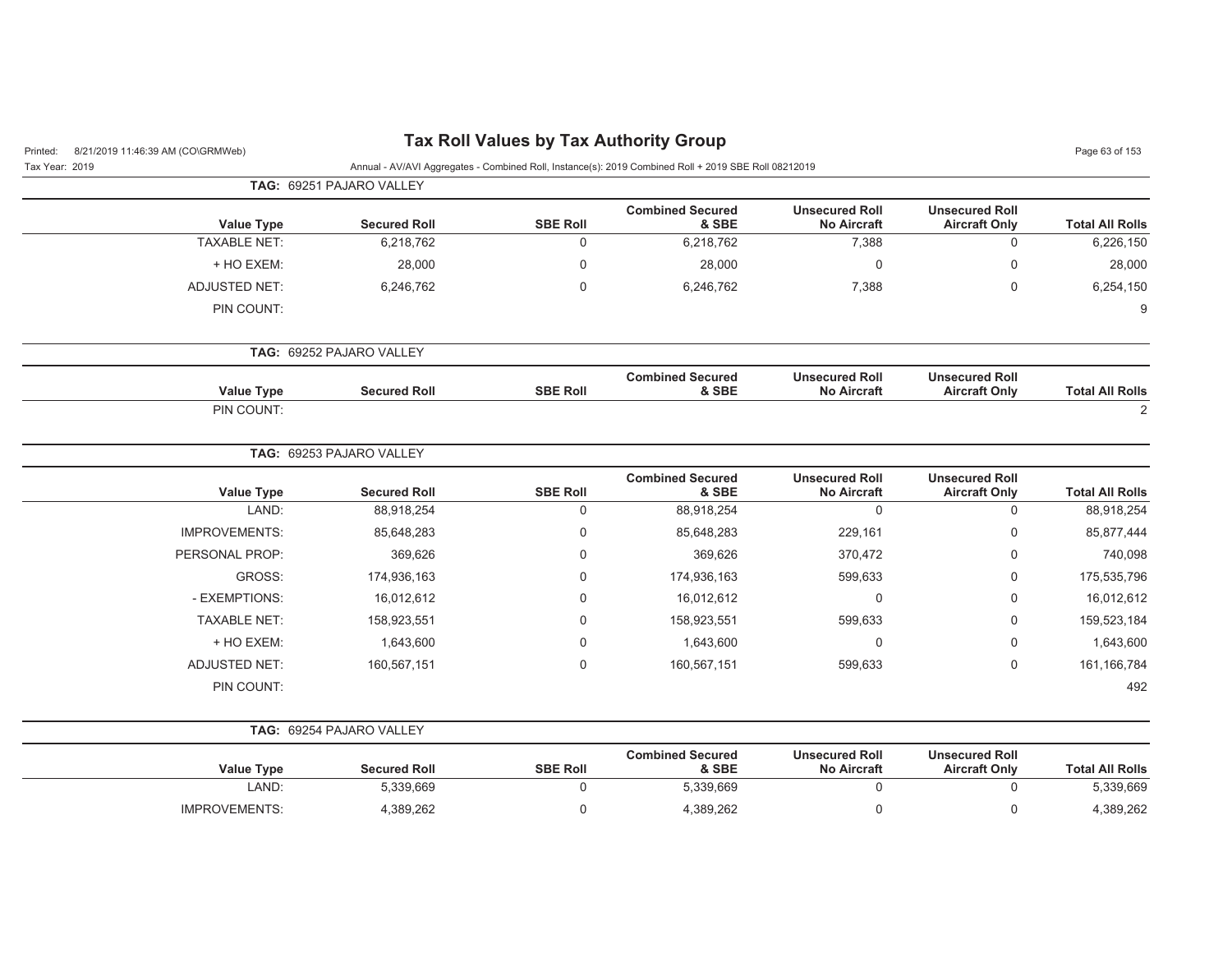| 8/21/2019 11:46:39 AM (CO\GRMWeb)<br>Printed: |                          | <b>Tax Roll Values by Tax Authority Group</b> |                                                                                                      |                                             |                                               | Page 64 of 153         |
|-----------------------------------------------|--------------------------|-----------------------------------------------|------------------------------------------------------------------------------------------------------|---------------------------------------------|-----------------------------------------------|------------------------|
| Tax Year: 2019                                |                          |                                               | Annual - AV/AVI Aggregates - Combined Roll, Instance(s): 2019 Combined Roll + 2019 SBE Roll 08212019 |                                             |                                               |                        |
|                                               | TAG: 69254 PAJARO VALLEY |                                               |                                                                                                      |                                             |                                               |                        |
| <b>Value Type</b>                             | <b>Secured Roll</b>      | <b>SBE Roll</b>                               | <b>Combined Secured</b><br>& SBE                                                                     | <b>Unsecured Roll</b><br><b>No Aircraft</b> | <b>Unsecured Roll</b><br><b>Aircraft Only</b> | <b>Total All Rolls</b> |
| GROSS:                                        | 9,728,931                | $\mathbf 0$                                   | 9,728,931                                                                                            | $\mathbf 0$                                 | 0                                             | 9,728,931              |
| - EXEMPTIONS:                                 | 1,303,707                | $\mathbf 0$                                   | 1,303,707                                                                                            | $\mathbf 0$                                 | 0                                             | 1,303,707              |
| <b>TAXABLE NET:</b>                           | 8,425,224                | 0                                             | 8,425,224                                                                                            | 0                                           | $\mathbf 0$                                   | 8,425,224              |
| + HO EXEM:                                    | 21,000                   | $\Omega$                                      | 21,000                                                                                               | $\Omega$                                    | $\Omega$                                      | 21,000                 |
| <b>ADJUSTED NET:</b>                          | 8,446,224                | 0                                             | 8,446,224                                                                                            | $\pmb{0}$                                   | $\boldsymbol{0}$                              | 8,446,224              |
| PIN COUNT:                                    |                          |                                               |                                                                                                      |                                             |                                               | 27                     |
|                                               | TAG: 69255 PAJARO VALLEY |                                               |                                                                                                      |                                             |                                               |                        |
| <b>Value Type</b>                             | <b>Secured Roll</b>      | <b>SBE Roll</b>                               | <b>Combined Secured</b><br>& SBE                                                                     | <b>Unsecured Roll</b><br><b>No Aircraft</b> | <b>Unsecured Roll</b><br><b>Aircraft Only</b> | <b>Total All Rolls</b> |
| LAND:                                         | 229,134,011              | $\mathbf 0$                                   | 229,134,011                                                                                          | $\mathbf 0$                                 | 0                                             | 229,134,011            |
| <b>IMPROVEMENTS:</b>                          | 231,745,439              | $\mathbf 0$                                   | 231,745,439                                                                                          | 3,000                                       | 0                                             | 231,748,439            |
| PERSONAL PROP:                                | 171,450                  | $\mathbf 0$                                   | 171,450                                                                                              | 635,808                                     | 0                                             | 807,258                |
| GROSS:                                        | 461,050,900              | 0                                             | 461,050,900                                                                                          | 638,808                                     | 0                                             | 461,689,708            |
| - EXEMPTIONS:                                 | 64,089,946               | 0                                             | 64,089,946                                                                                           | $\Omega$                                    | $\mathbf 0$                                   | 64,089,946             |
| <b>TAXABLE NET:</b>                           | 396,960,954              | $\mathbf 0$                                   | 396,960,954                                                                                          | 638,808                                     | $\boldsymbol{0}$                              | 397,599,762            |
| + HO EXEM:                                    | 5,230,400                | $\mathbf 0$                                   | 5,230,400                                                                                            | $\mathbf 0$                                 | $\mathbf 0$                                   | 5,230,400              |
| <b>ADJUSTED NET:</b>                          | 402,191,354              | $\mathbf 0$                                   | 402,191,354                                                                                          | 638,808                                     | 0                                             | 402,830,162            |
| PIN COUNT:                                    |                          |                                               |                                                                                                      |                                             |                                               | 1,442                  |
|                                               | TAG: 69256 PAJARO VALLEY |                                               |                                                                                                      |                                             |                                               |                        |
| <b>Value Type</b>                             | <b>Secured Roll</b>      | <b>SBE Roll</b>                               | <b>Combined Secured</b><br>& SBE                                                                     | <b>Unsecured Roll</b><br><b>No Aircraft</b> | <b>Unsecured Roll</b><br><b>Aircraft Only</b> | <b>Total All Rolls</b> |
| LAND:                                         | 18,502,235               | $\mathbf 0$                                   | 18,502,235                                                                                           | $\mathbf 0$                                 | $\mathbf 0$                                   | 18,502,235             |
| <b>IMPROVEMENTS:</b>                          | 17,946,952               | 0                                             | 17,946,952                                                                                           | 0                                           | $\mathbf 0$                                   | 17,946,952             |
| PERSONAL PROP:                                | 6,000                    | $\mathbf 0$                                   | 6,000                                                                                                | 2,534,692                                   | $\mathbf 0$                                   | 2,540,692              |
| GROSS:                                        | 36,455,187               | $\mathbf 0$                                   | 36,455,187                                                                                           | 2,534,692                                   | $\mathbf 0$                                   | 38,989,879             |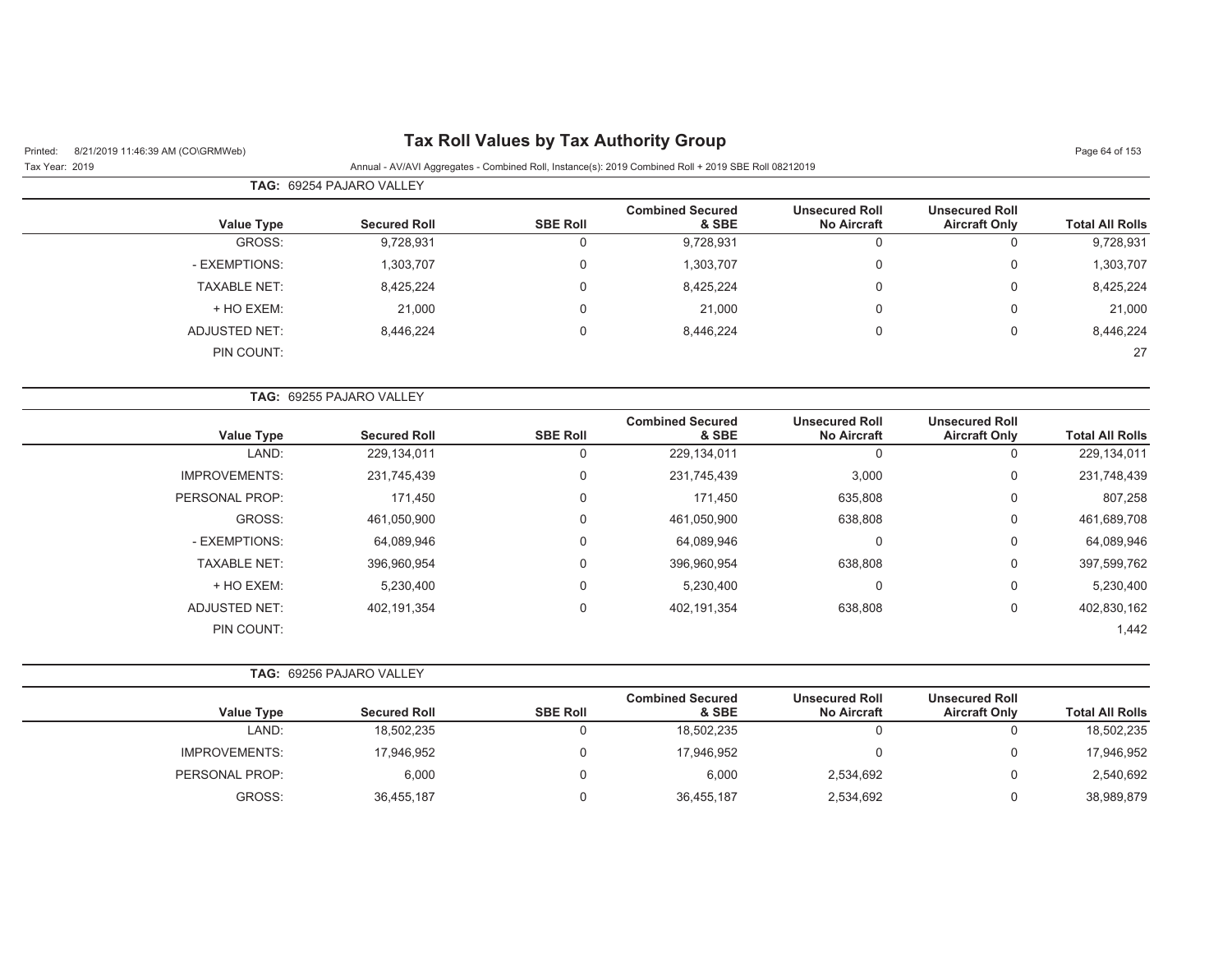# Printed: 8/21/2019 11:46:39 AM (CO\GRMWeb) **Tax Roll Values by Tax Authority Group** Page 65 of 153

Tax Year: 2019 Annual - AV/AVI Aggregates - Combined Roll, Instance(s): 2019 Combined Roll + 2019 SBE Roll 08212019

|                   | <b>TAG: 69256 PAJARO VALLEY</b> |                 |                                  |                                             |                                               |                        |
|-------------------|---------------------------------|-----------------|----------------------------------|---------------------------------------------|-----------------------------------------------|------------------------|
| <b>Value Type</b> | <b>Secured Roll</b>             | <b>SBE Roll</b> | <b>Combined Secured</b><br>& SBE | <b>Unsecured Roll</b><br><b>No Aircraft</b> | <b>Unsecured Roll</b><br><b>Aircraft Only</b> | <b>Total All Rolls</b> |
| - EXEMPTIONS:     | 1,177,225                       | 0               | 1,177,225                        |                                             |                                               | 1,177,225              |
| TAXABLE NET:      | 35,277,962                      | 0               | 35,277,962                       | 2,534,692                                   |                                               | 37,812,654             |
| + HO EXEM:        | 474.600                         | 0               | 474.600                          | 0                                           |                                               | 474,600                |
| ADJUSTED NET:     | 35,752,562                      | 0               | 35,752,562                       | 2,534,692                                   |                                               | 38,287,254             |
| PIN COUNT:        |                                 |                 |                                  |                                             |                                               | 167                    |

|                      | <b>TAG:   69257 PAJARO VALLEY</b> |                 |                                  |                                             |                                               |                        |
|----------------------|-----------------------------------|-----------------|----------------------------------|---------------------------------------------|-----------------------------------------------|------------------------|
| <b>Value Type</b>    | <b>Secured Roll</b>               | <b>SBE Roll</b> | <b>Combined Secured</b><br>& SBE | <b>Unsecured Roll</b><br><b>No Aircraft</b> | <b>Unsecured Roll</b><br><b>Aircraft Only</b> | <b>Total All Rolls</b> |
| LAND:                | 48,411,047                        | 0               | 48,411,047                       | 0                                           | 0                                             | 48,411,047             |
| <b>IMPROVEMENTS:</b> | 37,170,732                        | $\mathbf 0$     | 37,170,732                       | 2,480                                       | 0                                             | 37, 173, 212           |
| PERSONAL PROP:       | 91,400                            | $\mathbf 0$     | 91,400                           | 190,490                                     | 0                                             | 281,890                |
| GROSS:               | 85,673,179                        | $\mathbf 0$     | 85,673,179                       | 192,970                                     | 0                                             | 85,866,149             |
| - EXEMPTIONS:        | 1,085,971                         | $\mathbf 0$     | 1,085,971                        | 0                                           | 0                                             | 1,085,971              |
| <b>TAXABLE NET:</b>  | 84,587,208                        | $\mathbf 0$     | 84,587,208                       | 192,970                                     | 0                                             | 84,780,178             |
| + HO EXEM:           | 945,000                           | $\mathbf 0$     | 945,000                          | 0                                           | 0                                             | 945,000                |
| <b>ADJUSTED NET:</b> | 85,532,208                        | $\mathbf 0$     | 85,532,208                       | 192,970                                     | 0                                             | 85,725,178             |
| PIN COUNT:           |                                   |                 |                                  |                                             |                                               | 293                    |

|                   | <b>TAG: 69258 PAJARO VALLEY</b> |                 |                                  |                                             |                                               |                        |
|-------------------|---------------------------------|-----------------|----------------------------------|---------------------------------------------|-----------------------------------------------|------------------------|
| <b>Value Type</b> | <b>Secured Roll</b>             | <b>SBE Roll</b> | <b>Combined Secured</b><br>& SBE | <b>Unsecured Roll</b><br><b>No Aircraft</b> | <b>Unsecured Roll</b><br><b>Aircraft Only</b> | <b>Total All Rolls</b> |
| LAND:             | 524,239,239                     |                 | 524,239,239                      | 96,347                                      | U                                             | 524,335,586            |
| IMPROVEMENTS:     | 405,844,864                     |                 | 405,844,864                      | 8,429,593                                   | 0                                             | 414,274,457            |
| PERSONAL PROP:    | 10,253,999                      |                 | 10,253,999                       | 35,383,709                                  | $\Omega$                                      | 45,637,708             |
| GROSS:            | 940,338,102                     |                 | 940,338,102                      | 43,909,649                                  | 0                                             | 984,247,751            |
| - EXEMPTIONS:     | 51,887,434                      |                 | 51,887,434                       |                                             | 0                                             | 51,887,434             |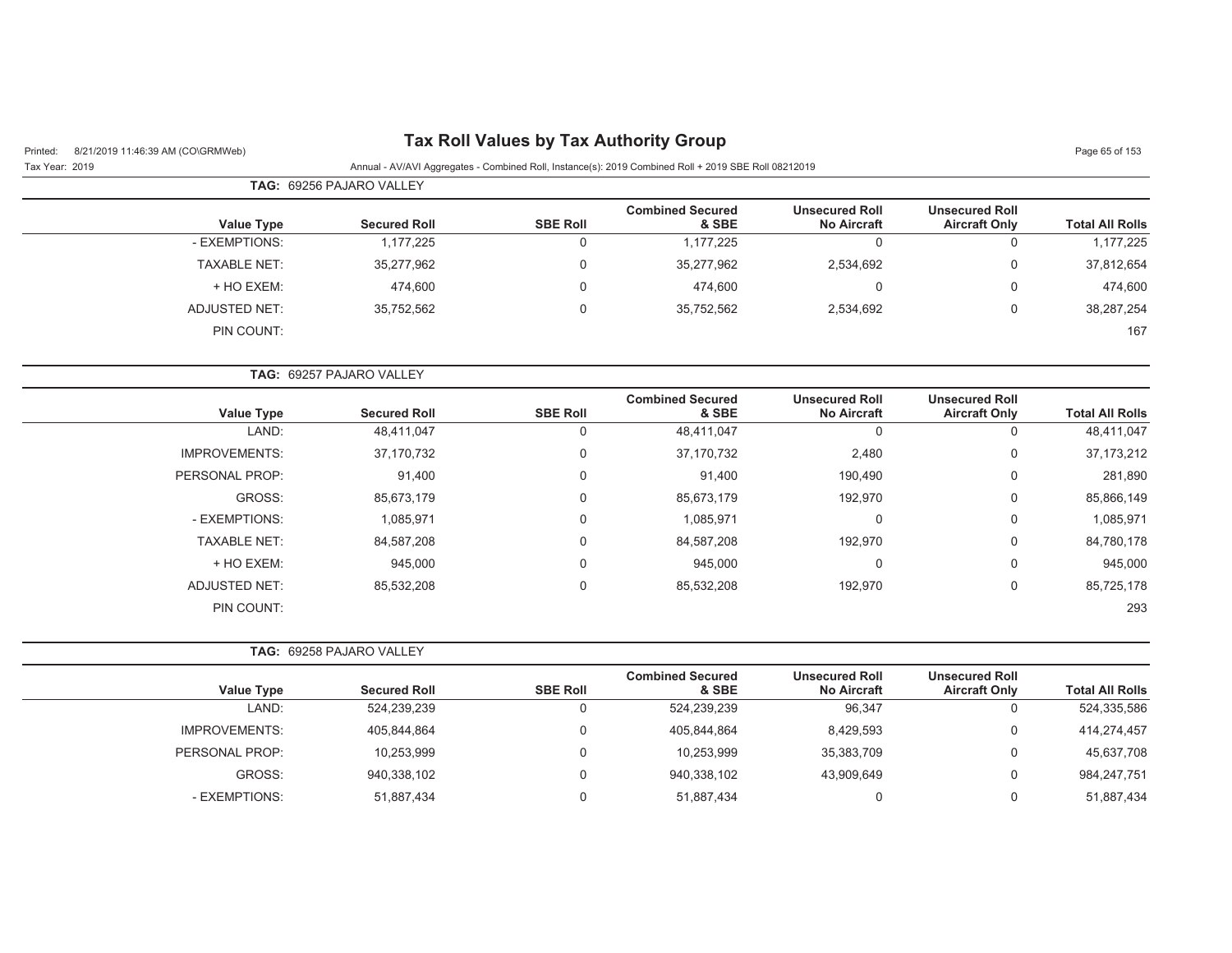# Printed: 8/21/2019 11:46:39 AM (CO\GRMWeb) **Tax Roll Values by Tax Authority Group** Page 66 of 153

Tax Year: 2019 Annual - AV/AVI Aggregates - Combined Roll, Instance(s): 2019 Combined Roll + 2019 SBE Roll 08212019

|                     | <b>TAG: 69258 PAJARO VALLEY</b> |                 |                                  |                                             |                                               |                        |
|---------------------|---------------------------------|-----------------|----------------------------------|---------------------------------------------|-----------------------------------------------|------------------------|
| <b>Value Type</b>   | <b>Secured Roll</b>             | <b>SBE Roll</b> | <b>Combined Secured</b><br>& SBE | <b>Unsecured Roll</b><br><b>No Aircraft</b> | <b>Unsecured Roll</b><br><b>Aircraft Only</b> | <b>Total All Rolls</b> |
| <b>TAXABLE NET:</b> | 888,450,668                     |                 | 888,450,668                      | 43,909,649                                  |                                               | 932,360,317            |
| + HO EXEM:          | 4,162,200                       |                 | 4,162,200                        | 0                                           |                                               | 4,162,200              |
| ADJUSTED NET:       | 892,612,868                     |                 | 892,612,868                      | 43,909,649                                  |                                               | 936,522,517            |
| PIN COUNT:          |                                 |                 |                                  |                                             |                                               | 1,956                  |

**TAG:** 69259 PAJARO VALLEY

| <b>Value Type</b>    | <b>Secured Roll</b> | <b>SBE Roll</b> | <b>Combined Secured</b><br>& SBE | <b>Unsecured Roll</b><br><b>No Aircraft</b> | <b>Unsecured Roll</b><br><b>Aircraft Only</b> | <b>Total All Rolls</b> |
|----------------------|---------------------|-----------------|----------------------------------|---------------------------------------------|-----------------------------------------------|------------------------|
| LAND:                | 27,169,381          | 0               | 27,169,381                       | 0                                           | 0                                             | 27,169,381             |
| <b>IMPROVEMENTS:</b> | 22,202,515          | $\Omega$        | 22,202,515                       | 0                                           | 0                                             | 22,202,515             |
| PERSONAL PROP:       | 241,378             | $\mathbf 0$     | 241,378                          | 83,939                                      | 0                                             | 325,317                |
| GROSS:               | 49,613,274          | $\Omega$        | 49,613,274                       | 83,939                                      | 0                                             | 49,697,213             |
| - EXEMPTIONS:        | 5,192,588           | $\Omega$        | 5,192,588                        | 0                                           | 0                                             | 5,192,588              |
| <b>TAXABLE NET:</b>  | 44.420.686          | $\Omega$        | 44,420,686                       | 83,939                                      | 0                                             | 44,504,625             |
| + HO EXEM:           | 252,000             | $\Omega$        | 252,000                          | $\mathbf 0$                                 | 0                                             | 252,000                |
| <b>ADJUSTED NET:</b> | 44.672.686          | $\Omega$        | 44.672.686                       | 83,939                                      | 0                                             | 44,756,625             |
| PIN COUNT:           |                     |                 |                                  |                                             |                                               | 121                    |

**TAG:** 69260 PAJARO VALLEY

| <b>Value Type</b> | <b>Secured Roll</b> | <b>SBE Roll</b> | <b>Combined Secured</b><br>& SBE | <b>Unsecured Roll</b><br><b>No Aircraft</b> | <b>Unsecured Roll</b><br><b>Aircraft Only</b> | <b>Total All Rolls</b> |
|-------------------|---------------------|-----------------|----------------------------------|---------------------------------------------|-----------------------------------------------|------------------------|
| LAND:             | 3,130,817           |                 | 3,130,817                        |                                             | υ                                             | 3,130,817              |
| IMPROVEMENTS:     | 521,960             |                 | 521,960                          | 22,581                                      | 0                                             | 544,541                |
| PERSONAL PROP:    |                     |                 |                                  | 288,766                                     | 0                                             | 288,766                |
| GROSS:            | 3,652,777           |                 | 3,652,777                        | 311.347                                     | 0                                             | 3,964,124              |
| - EXEMPTIONS:     | 15.011              |                 | 15.011                           |                                             | 0                                             | 15,011                 |
| TAXABLE NET:      | 3,637,766           |                 | 3,637,766                        | 311.347                                     | 0                                             | 3,949,113              |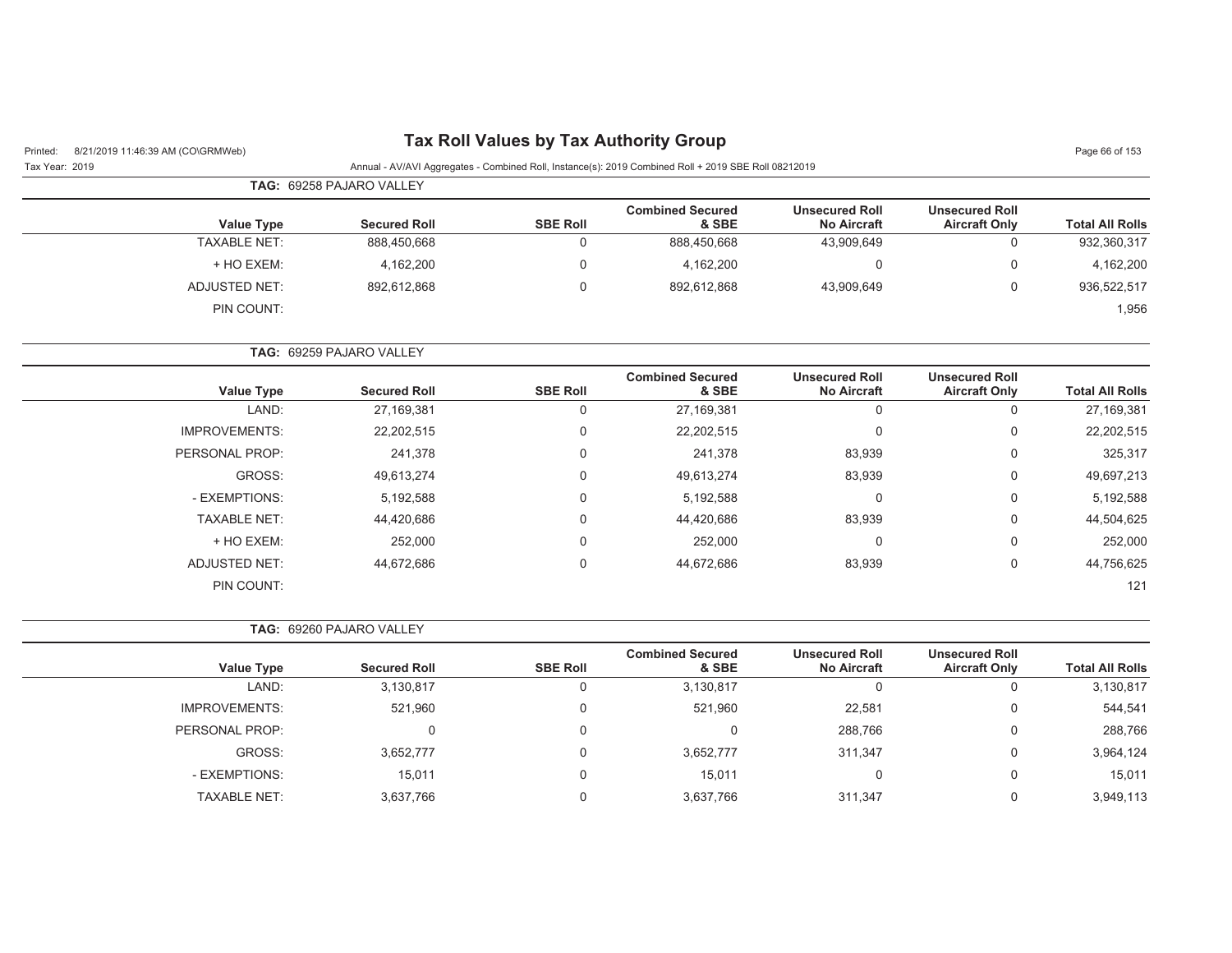# Printed: 8/21/2019 11:46:39 AM (CO\GRMWeb) **Tax Roll Values by Tax Authority Group** Page 67 of 153

| Tax Year: 2019 |                      |                          |                 | Annual - AV/AVI Aggregates - Combined Roll, Instance(s): 2019 Combined Roll + 2019 SBE Roll 08212019 |                                             |                                               |                        |
|----------------|----------------------|--------------------------|-----------------|------------------------------------------------------------------------------------------------------|---------------------------------------------|-----------------------------------------------|------------------------|
|                |                      | TAG: 69260 PAJARO VALLEY |                 |                                                                                                      |                                             |                                               |                        |
|                | <b>Value Type</b>    | <b>Secured Roll</b>      | <b>SBE Roll</b> | <b>Combined Secured</b><br>& SBE                                                                     | <b>Unsecured Roll</b><br><b>No Aircraft</b> | <b>Unsecured Roll</b><br><b>Aircraft Only</b> | <b>Total All Rolls</b> |
|                | <b>ADJUSTED NET:</b> | 3,637,766                | $\mathbf 0$     | 3,637,766                                                                                            | 311,347                                     | 0                                             | 3,949,113              |
|                | PIN COUNT:           |                          |                 |                                                                                                      |                                             |                                               | 10                     |
|                |                      | TAG: 69261 PAJARO VALLEY |                 |                                                                                                      |                                             |                                               |                        |
|                | <b>Value Type</b>    | <b>Secured Roll</b>      | <b>SBE Roll</b> | <b>Combined Secured</b><br>& SBE                                                                     | <b>Unsecured Roll</b><br><b>No Aircraft</b> | <b>Unsecured Roll</b><br><b>Aircraft Only</b> | <b>Total All Rolls</b> |
|                | LAND:                | 271,066,911              | $\mathbf 0$     | 271,066,911                                                                                          | $\Omega$                                    | 0                                             | 271,066,911            |
|                | <b>IMPROVEMENTS:</b> | 149,404,514              | 0               | 149,404,514                                                                                          | 520,206                                     | 0                                             | 149,924,720            |
|                | PERSONAL PROP:       | 48,996                   | $\mathbf 0$     | 48,996                                                                                               | 72,458                                      | 0                                             | 121,454                |
|                | GROSS:               | 420,520,421              | 0               | 420,520,421                                                                                          | 592,664                                     | 0                                             | 421,113,085            |
|                | - EXEMPTIONS:        | 323,465                  | 0               | 323,465                                                                                              | $\mathbf 0$                                 | 0                                             | 323,465                |
|                | <b>TAXABLE NET:</b>  | 420,196,956              | 0               | 420,196,956                                                                                          | 592,664                                     | 0                                             | 420,789,620            |
|                | + HO EXEM:           | 182,000                  | $\mathbf 0$     | 182,000                                                                                              | $\Omega$                                    | 0                                             | 182,000                |
|                | <b>ADJUSTED NET:</b> | 420,378,956              | $\mathbf 0$     | 420,378,956                                                                                          | 592,664                                     | 0                                             | 420,971,620            |
|                | PIN COUNT:           |                          |                 |                                                                                                      |                                             |                                               | 636                    |

|                      | <b>TAG:   69262 PAJARO VALLEY</b> |                 |                                  |                                             |                                               |                        |
|----------------------|-----------------------------------|-----------------|----------------------------------|---------------------------------------------|-----------------------------------------------|------------------------|
| <b>Value Type</b>    | <b>Secured Roll</b>               | <b>SBE Roll</b> | <b>Combined Secured</b><br>& SBE | <b>Unsecured Roll</b><br><b>No Aircraft</b> | <b>Unsecured Roll</b><br><b>Aircraft Only</b> | <b>Total All Rolls</b> |
| LAND:                | 400,336,189                       | 0               | 400,336,189                      | 55,198                                      | 0                                             | 400,391,387            |
| <b>IMPROVEMENTS:</b> | 248,738,122                       | $\Omega$        | 248,738,122                      | 1,584,125                                   | 0                                             | 250,322,247            |
| PERSONAL PROP:       | 558,067                           | 0               | 558,067                          | 12,285,299                                  | 0                                             | 12,843,366             |
| GROSS:               | 649,632,378                       | $\Omega$        | 649,632,378                      | 13,924,622                                  | 0                                             | 663,557,000            |
| - EXEMPTIONS:        | 25,831,318                        | $\Omega$        | 25,831,318                       | 0                                           | 0                                             | 25,831,318             |
| <b>TAXABLE NET:</b>  | 623,801,060                       | 0               | 623,801,060                      | 13,924,622                                  | 0                                             | 637,725,682            |
| + HO EXEM:           | 3,850,000                         | 0               | 3,850,000                        | 0                                           | 0                                             | 3,850,000              |
| <b>ADJUSTED NET:</b> | 627.651.060                       | $\Omega$        | 627.651.060                      | 13.924.622                                  | 0                                             | 641,575,682            |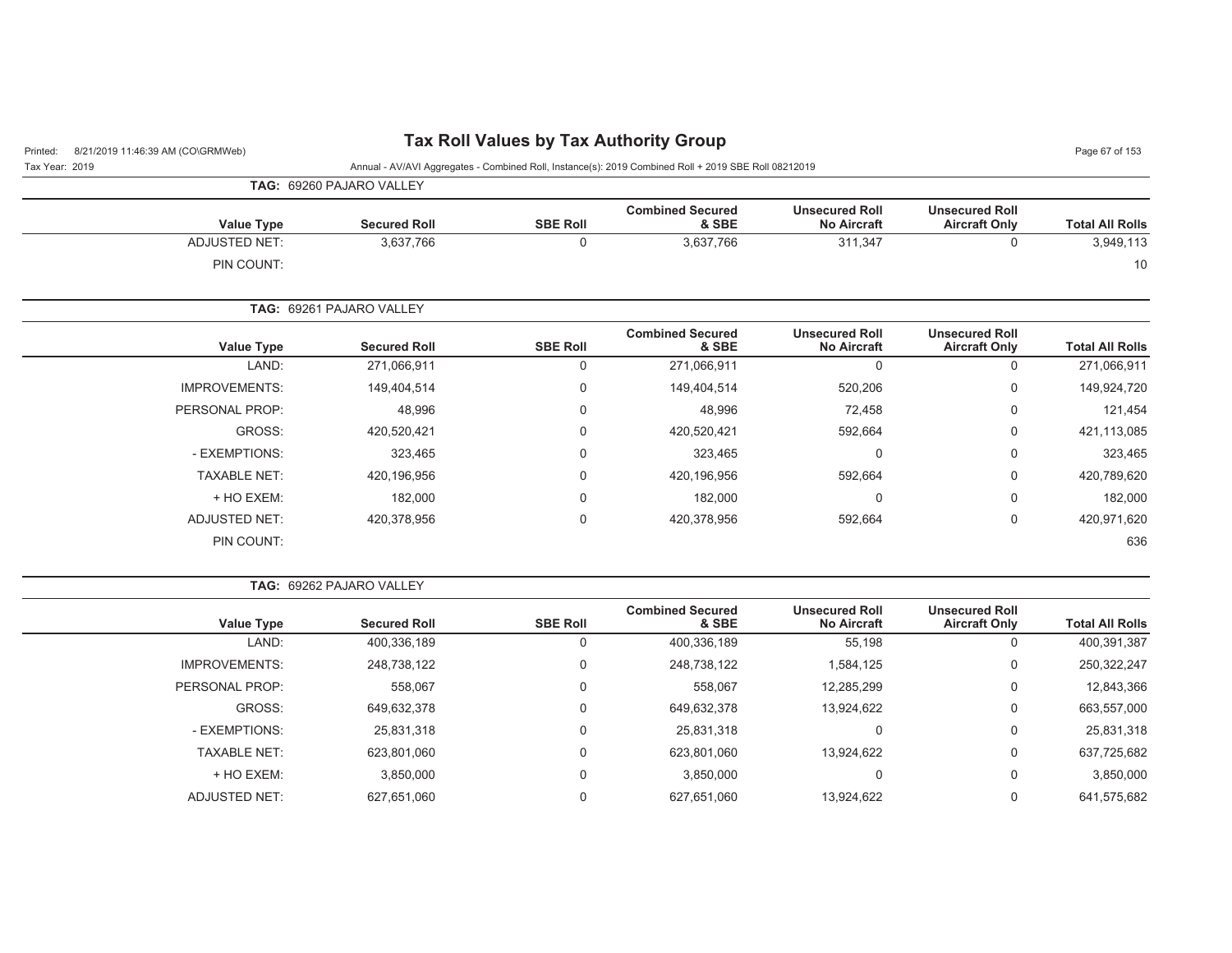# Printed: 8/21/2019 11:46:39 AM (CO\GRMWeb) **Tax Roll Values by Tax Authority Group** Page 68 of 153

Tax Year: 2019 Annual - AV/AVI Aggregates - Combined Roll, Instance(s): 2019 Combined Roll + 2019 SBE Roll 08212019

**TAG:** 69262 PAJARO VALLEY

| <b>Value Type</b> | <b>Secured Roll</b>      | <b>SBE Roll</b> | <b>Combined Secured</b><br>& SBE | <b>Unsecured Roll</b><br><b>No Aircraft</b> | <b>Unsecured Roll</b><br><b>Aircraft Only</b> | <b>Total All Rolls</b> |
|-------------------|--------------------------|-----------------|----------------------------------|---------------------------------------------|-----------------------------------------------|------------------------|
| PIN COUNT:        |                          |                 |                                  |                                             |                                               | 1,404                  |
|                   | TAG: 69263 PAJARO VALLEY |                 |                                  |                                             |                                               |                        |

| <b>Value Type</b>    | <b>Secured Roll</b> | <b>SBE Roll</b> | <b>Combined Secured</b><br>& SBE | <b>Unsecured Roll</b><br><b>No Aircraft</b> | <b>Unsecured Roll</b><br><b>Aircraft Only</b> | <b>Total All Rolls</b> |
|----------------------|---------------------|-----------------|----------------------------------|---------------------------------------------|-----------------------------------------------|------------------------|
| LAND:                | 15,501,743          | 0               | 15,501,743                       | 0                                           | U                                             | 15,501,743             |
| <b>IMPROVEMENTS:</b> | 18,509,293          | 0               | 18,509,293                       | 0                                           | 0                                             | 18,509,293             |
| PERSONAL PROP:       | $\mathbf 0$         | $\mathbf 0$     | 0                                | 104,607                                     | 0                                             | 104,607                |
| GROSS:               | 34,011,036          | 0               | 34,011,036                       | 104,607                                     | 0                                             | 34,115,643             |
| - EXEMPTIONS:        | 140,186             | $\mathbf 0$     | 140,186                          | 0                                           | 0                                             | 140,186                |
| <b>TAXABLE NET:</b>  | 33,870,850          | 0               | 33,870,850                       | 104,607                                     | 0                                             | 33,975,457             |
| + HO EXEM:           | 140,000             | $\mathbf 0$     | 140,000                          | 0                                           | $\Omega$                                      | 140,000                |
| <b>ADJUSTED NET:</b> | 34,010,850          | 0               | 34,010,850                       | 104,607                                     | 0                                             | 34, 115, 457           |
| PIN COUNT:           |                     |                 |                                  |                                             |                                               | 42                     |

| <b>TAG: 69264 PAJARO VALLEY</b> |  |  |  |  |  |
|---------------------------------|--|--|--|--|--|
|---------------------------------|--|--|--|--|--|

| Value Type           | <b>Secured Roll</b> | <b>SBE Roll</b> | <b>Combined Secured</b><br>& SBE | <b>Unsecured Roll</b><br><b>No Aircraft</b> | <b>Unsecured Roll</b><br><b>Aircraft Only</b> | <b>Total All Rolls</b> |
|----------------------|---------------------|-----------------|----------------------------------|---------------------------------------------|-----------------------------------------------|------------------------|
| LAND:                | 145,357,180         | 0               | 145,357,180                      | 27,982                                      |                                               | 145,385,162            |
| <b>IMPROVEMENTS:</b> | 114,674,055         | 0               | 114,674,055                      | 268,568                                     | 0                                             | 114,942,623            |
| PERSONAL PROP:       | 194.728             | 0               | 194,728                          | 5,448,292                                   | 0                                             | 5,643,020              |
| GROSS:               | 260,225,963         | 0               | 260,225,963                      | 5,744,842                                   | 0                                             | 265,970,805            |
| - EXEMPTIONS:        | 8,166,154           | 0               | 8,166,154                        | 0                                           | 0                                             | 8,166,154              |
| <b>TAXABLE NET:</b>  | 252,059,809         | 0               | 252,059,809                      | 5,744,842                                   | 0                                             | 257,804,651            |
| + HO EXEM:           | .484,000            | 0               | 1,484,000                        | 0                                           | 0                                             | 1,484,000              |
| ADJUSTED NET:        | 253,543,809         | 0               | 253,543,809                      | 5,744,842                                   |                                               | 259,288,651            |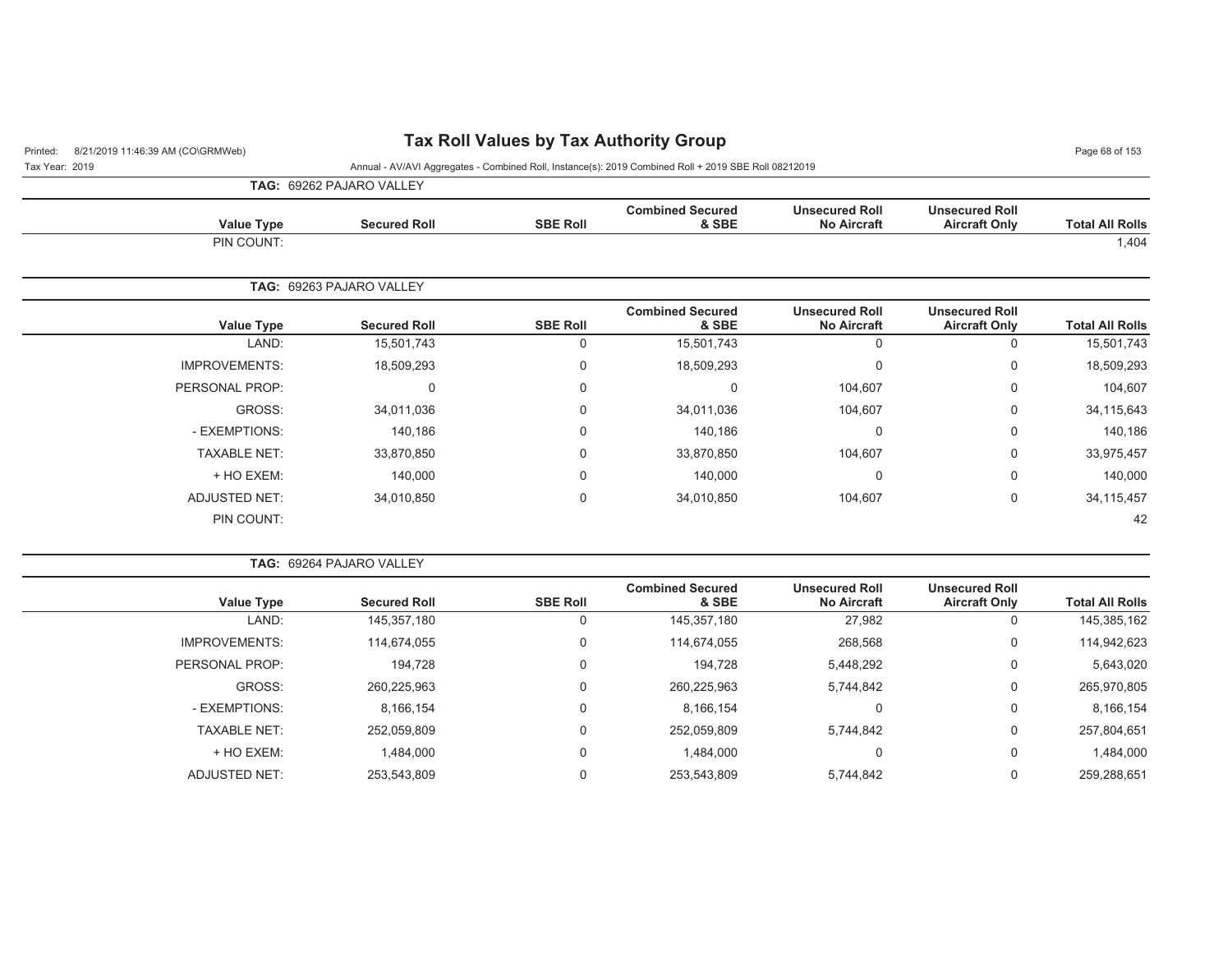# Printed: 8/21/2019 11:46:39 AM (CO\GRMWeb) **Tax Roll Values by Tax Authority Group** Page 69 of 153

Tax Year: 2019 Annual - AV/AVI Aggregates - Combined Roll, Instance(s): 2019 Combined Roll + 2019 SBE Roll 08212019

**TAG:** 69264 PAJARO VALLEY

| <b>Value Type</b>               | <b>Secured Roll</b> | <b>SBE Roll</b> | <b>Combined Secured</b><br>& SBE | <b>Unsecured Roll</b><br><b>No Aircraft</b> | <b>Unsecured Roll</b><br><b>Aircraft Only</b> | <b>Total All Rolls</b> |
|---------------------------------|---------------------|-----------------|----------------------------------|---------------------------------------------|-----------------------------------------------|------------------------|
| PIN COUNT:                      |                     |                 |                                  |                                             |                                               | 561                    |
| <b>TAG: 69265 PAJARO VALLEY</b> |                     |                 |                                  |                                             |                                               |                        |

| <b>Total All Rolls</b> | <b>Unsecured Roll</b><br><b>Aircraft Only</b> | <b>Unsecured Roll</b><br><b>No Aircraft</b> | <b>Combined Secured</b><br>& SBE | <b>SBE Roll</b> | <b>Secured Roll</b> | <b>Value Type</b>    |
|------------------------|-----------------------------------------------|---------------------------------------------|----------------------------------|-----------------|---------------------|----------------------|
| 47,560,719             | 0                                             | 0                                           | 47.560.719                       | 0               | 47,560,719          | LAND:                |
| 42,993,215             | 0                                             | 24,199                                      | 42,969,016                       | 0               | 42,969,016          | <b>IMPROVEMENTS:</b> |
| 535,512                | 0                                             | 535,512                                     | $\Omega$                         | 0               | 0                   | PERSONAL PROP:       |
| 91,089,446             | 0                                             | 559,711                                     | 90,529,735                       | 0               | 90,529,735          | GROSS:               |
| 692,437                | 0                                             | 0                                           | 692,437                          | 0               | 692,437             | - EXEMPTIONS:        |
| 90,397,009             | 0                                             | 559,711                                     | 89,837,298                       | 0               | 89,837,298          | <b>TAXABLE NET:</b>  |
| 553,000                | 0                                             | 0                                           | 553,000                          | 0               | 553,000             | + HO EXEM:           |
| 90,950,009             | 0                                             | 559,711                                     | 90,390,298                       | 0               | 90.390.298          | <b>ADJUSTED NET:</b> |
| 167                    |                                               |                                             |                                  |                 |                     | PIN COUNT:           |
|                        |                                               |                                             |                                  |                 |                     |                      |

| <b>TAG: 69266 PAJARO VALLEY</b> |  |
|---------------------------------|--|
|---------------------------------|--|

| <b>Value Type</b>    | <b>Secured Roll</b> | <b>SBE Roll</b> | <b>Combined Secured</b><br>& SBE | <b>Unsecured Roll</b><br><b>No Aircraft</b> | <b>Unsecured Roll</b><br><b>Aircraft Only</b> | <b>Total All Rolls</b> |
|----------------------|---------------------|-----------------|----------------------------------|---------------------------------------------|-----------------------------------------------|------------------------|
| LAND:                | 76,585,752          |                 | 76,585,752                       |                                             |                                               | 76,585,752             |
| <b>IMPROVEMENTS:</b> | 51,625,618          |                 | 51,625,618                       | 122,263                                     | 0                                             | 51,747,881             |
| PERSONAL PROP:       | 21,300              |                 | 21,300                           | 228,871                                     | 0                                             | 250,171                |
| GROSS:               | 128,232,670         |                 | 128,232,670                      | 351,134                                     | $\Omega$                                      | 128,583,804            |
| - EXEMPTIONS:        | 696,552             |                 | 696,552                          |                                             |                                               | 696,552                |
| <b>TAXABLE NET:</b>  | 127,536,118         |                 | 127,536,118                      | 351,134                                     | $\Omega$                                      | 127,887,252            |
| + HO EXEM:           | 623,000             |                 | 623,000                          |                                             |                                               | 623,000                |
| ADJUSTED NET:        | 128,159,118         |                 | 128,159,118                      | 351.134                                     |                                               | 128,510,252            |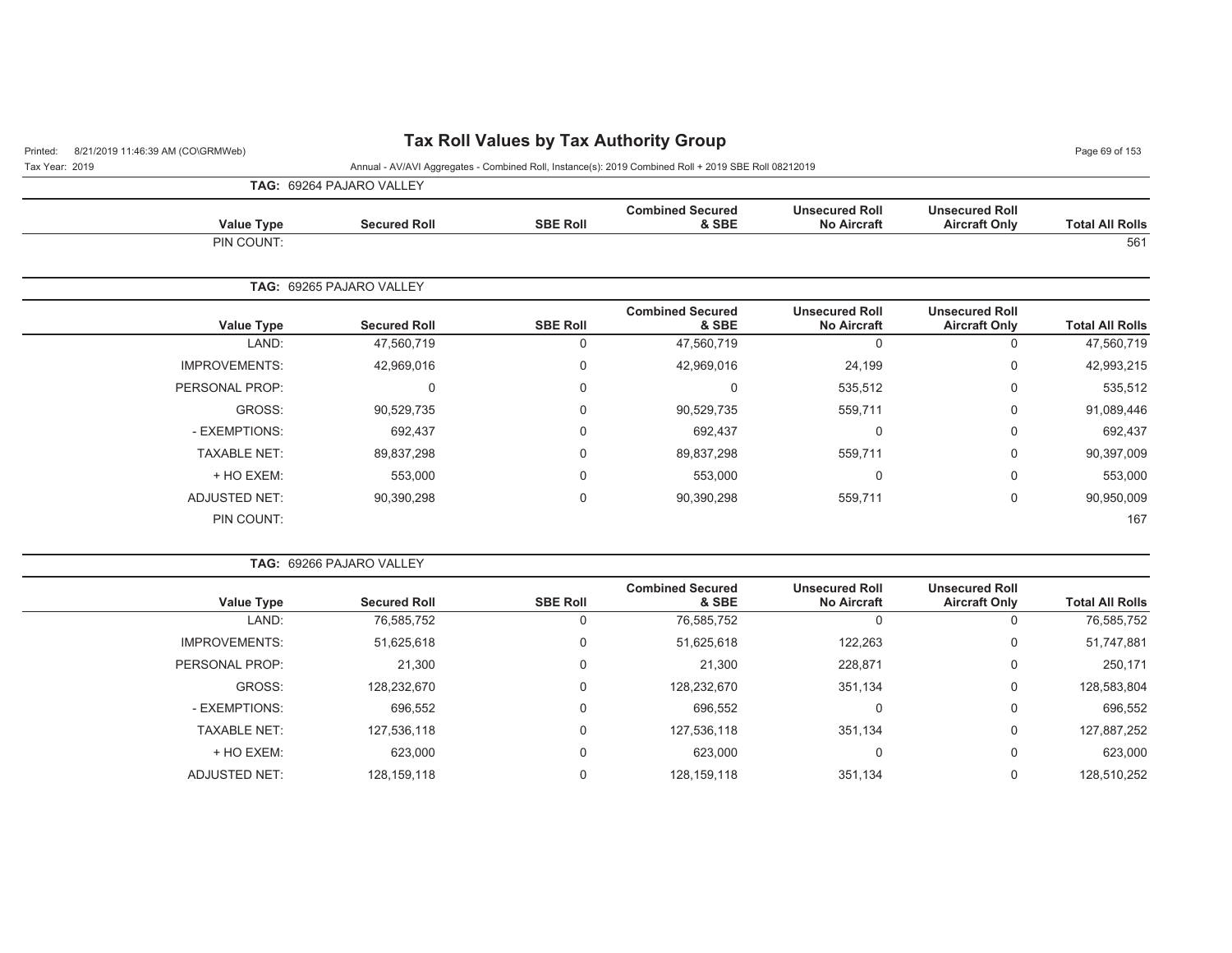# Printed: 8/21/2019 11:46:39 AM (CO\GRMWeb) **Tax Roll Values by Tax Authority Group** Page 70 of 153

Tax Year: 2019 Annual - AV/AVI Aggregates - Combined Roll, Instance(s): 2019 Combined Roll + 2019 SBE Roll 08212019

**TAG:** 69266 PAJARO VALLEY

**TAG:** 69268 PAJARO VALLEY

PIN COUNT:

| <b>Total All Rolls</b> | <b>Unsecured Roll</b><br><b>Aircraft Only</b> | <b>Unsecured Roll</b><br><b>No Aircraft</b> | <b>Combined Secured</b><br>& SBE | <b>SBE Roll</b> | <b>Secured Roll</b>      | <b>Value Type</b>    |
|------------------------|-----------------------------------------------|---------------------------------------------|----------------------------------|-----------------|--------------------------|----------------------|
| 260                    |                                               |                                             |                                  |                 |                          | PIN COUNT:           |
|                        |                                               |                                             |                                  |                 | TAG: 69267 PAJARO VALLEY |                      |
| <b>Total All Rolls</b> | <b>Unsecured Roll</b><br><b>Aircraft Only</b> | <b>Unsecured Roll</b><br><b>No Aircraft</b> | <b>Combined Secured</b><br>& SBE | <b>SBE Roll</b> | <b>Secured Roll</b>      | <b>Value Type</b>    |
| 544, 353, 334          | $\Omega$                                      | $\Omega$                                    | 544,353,334                      | $\Omega$        | 544,353,334              | LAND:                |
| 342,480,996            | 0                                             | 442,243                                     | 342,038,753                      | 0               | 342,038,753              | <b>IMPROVEMENTS:</b> |
| 869,023                | 0                                             | 846,523                                     | 22,500                           | 0               | 22,500                   | PERSONAL PROP:       |
| 887,703,353            | 0                                             | 1,288,766                                   | 886,414,587                      | 0               | 886,414,587              | GROSS:               |
| 8,802,070              | 0                                             | 0                                           | 8,802,070                        | 0               | 8,802,070                | - EXEMPTIONS:        |
| 878,901,283            | 0                                             | 1,288,766                                   | 877,612,517                      | 0               | 877,612,517              | <b>TAXABLE NET:</b>  |

|        | <b>Secured Roll</b>                                                                                                                       | <b>SBE Roll</b> | <b>Combined Secured</b><br>& SBE | <b>Unsecured Roll</b><br><b>No Aircraft</b> | <b>Unsecured Roll</b><br><b>Aircraft Only</b> | <b>Total All Rolls</b> |
|--------|-------------------------------------------------------------------------------------------------------------------------------------------|-----------------|----------------------------------|---------------------------------------------|-----------------------------------------------|------------------------|
| LAND:  | 161,966,134                                                                                                                               |                 | 161,966,134                      | 0                                           |                                               | 161,966,134            |
|        | 83,841,808                                                                                                                                | 0               | 83,841,808                       | 0                                           |                                               | 83,841,808             |
|        | 3,031,096                                                                                                                                 | $\Omega$        | 3,031,096                        | 566,817                                     | 0                                             | 3,597,913              |
| GROSS: | 248,839,038                                                                                                                               | $\Omega$        | 248,839,038                      | 566,817                                     | 0                                             | 249,405,855            |
|        | 112,000                                                                                                                                   | $\Omega$        | 112,000                          | 0                                           |                                               | 112,000                |
|        | 248,727,038                                                                                                                               | 0               | 248,727,038                      | 566,817                                     |                                               | 249,293,855            |
|        | 112,000                                                                                                                                   | $\Omega$        | 112,000                          | 0                                           | $\Omega$                                      | 112,000                |
|        | 248,839,038                                                                                                                               | $\Omega$        | 248,839,038                      | 566,817                                     | 0                                             | 249,405,855            |
|        | <b>Value Type</b><br><b>IMPROVEMENTS:</b><br>PERSONAL PROP:<br>- EXEMPTIONS:<br><b>TAXABLE NET:</b><br>+ HO EXEM:<br><b>ADJUSTED NET:</b> |                 |                                  |                                             |                                               |                        |

+ HO EXEM: 2,718,800 0 2,718,800 0 0 2,718,800 ADJUSTED NET: 880,331,317 0 880,331,317 1,288,766 0 881,620,083

. The contract of the contract of the contract of the contract of the contract of the contract of the contract of the contract of the contract of the contract of the contract of the contract of the contract of the contrac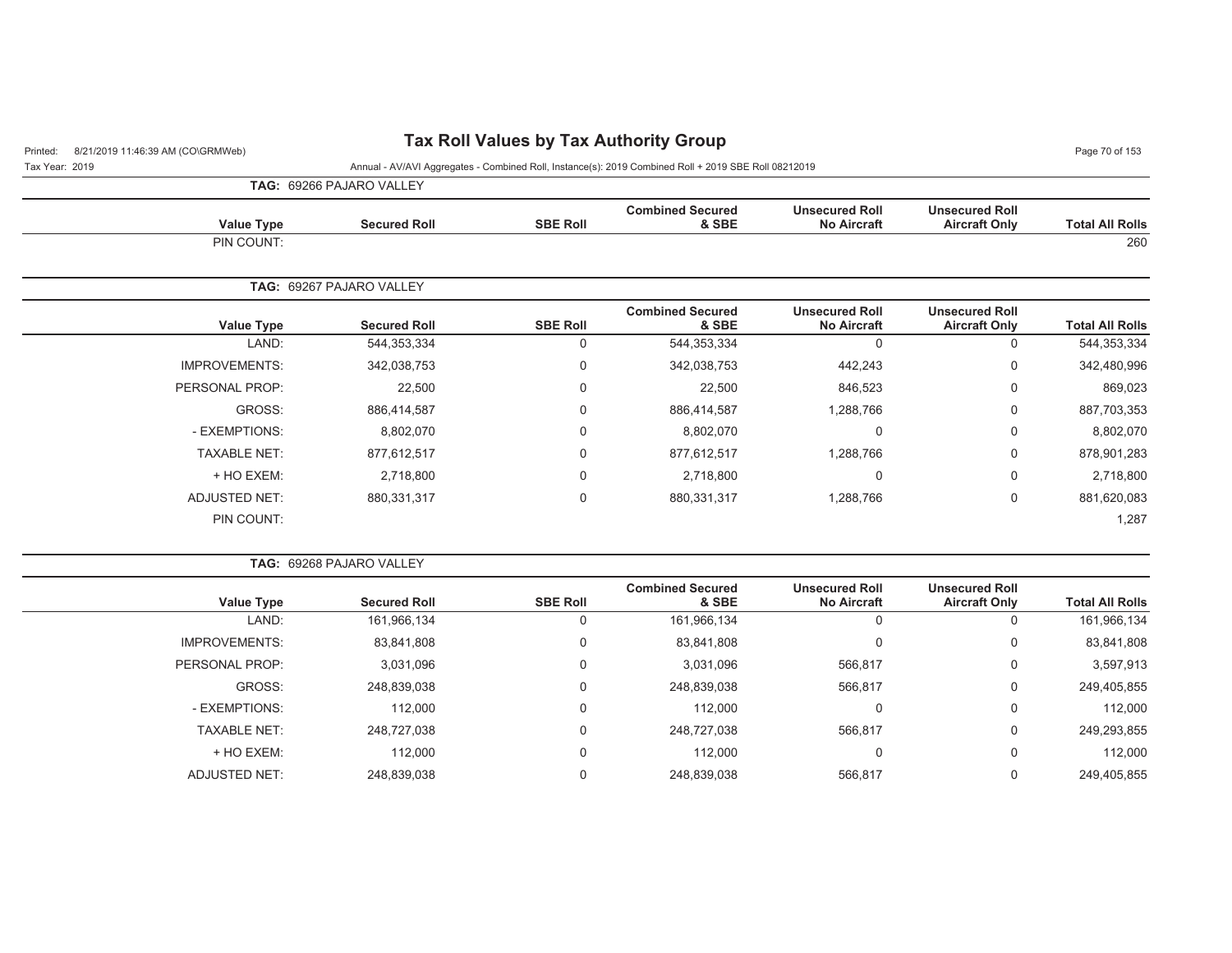# Printed: 8/21/2019 11:46:39 AM (CO\GRMWeb) **Tax Roll Values by Tax Authority Group** Page 71 of 153

Tax Year: 2019 Annual - AV/AVI Aggregates - Combined Roll, Instance(s): 2019 Combined Roll + 2019 SBE Roll 08212019

**TAG:** 69268 PAJARO VALLEY

|                        |                                               |                                             |                                  |                 | <b>IAG.</b> USZUO I AJAINO VALLET |                      |
|------------------------|-----------------------------------------------|---------------------------------------------|----------------------------------|-----------------|-----------------------------------|----------------------|
| <b>Total All Rolls</b> | <b>Unsecured Roll</b><br><b>Aircraft Only</b> | <b>Unsecured Roll</b><br><b>No Aircraft</b> | <b>Combined Secured</b><br>& SBE | <b>SBE Roll</b> | <b>Secured Roll</b>               | <b>Value Type</b>    |
| 637                    |                                               |                                             |                                  |                 |                                   | PIN COUNT:           |
|                        |                                               |                                             |                                  |                 | TAG: 69270 PAJARO VALLEY          |                      |
| <b>Total All Rolls</b> | <b>Unsecured Roll</b><br><b>Aircraft Only</b> | <b>Unsecured Roll</b><br><b>No Aircraft</b> | <b>Combined Secured</b><br>& SBE | <b>SBE Roll</b> | <b>Secured Roll</b>               | <b>Value Type</b>    |
| 451,962,589            | $\mathbf 0$                                   | 138,247                                     | 451,824,342                      | 0               | 451,824,342                       | LAND:                |
| 270,760,714            | $\mathbf 0$                                   | 373,626                                     | 270,387,088                      | 0               | 270,387,088                       | <b>IMPROVEMENTS:</b> |
| 1,034,297              | 0                                             | 988,297                                     | 46,000                           | 0               | 46,000                            | PERSONAL PROP:       |
| 723,757,600            | 0                                             | 1,500,170                                   | 722,257,430                      | 0               | 722,257,430                       | GROSS:               |
| 5,914,308              | $\mathbf 0$                                   | 19,740                                      | 5,894,568                        | 0               | 5,894,568                         | - EXEMPTIONS:        |
| 717,843,292            | $\mathbf 0$                                   | 1,480,430                                   | 716,362,862                      | 0               | 716,362,862                       | <b>TAXABLE NET:</b>  |
| 4,249,000              | $\mathbf 0$                                   | $\Omega$                                    | 4,249,000                        | 0               | 4,249,000                         | + HO EXEM:           |
| 722,092,292            | 0                                             | 1,480,430                                   | 720,611,862                      | 0               | 720,611,862                       | <b>ADJUSTED NET:</b> |
| 1,375                  |                                               |                                             |                                  |                 |                                   | PIN COUNT:           |
|                        |                                               |                                             |                                  |                 |                                   |                      |

### **TAG:** 69271 PAJARO VALLEY

|                      |                     |                 | <b>Combined Secured</b> | <b>Unsecured Roll</b> | <b>Unsecured Roll</b> |                        |
|----------------------|---------------------|-----------------|-------------------------|-----------------------|-----------------------|------------------------|
| <b>Value Type</b>    | <b>Secured Roll</b> | <b>SBE Roll</b> | & SBE                   | <b>No Aircraft</b>    | <b>Aircraft Only</b>  | <b>Total All Rolls</b> |
| LAND:                | 9,377,513           | 0               | 9,377,513               |                       |                       | 9,377,513              |
| <b>IMPROVEMENTS:</b> | 6,888,130           | 0               | 6,888,130               |                       | 0                     | 6,888,130              |
| GROSS:               | 16,265,643          | 0               | 16,265,643              |                       | 0                     | 16,265,643             |
| - EXEMPTIONS:        | 70,000              | 0               | 70,000                  |                       | 0                     | 70,000                 |
| <b>TAXABLE NET:</b>  | 16,195,643          | 0               | 16,195,643              |                       | 0                     | 16,195,643             |
| + HO EXEM:           | 70,000              | 0               | 70,000                  |                       | 0                     | 70,000                 |
| <b>ADJUSTED NET:</b> | 16,265,643          |                 | 16,265,643              |                       |                       | 16,265,643             |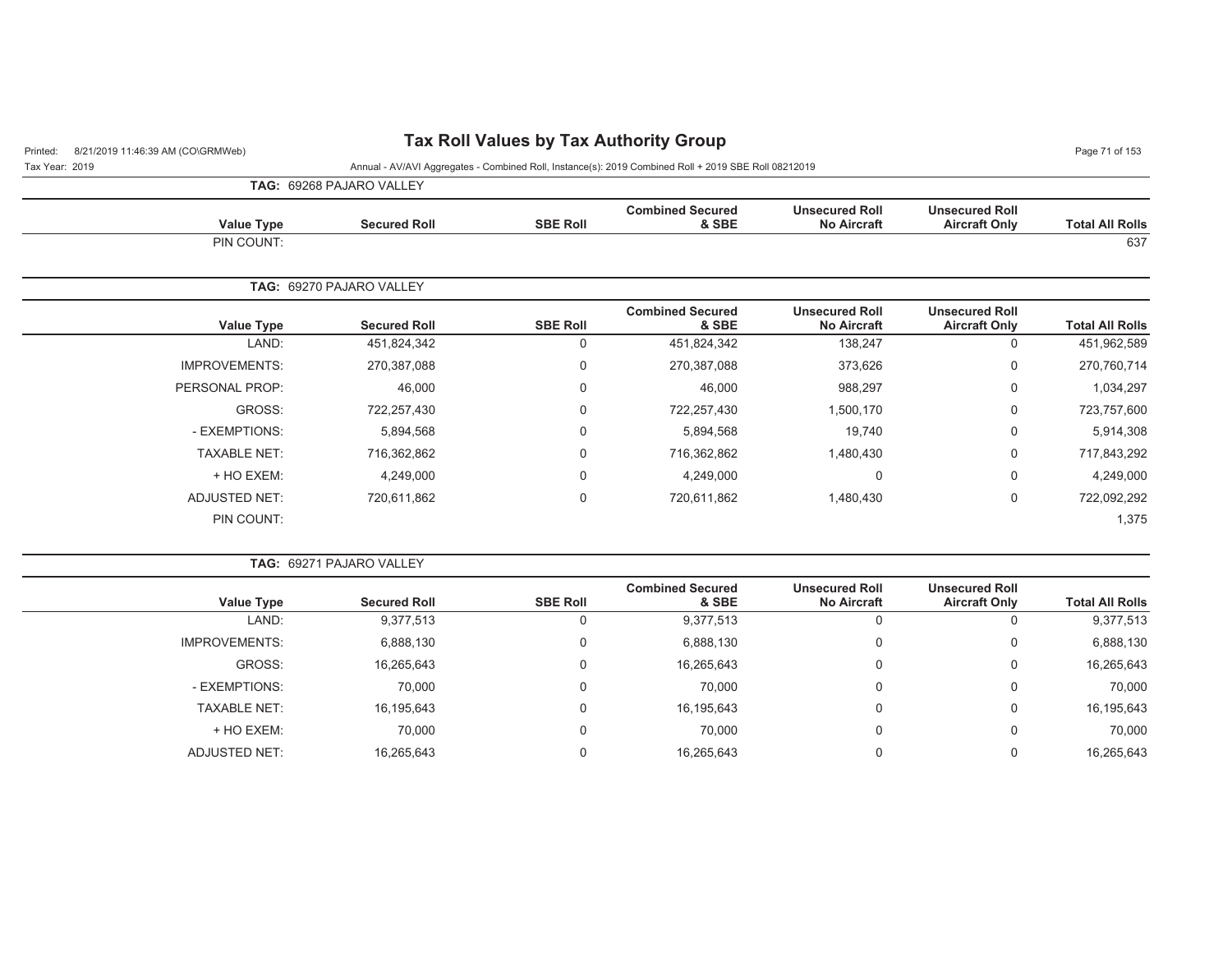# Printed: 8/21/2019 11:46:39 AM (CO\GRMWeb) **Tax Roll Values by Tax Authority Group** Page 72 of 153

Tax Year: 2019 Annual - AV/AVI Aggregates - Combined Roll, Instance(s): 2019 Combined Roll + 2019 SBE Roll 08212019

**TAG:** 69271 PAJARO VALLEY

| <b>Value Type</b> | <b>Secured Roll</b> | <b>SBE Roll</b> | <b>Combined Secured</b><br>& SBE | <b>Unsecured Roll</b><br><b>No Aircraft</b> | <b>Unsecured Roll</b><br><b>Aircraft Only</b> | <b>Total All Rolls</b> |
|-------------------|---------------------|-----------------|----------------------------------|---------------------------------------------|-----------------------------------------------|------------------------|
| PIN COUNT:        |                     |                 |                                  |                                             |                                               | $\bigcap$              |

|                      | <b>TAG: 69272 PAJARO VALLEY</b> |                 |                                  |                                             |                                               |                        |
|----------------------|---------------------------------|-----------------|----------------------------------|---------------------------------------------|-----------------------------------------------|------------------------|
| <b>Value Type</b>    | <b>Secured Roll</b>             | <b>SBE Roll</b> | <b>Combined Secured</b><br>& SBE | <b>Unsecured Roll</b><br><b>No Aircraft</b> | <b>Unsecured Roll</b><br><b>Aircraft Only</b> | <b>Total All Rolls</b> |
| LAND:                | 40,557,342                      | 0               | 40,557,342                       | 0                                           | 0                                             | 40,557,342             |
| <b>IMPROVEMENTS:</b> | 17,783,755                      | 0               | 17,783,755                       | 0                                           | 0                                             | 17,783,755             |
| GROSS:               | 58.341.097                      | 0               | 58,341,097                       | $\Omega$                                    | 0                                             | 58,341,097             |
| - EXEMPTIONS:        | 627,200                         | 0               | 627,200                          | $\Omega$                                    | 0                                             | 627,200                |
| <b>TAXABLE NET:</b>  | 57,713,897                      | 0               | 57,713,897                       | $\Omega$                                    | 0                                             | 57,713,897             |
| + HO EXEM:           | 627,200                         | 0               | 627,200                          | $\Omega$                                    | 0                                             | 627,200                |
| <b>ADJUSTED NET:</b> | 58,341,097                      | 0               | 58,341,097                       | 0                                           | 0                                             | 58,341,097             |
| PIN COUNT:           |                                 |                 |                                  |                                             |                                               | 199                    |

|                      | <b>TAG: 69273 PAJARO VALLEY</b> |                 |                                  |                                             |                                               |                        |
|----------------------|---------------------------------|-----------------|----------------------------------|---------------------------------------------|-----------------------------------------------|------------------------|
| <b>Value Type</b>    | <b>Secured Roll</b>             | <b>SBE Roll</b> | <b>Combined Secured</b><br>& SBE | <b>Unsecured Roll</b><br><b>No Aircraft</b> | <b>Unsecured Roll</b><br><b>Aircraft Only</b> | <b>Total All Rolls</b> |
| LAND:                | 2,081,716,837                   | O               | 2,081,716,837                    | 0                                           |                                               | 2,081,716,837          |
| <b>IMPROVEMENTS:</b> | 1,263,320,664                   | 0               | 1,263,320,664                    | 10,714,406                                  | 0                                             | 1,274,035,070          |
| PERSONAL PROP:       | 1,390,293                       | 0               | 1,390,293                        | 11,677,601                                  | 0                                             | 13,067,894             |
| GROSS:               | 3,346,427,794                   | 0               | 3,346,427,794                    | 22,392,006                                  | $\mathbf 0$                                   | 3,368,819,800          |
| - EXEMPTIONS:        | 46,231,823                      | 0               | 46,231,823                       | 696,374                                     | $\Omega$                                      | 46,928,197             |
| <b>TAXABLE NET:</b>  | 3,300,195,971                   | 0               | 3,300,195,971                    | 21,695,632                                  | 0                                             | 3,321,891,603          |
| + HO EXEM:           | 14.371.145                      | 0               | 14,371,145                       | 0                                           | 0                                             | 14,371,145             |
| ADJUSTED NET:        | 3.314.567.116                   | 0               | 3,314,567,116                    | 21.695.632                                  | $\Omega$                                      | 3,336,262,748          |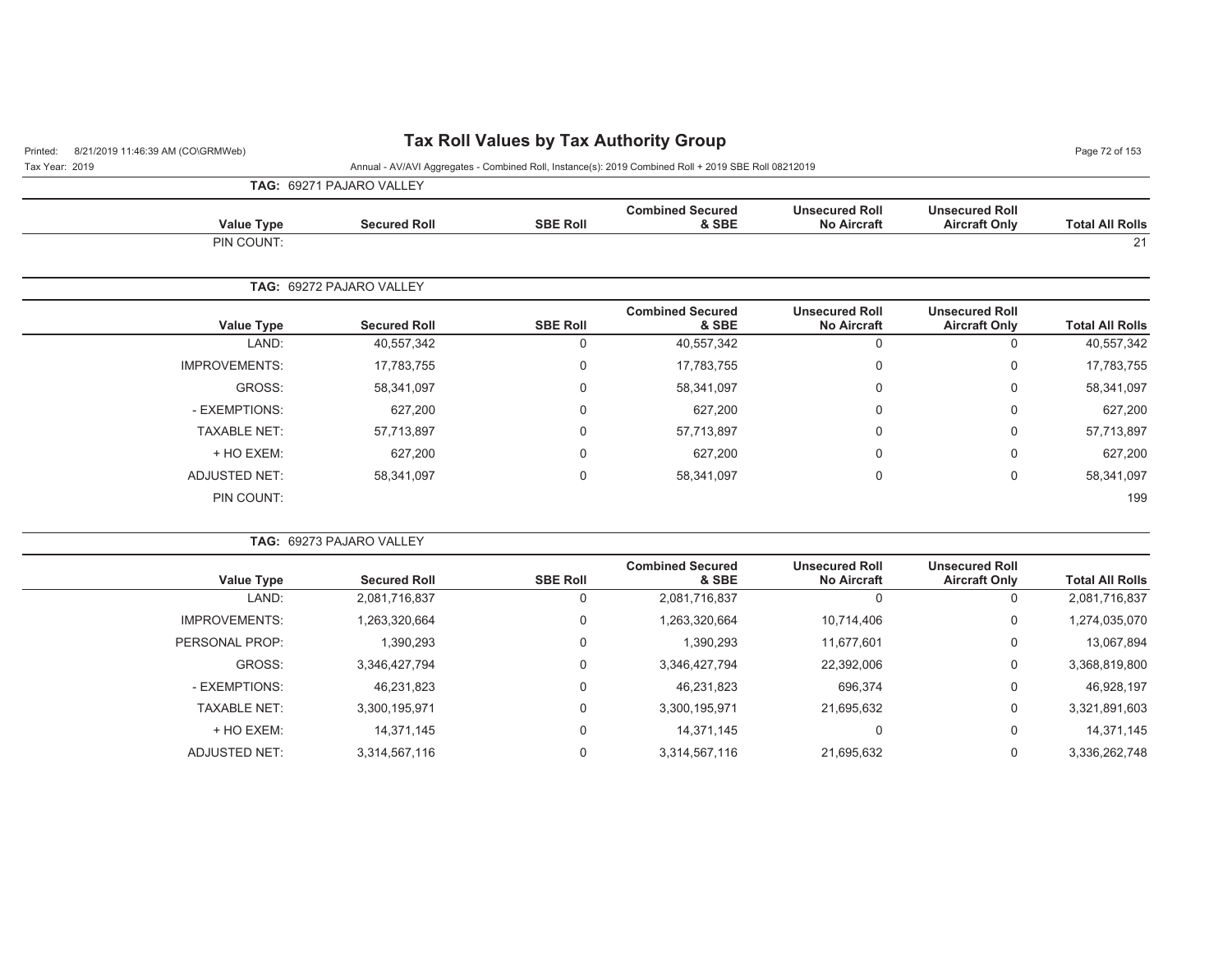## Printed: 8/21/2019 11:46:39 AM (CO\GRMWeb) **Tax Roll Values by Tax Authority Group** Page 73 of 153

Tax Year: 2019 Annual - AV/AVI Aggregates - Combined Roll, Instance(s): 2019 Combined Roll + 2019 SBE Roll 08212019

**TAG:** 69273 PAJARO VALLEY

| <b>Value Type</b> | <b>Secured Roll</b> | <b>SBE Roll</b> | <b>Combined Secured</b><br>& SBE | <b>Unsecured Roll</b><br><b>No Aircraft</b> | <b>Unsecured Roll</b><br><b>Aircraft Only</b> | <b>Total All Rolls</b> |
|-------------------|---------------------|-----------------|----------------------------------|---------------------------------------------|-----------------------------------------------|------------------------|
| PIN COUNT:        |                     |                 |                                  |                                             |                                               | 5,683                  |

|                      | <b>TAG:   69274 PAJARO VALLEY</b> |                 |                                  |                                             |                                               |                        |
|----------------------|-----------------------------------|-----------------|----------------------------------|---------------------------------------------|-----------------------------------------------|------------------------|
| <b>Value Type</b>    | <b>Secured Roll</b>               | <b>SBE Roll</b> | <b>Combined Secured</b><br>& SBE | <b>Unsecured Roll</b><br><b>No Aircraft</b> | <b>Unsecured Roll</b><br><b>Aircraft Only</b> | <b>Total All Rolls</b> |
| LAND:                | 26,545,332                        | 0               | 26,545,332                       |                                             | 0                                             | 26,545,332             |
| <b>IMPROVEMENTS:</b> | 26,110,075                        | 0               | 26,110,075                       | 0                                           | 0                                             | 26,110,075             |
| PERSONAL PROP:       |                                   | 0               | 0                                | 439,924                                     | 0                                             | 439,924                |
| GROSS:               | 52,655,407                        | 0               | 52,655,407                       | 439,924                                     | 0                                             | 53,095,331             |
| - EXEMPTIONS:        | 273,000                           | 0               | 273,000                          | 0                                           | 0                                             | 273,000                |
| <b>TAXABLE NET:</b>  | 52,382,407                        | 0               | 52,382,407                       | 439,924                                     | 0                                             | 52,822,331             |
| + HO EXEM:           | 273,000                           | 0               | 273,000                          | 0                                           | 0                                             | 273,000                |
| <b>ADJUSTED NET:</b> | 52,655,407                        | $\Omega$        | 52,655,407                       | 439,924                                     | 0                                             | 53,095,331             |
| PIN COUNT:           |                                   |                 |                                  |                                             |                                               | 72                     |

| <b>TAG: 69275 PAJARO VALLEY</b> |
|---------------------------------|
|---------------------------------|

| <b>Value Type</b>    | <b>Secured Roll</b> | <b>SBE Roll</b> | <b>Combined Secured</b><br>& SBE | <b>Unsecured Roll</b><br><b>No Aircraft</b> | <b>Unsecured Roll</b><br><b>Aircraft Only</b> | <b>Total All Rolls</b> |
|----------------------|---------------------|-----------------|----------------------------------|---------------------------------------------|-----------------------------------------------|------------------------|
| LAND:                | 223,489,076         |                 | 223,489,076                      | u                                           |                                               | 223,489,076            |
| <b>IMPROVEMENTS:</b> | 149,347,302         | $\Omega$        | 149,347,302                      | 5,000                                       | 0                                             | 149,352,302            |
| PERSONAL PROP:       | 4,000               | 0               | 4,000                            | 174.537                                     |                                               | 178,537                |
| GROSS:               | 372,840,378         | $\mathbf 0$     | 372,840,378                      | 179,537                                     | 0                                             | 373,019,915            |
| - EXEMPTIONS:        | 2,815,687           | 0               | 2,815,687                        | 0                                           |                                               | 2,815,687              |
| <b>TAXABLE NET:</b>  | 370,024,691         | 0               | 370,024,691                      | 179,537                                     | 0                                             | 370,204,228            |
| + HO EXEM:           | 2,196,600           | 0               | 2,196,600                        | 0                                           |                                               | 2,196,600              |
| <b>ADJUSTED NET:</b> | 372,221,291         |                 | 372,221,291                      | 179.537                                     |                                               | 372,400,828            |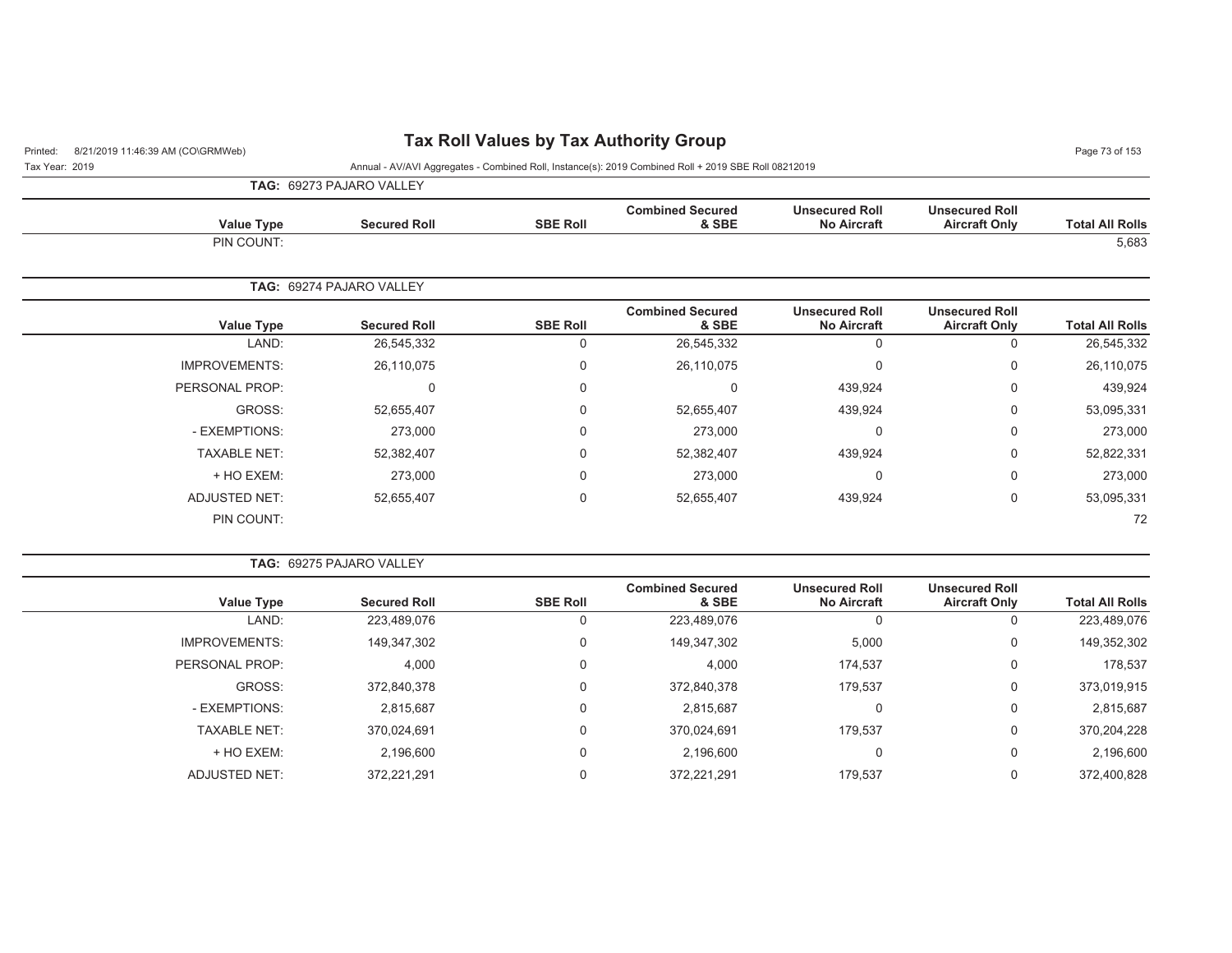## Printed: 8/21/2019 11:46:39 AM (CO\GRMWeb) **Tax Roll Values by Tax Authority Group** Page 74 of 153

Tax Year: 2019 Annual - AV/AVI Aggregates - Combined Roll, Instance(s): 2019 Combined Roll + 2019 SBE Roll 08212019

**TAG:** 69275 PAJARO VALLEY

| <b>Value Type</b> | <b>Secured Roll</b> | <b>SBE Roll</b> | <b>Combined Secured</b><br>& SBE | <b>Unsecured Roll</b><br><b>No Aircraft</b> | <b>Unsecured Roll</b><br><b>Aircraft Only</b> | <b>Total All Rolls</b> |
|-------------------|---------------------|-----------------|----------------------------------|---------------------------------------------|-----------------------------------------------|------------------------|
| PIN COUNT:        |                     |                 |                                  |                                             |                                               | 719                    |

|                      | <b>TAG: 69277 PAJARO VALLEY</b> |                 |                                  |                                             |                                               |                        |
|----------------------|---------------------------------|-----------------|----------------------------------|---------------------------------------------|-----------------------------------------------|------------------------|
| <b>Value Type</b>    | <b>Secured Roll</b>             | <b>SBE Roll</b> | <b>Combined Secured</b><br>& SBE | <b>Unsecured Roll</b><br><b>No Aircraft</b> | <b>Unsecured Roll</b><br><b>Aircraft Only</b> | <b>Total All Rolls</b> |
| LAND:                | 20,183,938                      | 0               | 20,183,938                       | 0                                           | υ                                             | 20,183,938             |
| <b>IMPROVEMENTS:</b> | 11,971,766                      | 0               | 11,971,766                       | 0                                           | 0                                             | 11,971,766             |
| PERSONAL PROP:       | 0                               | 0               |                                  | 14,617                                      | 0                                             | 14,617                 |
| GROSS:               | 32,155,704                      | 0               | 32,155,704                       | 14,617                                      | 0                                             | 32,170,321             |
| - EXEMPTIONS:        | 204,749                         | 0               | 204,749                          | 0                                           | 0                                             | 204,749                |
| <b>TAXABLE NET:</b>  | 31,950,955                      | 0               | 31,950,955                       | 14,617                                      | 0                                             | 31,965,572             |
| + HO EXEM:           | 203,000                         | 0               | 203,000                          | 0                                           | 0                                             | 203,000                |
| <b>ADJUSTED NET:</b> | 32,153,955                      | 0               | 32,153,955                       | 14,617                                      | 0                                             | 32,168,572             |
| PIN COUNT:           |                                 |                 |                                  |                                             |                                               | 91                     |

|  | <b>TAG: 69278 PAJARO VALLEY</b> |  |
|--|---------------------------------|--|
|  |                                 |  |

| Value Type           | <b>Secured Roll</b> | <b>SBE Roll</b> | <b>Combined Secured</b><br>& SBE | <b>Unsecured Roll</b><br><b>No Aircraft</b> | <b>Unsecured Roll</b><br><b>Aircraft Only</b> | <b>Total All Rolls</b> |
|----------------------|---------------------|-----------------|----------------------------------|---------------------------------------------|-----------------------------------------------|------------------------|
| LAND:                | 109,052,978         |                 | 109,052,978                      | 19,228                                      |                                               | 109,072,206            |
| <b>IMPROVEMENTS:</b> | 83,658,618          |                 | 83,658,618                       | 19,227                                      | 0                                             | 83,677,845             |
| PERSONAL PROP:       | 27,000              | 0               | 27,000                           | 32,540                                      | $\Omega$                                      | 59,540                 |
| GROSS:               | 192,738,596         |                 | 192,738,596                      | 70,995                                      | 0                                             | 192,809,591            |
| - EXEMPTIONS:        | 736,234             |                 | 736,234                          | 0                                           | 0                                             | 736,234                |
| <b>TAXABLE NET:</b>  | 192,002,362         |                 | 192,002,362                      | 70,995                                      | $\Omega$                                      | 192,073,357            |
| + HO EXEM:           | 595,000             | 0               | 595,000                          | 0                                           | 0                                             | 595,000                |
| ADJUSTED NET:        | 192,597,362         |                 | 192,597,362                      | 70,995                                      |                                               | 192,668,357            |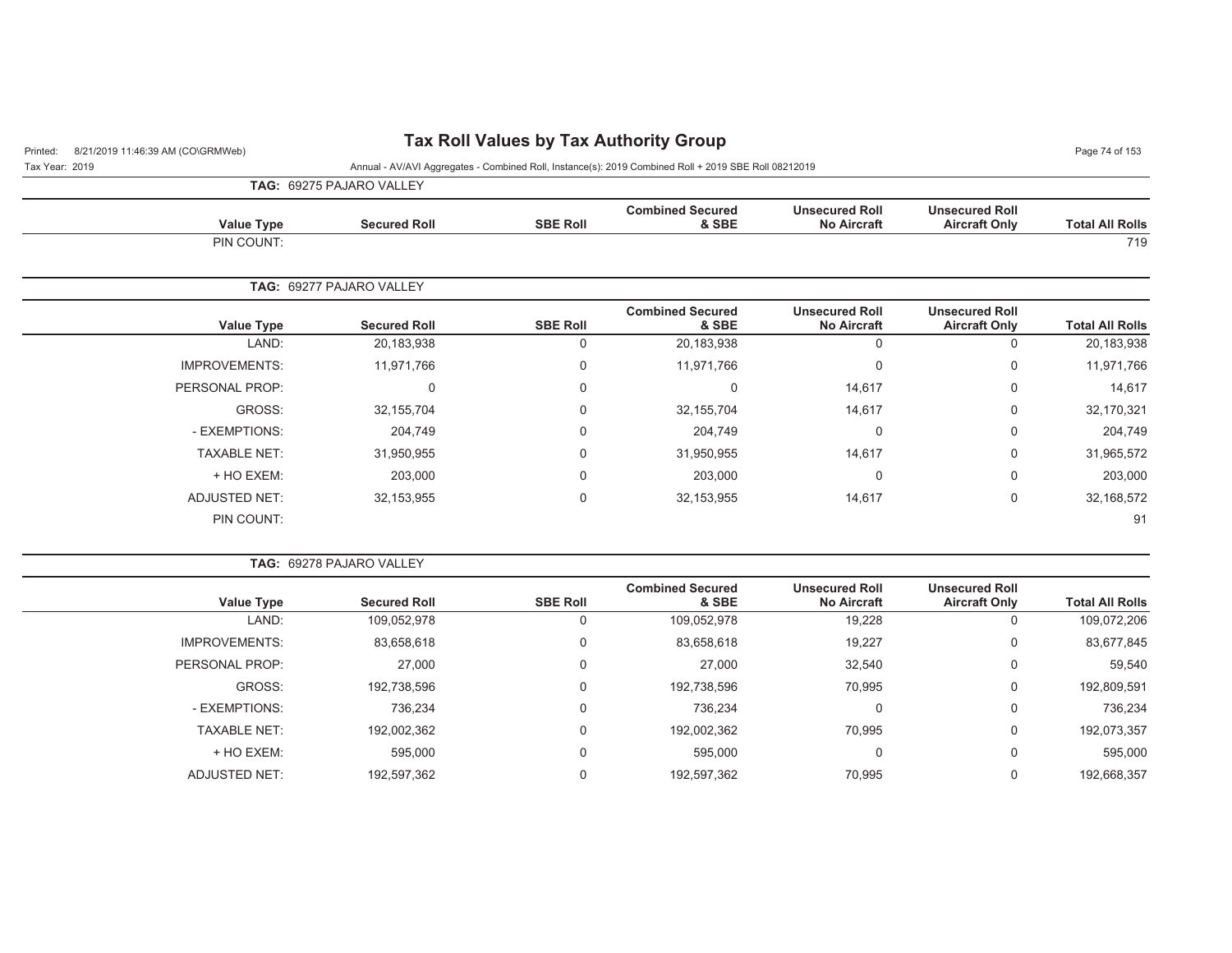## Printed: 8/21/2019 11:46:39 AM (CO\GRMWeb) **Tax Roll Values by Tax Authority Group** Page 75 of 153

Tax Year: 2019 Annual - AV/AVI Aggregates - Combined Roll, Instance(s): 2019 Combined Roll + 2019 SBE Roll 08212019

**TAG:** 69278 PAJARO VALLEY

| <b>Value Type</b> | <b>Secured Roll</b> | <b>SBE Roll</b> | <b>Combined Secured</b><br>& SBE | <b>Unsecured Roll</b><br><b>No Aircraft</b> | <b>Unsecured Roll</b><br><b>Aircraft Only</b> | <b>Total All Rolls</b> |
|-------------------|---------------------|-----------------|----------------------------------|---------------------------------------------|-----------------------------------------------|------------------------|
| PIN COUNT:        |                     |                 |                                  |                                             |                                               | 239                    |

|                      | <b>TAG: 69279 PAJARO VALLEY</b> |                 |                                  |                                             |                                               |                        |
|----------------------|---------------------------------|-----------------|----------------------------------|---------------------------------------------|-----------------------------------------------|------------------------|
| <b>Value Type</b>    | <b>Secured Roll</b>             | <b>SBE Roll</b> | <b>Combined Secured</b><br>& SBE | <b>Unsecured Roll</b><br><b>No Aircraft</b> | <b>Unsecured Roll</b><br><b>Aircraft Only</b> | <b>Total All Rolls</b> |
| LAND:                | 23,240,255                      | Ü               | 23,240,255                       | U                                           | 0                                             | 23,240,255             |
| <b>IMPROVEMENTS:</b> | 18,070,368                      | 0               | 18,070,368                       | 0                                           | 0                                             | 18,070,368             |
| GROSS:               | 41,310,623                      | 0               | 41,310,623                       | $\Omega$                                    | 0                                             | 41,310,623             |
| - EXEMPTIONS:        | 56,000                          | 0               | 56,000                           | $\mathbf 0$                                 | 0                                             | 56,000                 |
| <b>TAXABLE NET:</b>  | 41,254,623                      | 0               | 41,254,623                       | $\mathbf 0$                                 | 0                                             | 41,254,623             |
| + HO EXEM:           | 56,000                          | 0               | 56,000                           | $\Omega$                                    | 0                                             | 56,000                 |
| ADJUSTED NET:        | 41,310,623                      | 0               | 41,310,623                       | $\Omega$                                    | 0                                             | 41,310,623             |
| PIN COUNT:           |                                 |                 |                                  |                                             |                                               | 25                     |

| <b>Secured Roll</b> | <b>SBE Roll</b> | <b>Combined Secured</b><br>& SBE | <b>Unsecured Roll</b><br><b>No Aircraft</b> | <b>Unsecured Roll</b><br><b>Aircraft Only</b> | <b>Total All Rolls</b> |
|---------------------|-----------------|----------------------------------|---------------------------------------------|-----------------------------------------------|------------------------|
| 182,613,967         | 0               | 182,613,967                      | 0                                           |                                               | 182,613,967            |
| 128.477.196         | $\Omega$        | 128.477.196                      | 3,000                                       | 0                                             | 128,480,196            |
| 16,023              | $\Omega$        | 16,023                           | 185,952                                     | $\mathbf 0$                                   | 201,975                |
| 311.107.186         | $\Omega$        | 311, 107, 186                    | 188,952                                     | 0                                             | 311,296,138            |
| 3,101,913           | $\Omega$        | 3,101,913                        | $\Omega$                                    | 0                                             | 3,101,913              |
| 308.005.273         | $\Omega$        | 308.005.273                      | 188,952                                     | 0                                             | 308,194,225            |
| 1,953,000           | $\mathbf 0$     | 1,953,000                        | $\mathbf 0$                                 | 0                                             | 1,953,000              |
| 309.958.273         | $\Omega$        | 309.958.273                      | 188,952                                     | 0                                             | 310.147.225            |
|                     |                 |                                  |                                             | <b>TAG: 69280 PAJARO VALLEY</b>               |                        |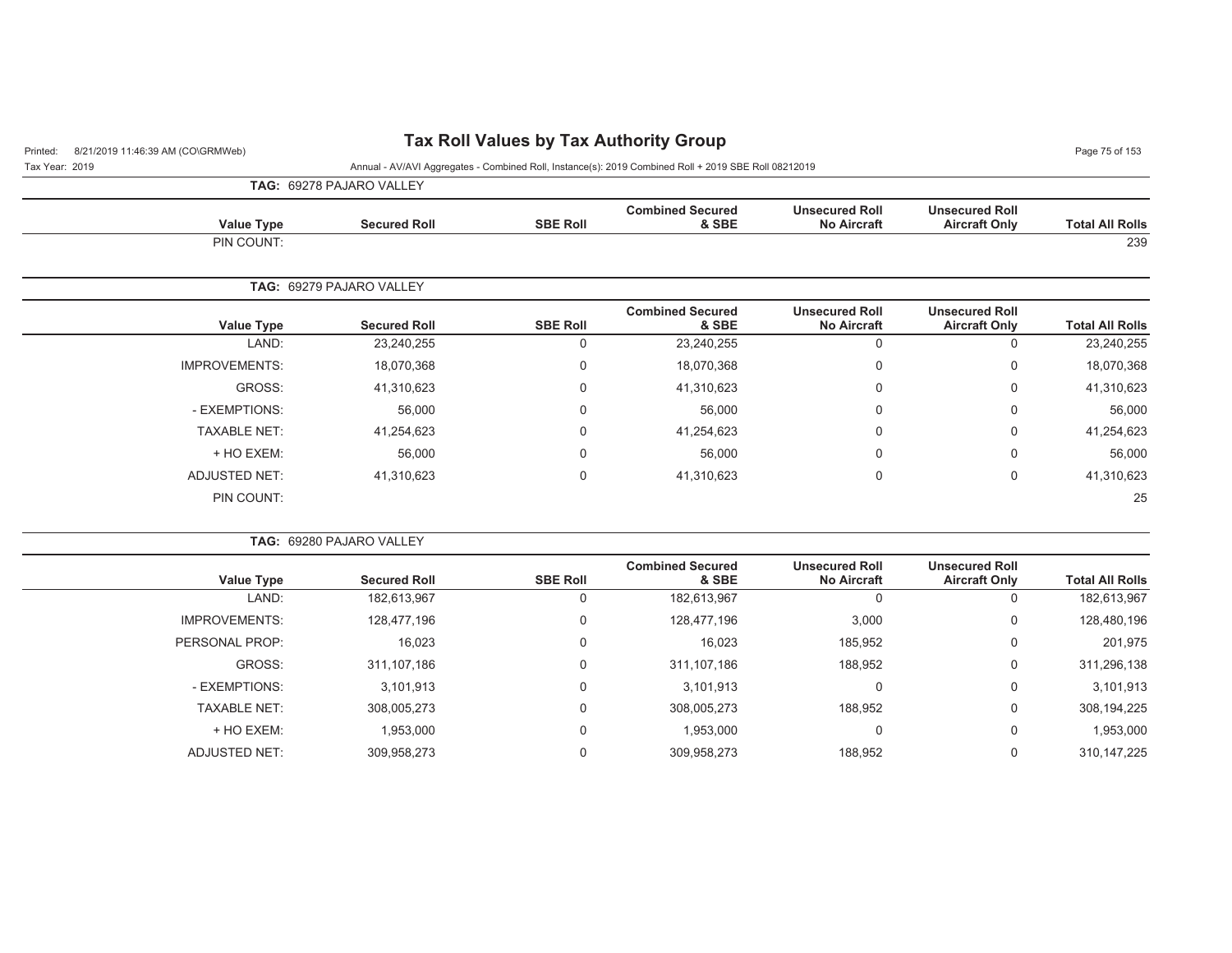## Printed: 8/21/2019 11:46:39 AM (CO\GRMWeb) **Tax Roll Values by Tax Authority Group** Page 76 of 153

Tax Year: 2019 Annual - AV/AVI Aggregates - Combined Roll, Instance(s): 2019 Combined Roll + 2019 SBE Roll 08212019

**TAG:** 69280 PAJARO VALLEY

| <b>Value Type</b> | <b>Secured Roll</b> | <b>SBE Roll</b> | <b>Combined Secured</b><br>& SBE | <b>Unsecured Roll</b><br><b>No Aircraft</b> | <b>Unsecured Roll</b><br><b>Aircraft Only</b> | <b>Total All Rolls</b> |
|-------------------|---------------------|-----------------|----------------------------------|---------------------------------------------|-----------------------------------------------|------------------------|
| PIN COUNT:        |                     |                 |                                  |                                             |                                               | 806                    |

| <b>TAG: 69281 PAJARO VALLEY</b> |                 |                                  |                                             |                                               |                        |
|---------------------------------|-----------------|----------------------------------|---------------------------------------------|-----------------------------------------------|------------------------|
| <b>Secured Roll</b>             | <b>SBE Roll</b> | <b>Combined Secured</b><br>& SBE | <b>Unsecured Roll</b><br><b>No Aircraft</b> | <b>Unsecured Roll</b><br><b>Aircraft Only</b> | <b>Total All Rolls</b> |
| 47,793,079                      | 0               | 47,793,079                       | 0                                           | 0                                             | 47,793,079             |
| 38,053,005                      | 0               | 38,053,005                       | 4,500                                       | 0                                             | 38,057,505             |
|                                 | 0               |                                  | 9,393                                       | 0                                             | 9,393                  |
| 85,846,084                      | 0               | 85,846,084                       | 13,893                                      | 0                                             | 85,859,977             |
| 1,352,179                       | 0               | 1,352,179                        | 0                                           | 0                                             | 1,352,179              |
| 84,493,905                      | 0               | 84,493,905                       | 13,893                                      | 0                                             | 84,507,798             |
| 427,000                         | 0               | 427,000                          | 0                                           | 0                                             | 427,000                |
| 84,920,905                      | 0               | 84,920,905                       | 13,893                                      | 0                                             | 84,934,798             |
|                                 |                 |                                  |                                             |                                               | 178                    |
|                                 |                 |                                  |                                             |                                               |                        |

|  |  | <b>TAG: 69282 PAJARO VALLEY</b> |  |
|--|--|---------------------------------|--|
|--|--|---------------------------------|--|

| <b>Value Type</b>    | <b>Secured Roll</b> | <b>SBE Roll</b> | <b>Combined Secured</b><br>& SBE | <b>Unsecured Roll</b><br><b>No Aircraft</b> | <b>Unsecured Roll</b><br><b>Aircraft Only</b> | <b>Total All Rolls</b> |
|----------------------|---------------------|-----------------|----------------------------------|---------------------------------------------|-----------------------------------------------|------------------------|
| LAND:                | 55,889,154          | 0               | 55,889,154                       | 66,097                                      |                                               | 55,955,251             |
| <b>IMPROVEMENTS:</b> | 41,638,746          | $\Omega$        | 41,638,746                       | 853,109                                     | 0                                             | 42,491,855             |
| PERSONAL PROP:       | 1,544,434           | $\Omega$        | 1,544,434                        | 3,890,593                                   | 0                                             | 5,435,027              |
| GROSS:               | 99,072,334          | $\Omega$        | 99,072,334                       | 4,809,799                                   | 0                                             | 103,882,133            |
| - EXEMPTIONS:        | 14,052,873          | $\Omega$        | 14,052,873                       |                                             | 0                                             | 14,052,873             |
| <b>TAXABLE NET:</b>  | 85,019,461          | 0               | 85,019,461                       | 4,809,799                                   | 0                                             | 89,829,260             |
| + HO EXEM:           | 147.000             | $\Omega$        | 147.000                          | $\Omega$                                    | 0                                             | 147.000                |
| ADJUSTED NET:        | 85,166,461          | 0               | 85,166,461                       | 4,809,799                                   |                                               | 89,976,260             |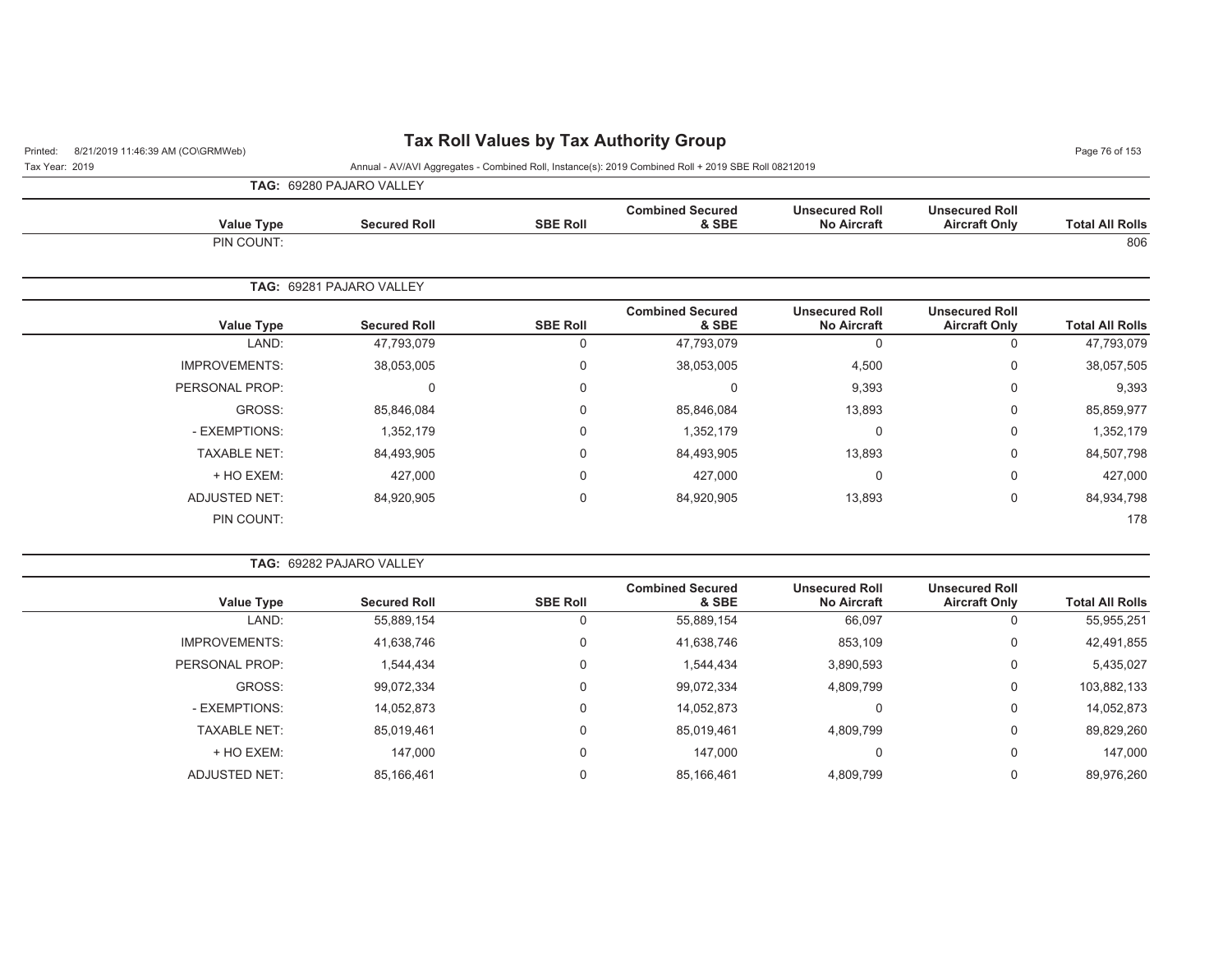| 8/21/2019 11:46:39 AM (CO\GRMWeb)<br>Printed: |                                                                                                      |                 | <b>Tax Roll Values by Tax Authority Group</b> |                                             |                                               | Page 77 of 153         |  |
|-----------------------------------------------|------------------------------------------------------------------------------------------------------|-----------------|-----------------------------------------------|---------------------------------------------|-----------------------------------------------|------------------------|--|
| Tax Year: 2019                                | Annual - AV/AVI Aggregates - Combined Roll, Instance(s): 2019 Combined Roll + 2019 SBE Roll 08212019 |                 |                                               |                                             |                                               |                        |  |
|                                               | TAG: 69282 PAJARO VALLEY                                                                             |                 |                                               |                                             |                                               |                        |  |
| <b>Value Type</b>                             | <b>Secured Roll</b>                                                                                  | <b>SBE Roll</b> | <b>Combined Secured</b><br>& SBE              | <b>Unsecured Roll</b><br><b>No Aircraft</b> | <b>Unsecured Roll</b><br><b>Aircraft Only</b> | <b>Total All Rolls</b> |  |
| PIN COUNT:                                    |                                                                                                      |                 |                                               |                                             |                                               | 175                    |  |
|                                               | TAG: 69283 PAJARO VALLEY                                                                             |                 |                                               |                                             |                                               |                        |  |
| <b>Value Type</b>                             | <b>Secured Roll</b>                                                                                  | <b>SBE Roll</b> | <b>Combined Secured</b><br>& SBE              | <b>Unsecured Roll</b><br><b>No Aircraft</b> | <b>Unsecured Roll</b><br><b>Aircraft Only</b> | <b>Total All Rolls</b> |  |
| PIN COUNT:                                    |                                                                                                      |                 |                                               |                                             |                                               |                        |  |
|                                               | TAG: 69285 PAJARO VALLEY                                                                             |                 |                                               |                                             |                                               |                        |  |
| <b>Value Type</b>                             | <b>Secured Roll</b>                                                                                  | <b>SBE Roll</b> | <b>Combined Secured</b><br>& SBE              | <b>Unsecured Roll</b><br><b>No Aircraft</b> | <b>Unsecured Roll</b><br><b>Aircraft Only</b> | <b>Total All Rolls</b> |  |
| LAND:                                         | 1,830,244                                                                                            | $\mathbf 0$     | 1,830,244                                     | $\mathbf 0$                                 | $\mathbf 0$                                   | 1,830,244              |  |
| <b>IMPROVEMENTS:</b>                          | 1,467,738                                                                                            | $\mathbf 0$     | 1,467,738                                     | $\mathbf{0}$                                | 0                                             | 1,467,738              |  |
| GROSS:                                        | 3,297,982                                                                                            | 0               | 3,297,982                                     | $\Omega$                                    | 0                                             | 3,297,982              |  |
| - EXEMPTIONS:                                 | 33,671                                                                                               | 0               | 33,671                                        | $\mathbf{0}$                                | 0                                             | 33,671                 |  |
| <b>TAXABLE NET:</b>                           | 3,264,311                                                                                            | $\mathbf 0$     | 3,264,311                                     | $\Omega$                                    | $\mathbf 0$                                   | 3,264,311              |  |
| + HO EXEM:                                    | 28,000                                                                                               | $\mathbf 0$     | 28,000                                        | $\Omega$                                    | $\mathbf 0$                                   | 28,000                 |  |
| <b>ADJUSTED NET:</b>                          | 3,292,311                                                                                            | $\mathbf 0$     | 3,292,311                                     | $\mathbf 0$                                 | $\pmb{0}$                                     | 3,292,311              |  |
| PIN COUNT:                                    |                                                                                                      |                 |                                               |                                             |                                               | 17                     |  |
|                                               | TAG: 69286 PAJARO VALLEY                                                                             |                 |                                               |                                             |                                               |                        |  |
| <b>Value Type</b>                             | <b>Secured Roll</b>                                                                                  | <b>SBE Roll</b> | <b>Combined Secured</b><br>& SBE              | <b>Unsecured Roll</b><br><b>No Aircraft</b> | <b>Unsecured Roll</b><br><b>Aircraft Only</b> | <b>Total All Rolls</b> |  |
| LAND:                                         | 254,102                                                                                              | $\mathbf 0$     | 254,102                                       | $\mathbf 0$                                 | $\mathbf 0$                                   | 254,102                |  |
| <b>IMPROVEMENTS:</b>                          | 693,695                                                                                              | $\mathbf 0$     | 693,695                                       | $\mathbf{0}$                                | $\mathbf 0$                                   | 693,695                |  |
| GROSS:                                        | 947,797                                                                                              | $\mathbf 0$     | 947,797                                       | $\mathbf 0$                                 | $\mathbf 0$                                   | 947,797                |  |

TAXABLE NET: 947,797 0 947,797 0 0 947,797 ADJUSTED NET: 347,797 947,797 0 947,797 96 947,797 0 947,797 0 947,797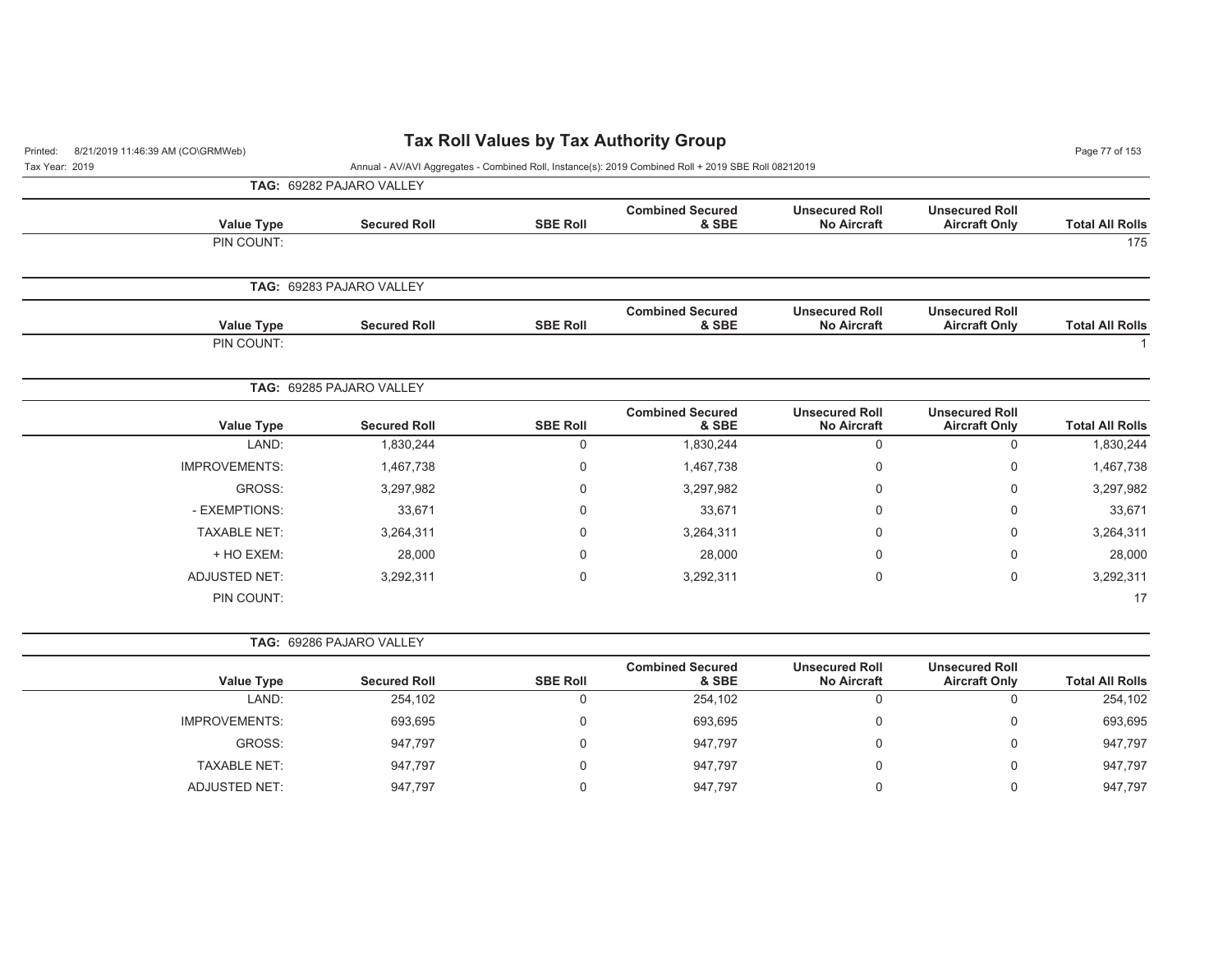## Printed: 8/21/2019 11:46:39 AM (CO\GRMWeb) **Tax Roll Values by Tax Authority Group** Page 78 of 153

Tax Year: 2019 Annual - AV/AVI Aggregates - Combined Roll, Instance(s): 2019 Combined Roll + 2019 SBE Roll 08212019

**TAG:** 69286 PAJARO VALLEY

| <b>Value Type</b> | <b>Secured Roll</b> | <b>SBE Roll</b> | <b>Combined Secured</b><br>& SBE | <b>Unsecured Roll</b><br><b>No Aircraft</b> | <b>Unsecured Roll</b><br><b>Aircraft Only</b> | <b>Total All Rolls</b> |
|-------------------|---------------------|-----------------|----------------------------------|---------------------------------------------|-----------------------------------------------|------------------------|
| PIN COUNT:        |                     |                 |                                  |                                             |                                               |                        |

|                      | <b>TAG: 69289 PAJARO VALLEY</b> |                 |                                  |                                             |                                               |                        |
|----------------------|---------------------------------|-----------------|----------------------------------|---------------------------------------------|-----------------------------------------------|------------------------|
| Value Type           | <b>Secured Roll</b>             | <b>SBE Roll</b> | <b>Combined Secured</b><br>& SBE | <b>Unsecured Roll</b><br><b>No Aircraft</b> | <b>Unsecured Roll</b><br><b>Aircraft Only</b> | <b>Total All Rolls</b> |
| LAND:                | 5,028,396                       | 0               | 5,028,396                        | 0                                           | O                                             | 5,028,396              |
| <b>IMPROVEMENTS:</b> | 3,757,290                       | 0               | 3,757,290                        | 0                                           | 0                                             | 3,757,290              |
| GROSS:               | 8,785,686                       | 0               | 8,785,686                        | 0                                           | 0                                             | 8,785,686              |
| - EXEMPTIONS:        | 42,000                          | 0               | 42,000                           | 0                                           | 0                                             | 42,000                 |
| <b>TAXABLE NET:</b>  | 8,743,686                       | 0               | 8,743,686                        | 0                                           | 0                                             | 8,743,686              |
| + HO EXEM:           | 42,000                          | 0               | 42,000                           | 0                                           | 0                                             | 42,000                 |
| ADJUSTED NET:        | 8,785,686                       | $\mathbf 0$     | 8,785,686                        | 0                                           | 0                                             | 8,785,686              |
| PIN COUNT:           |                                 |                 |                                  |                                             |                                               | 13                     |

| <b>TAG: 69290 PAJARO VALLEY</b> |                 |                                  |                                             |                                               |                        |
|---------------------------------|-----------------|----------------------------------|---------------------------------------------|-----------------------------------------------|------------------------|
| <b>Secured Roll</b>             | <b>SBE Roll</b> | <b>Combined Secured</b><br>& SBE | <b>Unsecured Roll</b><br><b>No Aircraft</b> | <b>Unsecured Roll</b><br><b>Aircraft Only</b> | <b>Total All Rolls</b> |
| 9,889,989                       |                 | 9,889,989                        | 0                                           |                                               | 9,889,989              |
| 13,096,819                      |                 | 13,096,819                       | $\Omega$                                    | 0                                             | 13,096,819             |
|                                 |                 |                                  | 12,693                                      | 0                                             | 12,693                 |
| 22,986,808                      |                 | 22,986,808                       | 12,693                                      | $\Omega$                                      | 22,999,501             |
| 77,730                          |                 | 77,730                           | $\Omega$                                    | 0                                             | 77,730                 |
| 22,909,078                      |                 | 22,909,078                       | 12,693                                      | $\Omega$                                      | 22,921,771             |
| 77,000                          |                 | 77,000                           | 0                                           | $\Omega$                                      | 77,000                 |
| 22,986,078                      |                 | 22,986,078                       | 12.693                                      | 0                                             | 22,998,771             |
|                                 |                 |                                  |                                             |                                               |                        |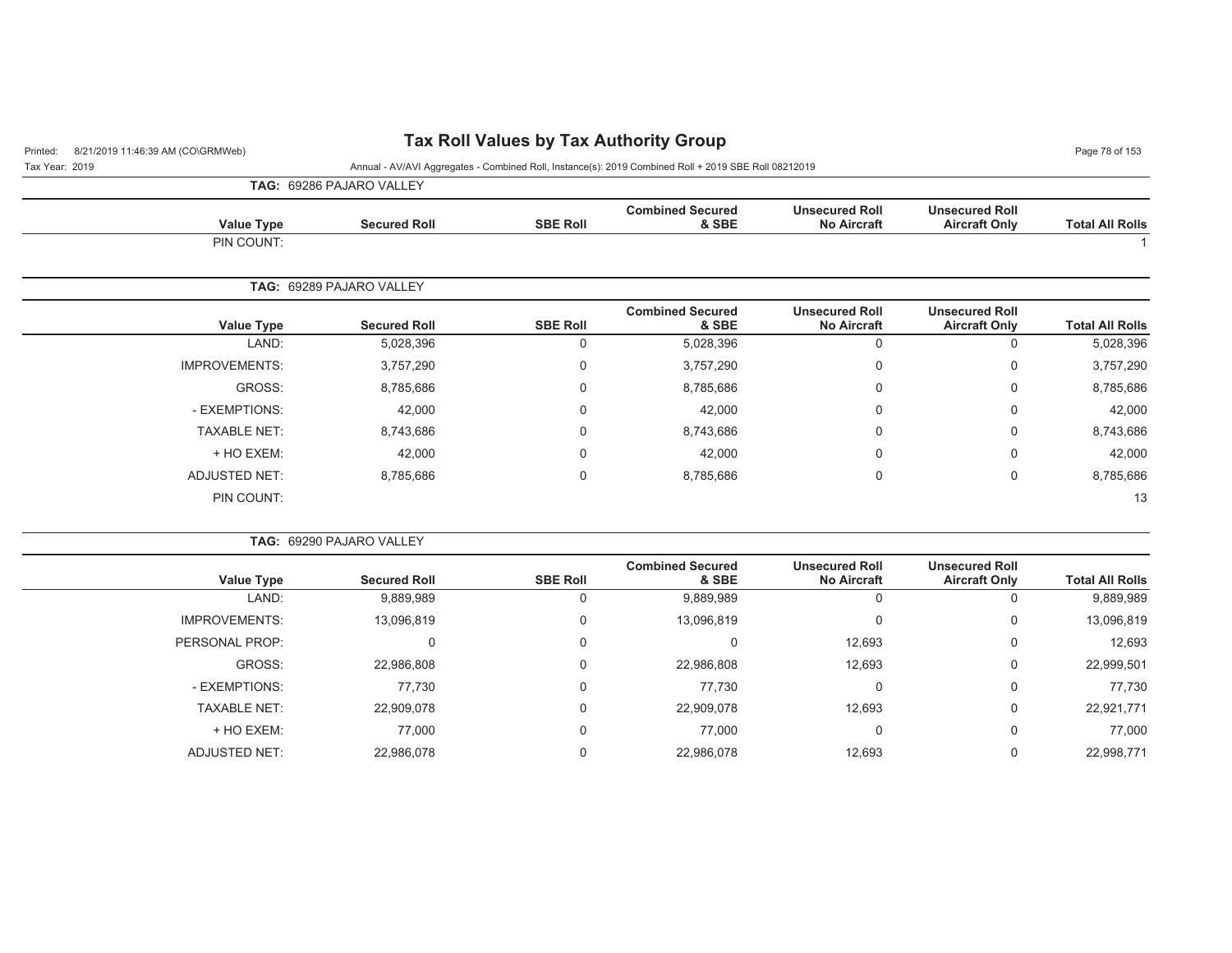## Printed: 8/21/2019 11:46:39 AM (CO\GRMWeb) **Tax Roll Values by Tax Authority Group** Page 79 of 153

Tax Year: 2019 Annual - AV/AVI Aggregates - Combined Roll, Instance(s): 2019 Combined Roll + 2019 SBE Roll 08212019

**TAG:** 69290 PAJARO VALLEY

| <b>Value Type</b> | <b>Secured Roll</b> | <b>SBE Roll</b> | <b>Combined Secured</b><br>& SBE | <b>Unsecured Roll</b><br><b>No Aircraft</b> | <b>Unsecured Roll</b><br><b>Aircraft Only</b> | <b>Total All Rolls</b> |
|-------------------|---------------------|-----------------|----------------------------------|---------------------------------------------|-----------------------------------------------|------------------------|
| PIN COUNT:        |                     |                 |                                  |                                             |                                               | 21<br><u>_</u>         |

|                      | <b>TAG: 69291 PAJARO VALLEY</b> |                 |                                  |                                             |                                               |                        |
|----------------------|---------------------------------|-----------------|----------------------------------|---------------------------------------------|-----------------------------------------------|------------------------|
| <b>Value Type</b>    | <b>Secured Roll</b>             | <b>SBE Roll</b> | <b>Combined Secured</b><br>& SBE | <b>Unsecured Roll</b><br><b>No Aircraft</b> | <b>Unsecured Roll</b><br><b>Aircraft Only</b> | <b>Total All Rolls</b> |
| LAND:                | 23,004,776                      |                 | 23,004,776                       | 0                                           | 0                                             | 23,004,776             |
| <b>IMPROVEMENTS:</b> | 13,530,816                      | 0               | 13,530,816                       | 0                                           | 0                                             | 13,530,816             |
| PERSONAL PROP:       | 809,107                         | $\Omega$        | 809,107                          | 50,240                                      | 0                                             | 859,347                |
| GROSS:               | 37,344,699                      | $\Omega$        | 37,344,699                       | 50,240                                      | 0                                             | 37,394,939             |
| - EXEMPTIONS:        | 341,874                         | $\Omega$        | 341,874                          | 0                                           | 0                                             | 341,874                |
| <b>TAXABLE NET:</b>  | 37,002,825                      | $\Omega$        | 37,002,825                       | 50,240                                      | 0                                             | 37,053,065             |
| + HO EXEM:           | 63,000                          | $\mathbf 0$     | 63,000                           | 0                                           | 0                                             | 63,000                 |
| <b>ADJUSTED NET:</b> | 37,065,825                      | $\Omega$        | 37,065,825                       | 50,240                                      | 0                                             | 37,116,065             |
| PIN COUNT:           |                                 |                 |                                  |                                             |                                               | 60                     |

| <b>TAG: 69293 PAJARO VALLEY</b> |  |  |  |  |
|---------------------------------|--|--|--|--|
|---------------------------------|--|--|--|--|

| Value Type           | <b>Secured Roll</b> | <b>SBE Roll</b> | <b>Combined Secured</b><br>& SBE | <b>Unsecured Roll</b><br><b>No Aircraft</b> | <b>Unsecured Roll</b><br><b>Aircraft Only</b> | <b>Total All Rolls</b> |
|----------------------|---------------------|-----------------|----------------------------------|---------------------------------------------|-----------------------------------------------|------------------------|
| LAND:                | 14,330,574          | U               | 14,330,574                       | v                                           | 0                                             | 14,330,574             |
| <b>IMPROVEMENTS:</b> | 7,513,276           | 0               | 7,513,276                        | υ                                           | 0                                             | 7,513,276              |
| GROSS:               | 21,843,850          | 0               | 21,843,850                       | 0                                           | 0                                             | 21,843,850             |
| - EXEMPTIONS:        | 175,616             | 0               | 175,616                          | υ                                           | 0                                             | 175,616                |
| <b>TAXABLE NET:</b>  | 21,668,234          | 0               | 21,668,234                       | 0                                           | 0                                             | 21,668,234             |
| + HO EXEM:           | 35,000              | 0               | 35,000                           | υ                                           | 0                                             | 35,000                 |
| ADJUSTED NET:        | 21,703,234          |                 | 21,703,234                       |                                             | 0                                             | 21,703,234             |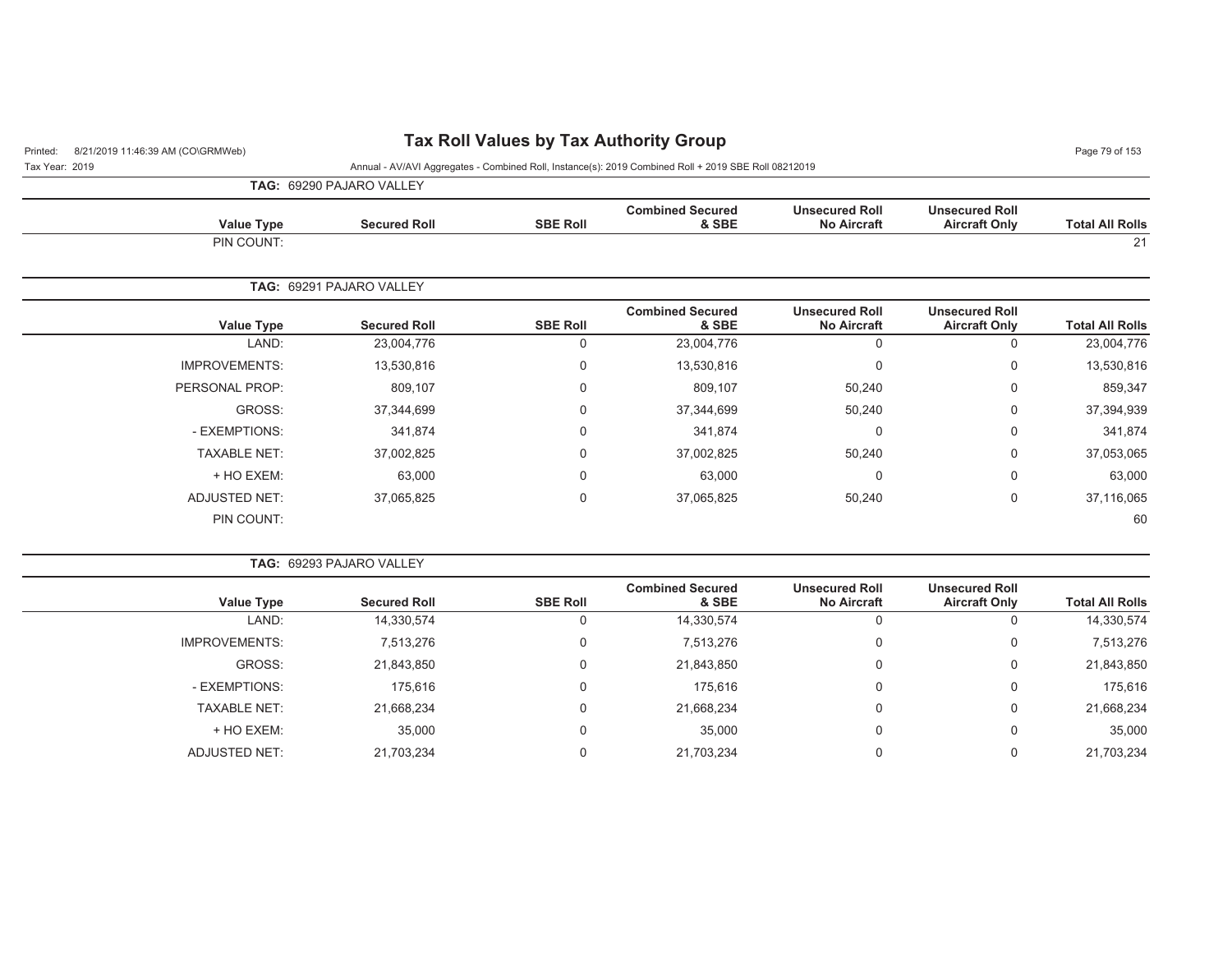## Printed: 8/21/2019 11:46:39 AM (CO\GRMWeb) **Tax Roll Values by Tax Authority Group** Page 80 of 153

| Tax Year: 2019 | Annual - AV/AVI Aggregates - Combined Roll, Instance(s): 2019 Combined Roll + 2019 SBE Roll 08212019 |
|----------------|------------------------------------------------------------------------------------------------------|

**TAG:** 69293 PAJARO VALLEY

| <b>Total All Rolls</b> | <b>Unsecured Roll</b><br><b>Aircraft Only</b> | <b>Unsecured Roll</b><br><b>No Aircraft</b> | <b>Combined Secured</b><br>& SBE | <b>SBE Roll</b> | <b>Secured Roll</b>     | Value Type           |
|------------------------|-----------------------------------------------|---------------------------------------------|----------------------------------|-----------------|-------------------------|----------------------|
| 18                     |                                               |                                             |                                  |                 |                         | PIN COUNT:           |
|                        |                                               |                                             |                                  |                 | TAG: 73001 HAPPY VALLEY |                      |
| <b>Total All Rolls</b> | <b>Unsecured Roll</b><br><b>Aircraft Only</b> | <b>Unsecured Roll</b><br><b>No Aircraft</b> | <b>Combined Secured</b><br>& SBE | <b>SBE Roll</b> | <b>Secured Roll</b>     | <b>Value Type</b>    |
| 178,560,931            | $\mathbf 0$                                   | $\mathbf 0$                                 | 178,560,931                      | 0               | 178,560,931             | LAND:                |
| 152,812,525            | $\mathbf 0$                                   | 116,033                                     | 152,696,492                      | 0               | 152,696,492             | <b>IMPROVEMENTS:</b> |
| 1,063,180              | 0                                             | 449,449                                     | 613,731                          | 0               | 613,731                 | PERSONAL PROP:       |
| 332,436,636            | 0                                             | 565,482                                     | 331,871,154                      | 0               | 331,871,154             | GROSS:               |
| 6,087,586              | $\mathbf 0$                                   | $\Omega$                                    | 6,087,586                        | 0               | 6,087,586               | - EXEMPTIONS:        |
| 326,349,050            | 0                                             | 565,482                                     | 325,783,568                      | $\mathbf 0$     | 325,783,568             | <b>TAXABLE NET:</b>  |
| 1,859,200              | 0                                             | 0                                           | 1,859,200                        | 0               | 1,859,200               | + HO EXEM:           |
| 328,208,250            | 0                                             | 565,482                                     | 327,642,768                      | 0               | 327,642,768             | <b>ADJUSTED NET:</b> |
| 601                    |                                               |                                             |                                  |                 |                         | PIN COUNT:           |

| TAG: 73002 HAPPY VALLEY |  |  |  |  |  |
|-------------------------|--|--|--|--|--|
|-------------------------|--|--|--|--|--|

| <b>Value Type</b>    | <b>Secured Roll</b> | <b>SBE Roll</b> | <b>Combined Secured</b><br>& SBE | <b>Unsecured Roll</b><br><b>No Aircraft</b> | <b>Unsecured Roll</b><br><b>Aircraft Only</b> | <b>Total All Rolls</b> |
|----------------------|---------------------|-----------------|----------------------------------|---------------------------------------------|-----------------------------------------------|------------------------|
| LAND:                | 1,514,957           |                 | 1,514,957                        |                                             |                                               | 1,514,957              |
| <b>IMPROVEMENTS:</b> | 925,323             |                 | 925,323                          | 0                                           | 0                                             | 925,323                |
| GROSS:               | 2,440,280           |                 | 2,440,280                        | 0                                           | 0                                             | 2,440,280              |
| - EXEMPTIONS:        | 14,000              |                 | 14,000                           | 0                                           |                                               | 14,000                 |
| <b>TAXABLE NET:</b>  | 2,426,280           |                 | 2,426,280                        | 0                                           |                                               | 2,426,280              |
| + HO EXEM:           | 14,000              |                 | 14,000                           | 0                                           |                                               | 14,000                 |
| ADJUSTED NET:        | 2,440,280           |                 | 2,440,280                        |                                             |                                               | 2,440,280              |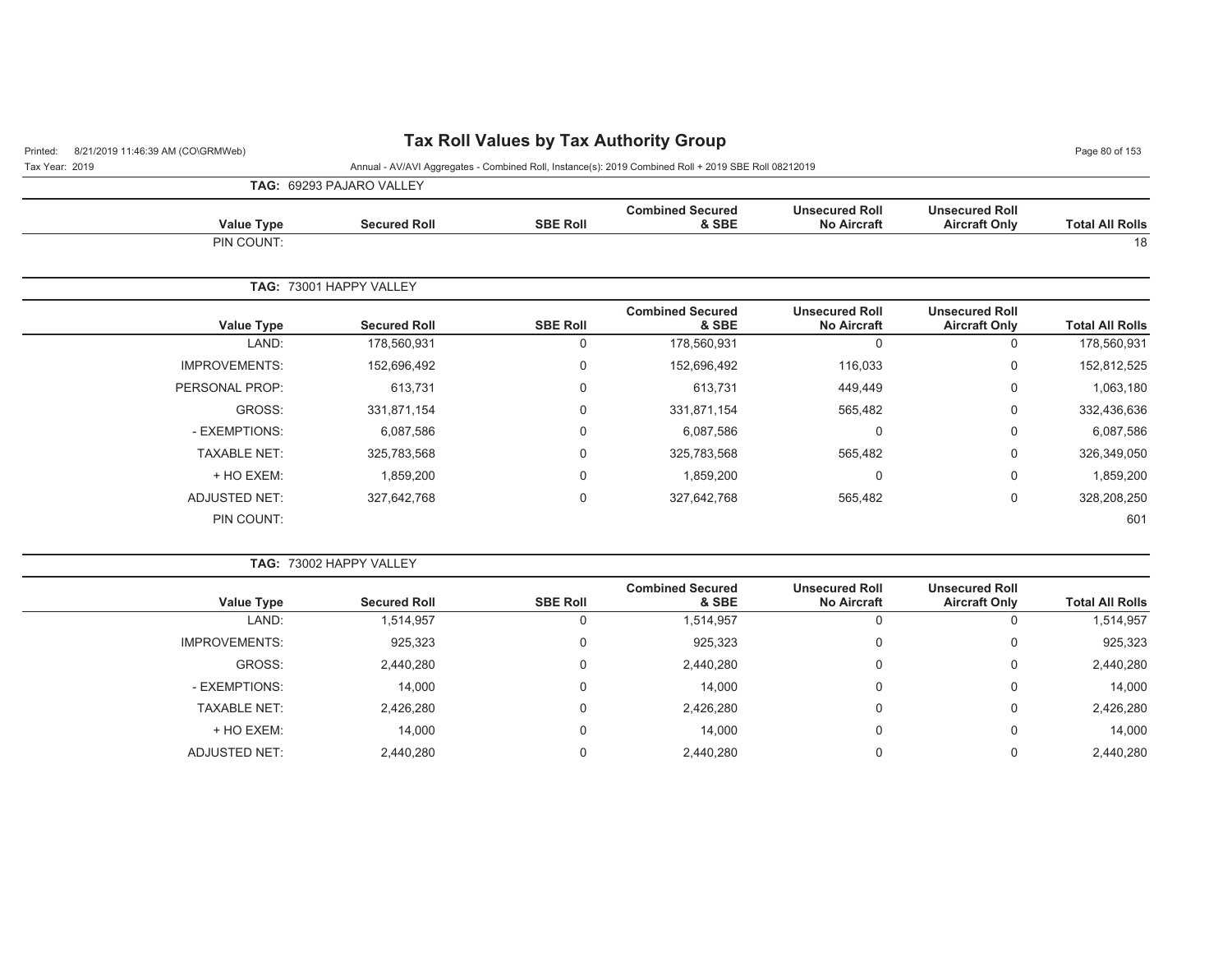## Printed: 8/21/2019 11:46:39 AM (CO\GRMWeb) **Tax Roll Values by Tax Authority Group** Page 81 of 153

Tax Year: 2019 Annual - AV/AVI Aggregates - Combined Roll, Instance(s): 2019 Combined Roll + 2019 SBE Roll 08212019

**TAG:** 73002 HAPPY VALLEY

|                        |                                               |                                             |                                  |                 | <b>IAG.</b> IJOUZ IM I I VALLET |                      |
|------------------------|-----------------------------------------------|---------------------------------------------|----------------------------------|-----------------|---------------------------------|----------------------|
| <b>Total All Rolls</b> | <b>Unsecured Roll</b><br><b>Aircraft Only</b> | <b>Unsecured Roll</b><br><b>No Aircraft</b> | <b>Combined Secured</b><br>& SBE | <b>SBE Roll</b> | <b>Secured Roll</b>             | <b>Value Type</b>    |
| 4                      |                                               |                                             |                                  |                 |                                 | PIN COUNT:           |
|                        |                                               |                                             |                                  |                 | TAG: 73003 HAPPY VALLEY         |                      |
| <b>Total All Rolls</b> | <b>Unsecured Roll</b><br><b>Aircraft Only</b> | <b>Unsecured Roll</b><br><b>No Aircraft</b> | <b>Combined Secured</b><br>& SBE | <b>SBE Roll</b> | <b>Secured Roll</b>             | Value Type           |
| 957,560                | 0                                             |                                             | 957,560                          |                 | 957,560                         | LAND:                |
| 818,807                | 0                                             | $\Omega$                                    | 818,807                          | $\Omega$        | 818,807                         | <b>IMPROVEMENTS:</b> |
| 1,776,367              | 0                                             | $\Omega$                                    | 1,776,367                        | 0               | 1,776,367                       | GROSS:               |
| 14,000                 | 0                                             | $\Omega$                                    | 14,000                           | 0               | 14,000                          | - EXEMPTIONS:        |
| 1,762,367              | 0                                             | $\Omega$                                    | 1,762,367                        | 0               | 1,762,367                       | <b>TAXABLE NET:</b>  |
| 14,000                 | 0                                             | $\Omega$                                    | 14,000                           | 0               | 14,000                          | + HO EXEM:           |

ADJUSTED NET: 1,776,367 0 1,776,367 0 1,776,367 PIN COUNT:e and the second contract of the second contract of the second contract of the second contract of the second contract of the second contract of the second contract of the second contract of the second contract of the secon

**TAG:** 73004 HAPPY VALLEY **Value Type Secured Roll SBE Roll Combined Secured & SBEUnsecured Roll No Aircraft Unsecured RollAircraft Only Aircraft Only Total All Rolls** LAND: 1,228,593 0 1,228,593 0 0 1,228,593 IMPROVEMENTS: 1,075,186 0 0 1,075,186 0 1,075,186 0 1,075,186 0 1,075,186 0 1,075,186 GROSS: 2,303,779 0 2,303,779 0 0 2,303,779 - EXEMPTIONS: 21,000 0 21,000 0 0 21,000 TAXABLE NET: 2,282,779 0 2,282,779 0 0 2,282,779 + HO EXEM: 21,000 0 21,000 0 0 21,000 ADJUSTED NET: 2,303,779 0 2,303,779 0 0 2,303,779 PIN COUNT: $\sim$  4  $\overline{4}$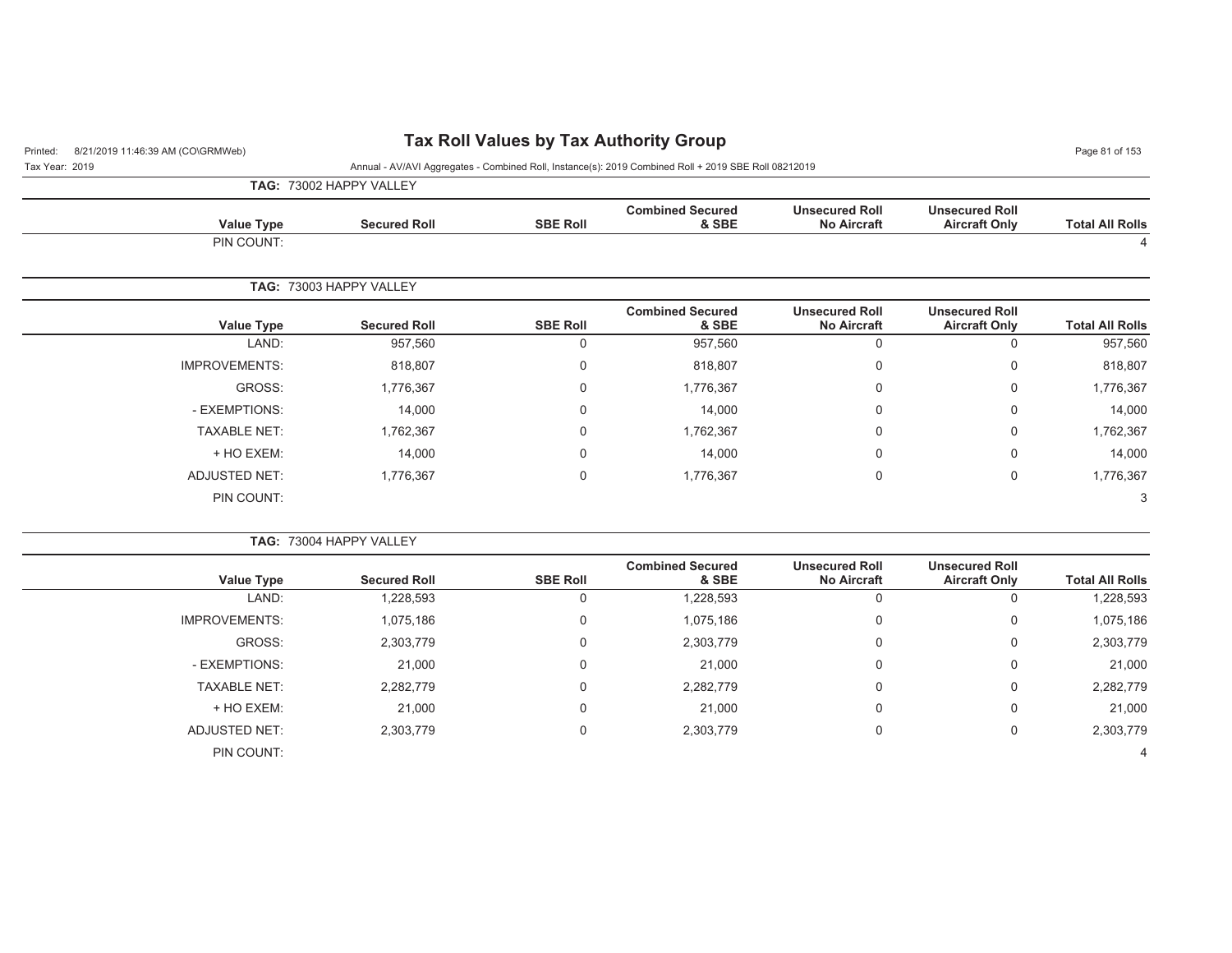# Printed: 8/21/2019 11:46:39 AM (CO\GRMWeb) **Tax Roll Values by Tax Authority Group** Page 82 of 153

#### Tax Year: 2019 Annual - AV/AVI Aggregates - Combined Roll, Instance(s): 2019 Combined Roll + 2019 SBE Roll 08212019

|                      | <b>TAG: 73005 HAPPY VALLEY</b> |                 |                                  |                                             |                                               |                        |  |  |  |  |
|----------------------|--------------------------------|-----------------|----------------------------------|---------------------------------------------|-----------------------------------------------|------------------------|--|--|--|--|
| <b>Value Type</b>    | <b>Secured Roll</b>            | <b>SBE Roll</b> | <b>Combined Secured</b><br>& SBE | <b>Unsecured Roll</b><br><b>No Aircraft</b> | <b>Unsecured Roll</b><br><b>Aircraft Only</b> | <b>Total All Rolls</b> |  |  |  |  |
| LAND:                | 103,255                        | 0               | 103,255                          | 0                                           | v                                             | 103,255                |  |  |  |  |
| <b>IMPROVEMENTS:</b> | 57,969                         | 0               | 57,969                           | $\Omega$                                    | 0                                             | 57,969                 |  |  |  |  |
| GROSS:               | 161,224                        | 0               | 161,224                          | $\Omega$                                    | 0                                             | 161,224                |  |  |  |  |
| <b>TAXABLE NET:</b>  | 161,224                        | 0               | 161,224                          | $\Omega$                                    | 0                                             | 161,224                |  |  |  |  |
| ADJUSTED NET:        | 161,224                        | 0               | 161,224                          | $\Omega$                                    | 0                                             | 161,224                |  |  |  |  |
| PIN COUNT:           |                                |                 |                                  |                                             |                                               | 2                      |  |  |  |  |

|                      | TAG: 79001 LOMA PRIETA |                 |                                  |                                             |                                               |                        |
|----------------------|------------------------|-----------------|----------------------------------|---------------------------------------------|-----------------------------------------------|------------------------|
| Value Type           | <b>Secured Roll</b>    | <b>SBE Roll</b> | <b>Combined Secured</b><br>& SBE | <b>Unsecured Roll</b><br><b>No Aircraft</b> | <b>Unsecured Roll</b><br><b>Aircraft Only</b> | <b>Total All Rolls</b> |
| LAND:                | 8,017,030              | 0               | 8,017,030                        | $\Omega$                                    | 0                                             | 8,017,030              |
| <b>IMPROVEMENTS:</b> | 6,073,691              | 0               | 6,073,691                        | $\mathbf 0$                                 | 0                                             | 6,073,691              |
| PERSONAL PROP:       | 0                      | 0               | $\Omega$                         | 32,099                                      | $\mathbf 0$                                   | 32,099                 |
| GROSS:               | 14,090,721             | 0               | 14,090,721                       | 32,099                                      | 0                                             | 14,122,820             |
| - EXEMPTIONS:        | 91,231                 | 0               | 91,231                           | $\Omega$                                    | 0                                             | 91,231                 |
| <b>TAXABLE NET:</b>  | 13,999,490             | 0               | 13,999,490                       | 32,099                                      | 0                                             | 14,031,589             |
| + HO EXEM:           | 91,000                 | 0               | 91,000                           | $\Omega$                                    | $\mathbf 0$                                   | 91,000                 |
| <b>ADJUSTED NET:</b> | 14,090,490             | 0               | 14,090,490                       | 32,099                                      | 0                                             | 14,122,589             |
| PIN COUNT:           |                        |                 |                                  |                                             |                                               | 23                     |

|                      | <b>TAG: 79004 LOMA PRIETA</b> |                 |                                  |                                             |                                               |                        |
|----------------------|-------------------------------|-----------------|----------------------------------|---------------------------------------------|-----------------------------------------------|------------------------|
| <b>Value Type</b>    | <b>Secured Roll</b>           | <b>SBE Roll</b> | <b>Combined Secured</b><br>& SBE | <b>Unsecured Roll</b><br><b>No Aircraft</b> | <b>Unsecured Roll</b><br><b>Aircraft Only</b> | <b>Total All Rolls</b> |
| LAND:                | 17,562,456                    |                 | 17,562,456                       |                                             |                                               | 17,562,456             |
| <b>IMPROVEMENTS:</b> | 12,719,567                    |                 | 12,719,567                       |                                             |                                               | 12,719,567             |
| PERSONAL PROP:       | 25,000                        |                 | 25,000                           |                                             |                                               | 25,000                 |
| GROSS:               | 30,307,023                    |                 | 30,307,023                       |                                             |                                               | 30,307,023             |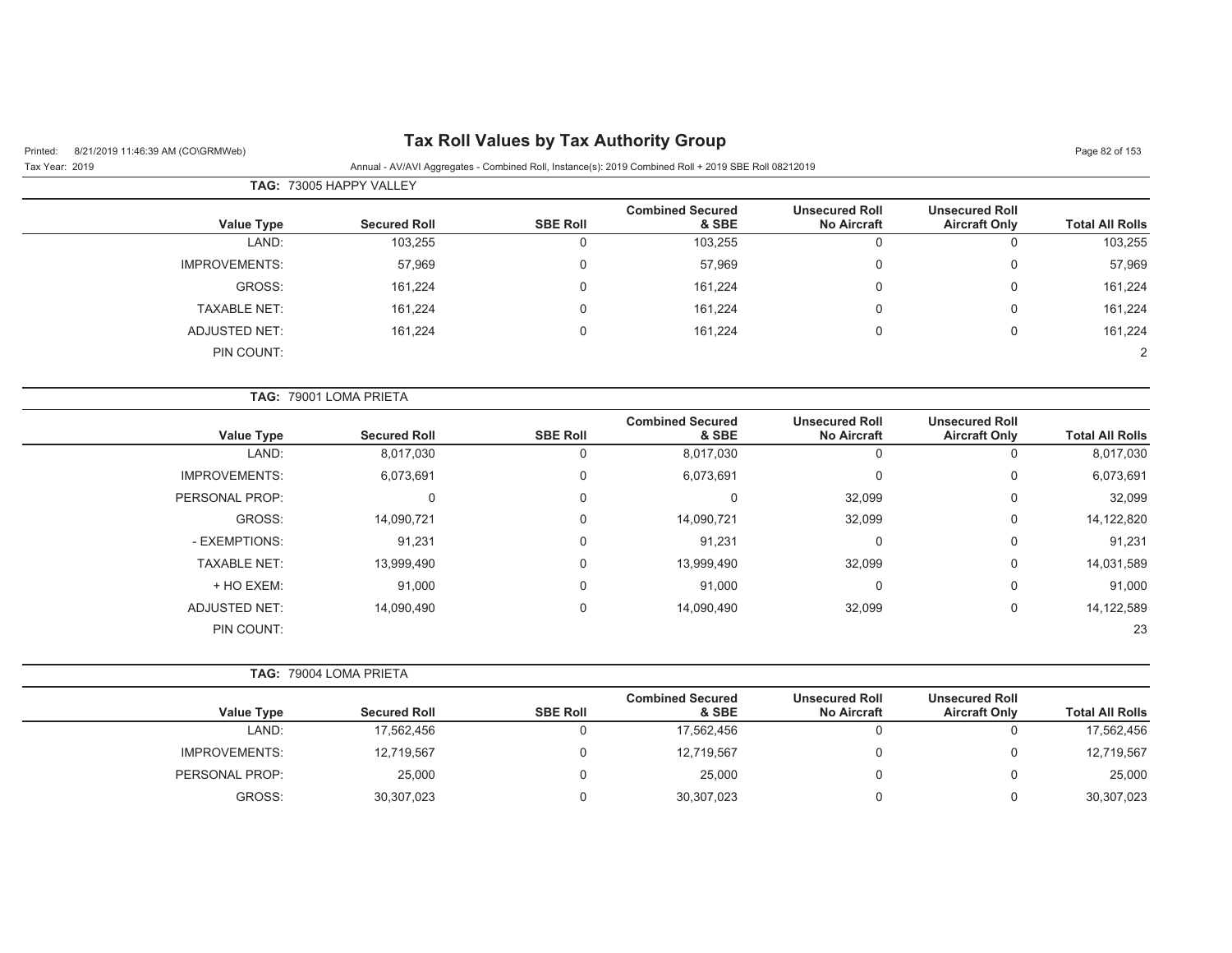## Printed: 8/21/2019 11:46:39 AM (CO\GRMWeb) **Tax Roll Values by Tax Authority Group** Page 83 of 153

Tax Year: 2019 Annual - AV/AVI Aggregates - Combined Roll, Instance(s): 2019 Combined Roll + 2019 SBE Roll 08212019

|                     | <b>TAG: 79004 LOMA PRIETA</b> |                 |                                  |                                             |                                               |                        |
|---------------------|-------------------------------|-----------------|----------------------------------|---------------------------------------------|-----------------------------------------------|------------------------|
| Value Type          | <b>Secured Roll</b>           | <b>SBE Roll</b> | <b>Combined Secured</b><br>& SBE | <b>Unsecured Roll</b><br><b>No Aircraft</b> | <b>Unsecured Roll</b><br><b>Aircraft Only</b> | <b>Total All Rolls</b> |
| - EXEMPTIONS:       | 166,395                       |                 | 166,395                          | 0                                           |                                               | 166,395                |
| <b>TAXABLE NET:</b> | 30,140,628                    | 0               | 30,140,628                       | 0                                           | 0                                             | 30,140,628             |
| + HO EXEM:          | 161,000                       | 0               | 161,000                          | 0                                           | 0                                             | 161,000                |
| ADJUSTED NET:       | 30,301,628                    | 0               | 30,301,628                       | 0                                           |                                               | 30,301,628             |
| PIN COUNT:          |                               |                 |                                  |                                             |                                               | 81                     |

|                        |                                               |                                             |                                  | <b>TAG: 79012 LOMA PRIETA</b> |                     |                      |  |  |  |
|------------------------|-----------------------------------------------|---------------------------------------------|----------------------------------|-------------------------------|---------------------|----------------------|--|--|--|
| <b>Total All Rolls</b> | <b>Unsecured Roll</b><br><b>Aircraft Only</b> | <b>Unsecured Roll</b><br><b>No Aircraft</b> | <b>Combined Secured</b><br>& SBE | <b>SBE Roll</b>               | <b>Secured Roll</b> | <b>Value Type</b>    |  |  |  |
| 1,949,664              |                                               | U                                           | 1,949,664                        | 0                             | 1,949,664           | LAND:                |  |  |  |
| 1,078,989              | 0                                             | 0                                           | 1,078,989                        | $\Omega$                      | 1,078,989           | <b>IMPROVEMENTS:</b> |  |  |  |
| 3,028,653              | 0                                             | 0                                           | 3,028,653                        | $\Omega$                      | 3,028,653           | GROSS:               |  |  |  |
| 12,600                 | 0                                             | 0                                           | 12,600                           | $\Omega$                      | 12,600              | - EXEMPTIONS:        |  |  |  |
| 3,016,053              | 0                                             | 0                                           | 3,016,053                        | $\Omega$                      | 3,016,053           | <b>TAXABLE NET:</b>  |  |  |  |
| 12,600                 | 0                                             | 0                                           | 12,600                           | $\Omega$                      | 12,600              | + HO EXEM:           |  |  |  |
| 3,028,653              | 0                                             | 0                                           | 3,028,653                        | $\mathbf 0$                   | 3,028,653           | <b>ADJUSTED NET:</b> |  |  |  |
| 8                      |                                               |                                             |                                  |                               |                     | PIN COUNT:           |  |  |  |

**TAG:** 79014 LOMA PRIETA

| <b>Value Type</b>    | <b>Secured Roll</b> | <b>SBE Roll</b> | <b>Combined Secured</b><br>& SBE | <b>Unsecured Roll</b><br><b>No Aircraft</b> | <b>Unsecured Roll</b><br><b>Aircraft Only</b> | <b>Total All Rolls</b> |
|----------------------|---------------------|-----------------|----------------------------------|---------------------------------------------|-----------------------------------------------|------------------------|
| LAND:                | 4,979,198           | U               | 4,979,198                        |                                             | υ                                             | 4,979,198              |
| <b>IMPROVEMENTS:</b> | 3,588,219           | 0               | 3,588,219                        |                                             | 0                                             | 3,588,219              |
| GROSS:               | 8,567,417           | $\Omega$        | 8,567,417                        | u                                           | 0                                             | 8,567,417              |
| - EXEMPTIONS:        | 35,000              | 0               | 35.000                           |                                             | 0                                             | 35,000                 |
| <b>TAXABLE NET:</b>  | 8,532,417           | $\Omega$        | 8,532,417                        |                                             | 0                                             | 8,532,417              |
| + HO EXEM:           | 35,000              |                 | 35.000                           |                                             | 0                                             | 35,000                 |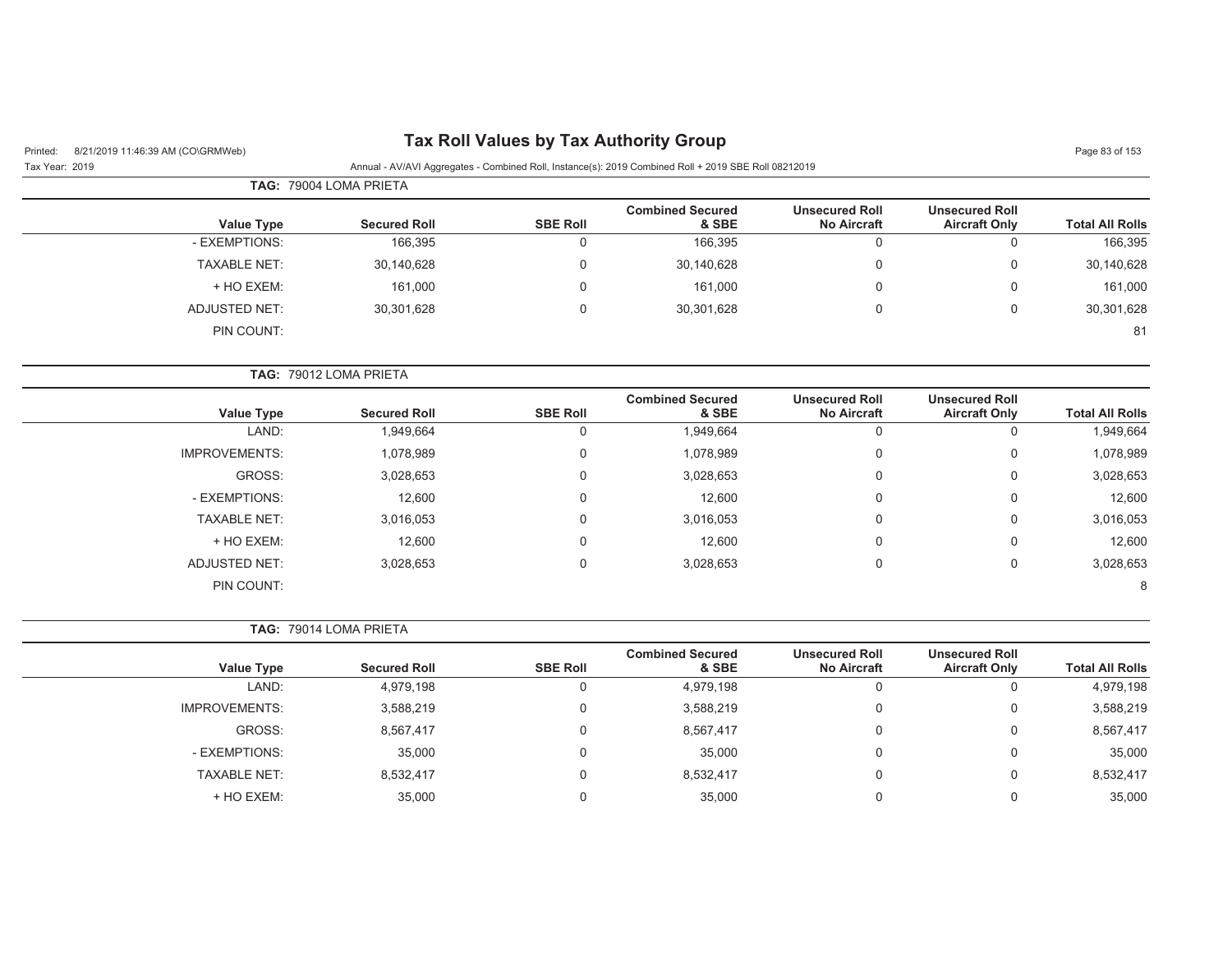## Printed: 8/21/2019 11:46:39 AM (CO\GRMWeb) **Tax Roll Values by Tax Authority Group** Page 84 of 153

|                        |                                               |                                             | Annual - AV/AVI Aggregates - Combined Roll, Instance(s): 2019 Combined Roll + 2019 SBE Roll 08212019 |                 |                        |                      | Tax Year: 2019 |
|------------------------|-----------------------------------------------|---------------------------------------------|------------------------------------------------------------------------------------------------------|-----------------|------------------------|----------------------|----------------|
|                        |                                               |                                             |                                                                                                      |                 | TAG: 79014 LOMA PRIETA |                      |                |
| <b>Total All Rolls</b> | <b>Unsecured Roll</b><br><b>Aircraft Only</b> | <b>Unsecured Roll</b><br><b>No Aircraft</b> | <b>Combined Secured</b><br>& SBE                                                                     | <b>SBE Roll</b> | <b>Secured Roll</b>    | <b>Value Type</b>    |                |
| 8,567,417              | 0                                             | 0                                           | 8,567,417                                                                                            | 0               | 8,567,417              | ADJUSTED NET:        |                |
| 19                     |                                               |                                             |                                                                                                      |                 |                        | PIN COUNT:           |                |
|                        |                                               |                                             |                                                                                                      |                 | TAG: 79021 LOMA PRIETA |                      |                |
| <b>Total All Rolls</b> | <b>Unsecured Roll</b><br><b>Aircraft Only</b> | <b>Unsecured Roll</b><br><b>No Aircraft</b> | <b>Combined Secured</b><br>& SBE                                                                     | <b>SBE Roll</b> | <b>Secured Roll</b>    | <b>Value Type</b>    |                |
| 159,992                | $\Omega$                                      | $\mathbf 0$                                 | 159,992                                                                                              | $\Omega$        | 159,992                | LAND:                |                |
| 447,032                | $\Omega$                                      | 0                                           | 447,032                                                                                              | 0               | 447,032                | <b>IMPROVEMENTS:</b> |                |
| 607,024                | $\mathbf 0$                                   | $\mathbf 0$                                 | 607,024                                                                                              | 0               | 607,024                | GROSS:               |                |
| 7,000                  | $\Omega$                                      | $\mathbf 0$                                 | 7,000                                                                                                | $\Omega$        | 7,000                  | - EXEMPTIONS:        |                |
| 600,024                | 0                                             | 0                                           | 600,024                                                                                              | 0               | 600,024                | <b>TAXABLE NET:</b>  |                |
| 7,000                  | $\mathbf 0$                                   | 0                                           | 7,000                                                                                                | 0               | 7,000                  | + HO EXEM:           |                |
| 607,024                | $\mathbf 0$                                   | 0                                           | 607,024                                                                                              | 0               | 607,024                | ADJUSTED NET:        |                |
|                        |                                               |                                             |                                                                                                      |                 |                        | PIN COUNT:           |                |
|                        |                                               |                                             |                                                                                                      |                 |                        |                      |                |

|  | <b>TAG: 79022 LOMA PRIETA</b> |  |  |  |
|--|-------------------------------|--|--|--|
|--|-------------------------------|--|--|--|

| <b>Value Type</b>    | <b>Secured Roll</b> | <b>SBE Roll</b> | <b>Combined Secured</b><br>& SBE | <b>Unsecured Roll</b><br><b>No Aircraft</b> | <b>Unsecured Roll</b><br><b>Aircraft Only</b> | <b>Total All Rolls</b> |
|----------------------|---------------------|-----------------|----------------------------------|---------------------------------------------|-----------------------------------------------|------------------------|
| LAND:                | 675,591             |                 | 675,591                          |                                             |                                               | 675,591                |
| <b>IMPROVEMENTS:</b> | 1,013,386           | 0               | 1,013,386                        | 0                                           | $\Omega$                                      | 1,013,386              |
| GROSS:               | 1,688,977           |                 | 1,688,977                        | 0                                           | $\Omega$                                      | 1,688,977              |
| - EXEMPTIONS:        | 7,000               |                 | 7,000                            | 0                                           | $\Omega$                                      | 7,000                  |
| <b>TAXABLE NET:</b>  | 1,681,977           |                 | 1,681,977                        | 0                                           | $\Omega$                                      | 1,681,977              |
| + HO EXEM:           | 7,000               |                 | 7,000                            | 0                                           | 0                                             | 7,000                  |
| ADJUSTED NET:        | 1,688,977           |                 | 1,688,977                        | $\mathbf 0$                                 | $\Omega$                                      | 1,688,977              |
| PIN COUNT:           |                     |                 |                                  |                                             |                                               |                        |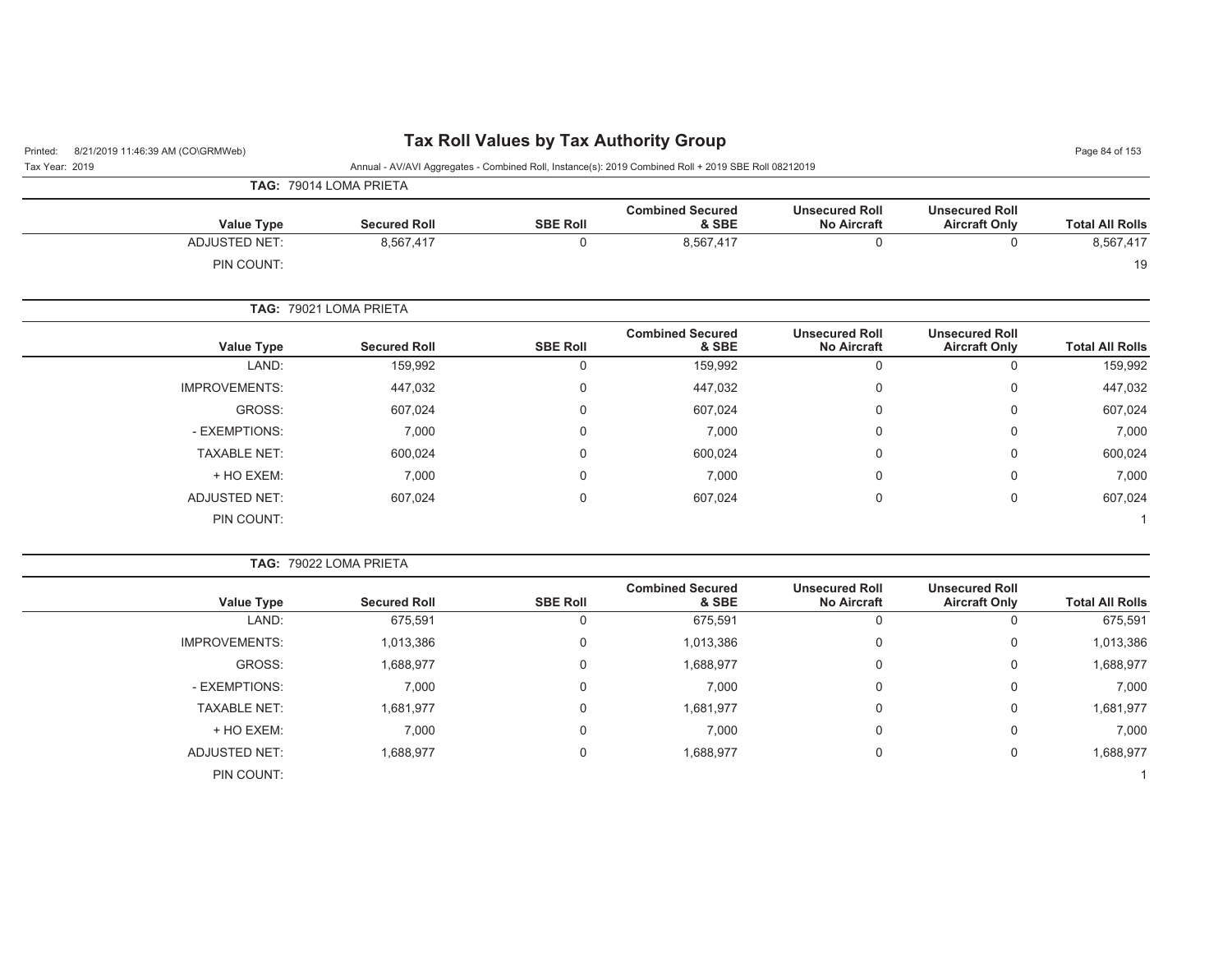## Printed: 8/21/2019 11:46:39 AM (CO\GRMWeb) **Tax Roll Values by Tax Authority Group** Page 85 of 153

#### Tax Year: 2019 Annual - AV/AVI Aggregates - Combined Roll, Instance(s): 2019 Combined Roll + 2019 SBE Roll 08212019

|                      | TAG: 79030 LOMA PRIETA |                 |                                  |                                             |                                               |                        |
|----------------------|------------------------|-----------------|----------------------------------|---------------------------------------------|-----------------------------------------------|------------------------|
| <b>Value Type</b>    | <b>Secured Roll</b>    | <b>SBE Roll</b> | <b>Combined Secured</b><br>& SBE | <b>Unsecured Roll</b><br><b>No Aircraft</b> | <b>Unsecured Roll</b><br><b>Aircraft Only</b> | <b>Total All Rolls</b> |
| LAND:                | 22,920,977             | 0               | 22,920,977                       |                                             | $\mathbf{0}$                                  | 22,920,977             |
| <b>IMPROVEMENTS:</b> | 21,428,101             | 0               | 21,428,101                       | 0                                           | $\mathbf{0}$                                  | 21,428,101             |
| GROSS:               | 44,349,078             | 0               | 44,349,078                       | 0                                           | 0                                             | 44,349,078             |
| - EXEMPTIONS:        | 266,845                | 0               | 266,845                          | 0                                           | 0                                             | 266,845                |
| <b>TAXABLE NET:</b>  | 44,082,233             | 0               | 44,082,233                       | 0                                           | 0                                             | 44,082,233             |
| + HO EXEM:           | 266,000                | 0               | 266,000                          | 0                                           | 0                                             | 266,000                |
| <b>ADJUSTED NET:</b> | 44,348,233             | 0               | 44,348,233                       | 0                                           | 0                                             | 44,348,233             |
| PIN COUNT:           |                        |                 |                                  |                                             |                                               | 64                     |

|                      | <b>TAG: 79031 LOMA PRIETA</b> |                 |                                  |                                             |                                               |                        |
|----------------------|-------------------------------|-----------------|----------------------------------|---------------------------------------------|-----------------------------------------------|------------------------|
| Value Type           | <b>Secured Roll</b>           | <b>SBE Roll</b> | <b>Combined Secured</b><br>& SBE | <b>Unsecured Roll</b><br><b>No Aircraft</b> | <b>Unsecured Roll</b><br><b>Aircraft Only</b> | <b>Total All Rolls</b> |
| LAND:                | 44,209,192                    | U               | 44,209,192                       | 0                                           |                                               | 44,209,192             |
| <b>IMPROVEMENTS:</b> | 36,934,926                    | 0               | 36,934,926                       | 0                                           | 0                                             | 36,934,926             |
| GROSS:               | 81,144,118                    | $\mathbf 0$     | 81,144,118                       | 0                                           | 0                                             | 81,144,118             |
| - EXEMPTIONS:        | 463,353                       | $\Omega$        | 463,353                          | 0                                           | 0                                             | 463,353                |
| <b>TAXABLE NET:</b>  | 80,680,765                    | 0               | 80,680,765                       | $\mathbf 0$                                 | $\mathbf 0$                                   | 80,680,765             |
| + HO EXEM:           | 462,000                       | $\mathbf 0$     | 462,000                          | 0                                           | 0                                             | 462,000                |
| <b>ADJUSTED NET:</b> | 81,142,765                    | $\Omega$        | 81,142,765                       | $\mathbf 0$                                 | 0                                             | 81,142,765             |
| PIN COUNT:           |                               |                 |                                  |                                             |                                               | 117                    |

|                      |                     |                 | <b>Combined Secured</b> | <b>Unsecured Roll</b> | <b>Unsecured Roll</b> |                        |
|----------------------|---------------------|-----------------|-------------------------|-----------------------|-----------------------|------------------------|
| Value Type           | <b>Secured Roll</b> | <b>SBE Roll</b> | & SBE                   | <b>No Aircraft</b>    | <b>Aircraft Only</b>  | <b>Total All Rolls</b> |
| LAND:                | 455,178,173         |                 | 455,178,173             |                       |                       | 455, 178, 173          |
| <b>IMPROVEMENTS:</b> | 357,191,191         |                 | 357.191.191             | 797.616               |                       | 357,988,807            |
| PERSONAL PROP:       | 6,500               |                 | 6,500                   | 020,548               |                       | 027,048                |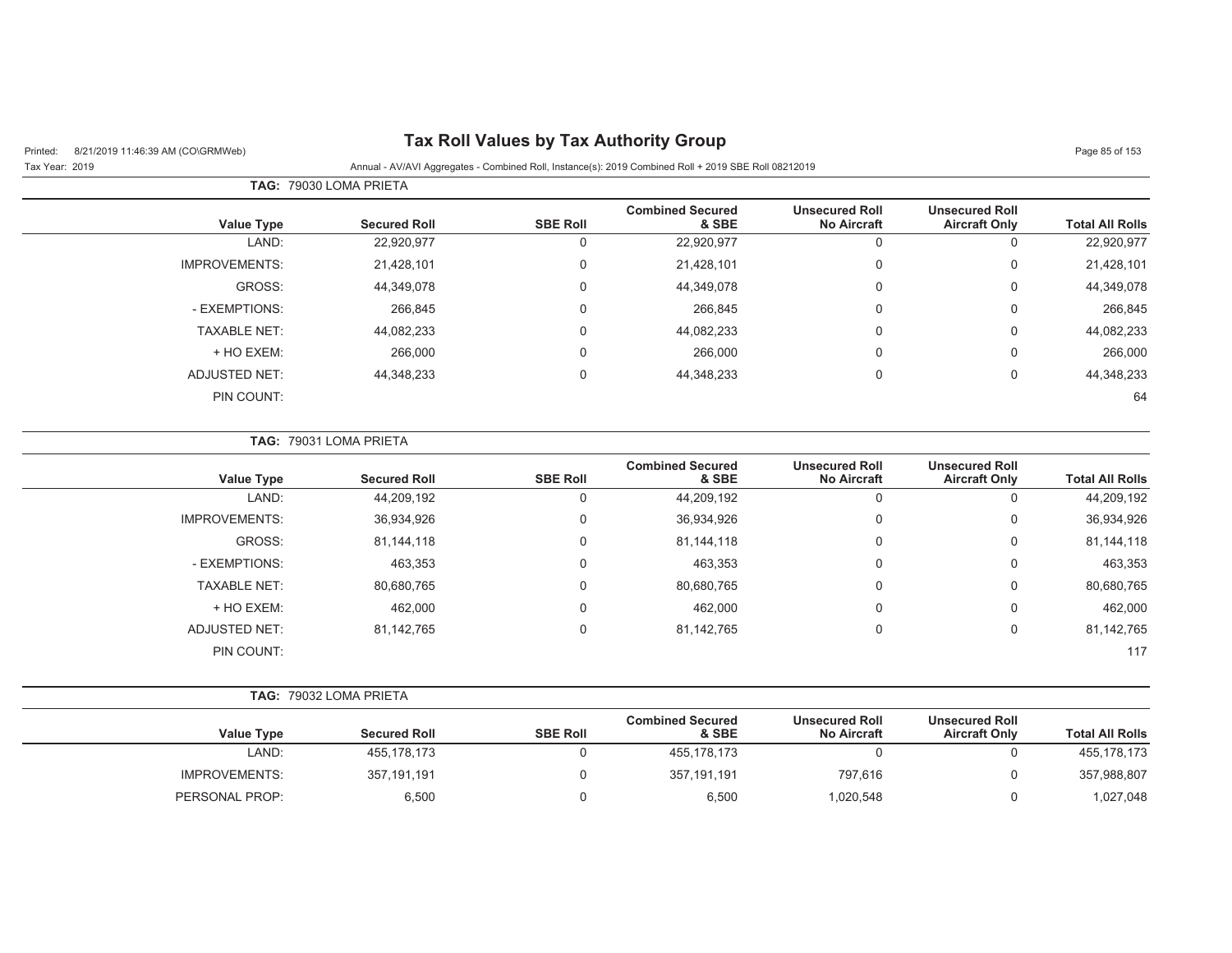| 8/21/2019 11:46:39 AM (CO\GRMWeb)<br>Printed: | <b>TWA NOTE VANDOO BY TWA AUGHOTICY OF OUP</b> |                 |                                                                                                      |                                             |                                               | Page 86 of 153         |
|-----------------------------------------------|------------------------------------------------|-----------------|------------------------------------------------------------------------------------------------------|---------------------------------------------|-----------------------------------------------|------------------------|
| Tax Year: 2019                                |                                                |                 | Annual - AV/AVI Aggregates - Combined Roll, Instance(s): 2019 Combined Roll + 2019 SBE Roll 08212019 |                                             |                                               |                        |
|                                               | TAG: 79032 LOMA PRIETA                         |                 |                                                                                                      |                                             |                                               |                        |
| <b>Value Type</b>                             | <b>Secured Roll</b>                            | <b>SBE Roll</b> | <b>Combined Secured</b><br>& SBE                                                                     | <b>Unsecured Roll</b><br><b>No Aircraft</b> | <b>Unsecured Roll</b><br><b>Aircraft Only</b> | <b>Total All Rolls</b> |
| GROSS:                                        | 812,375,864                                    | $\mathbf 0$     | 812,375,864                                                                                          | 1,818,164                                   | $\mathsf 0$                                   | 814,194,028            |
| - EXEMPTIONS:                                 | 5,673,072                                      | 0               | 5,673,072                                                                                            | 0                                           | $\mathbf 0$                                   | 5,673,072              |
| <b>TAXABLE NET:</b>                           | 806,702,792                                    | 0               | 806,702,792                                                                                          | 1,818,164                                   | 0                                             | 808,520,956            |
| + HO EXEM:                                    | 4,169,200                                      | 0               | 4,169,200                                                                                            | $\mathbf 0$                                 | $\boldsymbol{0}$                              | 4,169,200              |
| <b>ADJUSTED NET:</b>                          | 810,871,992                                    | 0               | 810,871,992                                                                                          | 1,818,164                                   | $\boldsymbol{0}$                              | 812,690,156            |
| PIN COUNT:                                    |                                                |                 |                                                                                                      |                                             |                                               | 1,293                  |
|                                               | TAG: 79033 LOMA PRIETA                         |                 |                                                                                                      |                                             |                                               |                        |
| <b>Value Type</b>                             | <b>Secured Roll</b>                            | <b>SBE Roll</b> | <b>Combined Secured</b><br>& SBE                                                                     | <b>Unsecured Roll</b><br><b>No Aircraft</b> | <b>Unsecured Roll</b><br><b>Aircraft Only</b> | <b>Total All Rolls</b> |
| LAND:                                         | 24,576,998                                     | $\mathbf 0$     | 24,576,998                                                                                           | $\mathbf 0$                                 | $\mathbf 0$                                   | 24,576,998             |
| <b>IMPROVEMENTS:</b>                          | 22,371,671                                     | 0               | 22,371,671                                                                                           | 0                                           | $\mathbf 0$                                   | 22,371,671             |
| PERSONAL PROP:                                | 0                                              | 0               | $\mathbf 0$                                                                                          | 6,063                                       | $\mathbf 0$                                   | 6,063                  |
| GROSS:                                        | 46,948,669                                     | 0               | 46,948,669                                                                                           | 6,063                                       | 0                                             | 46,954,732             |
| - EXEMPTIONS:                                 | 412,664                                        | 0               | 412,664                                                                                              | $\mathbf 0$                                 | $\mathbf 0$                                   | 412,664                |
| <b>TAXABLE NET:</b>                           | 46,536,005                                     | 0               | 46,536,005                                                                                           | 6,063                                       | 0                                             | 46,542,068             |
| + HO EXEM:                                    | 273,000                                        | 0               | 273,000                                                                                              | 0                                           | 0                                             | 273,000                |
| <b>ADJUSTED NET:</b>                          | 46,809,005                                     | $\mathbf 0$     | 46,809,005                                                                                           | 6,063                                       | $\mathbf 0$                                   | 46,815,068             |
| PIN COUNT:                                    |                                                |                 |                                                                                                      |                                             |                                               | 63                     |
|                                               | TAG: 79034 LOMA PRIETA                         |                 |                                                                                                      |                                             |                                               |                        |
| <b>Value Type</b>                             | <b>Secured Roll</b>                            | <b>SBE Roll</b> | <b>Combined Secured</b><br>& SBE                                                                     | <b>Unsecured Roll</b><br><b>No Aircraft</b> | <b>Unsecured Roll</b><br><b>Aircraft Only</b> | <b>Total All Rolls</b> |
| LAND:                                         | 2,968,251                                      | $\mathbf 0$     | 2,968,251                                                                                            | $\mathbf 0$                                 | $\Omega$                                      | 2,968,251              |
| <b>IMPROVEMENTS:</b>                          | 3,011,608                                      | 0               | 3,011,608                                                                                            | 0                                           | 0                                             | 3,011,608              |

GROSS: 5,979,859 0 5,979,859 0 0 5,979,859 - EXEMPTIONS: 28,000 0 28,000 0 0 28,000

#### **Tax Roll Values by Tax Authority Group**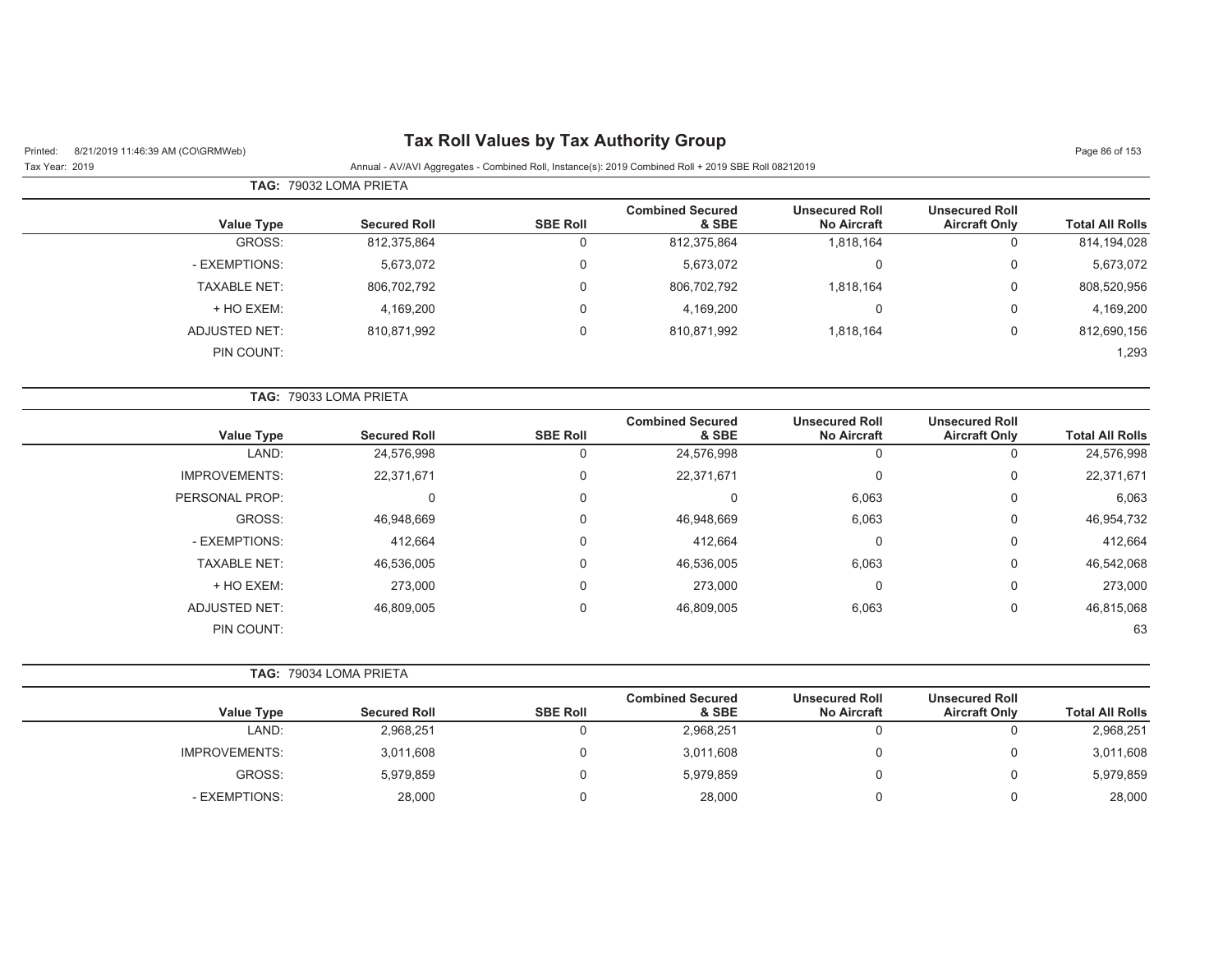## Printed: 8/21/2019 11:46:39 AM (CO\GRMWeb) **Tax Roll Values by Tax Authority Group** Page 87 of 153

Tax Year: 2019 Annual - AV/AVI Aggregates - Combined Roll, Instance(s): 2019 Combined Roll + 2019 SBE Roll 08212019

|                     | <b>TAG: 79034 LOMA PRIETA</b> |                 |                                  |                                             |                                               |                        |
|---------------------|-------------------------------|-----------------|----------------------------------|---------------------------------------------|-----------------------------------------------|------------------------|
| <b>Value Type</b>   | <b>Secured Roll</b>           | <b>SBE Roll</b> | <b>Combined Secured</b><br>& SBE | <b>Unsecured Roll</b><br><b>No Aircraft</b> | <b>Unsecured Roll</b><br><b>Aircraft Only</b> | <b>Total All Rolls</b> |
| <b>TAXABLE NET:</b> | 5,951,859                     |                 | 5,951,859                        |                                             |                                               | 5,951,859              |
| + HO EXEM:          | 28,000                        | 0               | 28,000                           |                                             |                                               | 28,000                 |
| ADJUSTED NET:       | 5,979,859                     | 0               | 5,979,859                        |                                             |                                               | 5,979,859              |
| PIN COUNT:          |                               |                 |                                  |                                             |                                               | 9                      |

**TAG:** 79035 LOMA PRIETA

| <b>Value Type</b>    | <b>Secured Roll</b> | <b>SBE Roll</b> | <b>Combined Secured</b><br>& SBE | <b>Unsecured Roll</b><br><b>No Aircraft</b> | <b>Unsecured Roll</b><br><b>Aircraft Only</b> | <b>Total All Rolls</b> |
|----------------------|---------------------|-----------------|----------------------------------|---------------------------------------------|-----------------------------------------------|------------------------|
| LAND:                | 15,936,076          | O               | 15,936,076                       | 0                                           | υ                                             | 15,936,076             |
| <b>IMPROVEMENTS:</b> | 10,454,417          | 0               | 10,454,417                       | 0                                           | 0                                             | 10,454,417             |
| GROSS:               | 26,390,493          | 0               | 26,390,493                       | 0                                           | 0                                             | 26,390,493             |
| - EXEMPTIONS:        | 169,040             | 0               | 169,040                          | 0                                           | 0                                             | 169,040                |
| <b>TAXABLE NET:</b>  | 26,221,453          | 0               | 26,221,453                       | 0                                           | 0                                             | 26,221,453             |
| + HO EXEM:           | 168,000             | 0               | 168,000                          | 0                                           | $\mathbf 0$                                   | 168,000                |
| ADJUSTED NET:        | 26,389,453          | 0               | 26,389,453                       | 0                                           | 0                                             | 26,389,453             |
| PIN COUNT:           |                     |                 |                                  |                                             |                                               | 49                     |

**TAG:** 79036 LOMA PRIETA

| <b>Value Type</b>    | <b>Secured Roll</b> | <b>SBE Roll</b> | <b>Combined Secured</b><br>& SBE | <b>Unsecured Roll</b><br><b>No Aircraft</b> | <b>Unsecured Roll</b><br><b>Aircraft Only</b> | <b>Total All Rolls</b> |
|----------------------|---------------------|-----------------|----------------------------------|---------------------------------------------|-----------------------------------------------|------------------------|
| LAND:                | 159,920             | 0               | 159,920                          | 0                                           |                                               | 159,920                |
| <b>IMPROVEMENTS:</b> | 672,909             | 0               | 672,909                          | 0                                           | 0                                             | 672,909                |
| GROSS:               | 832,829             | $\mathbf 0$     | 832,829                          | $\mathbf 0$                                 | 0                                             | 832,829                |
| - EXEMPTIONS:        | 7,000               | 0               | 7,000                            | 0                                           |                                               | 7,000                  |
| <b>TAXABLE NET:</b>  | 825,829             | $\Omega$        | 825,829                          | $\mathbf 0$                                 | 0                                             | 825,829                |
| + HO EXEM:           | 7,000               | $\mathbf 0$     | 7,000                            | $\mathbf 0$                                 | 0                                             | 7,000                  |
| ADJUSTED NET:        | 832.829             | $\Omega$        | 832,829                          | $\Omega$                                    |                                               | 832,829                |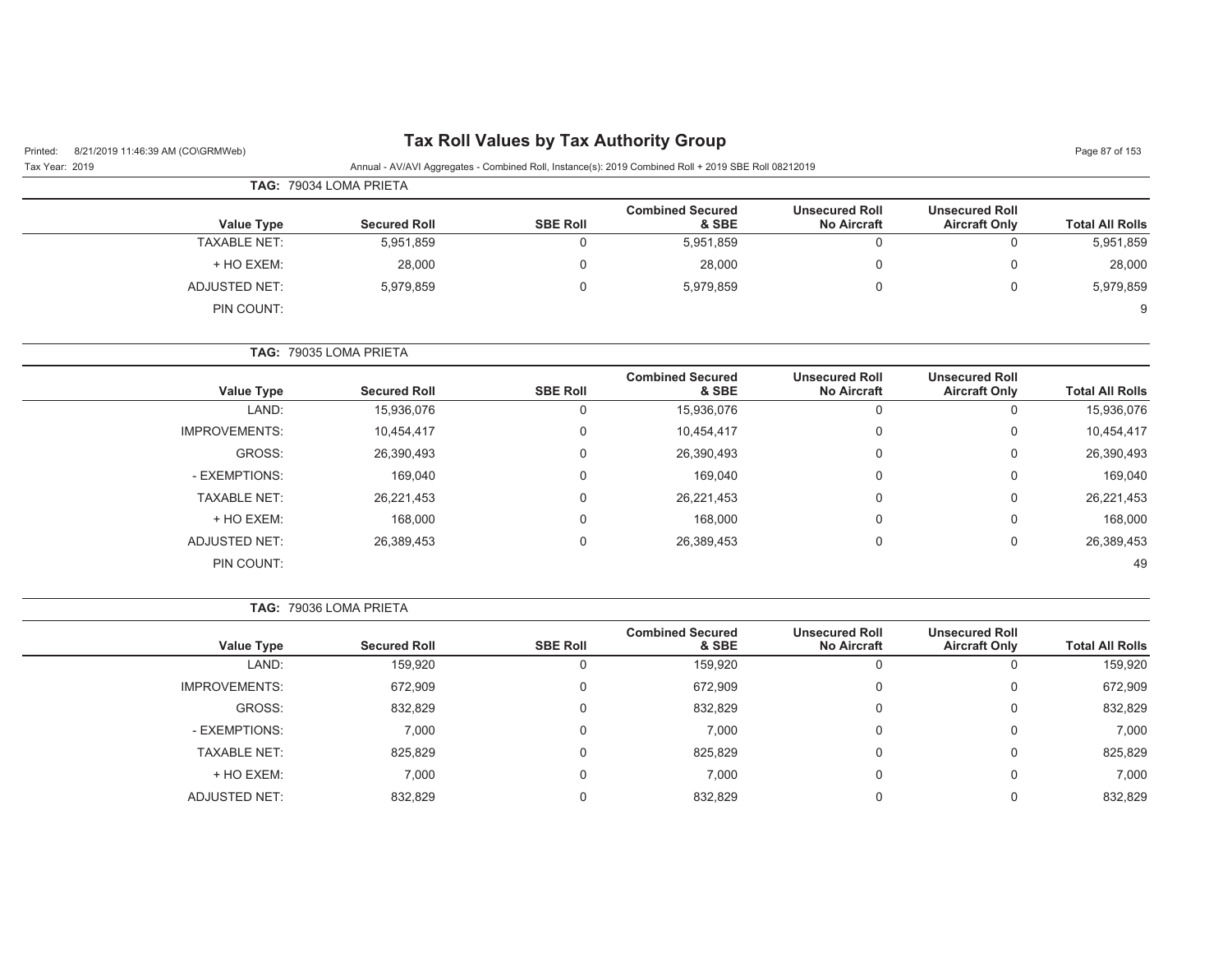| <b>Tax Roll Values by Tax Authority Group</b><br>8/21/2019 11:46:39 AM (CO\GRMWeb)<br>Printed: |                        |                 |                                                                                                      |                                             |                                               |                        |
|------------------------------------------------------------------------------------------------|------------------------|-----------------|------------------------------------------------------------------------------------------------------|---------------------------------------------|-----------------------------------------------|------------------------|
| Tax Year: 2019                                                                                 |                        |                 | Annual - AV/AVI Aggregates - Combined Roll, Instance(s): 2019 Combined Roll + 2019 SBE Roll 08212019 |                                             |                                               |                        |
|                                                                                                | TAG: 79036 LOMA PRIETA |                 |                                                                                                      |                                             |                                               |                        |
| <b>Value Type</b>                                                                              | <b>Secured Roll</b>    | <b>SBE Roll</b> | <b>Combined Secured</b><br>& SBE                                                                     | <b>Unsecured Roll</b><br><b>No Aircraft</b> | <b>Unsecured Roll</b><br><b>Aircraft Only</b> | <b>Total All Rolls</b> |
| PIN COUNT:                                                                                     |                        |                 |                                                                                                      |                                             |                                               | 2                      |
|                                                                                                |                        |                 |                                                                                                      |                                             |                                               |                        |
|                                                                                                | TAG: 79037 LOMA PRIETA |                 |                                                                                                      |                                             |                                               |                        |
| <b>Value Type</b>                                                                              | <b>Secured Roll</b>    | <b>SBE Roll</b> | <b>Combined Secured</b><br>& SBE                                                                     | <b>Unsecured Roll</b><br><b>No Aircraft</b> | <b>Unsecured Roll</b><br><b>Aircraft Only</b> | <b>Total All Rolls</b> |
| LAND:                                                                                          | 204,062                | $\mathsf 0$     | 204,062                                                                                              | $\mathbf 0$                                 | $\mathsf{O}\xspace$                           | 204,062                |
| <b>IMPROVEMENTS:</b>                                                                           | 276,986                | 0               | 276,986                                                                                              | 0                                           | $\mathbf 0$                                   | 276,986                |
| PERSONAL PROP:                                                                                 | $\Omega$               | $\Omega$        | $\mathbf 0$                                                                                          | 7,388                                       | $\mathbf 0$                                   | 7,388                  |
| GROSS:                                                                                         | 481,048                | $\Omega$        | 481,048                                                                                              | 7,388                                       | 0                                             | 488,436                |
| - EXEMPTIONS:                                                                                  | 7,000                  | 0               | 7,000                                                                                                | $\mathbf 0$                                 | $\mathbf 0$                                   | 7,000                  |
| <b>TAXABLE NET:</b>                                                                            | 474,048                | 0               | 474,048                                                                                              | 7,388                                       | $\mathbf 0$                                   | 481,436                |
| + HO EXEM:                                                                                     | 7,000                  | $\Omega$        | 7,000                                                                                                | $\overline{0}$                              | $\mathbf 0$                                   | 7,000                  |
| <b>ADJUSTED NET:</b>                                                                           | 481,048                | $\Omega$        | 481,048                                                                                              | 7,388                                       | $\mathbf 0$                                   | 488,436                |
| PIN COUNT:                                                                                     |                        |                 |                                                                                                      |                                             |                                               | 2                      |
| <b>TAG: 82003 LIVE OAK</b>                                                                     |                        |                 |                                                                                                      |                                             |                                               |                        |
| <b>Value Type</b>                                                                              | <b>Secured Roll</b>    | <b>SBE Roll</b> | <b>Combined Secured</b><br>& SBE                                                                     | <b>Unsecured Roll</b><br><b>No Aircraft</b> | <b>Unsecured Roll</b><br><b>Aircraft Only</b> | <b>Total All Rolls</b> |
| PIN COUNT:                                                                                     |                        |                 |                                                                                                      |                                             |                                               | 2                      |
| <b>TAG: 82040 LIVE OAK</b>                                                                     |                        |                 |                                                                                                      |                                             |                                               |                        |
| <b>Value Type</b>                                                                              | <b>Secured Roll</b>    | <b>SBE Roll</b> | <b>Combined Secured</b><br>& SBE                                                                     | <b>Unsecured Roll</b><br><b>No Aircraft</b> | <b>Unsecured Roll</b><br><b>Aircraft Only</b> | <b>Total All Rolls</b> |
| LAND:                                                                                          | 2,367,062,979          | $\mathbf 0$     | 2,367,062,979                                                                                        | 736,577                                     | $\mathbf 0$                                   | 2,367,799,556          |
| <b>IMPROVEMENTS:</b>                                                                           | 1,518,218,750          | 0               | 1,518,218,750                                                                                        | 11,946,066                                  | 0                                             | 1,530,164,816          |
| PERSONAL PROP:                                                                                 | 1,272,869              | 0               | 1,272,869                                                                                            | 16,554,915                                  | $\mathbf 0$                                   | 17,827,784             |
| GROSS:                                                                                         | 3,886,554,598          | $\mathbf 0$     | 3,886,554,598                                                                                        | 29,237,558                                  | 0                                             | 3,915,792,156          |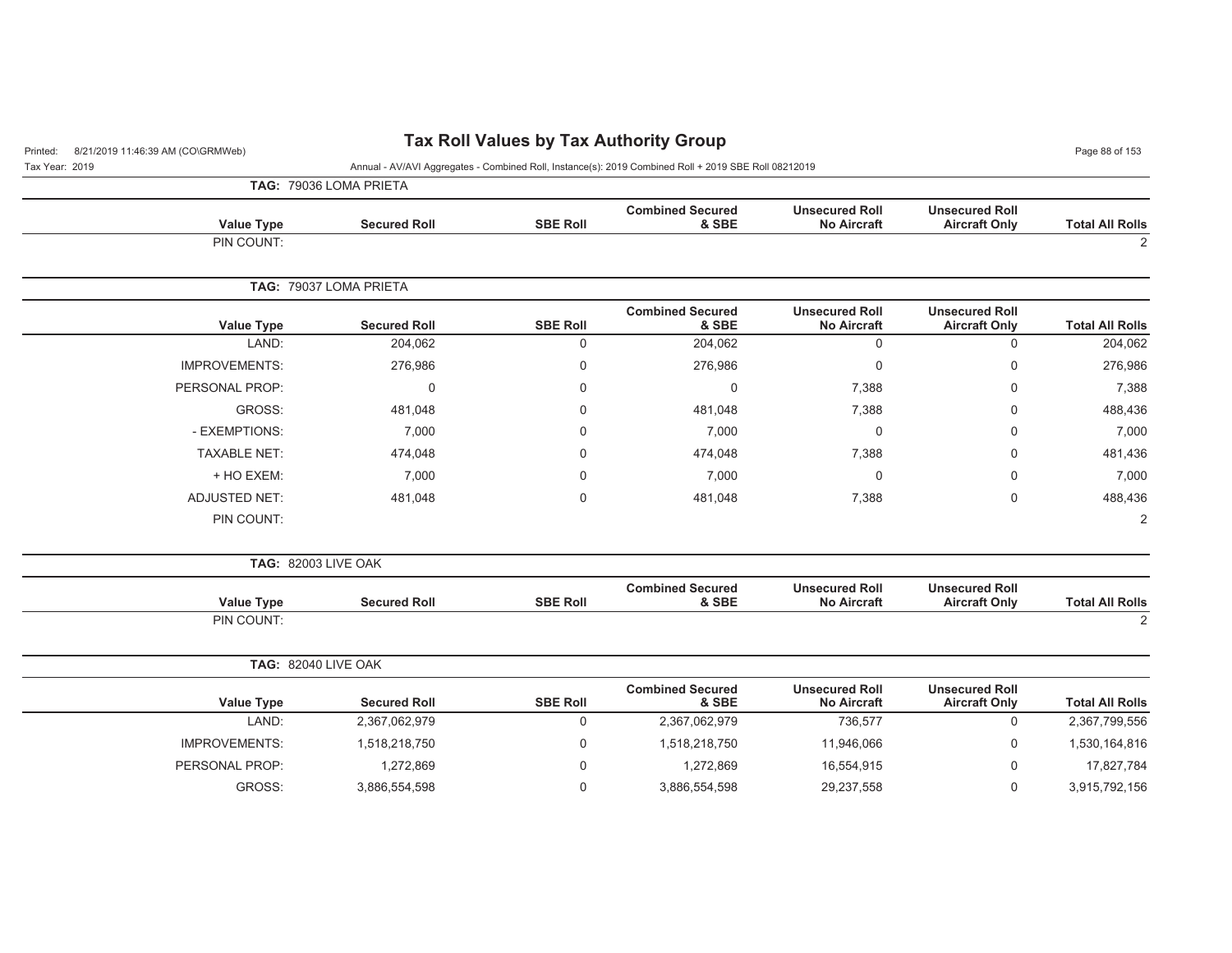| Tax Roll Values by Tax Authority Group |  |  |  |
|----------------------------------------|--|--|--|
|----------------------------------------|--|--|--|

Tax Year: 2019 Annual - AV/AVI Aggregates - Combined Roll, Instance(s): 2019 Combined Roll + 2019 SBE Roll 08212019

|                     | <b>TAG: 82040 LIVE OAK</b> |                 |                                  |                                             |                                               |                        |
|---------------------|----------------------------|-----------------|----------------------------------|---------------------------------------------|-----------------------------------------------|------------------------|
| <b>Value Type</b>   | <b>Secured Roll</b>        | <b>SBE Roll</b> | <b>Combined Secured</b><br>& SBE | <b>Unsecured Roll</b><br><b>No Aircraft</b> | <b>Unsecured Roll</b><br><b>Aircraft Only</b> | <b>Total All Rolls</b> |
| - EXEMPTIONS:       | 69,668,694                 |                 | 69,668,694                       | 1,057,457                                   |                                               | 70,726,151             |
| <b>TAXABLE NET:</b> | 3,816,885,904              |                 | 3,816,885,904                    | 28,180,101                                  | 0                                             | 3,845,066,005          |
| + HO EXEM:          | 21,231,435                 |                 | 21,231,435                       | 7,000                                       | 0                                             | 21,238,435             |
| ADJUSTED NET:       | 3,838,117,339              |                 | 3,838,117,339                    | 28,187,101                                  |                                               | 3,866,304,440          |
| PIN COUNT:          |                            |                 |                                  |                                             |                                               | 8,180                  |

|                      | <b>TAG: 83002 MOUNTAIN</b> |                 |                                  |                                             |                                               |                        |
|----------------------|----------------------------|-----------------|----------------------------------|---------------------------------------------|-----------------------------------------------|------------------------|
| <b>Value Type</b>    | <b>Secured Roll</b>        | <b>SBE Roll</b> | <b>Combined Secured</b><br>& SBE | <b>Unsecured Roll</b><br><b>No Aircraft</b> | <b>Unsecured Roll</b><br><b>Aircraft Only</b> | <b>Total All Rolls</b> |
| LAND:                | 15,537,041                 |                 | 15,537,041                       |                                             | O                                             | 15,537,041             |
| <b>IMPROVEMENTS:</b> | 14,003,428                 | 0               | 14,003,428                       | 157,488                                     | 0                                             | 14,160,916             |
| PERSONAL PROP:       |                            | 0               |                                  | 902,775                                     | 0                                             | 902,775                |
| GROSS:               | 29,540,469                 | 0               | 29,540,469                       | 1,060,263                                   | 0                                             | 30,600,732             |
| - EXEMPTIONS:        | 546,857                    |                 | 546,857                          |                                             | $\Omega$                                      | 546,857                |
| <b>TAXABLE NET:</b>  | 28,993,612                 | 0               | 28,993,612                       | 1,060,263                                   | 0                                             | 30,053,875             |
| + HO EXEM:           | 210.000                    | 0               | 210.000                          |                                             | $\Omega$                                      | 210,000                |
| <b>ADJUSTED NET:</b> | 29,203,612                 | 0               | 29,203,612                       | 1,060,263                                   | $\Omega$                                      | 30,263,875             |
| PIN COUNT:           |                            |                 |                                  |                                             |                                               | 139                    |

|                   | <b>TAG: 83010 MOUNTAIN</b> |                 |                                  |                                             |                                               |                        |
|-------------------|----------------------------|-----------------|----------------------------------|---------------------------------------------|-----------------------------------------------|------------------------|
| <b>Value Type</b> | <b>Secured Roll</b>        | <b>SBE Roll</b> | <b>Combined Secured</b><br>& SBE | <b>Unsecured Roll</b><br><b>No Aircraft</b> | <b>Unsecured Roll</b><br><b>Aircraft Only</b> | <b>Total All Rolls</b> |
| LAND:             | 149,248,038                |                 | 149,248,038                      |                                             | 0                                             | 149,248,038            |
| IMPROVEMENTS:     | 119,283,579                |                 | 119.283.579                      | 4,235,936                                   | 0                                             | 123,519,515            |
| PERSONAL PROP:    | 138,550                    |                 | 138,550                          | 396,763                                     | 0                                             | 535,313                |
| GROSS:            | 268,670,167                | $\Omega$        | 268,670,167                      | 4,632,699                                   | 0                                             | 273,302,866            |
| - EXEMPTIONS:     | 3,703,944                  |                 | 3,703,944                        | 11.965                                      | 0                                             | 3,715,909              |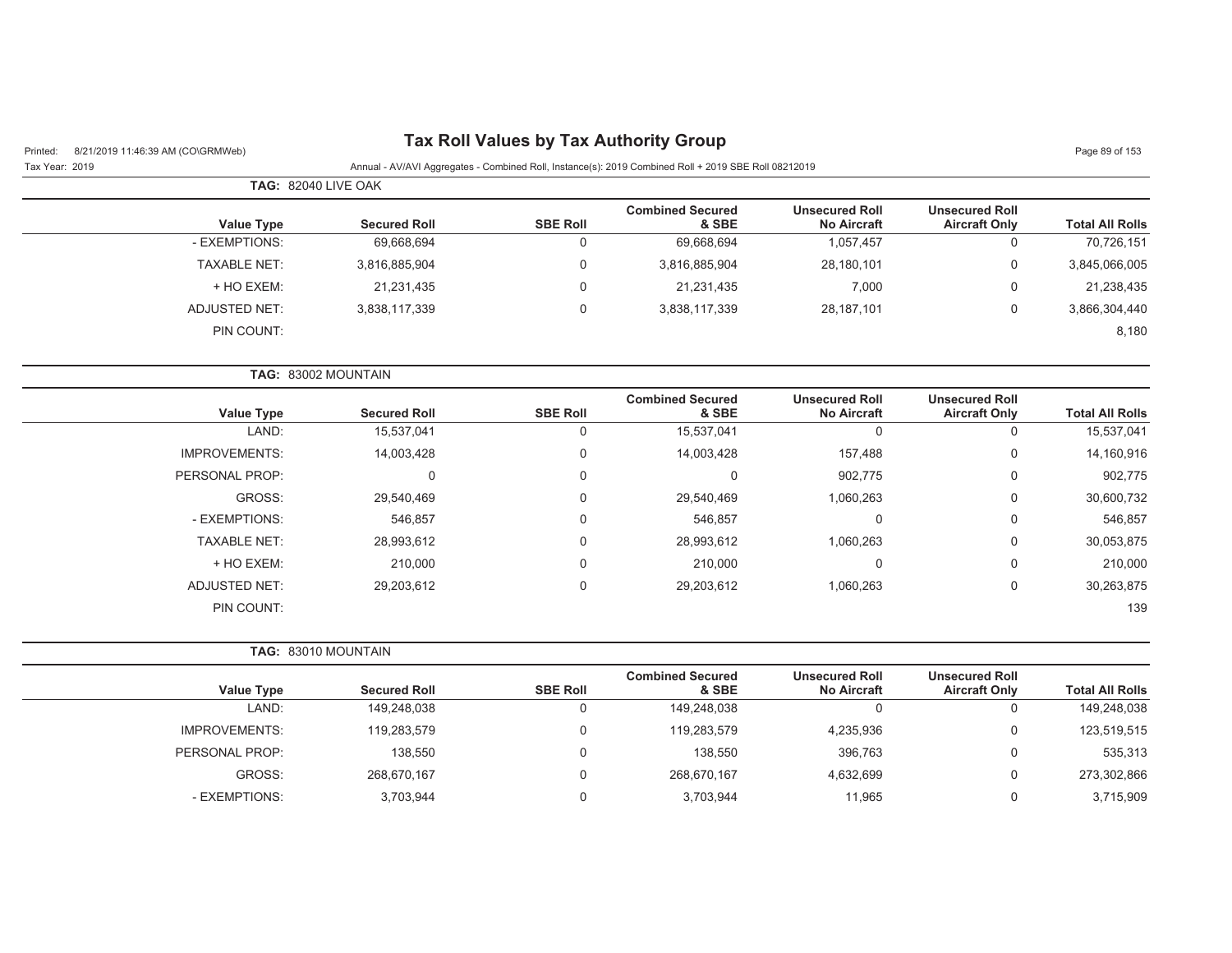## Printed: 8/21/2019 11:46:39 AM (CO\GRMWeb) **Tax Roll Values by Tax Authority Group** Page 90 of 153

Tax Year: 2019 Annual - AV/AVI Aggregates - Combined Roll, Instance(s): 2019 Combined Roll + 2019 SBE Roll 08212019

|                        |                                               |                                             |                                  |                 | <b>TAG: 83010 MOUNTAIN</b> |                     |
|------------------------|-----------------------------------------------|---------------------------------------------|----------------------------------|-----------------|----------------------------|---------------------|
| <b>Total All Rolls</b> | <b>Unsecured Roll</b><br><b>Aircraft Only</b> | <b>Unsecured Roll</b><br><b>No Aircraft</b> | <b>Combined Secured</b><br>& SBE | <b>SBE Roll</b> | <b>Secured Roll</b>        | <b>Value Type</b>   |
| 269,586,957            |                                               | 4,620,734                                   | 264,966,223                      |                 | 264,966,223                | <b>TAXABLE NET:</b> |
| 1,601,600              |                                               | 0                                           | 1,601,600                        |                 | 1,601,600                  | + HO EXEM:          |
| 271,188,557            |                                               | 4,620,734                                   | 266,567,823                      |                 | 266.567.823                | ADJUSTED NET:       |
| 577                    |                                               |                                             |                                  |                 |                            | PIN COUNT:          |

**TAG:** 86003 PACIFIC

| <b>Value Type</b>    | <b>Secured Roll</b> | <b>SBE Roll</b> | <b>Combined Secured</b><br>& SBE | <b>Unsecured Roll</b><br><b>No Aircraft</b> | <b>Unsecured Roll</b><br><b>Aircraft Only</b> | <b>Total All Rolls</b> |
|----------------------|---------------------|-----------------|----------------------------------|---------------------------------------------|-----------------------------------------------|------------------------|
| LAND:                | 21,313,103          | 0               | 21,313,103                       | 0                                           | O                                             | 21,313,103             |
| <b>IMPROVEMENTS:</b> | 12,231,006          | 0               | 12,231,006                       | 205,138                                     | 0                                             | 12,436,144             |
| PERSONAL PROP:       | 2,000               | $\mathbf 0$     | 2,000                            | 280,293                                     | 0                                             | 282,293                |
| GROSS:               | 33,546,109          | 0               | 33,546,109                       | 485,431                                     | 0                                             | 34,031,540             |
| - EXEMPTIONS:        | 184,577             | 0               | 184,577                          | 0                                           | 0                                             | 184,577                |
| <b>TAXABLE NET:</b>  | 33,361,532          | 0               | 33,361,532                       | 485,431                                     | 0                                             | 33,846,963             |
| + HO EXEM:           | 138,600             | 0               | 138,600                          | 0                                           | 0                                             | 138,600                |
| <b>ADJUSTED NET:</b> | 33,500,132          | 0               | 33,500,132                       | 485,431                                     | 0                                             | 33,985,563             |
| PIN COUNT:           |                     |                 |                                  |                                             |                                               | 87                     |

**TAG:** 86020 PACIFIC

| <b>Value Type</b>    | <b>Secured Roll</b> | <b>SBE Roll</b> | <b>Combined Secured</b><br>& SBE | <b>Unsecured Roll</b><br><b>No Aircraft</b> | <b>Unsecured Roll</b><br><b>Aircraft Only</b> | <b>Total All Rolls</b> |
|----------------------|---------------------|-----------------|----------------------------------|---------------------------------------------|-----------------------------------------------|------------------------|
|                      |                     |                 |                                  |                                             |                                               |                        |
| LAND:                | 13,314,234          |                 | 13,314,234                       |                                             |                                               | 13,314,234             |
| <b>IMPROVEMENTS:</b> | 6,675,603           |                 | 6,675,603                        | 207.258                                     | 0                                             | 6,882,861              |
| PERSONAL PROP:       |                     |                 |                                  | 452.582                                     | 0                                             | 452,582                |
| GROSS:               | 19,989,837          |                 | 19,989,837                       | 659,840                                     | U                                             | 20,649,677             |
| - EXEMPTIONS:        | 349.167             |                 | 349.167                          |                                             | 0                                             | 349,167                |
| <b>TAXABLE NET:</b>  | 19,640,670          |                 | 19,640,670                       | 659,840                                     |                                               | 20,300,510             |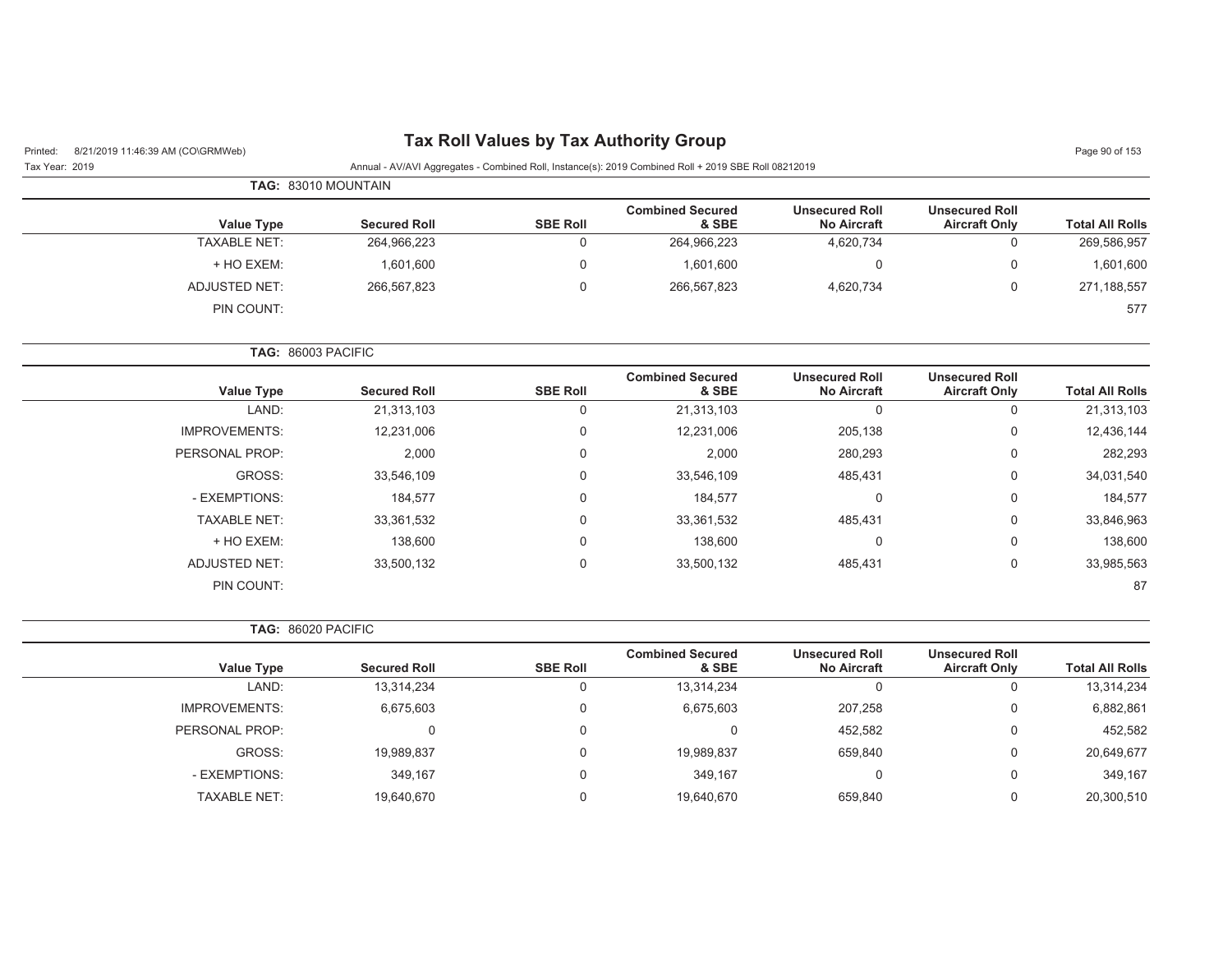## Printed: 8/21/2019 11:46:39 AM (CO\GRMWeb) **Tax Roll Values by Tax Authority Group** Page 91 of 153

| Tax Year: 2019 | Annual - AV/AVI Aggregates - Combined Roll, Instance(s): 2019 Combined Roll + 2019 SBE Roll 08212019 |
|----------------|------------------------------------------------------------------------------------------------------|

|                        |                                               |                                             |                                  |                 |                     | <b>TAG: 86020 PACIFIC</b> |
|------------------------|-----------------------------------------------|---------------------------------------------|----------------------------------|-----------------|---------------------|---------------------------|
| <b>Total All Rolls</b> | <b>Unsecured Roll</b><br><b>Aircraft Only</b> | <b>Unsecured Roll</b><br><b>No Aircraft</b> | <b>Combined Secured</b><br>& SBE | <b>SBE Roll</b> | <b>Secured Roll</b> | Value Type                |
| 139,084                |                                               |                                             | 139,084                          |                 | 139,084             | + HO EXEM:                |
| 20,439,594             |                                               | 659,840                                     | 19,779,754                       |                 | 19,779,754          | ADJUSTED NET:             |
| 60                     |                                               |                                             |                                  |                 |                     | PIN COUNT:                |

**TAG:** 86021 PACIFIC

|                      |                     |                 | <b>Combined Secured</b> | <b>Unsecured Roll</b> | <b>Unsecured Roll</b> |                        |
|----------------------|---------------------|-----------------|-------------------------|-----------------------|-----------------------|------------------------|
| <b>Value Type</b>    | <b>Secured Roll</b> | <b>SBE Roll</b> | & SBE                   | <b>No Aircraft</b>    | <b>Aircraft Only</b>  | <b>Total All Rolls</b> |
| LAND:                | 4,667,690           | u               | 4,667,690               | 14,958                |                       | 4,682,648              |
| <b>IMPROVEMENTS:</b> | 10,208,846          | υ               | 10,208,846              | 0                     | 0                     | 10,208,846             |
| PERSONAL PROP:       | 154,655             | υ               | 154,655                 | $\mathbf 0$           | $\Omega$              | 154,655                |
| GROSS:               | 15,031,191          | 0               | 15,031,191              | 14,958                | 0                     | 15,046,149             |
| <b>TAXABLE NET:</b>  | 15,031,191          | 0               | 15,031,191              | 14,958                | 0                     | 15,046,149             |
| ADJUSTED NET:        | 15,031,191          |                 | 15,031,191              | 14,958                | O                     | 15,046,149             |
| PIN COUNT:           |                     |                 |                         |                       |                       | 13                     |

**TAG:** 86022 PACIFIC

| <b>Secured Roll</b> | <b>SBE Roll</b> | <b>Combined Secured</b><br>& SBE | <b>Unsecured Roll</b><br><b>No Aircraft</b> | <b>Unsecured Roll</b><br><b>Aircraft Only</b> | <b>Total All Rolls</b> |
|---------------------|-----------------|----------------------------------|---------------------------------------------|-----------------------------------------------|------------------------|
| 47,117,490          | 177,623         | 47,295,113                       | 65,721                                      |                                               | 47,360,834             |
| 32,173,588          |                 | 32,173,588                       | 175,665                                     | 0                                             | 32,349,253             |
| 71,960              |                 | 71,960                           | 1,635,681                                   | 0                                             | 1,707,641              |
| 79,363,038          | 177.623         | 79,540,661                       | 1,877,067                                   |                                               | 81,417,728             |
| 7,284,934           |                 | 7,284,934                        |                                             | 0                                             | 7,284,934              |
| 72,078,104          | 177.623         | 72,255,727                       | 1,877,067                                   | $\Omega$                                      | 74,132,794             |
| 308,000             |                 | 308,000                          |                                             | 0                                             | 308,000                |
| 72,386,104          | 177.623         | 72,563,727                       | 1,877,067                                   | 0                                             | 74,440,794             |
|                     |                 |                                  |                                             |                                               |                        |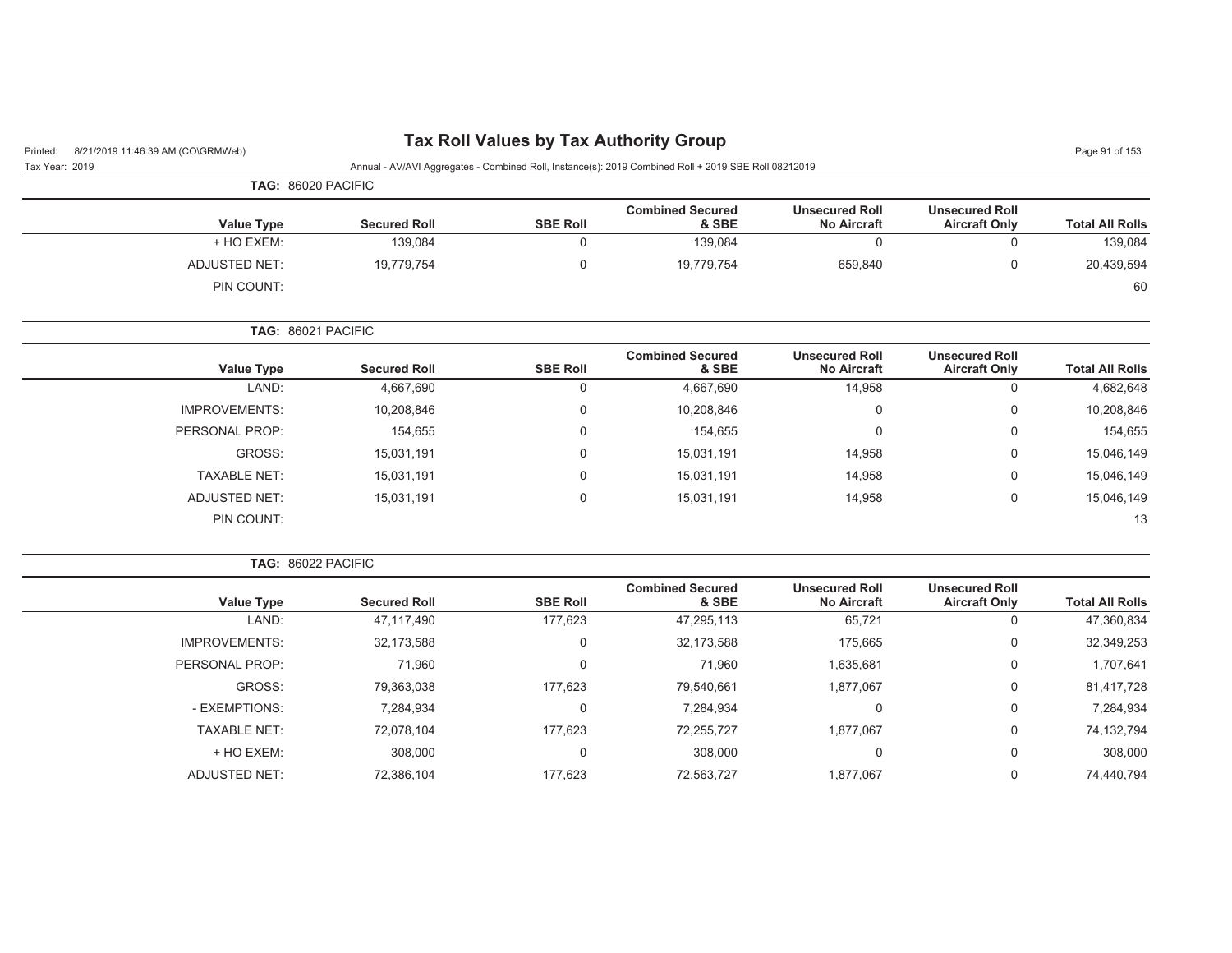## Printed: 8/21/2019 11:46:39 AM (CO\GRMWeb) **Tax Roll Values by Tax Authority Group** Page 92 of 153

Tax Year: 2019 Annual - AV/AVI Aggregates - Combined Roll, Instance(s): 2019 Combined Roll + 2019 SBE Roll 08212019

**TAG:** 86022 PACIFIC

| <b>Value Type</b> | <b>Secured Roll</b> | <b>SBE Roll</b> | <b>Combined Secured</b><br>& SBE | <b>Unsecured Roll</b><br><b>No Aircraft</b> | <b>Unsecured Roll</b><br><b>Aircraft Only</b> | <b>Total All Rolls</b> |
|-------------------|---------------------|-----------------|----------------------------------|---------------------------------------------|-----------------------------------------------|------------------------|
| PIN COUNT:        |                     |                 |                                  |                                             |                                               | 430                    |
|                   | TAG: 86023 PACIFIC  |                 |                                  |                                             |                                               |                        |

| <b>Value Type</b>    | <b>Secured Roll</b> | <b>SBE Roll</b> | <b>Combined Secured</b><br>& SBE | <b>Unsecured Roll</b><br><b>No Aircraft</b> | <b>Unsecured Roll</b><br><b>Aircraft Only</b> | <b>Total All Rolls</b> |
|----------------------|---------------------|-----------------|----------------------------------|---------------------------------------------|-----------------------------------------------|------------------------|
| LAND:                | 6,762,884           | U               | 6,762,884                        | 0                                           | 0                                             | 6,762,884              |
| <b>IMPROVEMENTS:</b> | 3,847,366           | 0               | 3,847,366                        | 0                                           | 0                                             | 3,847,366              |
| PERSONAL PROP:       | 107,405             | 0               | 107,405                          | 0                                           | 0                                             | 107,405                |
| GROSS:               | 10,717,655          | 0               | 10,717,655                       | 0                                           | 0                                             | 10,717,655             |
| - EXEMPTIONS:        | 1,703,782           | 0               | 1,703,782                        | 0                                           | 0                                             | 1,703,782              |
| <b>TAXABLE NET:</b>  | 9,013,873           | 0               | 9,013,873                        | 0                                           | 0                                             | 9,013,873              |
| + HO EXEM:           | 63,000              | 0               | 63,000                           | 0                                           | 0                                             | 63,000                 |
| <b>ADJUSTED NET:</b> | 9,076,873           | 0               | 9,076,873                        | 0                                           | 0                                             | 9,076,873              |
| PIN COUNT:           |                     |                 |                                  |                                             |                                               | 69                     |

**TAG:** 90004 SAN LORENZO

|                      |                     |                 | <b>Combined Secured</b> | <b>Unsecured Roll</b> | <b>Unsecured Roll</b> |                        |
|----------------------|---------------------|-----------------|-------------------------|-----------------------|-----------------------|------------------------|
| <b>Value Type</b>    | <b>Secured Roll</b> | <b>SBE Roll</b> | & SBE                   | <b>No Aircraft</b>    | <b>Aircraft Only</b>  | <b>Total All Rolls</b> |
| LAND:                | 2,171,551           | 0               | 2,171,551               | υ                     |                       | 2,171,551              |
| <b>IMPROVEMENTS:</b> | 2,078,004           | 0               | 2,078,004               | 0                     | 0                     | 2,078,004              |
| PERSONAL PROP:       |                     | $\mathbf 0$     | 0                       | 47.436                | 0                     | 47,436                 |
| GROSS:               | 4,249,555           | $\overline{0}$  | 4,249,555               | 47,436                | $\mathbf 0$           | 4,296,991              |
| - EXEMPTIONS:        | 41,978              | 0               | 41,978                  | 0                     | $\mathbf 0$           | 41,978                 |
| <b>TAXABLE NET:</b>  | 4,207,577           | 0               | 4,207,577               | 47,436                | 0                     | 4,255,013              |
| + HO EXEM:           | 40,600              | 0               | 40,600                  | 0                     | $\mathbf 0$           | 40,600                 |
| ADJUSTED NET:        | 4,248,177           | 0               | 4,248,177               | 47,436                | 0                     | 4,295,613              |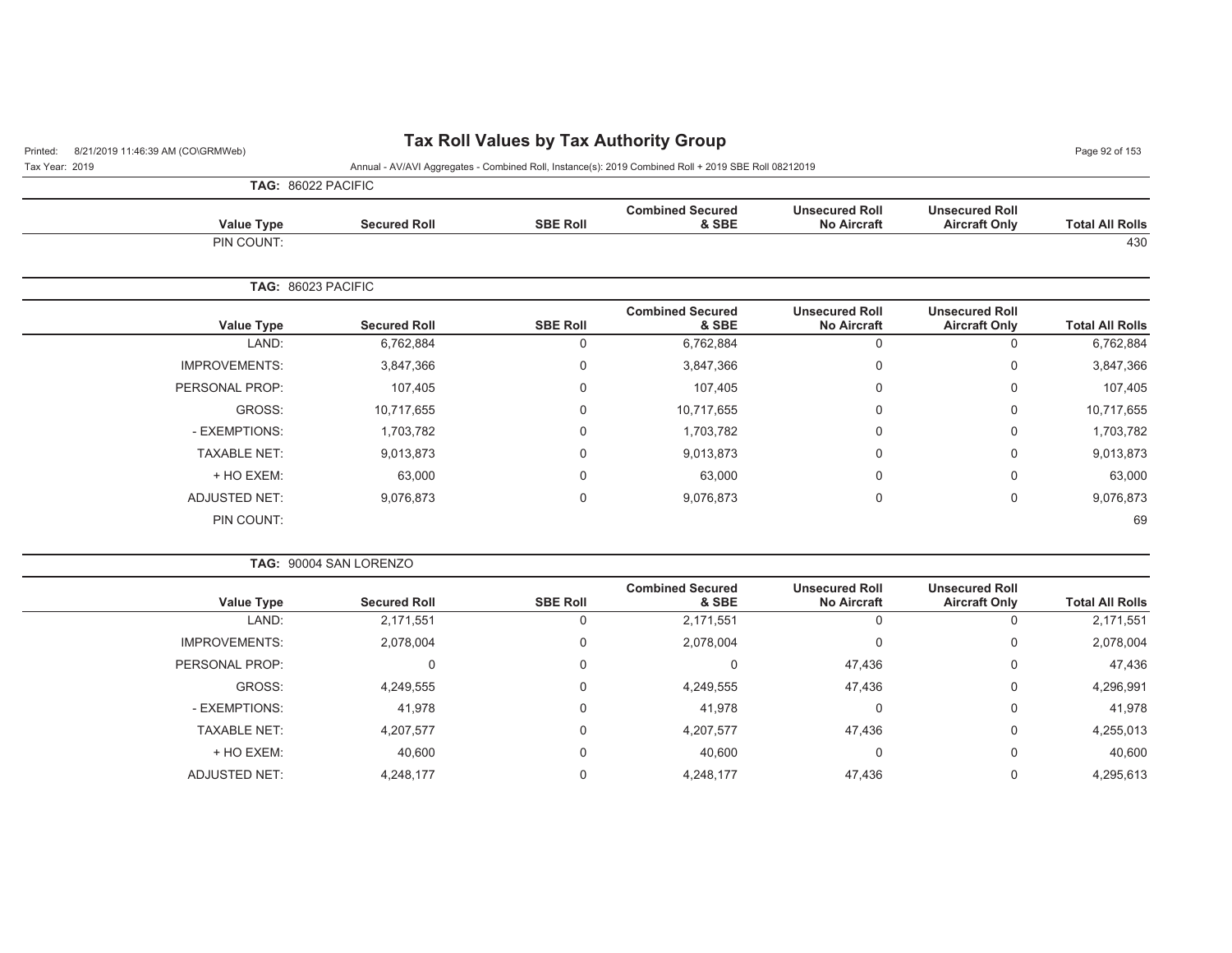## Printed: 8/21/2019 11:46:39 AM (CO\GRMWeb) **Tax Roll Values by Tax Authority Group** Page 93 of 153

**TAG:** 90004 SAN LORENZOTax Year: 2019 Annual - AV/AVI Aggregates - Combined Roll, Instance(s): 2019 Combined Roll + 2019 SBE Roll 08212019

| <b>Total All Rolls</b> | <b>Unsecured Roll</b><br><b>Aircraft Only</b> | <b>Unsecured Roll</b><br><b>No Aircraft</b> | <b>Combined Secured</b><br>& SBE | <b>SBE Roll</b> | <b>Secured Roll</b>    | <b>Value Type</b>    |
|------------------------|-----------------------------------------------|---------------------------------------------|----------------------------------|-----------------|------------------------|----------------------|
| 17                     |                                               |                                             |                                  |                 |                        | PIN COUNT:           |
|                        |                                               |                                             |                                  |                 | TAG: 90008 SAN LORENZO |                      |
|                        | <b>Unsecured Roll</b>                         | <b>Unsecured Roll</b>                       | <b>Combined Secured</b>          |                 |                        |                      |
| <b>Total All Rolls</b> | <b>Aircraft Only</b>                          | <b>No Aircraft</b>                          | & SBE                            | <b>SBE Roll</b> | <b>Secured Roll</b>    | <b>Value Type</b>    |
| 6,173,565              | $\Omega$                                      | 1,051,416                                   | 5,122,149                        | 0               | 5,122,149              | LAND:                |
| 22,776,071             | $\mathbf 0$                                   | 5,200,182                                   | 17,575,889                       | 0               | 17,575,889             | <b>IMPROVEMENTS:</b> |
| 9,370,793              | $\mathbf 0$                                   | 565,911                                     | 8,804,882                        | 0               | 8,804,882              | PERSONAL PROP:       |
| 38,320,429             | 0                                             | 6,817,509                                   | 31,502,920                       | 0               | 31,502,920             | GROSS:               |
| 1,921,201              | 0                                             | 0                                           | 1,921,201                        | 0               | 1,921,201              | - EXEMPTIONS:        |

| 38,320,429 | 6,817,509 | 31,502,920 | 31,502,920 | GROSS:              |
|------------|-----------|------------|------------|---------------------|
| 1,921,201  |           | 1,921,201  | 1,921,201  | - EXEMPTIONS:       |
| 36,399,228 | 6,817,509 | 29,581,719 | 29,581,719 | <b>TAXABLE NET:</b> |
| 36,399,228 | 6,817,509 | 29,581,719 | 29,581,719 | ADJUSTED NET:       |
| 139        |           |            |            | PIN COUNT:          |
|            |           |            |            |                     |

|                      | <b>TAG: 90009 SAN LORENZO</b> |                 |                                  |                                             |                                               |                        |
|----------------------|-------------------------------|-----------------|----------------------------------|---------------------------------------------|-----------------------------------------------|------------------------|
| <b>Value Type</b>    | <b>Secured Roll</b>           | <b>SBE Roll</b> | <b>Combined Secured</b><br>& SBE | <b>Unsecured Roll</b><br><b>No Aircraft</b> | <b>Unsecured Roll</b><br><b>Aircraft Only</b> | <b>Total All Rolls</b> |
| LAND:                | 794,054                       |                 | 794,054                          |                                             |                                               | 794,054                |
| <b>IMPROVEMENTS:</b> | 175,278                       | 0               | 175,278                          | 0                                           | 0                                             | 175,278                |
| GROSS:               | 969,332                       | $\Omega$        | 969,332                          | 0                                           | 0                                             | 969,332                |
| - EXEMPTIONS:        | 605                           | $\Omega$        | 605                              | 0                                           | 0                                             | 605                    |
| <b>TAXABLE NET:</b>  | 968,727                       | 0               | 968,727                          | 0                                           | 0                                             | 968,727                |
| <b>ADJUSTED NET:</b> | 968,727                       | 0               | 968,727                          | 0                                           | $\Omega$                                      | 968,727                |
| PIN COUNT:           |                               |                 |                                  |                                             |                                               |                        |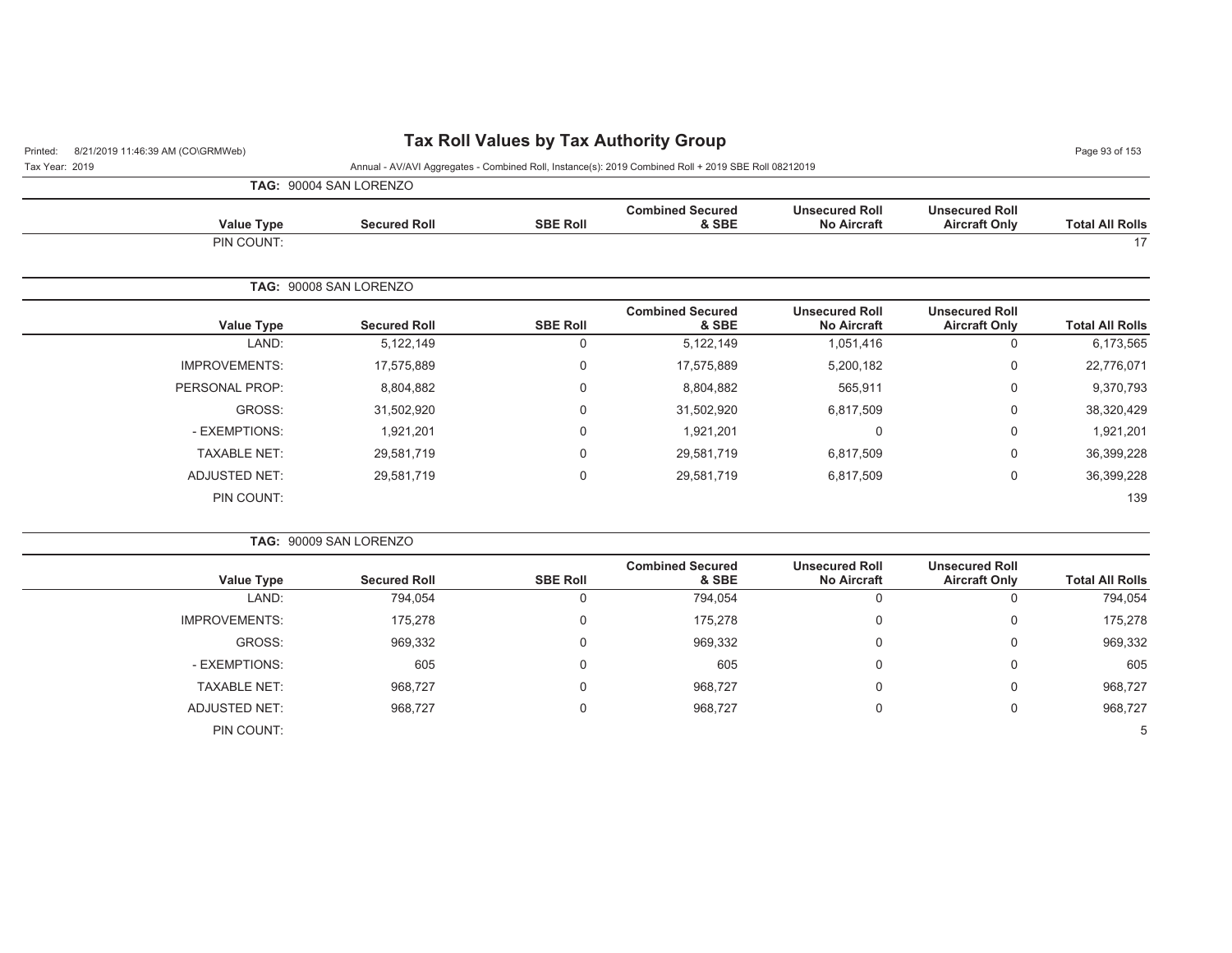# Printed: 8/21/2019 11:46:39 AM (CO\GRMWeb) **Tax Roll Values by Tax Authority Group** Page 94 of 153

| Tax Year: 2019 | Annual - AV/AVI Aggregates - Combined Roll, Instance(s): 2019 Combined Roll + 2019 SBE Roll 08212019 |
|----------------|------------------------------------------------------------------------------------------------------|
|                |                                                                                                      |

|                        |                                               |                                             |                                  |                 | <b>TAG: 90010 SAN LORENZO</b> |                      |
|------------------------|-----------------------------------------------|---------------------------------------------|----------------------------------|-----------------|-------------------------------|----------------------|
| <b>Total All Rolls</b> | <b>Unsecured Roll</b><br><b>Aircraft Only</b> | <b>Unsecured Roll</b><br><b>No Aircraft</b> | <b>Combined Secured</b><br>& SBE | <b>SBE Roll</b> | <b>Secured Roll</b>           | <b>Value Type</b>    |
| 126,444,554            | $\overline{0}$                                | 79,604                                      | 126,364,950                      | 0               | 126,364,950                   | LAND:                |
| 122,206,477            | $\mathbf 0$                                   | 259,015                                     | 121,947,462                      | 0               | 121,947,462                   | <b>IMPROVEMENTS:</b> |
| 3,137,026              | 0                                             | 620,934                                     | 2,516,092                        | 0               | 2,516,092                     | PERSONAL PROP:       |
| 251,788,057            | $\mathbf 0$                                   | 959,553                                     | 250,828,504                      | $\mathbf 0$     | 250,828,504                   | GROSS:               |
| 46,453,300             | $\mathbf 0$                                   | 7,000                                       | 46,446,300                       | $\Omega$        | 46,446,300                    | - EXEMPTIONS:        |
| 205,334,757            | $\mathbf 0$                                   | 952,553                                     | 204.382.204                      | $\mathbf 0$     | 204.382.204                   | <b>TAXABLE NET:</b>  |
| 1,670,200              | $\mathbf 0$                                   | 7,000                                       | 1,663,200                        | $\mathbf 0$     | 1,663,200                     | + HO EXEM:           |
| 207,004,957            | $\mathbf 0$                                   | 959,553                                     | 206,045,404                      | $\mathbf 0$     | 206,045,404                   | <b>ADJUSTED NET:</b> |
| 936                    |                                               |                                             |                                  |                 |                               | PIN COUNT:           |

#### **TAG:** 90011 SAN LORENZO

|                      |                     |                 | <b>Combined Secured</b> | <b>Unsecured Roll</b> | <b>Unsecured Roll</b> |                        |
|----------------------|---------------------|-----------------|-------------------------|-----------------------|-----------------------|------------------------|
| <b>Value Type</b>    | <b>Secured Roll</b> | <b>SBE Roll</b> | & SBE                   | <b>No Aircraft</b>    | <b>Aircraft Only</b>  | <b>Total All Rolls</b> |
| LAND:                | 6,072,684           | 0               | 6,072,684               | 0                     | 0                     | 6,072,684              |
| <b>IMPROVEMENTS:</b> | 4,698,494           | 0               | 4,698,494               | 0                     | 0                     | 4,698,494              |
| PERSONAL PROP:       | 0                   | 0               | 0                       | 6,822                 | 0                     | 6,822                  |
| GROSS:               | 10,771,178          | 0               | 10,771,178              | 6,822                 | 0                     | 10,778,000             |
| - EXEMPTIONS:        | 84,378              | 0               | 84,378                  | 0                     | 0                     | 84,378                 |
| <b>TAXABLE NET:</b>  | 10,686,800          | 0               | 10,686,800              | 6,822                 | 0                     | 10,693,622             |
| + HO EXEM:           | 63,000              | 0               | 63,000                  | $\mathbf 0$           | 0                     | 63,000                 |
| <b>ADJUSTED NET:</b> | 10,749,800          | 0               | 10,749,800              | 6,822                 | 0                     | 10,756,622             |
| PIN COUNT:           |                     |                 |                         |                       |                       | 65                     |

| <b>TAG: 90015 SAN LORENZO</b> |  |
|-------------------------------|--|
|-------------------------------|--|

| Value<br>Tvpe | <b>Secured Roll</b> | <b>SBE Roll</b> | <b>Combined Secured</b><br><b>&amp; SBF</b> | <b>Unsecured Roll</b><br><b>No Aircraft</b> | <b>Unsecured Roll</b><br><b>Aircraft Only</b> | $\tau$ ota.<br><b>All Rolls</b> |
|---------------|---------------------|-----------------|---------------------------------------------|---------------------------------------------|-----------------------------------------------|---------------------------------|
| LAND          | 7,364,268           |                 | 7,364,268                                   |                                             |                                               | 7,364,268                       |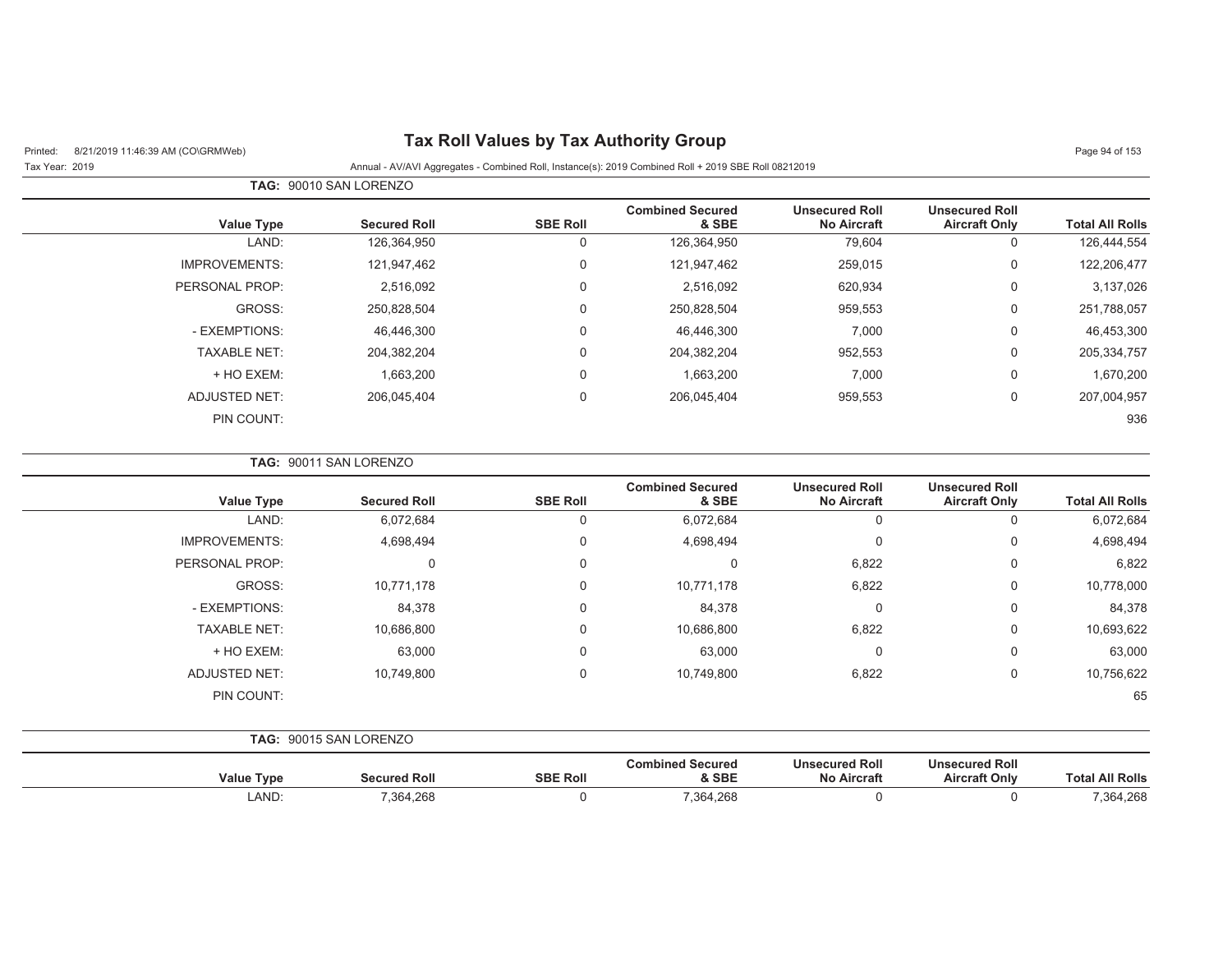#### Printed: 8/21/2019 11:46:39 AM (CO\GRMWeb) **Tax Roll Values by Tax Authority Group**

Tax Year: 2019 Annual - AV/AVI Aggregates - Combined Roll, Instance(s): 2019 Combined Roll + 2019 SBE Roll 08212019

| Page 95 of 153 |  |  |  |
|----------------|--|--|--|
|----------------|--|--|--|

|                      | <b>TAG: 90015 SAN LORENZO</b> |                 |                                  |                                             |                                               |                        |
|----------------------|-------------------------------|-----------------|----------------------------------|---------------------------------------------|-----------------------------------------------|------------------------|
| <b>Value Type</b>    | <b>Secured Roll</b>           | <b>SBE Roll</b> | <b>Combined Secured</b><br>& SBE | <b>Unsecured Roll</b><br><b>No Aircraft</b> | <b>Unsecured Roll</b><br><b>Aircraft Only</b> | <b>Total All Rolls</b> |
| <b>IMPROVEMENTS:</b> | 6,742,659                     | 0               | 6,742,659                        | 0                                           | 0                                             | 6,742,659              |
| PERSONAL PROP:       |                               | 0               | 0                                | 113,911                                     | 0                                             | 113,911                |
| GROSS:               | 14,106,927                    | $\mathbf 0$     | 14,106,927                       | 113,911                                     | 0                                             | 14,220,838             |
| - EXEMPTIONS:        | 53,561                        | $\mathbf 0$     | 53,561                           | 0                                           | $\mathbf 0$                                   | 53,561                 |
| <b>TAXABLE NET:</b>  | 14,053,366                    | $\mathbf 0$     | 14,053,366                       | 113,911                                     | $\mathbf 0$                                   | 14, 167, 277           |
| + HO EXEM:           | 49,000                        | $\mathbf 0$     | 49,000                           | 0                                           | $\mathbf 0$                                   | 49,000                 |
| <b>ADJUSTED NET:</b> | 14,102,366                    | $\mathbf 0$     | 14,102,366                       | 113,911                                     | 0                                             | 14,216,277             |
| PIN COUNT:           |                               |                 |                                  |                                             |                                               | 34                     |

**TAG:** 90017 SAN LORENZO

| Value Type    | <b>Secured Roll</b> | <b>SBE Roll</b> | <b>Combined Secured</b><br>& SBE | <b>Unsecured Roll</b><br><b>No Aircraft</b> | <b>Unsecured Roll</b><br><b>Aircraft Only</b> | <b>Total All Rolls</b> |
|---------------|---------------------|-----------------|----------------------------------|---------------------------------------------|-----------------------------------------------|------------------------|
| LAND:         | 829                 |                 | 829                              |                                             |                                               | 829                    |
| GROSS:        | 829                 |                 | 829                              |                                             |                                               | 829                    |
| - EXEMPTIONS: | 829                 |                 | 829                              |                                             |                                               | 829                    |
| PIN COUNT:    |                     |                 |                                  |                                             |                                               | 3                      |

**TAG:** 90019 SAN LORENZO **Value Type Secured Roll SBE Roll Combined Secured & SBEUnsecured Roll No Aircraft Unsecured Roll Aircraft Only Total All Rolls** LAND: 572,123 0 572,123 0 0 572,123 IMPROVEMENTS: 254,935 254,935 0 254,935 0 254,935 0 254,935 0 254,935 GROSS: 827,058 0 827,058 0 0 827,058 - EXEMPTIONS: 7,000 0 7,000 0 0 7,000 TAXABLE NET: 820,058 0 820,058 0 0 820,058 + HO EXEM: 7,000 0 7,000 0 0 7,000 ADJUSTED NET: 827,058 0 827,058 0 0 827,058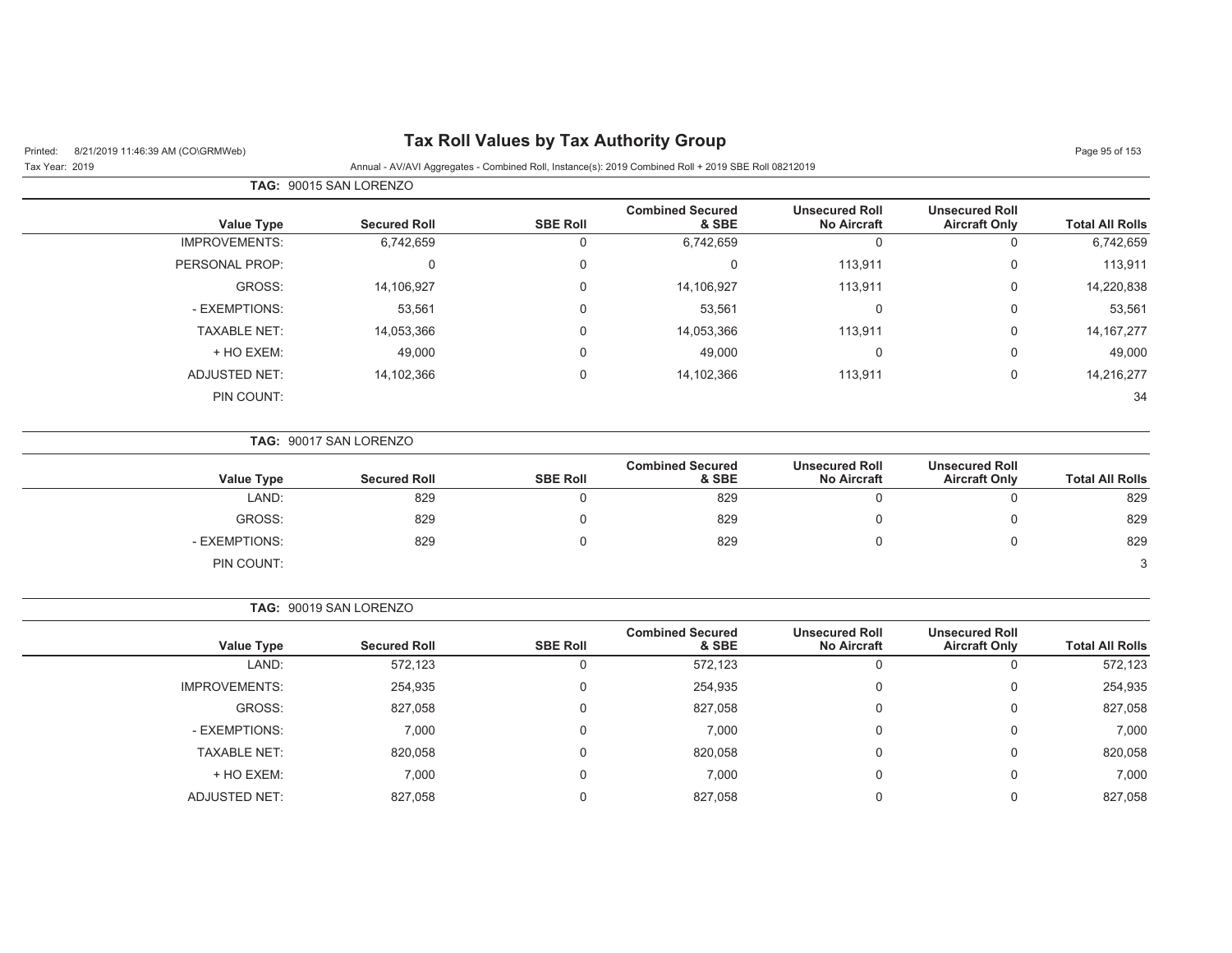## Printed: 8/21/2019 11:46:39 AM (CO\GRMWeb) **Tax Roll Values by Tax Authority Group** Page 96 of 153

Tax Year: 2019 Annual - AV/AVI Aggregates - Combined Roll, Instance(s): 2019 Combined Roll + 2019 SBE Roll 08212019

| <b>TAG: 90019 SAN LC</b> |
|--------------------------|
|--------------------------|

|                        |                                               |                                             |                                  |                 | TAG: 90019 SAN LORENZO |                      |
|------------------------|-----------------------------------------------|---------------------------------------------|----------------------------------|-----------------|------------------------|----------------------|
| <b>Total All Rolls</b> | <b>Unsecured Roll</b><br><b>Aircraft Only</b> | <b>Unsecured Roll</b><br><b>No Aircraft</b> | <b>Combined Secured</b><br>& SBE | <b>SBE Roll</b> | <b>Secured Roll</b>    | <b>Value Type</b>    |
| 3                      |                                               |                                             |                                  |                 |                        | PIN COUNT:           |
|                        |                                               |                                             |                                  |                 | TAG: 90024 SAN LORENZO |                      |
| <b>Total All Rolls</b> | <b>Unsecured Roll</b><br><b>Aircraft Only</b> | <b>Unsecured Roll</b><br><b>No Aircraft</b> | <b>Combined Secured</b><br>& SBE | <b>SBE Roll</b> | <b>Secured Roll</b>    | <b>Value Type</b>    |
| 11,215,455             | 0                                             | $\overline{0}$                              | 11,215,455                       | 0               | 11,215,455             | LAND:                |
| 8,277,581              | 0                                             | $\overline{0}$                              | 8,277,581                        | 0               | 8,277,581              | <b>IMPROVEMENTS:</b> |
| 76,454                 | $\mathbf 0$                                   | 76,454                                      | $\mathbf 0$                      | 0               | 0                      | PERSONAL PROP:       |
| 19,569,490             | $\mathbf 0$                                   | 76,454                                      | 19,493,036                       | 0               | 19,493,036             | GROSS:               |
| 98,000                 | $\mathbf 0$                                   | $\Omega$                                    | 98,000                           | 0               | 98,000                 | - EXEMPTIONS:        |
| 19,471,490             | $\mathbf 0$                                   | 76,454                                      | 19,395,036                       | 0               | 19,395,036             | <b>TAXABLE NET:</b>  |
| 98,000                 | $\mathbf 0$                                   | 0                                           | 98,000                           | 0               | 98,000                 | + HO EXEM:           |

|  | <b>TAG: 90026 SAN LORENZO</b> |
|--|-------------------------------|
|  |                               |

PIN COUNT:

| <b>Value Type</b>    | <b>Secured Roll</b> | <b>SBE Roll</b> | <b>Combined Secured</b><br>& SBE | <b>Unsecured Roll</b><br><b>No Aircraft</b> | <b>Unsecured Roll</b><br><b>Aircraft Only</b> | <b>Total All Rolls</b> |
|----------------------|---------------------|-----------------|----------------------------------|---------------------------------------------|-----------------------------------------------|------------------------|
| LAND:                | 21,805,950          | O               | 21,805,950                       | υ                                           |                                               | 21,805,950             |
| <b>IMPROVEMENTS:</b> | 16,924,838          | 0               | 16,924,838                       | 0                                           | 0                                             | 16,924,838             |
| PERSONAL PROP:       | C                   |                 | 0                                | 66,320                                      | 0                                             | 66,320                 |
| GROSS:               | 38,730,788          | 0               | 38,730,788                       | 66,320                                      | 0                                             | 38,797,108             |
| - EXEMPTIONS:        | 324,082             | 0               | 324,082                          | υ                                           | $\Omega$                                      | 324,082                |
| <b>TAXABLE NET:</b>  | 38,406,706          | 0               | 38,406,706                       | 66,320                                      | $\Omega$                                      | 38,473,026             |
| + HO EXEM:           | 322,000             |                 | 322,000                          | U                                           | 0                                             | 322,000                |
| ADJUSTED NET:        | 38,728,706          |                 | 38,728,706                       | 66,320                                      |                                               | 38,795,026             |

ADJUSTED NET: 19,493,036 0 19,493,036 76,454 0 19,569,490

 $\sim$  47  $\sim$  47  $\sim$  47  $\sim$  47  $\sim$  47  $\sim$  47  $\sim$  47  $\sim$  47  $\sim$  47  $\sim$  47  $\sim$  47  $\sim$  47  $\sim$  47  $\sim$  47  $\sim$  47  $\sim$  47  $\sim$  47  $\sim$  47  $\sim$  47  $\sim$  47  $\sim$  47  $\sim$  47  $\sim$  47  $\sim$  47  $\sim$  47  $\sim$  47  $\sim$  47  $\sim$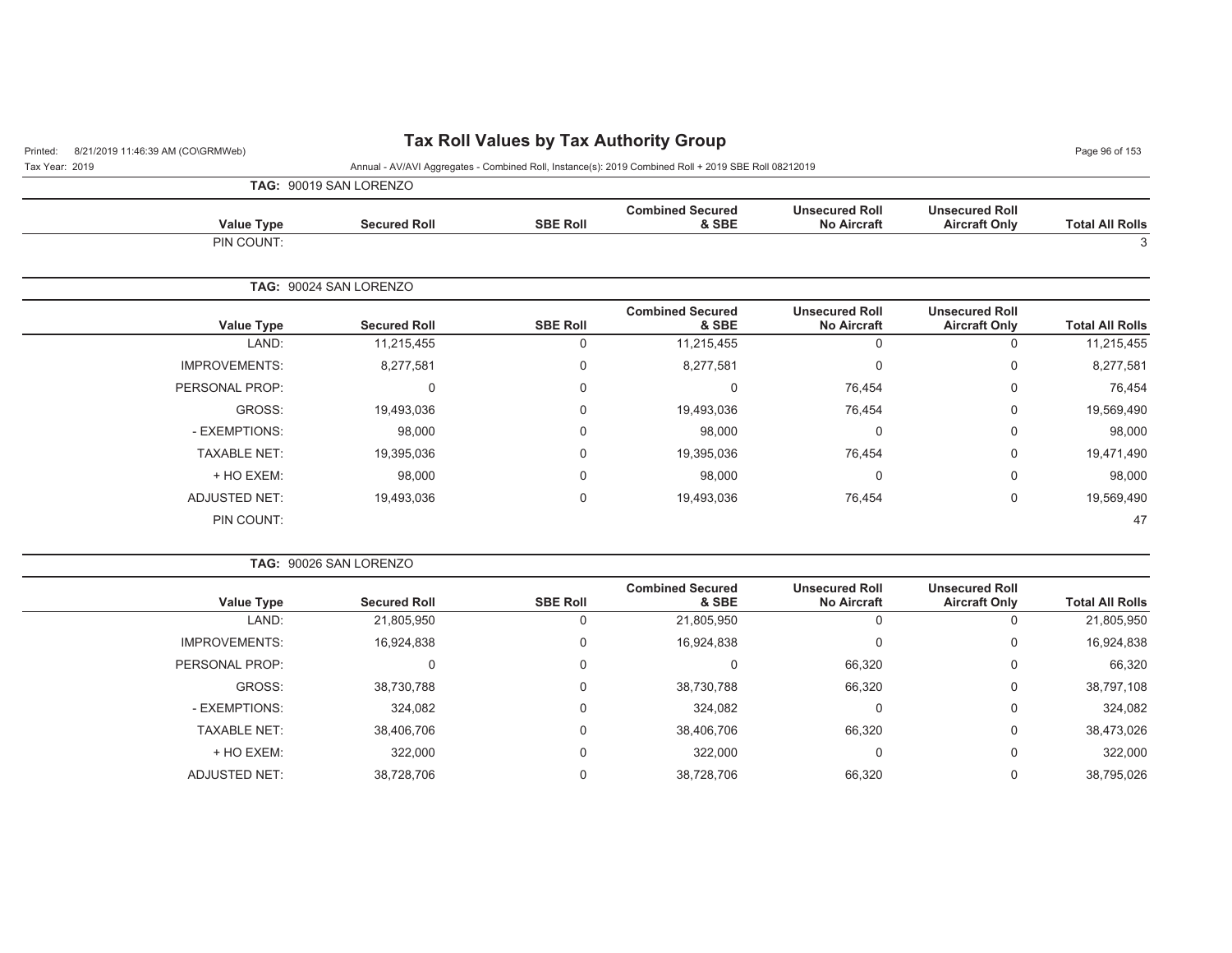# Printed: 8/21/2019 11:46:39 AM (CO\GRMWeb) **Tax Roll Values by Tax Authority Group** Page 97 of 153

| Tax Year: 2019 | Annual - AV/AVI Aggregates - Combined Roll, Instance(s): 2019 Combined Roll + 2019 SBE Roll 08212019 |
|----------------|------------------------------------------------------------------------------------------------------|

**TAG:** 90026 SAN LORENZO

| Value Type | <b>Secured Roll</b>    | <b>SBE Roll</b> | <b>Combined Secured</b><br>& SBE | <b>Unsecured Roll</b><br><b>No Aircraft</b> | <b>Unsecured Roll</b><br><b>Aircraft Only</b> | <b>Total All Rolls</b> |
|------------|------------------------|-----------------|----------------------------------|---------------------------------------------|-----------------------------------------------|------------------------|
| PIN COUNT: |                        |                 |                                  |                                             |                                               | 96                     |
|            | TAG: 90029 SAN LORENZO |                 |                                  |                                             |                                               |                        |

| <b>Value Type</b>    | <b>Secured Roll</b> | <b>SBE Roll</b> | <b>Combined Secured</b><br>& SBE | <b>Unsecured Roll</b><br><b>No Aircraft</b> | <b>Unsecured Roll</b><br><b>Aircraft Only</b> | <b>Total All Rolls</b> |
|----------------------|---------------------|-----------------|----------------------------------|---------------------------------------------|-----------------------------------------------|------------------------|
| LAND:                | 1,894,728           | 0               | 1,894,728                        | 0                                           | 0                                             | 1,894,728              |
| <b>IMPROVEMENTS:</b> | 2,075,316           | 0               | 2,075,316                        | 0                                           | 0                                             | 2,075,316              |
| GROSS:               | 3,970,044           | 0               | 3,970,044                        | 0                                           | 0                                             | 3,970,044              |
| - EXEMPTIONS:        | 42,000              | 0               | 42,000                           | 0                                           | 0                                             | 42,000                 |
| <b>TAXABLE NET:</b>  | 3,928,044           | 0               | 3,928,044                        | 0                                           | 0                                             | 3,928,044              |
| + HO EXEM:           | 42,000              | 0               | 42,000                           | 0                                           | 0                                             | 42,000                 |
| ADJUSTED NET:        | 3,970,044           | 0               | 3,970,044                        | 0                                           | $\mathbf 0$                                   | 3,970,044              |
| PIN COUNT:           |                     |                 |                                  |                                             |                                               | 11                     |
|                      |                     |                 |                                  |                                             |                                               |                        |

|                      | <b>TAG: 90031 SAN LORENZO</b> |                 |                                  |                                             |                                               |                        |
|----------------------|-------------------------------|-----------------|----------------------------------|---------------------------------------------|-----------------------------------------------|------------------------|
| <b>Value Type</b>    | <b>Secured Roll</b>           | <b>SBE Roll</b> | <b>Combined Secured</b><br>& SBE | <b>Unsecured Roll</b><br><b>No Aircraft</b> | <b>Unsecured Roll</b><br><b>Aircraft Only</b> | <b>Total All Rolls</b> |
| LAND:                | 256,927,699                   | U               | 256,927,699                      | 82,441                                      | 0                                             | 257,010,140            |
| <b>IMPROVEMENTS:</b> | 195,102,619                   | $\Omega$        | 195,102,619                      | 412,365                                     | 0                                             | 195,514,984            |
| PERSONAL PROP:       | 770.692                       | $\Omega$        | 770.692                          | 912,489                                     | 0                                             | 1,683,181              |
| GROSS:               | 452.801.010                   | $\Omega$        | 452.801.010                      | 1,407,295                                   | 0                                             | 454,208,305            |
| - EXEMPTIONS:        | 9,489,085                     | $\Omega$        | 9,489,085                        | 63,681                                      | 0                                             | 9,552,766              |
| <b>TAXABLE NET:</b>  | 443.311.925                   | $\Omega$        | 443.311.925                      | 1,343,614                                   | $\mathbf 0$                                   | 444,655,539            |
| + HO EXEM:           | 3,959,200                     | $\Omega$        | 3,959,200                        | 0                                           | 0                                             | 3,959,200              |
| ADJUSTED NET:        | 447.271.125                   | 0               | 447.271.125                      | 1.343.614                                   | 0                                             | 448,614,739            |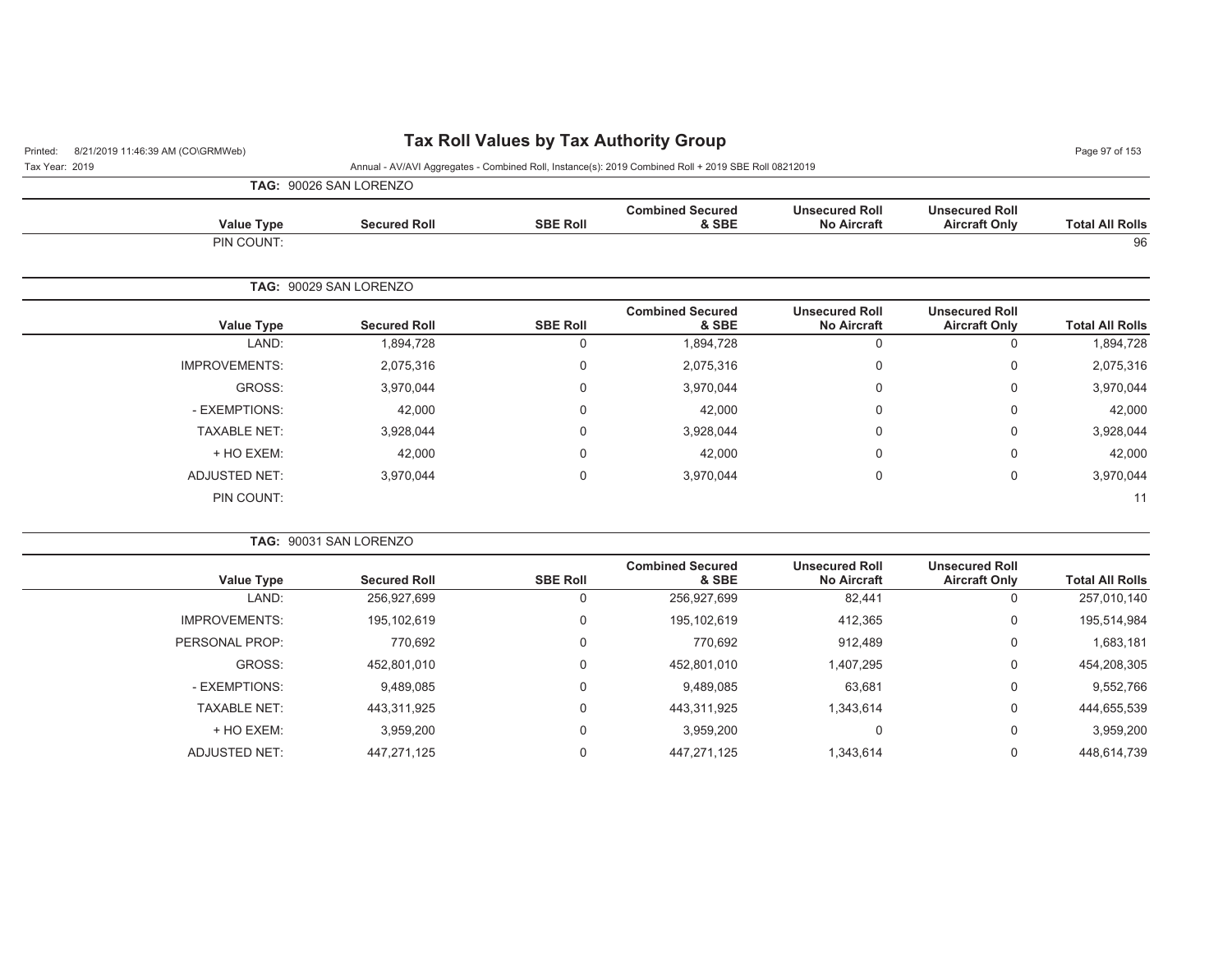| 8/21/2019 11:46:39 AM (CO\GRMWeb)<br>Printed: |                                                                                                      |                 | <b>Tax Roll Values by Tax Authority Group</b> |                                             |                                               | Page 98 of 153         |  |  |
|-----------------------------------------------|------------------------------------------------------------------------------------------------------|-----------------|-----------------------------------------------|---------------------------------------------|-----------------------------------------------|------------------------|--|--|
| Tax Year: 2019                                | Annual - AV/AVI Aggregates - Combined Roll, Instance(s): 2019 Combined Roll + 2019 SBE Roll 08212019 |                 |                                               |                                             |                                               |                        |  |  |
|                                               | TAG: 90031 SAN LORENZO                                                                               |                 |                                               |                                             |                                               |                        |  |  |
| <b>Value Type</b>                             | <b>Secured Roll</b>                                                                                  | <b>SBE Roll</b> | <b>Combined Secured</b><br>& SBE              | <b>Unsecured Roll</b><br><b>No Aircraft</b> | <b>Unsecured Roll</b><br><b>Aircraft Only</b> | <b>Total All Rolls</b> |  |  |
| PIN COUNT:                                    |                                                                                                      |                 |                                               |                                             |                                               | 1,368                  |  |  |
|                                               | TAG: 90032 SAN LORENZO                                                                               |                 |                                               |                                             |                                               |                        |  |  |
| <b>Value Type</b>                             | <b>Secured Roll</b>                                                                                  | <b>SBE Roll</b> | <b>Combined Secured</b><br>& SBE              | <b>Unsecured Roll</b><br><b>No Aircraft</b> | <b>Unsecured Roll</b><br><b>Aircraft Only</b> | <b>Total All Rolls</b> |  |  |
| LAND:                                         | 32,968                                                                                               | $\pmb{0}$       | 32,968                                        | $\mathbf 0$                                 | $\mathsf 0$                                   | 32,968                 |  |  |
| GROSS:                                        | 32,968                                                                                               | 0               | 32,968                                        | $\mathbf 0$                                 | 0                                             | 32,968                 |  |  |
| <b>TAXABLE NET:</b>                           | 32,968                                                                                               | $\mathbf{0}$    | 32,968                                        | $\mathbf{0}$                                | 0                                             | 32,968                 |  |  |
| <b>ADJUSTED NET:</b>                          | 32,968                                                                                               | $\Omega$        | 32,968                                        | $\Omega$                                    | $\Omega$                                      | 32,968                 |  |  |
| PIN COUNT:                                    |                                                                                                      |                 |                                               |                                             |                                               | $\mathbf 1$            |  |  |
|                                               | TAG: 90033 SAN LORENZO                                                                               |                 |                                               |                                             |                                               |                        |  |  |
| <b>Value Type</b>                             | <b>Secured Roll</b>                                                                                  | <b>SBE Roll</b> | <b>Combined Secured</b><br>& SBE              | <b>Unsecured Roll</b><br><b>No Aircraft</b> | <b>Unsecured Roll</b><br><b>Aircraft Only</b> | <b>Total All Rolls</b> |  |  |
| LAND:                                         | 2,451,240                                                                                            | $\mathbf 0$     | 2,451,240                                     | $\mathbf 0$                                 | $\mathbf 0$                                   | 2,451,240              |  |  |
| <b>IMPROVEMENTS:</b>                          | 3,259,664                                                                                            | 0               | 3,259,664                                     | $\mathbf 0$                                 | 0                                             | 3,259,664              |  |  |
| GROSS:                                        | 5,710,904                                                                                            | 0               | 5,710,904                                     | $\Omega$                                    | 0                                             | 5,710,904              |  |  |
| - EXEMPTIONS:                                 | 32,538                                                                                               | $\Omega$        | 32,538                                        | $\Omega$                                    | 0                                             | 32,538                 |  |  |
| <b>TAXABLE NET:</b>                           | 5,678,366                                                                                            | $\Omega$        | 5,678,366                                     | <sup>0</sup>                                | 0                                             | 5,678,366              |  |  |
| + HO EXEM:                                    | 7,000                                                                                                | $\Omega$        | 7,000                                         | $\Omega$                                    | 0                                             | 7,000                  |  |  |
| <b>ADJUSTED NET:</b>                          | 5,685,366                                                                                            | $\mathbf 0$     | 5,685,366                                     | $\mathbf 0$                                 | 0                                             | 5,685,366              |  |  |
| PIN COUNT:                                    |                                                                                                      |                 |                                               |                                             |                                               | 44                     |  |  |
|                                               | TAG: 90036 SAN LORENZO                                                                               |                 |                                               |                                             |                                               |                        |  |  |
| <b>Value Type</b>                             | <b>Secured Roll</b>                                                                                  | <b>SBE Roll</b> | <b>Combined Secured</b><br>& SBE              | <b>Unsecured Roll</b><br><b>No Aircraft</b> | <b>Unsecured Roll</b><br><b>Aircraft Only</b> | <b>Total All Rolls</b> |  |  |
| LAND:                                         | 9,109                                                                                                | $\mathbf 0$     | 9,109                                         | $\mathbf 0$                                 | 0                                             | 9,109                  |  |  |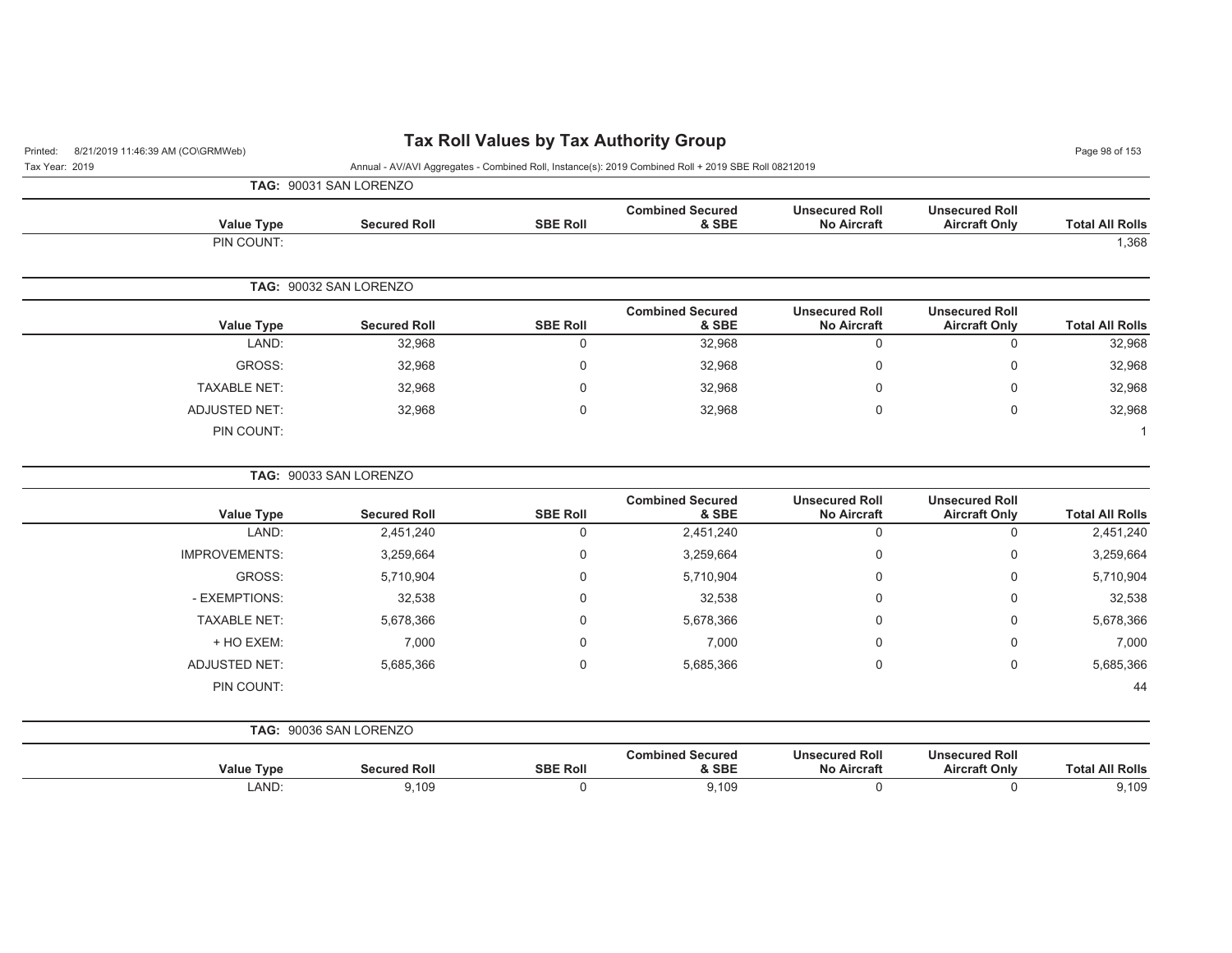## Printed: 8/21/2019 11:46:39 AM (CO\GRMWeb) **Tax Roll Values by Tax Authority Group** Page 99 of 153

Tax Year: 2019 Annual - AV/AVI Aggregates - Combined Roll, Instance(s): 2019 Combined Roll + 2019 SBE Roll 08212019

|                     | <b>TAG: 90036 SAN LORENZO</b> |                     |                 |                                  |                                             |                                               |                        |
|---------------------|-------------------------------|---------------------|-----------------|----------------------------------|---------------------------------------------|-----------------------------------------------|------------------------|
| Value Type          |                               | <b>Secured Roll</b> | <b>SBE Roll</b> | <b>Combined Secured</b><br>& SBE | <b>Unsecured Roll</b><br><b>No Aircraft</b> | <b>Unsecured Roll</b><br><b>Aircraft Only</b> | <b>Total All Rolls</b> |
| GROSS:              |                               | 9,109               | 0               | 9,109                            | 0                                           |                                               | 9,109                  |
| - EXEMPTIONS:       |                               | 376                 | 0               | 376                              | 0                                           |                                               | 376                    |
| <b>TAXABLE NET:</b> |                               | 8,733               | 0               | 8,733                            | 0                                           |                                               | 8,733                  |
| ADJUSTED NET:       |                               | 8,733               | 0               | 8,733                            | 0                                           |                                               | 8,733                  |
| PIN COUNT:          |                               |                     |                 |                                  |                                             |                                               | 2                      |

|                        |                                               |                                             |                                  |                 | <b>TAG: 90037 SAN LORENZO</b> |                      |
|------------------------|-----------------------------------------------|---------------------------------------------|----------------------------------|-----------------|-------------------------------|----------------------|
| <b>Total All Rolls</b> | <b>Unsecured Roll</b><br><b>Aircraft Only</b> | <b>Unsecured Roll</b><br><b>No Aircraft</b> | <b>Combined Secured</b><br>& SBE | <b>SBE Roll</b> | <b>Secured Roll</b>           | <b>Value Type</b>    |
| 61,211,133             | 0                                             | 0                                           | 61,211,133                       | $\Omega$        | 61,211,133                    | LAND:                |
| 50,967,206             | 0                                             | 0                                           | 50,967,206                       | 0               | 50,967,206                    | <b>IMPROVEMENTS:</b> |
| 153,869                | 0                                             | 153,869                                     |                                  | 0               | 0                             | PERSONAL PROP:       |
| 112,332,208            | 0                                             | 153,869                                     | 112,178,339                      | $\Omega$        | 112.178.339                   | GROSS:               |
| 1,104,309              | 0                                             | 0                                           | 1,104,309                        | 0               | 1,104,309                     | - EXEMPTIONS:        |
| 111,227,899            | 0                                             | 153,869                                     | 111,074,030                      | $\Omega$        | 111,074,030                   | <b>TAXABLE NET:</b>  |
| 823,200                | 0                                             | $\mathbf 0$                                 | 823,200                          | $\mathbf 0$     | 823,200                       | + HO EXEM:           |
| 112,051,099            | 0                                             | 153,869                                     | 111,897,230                      | $\mathbf 0$     | 111,897,230                   | <b>ADJUSTED NET:</b> |
| 279                    |                                               |                                             |                                  |                 |                               | PIN COUNT:           |
|                        |                                               |                                             |                                  |                 |                               |                      |

|                      | <b>TAG: 90042 SAN LORENZO</b> |                 |                                  |                                             |                                               |                        |
|----------------------|-------------------------------|-----------------|----------------------------------|---------------------------------------------|-----------------------------------------------|------------------------|
| <b>Value Type</b>    | <b>Secured Roll</b>           | <b>SBE Roll</b> | <b>Combined Secured</b><br>& SBE | <b>Unsecured Roll</b><br><b>No Aircraft</b> | <b>Unsecured Roll</b><br><b>Aircraft Only</b> | <b>Total All Rolls</b> |
| LAND:                | 10,620,241                    |                 | 10,620,241                       | $\Omega$                                    | 0                                             | 10,620,241             |
| <b>IMPROVEMENTS:</b> | 8,070,407                     |                 | 8,070,407                        | $\Omega$                                    | 0                                             | 8,070,407              |
| PERSONAL PROP:       |                               |                 |                                  | 16,816                                      | 0                                             | 16,816                 |
| GROSS:               | 18,690,648                    |                 | 18,690,648                       | 16,816                                      | 0                                             | 18,707,464             |
| - EXEMPTIONS:        | 178,601                       |                 | 178.601                          | 0                                           | 0                                             | 178,601                |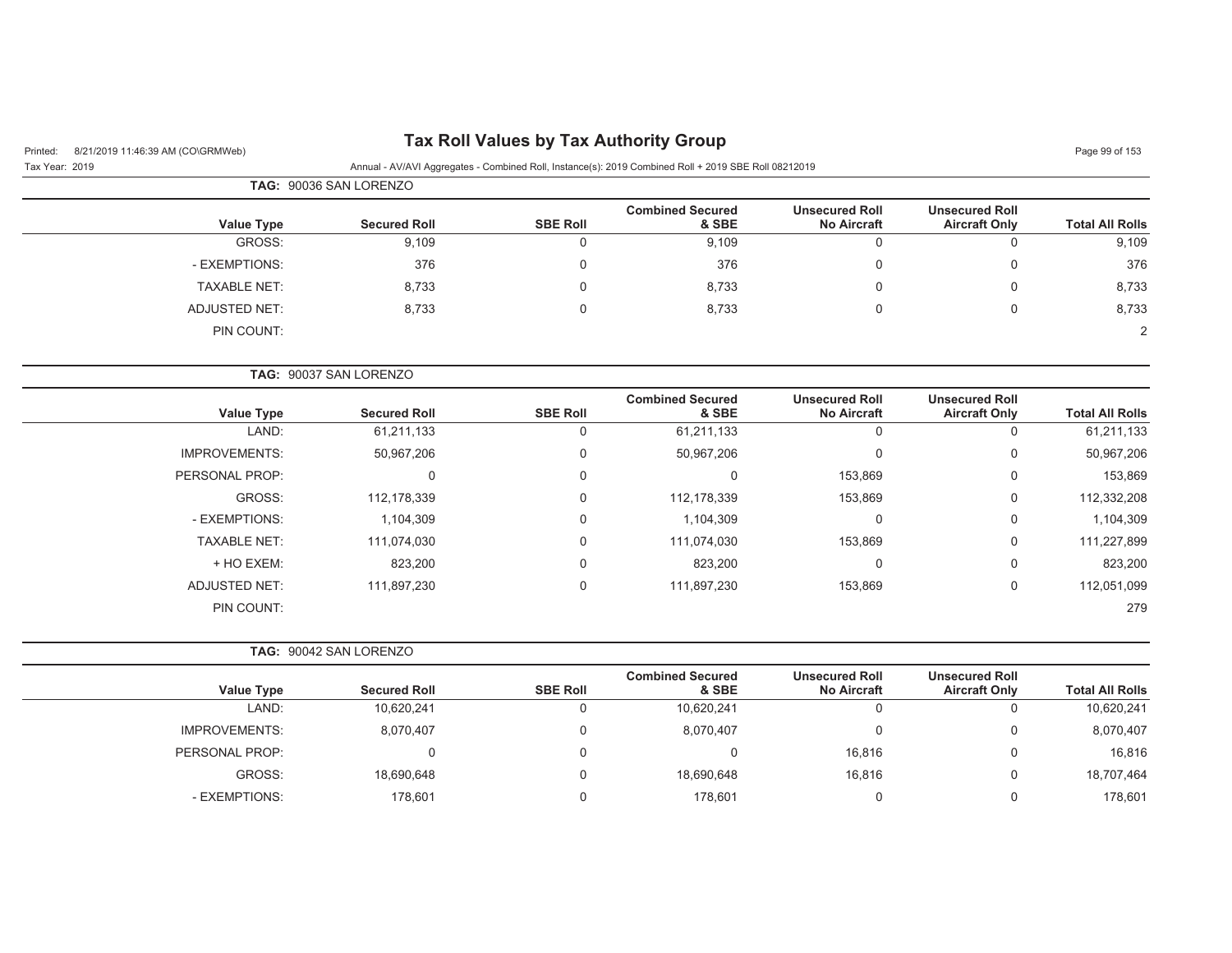# Printed: 8/21/2019 11:46:39 AM (CO\GRMWeb) **Tax Roll Values by Tax Authority Group** Page 100 of 153

| Tax Year: 2019 |  | Annual - AV/AVI Aggregates - Combined Roll, Instance(s): 2019 Combined Roll + 2019 SBE Roll 08212019 |  |  |
|----------------|--|------------------------------------------------------------------------------------------------------|--|--|

|                     | TAG: 90042 SAN LORENZO |                 |                                  |                                             |                                               |                        |
|---------------------|------------------------|-----------------|----------------------------------|---------------------------------------------|-----------------------------------------------|------------------------|
| <b>Value Type</b>   | <b>Secured Roll</b>    | <b>SBE Roll</b> | <b>Combined Secured</b><br>& SBE | <b>Unsecured Roll</b><br><b>No Aircraft</b> | <b>Unsecured Roll</b><br><b>Aircraft Only</b> | <b>Total All Rolls</b> |
| <b>TAXABLE NET:</b> | 18,512,047             | 0               | 18,512,047                       | 16,816                                      | 0                                             | 18,528,863             |
| + HO EXEM:          | 175,000                | 0               | 175.000                          |                                             | $\Omega$                                      | 175,000                |
| ADJUSTED NET:       | 18,687,047             | 0               | 18,687,047                       | 16,816                                      | 0                                             | 18,703,863             |
| PIN COUNT:          |                        |                 |                                  |                                             |                                               | 51                     |

**TAG:** 90044 SAN LORENZO

| Value Type           | <b>Secured Roll</b> | <b>SBE Roll</b> | <b>Combined Secured</b><br>& SBE | <b>Unsecured Roll</b><br><b>No Aircraft</b> | <b>Unsecured Roll</b><br><b>Aircraft Only</b> | <b>Total All Rolls</b> |
|----------------------|---------------------|-----------------|----------------------------------|---------------------------------------------|-----------------------------------------------|------------------------|
| LAND:                | 6,164,805           |                 | 6,164,805                        | 0                                           |                                               | 6,164,805              |
| <b>IMPROVEMENTS:</b> | 6,062,703           | 0               | 6,062,703                        | 0                                           | 0                                             | 6,062,703              |
| GROSS:               | 12,227,508          | 0               | 12,227,508                       | 0                                           | 0                                             | 12,227,508             |
| - EXEMPTIONS:        | 249,204             | 0               | 249,204                          | 0                                           | $\mathbf 0$                                   | 249,204                |
| <b>TAXABLE NET:</b>  | 11,978,304          | 0               | 11,978,304                       | 0                                           | $\mathbf 0$                                   | 11,978,304             |
| + HO EXEM:           | 103,600             | 0               | 103,600                          | 0                                           | $\mathbf 0$                                   | 103,600                |
| <b>ADJUSTED NET:</b> | 12,081,904          | 0               | 12,081,904                       | 0                                           | $\mathbf 0$                                   | 12,081,904             |
| PIN COUNT:           |                     |                 |                                  |                                             |                                               | 32                     |

|  | <b>TAG: 90045 SAN LORENZO</b> |
|--|-------------------------------|
|--|-------------------------------|

| <b>Value Type</b>    | <b>Secured Roll</b> | <b>SBE Roll</b> | <b>Combined Secured</b><br>& SBE | <b>Unsecured Roll</b><br><b>No Aircraft</b> | <b>Unsecured Roll</b><br><b>Aircraft Only</b> | <b>Total All Rolls</b> |
|----------------------|---------------------|-----------------|----------------------------------|---------------------------------------------|-----------------------------------------------|------------------------|
| LAND:                | 64,099,766          |                 | 64,099,766                       |                                             |                                               | 64,099,766             |
| <b>IMPROVEMENTS:</b> | 49,424,621          | 0               | 49,424,621                       | 7,826,785                                   | u                                             | 57,251,406             |
| PERSONAL PROP:       | 0                   | 0               | 0                                | 769.834                                     |                                               | 769,834                |
| GROSS:               | 113,524,387         |                 | 113,524,387                      | 8,596,619                                   |                                               | 122,121,006            |
| - EXEMPTIONS:        | 2,783,836           | 0               | 2,783,836                        |                                             |                                               | 2,783,836              |
| <b>TAXABLE NET:</b>  | 110,740,551         |                 | 110,740,551                      | 8,596,619                                   | 0                                             | 119,337,170            |
| + HO EXEM:           | 908,600             |                 | 908,600                          |                                             |                                               | 908,600                |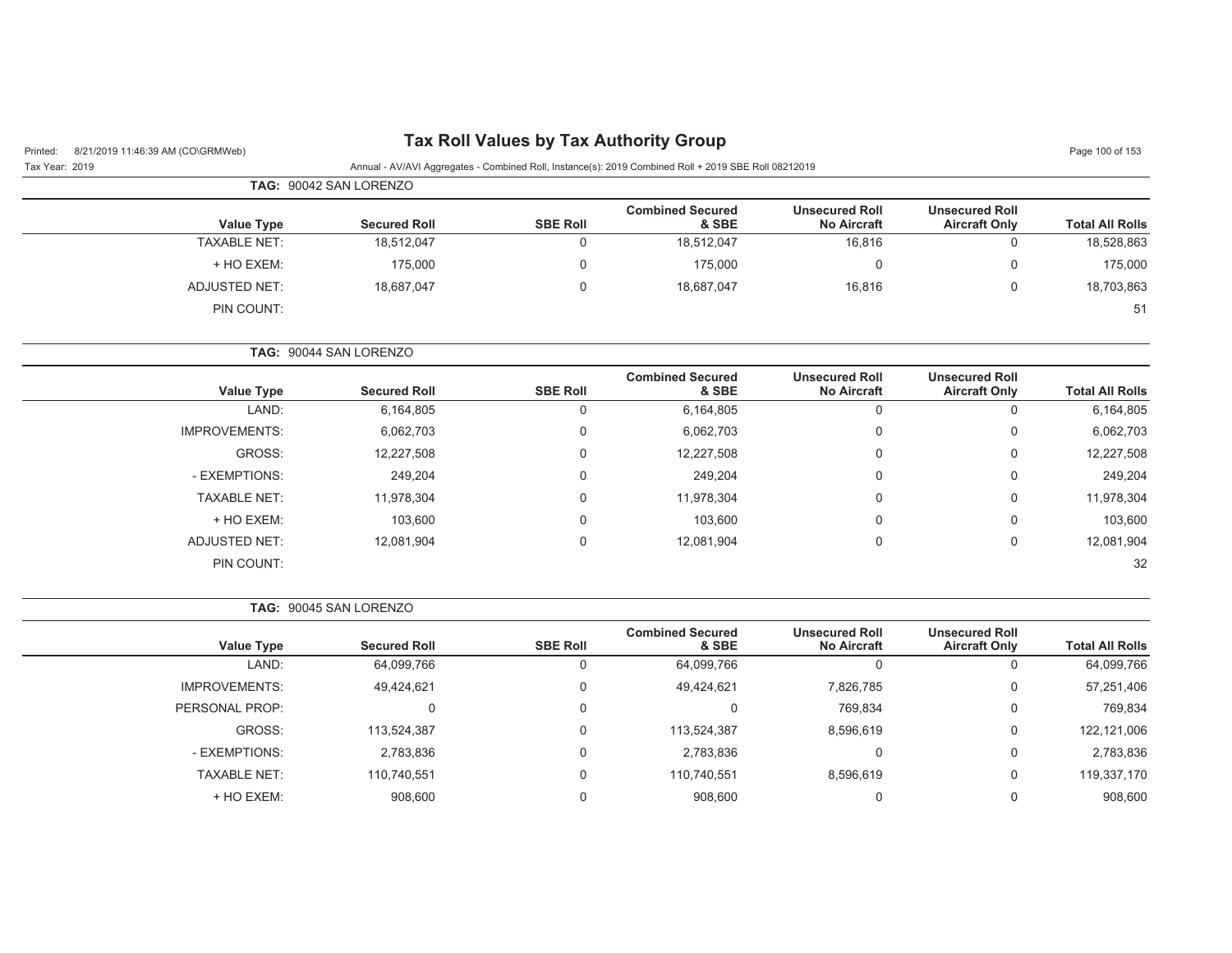| Page 101 of 153 |  |  |  |
|-----------------|--|--|--|
|-----------------|--|--|--|

| Printed: 8/21/2019 11:46:39 AM (CO\GRMWeb) | <b>Tax is the values by Tax Authority Shoup</b>                                             |
|--------------------------------------------|---------------------------------------------------------------------------------------------|
| Tax Year: 2019                             | Annual - AV/AVI Aggregates - Combined Roll, Instance(s): 2019 Combined Roll + 2019 SBE Roll |

| Tax Year: 2019 |                      | Annual - AV/AVI Aggregates - Combined Roll, Instance(s): 2019 Combined Roll + 2019 SBE Roll 08212019 |                 |                                  |                                             |                                               |                        |
|----------------|----------------------|------------------------------------------------------------------------------------------------------|-----------------|----------------------------------|---------------------------------------------|-----------------------------------------------|------------------------|
|                |                      | TAG: 90045 SAN LORENZO                                                                               |                 |                                  |                                             |                                               |                        |
|                | <b>Value Type</b>    | <b>Secured Roll</b>                                                                                  | <b>SBE Roll</b> | <b>Combined Secured</b><br>& SBE | <b>Unsecured Roll</b><br><b>No Aircraft</b> | <b>Unsecured Roll</b><br><b>Aircraft Only</b> | <b>Total All Rolls</b> |
|                | ADJUSTED NET:        | 111,649,151                                                                                          | $\Omega$        | 111,649,151                      | 8,596,619                                   | $\mathbf 0$                                   | 120,245,770            |
|                | PIN COUNT:           |                                                                                                      |                 |                                  |                                             |                                               | 323                    |
|                |                      | TAG: 90046 SAN LORENZO                                                                               |                 |                                  |                                             |                                               |                        |
|                | <b>Value Type</b>    | <b>Secured Roll</b>                                                                                  | <b>SBE Roll</b> | <b>Combined Secured</b><br>& SBE | <b>Unsecured Roll</b><br><b>No Aircraft</b> | <b>Unsecured Roll</b><br><b>Aircraft Only</b> | <b>Total All Rolls</b> |
|                | LAND:                | 20,437,883                                                                                           | $\Omega$        | 20,437,883                       | 0                                           | 0                                             | 20,437,883             |
|                | <b>IMPROVEMENTS:</b> | 16,807,174                                                                                           | 0               | 16,807,174                       | 0                                           | 0                                             | 16,807,174             |
|                | PERSONAL PROP:       | 1,500                                                                                                | $\Omega$        | 1,500                            | 26,147                                      | 0                                             | 27,647                 |
|                | GROSS:               | 37,246,557                                                                                           | 0               | 37,246,557                       | 26,147                                      | $\mathbf 0$                                   | 37,272,704             |
|                | - EXEMPTIONS:        | 313,103                                                                                              | 0               | 313,103                          | 0                                           | 0                                             | 313,103                |
|                | <b>TAXABLE NET:</b>  | 36,933,454                                                                                           | $\Omega$        | 36,933,454                       | 26,147                                      | 0                                             | 36,959,601             |
|                | + HO EXEM:           | 308,000                                                                                              | 0               | 308,000                          | $\mathbf 0$                                 | $\mathbf 0$                                   | 308,000                |
|                | ADJUSTED NET:        | 37,241,454                                                                                           | 0               | 37,241,454                       | 26,147                                      | 0                                             | 37,267,601             |
|                | PIN COUNT:           |                                                                                                      |                 |                                  |                                             |                                               | 114                    |

|                      | <b>TAG: 90047 SAN LORENZO</b> |                 |                                  |                                             |                                               |                        |
|----------------------|-------------------------------|-----------------|----------------------------------|---------------------------------------------|-----------------------------------------------|------------------------|
| Value Type           | <b>Secured Roll</b>           | <b>SBE Roll</b> | <b>Combined Secured</b><br>& SBE | <b>Unsecured Roll</b><br><b>No Aircraft</b> | <b>Unsecured Roll</b><br><b>Aircraft Only</b> | <b>Total All Rolls</b> |
| LAND:                | 3,884,351                     |                 | 3,884,351                        | υ                                           |                                               | 3,884,351              |
| <b>IMPROVEMENTS:</b> | 2,719,326                     |                 | 2,719,326                        | 0                                           | 0                                             | 2,719,326              |
| GROSS:               | 6,603,677                     |                 | 6,603,677                        | 0                                           | 0                                             | 6,603,677              |
| - EXEMPTIONS:        | 29,137                        |                 | 29,137                           | 0                                           | 0                                             | 29,137                 |
| <b>TAXABLE NET:</b>  | 6,574,540                     |                 | 6,574,540                        | 0                                           | 0                                             | 6,574,540              |
| + HO EXEM:           | 28,000                        |                 | 28,000                           | 0                                           | 0                                             | 28,000                 |
| <b>ADJUSTED NET:</b> | 6,602,540                     |                 | 6,602,540                        | υ                                           | 0                                             | 6,602,540              |
|                      |                               |                 |                                  |                                             |                                               |                        |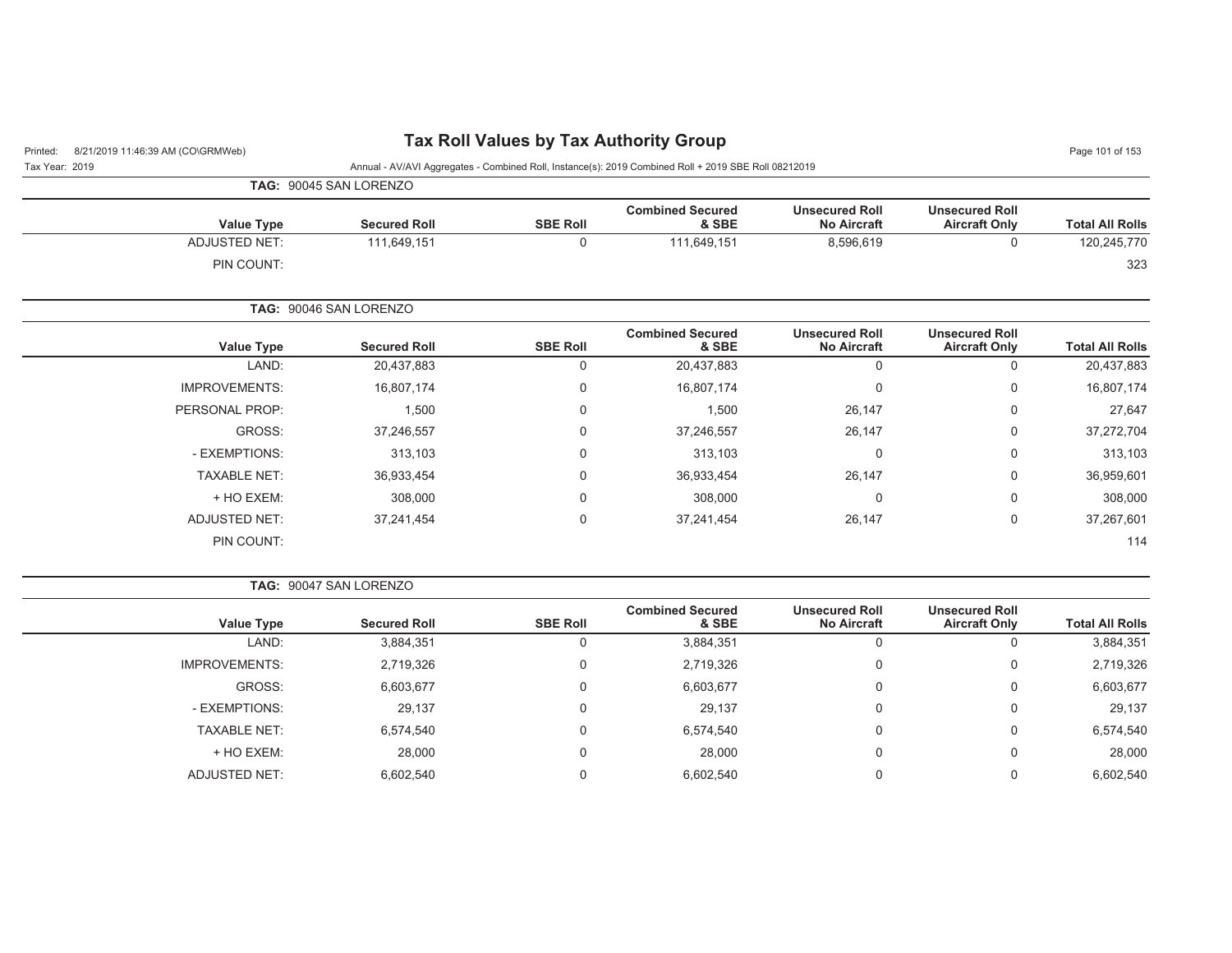## Printed: 8/21/2019 11:46:39 AM (CO\GRMWeb) **Tax Roll Values by Tax Authority Group** Page 102 of 153

Tax Year: 2019 Annual - AV/AVI Aggregates - Combined Roll, Instance(s): 2019 Combined Roll + 2019 SBE Roll 08212019

|  |  | TAG: 90047 SAN LORENZO |
|--|--|------------------------|
|--|--|------------------------|

PIN COUNT:

**TAG:** 90049 SAN LORENZO

| <b>Total All Rolls</b> | <b>Unsecured Roll</b><br><b>Aircraft Only</b> | <b>Unsecured Roll</b><br><b>No Aircraft</b> | <b>Combined Secured</b><br>& SBE | <b>SBE Roll</b> | <b>Secured Roll</b>    | <b>Value Type</b>    |
|------------------------|-----------------------------------------------|---------------------------------------------|----------------------------------|-----------------|------------------------|----------------------|
| 14                     |                                               |                                             |                                  |                 |                        | PIN COUNT:           |
|                        |                                               |                                             |                                  |                 |                        |                      |
|                        |                                               |                                             |                                  |                 | TAG: 90048 SAN LORENZO |                      |
| <b>Total All Rolls</b> | <b>Unsecured Roll</b><br><b>Aircraft Only</b> | <b>Unsecured Roll</b><br><b>No Aircraft</b> | <b>Combined Secured</b><br>& SBE | <b>SBE Roll</b> | <b>Secured Roll</b>    | <b>Value Type</b>    |
| 71,865,743             | 0                                             |                                             | 71,865,743                       | 0               | 71,865,743             | LAND:                |
| 60,735,974             | $\Omega$                                      | $\mathbf{0}$                                | 60,735,974                       | 0               | 60,735,974             | <b>IMPROVEMENTS:</b> |
| 92,800                 | $\Omega$                                      | 33,800                                      | 59,000                           | 0               | 59,000                 | PERSONAL PROP:       |
|                        |                                               |                                             |                                  |                 |                        |                      |

GROSS: 132,660,717 0 132,660,717 33,800 0 132,694,517 - EXEMPTIONS: 6,450,560 0 6,450,560 0 0 6,450,560 TAXABLE NET: 126,210,157 0 126,210,157 33,800 0 126,243,957 + HO EXEM: 1,083,600 0 1,083,600 0 0 1,083,600 ADJUSTED NET: 127,293,757 0 127,293,757 33,800 0 127,327,557

.<br>В 1951 году в 1952 году в 1953 году в 1953 году в 1953 году в 1953 году в 1953 году в 1953 году в 1953 году в

| <b>Total All Rolls</b> | <b>Unsecured Roll</b><br><b>Aircraft Only</b> | <b>Unsecured Roll</b><br><b>No Aircraft</b> | <b>Combined Secured</b><br>& SBE | <b>SBE Roll</b> | <b>Secured Roll</b> | <b>Value Type</b>    |
|------------------------|-----------------------------------------------|---------------------------------------------|----------------------------------|-----------------|---------------------|----------------------|
| 9,856,980              |                                               |                                             | 9,856,980                        | 0               | 9,856,980           | LAND:                |
| 7,258,249              | 0                                             | 0                                           | 7,258,249                        | 0               | 7,258,249           | <b>IMPROVEMENTS:</b> |
| 17,115,229             | 0                                             | $\Omega$                                    | 17,115,229                       | 0               | 17,115,229          | GROSS:               |
| 314,156                | 0                                             | 0                                           | 314,156                          | 0               | 314,156             | - EXEMPTIONS:        |
| 16,801,073             | 0                                             | $\Omega$                                    | 16,801,073                       | 0               | 16,801,073          | <b>TAXABLE NET:</b>  |
| 105,000                | 0                                             | $\Omega$                                    | 105,000                          | 0               | 105,000             | + HO EXEM:           |
| 16,906,073             |                                               |                                             | 16,906,073                       | 0               | 16,906,073          | <b>ADJUSTED NET:</b> |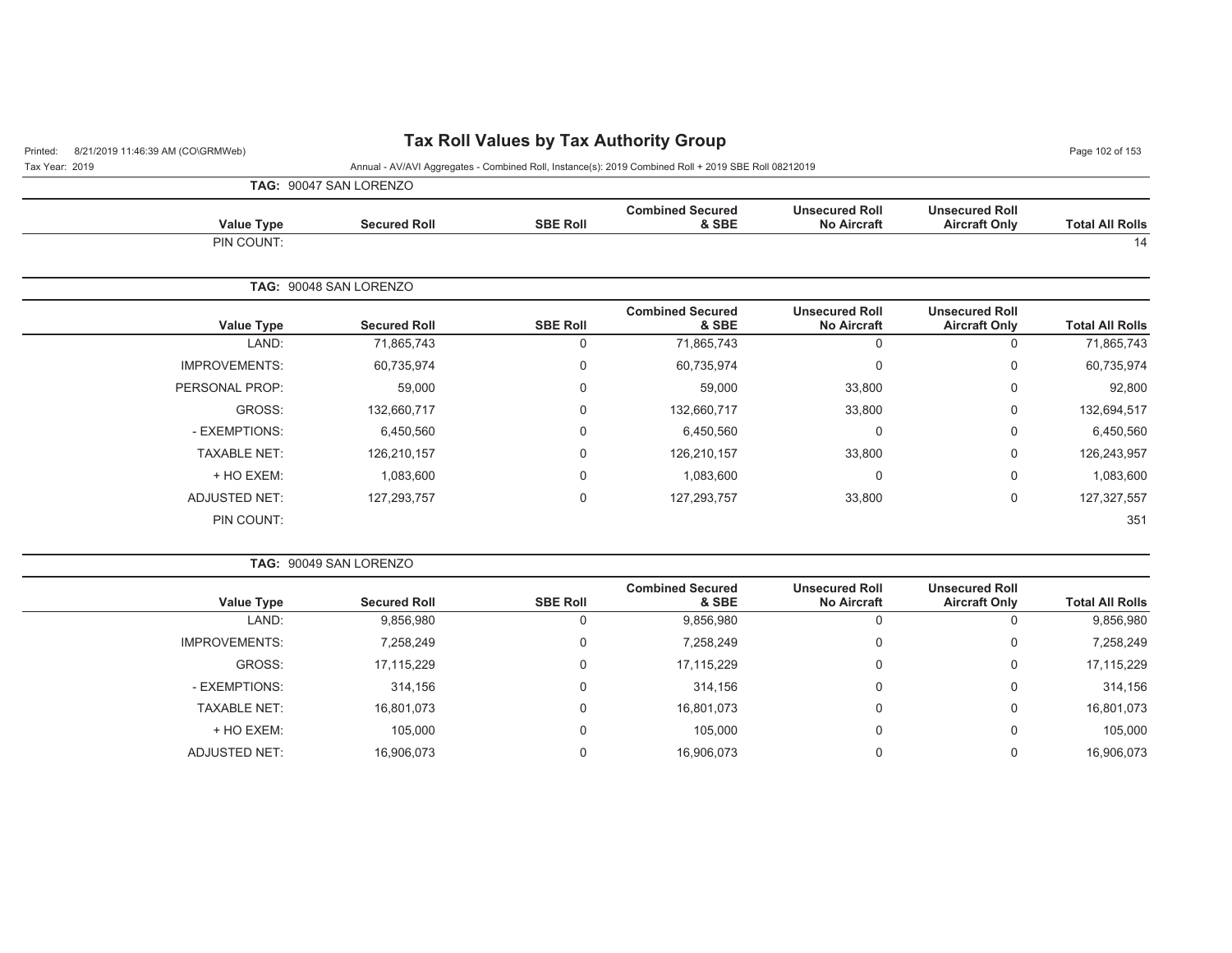## Printed: 8/21/2019 11:46:39 AM (CO\GRMWeb) **Tax Roll Values by Tax Authority Group** Page 103 of 153 Page 103 of 153

Tax Year: 2019 Annual - AV/AVI Aggregates - Combined Roll, Instance(s): 2019 Combined Roll + 2019 SBE Roll 08212019

| <b>TAG: 90049 SAN LORENZO</b> |  |
|-------------------------------|--|
|-------------------------------|--|

| <b>Value Type</b> | <b>Secured Roll</b> | <b>SBE Roll</b> | <b>Combined Secured</b><br>& SBE | <b>Unsecured Roll</b><br><b>No Aircraft</b> | <b>Unsecured Roll</b><br><b>Aircraft Only</b> | <b>Total All Rolls</b> |
|-------------------|---------------------|-----------------|----------------------------------|---------------------------------------------|-----------------------------------------------|------------------------|
| PIN COUNT:        |                     |                 |                                  |                                             |                                               | 61                     |

|                      | <b>TAG: 90050 SAN LORENZO</b> |                 |                                  |                                             |                                               |                        |
|----------------------|-------------------------------|-----------------|----------------------------------|---------------------------------------------|-----------------------------------------------|------------------------|
| Value Type           | <b>Secured Roll</b>           | <b>SBE Roll</b> | <b>Combined Secured</b><br>& SBE | <b>Unsecured Roll</b><br><b>No Aircraft</b> | <b>Unsecured Roll</b><br><b>Aircraft Only</b> | <b>Total All Rolls</b> |
| LAND:                | 2,854,011                     | 0               | 2,854,011                        | U                                           | 0                                             | 2,854,011              |
| <b>IMPROVEMENTS:</b> | 2,481,281                     | 0               | 2,481,281                        | 0                                           | 0                                             | 2,481,281              |
| GROSS:               | 5,335,292                     | $\Omega$        | 5,335,292                        | 0                                           | 0                                             | 5,335,292              |
| - EXEMPTIONS:        | 176,093                       | $\Omega$        | 176,093                          | 0                                           | 0                                             | 176,093                |
| <b>TAXABLE NET:</b>  | 5,159,199                     | 0               | 5,159,199                        | 0                                           | 0                                             | 5,159,199              |
| + HO EXEM:           | 35,000                        | $\Omega$        | 35,000                           | 0                                           | 0                                             | 35,000                 |
| ADJUSTED NET:        | 5,194,199                     | $\mathbf 0$     | 5,194,199                        | 0                                           | 0                                             | 5,194,199              |
| PIN COUNT:           |                               |                 |                                  |                                             |                                               | 13                     |

|                        |                                               |                                             |                                  |                 | <b>TAG: 90053 SAN LORENZO</b> |                      |  |  |
|------------------------|-----------------------------------------------|---------------------------------------------|----------------------------------|-----------------|-------------------------------|----------------------|--|--|
| <b>Total All Rolls</b> | <b>Unsecured Roll</b><br><b>Aircraft Only</b> | <b>Unsecured Roll</b><br><b>No Aircraft</b> | <b>Combined Secured</b><br>& SBE | <b>SBE Roll</b> | <b>Secured Roll</b>           | Value Type           |  |  |
| 1,716,317              |                                               | 0                                           | 1,716,317                        | 0               | 1,716,317                     | LAND:                |  |  |
| 1,583,021              | 0                                             | 0                                           | 1,583,021                        | 0               | 1,583,021                     | <b>IMPROVEMENTS:</b> |  |  |
| 3,299,338              | 0                                             | 0                                           | 3,299,338                        | 0               | 3,299,338                     | GROSS:               |  |  |
| 22,249                 | 0                                             | 0                                           | 22,249                           | 0               | 22,249                        | - EXEMPTIONS:        |  |  |
| 3,277,089              | 0                                             | 0                                           | 3,277,089                        | 0               | 3,277,089                     | <b>TAXABLE NET:</b>  |  |  |
| 21,000                 | 0                                             | 0                                           | 21,000                           | 0               | 21,000                        | + HO EXEM:           |  |  |
| 3,298,089              | 0                                             | 0                                           | 3,298,089                        | 0               | 3,298,089                     | <b>ADJUSTED NET:</b> |  |  |
| 6                      |                                               |                                             |                                  |                 |                               | PIN COUNT:           |  |  |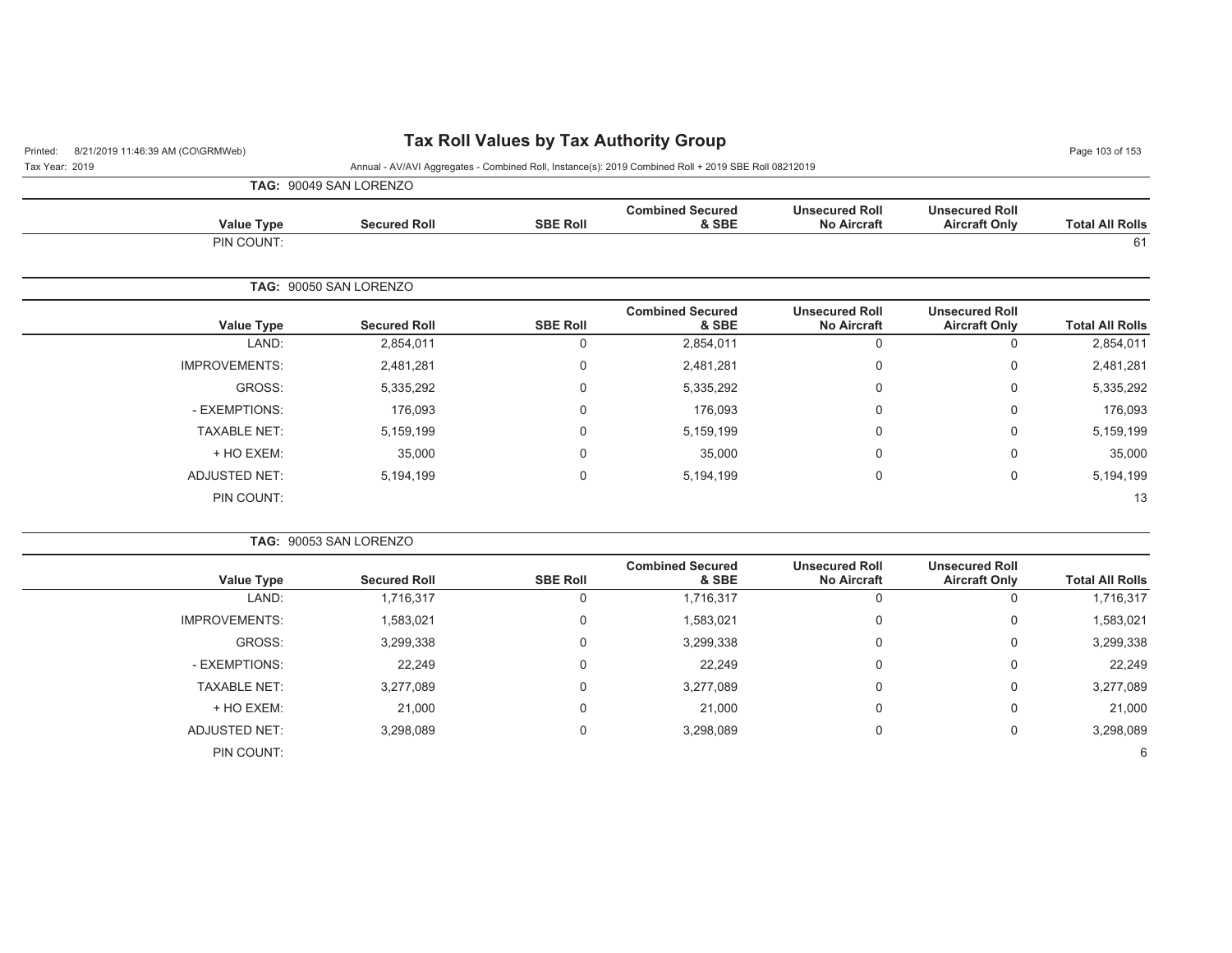## Printed: 8/21/2019 11:46:39 AM (CO\GRMWeb) **Tax Roll Values by Tax Authority Group** Page 104 of 153

#### Tax Year: 2019 Annual - AV/AVI Aggregates - Combined Roll, Instance(s): 2019 Combined Roll + 2019 SBE Roll 08212019

| <b>TAG: 90055 SAN LORENZO</b> |                     |                 |                                  |                                             |                                               |                        |
|-------------------------------|---------------------|-----------------|----------------------------------|---------------------------------------------|-----------------------------------------------|------------------------|
| <b>Value Type</b>             | <b>Secured Roll</b> | <b>SBE Roll</b> | <b>Combined Secured</b><br>& SBE | <b>Unsecured Roll</b><br><b>No Aircraft</b> | <b>Unsecured Roll</b><br><b>Aircraft Only</b> | <b>Total All Rolls</b> |
| LAND:                         | 91,133              | 0               | 91,133                           | 0                                           | 0                                             | 91,133                 |
| <b>IMPROVEMENTS:</b>          | 332,903             | $\mathbf 0$     | 332,903                          | $\mathbf 0$                                 | 0                                             | 332,903                |
| GROSS:                        | 424,036             | $\Omega$        | 424,036                          | $\mathbf 0$                                 | 0                                             | 424,036                |
| - EXEMPTIONS:                 | 7,000               | $\mathbf 0$     | 7,000                            | $\mathbf 0$                                 | 0                                             | 7,000                  |
| <b>TAXABLE NET:</b>           | 417,036             | $\Omega$        | 417,036                          | $\mathbf 0$                                 | 0                                             | 417,036                |
| + HO EXEM:                    | 7,000               | $\Omega$        | 7,000                            | 0                                           | 0                                             | 7,000                  |
| ADJUSTED NET:                 | 424,036             | $\Omega$        | 424,036                          | $\mathbf 0$                                 | 0                                             | 424,036                |
| PIN COUNT:                    |                     |                 |                                  |                                             |                                               |                        |

|                      | <b>TAG: 90057 SAN LORENZO</b> |                 |                                  |                                             |                                               |                        |
|----------------------|-------------------------------|-----------------|----------------------------------|---------------------------------------------|-----------------------------------------------|------------------------|
| <b>Value Type</b>    | <b>Secured Roll</b>           | <b>SBE Roll</b> | <b>Combined Secured</b><br>& SBE | <b>Unsecured Roll</b><br><b>No Aircraft</b> | <b>Unsecured Roll</b><br><b>Aircraft Only</b> | <b>Total All Rolls</b> |
| LAND:                | 7,629,355                     | U               | 7,629,355                        | 0                                           | 0                                             | 7,629,355              |
| <b>IMPROVEMENTS:</b> | 5,974,141                     | 0               | 5,974,141                        | 0                                           | 0                                             | 5,974,141              |
| GROSS:               | 13,603,496                    | $\mathbf 0$     | 13,603,496                       | 0                                           | 0                                             | 13,603,496             |
| - EXEMPTIONS:        | 191,878                       | 0               | 191,878                          | $\Omega$                                    | 0                                             | 191,878                |
| <b>TAXABLE NET:</b>  | 13,411,618                    | $\mathbf 0$     | 13,411,618                       | 0                                           | 0                                             | 13,411,618             |
| + HO EXEM:           | 189,000                       | $\Omega$        | 189,000                          | 0                                           | 0                                             | 189,000                |
| ADJUSTED NET:        | 13,600,618                    | 0               | 13,600,618                       | 0                                           | 0                                             | 13,600,618             |
| PIN COUNT:           |                               |                 |                                  |                                             |                                               | 62                     |

**TAG:** 90058 SAN LORENZO

|                      |                     |                 | <b>Combined Secured</b> | <b>Unsecured Roll</b> | <b>Unsecured Roll</b> |                        |
|----------------------|---------------------|-----------------|-------------------------|-----------------------|-----------------------|------------------------|
| Value Type           | <b>Secured Roll</b> | <b>SBE Roll</b> | & SBE                   | <b>No Aircraft</b>    | <b>Aircraft Only</b>  | <b>Total All Rolls</b> |
| LAND:                | 6,214,058           |                 | 6,214,058               |                       |                       | 6,214,058              |
| <b>IMPROVEMENTS:</b> | 4,514,866           |                 | 4,514,866               |                       |                       | 4,514,866              |
| GROSS:               | 10,728,924          |                 | 10,728,924              |                       |                       | 10,728,924             |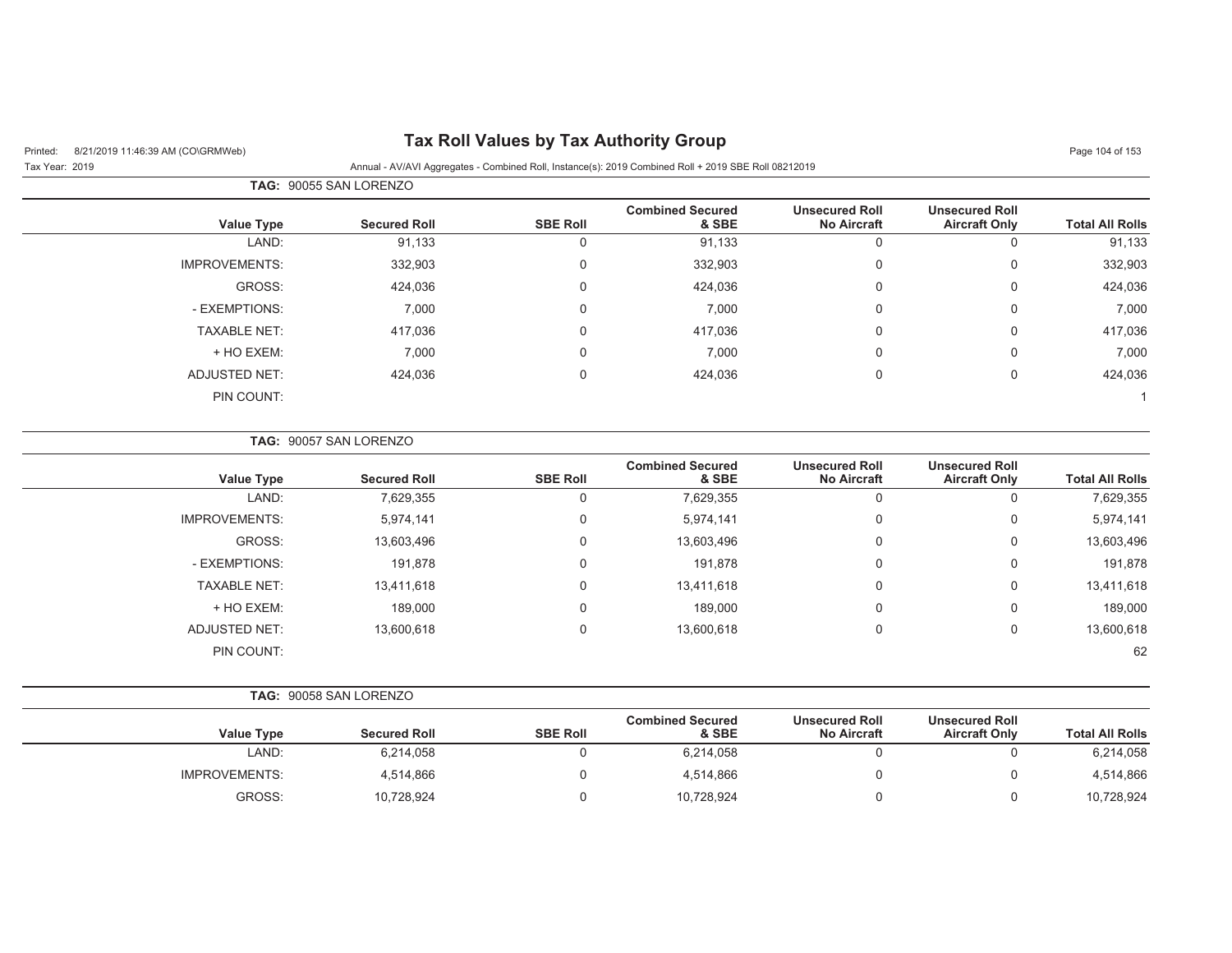## Printed: 8/21/2019 11:46:39 AM (CO\GRMWeb) **Tax Roll Values by Tax Authority Group** Page 105 of 153

Tax Year: 2019 Annual - AV/AVI Aggregates - Combined Roll, Instance(s): 2019 Combined Roll + 2019 SBE Roll 08212019

|                     | <b>TAG: 90058 SAN LORENZO</b> |                 |                                  |                                             |                                               |                        |
|---------------------|-------------------------------|-----------------|----------------------------------|---------------------------------------------|-----------------------------------------------|------------------------|
| Value Type          | <b>Secured Roll</b>           | <b>SBE Roll</b> | <b>Combined Secured</b><br>& SBE | <b>Unsecured Roll</b><br><b>No Aircraft</b> | <b>Unsecured Roll</b><br><b>Aircraft Only</b> | <b>Total All Rolls</b> |
| - EXEMPTIONS:       | 209,437                       |                 | 209,437                          | 0                                           |                                               | 209,437                |
| <b>TAXABLE NET:</b> | 10,519,487                    | 0               | 10,519,487                       | 0                                           | ι.                                            | 10,519,487             |
| + HO EXEM:          | 70,000                        | 0               | 70,000                           | 0                                           | 0                                             | 70,000                 |
| ADJUSTED NET:       | 10,589,487                    | 0               | 10,589,487                       | 0                                           | ι.                                            | 10,589,487             |
| PIN COUNT:          |                               |                 |                                  |                                             |                                               | 21                     |

| <b>TAG: 90059 SAN LORENZO</b> |                     |                 |                                  |                                             |                                               |                        |
|-------------------------------|---------------------|-----------------|----------------------------------|---------------------------------------------|-----------------------------------------------|------------------------|
| <b>Value Type</b>             | <b>Secured Roll</b> | <b>SBE Roll</b> | <b>Combined Secured</b><br>& SBE | <b>Unsecured Roll</b><br><b>No Aircraft</b> | <b>Unsecured Roll</b><br><b>Aircraft Only</b> | <b>Total All Rolls</b> |
| LAND:                         | 2,702,467           | 0               | 2,702,467                        | 0                                           | U                                             | 2,702,467              |
| <b>IMPROVEMENTS:</b>          | 2,048,005           | $\mathbf 0$     | 2,048,005                        | 0                                           | 0                                             | 2,048,005              |
| GROSS:                        | 4,750,472           | $\mathbf 0$     | 4,750,472                        | 0                                           | 0                                             | 4,750,472              |
| - EXEMPTIONS:                 | 61,052              | $\mathbf 0$     | 61,052                           | 0                                           | 0                                             | 61,052                 |
| <b>TAXABLE NET:</b>           | 4,689,420           | $\mathbf 0$     | 4,689,420                        | 0                                           | 0                                             | 4,689,420              |
| + HO EXEM:                    | 49,000              | $\mathbf 0$     | 49,000                           | 0                                           | 0                                             | 49,000                 |
| ADJUSTED NET:                 | 4,738,420           | $\mathbf 0$     | 4,738,420                        | 0                                           | 0                                             | 4,738,420              |
| PIN COUNT:                    |                     |                 |                                  |                                             |                                               | 41                     |

#### **TAG:** 90062 SAN LORENZO

| <b>Value Type</b>    | <b>Secured Roll</b> | <b>SBE Roll</b> | <b>Combined Secured</b><br>& SBE | <b>Unsecured Roll</b><br><b>No Aircraft</b> | <b>Unsecured Roll</b><br><b>Aircraft Only</b> | <b>Total All Rolls</b> |
|----------------------|---------------------|-----------------|----------------------------------|---------------------------------------------|-----------------------------------------------|------------------------|
| LAND:                | 5,065,904           | υ               | 5,065,904                        | U                                           | υ                                             | 5,065,904              |
| <b>IMPROVEMENTS:</b> | 4,226,509           | 0               | 4,226,509                        | $\Omega$                                    | 0                                             | 4,226,509              |
| GROSS:               | 9,292,413           | $\Omega$        | 9,292,413                        | $\Omega$                                    | 0                                             | 9,292,413              |
| - EXEMPTIONS:        | 42,000              | 0               | 42,000                           | U                                           | 0                                             | 42,000                 |
| <b>TAXABLE NET:</b>  | 9,250,413           | $\Omega$        | 9,250,413                        | 0                                           | 0                                             | 9,250,413              |
| + HO EXEM:           | 42.000              |                 | 42.000                           |                                             | 0                                             | 42,000                 |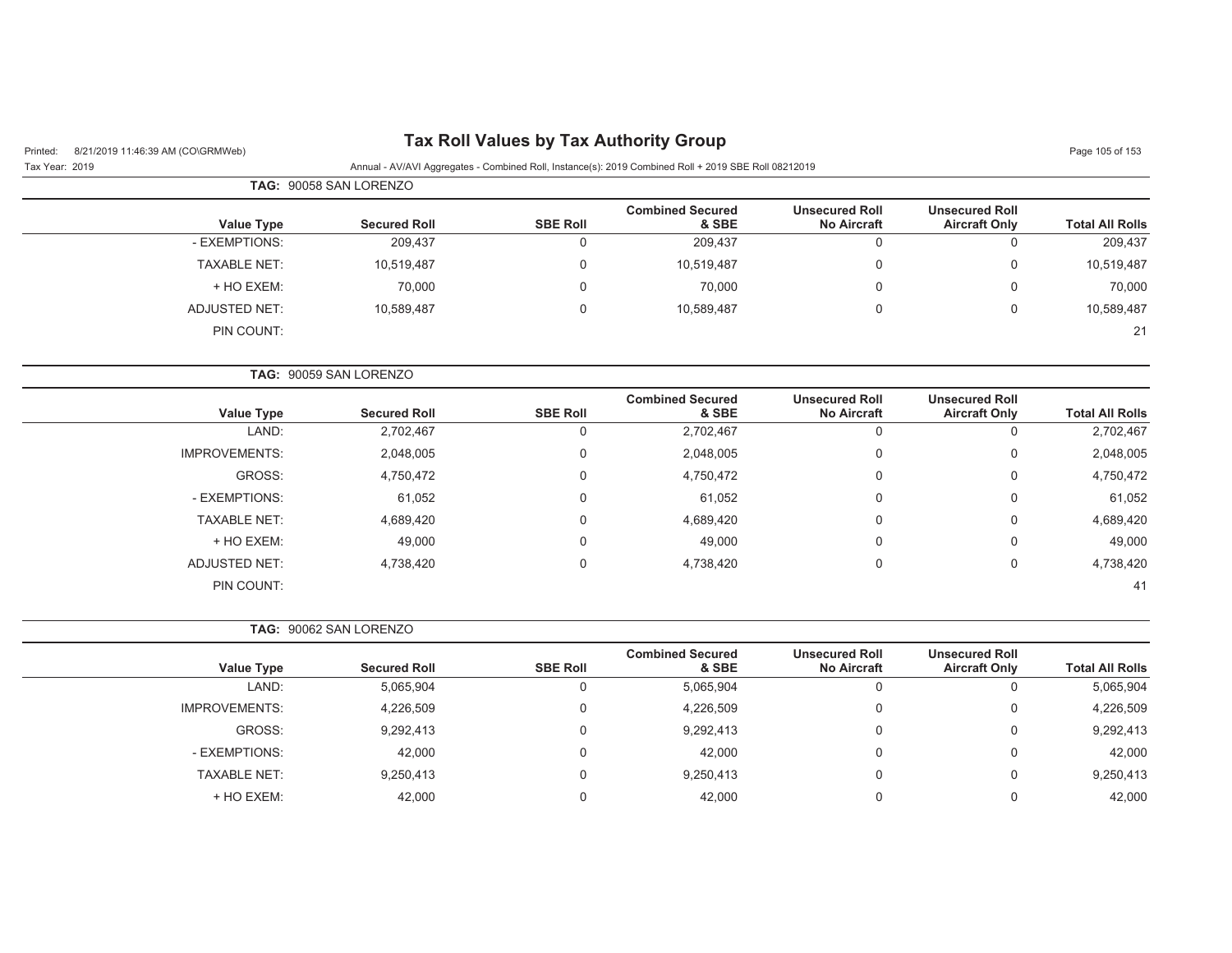| Tax Year: 2019 | Annual - AV/AVI Aggregates - Combined Roll, Instance(s): 2019 Combined Roll + 2019 SBE Roll 08212019 |
|----------------|------------------------------------------------------------------------------------------------------|

| TAG: 90062 SAN LORENZO |
|------------------------|

| <b>Value Type</b> | <b>Secured Roll</b>           | <b>SBE Roll</b> | <b>Combined Secured</b><br>& SBE | <b>Unsecured Roll</b><br><b>No Aircraft</b> | <b>Unsecured Roll</b><br><b>Aircraft Only</b> | <b>Total All Rolls</b> |
|-------------------|-------------------------------|-----------------|----------------------------------|---------------------------------------------|-----------------------------------------------|------------------------|
| ADJUSTED NET:     | 9,292,413                     |                 | 9,292,413                        | v                                           |                                               | 9,292,413              |
| PIN COUNT:        |                               |                 |                                  |                                             |                                               | 24                     |
|                   | <b>TAG: 90063 SAN LORENZO</b> |                 |                                  |                                             |                                               |                        |

|                        | <b>Unsecured Roll</b> | <b>Unsecured Roll</b> | <b>Combined Secured</b> |                 |                     |                      |
|------------------------|-----------------------|-----------------------|-------------------------|-----------------|---------------------|----------------------|
| <b>Total All Rolls</b> | <b>Aircraft Only</b>  | <b>No Aircraft</b>    | & SBE                   | <b>SBE Roll</b> | <b>Secured Roll</b> | <b>Value Type</b>    |
| 9,436,655              | Ü                     | O                     | 9,436,655               | υ               | 9,436,655           | LAND:                |
| 7,677,382              | 0                     | 0                     | 7,677,382               | $\Omega$        | 7,677,382           | <b>IMPROVEMENTS:</b> |
| 45,000                 | 0                     | 22,000                | 23,000                  |                 | 23,000              | PERSONAL PROP:       |
| 17,159,037             | 0                     | 22,000                | 17, 137, 037            |                 | 17,137,037          | GROSS:               |
| 105,155                | 0                     | 0                     | 105,155                 |                 | 105,155             | - EXEMPTIONS:        |
| 17,053,882             | 0                     | 22,000                | 17,031,882              | $\Omega$        | 17,031,882          | <b>TAXABLE NET:</b>  |
| 105,000                | 0                     | 0                     | 105,000                 |                 | 105,000             | + HO EXEM:           |
| 17,158,882             | 0                     | 22,000                | 17,136,882              | $\Omega$        | 17,136,882          | <b>ADJUSTED NET:</b> |
| 46                     |                       |                       |                         |                 |                     | PIN COUNT:           |
|                        |                       |                       |                         |                 |                     |                      |

|                      | <b>TAG: 90071 SAN LORENZO</b> |                 |                                  |                                             |                                               |                        |
|----------------------|-------------------------------|-----------------|----------------------------------|---------------------------------------------|-----------------------------------------------|------------------------|
| <b>Value Type</b>    | <b>Secured Roll</b>           | <b>SBE Roll</b> | <b>Combined Secured</b><br>& SBE | <b>Unsecured Roll</b><br><b>No Aircraft</b> | <b>Unsecured Roll</b><br><b>Aircraft Only</b> | <b>Total All Rolls</b> |
| LAND:                | 7,346,356                     | 0               | 7,346,356                        | U                                           |                                               | 7,346,356              |
| <b>IMPROVEMENTS:</b> | 4,261,268                     | 0               | 4,261,268                        | U                                           | 0                                             | 4,261,268              |
| GROSS:               | 11,607,624                    | 0               | 11,607,624                       | 0                                           | 0                                             | 11,607,624             |
| - EXEMPTIONS:        | 108.041                       | 0               | 108,041                          | 0                                           | 0                                             | 108,041                |
| TAXABLE NET:         | 11,499,583                    | 0               | 11,499,583                       | υ                                           | $\mathbf 0$                                   | 11,499,583             |
| + HO EXEM:           | 91,000                        | 0               | 91,000                           | 0                                           | 0                                             | 91,000                 |
| ADJUSTED NET:        | 11,590,583                    | 0               | 11,590,583                       | υ                                           | 0                                             | 11,590,583             |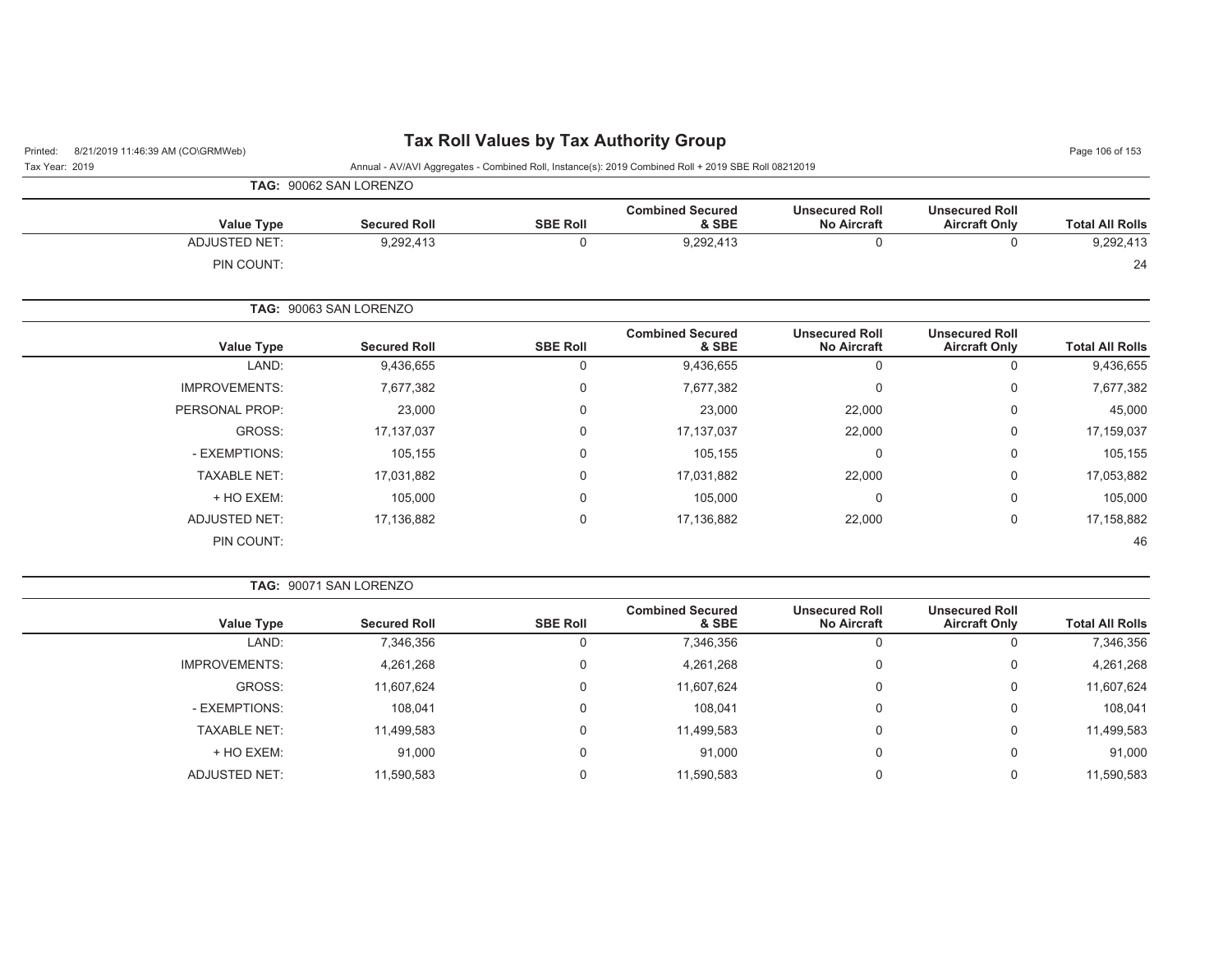# Printed: 8/21/2019 11:46:39 AM (CO\GRMWeb) **Tax Roll Values by Tax Authority Group** Page 107 of 153

| Tax Year: 2019 | Annual - AV/AVI Aggregates - Combined Roll, Instance(s): 2019 Combined Roll + 2019 SBE Roll 08212019 |
|----------------|------------------------------------------------------------------------------------------------------|

 $18$ 

|                        |                                               |                                             |                                  |                 | TAG: 90071 SAN LORENZO |                      |
|------------------------|-----------------------------------------------|---------------------------------------------|----------------------------------|-----------------|------------------------|----------------------|
| <b>Total All Rolls</b> | <b>Unsecured Roll</b><br><b>Aircraft Only</b> | <b>Unsecured Roll</b><br><b>No Aircraft</b> | <b>Combined Secured</b><br>& SBE | <b>SBE Roll</b> | <b>Secured Roll</b>    | <b>Value Type</b>    |
| 66                     |                                               |                                             |                                  |                 |                        | PIN COUNT:           |
|                        |                                               |                                             |                                  |                 | TAG: 90072 SAN LORENZO |                      |
| <b>Total All Rolls</b> | <b>Unsecured Roll</b><br><b>Aircraft Only</b> | <b>Unsecured Roll</b><br><b>No Aircraft</b> | <b>Combined Secured</b><br>& SBE | <b>SBE Roll</b> | <b>Secured Roll</b>    | <b>Value Type</b>    |
| 1,158                  | $\mathbf 0$                                   | $\mathbf 0$                                 | 1,158                            | $\mathbf 0$     | 1,158                  | LAND:                |
| 1,158                  | 0                                             | 0                                           | 1,158                            | 0               | 1,158                  | GROSS:               |
| 1,158                  | $\mathbf 0$                                   | 0                                           | 1,158                            | $\mathbf 0$     | 1,158                  | - EXEMPTIONS:        |
|                        |                                               |                                             |                                  |                 |                        | PIN COUNT:           |
|                        |                                               |                                             |                                  |                 | TAG: 90073 SAN LORENZO |                      |
| <b>Total All Rolls</b> | <b>Unsecured Roll</b><br><b>Aircraft Only</b> | <b>Unsecured Roll</b><br><b>No Aircraft</b> | <b>Combined Secured</b><br>& SBE | <b>SBE Roll</b> | <b>Secured Roll</b>    | <b>Value Type</b>    |
| 2,526,352              | 0                                             | $\mathbf 0$                                 | 2,526,352                        | $\mathbf 0$     | 2,526,352              | LAND:                |
| 1,743,018              | 0                                             | 0                                           | 1,743,018                        | $\mathbf 0$     | 1,743,018              | <b>IMPROVEMENTS:</b> |
| 8,755                  | 0                                             | 8,755                                       | 0                                | 0               | 0                      | PERSONAL PROP:       |
| 4,278,125              | 0                                             | 8,755                                       | 4,269,370                        | $\Omega$        | 4,269,370              | GROSS:               |
| 16,643                 | 0                                             | 0                                           | 16,643                           | $\Omega$        | 16,643                 | - EXEMPTIONS:        |
| 4,261,482              | 0                                             | 8,755                                       | 4,252,727                        | $\Omega$        | 4,252,727              | <b>TAXABLE NET:</b>  |
| 14,000                 | 0                                             | 0                                           | 14,000                           | $\Omega$        | 14,000                 | + HO EXEM:           |
| 4,275,482              | 0                                             | 8,755                                       | 4,266,727                        | $\mathbf 0$     | 4,266,727              | <b>ADJUSTED NET:</b> |

**TAG:** 90074 SAN LORENZO

PIN COUNT:

| <b>Value Type</b> | Secured Roll | <b>SBE Roll</b> | <b>Combined Secured</b><br><b>&amp; SBF</b>   | <b>Unsecured Roll</b><br><b>No Aircraft</b> | <b>Unsecured Roll</b><br><b>Aircraft Only</b> | <b>All Rolls</b><br>™ota⊾ |
|-------------------|--------------|-----------------|-----------------------------------------------|---------------------------------------------|-----------------------------------------------|---------------------------|
| LAND              | בחד חדה '    |                 | <b>703</b><br>7.07 <sub>1</sub><br>0.130<br>. |                                             |                                               | 70 702<br><u>v. 1 JJ</u>  |

е произведения произведения с произведения с произведения с произведения с произведения с произведения и на пр<br>В 18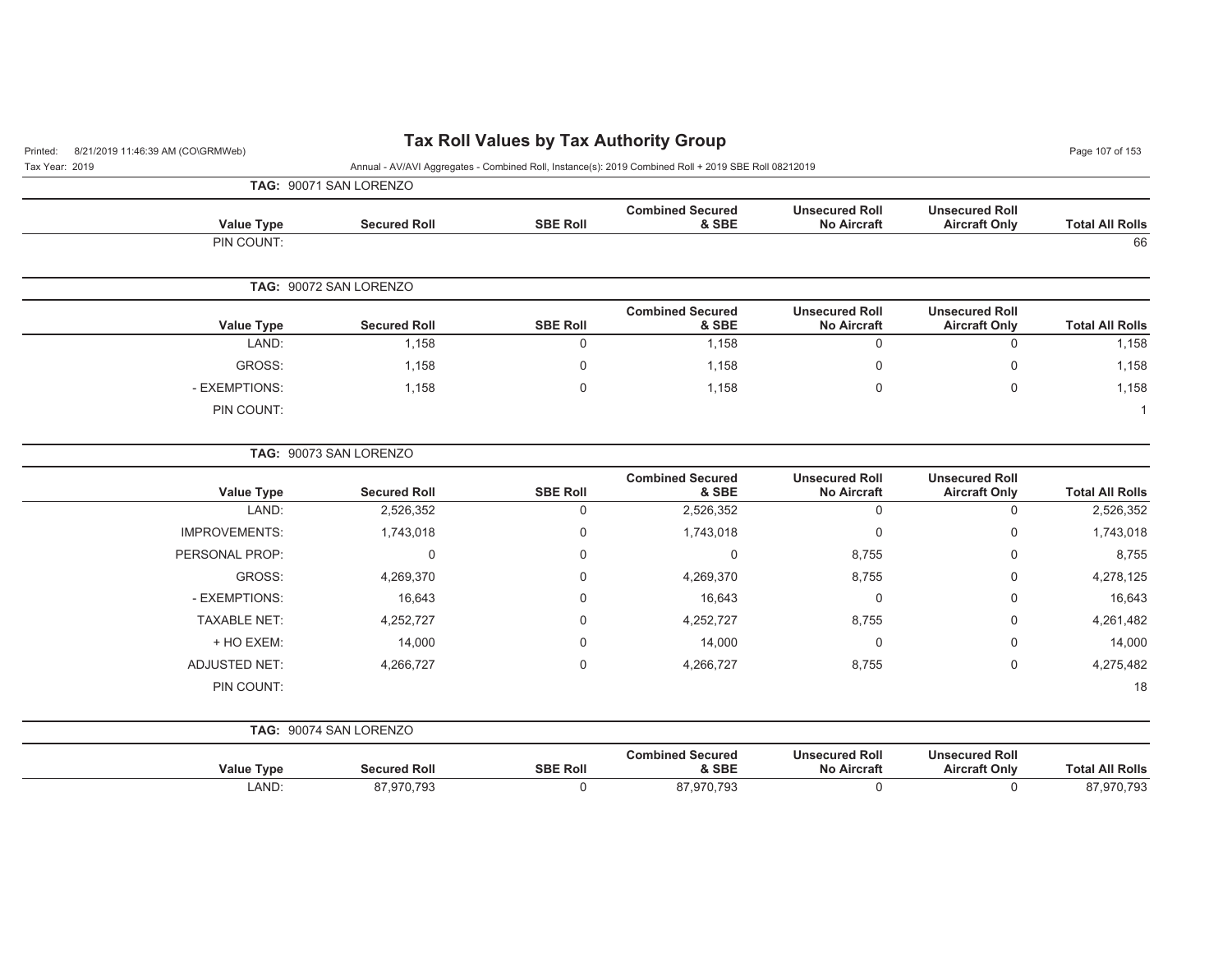## Printed: 8/21/2019 11:46:39 AM (CO\GRMWeb) **Tax Roll Values by Tax Authority Group**

Tax Year: 2019 Annual - AV/AVI Aggregates - Combined Roll, Instance(s): 2019 Combined Roll + 2019 SBE Roll 08212019

| Page 108 of 153 |  |  |  |
|-----------------|--|--|--|
|-----------------|--|--|--|

|                      | <b>TAG: 90074 SAN LORENZO</b> |                     |                 |                                  |                                             |                                               |                        |
|----------------------|-------------------------------|---------------------|-----------------|----------------------------------|---------------------------------------------|-----------------------------------------------|------------------------|
| <b>Value Type</b>    |                               | <b>Secured Roll</b> | <b>SBE Roll</b> | <b>Combined Secured</b><br>& SBE | <b>Unsecured Roll</b><br><b>No Aircraft</b> | <b>Unsecured Roll</b><br><b>Aircraft Only</b> | <b>Total All Rolls</b> |
| <b>IMPROVEMENTS:</b> |                               | 57,745,824          | 0               | 57,745,824                       | 0                                           | 0                                             | 57,745,824             |
| PERSONAL PROP:       |                               |                     | 0               | 0                                | 88,663                                      | 0                                             | 88,663                 |
|                      | GROSS:                        | 145,716,617         | 0               | 145,716,617                      | 88,663                                      | 0                                             | 145,805,280            |
| - EXEMPTIONS:        |                               | 3,443,091           | 0               | 3,443,091                        | $\Omega$                                    | $\mathbf{0}$                                  | 3,443,091              |
| <b>TAXABLE NET:</b>  |                               | 142,273,526         | 0               | 142,273,526                      | 88,663                                      | 0                                             | 142,362,189            |
| + HO EXEM:           |                               | 1,645,000           | 0               | 1,645,000                        | 0                                           | 0                                             | 1,645,000              |
| ADJUSTED NET:        |                               | 143,918,526         | 0               | 143,918,526                      | 88,663                                      | 0                                             | 144,007,189            |
| PIN COUNT:           |                               |                     |                 |                                  |                                             |                                               | 1,636                  |

|                      | <b>TAG: 90076 SAN LORENZO</b> |                 |                                  |                                             |                                               |                        |
|----------------------|-------------------------------|-----------------|----------------------------------|---------------------------------------------|-----------------------------------------------|------------------------|
| Value Type           | <b>Secured Roll</b>           | <b>SBE Roll</b> | <b>Combined Secured</b><br>& SBE | <b>Unsecured Roll</b><br><b>No Aircraft</b> | <b>Unsecured Roll</b><br><b>Aircraft Only</b> | <b>Total All Rolls</b> |
| LAND:                | 3,465,152                     | 0               | 3,465,152                        | 0                                           | 0                                             | 3,465,152              |
| <b>IMPROVEMENTS:</b> | 2,330,182                     | 0               | 2,330,182                        | 0                                           | 0                                             | 2,330,182              |
| GROSS:               | 5,795,334                     | 0               | 5,795,334                        | 0                                           | 0                                             | 5,795,334              |
| - EXEMPTIONS:        | 56,181                        | 0               | 56,181                           | 0                                           | 0                                             | 56,181                 |
| <b>TAXABLE NET:</b>  | 5,739,153                     | $\mathbf 0$     | 5,739,153                        | 0                                           | $\mathbf 0$                                   | 5,739,153              |
| + HO EXEM:           | 35,000                        | 0               | 35,000                           | 0                                           | 0                                             | 35,000                 |
| ADJUSTED NET:        | 5,774,153                     | 0               | 5,774,153                        | 0                                           | 0                                             | 5,774,153              |
| PIN COUNT:           |                               |                 |                                  |                                             |                                               | 72                     |

|  |  |  | TAG: 90100 SAN LORENZO |
|--|--|--|------------------------|
|--|--|--|------------------------|

|                   |                     |                 | <b>Combined Secured</b> | <b>Unsecured Roll</b> | <b>Unsecured Roll</b> |                        |
|-------------------|---------------------|-----------------|-------------------------|-----------------------|-----------------------|------------------------|
| <b>Value Type</b> | <b>Secured Roll</b> | <b>SBE Roll</b> | & SBE                   | <b>No Aircraft</b>    | <b>Aircraft Only</b>  | <b>Total All Rolls</b> |
| LAND:             | 152,068,385         |                 | 152,068,385             |                       |                       | 152,068,385            |
| IMPROVEMENTS:     | 117,125,330         |                 | 117.125.330             |                       |                       | 117,125,330            |
| PERSONAL PROP:    | 48,000              |                 | 48,000                  | 480,365               |                       | 528,365                |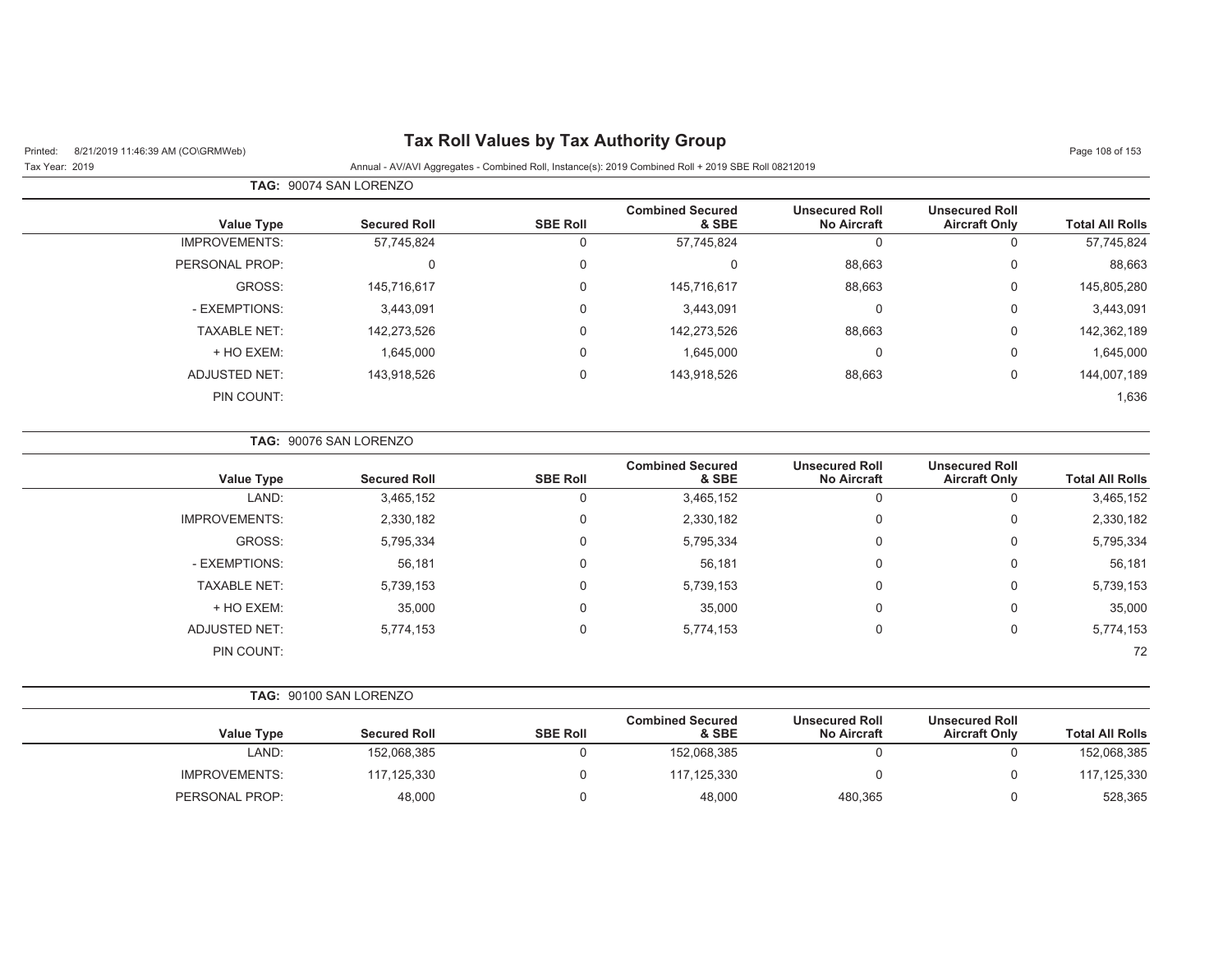| 8/21/2019 11:46:39 AM (CO\GRMWeb)<br>Printed: |                        | <b>Tax Roll Values by Tax Authority Group</b> |                                                                                                      |                                             |                                               | Page 109 of 153        |
|-----------------------------------------------|------------------------|-----------------------------------------------|------------------------------------------------------------------------------------------------------|---------------------------------------------|-----------------------------------------------|------------------------|
| Tax Year: 2019                                |                        |                                               | Annual - AV/AVI Aggregates - Combined Roll, Instance(s): 2019 Combined Roll + 2019 SBE Roll 08212019 |                                             |                                               |                        |
|                                               | TAG: 90100 SAN LORENZO |                                               |                                                                                                      |                                             |                                               |                        |
| <b>Value Type</b>                             | <b>Secured Roll</b>    | <b>SBE Roll</b>                               | <b>Combined Secured</b><br>& SBE                                                                     | <b>Unsecured Roll</b><br><b>No Aircraft</b> | <b>Unsecured Roll</b><br><b>Aircraft Only</b> | <b>Total All Rolls</b> |
| GROSS:                                        | 269,241,715            | $\mathbf 0$                                   | 269,241,715                                                                                          | 480,365                                     | $\mathbf 0$                                   | 269,722,080            |
| - EXEMPTIONS:                                 | 4,070,505              | 0                                             | 4,070,505                                                                                            | 0                                           | 0                                             | 4,070,505              |
| <b>TAXABLE NET:</b>                           | 265, 171, 210          | 0                                             | 265, 171, 210                                                                                        | 480,365                                     | 0                                             | 265,651,575            |
| + HO EXEM:                                    | 2,322,600              | $\Omega$                                      | 2,322,600                                                                                            | $\Omega$                                    | $\mathbf 0$                                   | 2,322,600              |
| <b>ADJUSTED NET:</b>                          | 267,493,810            | $\mathbf 0$                                   | 267,493,810                                                                                          | 480,365                                     | $\boldsymbol{0}$                              | 267,974,175            |
| PIN COUNT:                                    |                        |                                               |                                                                                                      |                                             |                                               | 1,171                  |
|                                               | TAG: 90101 SAN LORENZO |                                               |                                                                                                      |                                             |                                               |                        |
| <b>Value Type</b>                             | <b>Secured Roll</b>    | <b>SBE Roll</b>                               | <b>Combined Secured</b><br>& SBE                                                                     | <b>Unsecured Roll</b><br><b>No Aircraft</b> | <b>Unsecured Roll</b><br><b>Aircraft Only</b> | <b>Total All Rolls</b> |
| LAND:                                         | 226,856,911            | $\mathbf 0$                                   | 226,856,911                                                                                          | 13,711                                      | $\boldsymbol{0}$                              | 226,870,622            |
| <b>IMPROVEMENTS:</b>                          | 171,022,654            | 0                                             | 171,022,654                                                                                          | 858,841                                     | 0                                             | 171,881,495            |
| PERSONAL PROP:                                | 30,000                 | 0                                             | 30,000                                                                                               | 1,498,468                                   | $\mathbf 0$                                   | 1,528,468              |
| GROSS:                                        | 397,909,565            | 0                                             | 397,909,565                                                                                          | 2,371,020                                   | 0                                             | 400,280,585            |
| - EXEMPTIONS:                                 | 4,653,121              | 0                                             | 4,653,121                                                                                            | 23,074                                      | 0                                             | 4,676,195              |
| <b>TAXABLE NET:</b>                           | 393,256,444            | 0                                             | 393,256,444                                                                                          | 2,347,946                                   | 0                                             | 395,604,390            |
| + HO EXEM:                                    | 2,783,200              | $\mathbf 0$                                   | 2,783,200                                                                                            | $\mathbf 0$                                 | $\boldsymbol{0}$                              | 2,783,200              |
| <b>ADJUSTED NET:</b>                          | 396,039,644            | $\mathbf 0$                                   | 396,039,644                                                                                          | 2,347,946                                   | $\boldsymbol{0}$                              | 398,387,590            |
| PIN COUNT:                                    |                        |                                               |                                                                                                      |                                             |                                               | 1,397                  |
|                                               | TAG: 90102 SAN LORENZO |                                               |                                                                                                      |                                             |                                               |                        |
| <b>Value Type</b>                             | <b>Secured Roll</b>    | <b>SBE Roll</b>                               | <b>Combined Secured</b><br>& SBE                                                                     | <b>Unsecured Roll</b><br><b>No Aircraft</b> | <b>Unsecured Roll</b><br><b>Aircraft Only</b> | <b>Total All Rolls</b> |
| LAND:                                         | 11,546,382             | $\mathbf 0$                                   | 11,546,382                                                                                           | $\mathbf 0$                                 | $\boldsymbol{0}$                              | 11,546,382             |
| <b>IMPROVEMENTS:</b>                          | 11,771,716             | 0                                             | 11,771,716                                                                                           | 0                                           | $\Omega$                                      | 11,771,716             |
| GROSS:                                        | 23,318,098             | $\mathbf 0$                                   | 23,318,098                                                                                           | $\mathbf 0$                                 | $\Omega$                                      | 23,318,098             |
| - EXEMPTIONS:                                 | 335,853                | $\mathbf 0$                                   | 335,853                                                                                              | 0                                           | $\mathbf 0$                                   | 335,853                |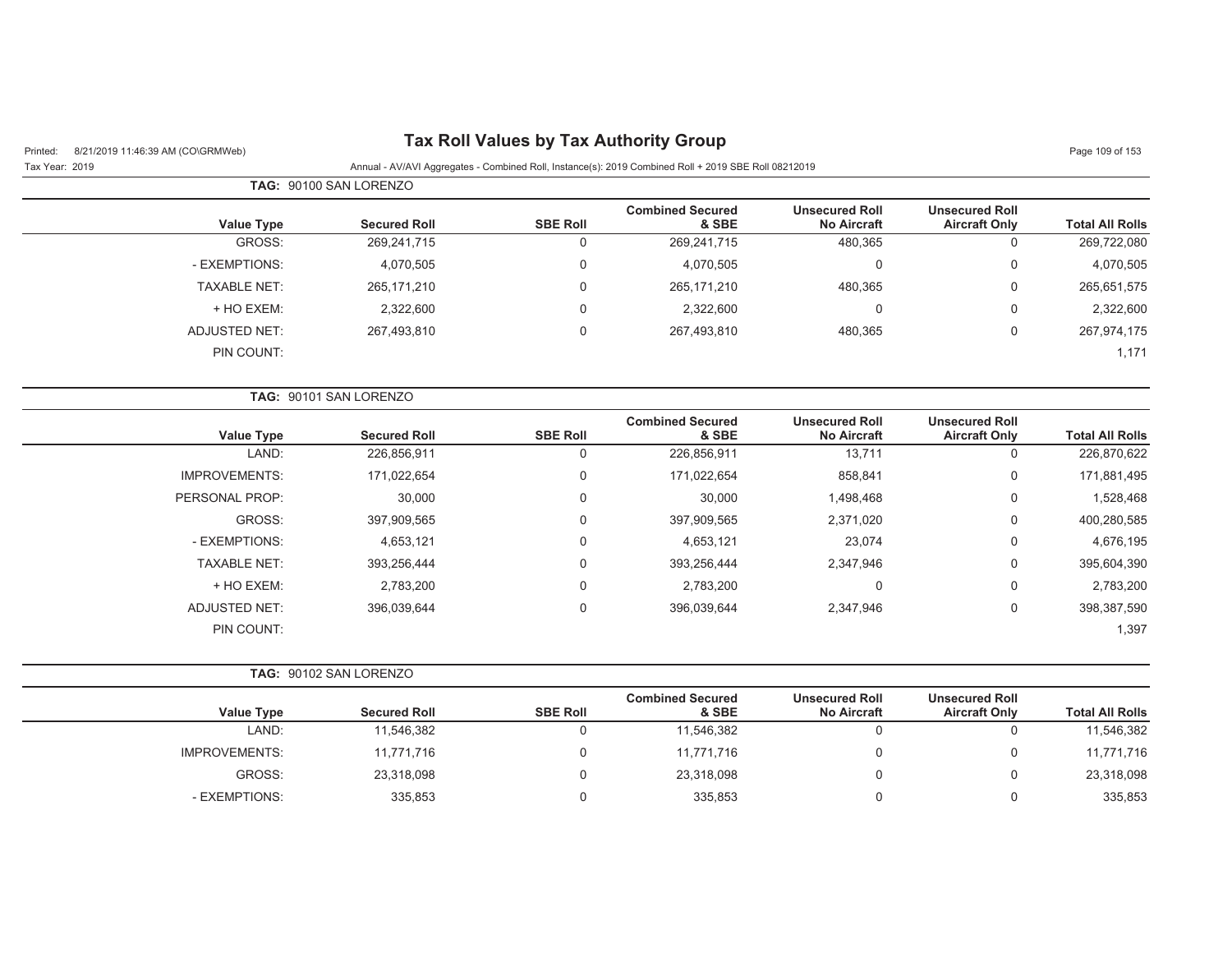|                                            | Tax Roll Values by Tax Authority Group |                 |
|--------------------------------------------|----------------------------------------|-----------------|
| Printed: 8/21/2019 11:46:39 AM (CO\GRMWeb) |                                        | Page 110 of 153 |

| Tax Year: 2019 |  | Annual - AV/AVI Aggregates - Combined Roll, Instance(s): 2019 Combined Roll + 2019 SBE Roll 08212019 |  |
|----------------|--|------------------------------------------------------------------------------------------------------|--|

|                        |                                               |                                             |                                  | <b>TAG: 90102 SAN LORENZO</b> |                     |                     |  |  |  |  |
|------------------------|-----------------------------------------------|---------------------------------------------|----------------------------------|-------------------------------|---------------------|---------------------|--|--|--|--|
| <b>Total All Rolls</b> | <b>Unsecured Roll</b><br><b>Aircraft Only</b> | <b>Unsecured Roll</b><br><b>No Aircraft</b> | <b>Combined Secured</b><br>& SBE | <b>SBE Roll</b>               | <b>Secured Roll</b> | <b>Value Type</b>   |  |  |  |  |
| 22,982,245             | 0                                             |                                             | 22,982,245                       | 0                             | 22,982,245          | <b>TAXABLE NET:</b> |  |  |  |  |
| 196,000                | $\Omega$                                      |                                             | 196,000                          | 0                             | 196,000             | + HO EXEM:          |  |  |  |  |
| 23,178,245             | 0                                             |                                             | 23,178,245                       | 0                             | 23,178,245          | ADJUSTED NET:       |  |  |  |  |
| 55                     |                                               |                                             |                                  |                               |                     | PIN COUNT:          |  |  |  |  |

#### **TAG:** 90103 SAN LORENZO

| <b>Value Type</b>    | <b>Secured Roll</b> | <b>SBE Roll</b> | <b>Combined Secured</b><br>& SBE | <b>Unsecured Roll</b><br><b>No Aircraft</b> | <b>Unsecured Roll</b><br><b>Aircraft Only</b> | <b>Total All Rolls</b> |
|----------------------|---------------------|-----------------|----------------------------------|---------------------------------------------|-----------------------------------------------|------------------------|
| LAND:                | 474,335,468         | $\Omega$        | 474,335,468                      | 0                                           | Ü                                             | 474,335,468            |
| <b>IMPROVEMENTS:</b> | 337, 345, 737       | $\Omega$        | 337, 345, 737                    | 32,973                                      | 0                                             | 337,378,710            |
| PERSONAL PROP:       | 815,242             | $\Omega$        | 815,242                          | 478,990                                     | 0                                             | 1,294,232              |
| GROSS:               | 812.496.447         | $\Omega$        | 812.496.447                      | 511,963                                     | 0                                             | 813,008,410            |
| - EXEMPTIONS:        | 24,889,603          | $\Omega$        | 24,889,603                       | 0                                           | 0                                             | 24,889,603             |
| <b>TAXABLE NET:</b>  | 787,606,844         | $\Omega$        | 787,606,844                      | 511,963                                     | 0                                             | 788,118,807            |
| + HO EXEM:           | 7,296,800           | $\Omega$        | 7,296,800                        | $\mathbf 0$                                 | 0                                             | 7,296,800              |
| <b>ADJUSTED NET:</b> | 794.903.644         | $\Omega$        | 794,903,644                      | 511,963                                     | 0                                             | 795,415,607            |
| PIN COUNT:           |                     |                 |                                  |                                             |                                               | 4,112                  |

#### **TAG:** 90104 SAN LORENZO

| <b>Value Type</b>    | <b>Secured Roll</b> | <b>SBE Roll</b> | <b>Combined Secured</b><br>& SBE | <b>Unsecured Roll</b><br><b>No Aircraft</b> | <b>Unsecured Roll</b><br><b>Aircraft Only</b> | <b>Total All Rolls</b> |
|----------------------|---------------------|-----------------|----------------------------------|---------------------------------------------|-----------------------------------------------|------------------------|
| LAND:                | 55,699,265          |                 | 55,699,265                       |                                             |                                               | 55,699,265             |
| <b>IMPROVEMENTS:</b> | 44,803,572          |                 | 44,803,572                       | 8,551                                       |                                               | 44,812,123             |
| PERSONAL PROP:       | 0                   |                 | $\Omega$                         | 143.730                                     |                                               | 143,730                |
| GROSS:               | 100,502,837         |                 | 100,502,837                      | 152,281                                     |                                               | 100,655,118            |
| - EXEMPTIONS:        | 740.439             |                 | 740.439                          |                                             |                                               | 740,439                |
| <b>TAXABLE NET:</b>  | 99,762,398          |                 | 99,762,398                       | 152.281                                     |                                               | 99,914,679             |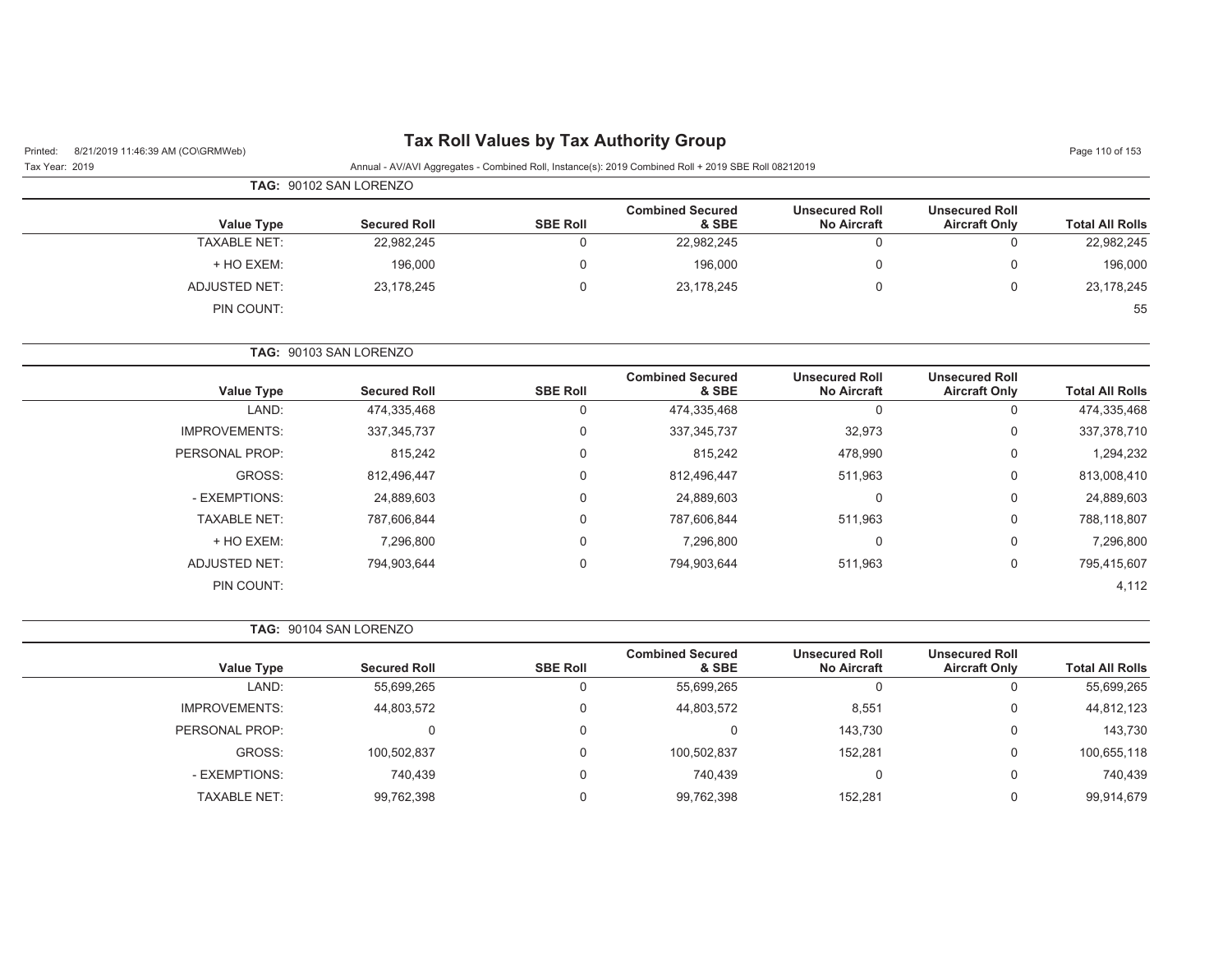#### Printed: 8/21/2019 11:46:39 AM (CO\GRMWeb) **Tax Roll Values by Tax Authority Group** Page 111:46:39 AM (CO\GRMWeb)

| Printed: 8/21/2019 11:46:39 AM (CO\GRMWeb) |                   |                               |                 |                                                                                                      |                                      |                                               | Page 111 or 153        |
|--------------------------------------------|-------------------|-------------------------------|-----------------|------------------------------------------------------------------------------------------------------|--------------------------------------|-----------------------------------------------|------------------------|
| Tax Year: 2019                             |                   |                               |                 | Annual - AV/AVI Aggregates - Combined Roll, Instance(s): 2019 Combined Roll + 2019 SBE Roll 08212019 |                                      |                                               |                        |
|                                            |                   | <b>TAG: 90104 SAN LORENZO</b> |                 |                                                                                                      |                                      |                                               |                        |
|                                            | <b>Value Type</b> | <b>Secured Roll</b>           | <b>SBE Roll</b> | <b>Combined Secured</b><br>& SBE                                                                     | <b>Unsecured Roll</b><br>No Aircraft | <b>Unsecured Roll</b><br><b>Aircraft Only</b> | <b>Total All Rolls</b> |
|                                            | + HO EXEM:        | 714.000                       |                 | 714.000                                                                                              |                                      |                                               | 714.000                |

**TAG:** 90105 SAN LORENZO

PIN COUNT:

**Value Type Secured Roll SBE Roll Combined Secured & SBEUnsecured Roll No AircraftUnsecured RollAircraft Only Total All Rolls** LAND: 3,390,205 0 3,390,205 0 0 3,390,205 IMPROVEMENTS: 1,744,328 0 0 1,744,328 0 1,744,328 0 1,744,328 PERSONAL PROP: 0 0 0 5,000 0 5,000 GROSS: 5,134,533 0 5,134,533 5,000 0 5,139,533 - EXEMPTIONS: 57,350 0 57,350 0 0 57,350 TAXABLE NET: 5,077,183 0 5,077,183 5,000 0 5,082,183 + HO EXEM: 56,000 0 56,000 0 0 56,000 ADJUSTED NET: 5,133,183 0 5,133,183 5,000 0 5,138,183 PIN COUNT:е произведения с произведения с произведения с произведения с произведения с произведения с произведения с про<br>С 1990 году с произведения с произведения с произведения с произведения с произведения с произведения с произв 25

ADJUSTED NET: 100,476,398 0 100,476,398 152,281 0 100,628,679

.<br>В 1992 — после применени при применении при применении при применении при применении при применении при приме

**TAG:** 90106 SAN LORENZO **Value Type Secured Roll SBE Roll Combined Secured & SBEUnsecured Roll No AircraftUnsecured RollAircraft Only Total All Rolls** LAND: 985,551 0 985,551 0 0 985,551 IMPROVEMENTS: 740,720 0 740,720 0 0 740,720 GROSS: 1,726,271 0 1,726,271 0 0 1,726,271 TAXABLE NET: 1,726,271 0 1,726,271 0 0 1,726,271 ADJUSTED NET: 1,726,271 0 1,726,271 0 1,726,271 0 1,726,271 0 1,726,271 PIN COUNT:.<br>В 1990 году в 1990 году в 1990 году в 1990 году в 1990 году в 1990 году в 1990 году в 1990 году в 1990 году в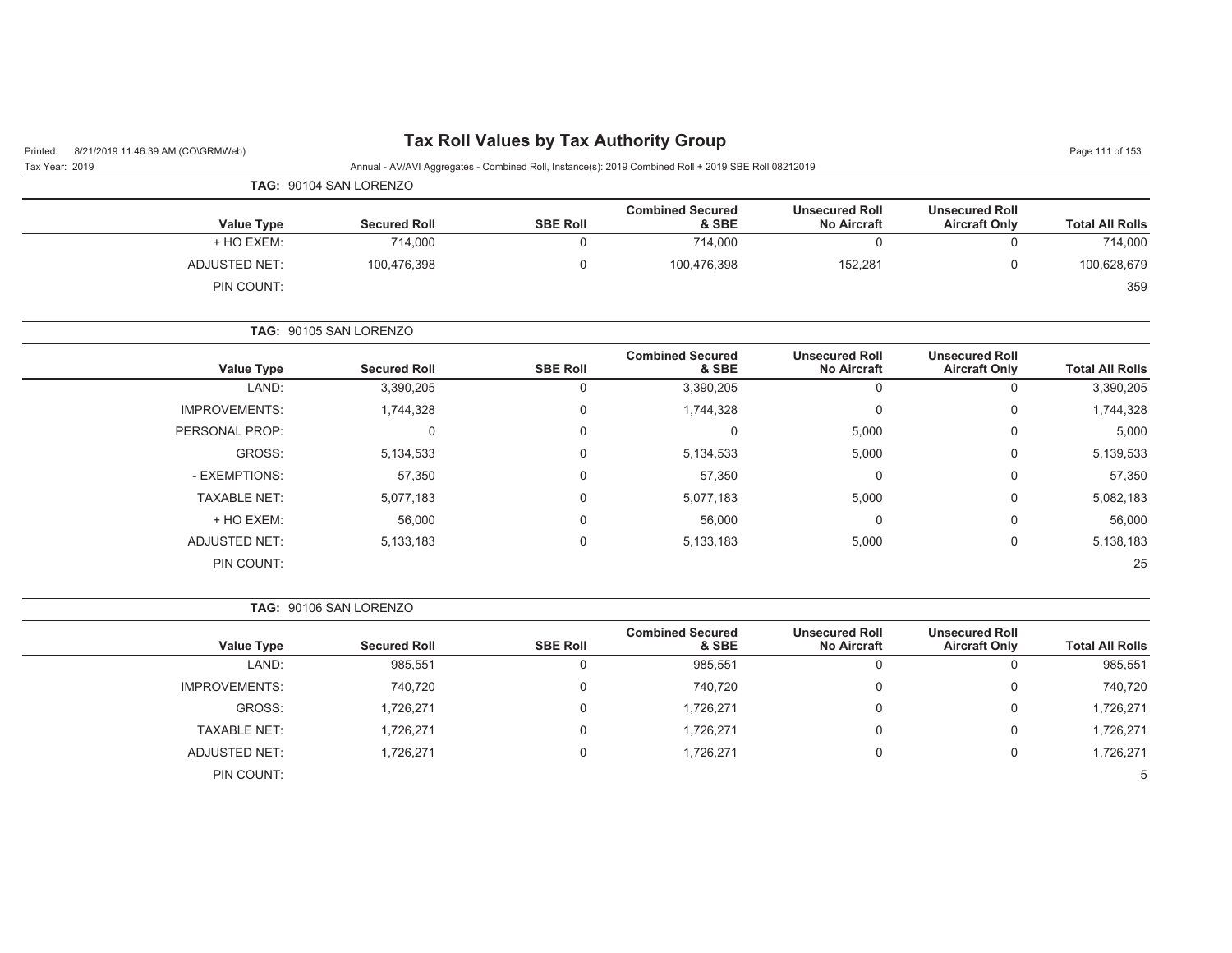| Printed: |  | 8/21/2019 11:46:39 AM (CO\GRMWeb) |
|----------|--|-----------------------------------|
|          |  |                                   |

# **Pax Roll Values by Tax Authority Group Page 112 of 153** Page 112 of 153

| Tax Year: 2019 | Annual - AV/AVI Aggregates - Combined Roll, Instance(s): 2019 Combined Roll + 2019 SBE Roll 08212019 |  |
|----------------|------------------------------------------------------------------------------------------------------|--|

|                        |                                               |                                             |                                  |                 | <b>TAG: 90107 SAN LORENZO</b> |                      |
|------------------------|-----------------------------------------------|---------------------------------------------|----------------------------------|-----------------|-------------------------------|----------------------|
| <b>Total All Rolls</b> | <b>Unsecured Roll</b><br><b>Aircraft Only</b> | <b>Unsecured Roll</b><br><b>No Aircraft</b> | <b>Combined Secured</b><br>& SBE | <b>SBE Roll</b> | <b>Secured Roll</b>           | <b>Value Type</b>    |
| 139,514,063            | 0                                             | 0                                           | 139,514,063                      | 0               | 139,514,063                   | LAND:                |
| 111,755,103            | 0                                             | 0                                           | 111,755,103                      | $\Omega$        | 111,755,103                   | <b>IMPROVEMENTS:</b> |
| 190,854                | $\mathbf 0$                                   | 134,354                                     | 56,500                           | $\Omega$        | 56,500                        | PERSONAL PROP:       |
| 251,460,020            | 0                                             | 134,354                                     | 251,325,666                      | $\Omega$        | 251,325,666                   | GROSS:               |
| 4,864,558              | $\mathbf 0$                                   | $\overline{0}$                              | 4,864,558                        | $\Omega$        | 4,864,558                     | - EXEMPTIONS:        |
| 246,595,462            | $\mathbf 0$                                   | 134,354                                     | 246.461.108                      | $\Omega$        | 246,461,108                   | <b>TAXABLE NET:</b>  |
| 2,172,800              | 0                                             | 0                                           | 2,172,800                        | $\Omega$        | 2,172,800                     | + HO EXEM:           |
| 248,768,262            | $\mathbf 0$                                   | 134,354                                     | 248,633,908                      | $\Omega$        | 248,633,908                   | <b>ADJUSTED NET:</b> |
| 853                    |                                               |                                             |                                  |                 |                               | PIN COUNT:           |

#### **TAG:** 90108 SAN LORENZO

| <b>Value Type</b>    | <b>Secured Roll</b> | <b>SBE Roll</b> | <b>Combined Secured</b><br>& SBE | <b>Unsecured Roll</b><br><b>No Aircraft</b> | <b>Unsecured Roll</b><br><b>Aircraft Only</b> | <b>Total All Rolls</b> |
|----------------------|---------------------|-----------------|----------------------------------|---------------------------------------------|-----------------------------------------------|------------------------|
| LAND:                | 46,921,620          | 87,600          | 47,009,220                       | 12,446                                      | 0                                             | 47,021,666             |
| <b>IMPROVEMENTS:</b> | 30,646,724          | 0               | 30,646,724                       | 12,446                                      | 0                                             | 30,659,170             |
| PERSONAL PROP:       | 2,056,002           | 0               | 2,056,002                        | 30,986                                      | 0                                             | 2,086,988              |
| GROSS:               | 79,624,346          | 87,600          | 79,711,946                       | 55,878                                      | 0                                             | 79,767,824             |
| - EXEMPTIONS:        | 2,090,237           | 0               | 2,090,237                        | 0                                           | 0                                             | 2,090,237              |
| <b>TAXABLE NET:</b>  | 77,534,109          | 87,600          | 77,621,709                       | 55,878                                      | 0                                             | 77,677,587             |
| + HO EXEM:           | 441,000             | 0               | 441,000                          | 0                                           | 0                                             | 441,000                |
| ADJUSTED NET:        | 77,975,109          | 87,600          | 78,062,709                       | 55,878                                      | 0                                             | 78,118,587             |
| PIN COUNT:           |                     |                 |                                  |                                             |                                               | 1,390                  |

|  | TAG: 90109 SAN LORENZO |
|--|------------------------|
|--|------------------------|

| Value Type | <b>Secured Roll</b> | <b>SBE Roll</b> | <b>Combined Secured</b><br>& SBE | <b>Unsecured Roll</b><br><b>No Aircraft</b> | <b>Unsecured Roll</b><br><b>Aircraft Only</b> | <b>All Rolls</b><br>⊺otai |
|------------|---------------------|-----------------|----------------------------------|---------------------------------------------|-----------------------------------------------|---------------------------|
| LAND       | 93,198,966          |                 | .198.966                         | ne nee<br>20,ZJC                            |                                               | $F \cap D$<br>SU.ZZZ      |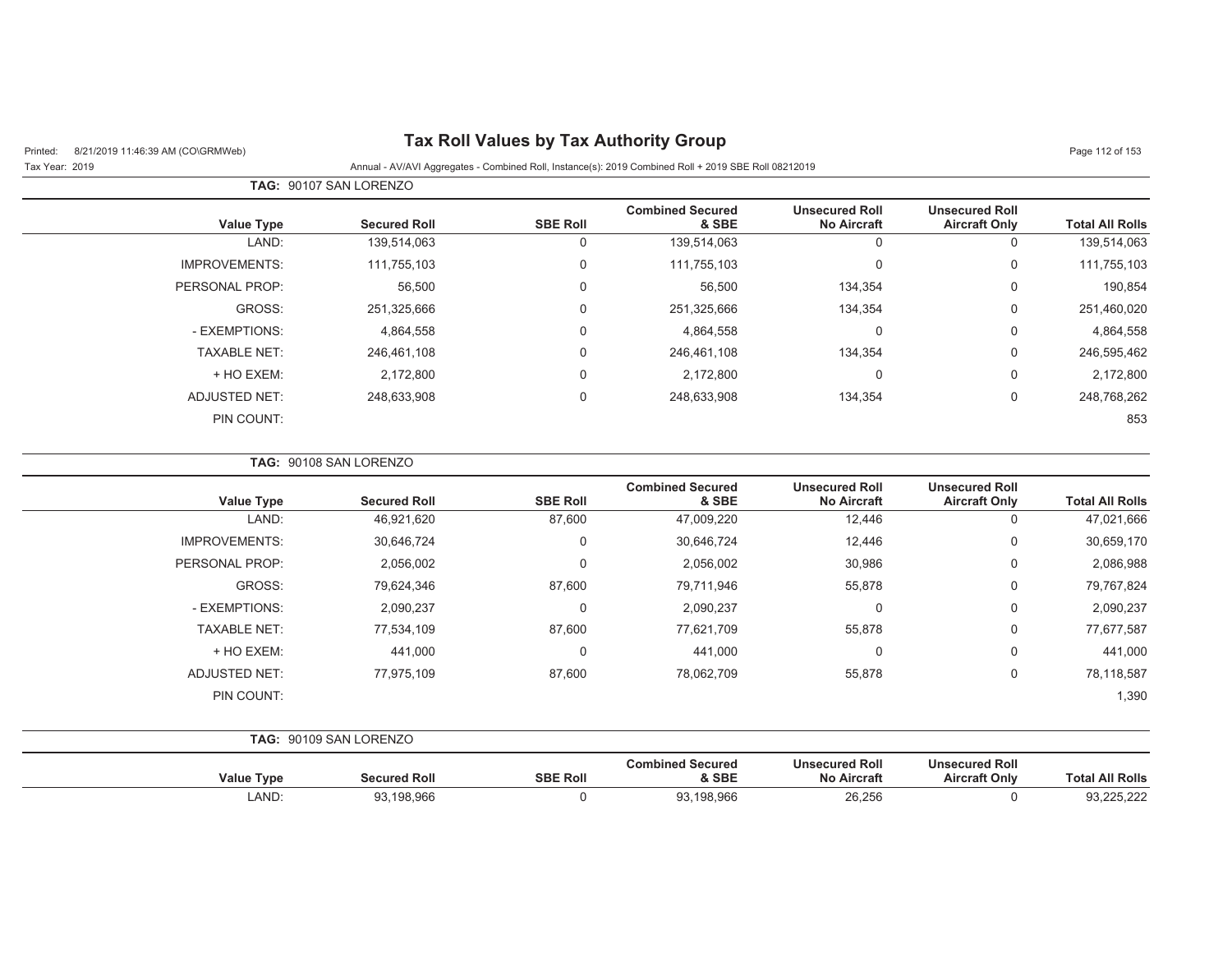## Printed: 8/21/2019 11:46:39 AM (CO\GRMWeb) **Tax Roll Values by Tax Authority Group** Page 11:46:39 AM (CO\GRMWeb)

|                      | <b>TAG: 90109 SAN LORENZO</b> |                 |                                  |                                             |                                               |                        |
|----------------------|-------------------------------|-----------------|----------------------------------|---------------------------------------------|-----------------------------------------------|------------------------|
| <b>Value Type</b>    | <b>Secured Roll</b>           | <b>SBE Roll</b> | <b>Combined Secured</b><br>& SBE | <b>Unsecured Roll</b><br><b>No Aircraft</b> | <b>Unsecured Roll</b><br><b>Aircraft Only</b> | <b>Total All Rolls</b> |
| <b>IMPROVEMENTS:</b> | 54,226,221                    | U               | 54,226,221                       | 26,256                                      | 0                                             | 54,252,477             |
| PERSONAL PROP:       | 190,862                       | $\mathbf 0$     | 190,862                          | 95,123                                      | 0                                             | 285,985                |
| GROSS:               | 147,616,049                   | $\Omega$        | 147,616,049                      | 147,635                                     | 0                                             | 147,763,684            |
| - EXEMPTIONS:        | 6,602,927                     | 0               | 6,602,927                        | 0                                           | 0                                             | 6,602,927              |
| <b>TAXABLE NET:</b>  | 141,013,122                   | $\Omega$        | 141,013,122                      | 147,635                                     | 0                                             | 141,160,757            |
| + HO EXEM:           | 663,600                       | $\mathbf 0$     | 663,600                          | 0                                           | 0                                             | 663,600                |
| <b>ADJUSTED NET:</b> | 141,676,722                   | $\Omega$        | 141,676,722                      | 147,635                                     | 0                                             | 141,824,357            |
| PIN COUNT:           |                               |                 |                                  |                                             |                                               | 1,182                  |

|                        |                                               |                                             | TAG: 90110 SAN LORENZO           |                 |                     |                      |  |  |  |
|------------------------|-----------------------------------------------|---------------------------------------------|----------------------------------|-----------------|---------------------|----------------------|--|--|--|
| <b>Total All Rolls</b> | <b>Unsecured Roll</b><br><b>Aircraft Only</b> | <b>Unsecured Roll</b><br><b>No Aircraft</b> | <b>Combined Secured</b><br>& SBE | <b>SBE Roll</b> | <b>Secured Roll</b> | <b>Value Type</b>    |  |  |  |
| 5,859,342              | $\Omega$                                      | $\Omega$                                    | 5,859,342                        | 0               | 5,859,342           | LAND:                |  |  |  |
| 6,596,587              | 0                                             | 604,967                                     | 5,991,620                        | 0               | 5,991,620           | <b>IMPROVEMENTS:</b> |  |  |  |
| 112,864                | $\mathbf 0$                                   | 112,864                                     | 0                                | 0               | $\Omega$            | PERSONAL PROP:       |  |  |  |
| 12,568,793             | 0                                             | 717,831                                     | 11,850,962                       | 0               | 11,850,962          | GROSS:               |  |  |  |
| 77,000                 | 0                                             | 0                                           | 77,000                           | 0               | 77,000              | - EXEMPTIONS:        |  |  |  |
| 12,491,793             | 0                                             | 717,831                                     | 11,773,962                       | 0               | 11,773,962          | <b>TAXABLE NET:</b>  |  |  |  |
| 77,000                 | $\mathbf 0$                                   | $\Omega$                                    | 77,000                           | 0               | 77,000              | + HO EXEM:           |  |  |  |
| 12,568,793             | $\mathbf 0$                                   | 717,831                                     | 11,850,962                       | 0               | 11,850,962          | <b>ADJUSTED NET:</b> |  |  |  |
| 31                     |                                               |                                             |                                  |                 |                     | PIN COUNT:           |  |  |  |

|                        |                                               |                                             |                                  | <b>TAG: 90111 SAN LORENZO</b> |                     |                   |  |  |  |
|------------------------|-----------------------------------------------|---------------------------------------------|----------------------------------|-------------------------------|---------------------|-------------------|--|--|--|
| <b>Total All Rolls</b> | <b>Unsecured Roll</b><br><b>Aircraft Only</b> | <b>Unsecured Roll</b><br><b>No Aircraft</b> | <b>Combined Secured</b><br>& SBE | <b>SBE Roll</b>               | <b>Secured Roll</b> | <b>Value Type</b> |  |  |  |
| 9,397,446              |                                               |                                             | 9,397,446                        |                               | 9,397,446           | LAND:             |  |  |  |
| 7,921,031              |                                               |                                             | 7,921,031                        |                               | 7,921,031           | IMPROVEMENTS:     |  |  |  |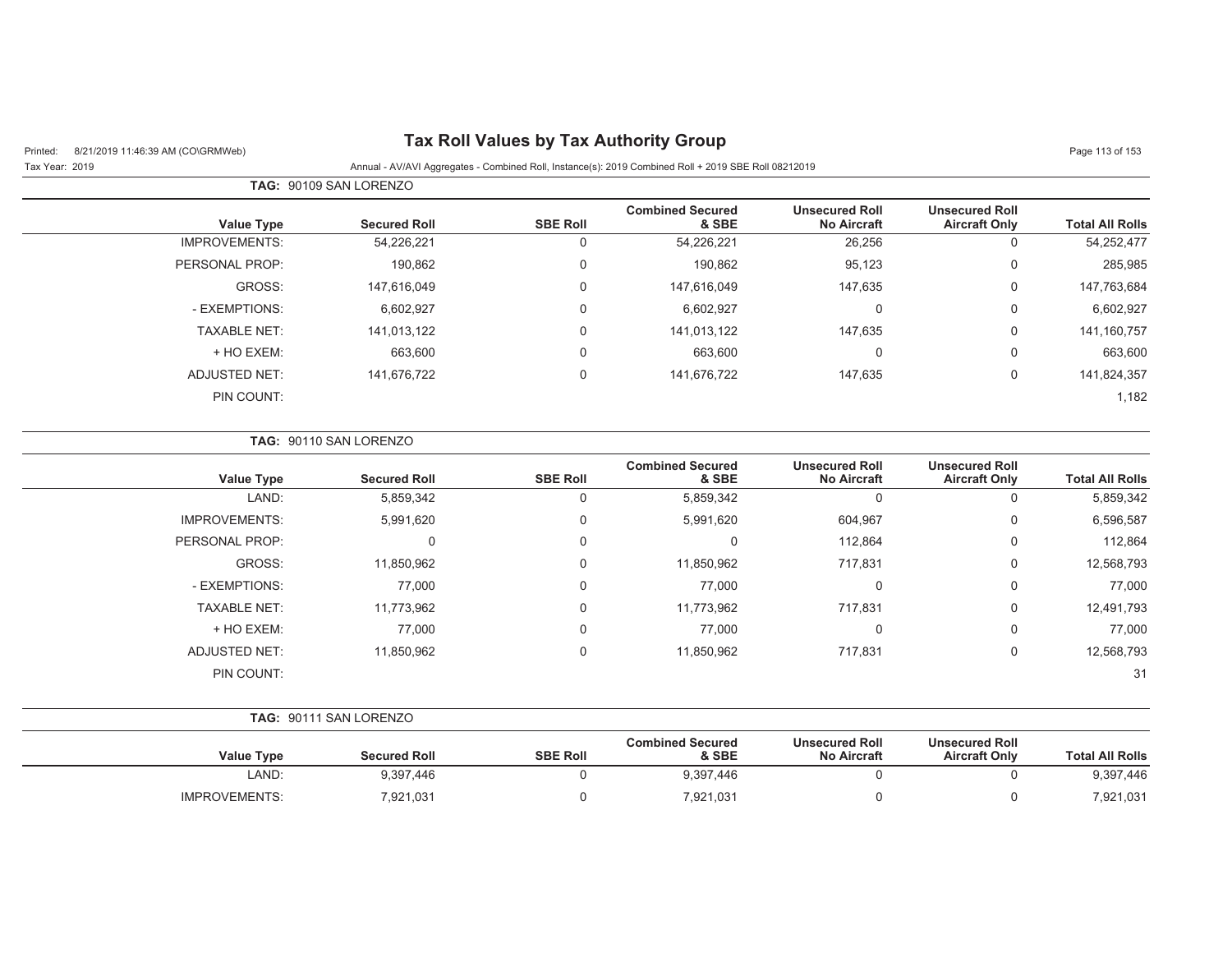| <b>Tax Roll Values by Tax Authority Group</b><br>8/21/2019 11:46:39 AM (CO\GRMWeb)<br>Printed: |                        |                 |                                                                                                      |                                             |                                               |                        |  |  |
|------------------------------------------------------------------------------------------------|------------------------|-----------------|------------------------------------------------------------------------------------------------------|---------------------------------------------|-----------------------------------------------|------------------------|--|--|
| Tax Year: 2019                                                                                 |                        |                 | Annual - AV/AVI Aggregates - Combined Roll, Instance(s): 2019 Combined Roll + 2019 SBE Roll 08212019 |                                             |                                               |                        |  |  |
|                                                                                                | TAG: 90111 SAN LORENZO |                 |                                                                                                      |                                             |                                               |                        |  |  |
| <b>Value Type</b>                                                                              | <b>Secured Roll</b>    | <b>SBE Roll</b> | <b>Combined Secured</b><br>& SBE                                                                     | <b>Unsecured Roll</b><br><b>No Aircraft</b> | <b>Unsecured Roll</b><br><b>Aircraft Only</b> | <b>Total All Rolls</b> |  |  |
| GROSS:                                                                                         | 17,318,477             | 0               | 17,318,477                                                                                           | $\mathbf 0$                                 | $\mathbf 0$                                   | 17,318,477             |  |  |
| - EXEMPTIONS:                                                                                  | 152,595                | 0               | 152,595                                                                                              | $\mathbf 0$                                 | $\mathbf 0$                                   | 152,595                |  |  |
| <b>TAXABLE NET:</b>                                                                            | 17,165,882             | 0               | 17,165,882                                                                                           | 0                                           | $\mathbf 0$                                   | 17,165,882             |  |  |
| + HO EXEM:                                                                                     | 147,000                | 0               | 147,000                                                                                              | 0                                           | 0                                             | 147,000                |  |  |
| <b>ADJUSTED NET:</b>                                                                           | 17,312,882             | 0               | 17,312,882                                                                                           | 0                                           | $\mathbf 0$                                   | 17,312,882             |  |  |
| PIN COUNT:                                                                                     |                        |                 |                                                                                                      |                                             |                                               | 53                     |  |  |
|                                                                                                | TAG: 90112 SAN LORENZO |                 |                                                                                                      |                                             |                                               |                        |  |  |
| <b>Value Type</b>                                                                              | <b>Secured Roll</b>    | <b>SBE Roll</b> | <b>Combined Secured</b><br>& SBE                                                                     | <b>Unsecured Roll</b><br><b>No Aircraft</b> | <b>Unsecured Roll</b><br><b>Aircraft Only</b> | <b>Total All Rolls</b> |  |  |
| LAND:                                                                                          | 12,373,558             | $\mathbf 0$     | 12,373,558                                                                                           | 0                                           | $\mathbf 0$                                   | 12,373,558             |  |  |
| <b>IMPROVEMENTS:</b>                                                                           | 7,491,807              | 0               | 7,491,807                                                                                            | 5,175                                       | $\mathbf 0$                                   | 7,496,982              |  |  |
| PERSONAL PROP:                                                                                 | 2,000                  | 0               | 2,000                                                                                                | 79,389                                      | 0                                             | 81,389                 |  |  |
| GROSS:                                                                                         | 19,867,365             | $\mathbf 0$     | 19,867,365                                                                                           | 84,564                                      | $\mathbf 0$                                   | 19,951,929             |  |  |
| - EXEMPTIONS:                                                                                  | 304,532                | 0               | 304,532                                                                                              | 0                                           | $\mathbf 0$                                   | 304,532                |  |  |
| <b>TAXABLE NET:</b>                                                                            | 19,562,833             | 0               | 19,562,833                                                                                           | 84,564                                      | 0                                             | 19,647,397             |  |  |
| + HO EXEM:                                                                                     | 161,000                | 0               | 161,000                                                                                              | 0                                           | 0                                             | 161,000                |  |  |
| <b>ADJUSTED NET:</b>                                                                           | 19,723,833             | 0               | 19,723,833                                                                                           | 84,564                                      | $\mathbf 0$                                   | 19,808,397             |  |  |
| PIN COUNT:                                                                                     |                        |                 |                                                                                                      |                                             |                                               | 58                     |  |  |
|                                                                                                | TAG: 90113 SAN LORENZO |                 |                                                                                                      |                                             |                                               |                        |  |  |
| <b>Value Type</b>                                                                              | <b>Secured Roll</b>    | <b>SBE Roll</b> | <b>Combined Secured</b><br>& SBE                                                                     | <b>Unsecured Roll</b><br><b>No Aircraft</b> | <b>Unsecured Roll</b><br><b>Aircraft Only</b> | <b>Total All Rolls</b> |  |  |
| LAND:                                                                                          | 757                    | $\mathbf 0$     | 757                                                                                                  | 0                                           | $\mathbf 0$                                   | 757                    |  |  |
| GROSS:                                                                                         | 757                    | 0               | 757                                                                                                  | 0                                           | $\mathbf 0$                                   | 757                    |  |  |

- EXEMPTIONS: 757 0 757 0 0 757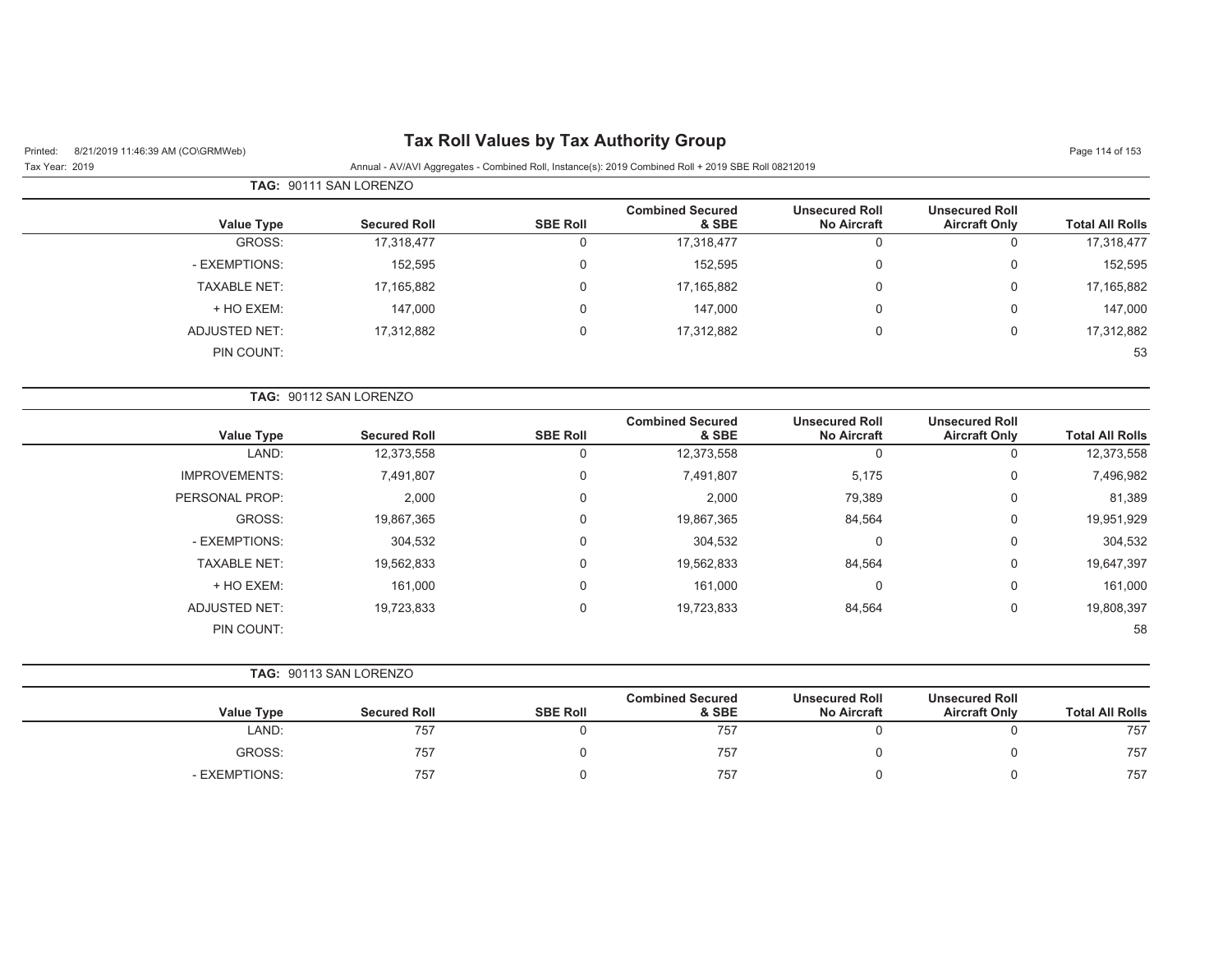## Printed: 8/21/2019 11:46:39 AM (CO\GRMWeb) **Tax Roll Values by Tax Authority Group** Page 115 of 153

Tax Year: 2019 Annual - AV/AVI Aggregates - Combined Roll, Instance(s): 2019 Combined Roll + 2019 SBE Roll 08212019

**TAG:** 90113 SAN LORENZO

| <b>Value Type</b> | <b>Secured Roll</b>           | <b>SBE Roll</b> | <b>Combined Secured</b><br>& SBE                       | <b>Unsecured Roll</b><br><b>No Aircraft</b> | <b>Unsecured Roll</b><br><b>Aircraft Only</b> | <b>Total All Rolls</b> |
|-------------------|-------------------------------|-----------------|--------------------------------------------------------|---------------------------------------------|-----------------------------------------------|------------------------|
| PIN COUNT:        |                               |                 |                                                        |                                             |                                               |                        |
|                   | <b>TAG: 90114 SAN LORENZO</b> |                 |                                                        |                                             |                                               |                        |
| .                 | .<br>$\sim$                   | $\cdots$        | <b>Combined Secured</b><br>$\sim$ $\sim$ $\sim$ $\sim$ | <b>Unsecured Roll</b>                       | <b>Unsecured Roll</b><br>.                    | _ _ _ _ _ _ _ _        |

| <b>Total All Rolls</b> | <b>Aircraft Only</b> | <b>No Aircraft</b> | & SBE     | <b>SBE Roll</b> | <b>Secured Roll</b> | Value Type           |
|------------------------|----------------------|--------------------|-----------|-----------------|---------------------|----------------------|
| 4,756,743              |                      | v                  | 4,756,743 |                 | 4,756,743           | LAND:                |
| 2,456,927              | 0                    | U                  | 2,456,927 |                 | 2,456,927           | <b>IMPROVEMENTS:</b> |
| 7,213,670              | 0                    | υ                  | 7,213,670 |                 | 7,213,670           | GROSS:               |
| 43,753                 | 0                    | υ                  | 43,753    |                 | 43,753              | - EXEMPTIONS:        |
| 7,169,917              | 0                    | υ                  | 7,169,917 |                 | 7,169,917           | <b>TAXABLE NET:</b>  |
| 42,000                 | 0                    | υ                  | 42,000    |                 | 42,000              | + HO EXEM:           |
| 7,211,917              | 0                    | U                  | 7,211,917 |                 | 7,211,917           | <b>ADJUSTED NET:</b> |
| 25                     |                      |                    |           |                 |                     | PIN COUNT:           |
|                        |                      |                    |           |                 |                     |                      |

| <b>TAG: 90116 SAN LORENZO</b> |                 |                                  |                                             |                                               |                        |
|-------------------------------|-----------------|----------------------------------|---------------------------------------------|-----------------------------------------------|------------------------|
| <b>Secured Roll</b>           | <b>SBE Roll</b> | <b>Combined Secured</b><br>& SBE | <b>Unsecured Roll</b><br><b>No Aircraft</b> | <b>Unsecured Roll</b><br><b>Aircraft Only</b> | <b>Total All Rolls</b> |
| 16,906,193                    | U               | 16,906,193                       | 0                                           |                                               | 16,906,193             |
| 11,132,792                    | $\Omega$        | 11,132,792                       | 2,500                                       | 0                                             | 11,135,292             |
| 0                             | $\mathbf 0$     | 0                                | 17.500                                      | 0                                             | 17,500                 |
| 28,038,985                    | $\Omega$        | 28,038,985                       | 20,000                                      | 0                                             | 28,058,985             |
| 224,717                       | $\Omega$        | 224,717                          | $\Omega$                                    | 0                                             | 224,717                |
| 27,814,268                    | $\Omega$        | 27,814,268                       | 20,000                                      | 0                                             | 27,834,268             |
| 224,000                       | $\Omega$        | 224,000                          | $\Omega$                                    | 0                                             | 224,000                |
| 28,038,268                    | 0               | 28,038,268                       | 20,000                                      | 0                                             | 28,058,268             |
|                               |                 |                                  |                                             |                                               |                        |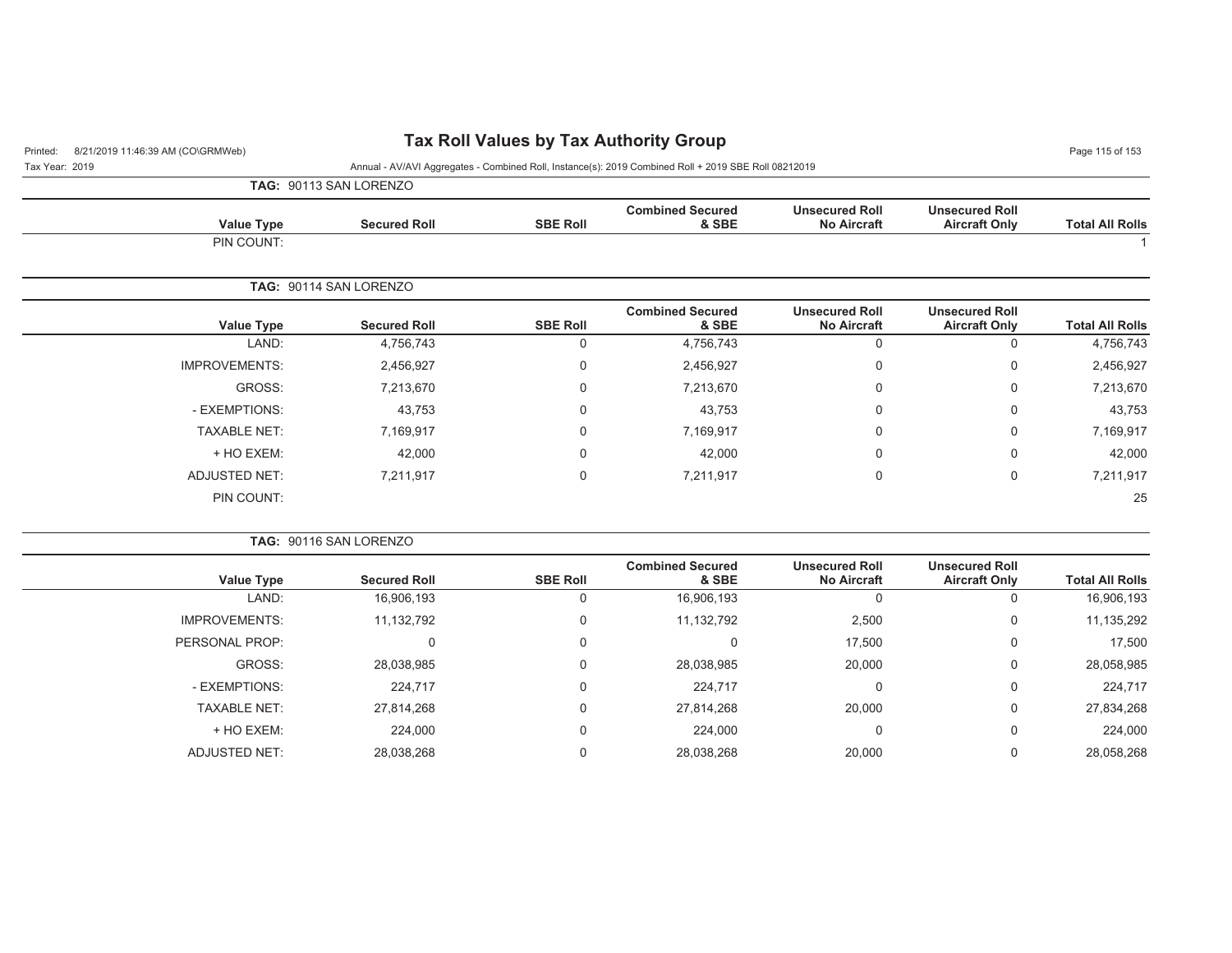## Printed: 8/21/2019 11:46:39 AM (CO\GRMWeb) **Tax Roll Values by Tax Authority Group** Page 11:46:39 AM (CO\GRMWeb)

| TAG: 90116 SAN LORENZO |
|------------------------|

|                        | <b>Unsecured Roll</b>                         | <b>Unsecured Roll</b>                       | <b>Combined Secured</b>          |                 |                        |                      |
|------------------------|-----------------------------------------------|---------------------------------------------|----------------------------------|-----------------|------------------------|----------------------|
| <b>Total All Rolls</b> | <b>Aircraft Only</b>                          | <b>No Aircraft</b>                          | & SBE                            | <b>SBE Roll</b> | <b>Secured Roll</b>    | <b>Value Type</b>    |
| 82                     |                                               |                                             |                                  |                 |                        | PIN COUNT:           |
|                        |                                               |                                             |                                  |                 | TAG: 90117 SAN LORENZO |                      |
| <b>Total All Rolls</b> | <b>Unsecured Roll</b><br><b>Aircraft Only</b> | <b>Unsecured Roll</b><br><b>No Aircraft</b> | <b>Combined Secured</b><br>& SBE | <b>SBE Roll</b> | <b>Secured Roll</b>    | <b>Value Type</b>    |
| 264,433,594            | 0                                             | $\Omega$                                    | 264,433,594                      | 0               | 264,433,594            | LAND:                |
| 191,364,249            | $\mathbf 0$                                   | 2,882,244                                   | 188,482,005                      | $\mathbf 0$     | 188,482,005            | <b>IMPROVEMENTS:</b> |
| 3,730,390              | $\mathbf 0$                                   | 3,701,010                                   | 29,380                           | 0               | 29,380                 | PERSONAL PROP:       |
| 459,528,233            | 0                                             | 6,583,254                                   | 452,944,979                      | 0               | 452,944,979            | GROSS:               |
| 10,687,351             | 0                                             | 66,070                                      | 10,621,281                       | 0               | 10,621,281             | - EXEMPTIONS:        |
| 448,840,882            | 0                                             | 6,517,184                                   | 442,323,698                      | 0               | 442,323,698            | <b>TAXABLE NET:</b>  |
| 3,561,600              | 0                                             | $\Omega$                                    | 3,561,600                        | 0               | 3,561,600              | + HO EXEM:           |
| 452,402,482            | 0                                             | 6,517,184                                   | 445,885,298                      | 0               | 445,885,298            | <b>ADJUSTED NET:</b> |
| 1,392                  |                                               |                                             |                                  |                 |                        | PIN COUNT:           |

| <b>TAG: 92003 SANTA CRUZ</b> |
|------------------------------|
|                              |

| <b>Value Type</b>    | <b>Secured Roll</b> | <b>SBE Roll</b> | <b>Combined Secured</b><br>& SBE | <b>Unsecured Roll</b><br><b>No Aircraft</b> | <b>Unsecured Roll</b><br><b>Aircraft Only</b> | <b>Total All Rolls</b> |
|----------------------|---------------------|-----------------|----------------------------------|---------------------------------------------|-----------------------------------------------|------------------------|
| LAND:                | 43,919,953          | υ               | 43,919,953                       | 38,115                                      | 0                                             | 43,958,068             |
| <b>IMPROVEMENTS:</b> | 50,616,906          | 0               | 50,616,906                       | 27,982                                      | 0                                             | 50,644,888             |
| GROSS:               | 94.536.859          | 0               | 94,536,859                       | 66.097                                      | 0                                             | 94,602,956             |
| - EXEMPTIONS:        | 1,397,399           | 0               | 1,397,399                        | U                                           | 0                                             | 1,397,399              |
| <b>TAXABLE NET:</b>  | 93,139,460          | 0               | 93,139,460                       | 66,097                                      | 0                                             | 93,205,557             |
| + HO EXEM:           | 1,124,132           | 0               | 1,124,132                        | 0                                           | 0                                             | 1,124,132              |
| <b>ADJUSTED NET:</b> | 94,263,592          | υ               | 94,263,592                       | 66,097                                      | 0                                             | 94,329,689             |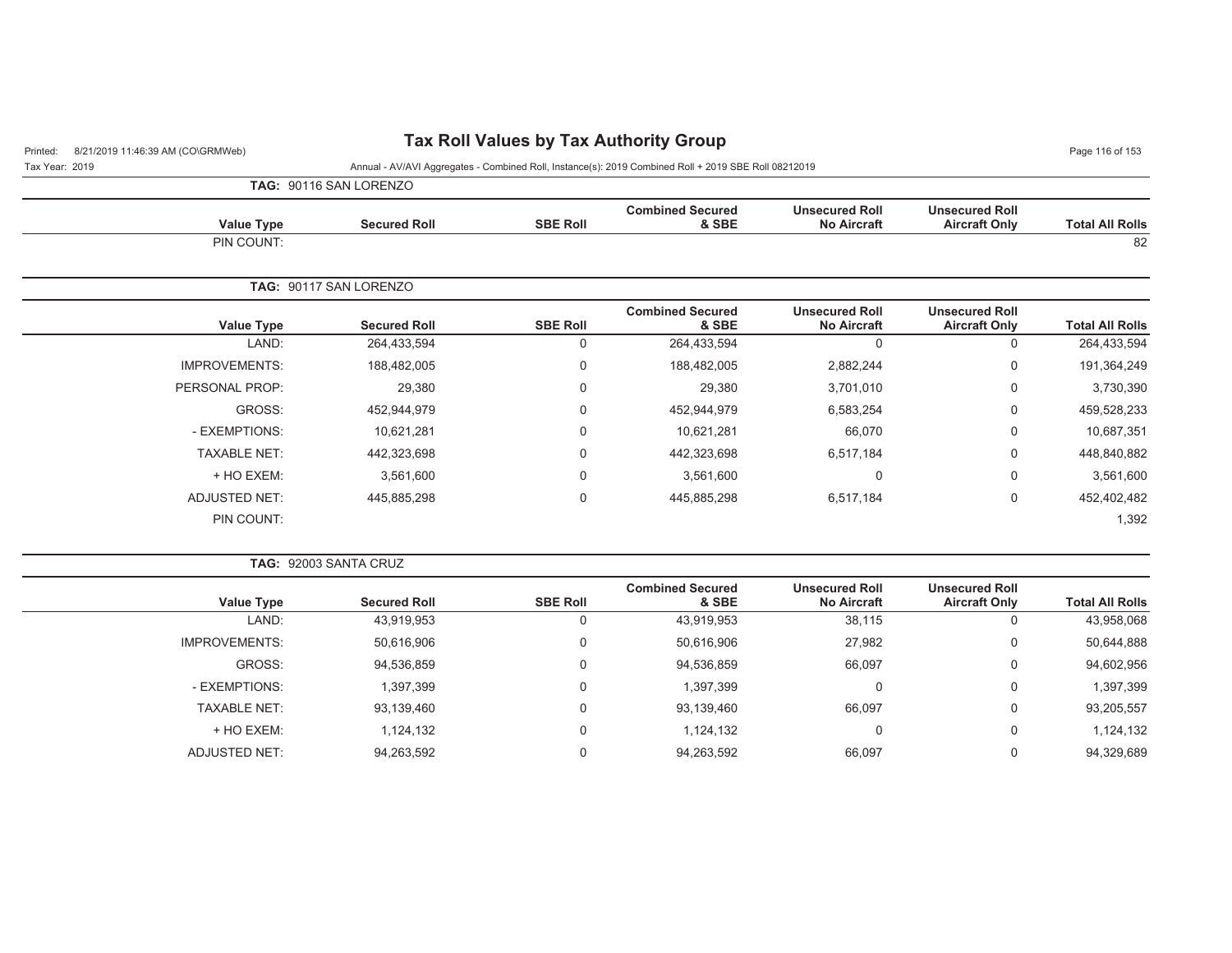## Printed: 8/21/2019 11:46:39 AM (CO\GRMWeb) **Tax Roll Values by Tax Authority Group** Page 117 of 153

Tax Year: 2019 Annual - AV/AVI Aggregates - Combined Roll, Instance(s): 2019 Combined Roll + 2019 SBE Roll 08212019

**TAG:** 92003 SANTA CRUZ

|                        |                                               |                                             |                                  |                 | <b>IAG.</b> <i>J</i> ZUUJ UAN IA UNUZ |                      |
|------------------------|-----------------------------------------------|---------------------------------------------|----------------------------------|-----------------|---------------------------------------|----------------------|
| <b>Total All Rolls</b> | <b>Unsecured Roll</b><br><b>Aircraft Only</b> | <b>Unsecured Roll</b><br><b>No Aircraft</b> | <b>Combined Secured</b><br>& SBE | <b>SBE Roll</b> | <b>Secured Roll</b>                   | <b>Value Type</b>    |
| 499                    |                                               |                                             |                                  |                 |                                       | PIN COUNT:           |
|                        |                                               |                                             |                                  |                 | TAG: 92004 SANTA CRUZ                 |                      |
| <b>Total All Rolls</b> | <b>Unsecured Roll</b><br><b>Aircraft Only</b> | <b>Unsecured Roll</b><br><b>No Aircraft</b> | <b>Combined Secured</b><br>& SBE | <b>SBE Roll</b> | <b>Secured Roll</b>                   | Value Type           |
| 30,704,221             | 0                                             | 609,226                                     | 30,094,995                       | 0               | 30,094,995                            | LAND:                |
| 18,407,299             | 0                                             | 342,567                                     | 18,064,732                       | 0               | 18,064,732                            | <b>IMPROVEMENTS:</b> |
| 1,428,621              | 0                                             | 1,084,757                                   | 343,864                          | $\mathbf 0$     | 343,864                               | PERSONAL PROP:       |
| 50,540,141             | 0                                             | 2,036,550                                   | 48,503,591                       | 0               | 48,503,591                            | GROSS:               |
| 1,480,337              | 0                                             | 160,862                                     | 1,319,475                        | $\mathbf 0$     | 1,319,475                             | - EXEMPTIONS:        |
| 49,059,804             | 0                                             | 1,875,688                                   | 47,184,116                       | 0               | 47,184,116                            | <b>TAXABLE NET:</b>  |
| 231,000                | 0                                             | 0                                           | 231,000                          | $\mathbf 0$     | 231,000                               | + HO EXEM:           |
| 49,290,804             | 0                                             | 1,875,688                                   | 47,415,116                       | 0               | 47,415,116                            | <b>ADJUSTED NET:</b> |
| 140                    |                                               |                                             |                                  |                 |                                       | PIN COUNT:           |

|  | <b>TAG: 92006 SANTA CRUZ</b> |  |
|--|------------------------------|--|
|  |                              |  |

| <b>Value Type</b>    | <b>Secured Roll</b> | <b>SBE Roll</b> | <b>Combined Secured</b><br>& SBE | <b>Unsecured Roll</b><br><b>No Aircraft</b> | <b>Unsecured Roll</b><br><b>Aircraft Only</b> | <b>Total All Rolls</b> |
|----------------------|---------------------|-----------------|----------------------------------|---------------------------------------------|-----------------------------------------------|------------------------|
| LAND:                | 81,503,372          | O               | 81,503,372                       | 57,777                                      |                                               | 81,561,149             |
| <b>IMPROVEMENTS:</b> | 73,876,636          | 0               | 73,876,636                       | 321,127                                     | 0                                             | 74,197,763             |
| PERSONAL PROP:       | 37,114              | 0               | 37,114                           | 95,086                                      | 0                                             | 132,200                |
| GROSS:               | 155,417,122         | 0               | 155,417,122                      | 473,990                                     | 0                                             | 155,891,112            |
| - EXEMPTIONS:        | 4,878,293           | 0               | 4,878,293                        | 5,000                                       | $\Omega$                                      | 4,883,293              |
| <b>TAXABLE NET:</b>  | 150,538,829         |                 | 150,538,829                      | 468,990                                     | $\Omega$                                      | 151,007,819            |
| + HO EXEM:           | 949,200             | 0               | 949,200                          | 0                                           | 0                                             | 949,200                |
| ADJUSTED NET:        | 151,488,029         |                 | 151,488,029                      | 468,990                                     |                                               | 151,957,019            |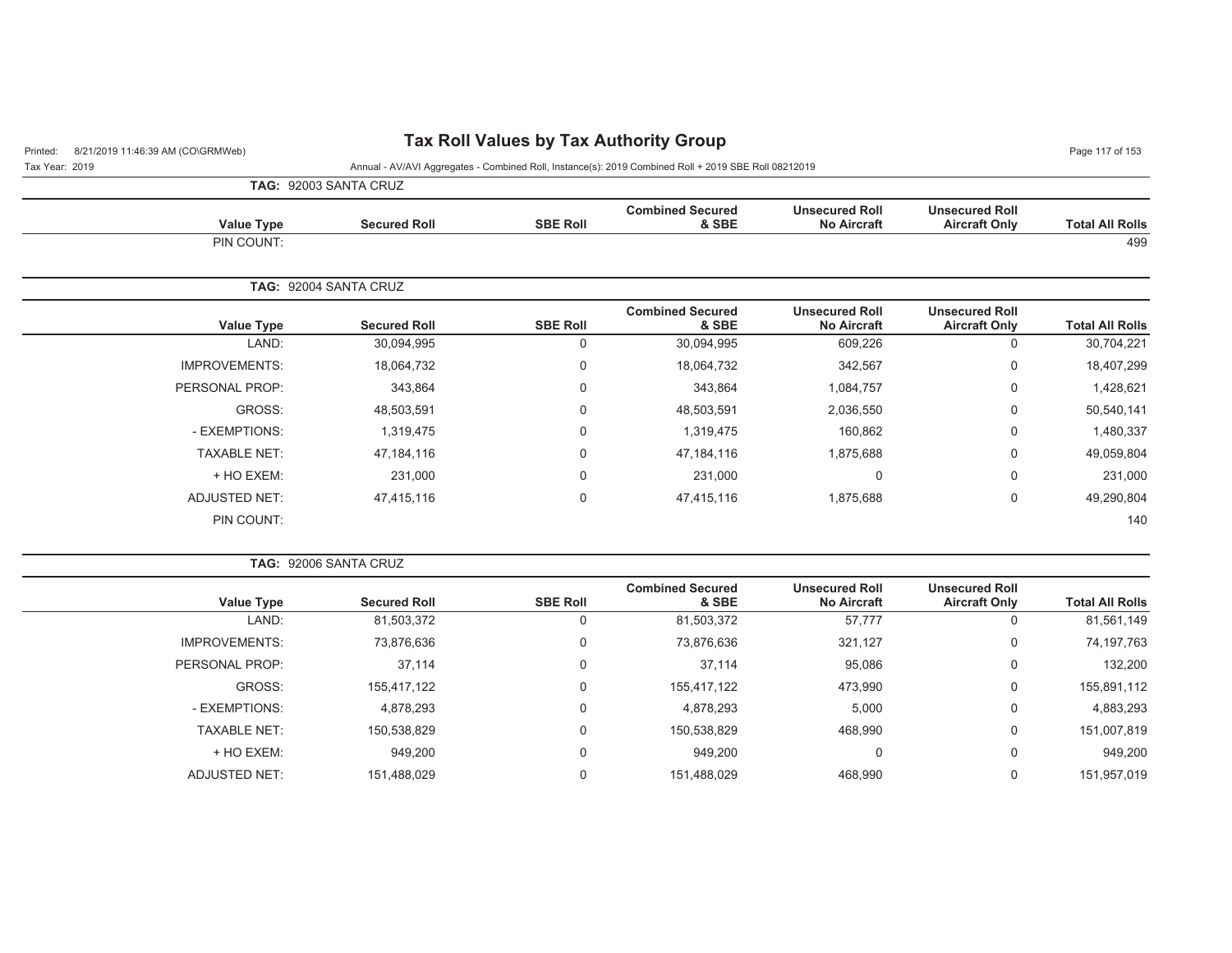## Printed: 8/21/2019 11:46:39 AM (CO\GRMWeb) **Tax Roll Values by Tax Authority Group** Page 11:46:39 AM (CO\GRMWeb)

|                        |                                               |                                             |                                  |                 | <b>TAG: 92006 SANTA CRUZ</b> |                   |
|------------------------|-----------------------------------------------|---------------------------------------------|----------------------------------|-----------------|------------------------------|-------------------|
| <b>Total All Rolls</b> | <b>Unsecured Roll</b><br><b>Aircraft Only</b> | <b>Unsecured Roll</b><br><b>No Aircraft</b> | <b>Combined Secured</b><br>& SBE | <b>SBE Roll</b> | <b>Secured Roll</b>          | <b>Value Type</b> |
| 312                    |                                               |                                             |                                  |                 |                              | PIN COUNT:        |
|                        |                                               |                                             |                                  |                 | <b>TAG: 92007 SANTA CRUZ</b> |                   |
| <b>Total All Rolls</b> | <b>Unsecured Roll</b><br><b>Aircraft Only</b> | <b>Unsecured Roll</b><br><b>No Aircraft</b> | <b>Combined Secured</b><br>& SBE | <b>SBE Roll</b> | <b>Secured Roll</b>          | <b>Value Type</b> |
| 9,217,512              |                                               | 181.731                                     | 9,035,781                        | 0               | 9,035,781                    | LAND:             |

| 9,217,512  | 0 | 181, 731 | 9,035,781  |   | 9,035,781  | LAND:                |
|------------|---|----------|------------|---|------------|----------------------|
| 7,182,815  | 0 | 103,462  | 7,079,353  | U | 7,079,353  | <b>IMPROVEMENTS:</b> |
| 145,481    | 0 | 145,481  |            | 0 | 0          | PERSONAL PROP:       |
| 16,545,808 | 0 | 430,674  | 16,115,134 | U | 16,115,134 | GROSS:               |
| 111,417    | 0 | 0        | 111,417    | 0 | 111,417    | - EXEMPTIONS:        |
| 16,434,391 | 0 | 430,674  | 16,003,717 |   | 16,003,717 | <b>TAXABLE NET:</b>  |
| 56,000     | 0 | 0        | 56,000     | 0 | 56,000     | + HO EXEM:           |
| 16,490,391 | 0 | 430,674  | 16,059,717 | 0 | 16,059,717 | <b>ADJUSTED NET:</b> |
| 57         |   |          |            |   |            | PIN COUNT:           |
|            |   |          |            |   |            |                      |

|  | <b>TAG: 92008 SANTA CRUZ</b> |  |
|--|------------------------------|--|
|  |                              |  |

| <b>Value Type</b>    | <b>Secured Roll</b> | <b>SBE Roll</b> | <b>Combined Secured</b><br>& SBE | <b>Unsecured Roll</b><br><b>No Aircraft</b> | <b>Unsecured Roll</b><br><b>Aircraft Only</b> | <b>Total All Rolls</b> |
|----------------------|---------------------|-----------------|----------------------------------|---------------------------------------------|-----------------------------------------------|------------------------|
| LAND:                | 23,908,871          | 0               | 23,908,871                       |                                             |                                               | 23,908,871             |
| <b>IMPROVEMENTS:</b> | 13,134,939          | 0               | 13,134,939                       | 0                                           | 0                                             | 13,134,939             |
| PERSONAL PROP:       | 8,000               | 0               | 8,000                            | 6,901                                       | $\Omega$                                      | 14,901                 |
| GROSS:               | 37,051,810          | 0               | 37,051,810                       | 6,901                                       | $\Omega$                                      | 37,058,711             |
| - EXEMPTIONS:        | 263,192             | 0               | 263,192                          | υ                                           | $\mathbf 0$                                   | 263,192                |
| <b>TAXABLE NET:</b>  | 36,788,618          | 0               | 36,788,618                       | 6,901                                       | $\mathbf 0$                                   | 36,795,519             |
| + HO EXEM:           | 252,000             | 0               | 252,000                          |                                             | $\Omega$                                      | 252,000                |
| <b>ADJUSTED NET:</b> | 37,040,618          | 0               | 37,040,618                       | 6,901                                       | $\Omega$                                      | 37,047,519             |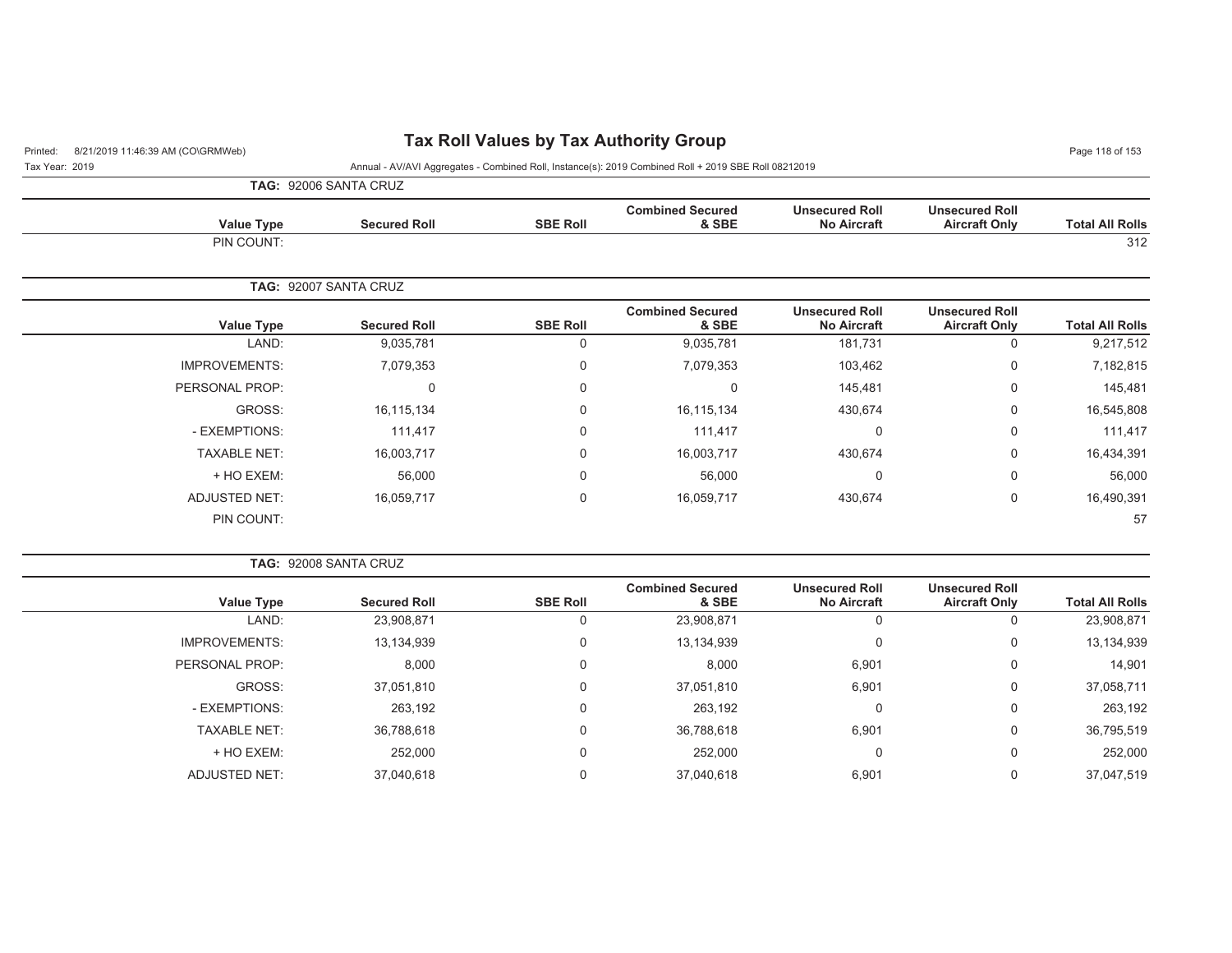## Printed: 8/21/2019 11:46:39 AM (CO\GRMWeb) **Tax Roll Values by Tax Authority Group** Page 11:46:39 AM (CO\GRMWeb)

| <b>Value Type</b> | <b>Secured Roll</b> | <b>SBE Roll</b> | <b>Combined Secured</b><br>& SBE | <b>Unsecured Roll</b><br><b>No Aircraft</b> | <b>Unsecured Roll</b><br><b>Aircraft Only</b> | <b>Total All Rolls</b> |
|-------------------|---------------------|-----------------|----------------------------------|---------------------------------------------|-----------------------------------------------|------------------------|
| PIN COUNT:        |                     |                 |                                  |                                             |                                               | 115                    |

|                        |                                               |                                             |                                  |                 | <b>TAG: 92010 SANTA CRUZ</b> |                      |
|------------------------|-----------------------------------------------|---------------------------------------------|----------------------------------|-----------------|------------------------------|----------------------|
| <b>Total All Rolls</b> | <b>Unsecured Roll</b><br><b>Aircraft Only</b> | <b>Unsecured Roll</b><br><b>No Aircraft</b> | <b>Combined Secured</b><br>& SBE | <b>SBE Roll</b> | <b>Secured Roll</b>          | <b>Value Type</b>    |
| 2,670,079              | 0                                             | 0                                           | 2,670,079                        |                 | 2,670,079                    | LAND:                |
| 1,822,207              | 0                                             | 0                                           | 1,822,207                        | 0               | 1,822,207                    | <b>IMPROVEMENTS:</b> |
| 21,797                 | 0                                             | 21,797                                      |                                  |                 | 0                            | PERSONAL PROP:       |
| 4,514,083              | 0                                             | 21,797                                      | 4,492,286                        | $\Omega$        | 4,492,286                    | GROSS:               |
| 35,000                 | 0                                             | 0                                           | 35,000                           |                 | 35,000                       | - EXEMPTIONS:        |
| 4,479,083              | 0                                             | 21,797                                      | 4,457,286                        |                 | 4,457,286                    | <b>TAXABLE NET:</b>  |
| 35,000                 | 0                                             | 0                                           | 35,000                           | $\Omega$        | 35,000                       | + HO EXEM:           |
| 4,514,083              | 0                                             | 21,797                                      | 4,492,286                        |                 | 4,492,286                    | <b>ADJUSTED NET:</b> |
| 16                     |                                               |                                             |                                  |                 |                              | PIN COUNT:           |
|                        |                                               |                                             |                                  |                 |                              |                      |

|  |  |  | <b>TAG: 92011 SANTA CRUZ</b> |  |
|--|--|--|------------------------------|--|
|--|--|--|------------------------------|--|

| <b>Value Type</b>    | <b>Secured Roll</b> | <b>SBE Roll</b> | <b>Combined Secured</b><br>& SBE | <b>Unsecured Roll</b><br><b>No Aircraft</b> | <b>Unsecured Roll</b><br><b>Aircraft Only</b> | <b>Total All Rolls</b> |
|----------------------|---------------------|-----------------|----------------------------------|---------------------------------------------|-----------------------------------------------|------------------------|
| LAND:                | 17,505,996          |                 | 17,505,996                       | 0                                           |                                               | 17,505,996             |
| <b>IMPROVEMENTS:</b> | 13,415,354          |                 | 13,415,354                       | 0                                           | 0                                             | 13,415,354             |
| GROSS:               | 30,921,350          | 0               | 30,921,350                       | 0                                           | 0                                             | 30,921,350             |
| - EXEMPTIONS:        | 342,437             |                 | 342,437                          | 0                                           | 0                                             | 342,437                |
| <b>TAXABLE NET:</b>  | 30,578,913          | $\Omega$        | 30,578,913                       | 0                                           | 0                                             | 30,578,913             |
| + HO EXEM:           | 203,000             |                 | 203,000                          | 0                                           | 0                                             | 203,000                |
| ADJUSTED NET:        | 30,781,913          |                 | 30,781,913                       | 0                                           |                                               | 30,781,913             |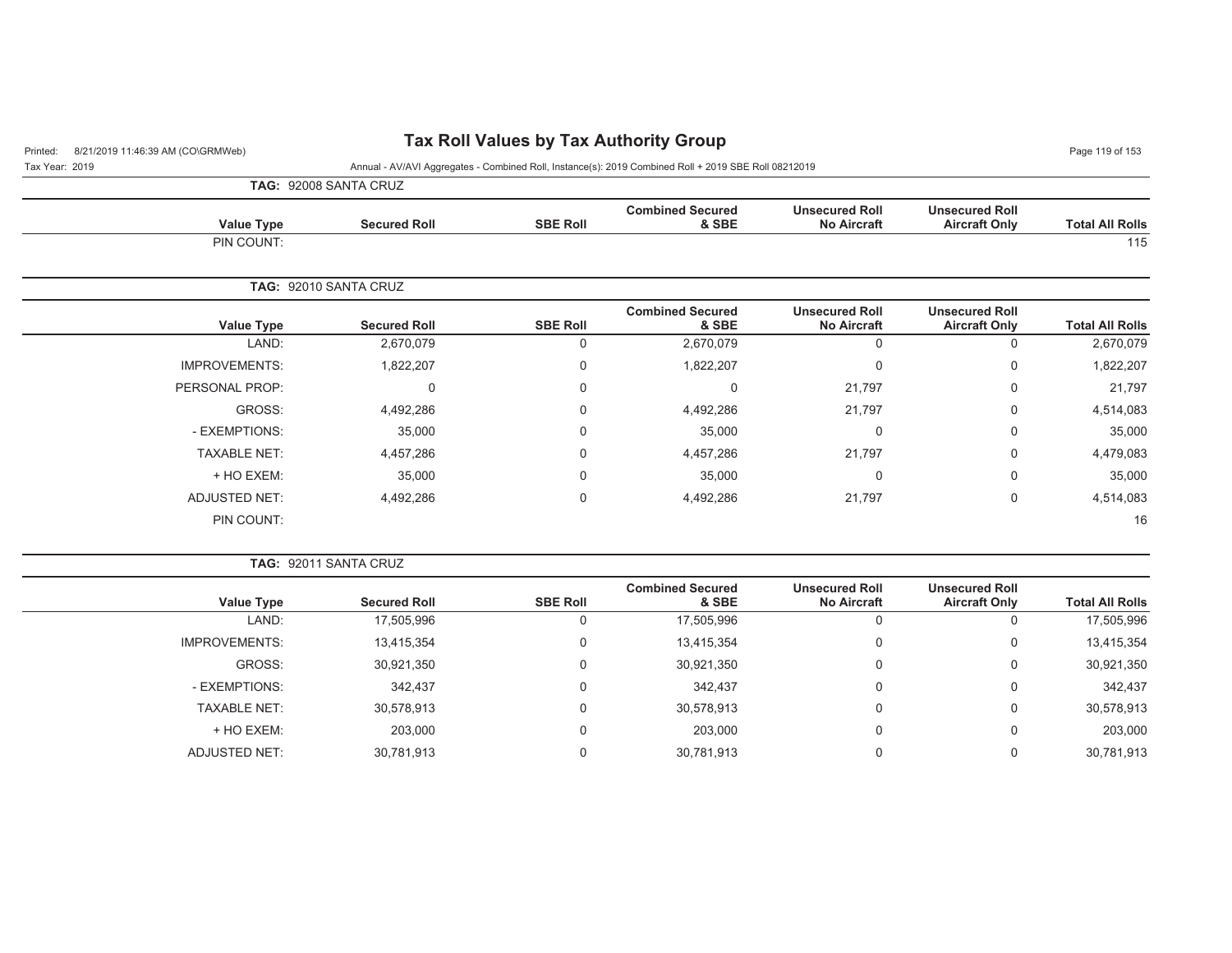## Printed: 8/21/2019 11:46:39 AM (CO\GRMWeb) **Tax Roll Values by Tax Authority Group** Page 120 of 153

Tax Year: 2019 Annual - AV/AVI Aggregates - Combined Roll, Instance(s): 2019 Combined Roll + 2019 SBE Roll 08212019

**TAG:** 92011 SANTA CRUZ

|                        |                                               |                                             |                                  |                 | 179.32011971179102    |                      |
|------------------------|-----------------------------------------------|---------------------------------------------|----------------------------------|-----------------|-----------------------|----------------------|
| <b>Total All Rolls</b> | <b>Unsecured Roll</b><br><b>Aircraft Only</b> | <b>Unsecured Roll</b><br><b>No Aircraft</b> | <b>Combined Secured</b><br>& SBE | <b>SBE Roll</b> | <b>Secured Roll</b>   | <b>Value Type</b>    |
| 49                     |                                               |                                             |                                  |                 |                       | PIN COUNT:           |
|                        |                                               |                                             |                                  |                 | TAG: 92012 SANTA CRUZ |                      |
| <b>Total All Rolls</b> | <b>Unsecured Roll</b><br><b>Aircraft Only</b> | <b>Unsecured Roll</b><br><b>No Aircraft</b> | <b>Combined Secured</b><br>& SBE | <b>SBE Roll</b> | <b>Secured Roll</b>   | <b>Value Type</b>    |
| 636,708                | 0                                             |                                             | 636,708                          | $\Omega$        | 636,708               | LAND:                |
| 312,273                | 0                                             | $\Omega$                                    | 312,273                          | 0               | 312,273               | <b>IMPROVEMENTS:</b> |
| 948,981                | 0                                             | 0                                           | 948,981                          | 0               | 948,981               | GROSS:               |
| 153                    | 0                                             | 0                                           | 153                              | 0               | 153                   | - EXEMPTIONS:        |
| 948,828                | 0                                             | 0                                           | 948,828                          | 0               | 948,828               | <b>TAXABLE NET:</b>  |
| 948,828                | 0                                             |                                             | 948,828                          | $\Omega$        | 948,828               | <b>ADJUSTED NET:</b> |

**TAG:** 92013 SANTA CRUZ

PIN COUNT:

|                      |                     |                 | <b>Combined Secured</b> | <b>Unsecured Roll</b> | <b>Unsecured Roll</b> |                        |
|----------------------|---------------------|-----------------|-------------------------|-----------------------|-----------------------|------------------------|
| Value Type           | <b>Secured Roll</b> | <b>SBE Roll</b> | & SBE                   | <b>No Aircraft</b>    | <b>Aircraft Only</b>  | <b>Total All Rolls</b> |
| LAND:                | 490,241             | υ               | 490,241                 | U                     | U                     | 490,241                |
| <b>IMPROVEMENTS:</b> | 267,292             | 0               | 267,292                 | 0                     | $\mathbf 0$           | 267,292                |
| GROSS:               | 757,533             | $\mathbf 0$     | 757,533                 | 0                     | $\mathbf 0$           | 757,533                |
| - EXEMPTIONS:        | 7,000               | 0               | 7,000                   | 0                     | $\Omega$              | 7,000                  |
| <b>TAXABLE NET:</b>  | 750,533             | $\mathbf 0$     | 750,533                 | 0                     | $\mathbf 0$           | 750,533                |
| + HO EXEM:           | 7,000               | $\mathbf 0$     | 7,000                   | $\mathbf 0$           | $\mathbf 0$           | 7,000                  |
| ADJUSTED NET:        | 757,533             | $\mathbf 0$     | 757,533                 | 0                     | $\mathbf 0$           | 757,533                |
| PIN COUNT:           |                     |                 |                         |                       |                       | 9                      |

 $\sim$  2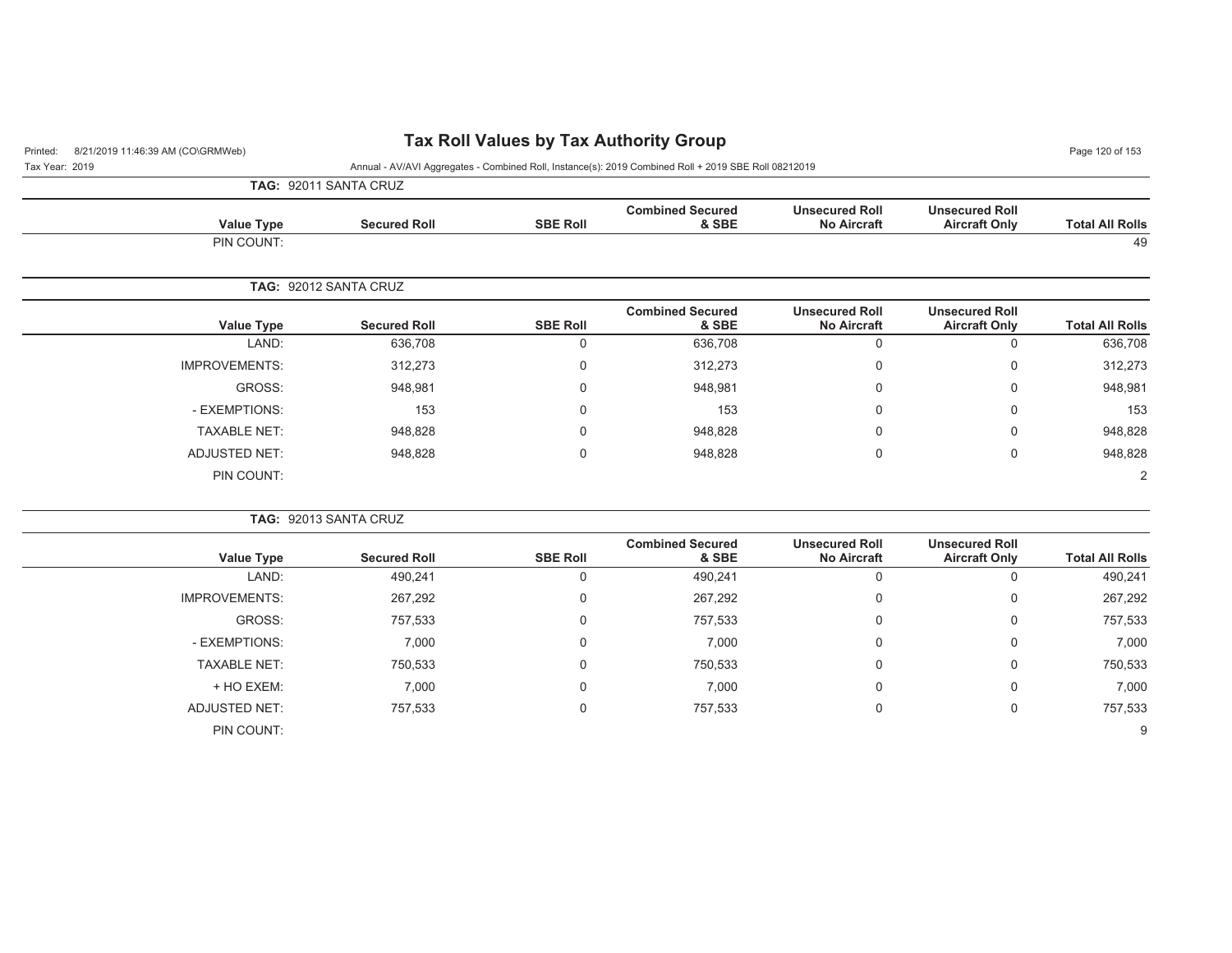| 8/21/2019 11:46:39 AM (CO\GRMWeb)<br>Printed: |                          |                 | Tax Roll Values by Tax Authority Group                                                               |                                             |                                               | Page 121 of 153        |
|-----------------------------------------------|--------------------------|-----------------|------------------------------------------------------------------------------------------------------|---------------------------------------------|-----------------------------------------------|------------------------|
| Tax Year: 2019                                |                          |                 | Annual - AV/AVI Aggregates - Combined Roll, Instance(s): 2019 Combined Roll + 2019 SBE Roll 08212019 |                                             |                                               |                        |
|                                               | TAG: 92014 SANTA CRUZ    |                 |                                                                                                      |                                             |                                               |                        |
| <b>Value Type</b>                             | <b>Secured Roll</b>      | <b>SBE Roll</b> | <b>Combined Secured</b><br>& SBE                                                                     | <b>Unsecured Roll</b><br><b>No Aircraft</b> | <b>Unsecured Roll</b><br><b>Aircraft Only</b> | <b>Total All Rolls</b> |
| LAND:                                         | 2,761,320                | 0               | 2,761,320                                                                                            | 72,988                                      | $\mathbf 0$                                   | 2,834,308              |
| <b>IMPROVEMENTS:</b>                          | 1,727,068                | $\Omega$        | 1,727,068                                                                                            | 72,987                                      | $\Omega$                                      | 1,800,055              |
| GROSS:                                        | 4,488,388                | $\Omega$        | 4,488,388                                                                                            | 145,975                                     | $\Omega$                                      | 4,634,363              |
| <b>TAXABLE NET:</b>                           | 4,488,388                | $\Omega$        | 4,488,388                                                                                            | 145,975                                     | 0                                             | 4,634,363              |
| <b>ADJUSTED NET:</b>                          | 4,488,388                | 0               | 4,488,388                                                                                            | 145,975                                     | $\mathbf 0$                                   | 4,634,363              |
| PIN COUNT:                                    |                          |                 |                                                                                                      |                                             |                                               | $\Delta$               |
|                                               | TAG: 94001 SCOTTS VALLEY |                 |                                                                                                      |                                             |                                               |                        |
| <b>Value Type</b>                             | <b>Secured Roll</b>      | <b>SBE Roll</b> | <b>Combined Secured</b><br>& SBE                                                                     | <b>Unsecured Roll</b><br><b>No Aircraft</b> | <b>Unsecured Roll</b><br><b>Aircraft Only</b> | <b>Total All Rolls</b> |
| PIN COUNT:                                    |                          |                 |                                                                                                      |                                             |                                               | 6                      |
|                                               | TAG: 94003 SCOTTS VALLEY |                 |                                                                                                      |                                             |                                               |                        |
| <b>Value Type</b>                             | <b>Secured Roll</b>      | <b>SBE Roll</b> | <b>Combined Secured</b><br>& SBE                                                                     | <b>Unsecured Roll</b><br><b>No Aircraft</b> | <b>Unsecured Roll</b><br><b>Aircraft Only</b> | <b>Total All Rolls</b> |
| LAND:                                         | 21,338,953               | 0               | 21,338,953                                                                                           | $\mathbf 0$                                 | $\mathbf 0$                                   | 21,338,953             |
| <b>IMPROVEMENTS:</b>                          | 20,811,455               | 0               | 20,811,455                                                                                           | $\Omega$                                    | $\Omega$                                      | 20,811,455             |
| PERSONAL PROP:                                | $\Omega$                 | 0               | $\mathbf{0}$                                                                                         | 23,000                                      | $\Omega$                                      | 23,000                 |
| GROSS:                                        | 42,150,408               | 0               | 42,150,408                                                                                           | 23,000                                      | 0                                             | 42,173,408             |
| - EXEMPTIONS:                                 | 222,510                  | $\Omega$        | 222,510                                                                                              | $\mathbf 0$                                 | 0                                             | 222,510                |
| <b>TAXABLE NET:</b>                           | 41,927,898               | 0               | 41,927,898                                                                                           | 23,000                                      | 0                                             | 41,950,898             |
| + HO EXEM:                                    | 217,000                  | 0               | 217,000                                                                                              | $\Omega$                                    | $\Omega$                                      | 217,000                |
| <b>ADJUSTED NET:</b>                          | 42,144,898               | 0               | 42,144,898                                                                                           | 23,000                                      | $\mathbf 0$                                   | 42, 167, 898           |
| PIN COUNT:                                    |                          |                 |                                                                                                      |                                             |                                               | 110                    |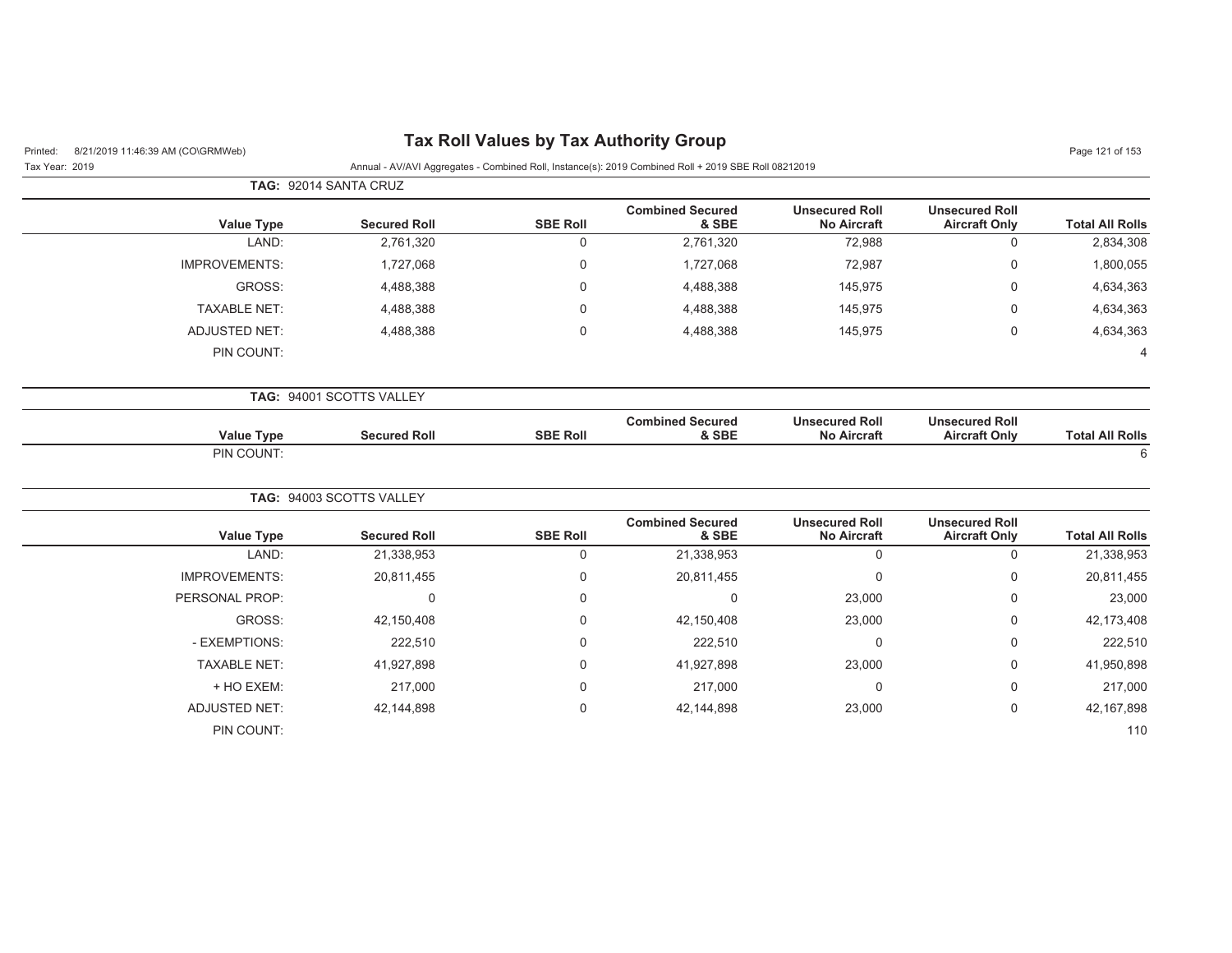## Printed: 8/21/2019 11:46:39 AM (CO\GRMWeb) **Tax Roll Values by Tax Authority Group** Page 122 of 153

Tax Year: 2019 Annual - AV/AVI Aggregates - Combined Roll, Instance(s): 2019 Combined Roll + 2019 SBE Roll 08212019

|                        |                                               |                                             | <b>TAG: 94005 SCOTTS VALLEY</b>  |                 |                     |                      |  |  |
|------------------------|-----------------------------------------------|---------------------------------------------|----------------------------------|-----------------|---------------------|----------------------|--|--|
| <b>Total All Rolls</b> | <b>Unsecured Roll</b><br><b>Aircraft Only</b> | <b>Unsecured Roll</b><br><b>No Aircraft</b> | <b>Combined Secured</b><br>& SBE | <b>SBE Roll</b> | <b>Secured Roll</b> | <b>Value Type</b>    |  |  |
| 14,669,536             | 0                                             | 0                                           | 14,669,536                       | U               | 14,669,536          | LAND:                |  |  |
| 8,272,290              | 0                                             | 0                                           | 8,272,290                        | 0               | 8,272,290           | <b>IMPROVEMENTS:</b> |  |  |
| 22,941,826             | 0                                             | 0                                           | 22,941,826                       | 0               | 22,941,826          | GROSS:               |  |  |
| 143,400                | $\Omega$                                      | $\mathbf 0$                                 | 143,400                          | 0               | 143,400             | - EXEMPTIONS:        |  |  |
| 22,798,426             | $\mathbf 0$                                   | $\mathbf 0$                                 | 22,798,426                       | 0               | 22,798,426          | <b>TAXABLE NET:</b>  |  |  |
| 140,000                | 0                                             | $\mathbf 0$                                 | 140,000                          | 0               | 140,000             | + HO EXEM:           |  |  |
| 22,938,426             | 0                                             | $\mathbf 0$                                 | 22,938,426                       | 0               | 22,938,426          | ADJUSTED NET:        |  |  |
| 66                     |                                               |                                             |                                  |                 |                     | PIN COUNT:           |  |  |
|                        |                                               |                                             |                                  |                 |                     |                      |  |  |

|                        |                                               |                                             | <b>Combined Secured</b> |                 |                     |                      |
|------------------------|-----------------------------------------------|---------------------------------------------|-------------------------|-----------------|---------------------|----------------------|
| <b>Total All Rolls</b> | <b>Unsecured Roll</b><br><b>Aircraft Only</b> | <b>Unsecured Roll</b><br><b>No Aircraft</b> | & SBE                   | <b>SBE Roll</b> | <b>Secured Roll</b> | <b>Value Type</b>    |
| 149,848,647            | 0                                             | 0                                           | 149,848,647             | 0               | 149,848,647         | LAND:                |
| 120,580,298            | 0                                             | $\Omega$                                    | 120,580,298             | 0               | 120,580,298         | <b>IMPROVEMENTS:</b> |
| 2,228,741              | 0                                             | 9,274                                       | 2,219,467               | $\Omega$        | 2,219,467           | PERSONAL PROP:       |
| 272,657,686            | 0                                             | 9,274                                       | 272,648,412             | $\Omega$        | 272,648,412         | GROSS:               |
| 1,422,688              | 0                                             | $\Omega$                                    | 1,422,688               | $\Omega$        | 1,422,688           | - EXEMPTIONS:        |
| 271,234,998            | 0                                             | 9,274                                       | 271,225,724             | $\Omega$        | 271,225,724         | <b>TAXABLE NET:</b>  |
| 1,302,000              | 0                                             | $\Omega$                                    | 1,302,000               | $\mathbf 0$     | 1,302,000           | + HO EXEM:           |
| 272,536,998            | 0                                             | 9,274                                       | 272,527,724             | $\mathbf 0$     | 272,527,724         | <b>ADJUSTED NET:</b> |
| 351                    |                                               |                                             |                         |                 |                     | PIN COUNT:           |

| <b>TAG: 94013 SCOTTS VALLEY</b> |
|---------------------------------|
|                                 |

| <b>Value Type</b>    | <b>Secured Roll</b> | <b>SBE Roll</b> | <b>Combined Secured</b><br>& SBE | <b>Unsecured Roll</b><br><b>No Aircraft</b> | <b>Unsecured Roll</b><br><b>Aircraft Only</b> | <b>Total All Rolls</b> |
|----------------------|---------------------|-----------------|----------------------------------|---------------------------------------------|-----------------------------------------------|------------------------|
| LAND:                | .692,143            |                 | .692,143                         |                                             |                                               | ,692,143               |
| <b>IMPROVEMENTS:</b> | 609,136             |                 | .609,136                         |                                             |                                               | .609,136               |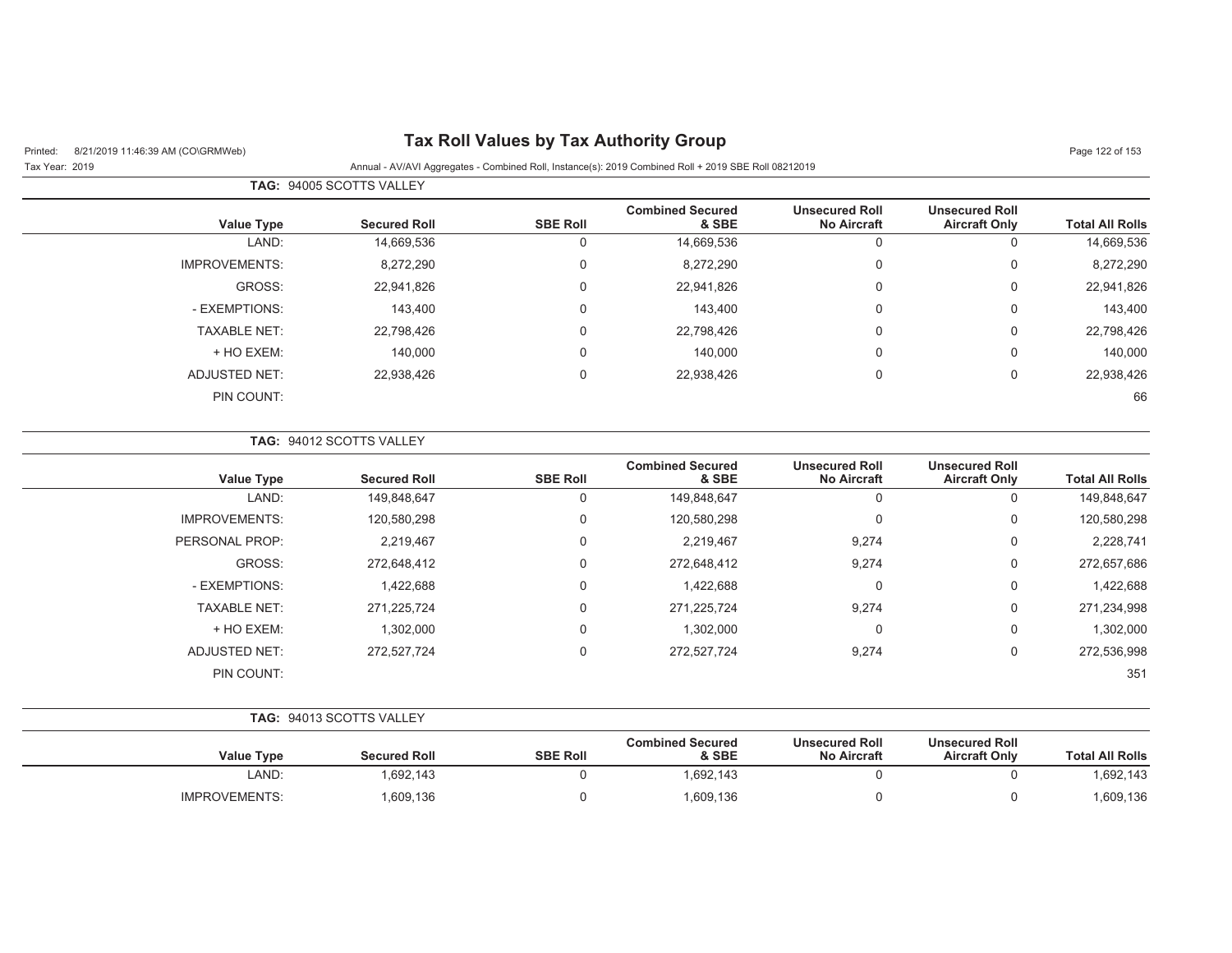| <b>Tax Roll Values by Tax Authority Group</b><br>8/21/2019 11:46:39 AM (CO\GRMWeb)<br>Printed: |                          |                     |                                                                                                      |                                             |                                               | Page 123 of 153        |
|------------------------------------------------------------------------------------------------|--------------------------|---------------------|------------------------------------------------------------------------------------------------------|---------------------------------------------|-----------------------------------------------|------------------------|
| Tax Year: 2019                                                                                 |                          |                     | Annual - AV/AVI Aggregates - Combined Roll, Instance(s): 2019 Combined Roll + 2019 SBE Roll 08212019 |                                             |                                               |                        |
|                                                                                                | TAG: 94013 SCOTTS VALLEY |                     |                                                                                                      |                                             |                                               |                        |
| <b>Value Type</b>                                                                              | <b>Secured Roll</b>      | <b>SBE Roll</b>     | <b>Combined Secured</b><br>& SBE                                                                     | <b>Unsecured Roll</b><br><b>No Aircraft</b> | <b>Unsecured Roll</b><br><b>Aircraft Only</b> | <b>Total All Rolls</b> |
| GROSS:                                                                                         | 3,301,279                | $\mathsf{O}\xspace$ | 3,301,279                                                                                            | $\mathbf 0$                                 | $\mathsf 0$                                   | 3,301,279              |
| - EXEMPTIONS:                                                                                  | 14,000                   | $\mathbf 0$         | 14,000                                                                                               | $\mathsf{0}$                                | $\mathbf 0$                                   | 14,000                 |
| <b>TAXABLE NET:</b>                                                                            | 3,287,279                | $\mathbf 0$         | 3,287,279                                                                                            | $\mathbf 0$                                 | $\mathbf 0$                                   | 3,287,279              |
| + HO EXEM:                                                                                     | 14,000                   | 0                   | 14,000                                                                                               | 0                                           | 0                                             | 14,000                 |
| ADJUSTED NET:                                                                                  | 3,301,279                | $\mathbf 0$         | 3,301,279                                                                                            | 0                                           | $\mathbf 0$                                   | 3,301,279              |
| PIN COUNT:                                                                                     |                          |                     |                                                                                                      |                                             |                                               | 6                      |
|                                                                                                | TAG: 94015 SCOTTS VALLEY |                     |                                                                                                      |                                             |                                               |                        |
| <b>Value Type</b>                                                                              | <b>Secured Roll</b>      | <b>SBE Roll</b>     | <b>Combined Secured</b><br>& SBE                                                                     | <b>Unsecured Roll</b><br>No Aircraft        | <b>Unsecured Roll</b><br><b>Aircraft Only</b> | <b>Total All Rolls</b> |
| LAND:                                                                                          | 835,005                  | $\mathbf 0$         | 835,005                                                                                              | $\mathbf 0$                                 | $\mathsf 0$                                   | 835,005                |
| <b>IMPROVEMENTS:</b>                                                                           | 776,778                  | 0                   | 776,778                                                                                              | 0                                           | $\mathbf 0$                                   | 776,778                |
| GROSS:                                                                                         | 1,611,783                | 0                   | 1,611,783                                                                                            | 0                                           | 0                                             | 1,611,783              |
| - EXEMPTIONS:                                                                                  | 14,000                   | $\mathbf 0$         | 14,000                                                                                               | 0                                           | 0                                             | 14,000                 |
| <b>TAXABLE NET:</b>                                                                            | 1,597,783                | 0                   | 1,597,783                                                                                            | 0                                           | 0                                             | 1,597,783              |
| + HO EXEM:                                                                                     | 14,000                   | $\Omega$            | 14,000                                                                                               | $\Omega$                                    | 0                                             | 14,000                 |
| <b>ADJUSTED NET:</b>                                                                           | 1,611,783                | 0                   | 1,611,783                                                                                            | 0                                           | $\mathbf 0$                                   | 1,611,783              |
| PIN COUNT:                                                                                     |                          |                     |                                                                                                      |                                             |                                               | 5                      |
|                                                                                                | TAG: 94016 SCOTTS VALLEY |                     |                                                                                                      |                                             |                                               |                        |
| <b>Value Type</b>                                                                              | <b>Secured Roll</b>      | <b>SBE Roll</b>     | <b>Combined Secured</b><br>& SBE                                                                     | <b>Unsecured Roll</b><br><b>No Aircraft</b> | <b>Unsecured Roll</b><br><b>Aircraft Only</b> | <b>Total All Rolls</b> |
| LAND:                                                                                          | 34,998,148               | $\mathbf 0$         | 34,998,148                                                                                           | $\mathbf 0$                                 | $\mathbf 0$                                   | 34,998,148             |
| <b>IMPROVEMENTS:</b>                                                                           | 35,304,420               | $\mathbf 0$         | 35,304,420                                                                                           | 0                                           | 0                                             | 35,304,420             |
| PERSONAL PROP:                                                                                 | 0                        | 0                   | $\mathbf 0$                                                                                          | 98,393                                      | 0                                             | 98,393                 |
| GROSS:                                                                                         | 70,302,568               | $\mathbf 0$         | 70,302,568                                                                                           | 98,393                                      | 0                                             | 70,400,961             |
| - EXEMPTIONS:                                                                                  | 427,669                  | $\mathbf 0$         | 427,669                                                                                              | 0                                           | $\mathbf 0$                                   | 427,669                |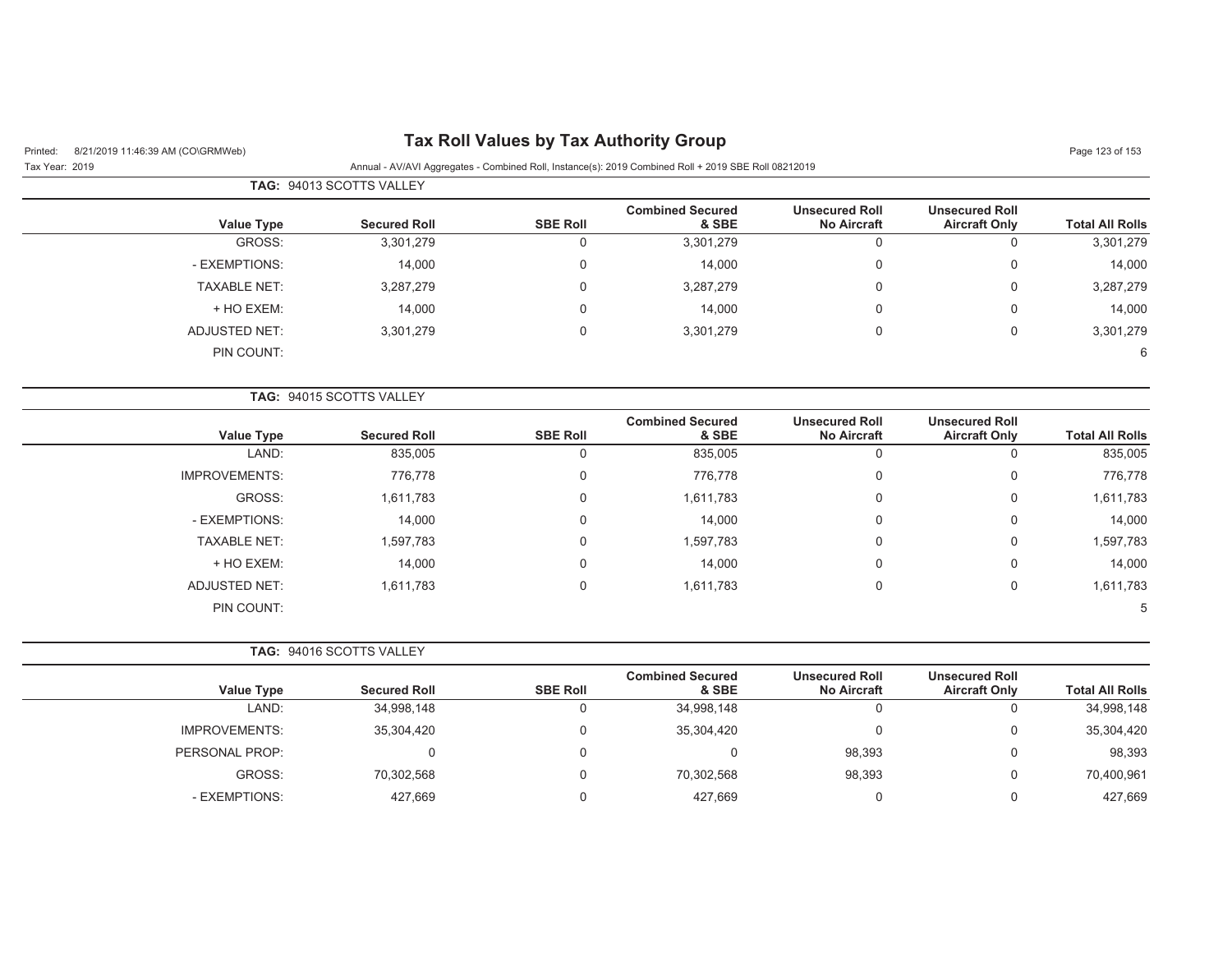## Printed: 8/21/2019 11:46:39 AM (CO\GRMWeb) **Tax Roll Values by Tax Authority Group** Page 124 of 153

#### Tax Year: 2019 Annual - AV/AVI Aggregates - Combined Roll, Instance(s): 2019 Combined Roll + 2019 SBE Roll 08212019

| <b>Total All Rolls</b> | <b>Unsecured Roll</b><br><b>Aircraft Only</b> | <b>Unsecured Roll</b><br><b>No Aircraft</b> | <b>Combined Secured</b><br>& SBE | <b>SBE Roll</b> | <b>Secured Roll</b> | Value Type          |  |
|------------------------|-----------------------------------------------|---------------------------------------------|----------------------------------|-----------------|---------------------|---------------------|--|
| 69,973,292             |                                               | 98,393                                      | 69,874,899                       |                 | 69,874,899          | <b>TAXABLE NET:</b> |  |
| 427,000                |                                               | 0                                           | 427,000                          |                 | 427,000             | + HO EXEM:          |  |
| 70,400,292             |                                               | 98,393                                      | 70,301,899                       | 0               | 70,301,899          | ADJUSTED NET:       |  |
| 110                    |                                               |                                             |                                  |                 |                     | PIN COUNT:          |  |

| <b>Total All Rolls</b> | <b>Unsecured Roll</b><br><b>Aircraft Only</b> | <b>Unsecured Roll</b><br><b>No Aircraft</b> | <b>Combined Secured</b><br>& SBE | <b>SBE Roll</b> | <b>Secured Roll</b> | <b>Value Type</b>    |
|------------------------|-----------------------------------------------|---------------------------------------------|----------------------------------|-----------------|---------------------|----------------------|
| 13,382,226             |                                               |                                             | 13,382,226                       | $\Omega$        | 13,382,226          | LAND:                |
| 8,299,722              | υ                                             |                                             | 8,299,722                        | $\Omega$        | 8,299,722           | <b>IMPROVEMENTS:</b> |
| 21,681,948             | 0                                             |                                             | 21,681,948                       | $\Omega$        | 21,681,948          | GROSS:               |
| 126,000                |                                               |                                             | 126,000                          | $\Omega$        | 126,000             | - EXEMPTIONS:        |
| 21,555,948             | 0                                             |                                             | 21,555,948                       | $\Omega$        | 21,555,948          | <b>TAXABLE NET:</b>  |
| 126,000                |                                               |                                             | 126,000                          | $\Omega$        | 126,000             | + HO EXEM:           |
| 21,681,948             | 0                                             |                                             | 21,681,948                       | $\Omega$        | 21,681,948          | ADJUSTED NET:        |
| 32                     |                                               |                                             |                                  |                 |                     | PIN COUNT:           |

**TAG:** 94047 SCOTTS VALLEY

|                        |                                               |                                             |                                  |                 | <b>TAG: 94019 SCOTTS VALLEY</b> |                      |  |
|------------------------|-----------------------------------------------|---------------------------------------------|----------------------------------|-----------------|---------------------------------|----------------------|--|
| <b>Total All Rolls</b> | <b>Unsecured Roll</b><br><b>Aircraft Only</b> | <b>Unsecured Roll</b><br><b>No Aircraft</b> | <b>Combined Secured</b><br>& SBE | <b>SBE Roll</b> | <b>Secured Roll</b>             | <b>Value Type</b>    |  |
| 4,591,425              |                                               | v                                           | 4,591,425                        | 0               | 4,591,425                       | LAND:                |  |
| 4,992,490              | 0                                             | 0                                           | 4,992,490                        | 0               | 4,992,490                       | <b>IMPROVEMENTS:</b> |  |
| 9,583,915              | 0                                             | 0                                           | 9,583,915                        | 0               | 9,583,915                       | GROSS:               |  |
| 56,000                 | $\Omega$                                      | 0                                           | 56,000                           | $\Omega$        | 56,000                          | - EXEMPTIONS:        |  |
| 9,527,915              | $\Omega$                                      | 0                                           | 9,527,915                        | $\mathbf 0$     | 9,527,915                       | <b>TAXABLE NET:</b>  |  |
| 56,000                 | $\Omega$                                      | 0                                           | 56,000                           | 0               | 56,000                          | + HO EXEM:           |  |
| 9,583,915              |                                               | 0                                           | 9,583,915                        | 0               | 9,583,915                       | <b>ADJUSTED NET:</b> |  |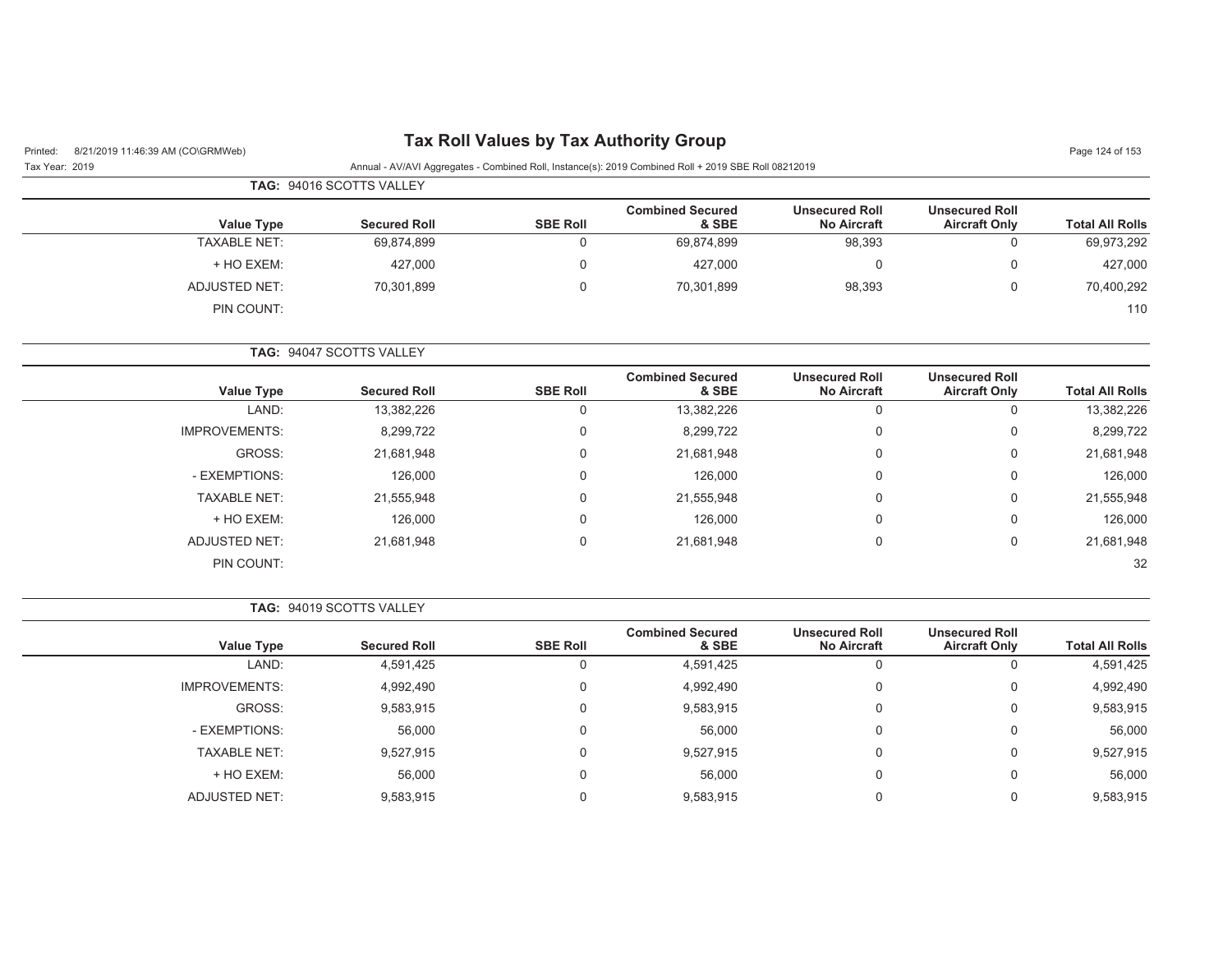## Printed: 8/21/2019 11:46:39 AM (CO\GRMWeb) **Tax Roll Values by Tax Authority Group** Page 125 of 153

Tax Year: 2019 Annual - AV/AVI Aggregates - Combined Roll, Instance(s): 2019 Combined Roll + 2019 SBE Roll 08212019

**TAG:** 94019 SCOTTS VALLEY

| <b>Total All Rolls</b> | <b>Unsecured Roll</b><br><b>Aircraft Only</b> | <b>Unsecured Roll</b><br><b>No Aircraft</b> | <b>Combined Secured</b><br>& SBE | <b>SBE Roll</b> | <b>Secured Roll</b>             | <b>Value Type</b> |
|------------------------|-----------------------------------------------|---------------------------------------------|----------------------------------|-----------------|---------------------------------|-------------------|
| 23                     |                                               |                                             |                                  |                 |                                 | PIN COUNT:        |
|                        |                                               |                                             |                                  |                 | <b>TAG: 94026 SCOTTS VALLEY</b> |                   |
| <b>Total All Rolls</b> | <b>Unsecured Roll</b><br><b>Aircraft Only</b> | <b>Unsecured Roll</b><br><b>No Aircraft</b> | <b>Combined Secured</b><br>& SBE | <b>SBE Roll</b> | <b>Secured Roll</b>             | <b>Value Type</b> |
| 83 357 188             |                                               |                                             | 83 357 188                       |                 | 83 357 188                      | I AND.            |

| 83,357,188  |          | $\overline{0}$ | 83,357,188  | 0 | 83,357,188  | LAND:                |
|-------------|----------|----------------|-------------|---|-------------|----------------------|
| 69,433,031  | U        | $\mathbf 0$    | 69,433,031  | 0 | 69,433,031  | <b>IMPROVEMENTS:</b> |
| 27,482      | 0        | 27,482         | 0           | 0 | 0           | PERSONAL PROP:       |
| 152,817,701 | 0        | 27,482         | 152,790,219 | 0 | 152,790,219 | GROSS:               |
| 876,528     | 0        | 0              | 876,528     | 0 | 876,528     | - EXEMPTIONS:        |
| 151,941,173 | 0        | 27,482         | 151,913,691 | 0 | 151,913,691 | <b>TAXABLE NET:</b>  |
| 802,200     | $\Omega$ | 0              | 802,200     | 0 | 802,200     | + HO EXEM:           |
| 152,743,373 | 0        | 27,482         | 152,715,891 | 0 | 152,715,891 | <b>ADJUSTED NET:</b> |
| 230         |          |                |             |   |             | PIN COUNT:           |
|             |          |                |             |   |             |                      |

**TAG:** 94028 SCOTTS VALLEY

|                      |                     |                 | <b>Combined Secured</b> | <b>Unsecured Roll</b> | <b>Unsecured Roll</b> |                        |
|----------------------|---------------------|-----------------|-------------------------|-----------------------|-----------------------|------------------------|
| <b>Value Type</b>    | <b>Secured Roll</b> | <b>SBE Roll</b> | & SBE                   | <b>No Aircraft</b>    | <b>Aircraft Only</b>  | <b>Total All Rolls</b> |
| LAND:                | 216,178             | 0               | 216,178                 | U                     | $\mathbf{0}$          | 216,178                |
| <b>IMPROVEMENTS:</b> | 181,659             | $\Omega$        | 181,659                 | 0                     | 0                     | 181,659                |
| GROSS:               | 397,837             | 0               | 397,837                 | 0                     | 0                     | 397,837                |
| <b>TAXABLE NET:</b>  | 397,837             | 0               | 397,837                 | 0                     | 0                     | 397,837                |
| ADJUSTED NET:        | 397,837             | 0               | 397,837                 | 0                     | 0                     | 397,837                |
| PIN COUNT:           |                     |                 |                         |                       |                       | $\Omega$               |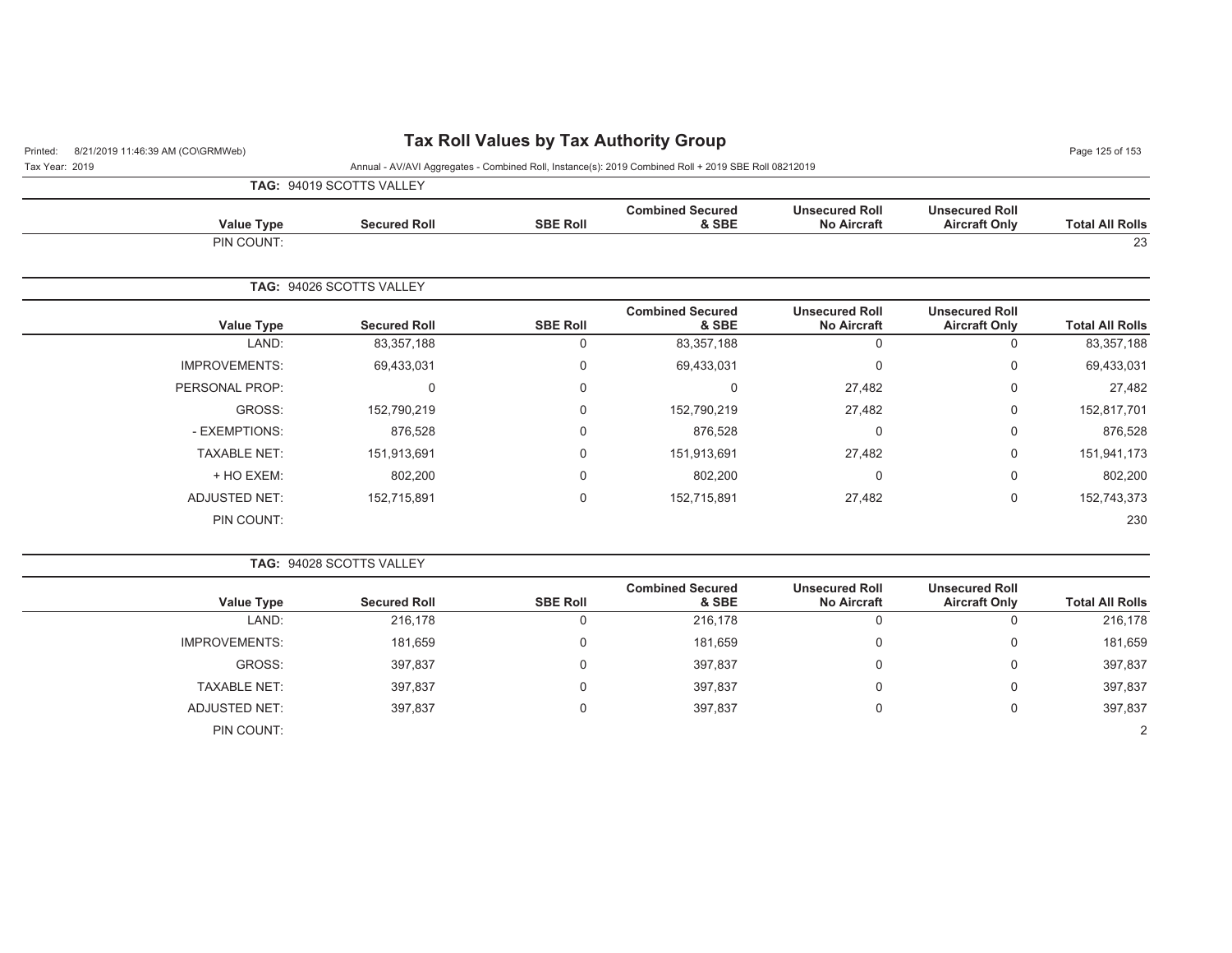| Printed: |  | 8/21/2019 11:46:39 AM (CO\GRMWeb) |  |
|----------|--|-----------------------------------|--|
|          |  |                                   |  |

## **Pax Roll Values by Tax Authority Group Page 126 of 153** Page 126 of 153

|                      | <b>TAG: 94030 SCOTTS VALLEY</b> |                 |                                  |                                             |                                               |                        |
|----------------------|---------------------------------|-----------------|----------------------------------|---------------------------------------------|-----------------------------------------------|------------------------|
| <b>Value Type</b>    | <b>Secured Roll</b>             | <b>SBE Roll</b> | <b>Combined Secured</b><br>& SBE | <b>Unsecured Roll</b><br><b>No Aircraft</b> | <b>Unsecured Roll</b><br><b>Aircraft Only</b> | <b>Total All Rolls</b> |
| LAND:                | 9,152,113                       | 0               | 9,152,113                        | 0                                           | 0                                             | 9,152,113              |
| <b>IMPROVEMENTS:</b> | 6,708,872                       | 0               | 6,708,872                        | 625,959                                     | 0                                             | 7,334,831              |
| PERSONAL PROP:       | 0                               | 0               |                                  | 6,339                                       | 0                                             | 6,339                  |
| GROSS:               | 15,860,985                      | $\mathbf 0$     | 15,860,985                       | 632,298                                     | 0                                             | 16,493,283             |
| - EXEMPTIONS:        | 121,549                         | $\Omega$        | 121,549                          | $\Omega$                                    | $\mathbf 0$                                   | 121,549                |
| <b>TAXABLE NET:</b>  | 15,739,436                      | $\mathbf 0$     | 15,739,436                       | 632,298                                     | 0                                             | 16,371,734             |
| + HO EXEM:           | 119,000                         | $\mathbf 0$     | 119,000                          | 0                                           | 0                                             | 119,000                |
| <b>ADJUSTED NET:</b> | 15,858,436                      | $\mathbf 0$     | 15,858,436                       | 632,298                                     | 0                                             | 16,490,734             |
| PIN COUNT:           |                                 |                 |                                  |                                             |                                               | 56                     |

**TAG:** 94031 SCOTTS VALLEY

|                      |                     |                 | <b>Combined Secured</b> | <b>Unsecured Roll</b> | <b>Unsecured Roll</b> |                        |
|----------------------|---------------------|-----------------|-------------------------|-----------------------|-----------------------|------------------------|
| Value Type           | <b>Secured Roll</b> | <b>SBE Roll</b> | & SBE                   | <b>No Aircraft</b>    | <b>Aircraft Only</b>  | <b>Total All Rolls</b> |
| LAND:                | 275,581             | 0               | 275,581                 | 0                     |                       | 275,581                |
| <b>IMPROVEMENTS:</b> | 120,550             | 0               | 120,550                 | 0                     | 0                     | 120,550                |
| GROSS:               | 396,131             | $\mathbf 0$     | 396,131                 | 0                     | $\Omega$              | 396,131                |
| - EXEMPTIONS:        | 24,931              | $\mathbf 0$     | 24,931                  | 0                     | $\Omega$              | 24,931                 |
| <b>TAXABLE NET:</b>  | 371,200             | $\mathbf 0$     | 371,200                 | 0                     | $\Omega$              | 371,200                |
| + HO EXEM:           | 7,000               | $\mathbf 0$     | 7,000                   | 0                     | $\Omega$              | 7,000                  |
| <b>ADJUSTED NET:</b> | 378,200             | $\mathbf 0$     | 378,200                 | 0                     | $\Omega$              | 378,200                |
| PIN COUNT:           |                     |                 |                         |                       |                       | 8                      |

| <b>TAG: 94032 SCOTTS VALLEY</b> |  |
|---------------------------------|--|
|                                 |  |

| <b>Value Type</b>    | <b>Secured Roll</b> | <b>SBE Roll</b> | <b>Combined Secured</b><br>& SBE | <b>Unsecured Roll</b><br><b>No Aircraft</b> | <b>Unsecured Roll</b><br><b>Aircraft Only</b> | <b>Total All Rolls</b> |
|----------------------|---------------------|-----------------|----------------------------------|---------------------------------------------|-----------------------------------------------|------------------------|
| LAND:                | 4.983.680           |                 | 4.983.680                        |                                             |                                               | 4,983,680              |
| <b>IMPROVEMENTS:</b> | 3,572,910           |                 | 3,572,910                        |                                             |                                               | 3,572,910              |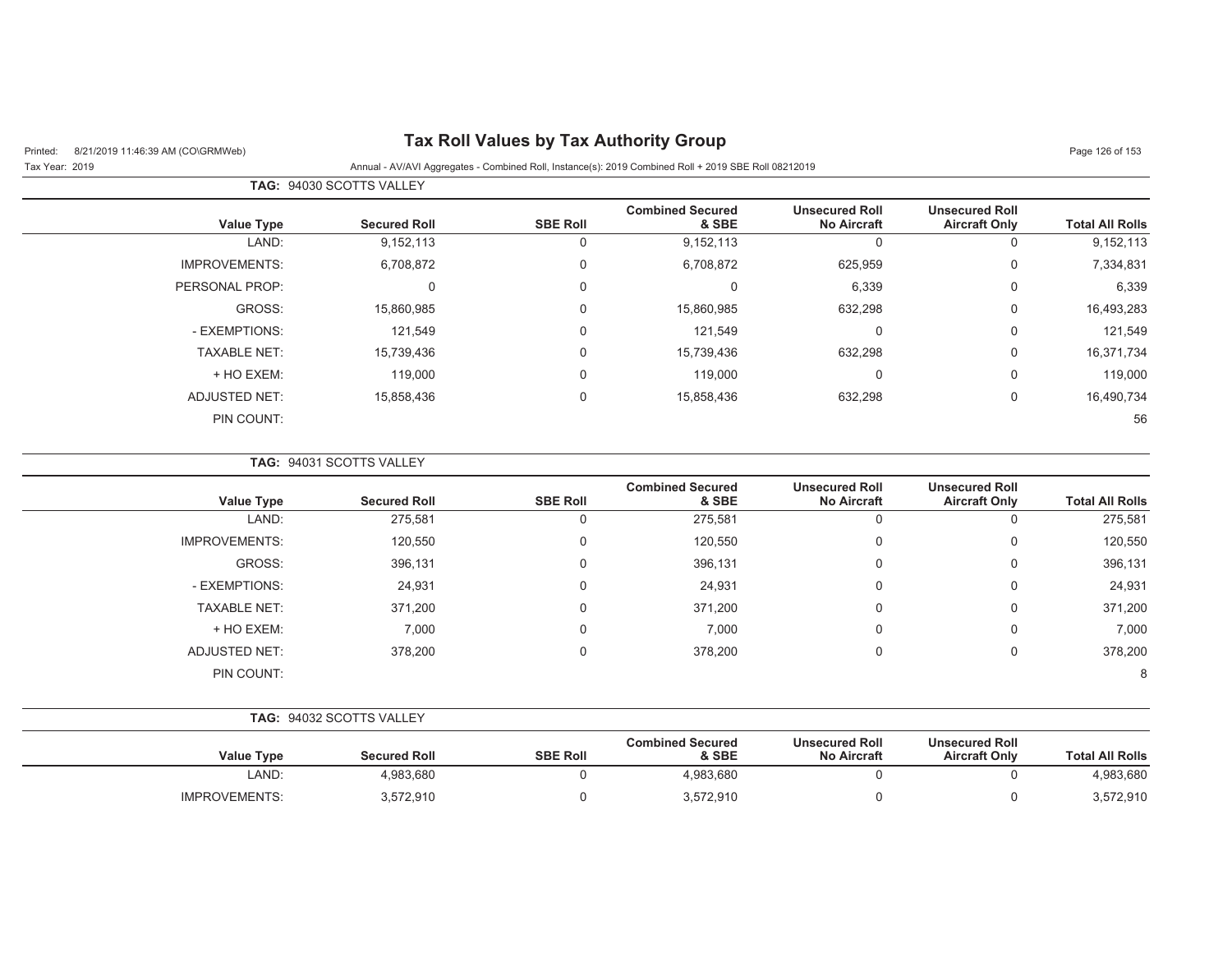| 8/21/2019 11:46:39 AM (CO\GRMWeb)<br>Printed: |                          |                 |                                                                                                      |                                             |                                               | Page 127 of 153        |  |
|-----------------------------------------------|--------------------------|-----------------|------------------------------------------------------------------------------------------------------|---------------------------------------------|-----------------------------------------------|------------------------|--|
| Tax Year: 2019                                |                          |                 | Annual - AV/AVI Aggregates - Combined Roll, Instance(s): 2019 Combined Roll + 2019 SBE Roll 08212019 |                                             |                                               |                        |  |
|                                               | TAG: 94032 SCOTTS VALLEY |                 |                                                                                                      |                                             |                                               |                        |  |
| <b>Value Type</b>                             | <b>Secured Roll</b>      | <b>SBE Roll</b> | <b>Combined Secured</b><br>& SBE                                                                     | <b>Unsecured Roll</b><br><b>No Aircraft</b> | <b>Unsecured Roll</b><br><b>Aircraft Only</b> | <b>Total All Rolls</b> |  |
| GROSS:                                        | 8,556,590                | $\mathbf 0$     | 8,556,590                                                                                            | $\mathbf 0$                                 | $\mathbf 0$                                   | 8,556,590              |  |
| - EXEMPTIONS:                                 | 80,684                   | $\Omega$        | 80,684                                                                                               | $\mathbf 0$                                 | 0                                             | 80,684                 |  |
| <b>TAXABLE NET:</b>                           | 8,475,906                | $\mathbf 0$     | 8,475,906                                                                                            | $\mathbf 0$                                 | 0                                             | 8,475,906              |  |
| + HO EXEM:                                    | 49,000                   | $\mathbf 0$     | 49,000                                                                                               | $\mathbf 0$                                 | 0                                             | 49,000                 |  |
| <b>ADJUSTED NET:</b>                          | 8,524,906                | $\mathbf 0$     | 8,524,906                                                                                            | $\mathbf 0$                                 | $\boldsymbol{0}$                              | 8,524,906              |  |
| PIN COUNT:                                    |                          |                 |                                                                                                      |                                             |                                               | 98                     |  |
|                                               | TAG: 94040 SCOTTS VALLEY |                 |                                                                                                      |                                             |                                               |                        |  |
| <b>Value Type</b>                             | <b>Secured Roll</b>      | <b>SBE Roll</b> | <b>Combined Secured</b><br>& SBE                                                                     | <b>Unsecured Roll</b><br><b>No Aircraft</b> | <b>Unsecured Roll</b><br><b>Aircraft Only</b> | <b>Total All Rolls</b> |  |
| LAND:                                         | 1,550,610                | $\mathbf 0$     | 1,550,610                                                                                            | 0                                           | 0                                             | 1,550,610              |  |
| <b>IMPROVEMENTS:</b>                          | 1,954,867                | 0               | 1,954,867                                                                                            | 0                                           | 0                                             | 1,954,867              |  |
| GROSS:                                        | 3,505,477                | $\Omega$        | 3,505,477                                                                                            | 0                                           | 0                                             | 3,505,477              |  |
| - EXEMPTIONS:                                 | 7,000                    | 0               | 7,000                                                                                                | 0                                           | 0                                             | 7,000                  |  |
| <b>TAXABLE NET:</b>                           | 3,498,477                | $\Omega$        | 3,498,477                                                                                            | 0                                           | 0                                             | 3,498,477              |  |
| + HO EXEM:                                    | 7,000                    | 0               | 7,000                                                                                                | 0                                           | 0                                             | 7,000                  |  |
| <b>ADJUSTED NET:</b>                          | 3,505,477                | $\mathbf 0$     | 3,505,477                                                                                            | 0                                           | 0                                             | 3,505,477              |  |
| PIN COUNT:                                    |                          |                 |                                                                                                      |                                             |                                               | 5                      |  |
|                                               | TAG: 94041 SCOTTS VALLEY |                 |                                                                                                      |                                             |                                               |                        |  |
| <b>Value Type</b>                             | <b>Secured Roll</b>      | <b>SBE Roll</b> | <b>Combined Secured</b><br>& SBE                                                                     | <b>Unsecured Roll</b><br><b>No Aircraft</b> | <b>Unsecured Roll</b><br><b>Aircraft Only</b> | <b>Total All Rolls</b> |  |
| LAND:                                         | 4,109,161                | $\mathbf 0$     | 4,109,161                                                                                            | 0                                           | $\mathbf 0$                                   | 4,109,161              |  |
| <b>IMPROVEMENTS:</b>                          | 2,956,103                | $\mathbf 0$     | 2,956,103                                                                                            | 0                                           | 0                                             | 2,956,103              |  |
| GROSS:                                        | 7,065,264                | $\Omega$        | 7,065,264                                                                                            | 0                                           | $\mathbf 0$                                   | 7,065,264              |  |
| - EXEMPTIONS:                                 | 56,000                   | $\Omega$        | 56,000                                                                                               | 0                                           | 0                                             | 56,000                 |  |
| <b>TAXABLE NET:</b>                           | 7,009,264                | $\mathbf 0$     | 7,009,264                                                                                            | 0                                           | $\mathbf 0$                                   | 7,009,264              |  |
|                                               |                          |                 |                                                                                                      |                                             |                                               |                        |  |

#### **Tax Roll Values by Tax Authority Group**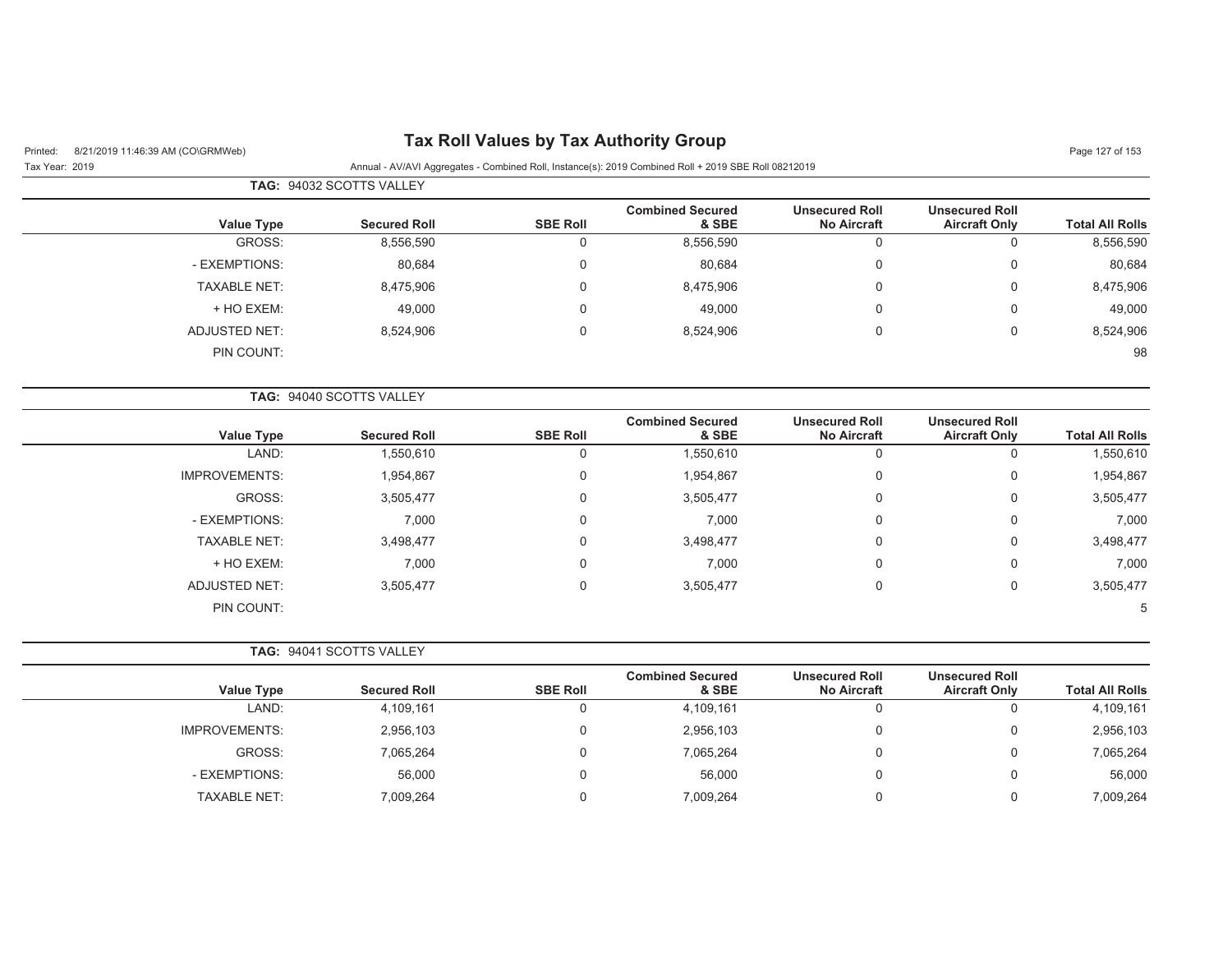| 8/21/2019 11:46:39 AM (CO\GRMWeb)<br>Printed: |                          | <b>Tax Roll Values by Tax Authority Group</b> |                                                                                                      |                                             |                                               | Page 128 of 153        |
|-----------------------------------------------|--------------------------|-----------------------------------------------|------------------------------------------------------------------------------------------------------|---------------------------------------------|-----------------------------------------------|------------------------|
| Tax Year: 2019                                | TAG: 94041 SCOTTS VALLEY |                                               | Annual - AV/AVI Aggregates - Combined Roll, Instance(s): 2019 Combined Roll + 2019 SBE Roll 08212019 |                                             |                                               |                        |
|                                               |                          |                                               |                                                                                                      |                                             |                                               |                        |
| <b>Value Type</b>                             | <b>Secured Roll</b>      | <b>SBE Roll</b>                               | <b>Combined Secured</b><br>& SBE                                                                     | <b>Unsecured Roll</b><br><b>No Aircraft</b> | <b>Unsecured Roll</b><br><b>Aircraft Only</b> | <b>Total All Rolls</b> |
| + HO EXEM:                                    | 56,000                   | $\mathbf 0$                                   | 56,000                                                                                               | $\Omega$                                    | $\mathbf 0$                                   | 56,000                 |
| <b>ADJUSTED NET:</b>                          | 7,065,264                | $\mathbf 0$                                   | 7,065,264                                                                                            | $\Omega$                                    | $\Omega$                                      | 7,065,264              |
| PIN COUNT:                                    |                          |                                               |                                                                                                      |                                             |                                               | 14                     |
|                                               | TAG: 94045 SCOTTS VALLEY |                                               |                                                                                                      |                                             |                                               |                        |
| <b>Value Type</b>                             | <b>Secured Roll</b>      | <b>SBE Roll</b>                               | <b>Combined Secured</b><br>& SBE                                                                     | <b>Unsecured Roll</b><br><b>No Aircraft</b> | <b>Unsecured Roll</b><br><b>Aircraft Only</b> | <b>Total All Rolls</b> |
| LAND:                                         | 728,737                  | $\mathsf 0$                                   | 728,737                                                                                              | 0                                           | $\boldsymbol{0}$                              | 728,737                |
| <b>IMPROVEMENTS:</b>                          | 480,419                  | $\mathbf 0$                                   | 480.419                                                                                              | $\Omega$                                    | $\Omega$                                      | 480,419                |
| GROSS:                                        | 1,209,156                | $\mathbf 0$                                   | 1,209,156                                                                                            | O                                           | $\Omega$                                      | 1,209,156              |
| <b>TAXABLE NET:</b>                           | 1,209,156                | $\mathbf 0$                                   | 1,209,156                                                                                            | $\Omega$                                    | $\Omega$                                      | 1,209,156              |
| <b>ADJUSTED NET:</b>                          | 1,209,156                | $\mathbf 0$                                   | 1,209,156                                                                                            | $\mathbf 0$                                 | $\mathbf 0$                                   | 1,209,156              |
| PIN COUNT:                                    |                          |                                               |                                                                                                      |                                             |                                               | 2                      |
|                                               | TAG: 94061 SCOTTS VALLEY |                                               |                                                                                                      |                                             |                                               |                        |
| <b>Value Type</b>                             | <b>Secured Roll</b>      | <b>SBE Roll</b>                               | <b>Combined Secured</b><br>& SBE                                                                     | <b>Unsecured Roll</b><br><b>No Aircraft</b> | <b>Unsecured Roll</b><br><b>Aircraft Only</b> | <b>Total All Rolls</b> |
| LAND:                                         | 5,832,042                | $\mathbf 0$                                   | 5,832,042                                                                                            | $\mathbf 0$                                 | $\boldsymbol{0}$                              | 5,832,042              |
| <b>IMPROVEMENTS:</b>                          | 4,478,198                | $\mathbf 0$                                   | 4,478,198                                                                                            | $\mathbf 0$                                 | $\mathbf 0$                                   | 4,478,198              |
| GROSS:                                        | 10,310,240               | $\mathbf 0$                                   | 10,310,240                                                                                           | 0                                           | $\mathbf 0$                                   | 10,310,240             |
| - EXEMPTIONS:                                 | 105,000                  | $\mathbf 0$                                   | 105,000                                                                                              | $\Omega$                                    | $\overline{0}$                                | 105,000                |
| <b>TAXABLE NET:</b>                           | 10,205,240               | $\Omega$                                      | 10,205,240                                                                                           | $\Omega$                                    | $\mathbf{0}$                                  | 10,205,240             |
| + HO EXEM:                                    | 105,000                  | $\mathbf 0$                                   | 105,000                                                                                              | $\Omega$                                    | $\mathbf{0}$                                  | 105,000                |
| <b>ADJUSTED NET:</b>                          | 10,310,240               | $\mathbf 0$                                   | 10,310,240                                                                                           | $\Omega$                                    | $\mathbf 0$                                   | 10,310,240             |
|                                               |                          |                                               |                                                                                                      |                                             |                                               |                        |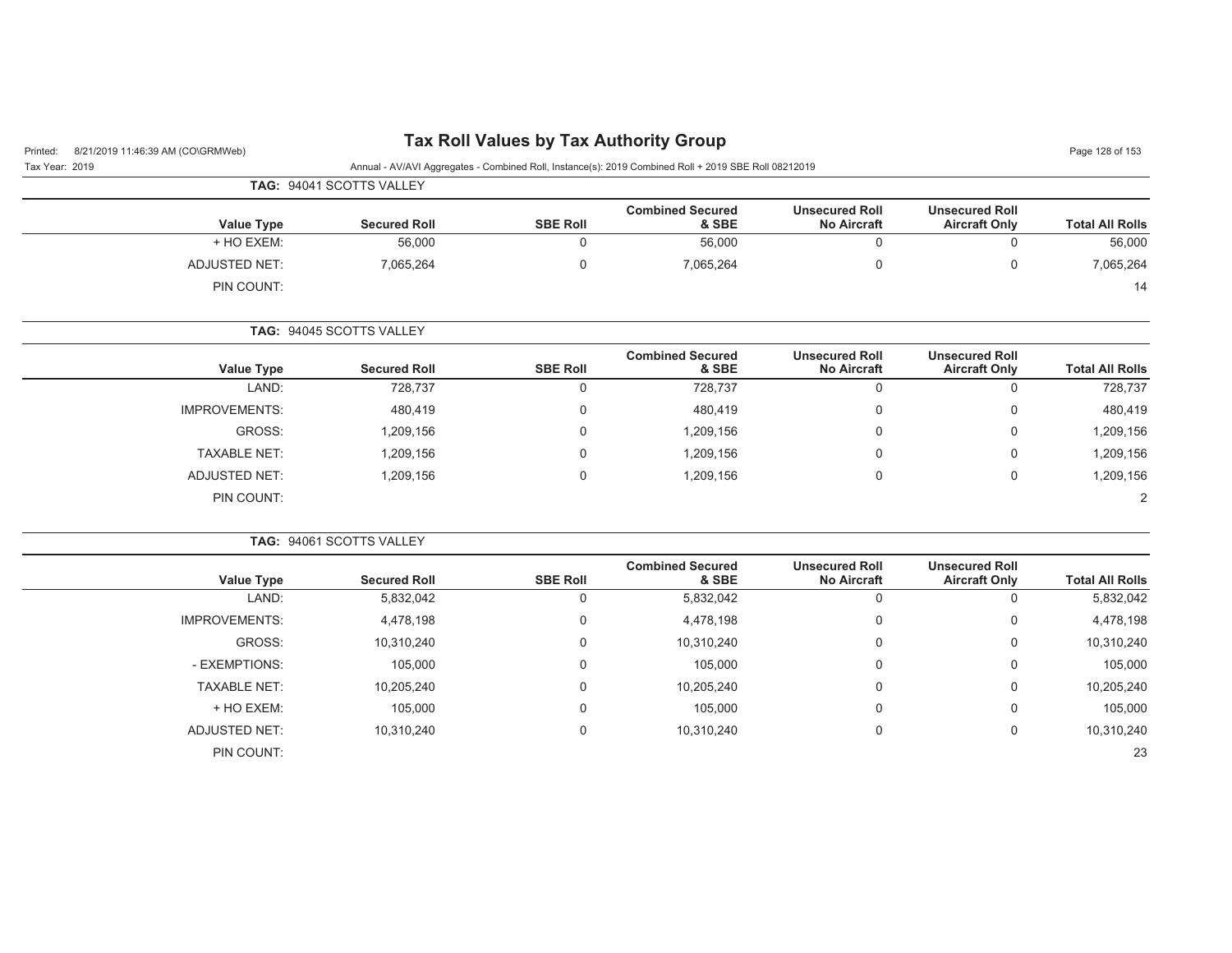## Printed: 8/21/2019 11:46:39 AM (CO\GRMWeb) **Tax Roll Values by Tax Authority Group** Page 129 of 153

|                        |                                               |                                             |                                  |                 | TAG: 94062 SCOTTS VALLEY |                      |  |
|------------------------|-----------------------------------------------|---------------------------------------------|----------------------------------|-----------------|--------------------------|----------------------|--|
| <b>Total All Rolls</b> | <b>Unsecured Roll</b><br><b>Aircraft Only</b> | <b>Unsecured Roll</b><br><b>No Aircraft</b> | <b>Combined Secured</b><br>& SBE | <b>SBE Roll</b> | <b>Secured Roll</b>      | <b>Value Type</b>    |  |
| 5,300,408              | 0                                             |                                             | 5,300,408                        | 0               | 5,300,408                | LAND:                |  |
| 4,738,326              | 0                                             | 0                                           | 4,738,326                        | 0               | 4,738,326                | <b>IMPROVEMENTS:</b> |  |
| 10,038,734             | 0                                             | 0                                           | 10,038,734                       | 0               | 10,038,734               | GROSS:               |  |
| 189,815                | 0                                             | $\Omega$                                    | 189,815                          | 0               | 189,815                  | - EXEMPTIONS:        |  |
| 9,848,919              | 0                                             | 0                                           | 9,848,919                        | 0               | 9,848,919                | <b>TAXABLE NET:</b>  |  |
| 49,000                 | 0                                             | 0                                           | 49,000                           | 0               | 49,000                   | + HO EXEM:           |  |
| 9,897,919              | 0                                             | 0                                           | 9,897,919                        | 0               | 9,897,919                | <b>ADJUSTED NET:</b> |  |
| 16                     |                                               |                                             |                                  |                 |                          | PIN COUNT:           |  |
|                        |                                               |                                             |                                  |                 |                          |                      |  |

|                        | <b>Unsecured Roll</b> | <b>Unsecured Roll</b> | <b>Combined Secured</b> |                 |                     |                      |
|------------------------|-----------------------|-----------------------|-------------------------|-----------------|---------------------|----------------------|
| <b>Total All Rolls</b> | <b>Aircraft Only</b>  | <b>No Aircraft</b>    | & SBE                   | <b>SBE Roll</b> | <b>Secured Roll</b> | <b>Value Type</b>    |
| 31,568,613             | 0                     |                       | 31,568,613              | 0               | 31,568,613          | LAND:                |
| 29,245,308             | 0                     | 0                     | 29,245,308              | 0               | 29,245,308          | <b>IMPROVEMENTS:</b> |
| 9,987                  | 0                     | 9,987                 | $\Omega$                | 0               |                     | PERSONAL PROP:       |
| 60,823,908             | 0                     | 9,987                 | 60,813,921              | $\Omega$        | 60,813,921          | GROSS:               |
| 294,000                | 0                     | 0                     | 294,000                 | 0               | 294,000             | - EXEMPTIONS:        |
| 60,529,908             | 0                     | 9,987                 | 60,519,921              | 0               | 60,519,921          | <b>TAXABLE NET:</b>  |
| 294,000                | 0                     | $\Omega$              | 294,000                 | $\Omega$        | 294,000             | + HO EXEM:           |
| 60,823,908             | 0                     | 9,987                 | 60,813,921              | $\Omega$        | 60,813,921          | ADJUSTED NET:        |
| 83                     |                       |                       |                         |                 |                     | PIN COUNT:           |

| <b>TAG: 94064 SCOTTS VALLEY</b> |
|---------------------------------|
|                                 |

| <b>Total All Rolls</b><br><b>Aircraft Only</b> | <b>Unsecured Roll</b> | <b>Unsecured Roll</b><br><b>No Aircraft</b> | <b>Combined Secured</b><br>& SBE | <b>SBE Roll</b> | <b>Secured Roll</b> | <b>Value Type</b>    |
|------------------------------------------------|-----------------------|---------------------------------------------|----------------------------------|-----------------|---------------------|----------------------|
| 8,526,049                                      |                       |                                             | 8.526.049                        |                 | 8.526.049           | LAND <sup>.</sup>    |
| 965,034                                        |                       |                                             | 7,965,034                        |                 | 965,034             | <b>IMPROVEMENTS:</b> |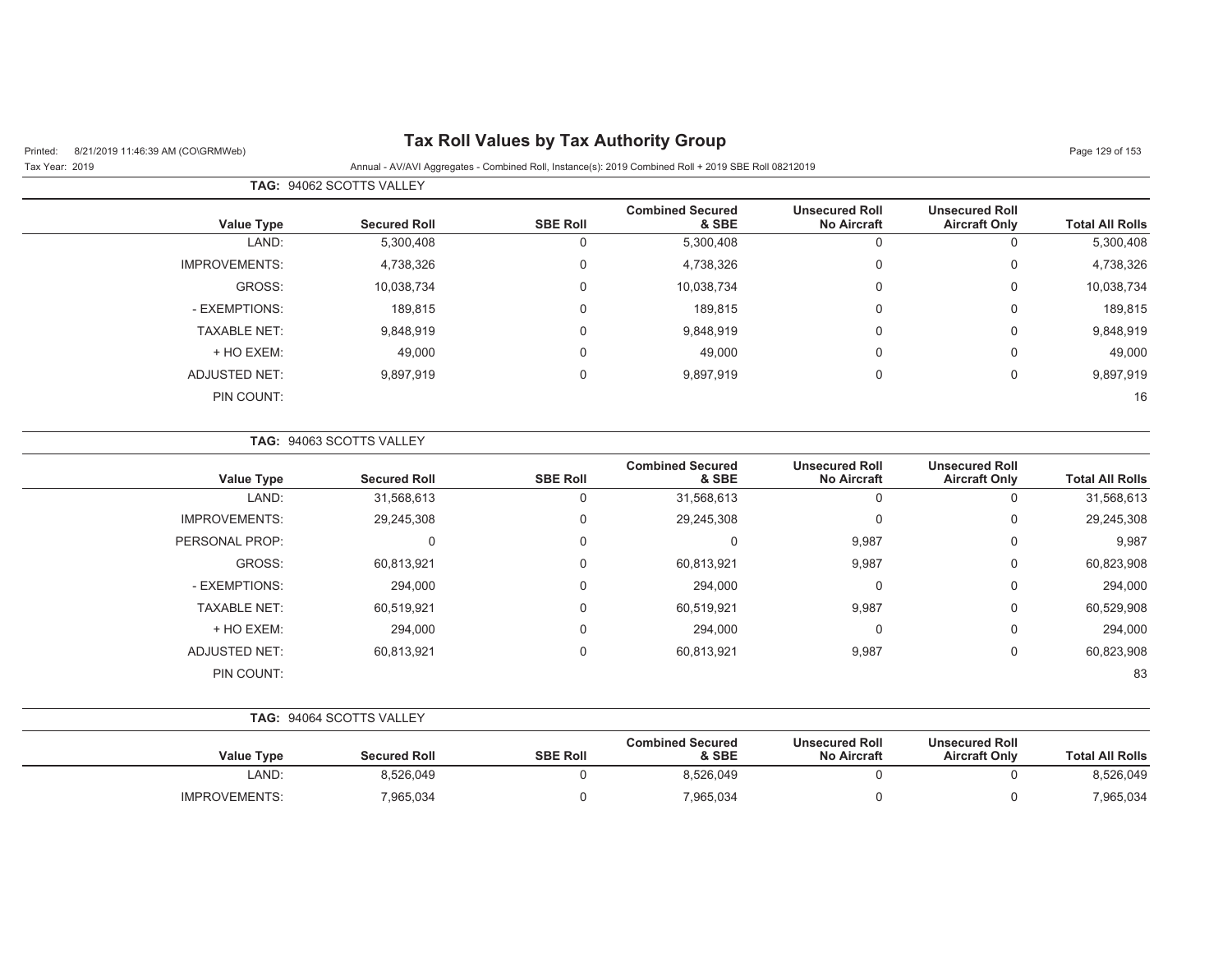## Printed: 8/21/2019 11:46:39 AM (CO\GRMWeb) **Tax Roll Values by Tax Authority Group** Page 130 of 153

 $\overline{\phantom{0}}$ 

|                        |                                               |                                             |                                  |                 | <b>TAG: 94064 SCOTTS VALLEY</b> |                     |
|------------------------|-----------------------------------------------|---------------------------------------------|----------------------------------|-----------------|---------------------------------|---------------------|
| <b>Total All Rolls</b> | <b>Unsecured Roll</b><br><b>Aircraft Only</b> | <b>Unsecured Roll</b><br><b>No Aircraft</b> | <b>Combined Secured</b><br>& SBE | <b>SBE Roll</b> | <b>Secured Roll</b>             | <b>Value Type</b>   |
| 9,709                  | 0                                             | 9,709                                       | 0                                | O               | 0                               | PERSONAL PROP:      |
| 16,500,792             | 0                                             | 9,709                                       | 16,491,083                       | $\Omega$        | 16,491,083                      | GROSS:              |
| 1,098,967              | 0                                             | υ                                           | 1,098,967                        | $\Omega$        | 1,098,967                       | - EXEMPTIONS:       |
| 15,401,825             | 0                                             | 9,709                                       | 15,392,116                       | $\Omega$        | 15,392,116                      | <b>TAXABLE NET:</b> |
| 63,000                 | 0                                             | U                                           | 63,000                           | 0               | 63,000                          | + HO EXEM:          |
| 15,464,825             | 0                                             | 9,709                                       | 15,455,116                       | 0               | 15,455,116                      | ADJUSTED NET:       |
| 32                     |                                               |                                             |                                  |                 |                                 | PIN COUNT:          |

|                      | <b>TAG: 94065 SCOTTS VALLEY</b> |                 |                                  |                                             |                                               |                        |
|----------------------|---------------------------------|-----------------|----------------------------------|---------------------------------------------|-----------------------------------------------|------------------------|
| <b>Value Type</b>    | <b>Secured Roll</b>             | <b>SBE Roll</b> | <b>Combined Secured</b><br>& SBE | <b>Unsecured Roll</b><br><b>No Aircraft</b> | <b>Unsecured Roll</b><br><b>Aircraft Only</b> | <b>Total All Rolls</b> |
| LAND:                | 67,291,676                      |                 | 67,291,676                       |                                             | 0                                             | 67,291,676             |
| <b>IMPROVEMENTS:</b> | 64,615,953                      | $\Omega$        | 64,615,953                       | $\Omega$                                    | 0                                             | 64,615,953             |
| PERSONAL PROP:       | 0                               | $\Omega$        | 0                                | 416,658                                     | 0                                             | 416,658                |
| GROSS:               | 131,907,629                     | $\Omega$        | 131,907,629                      | 416,658                                     | 0                                             | 132,324,287            |
| - EXEMPTIONS:        | 985,226                         | $\Omega$        | 985,226                          | $\Omega$                                    | 0                                             | 985,226                |
| <b>TAXABLE NET:</b>  | 130,922,403                     | $\Omega$        | 130,922,403                      | 416,658                                     | 0                                             | 131,339,061            |
| + HO EXEM:           | 838,600                         | $\Omega$        | 838,600                          | $\Omega$                                    | 0                                             | 838,600                |
| <b>ADJUSTED NET:</b> | 131,761,003                     | $\Omega$        | 131,761,003                      | 416,658                                     | 0                                             | 132, 177, 661          |
| PIN COUNT:           |                                 |                 |                                  |                                             |                                               | 230                    |

|  | <b>TAG: 94066 SCOTTS VALLEY</b> |
|--|---------------------------------|
|  |                                 |

|                   |                     |                 | <b>Combined Secured</b> | <b>Unsecured Roll</b> | <b>Unsecured Roll</b> |                        |
|-------------------|---------------------|-----------------|-------------------------|-----------------------|-----------------------|------------------------|
| <b>Value Type</b> | <b>Secured Roll</b> | <b>SBE Roll</b> | & SBE                   | <b>No Aircraft</b>    | <b>Aircraft Only</b>  | <b>Total All Rolls</b> |
| LAND:             | 266,570,928         |                 | 266,570,928             |                       |                       | 266,570,928            |
| IMPROVEMENTS:     | 218,710,742         |                 | 218,710,742             | 155.508               |                       | 218,866,250            |
| PERSONAL PROP:    | 397,248             |                 | 397,248                 | 111,816،،             |                       | 1,509,064              |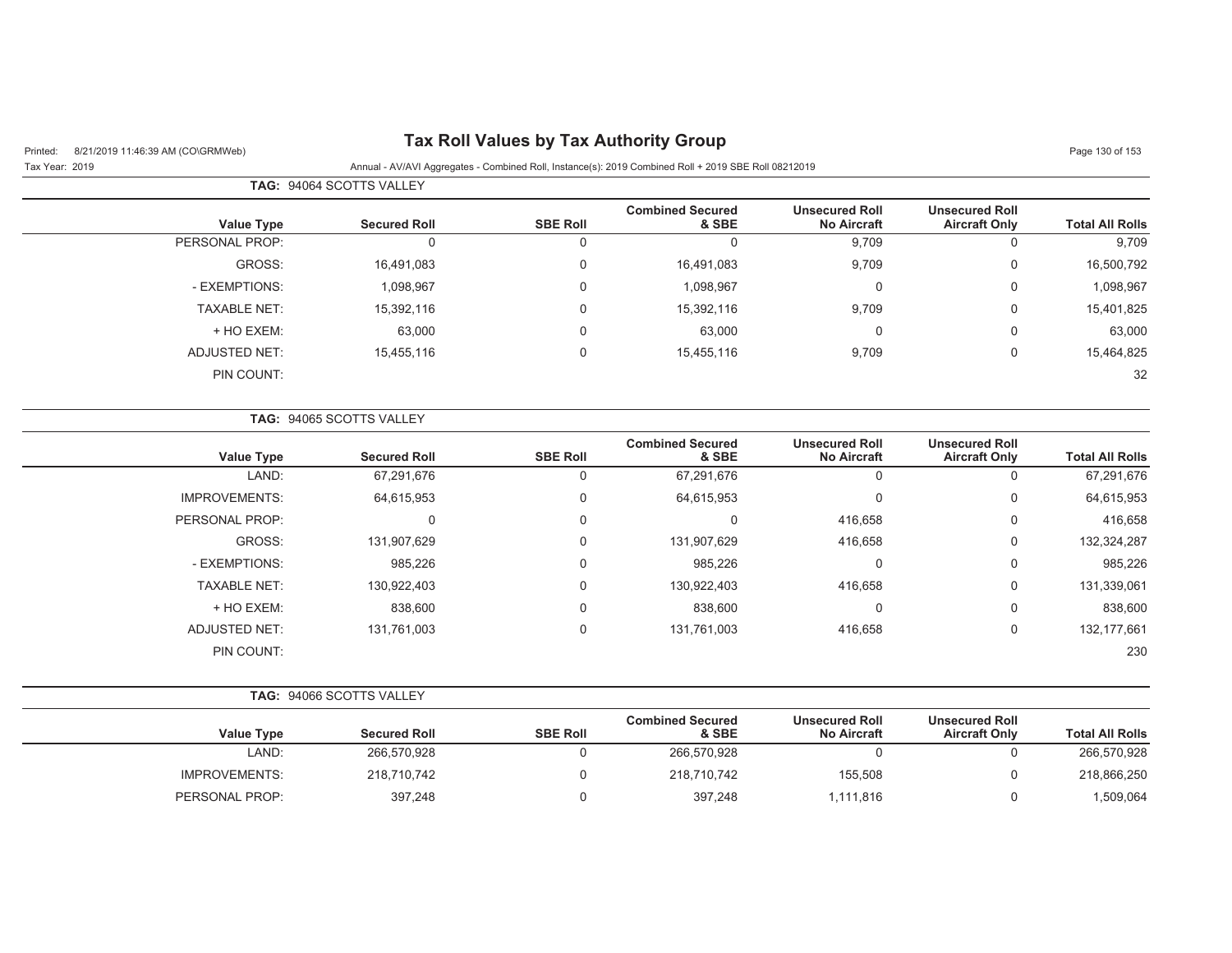| <b>Tax Roll Values by Tax Authority Group</b><br>8/21/2019 11:46:39 AM (CO\GRMWeb)<br>Printed: |                          |                 |                                                                                                      |                                             |                                               | Page 131 of 153        |
|------------------------------------------------------------------------------------------------|--------------------------|-----------------|------------------------------------------------------------------------------------------------------|---------------------------------------------|-----------------------------------------------|------------------------|
| Tax Year: 2019                                                                                 |                          |                 | Annual - AV/AVI Aggregates - Combined Roll, Instance(s): 2019 Combined Roll + 2019 SBE Roll 08212019 |                                             |                                               |                        |
|                                                                                                | TAG: 94066 SCOTTS VALLEY |                 |                                                                                                      |                                             |                                               |                        |
| <b>Value Type</b>                                                                              | <b>Secured Roll</b>      | <b>SBE Roll</b> | <b>Combined Secured</b><br>& SBE                                                                     | <b>Unsecured Roll</b><br><b>No Aircraft</b> | <b>Unsecured Roll</b><br><b>Aircraft Only</b> | <b>Total All Rolls</b> |
| GROSS:                                                                                         | 485,678,918              | 0               | 485,678,918                                                                                          | 1,267,324                                   | $\mathbf 0$                                   | 486,946,242            |
| - EXEMPTIONS:                                                                                  | 24,463,034               | 0               | 24,463,034                                                                                           | $\mathbf 0$                                 | $\pmb{0}$                                     | 24,463,034             |
| <b>TAXABLE NET:</b>                                                                            | 461,215,884              | 0               | 461,215,884                                                                                          | 1,267,324                                   | $\mathbf 0$                                   | 462,483,208            |
| + HO EXEM:                                                                                     | 2,683,800                | 0               | 2,683,800                                                                                            | $\mathbf 0$                                 | $\boldsymbol{0}$                              | 2,683,800              |
| <b>ADJUSTED NET:</b>                                                                           | 463,899,684              | 0               | 463,899,684                                                                                          | 1,267,324                                   | $\mathbf 0$                                   | 465, 167, 008          |
| PIN COUNT:                                                                                     |                          |                 |                                                                                                      |                                             |                                               | 1,287                  |
|                                                                                                | TAG: 94067 SCOTTS VALLEY |                 |                                                                                                      |                                             |                                               |                        |
| <b>Value Type</b>                                                                              | <b>Secured Roll</b>      | <b>SBE Roll</b> | <b>Combined Secured</b><br>& SBE                                                                     | <b>Unsecured Roll</b><br>No Aircraft        | <b>Unsecured Roll</b><br><b>Aircraft Only</b> | <b>Total All Rolls</b> |
| LAND:                                                                                          | 6,701,492                | 0               | 6,701,492                                                                                            | $\mathbf 0$                                 | $\mathbf 0$                                   | 6,701,492              |
| <b>IMPROVEMENTS:</b>                                                                           | 6,592,976                | 0               | 6,592,976                                                                                            | 0                                           | $\boldsymbol{0}$                              | 6,592,976              |
| GROSS:                                                                                         | 13,294,468               | 0               | 13,294,468                                                                                           | 0                                           | $\mathbf 0$                                   | 13,294,468             |
| - EXEMPTIONS:                                                                                  | 43,507                   | 0               | 43,507                                                                                               | $\mathbf 0$                                 | $\boldsymbol{0}$                              | 43,507                 |
| <b>TAXABLE NET:</b>                                                                            | 13,250,961               | $\mathbf 0$     | 13,250,961                                                                                           | $\Omega$                                    | $\mathbf 0$                                   | 13,250,961             |
| + HO EXEM:                                                                                     | 42,000                   | 0               | 42,000                                                                                               | 0                                           | $\mathbf 0$                                   | 42,000                 |
| <b>ADJUSTED NET:</b>                                                                           | 13,292,961               | 0               | 13,292,961                                                                                           | $\mathbf 0$                                 | $\mathbf 0$                                   | 13,292,961             |
| PIN COUNT:                                                                                     |                          |                 |                                                                                                      |                                             |                                               | 33                     |
|                                                                                                | TAG: 94068 SCOTTS VALLEY |                 |                                                                                                      |                                             |                                               |                        |
| <b>Value Type</b>                                                                              | <b>Secured Roll</b>      | <b>SBE Roll</b> | <b>Combined Secured</b><br>& SBE                                                                     | <b>Unsecured Roll</b><br><b>No Aircraft</b> | <b>Unsecured Roll</b><br><b>Aircraft Only</b> | <b>Total All Rolls</b> |
| LAND:                                                                                          | 23,783,402               | 0               | 23,783,402                                                                                           | $\mathbf 0$                                 | $\mathbf 0$                                   | 23,783,402             |
| <b>IMPROVEMENTS:</b>                                                                           | 23,994,951               | 0               | 23,994,951                                                                                           | $\mathbf 0$                                 | $\mathbf 0$                                   | 23,994,951             |
| PERSONAL PROP:                                                                                 | $\mathbf 0$              | 0               | 0                                                                                                    | 10,300                                      | $\boldsymbol{0}$                              | 10,300                 |
| GROSS:                                                                                         | 47,778,353               | 0               | 47,778,353                                                                                           | 10,300                                      | $\mathbf 0$                                   | 47,788,653             |
| - EXEMPTIONS:                                                                                  | 320,540                  | $\mathbf 0$     | 320,540                                                                                              | 0                                           | $\mathbf 0$                                   | 320,540                |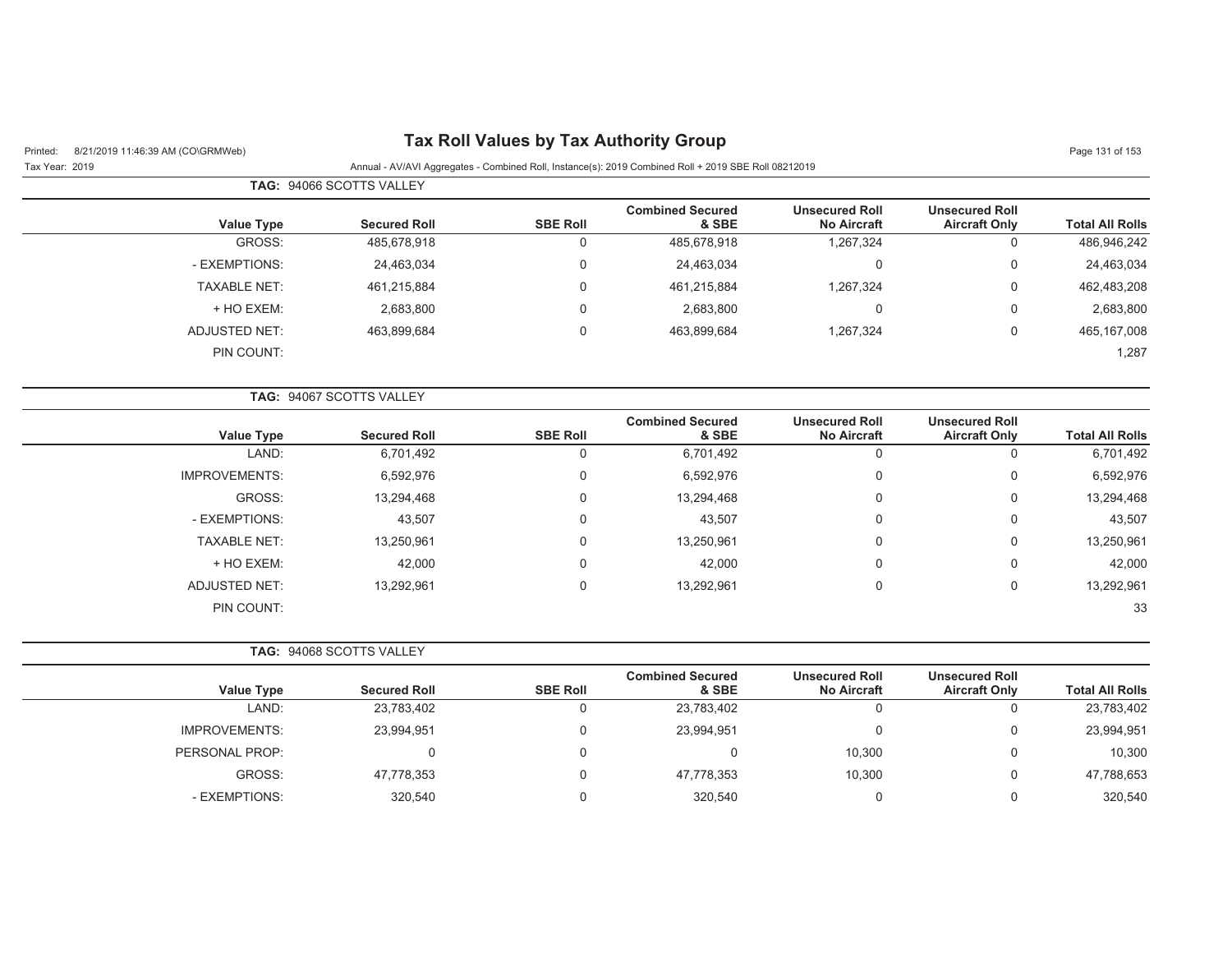| 8/21/2019 11:46:39 AM (CO\GRMWeb)<br>Printed: |                          |                 | <b>Tax Roll Values by Tax Authority Group</b>                                                        |                                             |                                               | Page 132 of 153        |
|-----------------------------------------------|--------------------------|-----------------|------------------------------------------------------------------------------------------------------|---------------------------------------------|-----------------------------------------------|------------------------|
| Tax Year: 2019                                |                          |                 | Annual - AV/AVI Aggregates - Combined Roll, Instance(s): 2019 Combined Roll + 2019 SBE Roll 08212019 |                                             |                                               |                        |
|                                               | TAG: 94068 SCOTTS VALLEY |                 |                                                                                                      |                                             |                                               |                        |
| <b>Value Type</b>                             | <b>Secured Roll</b>      | <b>SBE Roll</b> | <b>Combined Secured</b><br>& SBE                                                                     | <b>Unsecured Roll</b><br><b>No Aircraft</b> | <b>Unsecured Roll</b><br><b>Aircraft Only</b> | <b>Total All Rolls</b> |
| <b>TAXABLE NET:</b>                           | 47,457,813               | 0               | 47,457,813                                                                                           | 10,300                                      | 0                                             | 47,468,113             |
| + HO EXEM:                                    | 315,000                  | $\mathbf 0$     | 315,000                                                                                              | $\mathbf 0$                                 | $\mathbf 0$                                   | 315,000                |
| <b>ADJUSTED NET:</b>                          | 47,772,813               | 0               | 47,772,813                                                                                           | 10,300                                      | $\mathbf 0$                                   | 47,783,113             |
| PIN COUNT:                                    |                          |                 |                                                                                                      |                                             |                                               | 108                    |
|                                               | TAG: 94069 SCOTTS VALLEY |                 |                                                                                                      |                                             |                                               |                        |
| <b>Value Type</b>                             | <b>Secured Roll</b>      | <b>SBE Roll</b> | <b>Combined Secured</b><br>& SBE                                                                     | <b>Unsecured Roll</b><br><b>No Aircraft</b> | <b>Unsecured Roll</b><br><b>Aircraft Only</b> | <b>Total All Rolls</b> |
| LAND:                                         | 3,180                    | $\mathbf 0$     | 3,180                                                                                                | $\mathbf 0$                                 | $\mathbf 0$                                   | 3,180                  |
| GROSS:                                        | 3,180                    | $\Omega$        | 3,180                                                                                                | 0                                           | $\mathbf 0$                                   | 3,180                  |
| - EXEMPTIONS:                                 | 3,180                    | 0               | 3,180                                                                                                | 0                                           | $\mathbf 0$                                   | 3,180                  |
| PIN COUNT:                                    |                          |                 |                                                                                                      |                                             |                                               | 5                      |
|                                               | TAG: 94070 SCOTTS VALLEY |                 |                                                                                                      |                                             |                                               |                        |
| <b>Value Type</b>                             | <b>Secured Roll</b>      | <b>SBE Roll</b> | <b>Combined Secured</b><br>& SBE                                                                     | <b>Unsecured Roll</b><br><b>No Aircraft</b> | <b>Unsecured Roll</b><br><b>Aircraft Only</b> | <b>Total All Rolls</b> |
| LAND:                                         | 38,914,061               | 0               | 38,914,061                                                                                           | $\mathbf 0$                                 | $\mathbf 0$                                   | 38,914,061             |
| <b>IMPROVEMENTS:</b>                          | 30,858,639               | 0               | 30,858,639                                                                                           | $\mathbf 0$                                 | $\mathbf 0$                                   | 30,858,639             |
| PERSONAL PROP:                                | $\mathbf 0$              | 0               | $\mathbf 0$                                                                                          | 6,724                                       | $\mathbf 0$                                   | 6,724                  |
| GROSS:                                        | 69,772,700               | 0               | 69,772,700                                                                                           | 6,724                                       | 0                                             | 69,779,424             |
| - EXEMPTIONS:                                 | 737,554                  | 0               | 737,554                                                                                              | $\mathbf 0$                                 | $\mathbf 0$                                   | 737,554                |
| <b>TAXABLE NET:</b>                           | 69,035,146               | $\mathbf 0$     | 69,035,146                                                                                           | 6,724                                       | $\mathbf 0$                                   | 69,041,870             |
| + HO EXEM:                                    | 483,000                  | 0               | 483,000                                                                                              | $\mathbf 0$                                 | 0                                             | 483,000                |
| <b>ADJUSTED NET:</b>                          | 69,518,146               | 0               | 69,518,146                                                                                           | 6,724                                       | 0                                             | 69,524,870             |
| PIN COUNT:                                    |                          |                 |                                                                                                      |                                             |                                               | 121                    |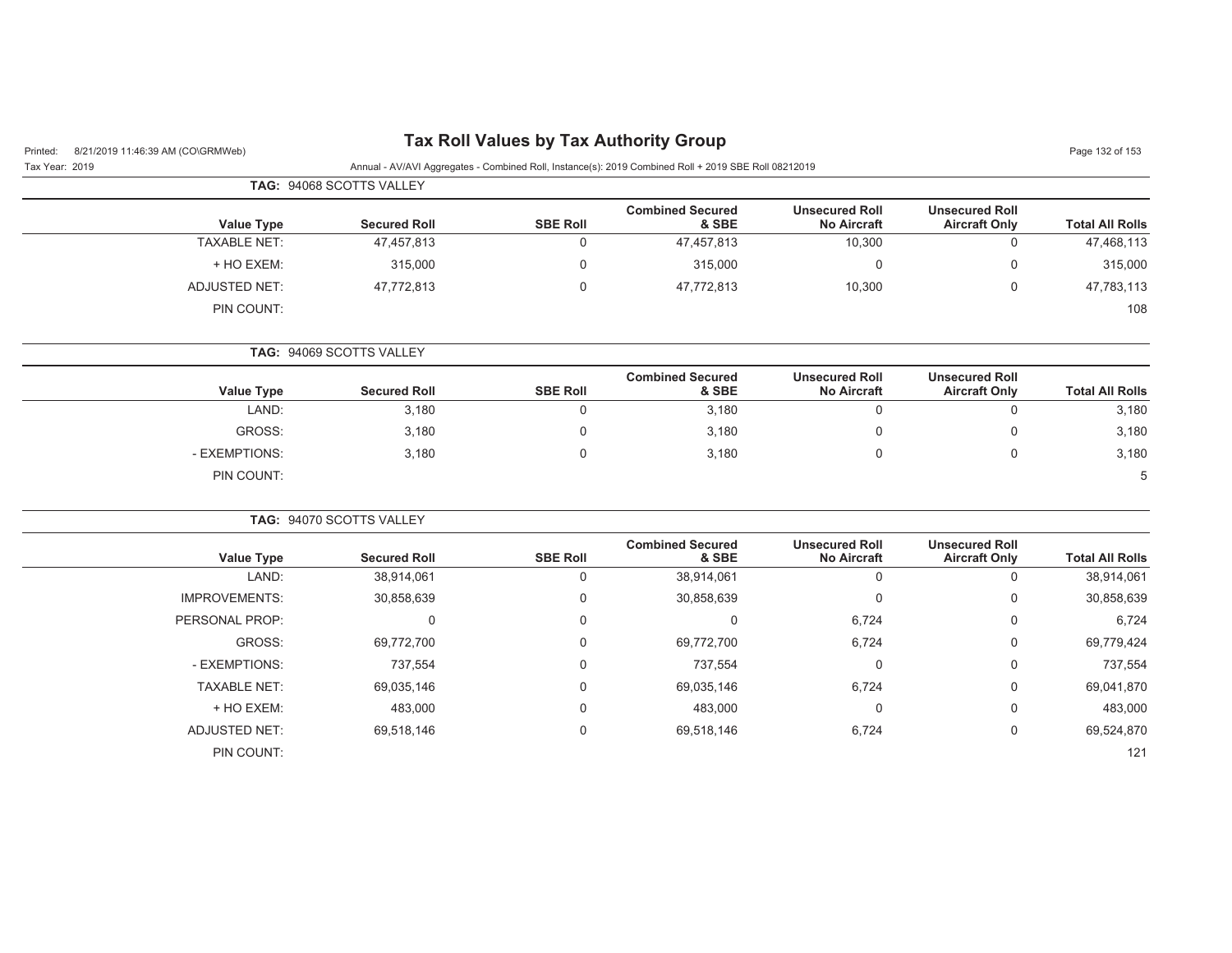## Printed: 8/21/2019 11:46:39 AM (CO\GRMWeb) **Tax Roll Values by Tax Authority Group** Page 133 of 153 of 153 of 153

Tax Year: 2019 Annual - AV/AVI Aggregates - Combined Roll, Instance(s): 2019 Combined Roll + 2019 SBE Roll 08212019

| <b>TAG: 96016 SOQUEL</b> |                     |                 |                                  |                                             |                                               |                        |
|--------------------------|---------------------|-----------------|----------------------------------|---------------------------------------------|-----------------------------------------------|------------------------|
| <b>Value Type</b>        | <b>Secured Roll</b> | <b>SBE Roll</b> | <b>Combined Secured</b><br>& SBE | <b>Unsecured Roll</b><br><b>No Aircraft</b> | <b>Unsecured Roll</b><br><b>Aircraft Only</b> | <b>Total All Rolls</b> |
| LAND:                    | 151,207             | 0               | 151,207                          | 0                                           | 0                                             | 151,207                |
| <b>IMPROVEMENTS:</b>     | 170,721             | $\mathbf 0$     | 170,721                          | 0                                           | $\mathbf 0$                                   | 170,721                |
| PERSONAL PROP:           | $\Omega$            | $\mathbf 0$     | 0                                | 21,083                                      | 0                                             | 21,083                 |
| GROSS:                   | 321,928             | 0               | 321,928                          | 21,083                                      | 0                                             | 343,011                |
| - EXEMPTIONS:            | 7,000               | $\mathbf 0$     | 7,000                            | 0                                           | $\mathbf 0$                                   | 7,000                  |
| <b>TAXABLE NET:</b>      | 314,928             | $\mathbf 0$     | 314,928                          | 21,083                                      | $\mathbf 0$                                   | 336,011                |
| + HO EXEM:               | 7,000               | $\mathbf 0$     | 7,000                            | 0                                           | $\mathbf 0$                                   | 7,000                  |
| <b>ADJUSTED NET:</b>     | 321,928             | $\mathbf 0$     | 321,928                          | 21,083                                      | 0                                             | 343,011                |
| PIN COUNT:               |                     |                 |                                  |                                             |                                               | $\overline{2}$         |

**TAG:** 96019 SOQUEL

|                      |                     |                 | <b>Combined Secured</b> | <b>Unsecured Roll</b> | <b>Unsecured Roll</b> |                        |
|----------------------|---------------------|-----------------|-------------------------|-----------------------|-----------------------|------------------------|
| <b>Value Type</b>    | <b>Secured Roll</b> | <b>SBE Roll</b> | & SBE                   | <b>No Aircraft</b>    | <b>Aircraft Only</b>  | <b>Total All Rolls</b> |
| LAND:                | 31,456,516          | 0               | 31,456,516              | 0                     | 0                     | 31,456,516             |
| <b>IMPROVEMENTS:</b> | 34,476,625          | 0               | 34,476,625              | 3,000                 | 0                     | 34,479,625             |
| PERSONAL PROP:       | 0                   | 0               | 0                       | 11,500                | 0                     | 11,500                 |
| GROSS:               | 65,933,141          | 0               | 65,933,141              | 14,500                | 0                     | 65,947,641             |
| - EXEMPTIONS:        | 560,531             | 0               | 560,531                 | $\Omega$              | 0                     | 560,531                |
| <b>TAXABLE NET:</b>  | 65,372,610          | 0               | 65,372,610              | 14,500                | 0                     | 65,387,110             |
| + HO EXEM:           | 350,000             | 0               | 350,000                 | $\Omega$              | $\mathbf 0$           | 350,000                |
| <b>ADJUSTED NET:</b> | 65,722,610          | 0               | 65,722,610              | 14,500                | 0                     | 65,737,110             |
| PIN COUNT:           |                     |                 |                         |                       |                       | 90                     |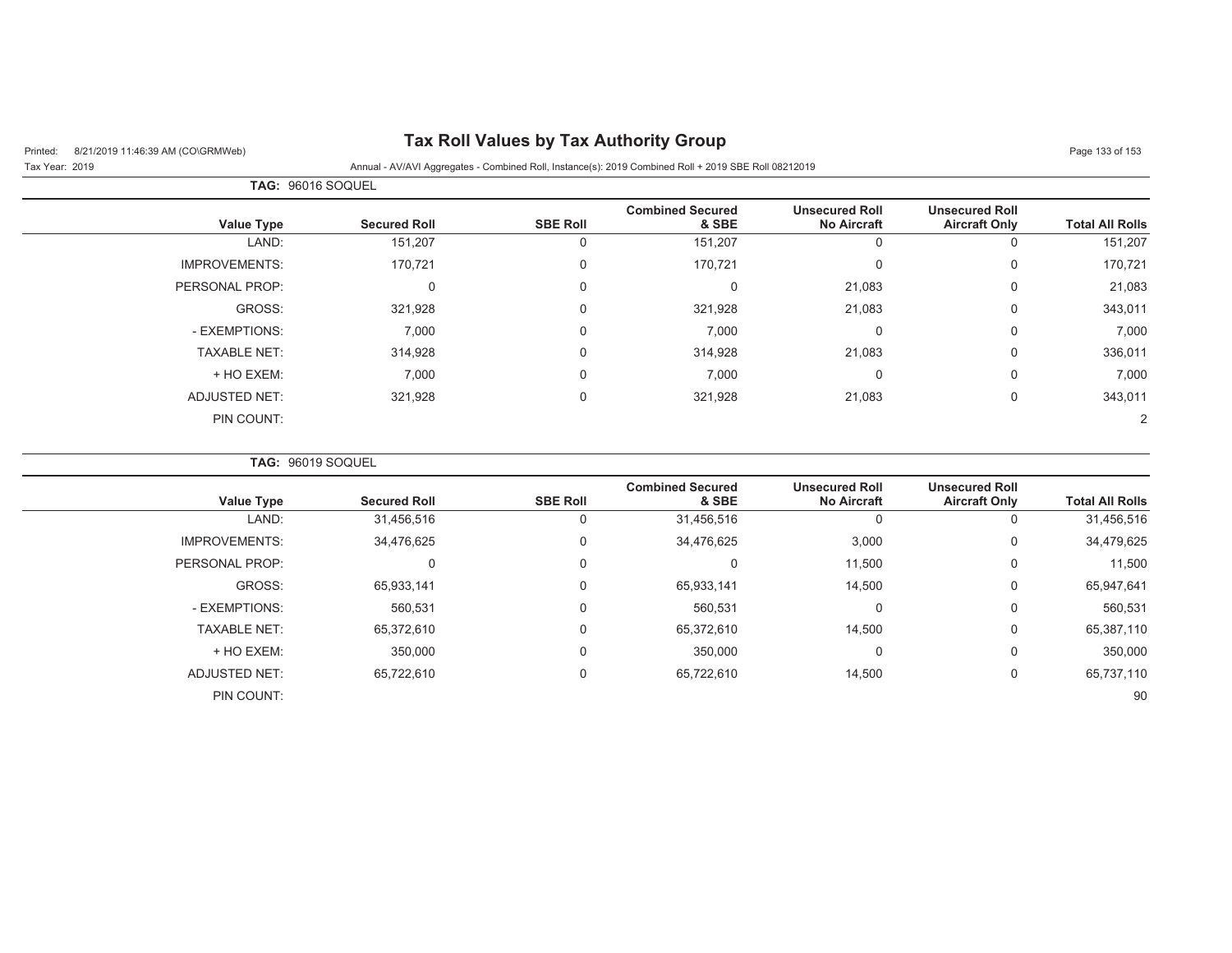## Printed: 8/21/2019 11:46:39 AM (CO\GRMWeb) **Tax Roll Values by Tax Authority Group**

Tax Year: 2019 Annual - AV/AVI Aggregates - Combined Roll, Instance(s): 2019 Combined Roll + 2019 SBE Roll 08212019

|  | <b>TAG: 96033 SOQUEL</b> |  |
|--|--------------------------|--|

|                        | <b>Unsecured Roll</b> | <b>Unsecured Roll</b> | <b>Combined Secured</b> |                 |                     |                          |
|------------------------|-----------------------|-----------------------|-------------------------|-----------------|---------------------|--------------------------|
| <b>Total All Rolls</b> | <b>Aircraft Only</b>  | <b>No Aircraft</b>    | & SBE                   | <b>SBE Roll</b> | <b>Secured Roll</b> | <b>Value Type</b>        |
|                        |                       |                       |                         |                 |                     | PIN COUNT:               |
|                        |                       |                       |                         |                 |                     | <b>TAG: 96038 SOQUEL</b> |
|                        | <b>Unsecured Roll</b> | <b>Unsecured Roll</b> | <b>Combined Secured</b> |                 |                     |                          |
| <b>Total All Rolls</b> | <b>Aircraft Only</b>  | <b>No Aircraft</b>    | & SBE                   | <b>SBE Roll</b> | <b>Secured Roll</b> | <b>Value Type</b>        |
| 7,898,890              | 0                     | 0                     | 7,898,890               | 0               | 7,898,890           | LAND:                    |
| 5,851,734              | $\mathbf 0$           | 0                     | 5,851,734               | 0               | 5,851,734           | <b>IMPROVEMENTS:</b>     |
| 8,712                  | $\mathbf 0$           | 8,712                 | $\Omega$                | 0               | $\Omega$            | PERSONAL PROP:           |
| 13,759,336             | 0                     | 8,712                 | 13,750,624              | 0               | 13,750,624          | GROSS:                   |
| 119,962                | $\mathbf 0$           | 0                     | 119,962                 | 0               | 119,962             | - EXEMPTIONS:            |
| 13,639,374             | 0                     | 8,712                 | 13,630,662              | 0               | 13,630,662          | <b>TAXABLE NET:</b>      |
| 119,000                | 0                     | 0                     | 119,000                 | 0               | 119,000             | + HO EXEM:               |
| 13,758,374             | 0                     | 8,712                 | 13,749,662              | 0               | 13,749,662          | <b>ADJUSTED NET:</b>     |
| 37                     |                       |                       |                         |                 |                     | PIN COUNT:               |
|                        |                       |                       |                         |                 |                     |                          |

**TAG:** 96039 SOQUEL

| <b>Secured Roll</b> | <b>SBE Roll</b> | <b>Combined Secured</b><br>& SBE | <b>Unsecured Roll</b><br><b>No Aircraft</b> | <b>Unsecured Roll</b><br><b>Aircraft Only</b> | <b>Total All Rolls</b> |
|---------------------|-----------------|----------------------------------|---------------------------------------------|-----------------------------------------------|------------------------|
| 28,394,252          |                 | 28,394,252                       | U                                           |                                               | 28,394,252             |
| 20,670,290          | 0               | 20,670,290                       | 0                                           | 0                                             | 20,670,290             |
| 0                   | 0               | υ                                | 17,600                                      | 0                                             | 17,600                 |
| 49,064,542          | 0               | 49,064,542                       | 17,600                                      | 0                                             | 49,082,142             |
| 325,163             | 0               | 325,163                          | $\mathbf 0$                                 | $\mathbf 0$                                   | 325,163                |
| 48,739,379          | $\Omega$        | 48,739,379                       | 17.600                                      | 0                                             | 48,756,979             |
| 322,000             | 0               | 322,000                          | $\mathbf 0$                                 | $\mathbf 0$                                   | 322,000                |
| 49,061,379          | $\Omega$        | 49,061,379                       | 17.600                                      |                                               | 49,078,979             |
|                     |                 |                                  |                                             |                                               |                        |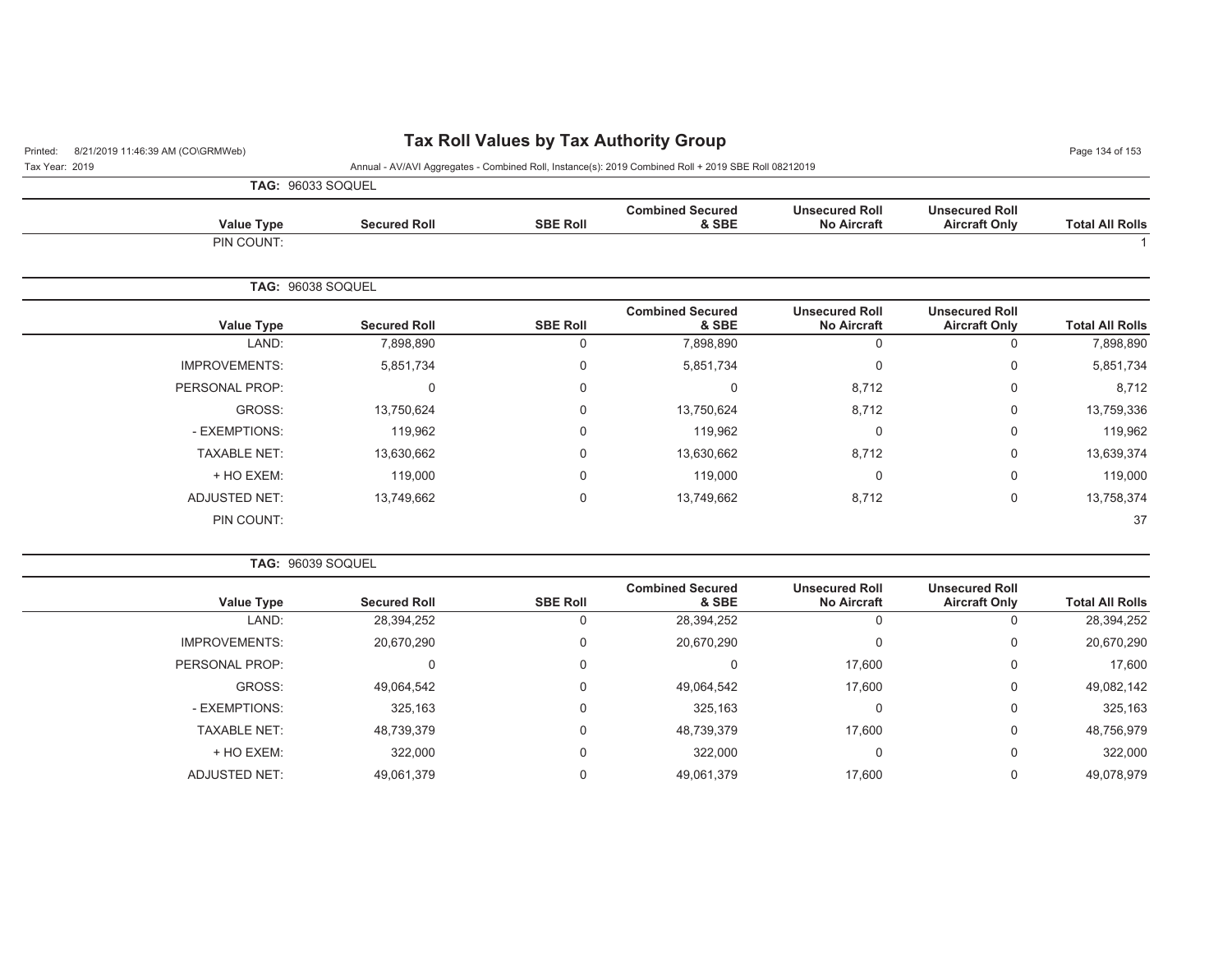## Printed: 8/21/2019 11:46:39 AM (CO\GRMWeb) **Tax Roll Values by Tax Authority Group** Page 135 of 153 of 153 of 153

Tax Year: 2019 Annual - AV/AVI Aggregates - Combined Roll, Instance(s): 2019 Combined Roll + 2019 SBE Roll 08212019

**TAG:** 96039 SOQUEL

| <b>Aircraft Only</b>                          | <b>Unsecured Roll</b><br><b>No Aircraft</b> | <b>Combined Secured</b><br>& SBE | <b>SBE Roll</b> | <b>Secured Roll</b> | Value Type           |
|-----------------------------------------------|---------------------------------------------|----------------------------------|-----------------|---------------------|----------------------|
|                                               |                                             |                                  |                 |                     | PIN COUNT:           |
|                                               |                                             |                                  |                 |                     | TAG: 96040 SOQUEL    |
| <b>Unsecured Roll</b><br><b>Aircraft Only</b> | <b>Unsecured Roll</b><br><b>No Aircraft</b> | <b>Combined Secured</b><br>& SBE | <b>SBE Roll</b> | <b>Secured Roll</b> | Value Type           |
| $\mathbf 0$                                   | 0                                           | 2,448,651                        | $\Omega$        | 2,448,651           | LAND:                |
| 0                                             | 0                                           | 1,238,593                        | 0               | 1,238,593           | <b>IMPROVEMENTS:</b> |
| 0                                             | 0                                           | 3,687,244                        | $\mathbf 0$     | 3,687,244           | GROSS:               |
| 0                                             | 0                                           | 7,228                            | $\mathbf 0$     | 7,228               | - EXEMPTIONS:        |
| $\mathbf 0$                                   | 0                                           | 3,680,016                        | 0               | 3,680,016           | <b>TAXABLE NET:</b>  |
| $\mathbf 0$                                   | 0                                           | 7,000                            | $\mathbf 0$     | 7,000               | + HO EXEM:           |
| 0                                             | 0                                           | 3,687,016                        | 0               | 3,687,016           | ADJUSTED NET:        |
|                                               |                                             |                                  |                 |                     | PIN COUNT:           |
|                                               |                                             |                                  |                 |                     |                      |

| <b>Value Type</b><br><b>Secured Roll</b> | <b>SBE Roll</b> | <b>Combined Secured</b><br>& SBE | <b>Unsecured Roll</b><br><b>No Aircraft</b> | <b>Unsecured Roll</b><br><b>Aircraft Only</b> | <b>Total All Rolls</b> |
|------------------------------------------|-----------------|----------------------------------|---------------------------------------------|-----------------------------------------------|------------------------|
| LAND:<br>20,014,219                      |                 | 20,014,219                       | -0                                          | O                                             | 20,014,219             |
| <b>IMPROVEMENTS:</b><br>20,056,877       |                 | 20,056,877                       | 0                                           | 0                                             | 20,056,877             |
| PERSONAL PROP:                           |                 |                                  | 273,424                                     | 0                                             | 273,424                |
| GROSS:<br>40.071.096                     |                 | 40.071.096                       | 273,424                                     | $\mathbf 0$                                   | 40,344,520             |
| - EXEMPTIONS:<br>260,538                 |                 | 260,538                          | $\Omega$                                    | 0                                             | 260,538                |
| <b>TAXABLE NET:</b><br>39,810,558        |                 | 39,810,558                       | 273,424                                     | $\mathbf 0$                                   | 40,083,982             |
| + HO EXEM:<br>259,000                    |                 | 259,000                          | $\Omega$                                    | 0                                             | 259,000                |
| <b>ADJUSTED NET:</b><br>40,069,558       |                 | 40,069,558                       | 273.424                                     | 0                                             | 40,342,982             |
|                                          |                 |                                  | TAG: 96041 SOQUEL                           |                                               |                        |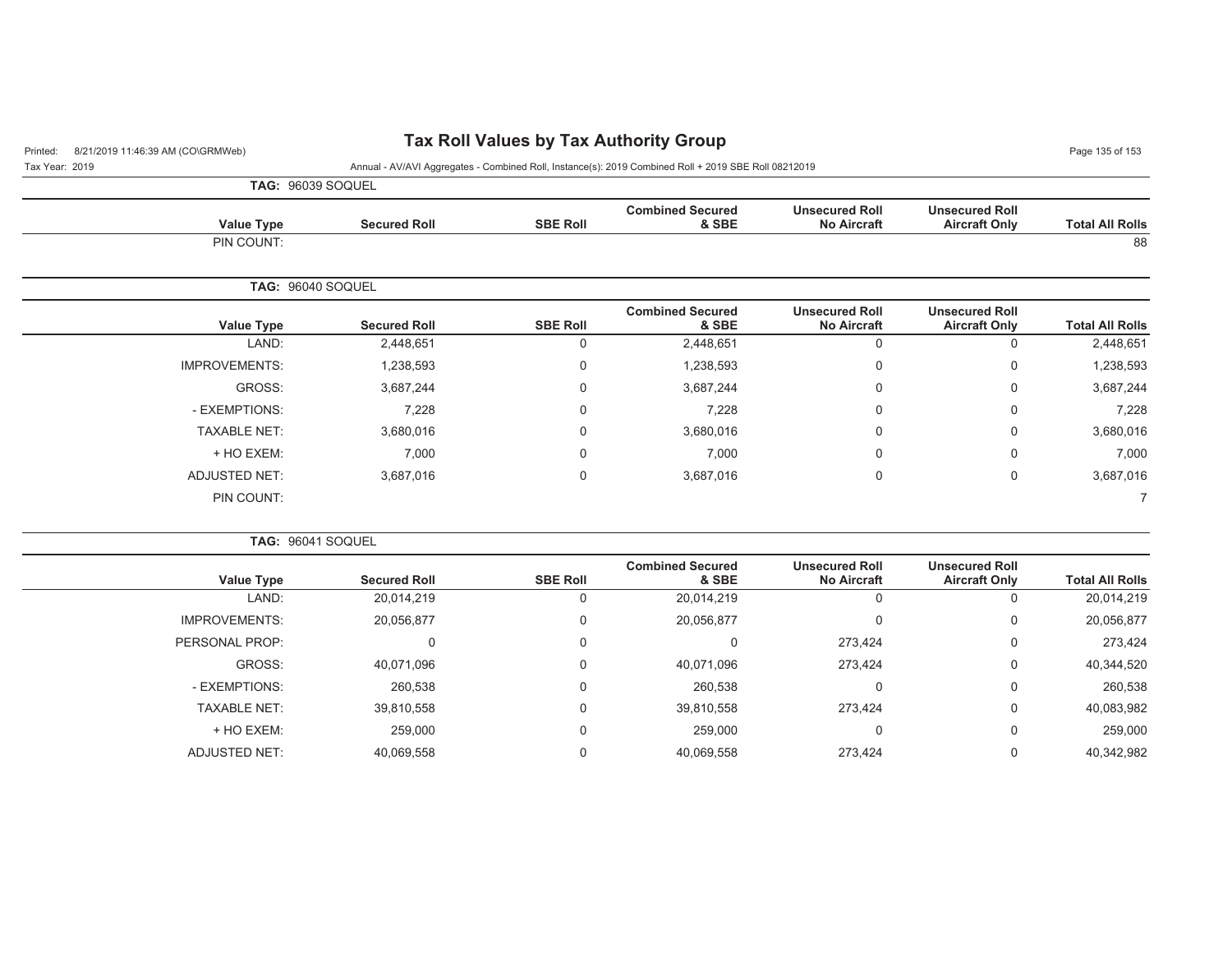## Printed: 8/21/2019 11:46:39 AM (CO\GRMWeb) **Tax Roll Values by Tax Authority Group** Page 11:46:39 AM (CO\GRMWeb)

| Tax Year: 2019 |  | Annual - AV/AVI Aggregates - Combined Roll, Instance(s): 2019 Combined Roll + 2019 SBE Roll 08212019 |  |
|----------------|--|------------------------------------------------------------------------------------------------------|--|

|  | <b>TAG: 96041 SOQUEL</b> |
|--|--------------------------|

| <b>Total All Rolls</b> | <b>Unsecured Roll</b><br><b>Aircraft Only</b> | <b>Unsecured Roll</b><br><b>No Aircraft</b> | <b>Combined Secured</b><br>& SBE | <b>SBE Roll</b> | <b>Secured Roll</b> | Value Type           |
|------------------------|-----------------------------------------------|---------------------------------------------|----------------------------------|-----------------|---------------------|----------------------|
| 66                     |                                               |                                             |                                  |                 |                     | PIN COUNT:           |
|                        |                                               |                                             |                                  |                 |                     | TAG: 96044 SOQUEL    |
| <b>Total All Rolls</b> | <b>Unsecured Roll</b><br><b>Aircraft Only</b> | <b>Unsecured Roll</b><br><b>No Aircraft</b> | <b>Combined Secured</b><br>& SBE | <b>SBE Roll</b> | <b>Secured Roll</b> | Value Type           |
| 63,217,007             | 0                                             | $\mathbf 0$                                 | 63,217,007                       | $\Omega$        | 63,217,007          | LAND:                |
| 57,525,782             | 0                                             | 100,164                                     | 57,425,618                       | 0               | 57,425,618          | <b>IMPROVEMENTS:</b> |
| 788,692                | 0                                             | 665,300                                     | 123,392                          | $\Omega$        | 123,392             | PERSONAL PROP:       |
| 121,531,481            | 0                                             | 765,464                                     | 120,766,017                      | $\Omega$        | 120,766,017         | GROSS:               |
| 7,189,982              | 0                                             | 108,874                                     | 7,081,108                        | $\mathbf 0$     | 7,081,108           | - EXEMPTIONS:        |
| 114,341,499            | 0                                             | 656,590                                     | 113,684,909                      | $\Omega$        | 113,684,909         | <b>TAXABLE NET:</b>  |
| 707,000                | 0                                             | $\mathbf 0$                                 | 707,000                          | $\mathbf 0$     | 707,000             | + HO EXEM:           |
| 115,048,499            | 0                                             | 656,590                                     | 114,391,909                      | $\mathbf 0$     | 114,391,909         | <b>ADJUSTED NET:</b> |
| 219                    |                                               |                                             |                                  |                 |                     | PIN COUNT:           |

|  |  | <b>TAG: 96050 SOQUEL</b> |
|--|--|--------------------------|
|--|--|--------------------------|

| Value Type           | <b>Secured Roll</b> | <b>SBE Roll</b> | <b>Combined Secured</b><br>& SBE | <b>Unsecured Roll</b><br><b>No Aircraft</b> | <b>Unsecured Roll</b><br><b>Aircraft Only</b> | <b>Total All Rolls</b> |
|----------------------|---------------------|-----------------|----------------------------------|---------------------------------------------|-----------------------------------------------|------------------------|
| LAND:                | 3,193,724           | 0               | 3,193,724                        |                                             | 0                                             | 3,193,724              |
| <b>IMPROVEMENTS:</b> | 1,951,737           | 0               | 1,951,737                        | 836,270                                     | 0                                             | 2,788,007              |
| PERSONAL PROP:       |                     | 0               |                                  | 23,580                                      | 0                                             | 23,580                 |
| GROSS:               | 5,145,461           | 0               | 5,145,461                        | 859,850                                     | 0                                             | 6,005,311              |
| - EXEMPTIONS:        | 7,753               | 0               | 7,753                            | 859,850                                     | 0                                             | 867,603                |
| <b>TAXABLE NET:</b>  | 5,137,708           | 0               | 5,137,708                        | 0                                           | 0                                             | 5,137,708              |
| + HO EXEM:           | 7,000               | 0               | 7,000                            | 0                                           | 0                                             | 7,000                  |
| ADJUSTED NET:        | 5,144,708           | 0               | 5,144,708                        | 0                                           | 0                                             | 5,144,708              |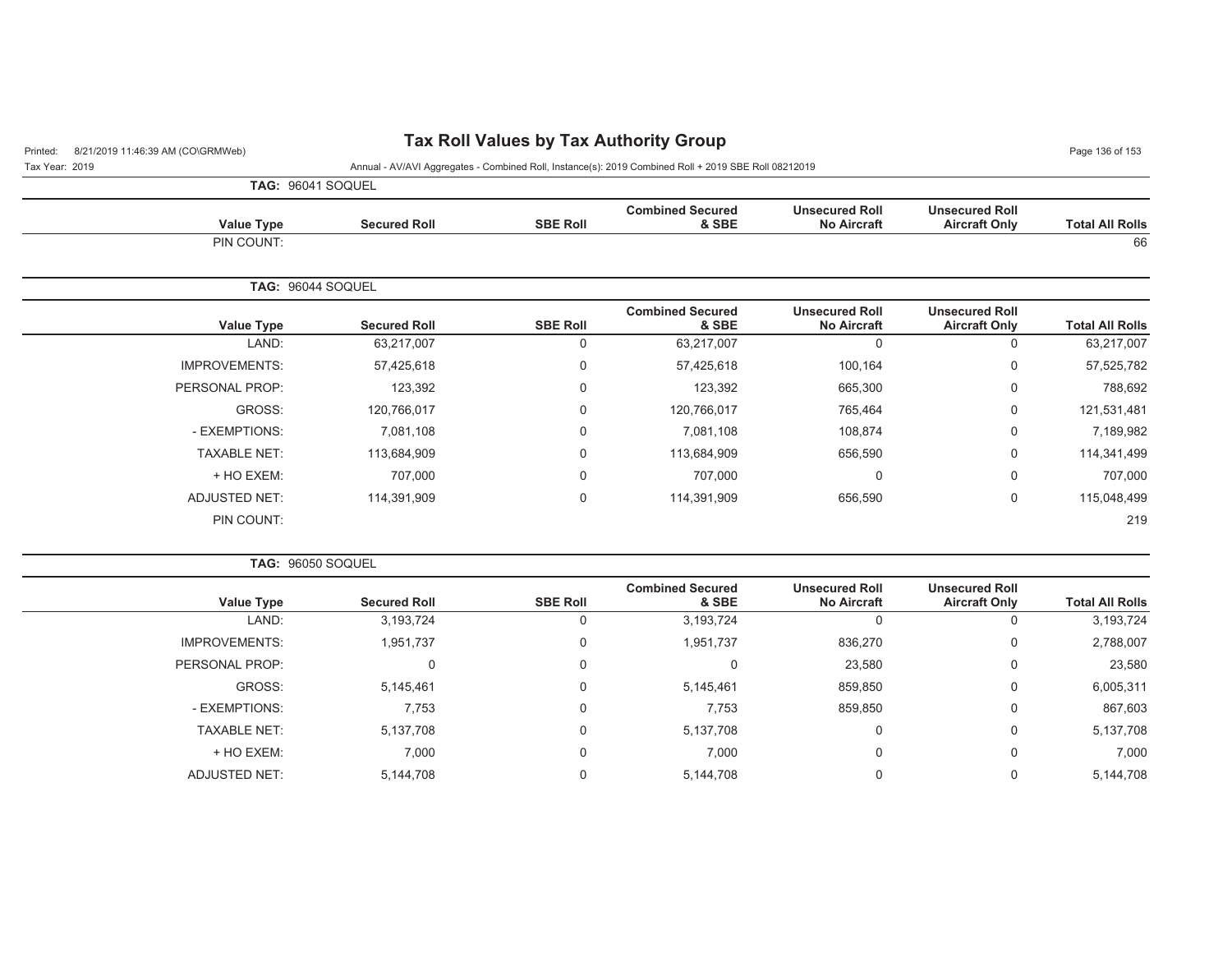## Printed: 8/21/2019 11:46:39 AM (CO\GRMWeb) **Tax Roll Values by Tax Authority Group** Page 137 of 153

Tax Year: 2019 Annual - AV/AVI Aggregates - Combined Roll, Instance(s): 2019 Combined Roll + 2019 SBE Roll 08212019

|                      | <b>TAG: 96050 SOQUEL</b> |                 |                                  |                                             |                                               |                        |
|----------------------|--------------------------|-----------------|----------------------------------|---------------------------------------------|-----------------------------------------------|------------------------|
| <b>Value Type</b>    | <b>Secured Roll</b>      | <b>SBE Roll</b> | <b>Combined Secured</b><br>& SBE | <b>Unsecured Roll</b><br><b>No Aircraft</b> | <b>Unsecured Roll</b><br><b>Aircraft Only</b> | <b>Total All Rolls</b> |
| PIN COUNT:           |                          |                 |                                  |                                             |                                               | 16                     |
|                      | TAG: 96057 SOQUEL        |                 |                                  |                                             |                                               |                        |
| <b>Value Type</b>    | <b>Secured Roll</b>      | <b>SBE Roll</b> | <b>Combined Secured</b><br>& SBE | <b>Unsecured Roll</b><br><b>No Aircraft</b> | <b>Unsecured Roll</b><br><b>Aircraft Only</b> | <b>Total All Rolls</b> |
| LAND:                | 29,636,363               | 0               | 29,636,363                       | $\mathbf 0$                                 | 0                                             | 29,636,363             |
| <b>IMPROVEMENTS:</b> | 22,229,782               | 0               | 22,229,782                       | $\mathbf 0$                                 | 0                                             | 22,229,782             |
| PERSONAL PROP:       | 0                        | 0               | 0                                | 6,120                                       | 0                                             | 6,120                  |
| GROSS:               | 51,866,145               | 0               | 51,866,145                       | 6,120                                       | 0                                             | 51,872,265             |
| - EXEMPTIONS:        | 322,179                  | 0               | 322,179                          | $\mathbf{0}$                                | 0                                             | 322,179                |
| <b>TAXABLE NET:</b>  | 51,543,966               | 0               | 51,543,966                       | 6,120                                       | 0                                             | 51,550,086             |
| + HO EXEM:           | 320,600                  | $\Omega$        | 320,600                          | $\mathbf 0$                                 | 0                                             | 320,600                |
| <b>ADJUSTED NET:</b> | 51,864,566               | 0               | 51,864,566                       | 6,120                                       | 0                                             | 51,870,686             |
| PIN COUNT:           |                          |                 |                                  |                                             |                                               | 91                     |

**TAG:** 96062 SOQUEL

| Value Type           | <b>Secured Roll</b> | <b>SBE Roll</b> | <b>Combined Secured</b><br>& SBE | <b>Unsecured Roll</b><br><b>No Aircraft</b> | <b>Unsecured Roll</b><br><b>Aircraft Only</b> | <b>Total All Rolls</b> |
|----------------------|---------------------|-----------------|----------------------------------|---------------------------------------------|-----------------------------------------------|------------------------|
| LAND:                | 4,479,801           | 0               | 4,479,801                        | 0                                           |                                               | 4,479,801              |
| <b>IMPROVEMENTS:</b> | 3,557,828           | 0               | 3,557,828                        | 0                                           | 0                                             | 3,557,828              |
| PERSONAL PROP:       | $\Omega$            | 0               |                                  | 7,859                                       | 0                                             | 7,859                  |
| GROSS:               | 8,037,629           | 0               | 8,037,629                        | 7,859                                       | 0                                             | 8,045,488              |
| - EXEMPTIONS:        | 21,000              | 0               | 21,000                           | 0                                           | 0                                             | 21,000                 |
| <b>TAXABLE NET:</b>  | 8,016,629           | 0               | 8,016,629                        | 7,859                                       | 0                                             | 8,024,488              |
| + HO EXEM:           | 21,000              | 0               | 21,000                           | 0                                           | 0                                             | 21,000                 |
| <b>ADJUSTED NET:</b> | 8,037,629           | 0               | 8,037,629                        | 7,859                                       |                                               | 8,045,488              |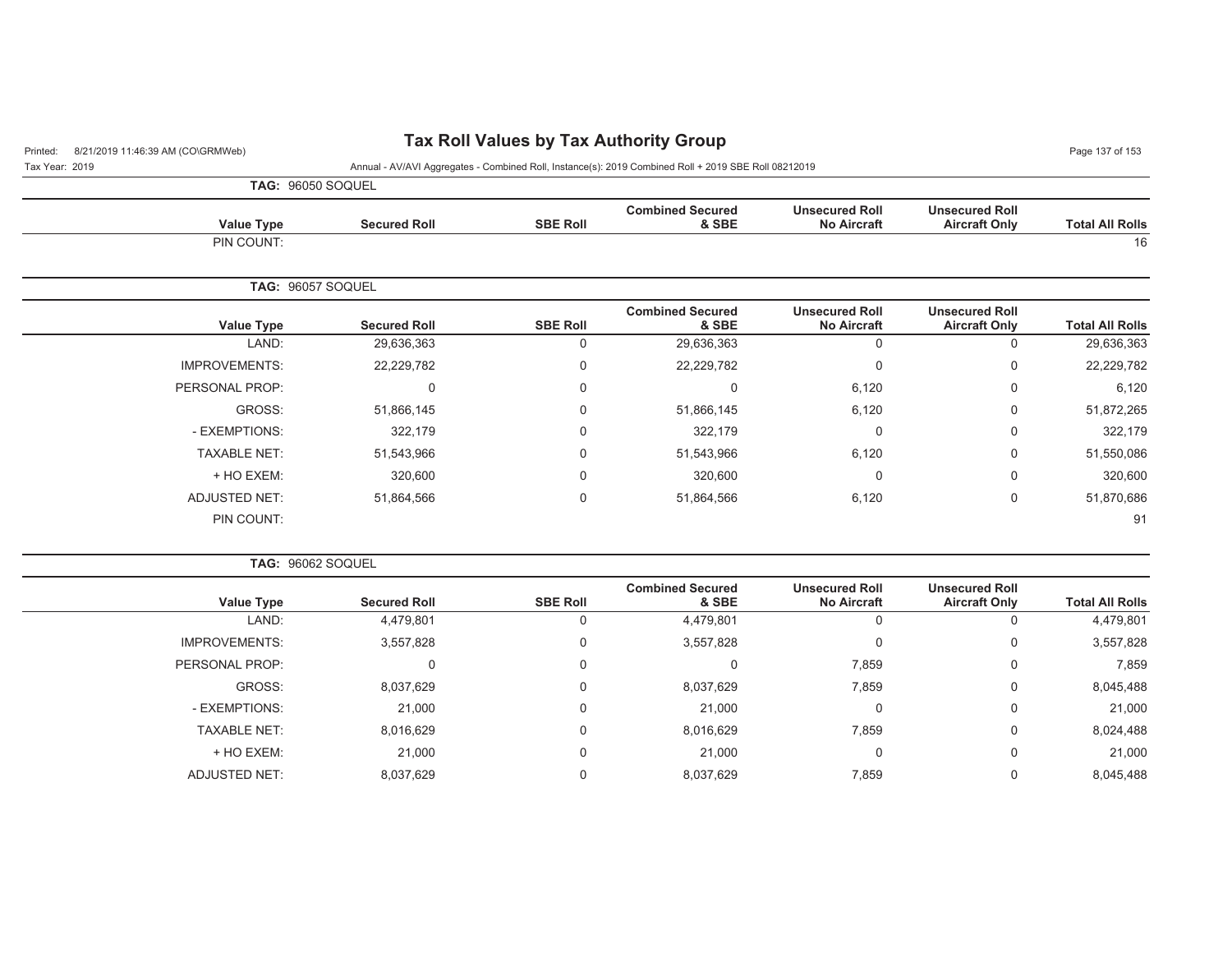| 8/21/2019 11:46:39 AM (CO\GRMWeb)<br>Printed: |                     | <b>Tax Roll Values by Tax Authority Group</b> |                                                                                                      |                                             |                                               | Page 138 of 153        |
|-----------------------------------------------|---------------------|-----------------------------------------------|------------------------------------------------------------------------------------------------------|---------------------------------------------|-----------------------------------------------|------------------------|
| Tax Year: 2019                                |                     |                                               | Annual - AV/AVI Aggregates - Combined Roll, Instance(s): 2019 Combined Roll + 2019 SBE Roll 08212019 |                                             |                                               |                        |
| <b>TAG: 96062 SOQUEL</b>                      |                     |                                               |                                                                                                      |                                             |                                               |                        |
| <b>Value Type</b>                             | <b>Secured Roll</b> | <b>SBE Roll</b>                               | <b>Combined Secured</b><br>& SBE                                                                     | <b>Unsecured Roll</b><br><b>No Aircraft</b> | <b>Unsecured Roll</b><br><b>Aircraft Only</b> | <b>Total All Rolls</b> |
| PIN COUNT:                                    |                     |                                               |                                                                                                      |                                             |                                               | 8                      |
| TAG: 96064 SOQUEL                             |                     |                                               |                                                                                                      |                                             |                                               |                        |
| <b>Value Type</b>                             | <b>Secured Roll</b> | <b>SBE Roll</b>                               | <b>Combined Secured</b><br>& SBE                                                                     | <b>Unsecured Roll</b><br><b>No Aircraft</b> | <b>Unsecured Roll</b><br><b>Aircraft Only</b> | <b>Total All Rolls</b> |
| LAND:                                         | 14,459,377          | 0                                             | 14,459,377                                                                                           | $\mathbf 0$                                 | $\mathbf 0$                                   | 14,459,377             |
| <b>IMPROVEMENTS:</b>                          | 11,196,410          | 0                                             | 11,196,410                                                                                           | 0                                           | 0                                             | 11,196,410             |
| PERSONAL PROP:                                | 4,000               | 0                                             | 4,000                                                                                                | 0                                           | 0                                             | 4,000                  |
| GROSS:                                        | 25,659,787          | 0                                             | 25,659,787                                                                                           | 0                                           | 0                                             | 25,659,787             |
| - EXEMPTIONS:                                 | 261,045             | $\Omega$                                      | 261,045                                                                                              | <sup>0</sup>                                | 0                                             | 261,045                |
| <b>TAXABLE NET:</b>                           | 25,398,742          | 0                                             | 25,398,742                                                                                           | 0                                           | 0                                             | 25,398,742             |
| + HO EXEM:                                    | 119,000             | 0                                             | 119,000                                                                                              | 0                                           | 0                                             | 119,000                |
| <b>ADJUSTED NET:</b>                          | 25,517,742          | 0                                             | 25,517,742                                                                                           | $\mathbf 0$                                 | $\mathbf 0$                                   | 25,517,742             |
| PIN COUNT:                                    |                     |                                               |                                                                                                      |                                             |                                               | 37                     |
| TAG: 96068 SOQUEL                             |                     |                                               |                                                                                                      |                                             |                                               |                        |
| <b>Value Type</b>                             | <b>Secured Roll</b> | <b>SBE Roll</b>                               | <b>Combined Secured</b><br>& SBE                                                                     | <b>Unsecured Roll</b><br><b>No Aircraft</b> | <b>Unsecured Roll</b><br><b>Aircraft Only</b> | <b>Total All Rolls</b> |
| PIN COUNT:                                    |                     |                                               |                                                                                                      |                                             |                                               | $\overline{4}$         |
| TAG: 96071 SOQUEL                             |                     |                                               |                                                                                                      |                                             |                                               |                        |
| <b>Value Type</b>                             | <b>Secured Roll</b> | <b>SBE Roll</b>                               | <b>Combined Secured</b><br>& SBE                                                                     | <b>Unsecured Roll</b><br><b>No Aircraft</b> | <b>Unsecured Roll</b><br><b>Aircraft Only</b> | <b>Total All Rolls</b> |
| LAND:                                         | 88,931,024          | 0                                             | 88,931,024                                                                                           | $\mathbf 0$                                 | $\mathbf 0$                                   | 88,931,024             |
| <b>IMPROVEMENTS:</b>                          | 62,949,063          | 0                                             | 62,949,063                                                                                           | 0                                           | 0                                             | 62,949,063             |
| PERSONAL PROP:                                | 0                   | 0                                             | 0                                                                                                    | 46,635                                      | 0                                             | 46,635                 |
| GROSS:                                        | 151,880,087         | $\Omega$                                      | 151,880,087                                                                                          | 46,635                                      | $\mathbf 0$                                   | 151,926,722            |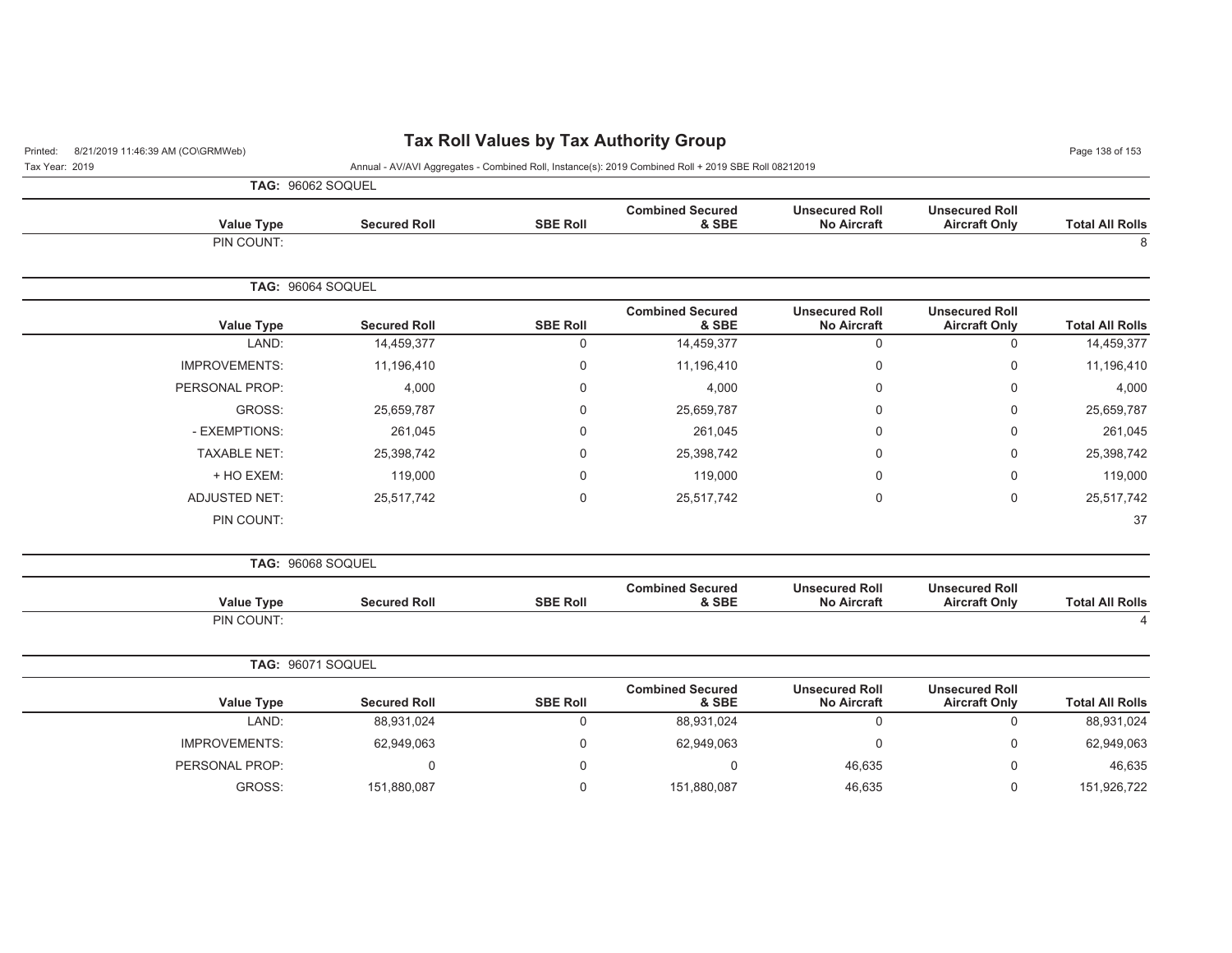| 8/21/2019 11:46:39 AM (CO\GRMWeb)<br>Printed: |                                                                                                      |                  |                                  |                                             |                                               | Page 139 of 153        |
|-----------------------------------------------|------------------------------------------------------------------------------------------------------|------------------|----------------------------------|---------------------------------------------|-----------------------------------------------|------------------------|
| Tax Year: 2019                                | Annual - AV/AVI Aggregates - Combined Roll, Instance(s): 2019 Combined Roll + 2019 SBE Roll 08212019 |                  |                                  |                                             |                                               |                        |
| TAG: 96071 SOQUEL                             |                                                                                                      |                  |                                  |                                             |                                               |                        |
| <b>Value Type</b>                             | <b>Secured Roll</b>                                                                                  | <b>SBE Roll</b>  | <b>Combined Secured</b><br>& SBE | <b>Unsecured Roll</b><br><b>No Aircraft</b> | <b>Unsecured Roll</b><br><b>Aircraft Only</b> | <b>Total All Rolls</b> |
| - EXEMPTIONS:                                 | 2,008,620                                                                                            | 0                | 2,008,620                        | 0                                           | $\pmb{0}$                                     | 2,008,620              |
| <b>TAXABLE NET:</b>                           | 149,871,467                                                                                          | 0                | 149,871,467                      | 46,635                                      | 0                                             | 149,918,102            |
| + HO EXEM:                                    | 1,498,000                                                                                            | $\Omega$         | 1,498,000                        | $\mathbf 0$                                 | $\Omega$                                      | 1,498,000              |
| <b>ADJUSTED NET:</b>                          | 151,369,467                                                                                          | $\boldsymbol{0}$ | 151,369,467                      | 46,635                                      | $\boldsymbol{0}$                              | 151,416,102            |
| PIN COUNT:                                    |                                                                                                      |                  |                                  |                                             |                                               | 321                    |
| TAG: 96076 SOQUEL                             |                                                                                                      |                  |                                  |                                             |                                               |                        |
| <b>Value Type</b>                             | <b>Secured Roll</b>                                                                                  | <b>SBE Roll</b>  | <b>Combined Secured</b><br>& SBE | <b>Unsecured Roll</b><br><b>No Aircraft</b> | <b>Unsecured Roll</b><br><b>Aircraft Only</b> | <b>Total All Rolls</b> |
| LAND:                                         | 59,448,669                                                                                           | $\mathbf 0$      | 59,448,669                       | $\mathbf 0$                                 | 0                                             | 59,448,669             |
| <b>IMPROVEMENTS:</b>                          | 43,299,377                                                                                           | $\mathbf 0$      | 43,299,377                       | 0                                           | $\mathbf 0$                                   | 43,299,377             |
| PERSONAL PROP:                                | $\mathbf 0$                                                                                          | $\Omega$         | 0                                | 33,496                                      | $\Omega$                                      | 33,496                 |
| GROSS:                                        | 102,748,046                                                                                          | $\Omega$         | 102,748,046                      | 33,496                                      | $\mathbf 0$                                   | 102,781,542            |
| - EXEMPTIONS:                                 | 998,558                                                                                              | $\Omega$         | 998,558                          | 0                                           | $\Omega$                                      | 998,558                |
| <b>TAXABLE NET:</b>                           | 101,749,488                                                                                          | $\Omega$         | 101,749,488                      | 33,496                                      | $\mathbf 0$                                   | 101,782,984            |
| + HO EXEM:                                    | 924,000                                                                                              | 0                | 924,000                          | 0                                           | $\mathbf 0$                                   | 924,000                |
| <b>ADJUSTED NET:</b>                          | 102,673,488                                                                                          | $\mathbf 0$      | 102,673,488                      | 33,496                                      | $\mathbf 0$                                   | 102,706,984            |
| PIN COUNT:                                    |                                                                                                      |                  |                                  |                                             |                                               | 226                    |
| TAG: 96078 SOQUEL                             |                                                                                                      |                  |                                  |                                             |                                               |                        |
| <b>Value Type</b>                             | <b>Secured Roll</b>                                                                                  | <b>SBE Roll</b>  | <b>Combined Secured</b><br>& SBE | <b>Unsecured Roll</b><br><b>No Aircraft</b> | <b>Unsecured Roll</b><br><b>Aircraft Only</b> | <b>Total All Rolls</b> |
| LAND:                                         | 7,350,772                                                                                            | $\Omega$         | 7,350,772                        | $\mathbf 0$                                 | $\Omega$                                      | 7,350,772              |
| <b>IMPROVEMENTS:</b>                          | 3,901,952                                                                                            | $\Omega$         | 3,901,952                        | $\mathbf 0$                                 | $\Omega$                                      | 3,901,952              |
| PERSONAL PROP:                                | $\mathbf{0}$                                                                                         | $\mathbf 0$      | 0                                | 7,795                                       | $\mathbf 0$                                   | 7,795                  |

GROSS: 11,252,724 0 11,252,724 7,795 0 11,260,519 - EXEMPTIONS: 70,000 0 70,000 0 0 70,000

#### **Tax Roll Values by Tax Authority Group**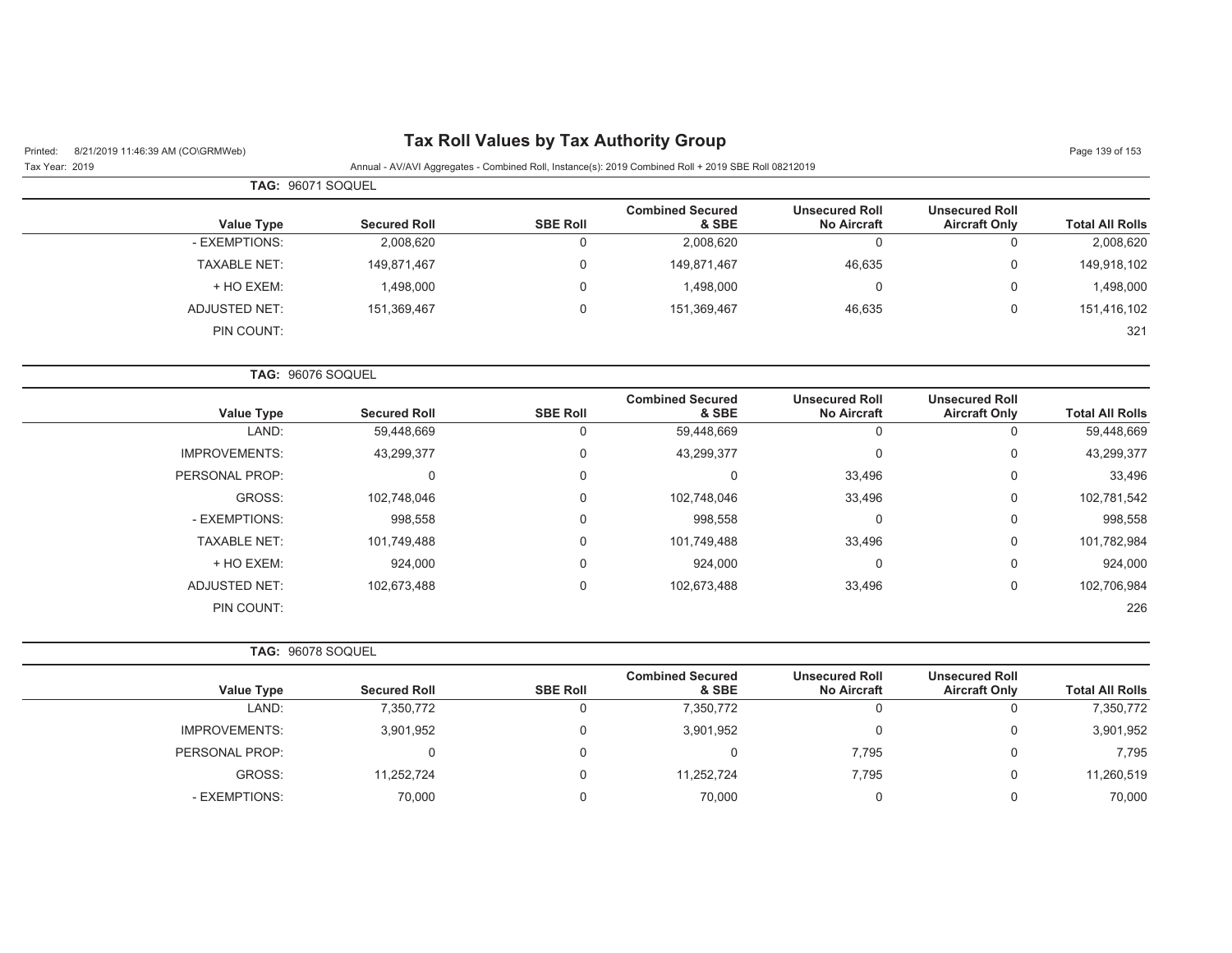## Printed: 8/21/2019 11:46:39 AM (CO\GRMWeb) **Tax Roll Values by Tax Authority Group** Page 140 of 153

Tax Year: 2019 Annual - AV/AVI Aggregates - Combined Roll, Instance(s): 2019 Combined Roll + 2019 SBE Roll 08212019

| <b>TAG: 96078 SOQUEL</b> |                     |                 |                                  |                                             |                                               |                        |
|--------------------------|---------------------|-----------------|----------------------------------|---------------------------------------------|-----------------------------------------------|------------------------|
| Value Type               | <b>Secured Roll</b> | <b>SBE Roll</b> | <b>Combined Secured</b><br>& SBE | <b>Unsecured Roll</b><br><b>No Aircraft</b> | <b>Unsecured Roll</b><br><b>Aircraft Only</b> | <b>Total All Rolls</b> |
| <b>TAXABLE NET:</b>      | 11,182,724          |                 | 11,182,724                       | 7,795                                       | υ                                             | 11,190,519             |
| + HO EXEM:               | 70,000              | 0               | 70,000                           | 0                                           |                                               | 70,000                 |
| ADJUSTED NET:            | 11,252,724          | 0               | 11,252,724                       | 7,795                                       |                                               | 11,260,519             |
| PIN COUNT:               |                     |                 |                                  |                                             |                                               | 23                     |

**TAG:** 96080 SOQUEL

| Value Type           | <b>Secured Roll</b> | <b>SBE Roll</b> | <b>Combined Secured</b><br>& SBE | <b>Unsecured Roll</b><br><b>No Aircraft</b> | <b>Unsecured Roll</b><br><b>Aircraft Only</b> | <b>Total All Rolls</b> |
|----------------------|---------------------|-----------------|----------------------------------|---------------------------------------------|-----------------------------------------------|------------------------|
| LAND:                | 3,934,989           |                 | 3,934,989                        | υ                                           |                                               | 3,934,989              |
| <b>IMPROVEMENTS:</b> | 2,799,939           |                 | 2,799,939                        | 0                                           | $\Omega$                                      | 2,799,939              |
| GROSS:               | 6,734,928           | 0               | 6,734,928                        | 0                                           | 0                                             | 6,734,928              |
| - EXEMPTIONS:        | 70,000              |                 | 70,000                           | 0                                           | $\Omega$                                      | 70,000                 |
| <b>TAXABLE NET:</b>  | 6,664,928           | 0               | 6,664,928                        | 0                                           | 0                                             | 6,664,928              |
| + HO EXEM:           | 70,000              | 0               | 70,000                           | 0                                           | 0                                             | 70,000                 |
| ADJUSTED NET:        | 6,734,928           | 0               | 6,734,928                        | 0                                           | 0                                             | 6,734,928              |
| PIN COUNT:           |                     |                 |                                  |                                             |                                               | 16                     |

**TAG:** 96097 SOQUEL

|                      |                     |                 | <b>Combined Secured</b> | <b>Unsecured Roll</b> | <b>Unsecured Roll</b> |                        |
|----------------------|---------------------|-----------------|-------------------------|-----------------------|-----------------------|------------------------|
| Value Type           | <b>Secured Roll</b> | <b>SBE Roll</b> | & SBE                   | <b>No Aircraft</b>    | <b>Aircraft Only</b>  | <b>Total All Rolls</b> |
| LAND:                | 109,257             | 0               | 109,257                 | $\mathbf{0}$          | U                     | 109,257                |
| <b>IMPROVEMENTS:</b> | 146,617             | 0               | 146,617                 | 0                     | 0                     | 146,617                |
| GROSS:               | 255,874             | 0               | 255,874                 | 0                     | 0                     | 255,874                |
| - EXEMPTIONS:        | 7,000               | 0               | 7,000                   | 0                     | 0                     | 7,000                  |
| <b>TAXABLE NET:</b>  | 248,874             | 0               | 248,874                 | 0                     | 0                     | 248,874                |
| + HO EXEM:           | 7,000               | 0               | 7,000                   | 0                     | 0                     | 7,000                  |
| <b>ADJUSTED NET:</b> | 255,874             | 0               | 255.874                 | 0                     | 0                     | 255,874                |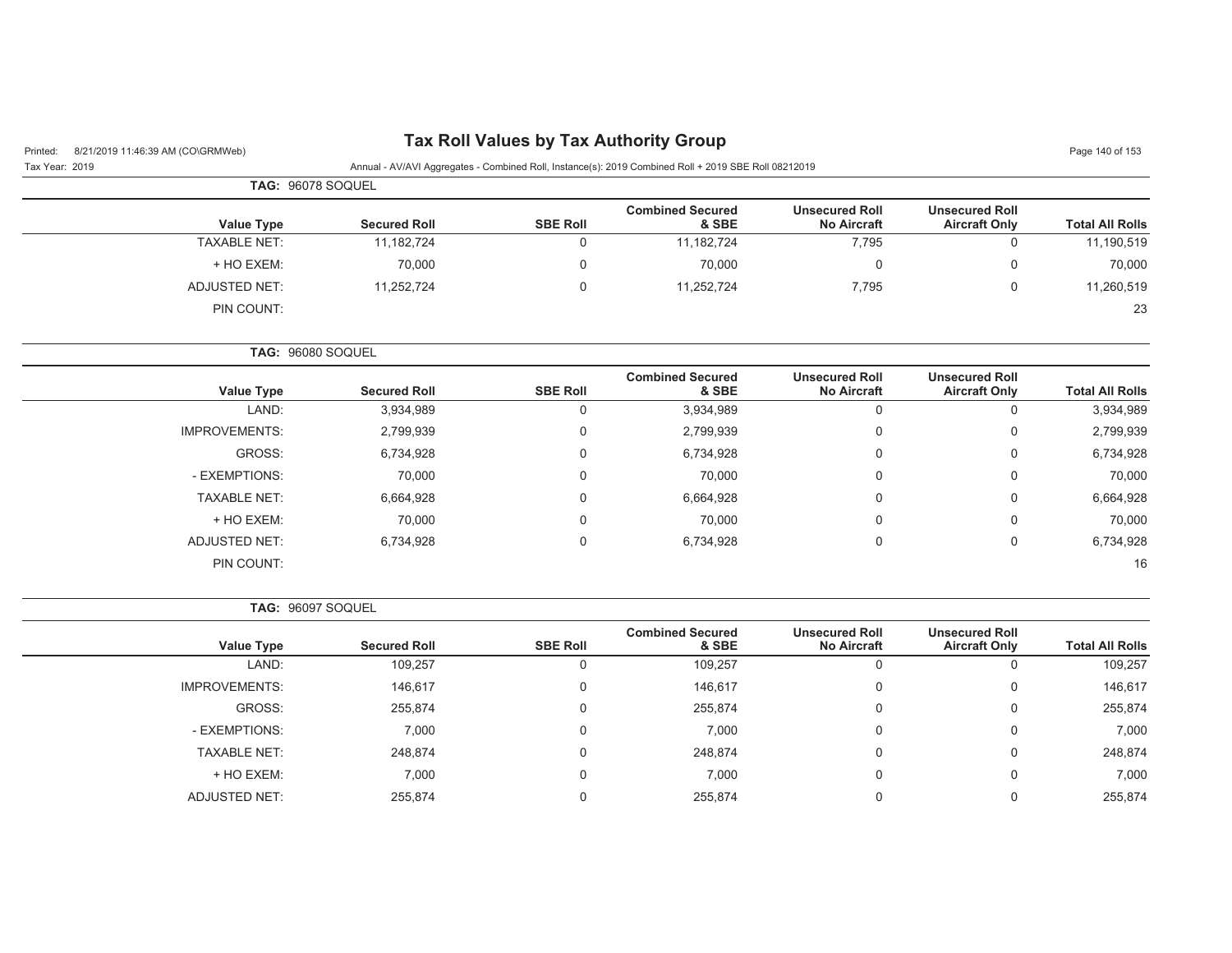# Printed: 8/21/2019 11:46:39 AM (CO\GRMWeb) **Tax Roll Values by Tax Authority Group** Page 141:46:39 AM (CO\GRMWeb)

| Tax Year: 2019 | Annual - AV/AVI Aggregates - Combined Roll, Instance(s): 2019 Combined Roll + 2019 SBE Roll 08212019 |
|----------------|------------------------------------------------------------------------------------------------------|
|                |                                                                                                      |

| <b>TAG: 96097 SOQUEL</b> |
|--------------------------|

| <b>Value Type</b>    | <b>Secured Roll</b>      | <b>SBE Roll</b> | <b>Combined Secured</b><br>& SBE | <b>Unsecured Roll</b><br><b>No Aircraft</b> | <b>Unsecured Roll</b><br><b>Aircraft Only</b> | <b>Total All Rolls</b> |
|----------------------|--------------------------|-----------------|----------------------------------|---------------------------------------------|-----------------------------------------------|------------------------|
| PIN COUNT:           |                          |                 |                                  |                                             |                                               |                        |
|                      | <b>TAG: 96100 SOQUEL</b> |                 |                                  |                                             |                                               |                        |
| <b>Value Type</b>    | <b>Secured Roll</b>      | <b>SBE Roll</b> | <b>Combined Secured</b><br>& SBE | <b>Unsecured Roll</b><br><b>No Aircraft</b> | <b>Unsecured Roll</b><br><b>Aircraft Only</b> | <b>Total All Rolls</b> |
| LAND:                | 196,602,194              | 0               | 196,602,194                      | $\mathbf 0$                                 | 0                                             | 196,602,194            |
| <b>IMPROVEMENTS:</b> | 94,825,308               | $\mathbf 0$     | 94,825,308                       | 1,243,068                                   | 0                                             | 96,068,376             |
| PERSONAL PROP:       | 25,000                   | $\Omega$        | 25,000                           | 1,103,475                                   | 0                                             | 1,128,475              |
| GROSS:               | 291,452,502              | $\mathbf 0$     | 291,452,502                      | 2,346,543                                   | 0                                             | 293,799,045            |
| - EXEMPTIONS:        | 1,055,318                | $\Omega$        | 1,055,318                        | $\mathbf 0$                                 | 0                                             | 1,055,318              |
| <b>TAXABLE NET:</b>  | 290,397,184              | $\Omega$        | 290,397,184                      | 2,346,543                                   | 0                                             | 292,743,727            |
| + HO EXEM:           | 980,000                  | $\Omega$        | 980,000                          | $\Omega$                                    | 0                                             | 980,000                |
| ADJUSTED NET:        | 291,377,184              | $\mathbf 0$     | 291,377,184                      | 2,346,543                                   | 0                                             | 293,723,727            |
| PIN COUNT:           |                          |                 |                                  |                                             |                                               | 378                    |

**TAG:** 96101 SOQUEL

| <b>Secured Roll</b> | <b>SBE Roll</b> | <b>Combined Secured</b><br>& SBE | <b>Unsecured Roll</b><br><b>No Aircraft</b> | <b>Unsecured Roll</b><br><b>Aircraft Only</b> | <b>Total All Rolls</b> |
|---------------------|-----------------|----------------------------------|---------------------------------------------|-----------------------------------------------|------------------------|
| 631,531,289         | 0               | 631,531,289                      | 19,034                                      |                                               | 631,550,323            |
| 496,997,026         | $\Omega$        | 496,997,026                      | 3,795,028                                   | 0                                             | 500,792,054            |
| 1,081,231           | 0               | 1,081,231                        | 5,888,011                                   | $\Omega$                                      | 6,969,242              |
| 1,129,609,546       | 0               | 1,129,609,546                    | 9,702,073                                   | 0                                             | 1,139,311,619          |
| 44,510,589          | $\Omega$        | 44,510,589                       | 1,175,671                                   | 0                                             | 45,686,260             |
| 1,085,098,957       | $\Omega$        | 1,085,098,957                    | 8,526,402                                   | $\Omega$                                      | 1,093,625,359          |
| 7,821,499           | 0               | 7.821.499                        |                                             | 0                                             | 7,821,499              |
| 1,092,920,456       | 0               | 1,092,920,456                    | 8,526,402                                   | 0                                             | 1,101,446,858          |
|                     |                 |                                  |                                             |                                               |                        |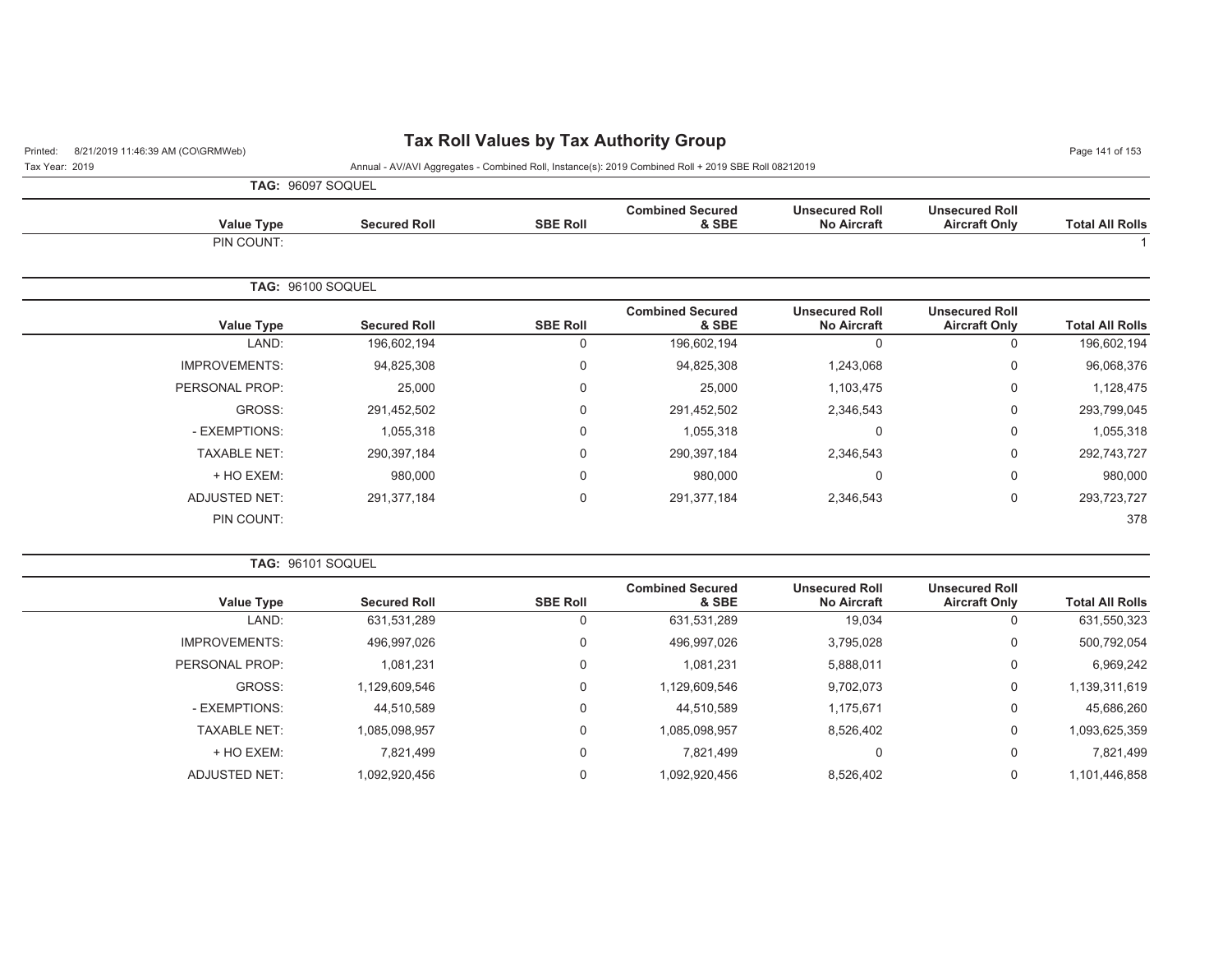## Printed: 8/21/2019 11:46:39 AM (CO\GRMWeb) **Tax Roll Values by Tax Authority Group** Page 142 of 153

Tax Year: 2019 Annual - AV/AVI Aggregates - Combined Roll, Instance(s): 2019 Combined Roll + 2019 SBE Roll 08212019

|  | <b>TAG: 96101 SOQUEL</b> |
|--|--------------------------|

| <b>Total All Rolls</b> | <b>Unsecured Roll</b><br><b>Aircraft Only</b> | <b>Unsecured Roll</b><br><b>No Aircraft</b> | <b>Combined Secured</b><br>& SBE | <b>SBE Roll</b> | <b>Secured Roll</b> | <b>Value Type</b>        |
|------------------------|-----------------------------------------------|---------------------------------------------|----------------------------------|-----------------|---------------------|--------------------------|
| 2,959                  |                                               |                                             |                                  |                 |                     | PIN COUNT:               |
|                        |                                               |                                             |                                  |                 |                     | <b>TAG: 96103 SOQUEL</b> |
| <b>Total All Rolls</b> | <b>Unsecured Roll</b><br><b>Aircraft Only</b> | <b>Unsecured Roll</b><br><b>No Aircraft</b> | <b>Combined Secured</b><br>& SBE | <b>SBE Roll</b> | <b>Secured Roll</b> | <b>Value Type</b>        |
| 493,721,687            | $\mathbf 0$                                   | 78,322                                      | 493,643,365                      | 0               | 493,643,365         | LAND:                    |
| 569,474,628            | $\mathbf 0$                                   | 26,102,342                                  | 543,372,286                      | 0               | 543,372,286         | <b>IMPROVEMENTS:</b>     |
| 77,970,944             | $\mathbf 0$                                   | 38,281,708                                  | 39,689,236                       | 0               | 39,689,236          | PERSONAL PROP:           |
| 1,141,167,259          | 0                                             | 64,462,372                                  | 1,076,704,887                    | 0               | 1,076,704,887       | GROSS:                   |
| 250,988,725            | $\mathbf 0$                                   | 17,231,645                                  | 233,757,080                      | 0               | 233,757,080         | - EXEMPTIONS:            |
| 890, 178, 534          | 0                                             | 47,230,727                                  | 842,947,807                      | 0               | 842,947,807         | <b>TAXABLE NET:</b>      |
| 4,256,000              | $\mathbf 0$                                   | $\overline{0}$                              | 4,256,000                        | 0               | 4,256,000           | + HO EXEM:               |
| 894,434,534            | $\mathbf 0$                                   | 47,230,727                                  | 847,203,807                      | 0               | 847,203,807         | ADJUSTED NET:            |
| 2,149                  |                                               |                                             |                                  |                 |                     | PIN COUNT:               |

**TAG:** 96104 SOQUEL

| <b>Value Type</b>    | <b>Secured Roll</b> | <b>SBE Roll</b> | <b>Combined Secured</b><br>& SBE | <b>Unsecured Roll</b><br><b>No Aircraft</b> | <b>Unsecured Roll</b><br><b>Aircraft Only</b> | <b>Total All Rolls</b> |
|----------------------|---------------------|-----------------|----------------------------------|---------------------------------------------|-----------------------------------------------|------------------------|
| LAND:                | 12,588,959          | 0               | 12,588,959                       | 0                                           | 0                                             | 12,588,959             |
| <b>IMPROVEMENTS:</b> | 14,861,698          | 0               | 14,861,698                       | 0                                           | 0                                             | 14,861,698             |
| PERSONAL PROP:       | 42,000              | 0               | 42,000                           | 354,026                                     | 0                                             | 396,026                |
| GROSS:               | 27,492,657          | 0               | 27,492,657                       | 354,026                                     | 0                                             | 27,846,683             |
| - EXEMPTIONS:        | 5,621,100           | 0               | 5,621,100                        | 0                                           | 0                                             | 5,621,100              |
| <b>TAXABLE NET:</b>  | 21,871,557          | 0               | 21,871,557                       | 354,026                                     | 0                                             | 22,225,583             |
| + HO EXEM:           | 147,000             | 0               | 147,000                          | 0                                           | 0                                             | 147,000                |
| ADJUSTED NET:        | 22,018,557          | 0               | 22,018,557                       | 354,026                                     | 0                                             | 22,372,583             |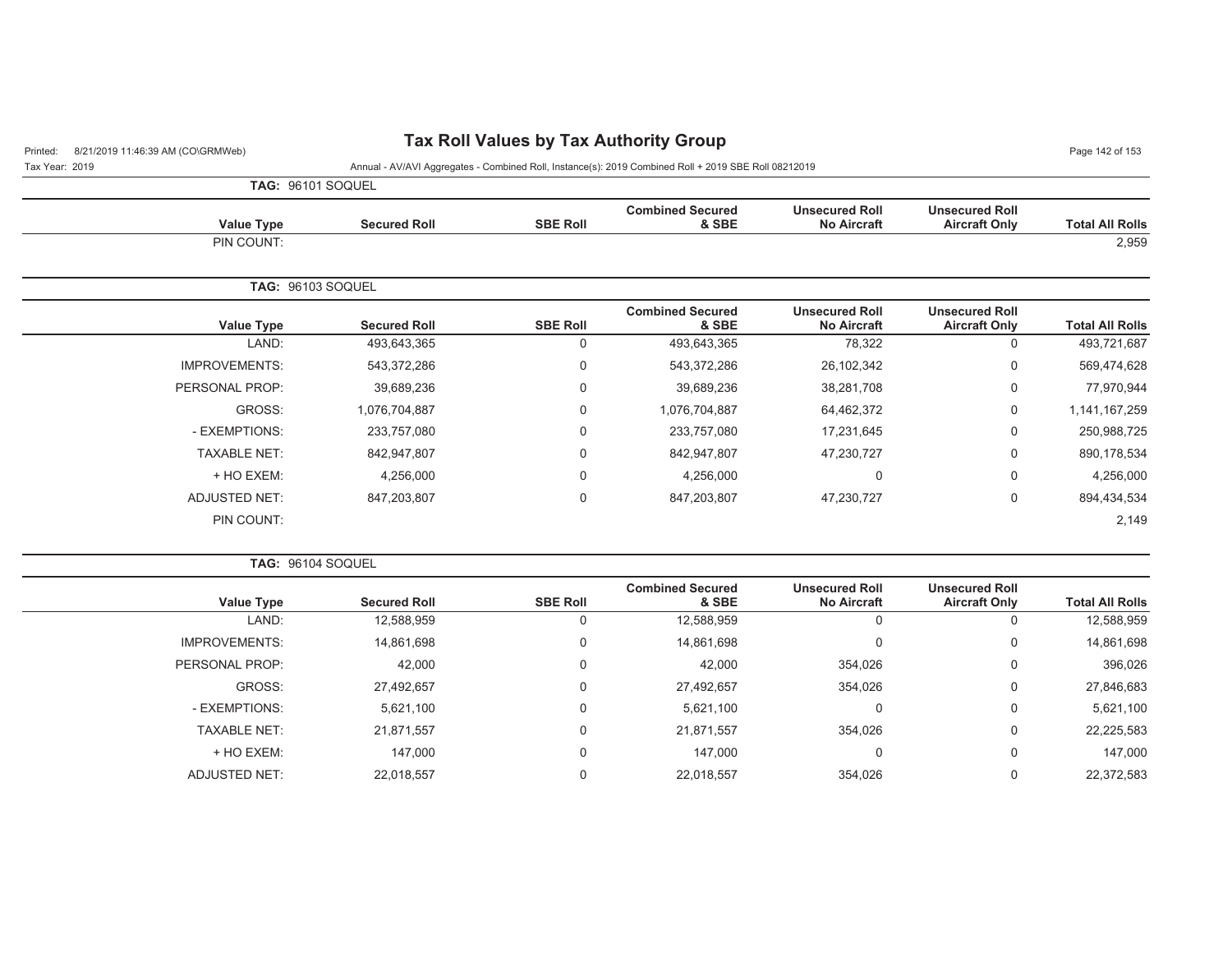## Printed: 8/21/2019 11:46:39 AM (CO\GRMWeb) **Tax Roll Values by Tax Authority Group** Page 143 of 153

Tax Year: 2019 Annual - AV/AVI Aggregates - Combined Roll, Instance(s): 2019 Combined Roll + 2019 SBE Roll 08212019

|                      | TAG: 96104 SOQUEL        |                 |                                  |                                             |                                               |                        |
|----------------------|--------------------------|-----------------|----------------------------------|---------------------------------------------|-----------------------------------------------|------------------------|
| Value Type           | <b>Secured Roll</b>      | <b>SBE Roll</b> | <b>Combined Secured</b><br>& SBE | <b>Unsecured Roll</b><br><b>No Aircraft</b> | <b>Unsecured Roll</b><br><b>Aircraft Only</b> | <b>Total All Rolls</b> |
| PIN COUNT:           |                          |                 |                                  |                                             |                                               | 44                     |
|                      | <b>TAG: 96105 SOQUEL</b> |                 |                                  |                                             |                                               |                        |
| Value Type           | <b>Secured Roll</b>      | <b>SBE Roll</b> | <b>Combined Secured</b><br>& SBE | <b>Unsecured Roll</b><br><b>No Aircraft</b> | <b>Unsecured Roll</b><br><b>Aircraft Only</b> | <b>Total All Rolls</b> |
| LAND:                | 28,680,056               | $\Omega$        | 28,680,056                       | 0                                           | 0                                             | 28,680,056             |
| <b>IMPROVEMENTS:</b> | 26,780,103               | $\mathbf 0$     | 26,780,103                       | 0                                           | $\mathbf 0$                                   | 26,780,103             |
| PERSONAL PROP:       | $\mathbf 0$              | $\mathbf 0$     | $\mathbf 0$                      | 52,488                                      | 0                                             | 52,488                 |
| GROSS:               | 55,460,159               | $\Omega$        | 55,460,159                       | 52,488                                      | $\mathbf 0$                                   | 55,512,647             |
| - EXEMPTIONS:        | 120,966                  | $\Omega$        | 120,966                          | 0                                           | $\mathbf 0$                                   | 120,966                |
| <b>TAXABLE NET:</b>  | 55,339,193               | $\mathbf 0$     | 55,339,193                       | 52,488                                      | 0                                             | 55,391,681             |
| + HO EXEM:           | 117,600                  | $\mathbf 0$     | 117,600                          | 0                                           | $\mathbf 0$                                   | 117,600                |
| <b>ADJUSTED NET:</b> | 55,456,793               | $\Omega$        | 55,456,793                       | 52,488                                      | 0                                             | 55,509,281             |
| PIN COUNT:           |                          |                 |                                  |                                             |                                               | 58                     |

**TAG:** 96106 SOQUEL

| <b>Value Type</b>    | <b>Secured Roll</b> | <b>SBE Roll</b> | <b>Combined Secured</b><br>& SBE | <b>Unsecured Roll</b><br><b>No Aircraft</b> | <b>Unsecured Roll</b><br><b>Aircraft Only</b> | <b>Total All Rolls</b> |
|----------------------|---------------------|-----------------|----------------------------------|---------------------------------------------|-----------------------------------------------|------------------------|
| LAND:                | 26,787,086          | 0               | 26,787,086                       |                                             | 0                                             | 26,787,086             |
| <b>IMPROVEMENTS:</b> | 25,968,028          | 0               | 25,968,028                       | 0                                           | 0                                             | 25,968,028             |
| GROSS:               | 52,755,114          | 0               | 52,755,114                       | 0                                           | 0                                             | 52,755,114             |
| - EXEMPTIONS:        | 454.437             | 0               | 454.437                          | 0                                           | 0                                             | 454,437                |
| <b>TAXABLE NET:</b>  | 52,300,677          | 0               | 52,300,677                       | 0                                           | 0                                             | 52,300,677             |
| + HO EXEM:           | 315,000             | 0               | 315.000                          | 0                                           | 0                                             | 315,000                |
| ADJUSTED NET:        | 52,615,677          | 0               | 52,615,677                       | 0                                           | 0                                             | 52,615,677             |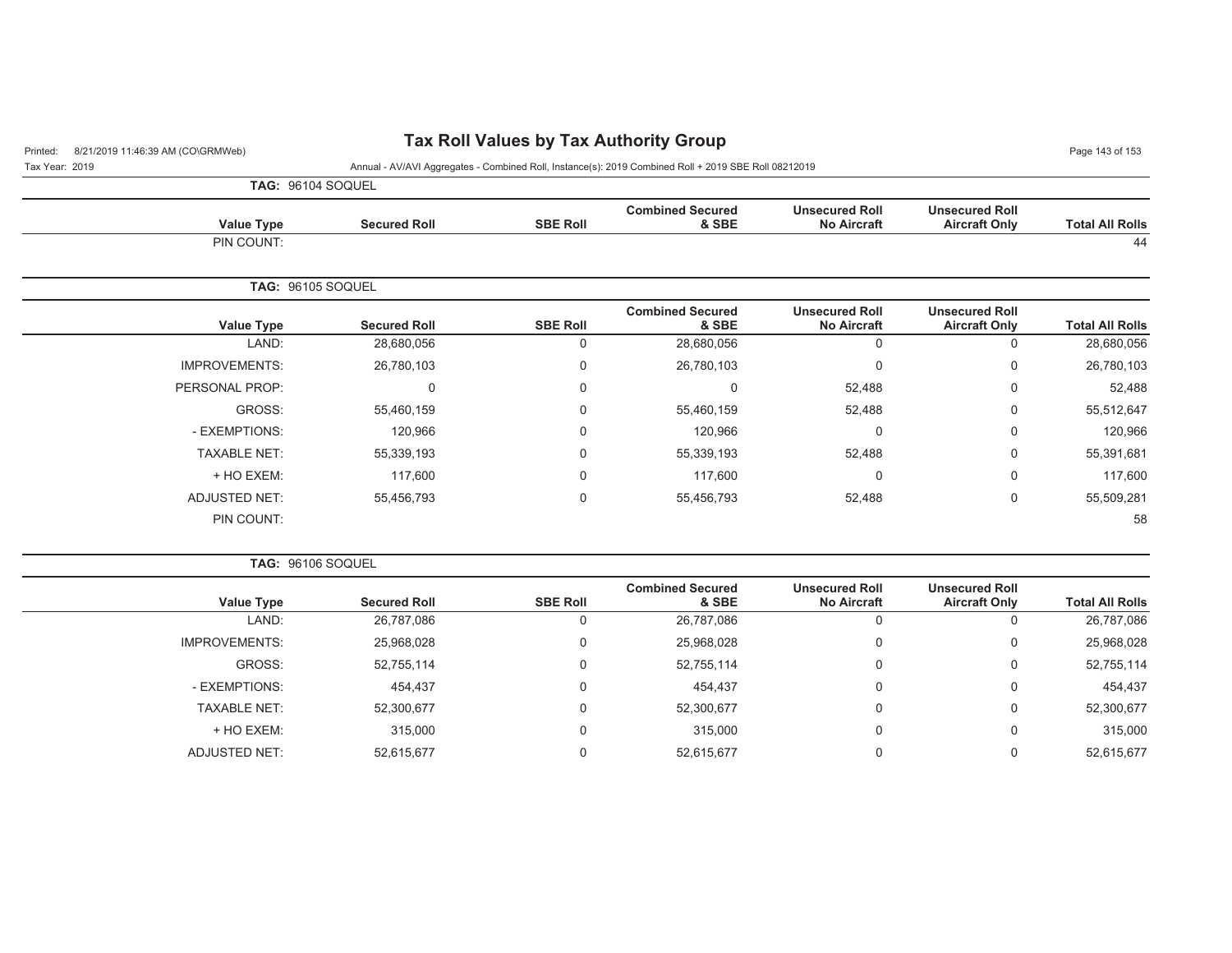# Printed: 8/21/2019 11:46:39 AM (CO\GRMWeb) **Tax Roll Values by Tax Authority Group** Page 114:46:39 AM (CO\GRMWeb)

Tax Year: 2019 Annual - AV/AVI Aggregates - Combined Roll, Instance(s): 2019 Combined Roll + 2019 SBE Roll 08212019

**TAG:** 96106 SOQUEL

PIN COUNT:

| <b>Total All Rolls</b> | <b>Unsecured Roll</b><br><b>Aircraft Only</b>                                                                                                                   | <b>Unsecured Roll</b><br><b>No Aircraft</b> | <b>Combined Secured</b><br>& SBE | <b>SBE Roll</b> | <b>Secured Roll</b> | Value Type               |  |
|------------------------|-----------------------------------------------------------------------------------------------------------------------------------------------------------------|---------------------------------------------|----------------------------------|-----------------|---------------------|--------------------------|--|
| 70                     | <b>Combined Secured</b><br><b>Unsecured Roll</b><br><b>Unsecured Roll</b><br><b>No Aircraft</b><br>& SBE<br><b>Aircraft Only</b><br>26,982,371<br>$\Omega$<br>0 |                                             |                                  | PIN COUNT:      |                     |                          |  |
|                        |                                                                                                                                                                 |                                             |                                  |                 |                     |                          |  |
|                        |                                                                                                                                                                 |                                             |                                  |                 |                     | <b>TAG: 96107 SOQUEL</b> |  |
| <b>Total All Rolls</b> |                                                                                                                                                                 |                                             |                                  | <b>SBE Roll</b> | <b>Secured Roll</b> | <b>Value Type</b>        |  |
| 26,982,371             |                                                                                                                                                                 |                                             |                                  | 0               | 26,982,371          | LAND:                    |  |
| 28,335,009             | 0                                                                                                                                                               | 0                                           | 28,335,009                       | 0               | 28,335,009          | <b>IMPROVEMENTS:</b>     |  |
| 55,317,380             | 0                                                                                                                                                               | 0                                           | 55,317,380                       | $\Omega$        | 55,317,380          | GROSS:                   |  |

- EXEMPTIONS: 196,688 0 196,688 0 0 196,688 TAXABLE NET: 55,120,692 0 55,120,692 0 0 55,120,692 + HO EXEM: 196,000 0 196,000 0 0 196,000 ADJUSTED NET: 55,316,692 0 55,316,692 55,316,692

.<br>В 1992 — после после после после после после после после после после после после после после после после после

|                        |                                               |                                             |                                  |                 | <b>TAG: 96108 SOQUEL</b> |                      |  |
|------------------------|-----------------------------------------------|---------------------------------------------|----------------------------------|-----------------|--------------------------|----------------------|--|
| <b>Total All Rolls</b> | <b>Unsecured Roll</b><br><b>Aircraft Only</b> | <b>Unsecured Roll</b><br><b>No Aircraft</b> | <b>Combined Secured</b><br>& SBE | <b>SBE Roll</b> | <b>Secured Roll</b>      | <b>Value Type</b>    |  |
| 64,284,874             | 0                                             |                                             | 64,284,874                       | 0               | 64,284,874               | LAND:                |  |
| 42,874,113             | 0                                             | 554,761                                     | 42,319,352                       | 0               | 42,319,352               | <b>IMPROVEMENTS:</b> |  |
| 1,438,355              | 0                                             | 735,701                                     | 702,654                          | 0               | 702,654                  | PERSONAL PROP:       |  |
| 108,597,342            | 0                                             | 1,290,462                                   | 107,306,880                      | 0               | 107,306,880              | GROSS:               |  |
| 4,710,614              | 0                                             | 0                                           | 4,710,614                        | 0               | 4,710,614                | - EXEMPTIONS:        |  |
| 103,886,728            | 0                                             | 1,290,462                                   | 102,596,266                      | 0               | 102,596,266              | <b>TAXABLE NET:</b>  |  |
| 602,000                | 0                                             | 0                                           | 602,000                          | 0               | 602,000                  | + HO EXEM:           |  |
| 104,488,728            | 0                                             | 1,290,462                                   | 103,198,266                      | 0               | 103,198,266              | <b>ADJUSTED NET:</b> |  |
|                        |                                               |                                             |                                  |                 |                          |                      |  |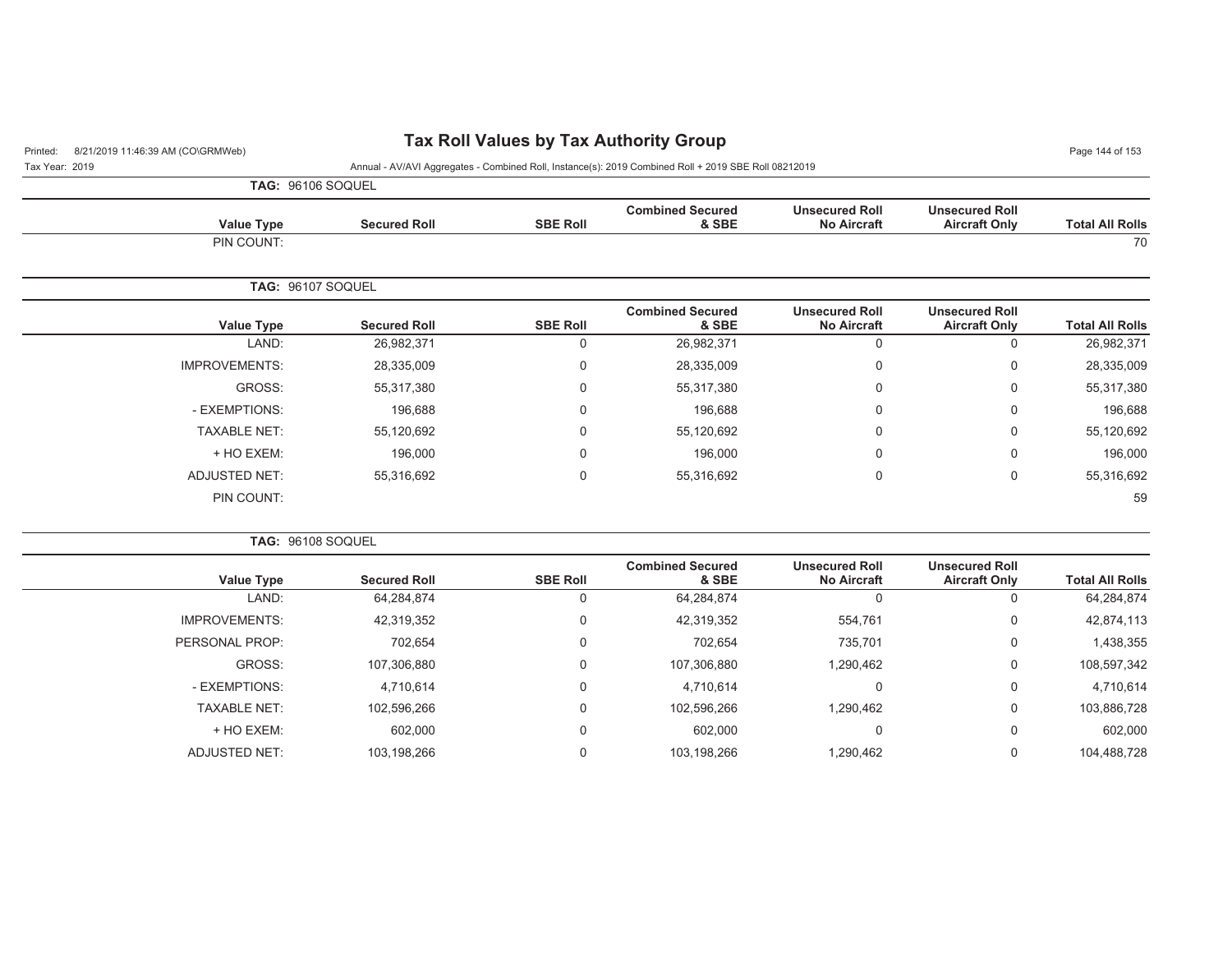## Printed: 8/21/2019 11:46:39 AM (CO\GRMWeb) **Tax Roll Values by Tax Authority Group** Page 145 of 153

Tax Year: 2019 Annual - AV/AVI Aggregates - Combined Roll, Instance(s): 2019 Combined Roll + 2019 SBE Roll 08212019

| <b>TAG: 96108 SOQUEL</b> |
|--------------------------|
|                          |

| <b>Total All Rolls</b> | <b>Unsecured Roll</b><br><b>Aircraft Only</b> | <b>Unsecured Roll</b><br><b>No Aircraft</b> | <b>Combined Secured</b><br>& SBE | <b>SBE Roll</b> | <b>Secured Roll</b> | <b>Value Type</b>    |
|------------------------|-----------------------------------------------|---------------------------------------------|----------------------------------|-----------------|---------------------|----------------------|
| 228                    |                                               |                                             |                                  |                 |                     | PIN COUNT:           |
|                        |                                               |                                             |                                  |                 |                     | TAG: 96109 SOQUEL    |
| <b>Total All Rolls</b> | <b>Unsecured Roll</b><br><b>Aircraft Only</b> | <b>Unsecured Roll</b><br><b>No Aircraft</b> | <b>Combined Secured</b><br>& SBE | <b>SBE Roll</b> | <b>Secured Roll</b> | <b>Value Type</b>    |
| 19,832,618             | 0                                             | 0                                           | 19,832,618                       | $\mathbf 0$     | 19,832,618          | LAND:                |
| 26,171,005             | $\mathbf 0$                                   | 0                                           | 26,171,005                       | 0               | 26,171,005          | <b>IMPROVEMENTS:</b> |
| 2,632,338              | 54,235                                        | 44,960                                      | 2,533,143                        | $\mathbf 0$     | 2,533,143           | PERSONAL PROP:       |
| 48,635,961             | 54,235                                        | 44,960                                      | 48,536,766                       | 0               | 48,536,766          | GROSS:               |
| 169,096                | $\mathbf 0$                                   | 0                                           | 169,096                          | $\mathbf 0$     | 169,096             | - EXEMPTIONS:        |
| 48,466,865             | 54,235                                        | 44,960                                      | 48,367,670                       | 0               | 48,367,670          | <b>TAXABLE NET:</b>  |
| 168,000                | $\mathbf 0$                                   | 0                                           | 168,000                          | $\mathbf 0$     | 168,000             | + HO EXEM:           |
| 48,634,865             | 54,235                                        | 44,960                                      | 48,535,670                       | $\mathbf 0$     | 48,535,670          | ADJUSTED NET:        |
| 45                     |                                               |                                             |                                  |                 |                     | PIN COUNT:           |
|                        |                                               |                                             |                                  |                 |                     |                      |

**TAG:** 96110 SOQUEL

| <b>Value Type</b>    | <b>Secured Roll</b> | <b>SBE Roll</b> | <b>Combined Secured</b><br>& SBE | <b>Unsecured Roll</b><br><b>No Aircraft</b> | <b>Unsecured Roll</b><br><b>Aircraft Only</b> | <b>Total All Rolls</b> |
|----------------------|---------------------|-----------------|----------------------------------|---------------------------------------------|-----------------------------------------------|------------------------|
| LAND:                | 8,870,313           |                 | 8,870,313                        | υ                                           |                                               | 8,870,313              |
| <b>IMPROVEMENTS:</b> | 4,480,769           | $\Omega$        | 4,480,769                        | 0                                           | 0                                             | 4,480,769              |
| PERSONAL PROP:       |                     | 0               |                                  | 24,129                                      | 0                                             | 24,129                 |
| GROSS:               | 13,351,082          | 0               | 13,351,082                       | 24,129                                      | 0                                             | 13,375,211             |
| - EXEMPTIONS:        | 14,376              | 0               | 14,376                           | 0                                           | 0                                             | 14,376                 |
| <b>TAXABLE NET:</b>  | 13,336,706          | $\Omega$        | 13,336,706                       | 24,129                                      | 0                                             | 13,360,835             |
| + HO EXEM:           | 14,000              | 0               | 14,000                           | 0                                           | $\Omega$                                      | 14,000                 |
| ADJUSTED NET:        | 13,350,706          |                 | 13,350,706                       | 24,129                                      |                                               | 13,374,835             |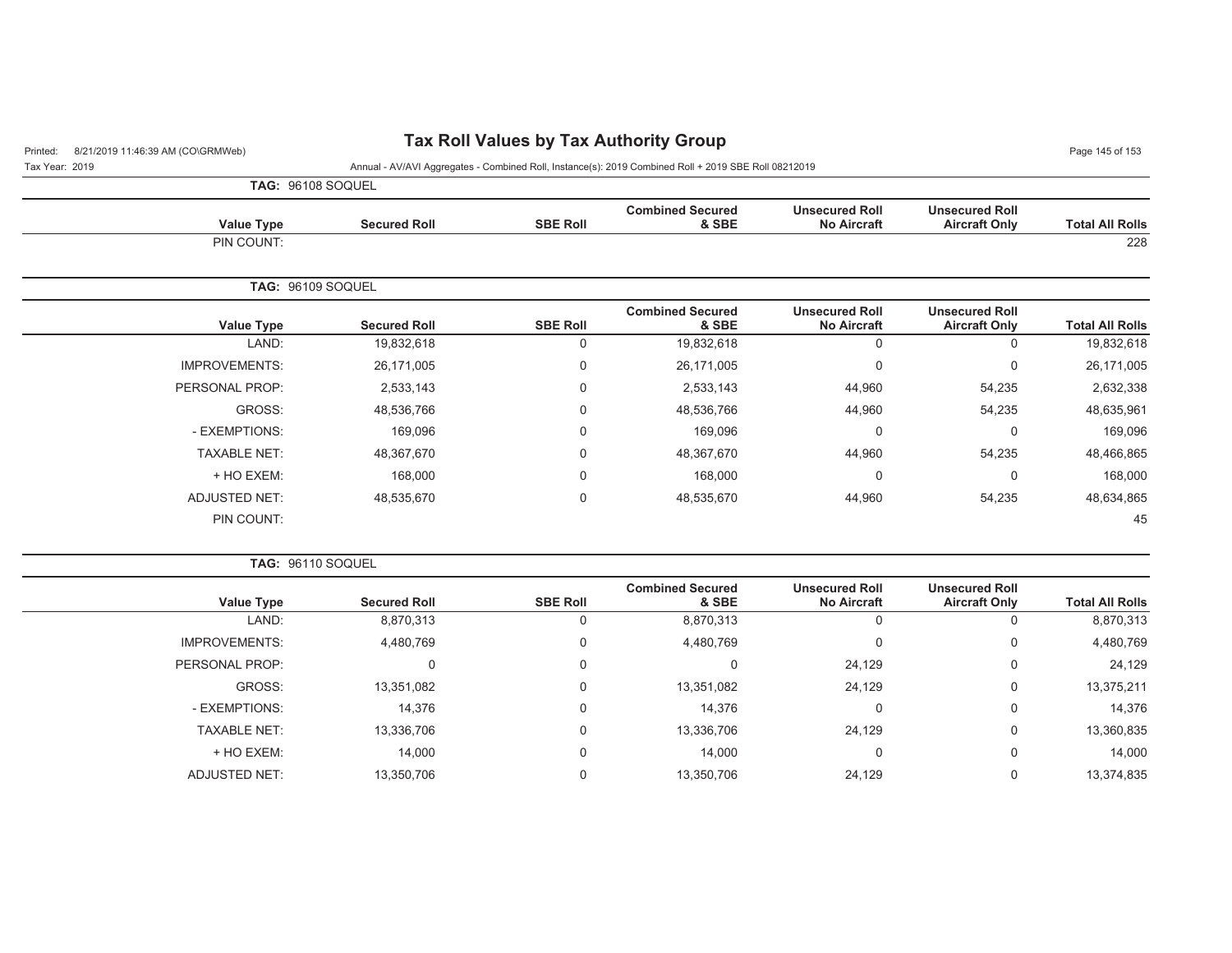# Printed: 8/21/2019 11:46:39 AM (CO\GRMWeb) **Tax Roll Values by Tax Authority Group** Page 146 of 153

| Tax Year: 2019 |  | Annual - AV/AVI Aggregates - Combined Roll, Instance(s): 2019 Combined Roll + 2019 SBE Roll 08212019 |  |  |
|----------------|--|------------------------------------------------------------------------------------------------------|--|--|

**TAG:** 96110 SOQUEL

|                        |                                               |                                             |                                  |                 | <b>IAU.</b> 90110 OUQUEL |                      |
|------------------------|-----------------------------------------------|---------------------------------------------|----------------------------------|-----------------|--------------------------|----------------------|
| <b>Total All Rolls</b> | <b>Unsecured Roll</b><br><b>Aircraft Only</b> | <b>Unsecured Roll</b><br><b>No Aircraft</b> | <b>Combined Secured</b><br>& SBE | <b>SBE Roll</b> | <b>Secured Roll</b>      | <b>Value Type</b>    |
| 14                     |                                               |                                             |                                  |                 |                          | PIN COUNT:           |
|                        |                                               |                                             |                                  |                 |                          | TAG: 96111 SOQUEL    |
| <b>Total All Rolls</b> | <b>Unsecured Roll</b><br><b>Aircraft Only</b> | <b>Unsecured Roll</b><br><b>No Aircraft</b> | <b>Combined Secured</b><br>& SBE | <b>SBE Roll</b> | <b>Secured Roll</b>      | <b>Value Type</b>    |
| 149,421,909            | 0                                             | 0                                           | 149,421,909                      | 0               | 149,421,909              | LAND:                |
| 104,708,898            | 0                                             | 5,219                                       | 104,703,679                      | 0               | 104,703,679              | <b>IMPROVEMENTS:</b> |
| 308,811                | $\mathbf 0$                                   | 292,311                                     | 16,500                           | 0               | 16,500                   | PERSONAL PROP:       |
| 254,439,618            | 0                                             | 297,530                                     | 254,142,088                      | 0               | 254,142,088              | GROSS:               |
| 1,268,161              | 0                                             | 0                                           | 1,268,161                        | $\Omega$        | 1,268,161                | - EXEMPTIONS:        |
| 253, 171, 457          | 0                                             | 297,530                                     | 252,873,927                      | $\Omega$        | 252,873,927              | <b>TAXABLE NET:</b>  |
| 1,118,600              | 0                                             | $\mathbf 0$                                 | 1,118,600                        | $\overline{0}$  | 1,118,600                | + HO EXEM:           |
| 254,290,057            | $\mathbf 0$                                   | 297,530                                     | 253,992,527                      | 0               | 253,992,527              | <b>ADJUSTED NET:</b> |
| 358                    |                                               |                                             |                                  |                 |                          | PIN COUNT:           |

**TAG:** 96112 SOQUEL

| <b>Value Type</b>    | <b>Secured Roll</b> | <b>SBE Roll</b> | <b>Combined Secured</b><br>& SBE | <b>Unsecured Roll</b><br><b>No Aircraft</b> | <b>Unsecured Roll</b><br><b>Aircraft Only</b> | <b>Total All Rolls</b> |
|----------------------|---------------------|-----------------|----------------------------------|---------------------------------------------|-----------------------------------------------|------------------------|
| LAND:                | 23,554,418          |                 | 23,554,418                       |                                             |                                               | 23,554,418             |
| <b>IMPROVEMENTS:</b> | 18,375,908          |                 | 18,375,908                       | 14,835                                      |                                               | 18,390,743             |
| PERSONAL PROP:       | 0                   | 0               | 0                                | 58,704                                      | $\Omega$                                      | 58,704                 |
| GROSS:               | 41,930,326          |                 | 41,930,326                       | 73,539                                      |                                               | 42,003,865             |
| - EXEMPTIONS:        | 867,322             |                 | 867,322                          | υ                                           | $\Omega$                                      | 867,322                |
| <b>TAXABLE NET:</b>  | 41,063,004          |                 | 41,063,004                       | 73,539                                      | $\Omega$                                      | 41,136,543             |
| + HO EXEM:           | 182,000             |                 | 182,000                          |                                             | $\Omega$                                      | 182,000                |
| ADJUSTED NET:        | 41,245,004          |                 | 41,245,004                       | 73,539                                      |                                               | 41,318,543             |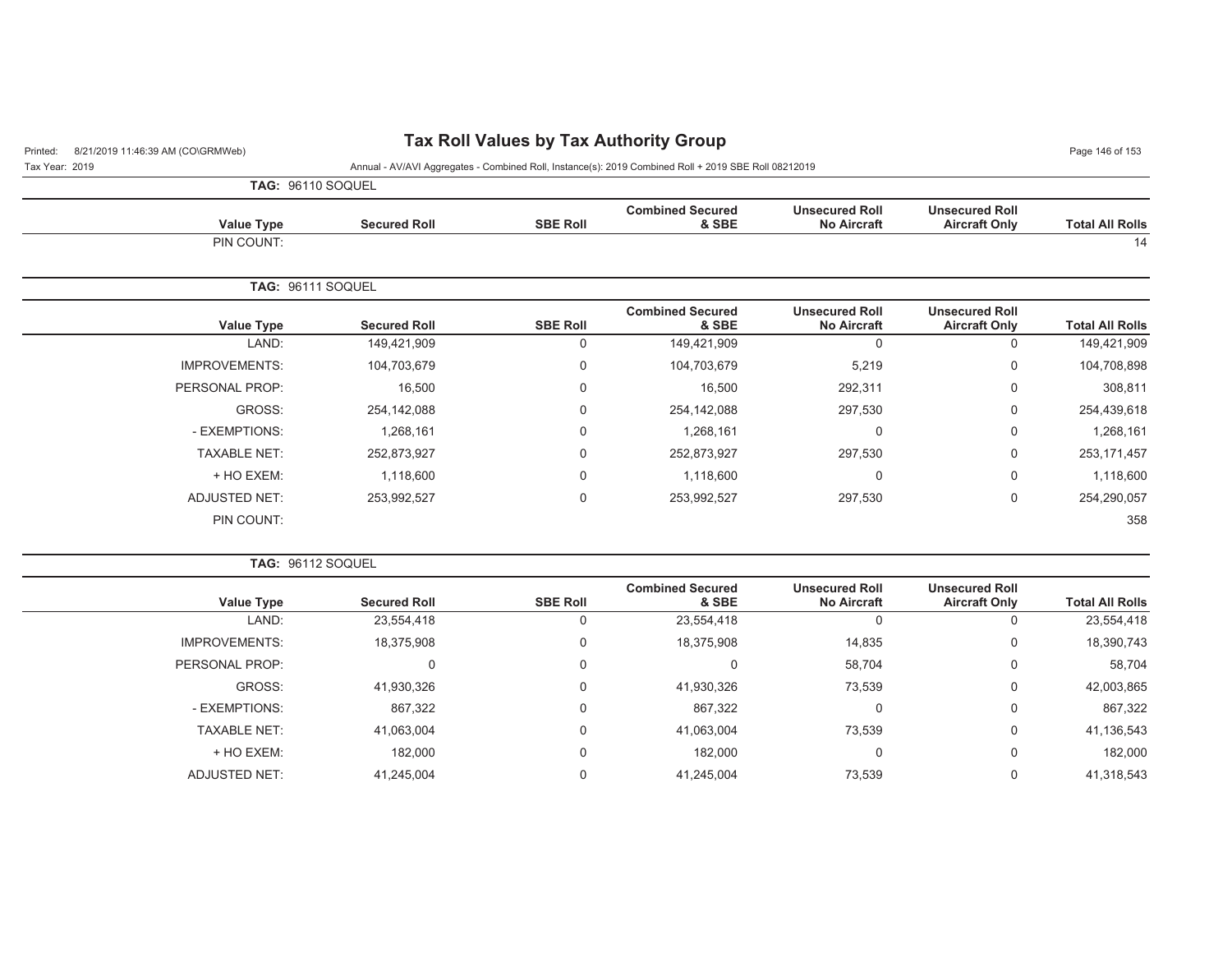## Printed: 8/21/2019 11:46:39 AM (CO\GRMWeb) **Tax Roll Values by Tax Authority Group** Page 147 of 153

Tax Year: 2019 Annual - AV/AVI Aggregates - Combined Roll, Instance(s): 2019 Combined Roll + 2019 SBE Roll 08212019

| nnual - AV/AVI Aggr |  |  |  |  |  |  |  |
|---------------------|--|--|--|--|--|--|--|
|---------------------|--|--|--|--|--|--|--|

| <b>TAG: 96112 SOQUEL</b> |                     |                 |                                  |                                             |                                               |                        |
|--------------------------|---------------------|-----------------|----------------------------------|---------------------------------------------|-----------------------------------------------|------------------------|
| <b>Value Type</b>        | <b>Secured Roll</b> | <b>SBE Roll</b> | <b>Combined Secured</b><br>& SBE | <b>Unsecured Roll</b><br><b>No Aircraft</b> | <b>Unsecured Roll</b><br><b>Aircraft Only</b> | <b>Total All Rolls</b> |
| PIN COUNT:               |                     |                 |                                  |                                             |                                               | 74                     |

|                        |                                               |                                             |                                  |                 |                     | <b>TAG: 96113 SOQUEL</b> |
|------------------------|-----------------------------------------------|---------------------------------------------|----------------------------------|-----------------|---------------------|--------------------------|
| <b>Total All Rolls</b> | <b>Unsecured Roll</b><br><b>Aircraft Only</b> | <b>Unsecured Roll</b><br><b>No Aircraft</b> | <b>Combined Secured</b><br>& SBE | <b>SBE Roll</b> | <b>Secured Roll</b> | <b>Value Type</b>        |
| 12,723,362             | 0                                             | 0                                           | 12,723,362                       | $\Omega$        | 12,723,362          | LAND:                    |
| 8,758,176              | 0                                             | 5,500                                       | 8,752,676                        | 0               | 8,752,676           | <b>IMPROVEMENTS:</b>     |
| 35,746                 | 0                                             | 35,746                                      |                                  | $\mathbf 0$     | 0                   | PERSONAL PROP:           |
| 21,517,284             | 0                                             | 41,246                                      | 21,476,038                       | $\Omega$        | 21,476,038          | GROSS:                   |
| 56,000                 | 0                                             | 0                                           | 56,000                           | $\mathbf 0$     | 56,000              | - EXEMPTIONS:            |
| 21,461,284             | 0                                             | 41,246                                      | 21,420,038                       | $\mathbf 0$     | 21,420,038          | <b>TAXABLE NET:</b>      |
| 56,000                 | 0                                             | 0                                           | 56,000                           | $\mathbf 0$     | 56,000              | + HO EXEM:               |
| 21,517,284             | 0                                             | 41,246                                      | 21,476,038                       | $\mathbf 0$     | 21,476,038          | ADJUSTED NET:            |
| 32                     |                                               |                                             |                                  |                 |                     | PIN COUNT:               |

**TAG:** 96114 SOQUEL

| <b>Value Type</b>    | <b>Secured Roll</b> | <b>SBE Roll</b> | <b>Combined Secured</b><br>& SBE | <b>Unsecured Roll</b><br><b>No Aircraft</b> | <b>Unsecured Roll</b><br><b>Aircraft Only</b> | <b>Total All Rolls</b> |
|----------------------|---------------------|-----------------|----------------------------------|---------------------------------------------|-----------------------------------------------|------------------------|
| LAND:                | 3,286,482           | U               | 3,286,482                        | 0                                           |                                               | 3,286,482              |
| <b>IMPROVEMENTS:</b> | 2,957,191           | 0               | 2,957,191                        | 0                                           |                                               | 2,957,191              |
| GROSS:               | 6,243,673           | 0               | 6,243,673                        | 0                                           |                                               | 6,243,673              |
| - EXEMPTIONS:        | 56,000              | 0               | 56.000                           | 0                                           |                                               | 56,000                 |
| <b>TAXABLE NET:</b>  | 6,187,673           | 0               | 6,187,673                        | 0                                           | 0                                             | 6,187,673              |
| + HO EXEM:           | 56,000              | 0               | 56.000                           | 0                                           | $\Omega$                                      | 56,000                 |
| <b>ADJUSTED NET:</b> | 6,243,673           | 0               | 6,243,673                        | 0                                           |                                               | 6,243,673              |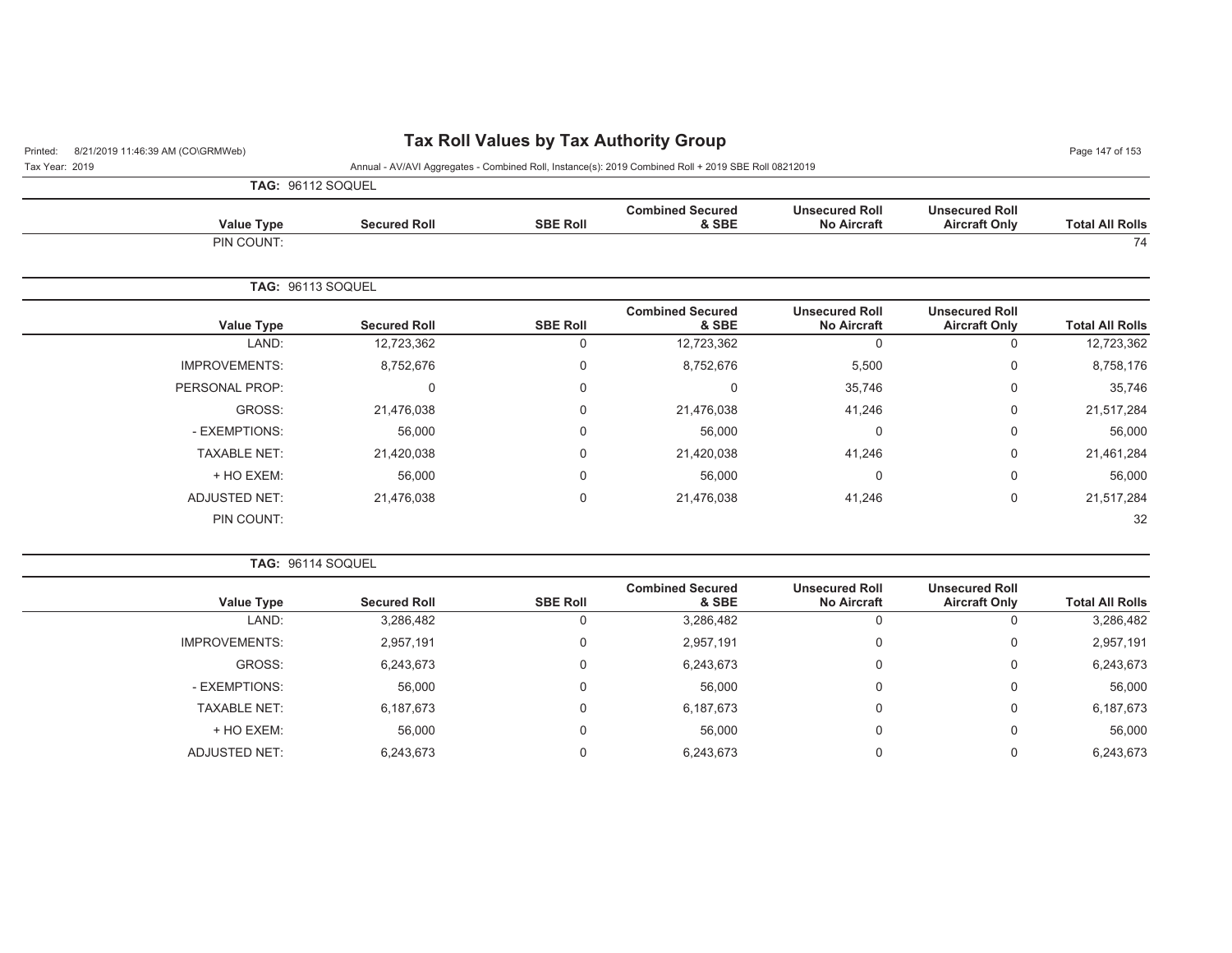## Printed: 8/21/2019 11:46:39 AM (CO\GRMWeb) **Tax Roll Values by Tax Authority Group** Page 11:46:39 AM (CO\GRMWeb)

Tax Year: 2019 Annual - AV/AVI Aggregates - Combined Roll, Instance(s): 2019 Combined Roll + 2019 SBE Roll 08212019

**TAG:** 96114 SOQUEL

PIN COUNT:

| <b>Total All Rolls</b>                           | <b>Unsecured Roll</b><br><b>Aircraft Only</b> | <b>Unsecured Roll</b><br><b>No Aircraft</b> | <b>Combined Secured</b><br>& SBE | <b>SBE Roll</b> | <b>Secured Roll</b> | Value Type               |
|--------------------------------------------------|-----------------------------------------------|---------------------------------------------|----------------------------------|-----------------|---------------------|--------------------------|
| 21                                               |                                               |                                             |                                  |                 |                     | PIN COUNT:               |
|                                                  |                                               |                                             |                                  |                 |                     |                          |
|                                                  |                                               |                                             |                                  |                 |                     | <b>TAG: 96115 SOQUEL</b> |
|                                                  | <b>Unsecured Roll</b>                         | <b>Unsecured Roll</b>                       | <b>Combined Secured</b>          |                 |                     |                          |
|                                                  | <b>Aircraft Only</b>                          | <b>No Aircraft</b>                          | & SBE                            | <b>SBE Roll</b> | <b>Secured Roll</b> | Value Type               |
|                                                  | 0                                             | 0                                           | 6,611,387                        | 0               | 6,611,387           | LAND:                    |
| <b>Total All Rolls</b><br>6,611,387<br>8,730,065 | $\overline{0}$                                | 0                                           | 8,730,065                        | $\Omega$        | 8,730,065           | <b>IMPROVEMENTS:</b>     |

- EXEMPTIONS: 28,000 0 28,000 0 0 28,000 TAXABLE NET: 15,313,452 0 15,313,452 0 0 15,313,452 + HO EXEM: 28,000 0 28,000 0 0 28,000 ADJUSTED NET: 15,341,452 0 15,341,452 15,341,452

 $\sim$  11  $\sim$  11  $\sim$  11  $\sim$  11  $\sim$  11  $\sim$  11  $\sim$  11  $\sim$  11  $\sim$  11  $\sim$  11  $\sim$  11  $\sim$  11

|                        |                                               |                                             |                                  |                 | <b>TAG: 69227 PAJARO VALLEY</b> |                      |  |
|------------------------|-----------------------------------------------|---------------------------------------------|----------------------------------|-----------------|---------------------------------|----------------------|--|
| <b>Total All Rolls</b> | <b>Unsecured Roll</b><br><b>Aircraft Only</b> | <b>Unsecured Roll</b><br><b>No Aircraft</b> | <b>Combined Secured</b><br>& SBE | <b>SBE Roll</b> | <b>Secured Roll</b>             | <b>Value Type</b>    |  |
| 416,160                | υ                                             |                                             | 416.160                          | υ               | 416,160                         | LAND:                |  |
| 176,867                | 0                                             | 0                                           | 176,867                          | U               | 176,867                         | <b>IMPROVEMENTS:</b> |  |
| 593,027                | 0                                             | 0                                           | 593,027                          | υ               | 593,027                         | GROSS:               |  |
| 593.027                | 0                                             | υ                                           | 593.027                          | U               | 593,027                         | <b>TAXABLE NET:</b>  |  |
| 593,027                | 0                                             |                                             | 593,027                          | U               | 593,027                         | ADJUSTED NET:        |  |
|                        |                                               |                                             |                                  |                 |                                 | PIN COUNT:           |  |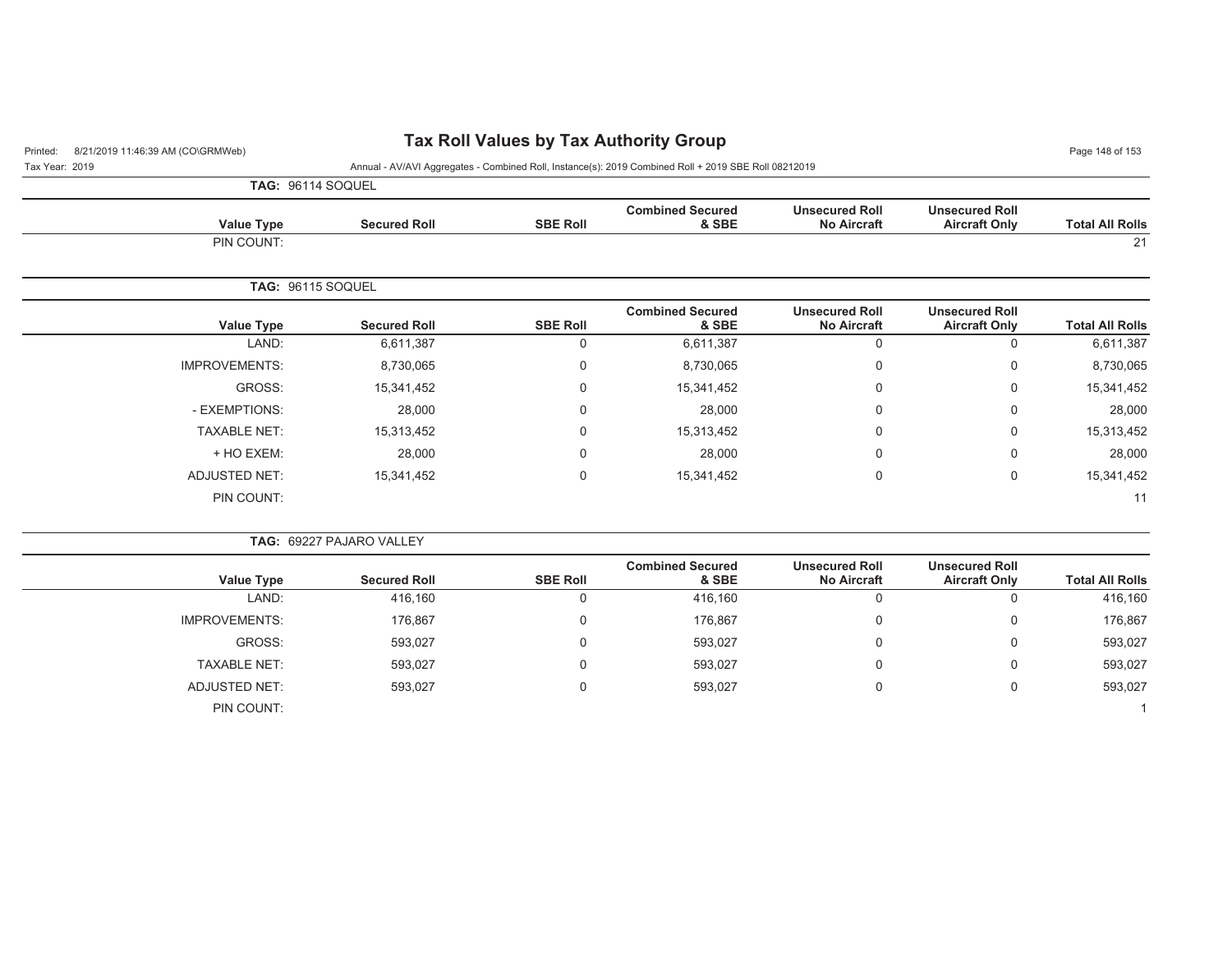## Printed: 8/21/2019 11:46:39 AM (CO\GRMWeb) **Tax Roll Values by Tax Authority Group** Page 149 of 153

### Tax Year: 2019 Annual - AV/AVI Aggregates - Combined Roll, Instance(s): 2019 Combined Roll + 2019 SBE Roll 08212019

|                        |                                               |                                             | TAG: 79023 LOMA PRIETA           |                 |                     |                      |  |  |
|------------------------|-----------------------------------------------|---------------------------------------------|----------------------------------|-----------------|---------------------|----------------------|--|--|
| <b>Total All Rolls</b> | <b>Unsecured Roll</b><br><b>Aircraft Only</b> | <b>Unsecured Roll</b><br><b>No Aircraft</b> | <b>Combined Secured</b><br>& SBE | <b>SBE Roll</b> | <b>Secured Roll</b> | Value Type           |  |  |
| 626,736                |                                               |                                             | 626,736                          | 0               | 626,736             | LAND:                |  |  |
| 998,375                | 0                                             |                                             | 998,375                          | $\mathbf 0$     | 998,375             | <b>IMPROVEMENTS:</b> |  |  |
| 1,625,111              | 0                                             |                                             | 1,625,111                        | $\mathbf 0$     | 1,625,111           | GROSS:               |  |  |
| 14,000                 | 0                                             |                                             | 14,000                           | $\mathbf 0$     | 14,000              | - EXEMPTIONS:        |  |  |
| 1,611,111              | 0                                             |                                             | 1,611,111                        | $\mathbf 0$     | 1,611,111           | <b>TAXABLE NET:</b>  |  |  |
| 14,000                 | 0                                             |                                             | 14,000                           | $\mathbf 0$     | 14,000              | + HO EXEM:           |  |  |
| 1,625,111              | 0                                             |                                             | 1,625,111                        | $\mathbf 0$     | 1,625,111           | ADJUSTED NET:        |  |  |
| 3                      |                                               |                                             |                                  |                 |                     | PIN COUNT:           |  |  |
|                        |                                               |                                             |                                  |                 |                     |                      |  |  |

| <b>TAG: 79024 LOMA PRIETA</b> |
|-------------------------------|
|                               |

| <b>Value Type</b>    | <b>Secured Roll</b> | <b>SBE Roll</b> | <b>Combined Secured</b><br>& SBE | <b>Unsecured Roll</b><br><b>No Aircraft</b> | <b>Unsecured Roll</b><br><b>Aircraft Only</b> | <b>Total All Rolls</b> |
|----------------------|---------------------|-----------------|----------------------------------|---------------------------------------------|-----------------------------------------------|------------------------|
| LAND:                | 55,624              |                 | 55,624                           |                                             | 0                                             | 55,624                 |
| <b>IMPROVEMENTS:</b> | 18,360              |                 | 18,360                           |                                             | 0                                             | 18,360                 |
| GROSS:               | 73,984              |                 | 73,984                           |                                             | 0                                             | 73,984                 |
| <b>TAXABLE NET:</b>  | 73,984              |                 | 73,984                           |                                             | 0                                             | 73,984                 |
| ADJUSTED NET:        | 73.984              |                 | 73,984                           |                                             | 0                                             | 73,984                 |
| PIN COUNT:           |                     |                 |                                  |                                             |                                               |                        |

| <b>Value Type</b>    | <b>Secured Roll</b> | <b>SBE Roll</b> | <b>Combined Secured</b><br>& SBE | <b>Unsecured Roll</b><br><b>No Aircraft</b> | <b>Unsecured Roll</b><br><b>Aircraft Only</b> | <b>Total All Rolls</b> |
|----------------------|---------------------|-----------------|----------------------------------|---------------------------------------------|-----------------------------------------------|------------------------|
| LAND:                | 51,432,298          |                 | 51,432,298                       |                                             | υ                                             | 51,432,298             |
| <b>IMPROVEMENTS:</b> | 58,407,017          |                 | 58,407,017                       |                                             | 0                                             | 58,407,017             |
| PERSONAL PROP:       |                     |                 |                                  | 19.000                                      | 0                                             | 19,000                 |
| GROSS:               | 109,839,315         |                 | 109,839,315                      | 19,000                                      | 0                                             | 109,858,315            |
| - EXEMPTIONS:        | 182.000             |                 | 182.000                          |                                             | 0                                             | 182,000                |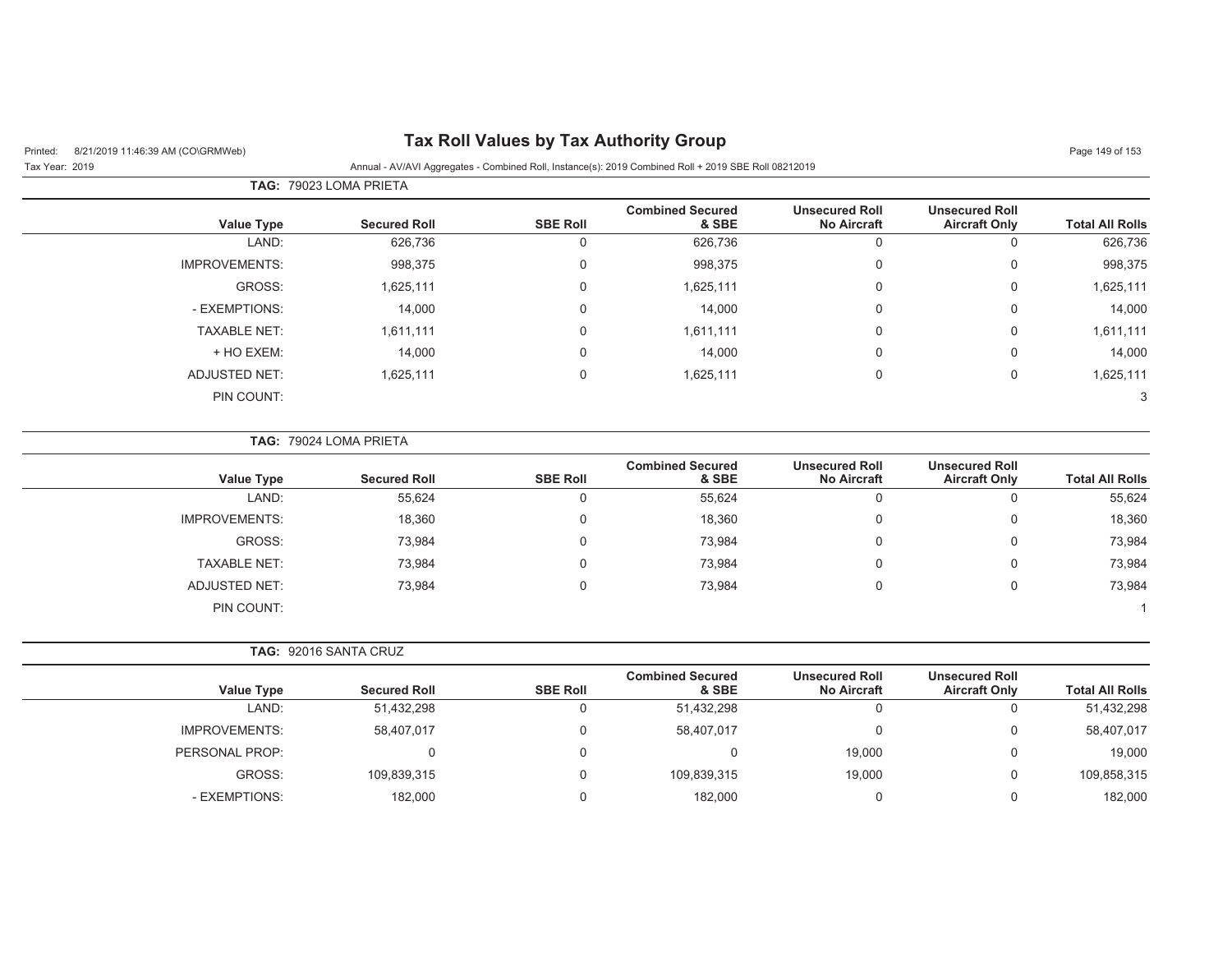## Printed: 8/21/2019 11:46:39 AM (CO\GRMWeb) **Tax Roll Values by Tax Authority Group** Page 150 of 153

 $\sim$ 

### Tax Year: 2019 Annual - AV/AVI Aggregates - Combined Roll, Instance(s): 2019 Combined Roll + 2019 SBE Roll 08212019

|                     | TAG: 92016 SANTA CRUZ |                     |                 |                                  |                                             |                                               |                        |
|---------------------|-----------------------|---------------------|-----------------|----------------------------------|---------------------------------------------|-----------------------------------------------|------------------------|
| <b>Value Type</b>   |                       | <b>Secured Roll</b> | <b>SBE Roll</b> | <b>Combined Secured</b><br>& SBE | <b>Unsecured Roll</b><br><b>No Aircraft</b> | <b>Unsecured Roll</b><br><b>Aircraft Only</b> | <b>Total All Rolls</b> |
| <b>TAXABLE NET:</b> |                       | 109,657,315         |                 | 109,657,315                      | 19,000                                      |                                               | 109,676,315            |
| + HO EXEM:          |                       | 182,000             |                 | 182,000                          |                                             |                                               | 182,000                |
| ADJUSTED NET:       |                       | 109,839,315         |                 | 109,839,315                      | 19,000                                      |                                               | 109,858,315            |
| PIN COUNT:          |                       |                     |                 |                                  |                                             |                                               | 68                     |

### **TAG:** 92015 SANTA CRUZ

| <b>Value Type</b>    | <b>Secured Roll</b> | <b>SBE Roll</b> | <b>Combined Secured</b><br>& SBE | <b>Unsecured Roll</b><br><b>No Aircraft</b> | <b>Unsecured Roll</b><br><b>Aircraft Only</b> | <b>Total All Rolls</b> |
|----------------------|---------------------|-----------------|----------------------------------|---------------------------------------------|-----------------------------------------------|------------------------|
| LAND:                | 544,921             | 0               | 544,921                          | 0                                           | U                                             | 544,921                |
| <b>IMPROVEMENTS:</b> | 657,730             | $\Omega$        | 657,730                          | 0                                           | 0                                             | 657,730                |
| GROSS:               | 1,202,651           | $\Omega$        | 1,202,651                        | 0                                           | 0                                             | 1,202,651              |
| - EXEMPTIONS:        | 7,000               | $\Omega$        | 7,000                            | 0                                           | 0                                             | 7,000                  |
| <b>TAXABLE NET:</b>  | 1,195,651           | $\Omega$        | 1,195,651                        | 0                                           | 0                                             | 1,195,651              |
| + HO EXEM:           | 7,000               | $\Omega$        | 7,000                            | 0                                           | 0                                             | 7,000                  |
| <b>ADJUSTED NET:</b> | 1,202,651           | $\Omega$        | 1,202,651                        | 0                                           | 0                                             | 1,202,651              |
| PIN COUNT:           |                     |                 |                                  |                                             |                                               | 2                      |

#### **TAG:** 94043 SCOTTS VALLEY

| Value Type           | <b>Secured Roll</b> | <b>SBE Roll</b> | <b>Combined Secured</b><br>& SBE | <b>Unsecured Roll</b><br><b>No Aircraft</b> | <b>Unsecured Roll</b><br><b>Aircraft Only</b> | <b>Total All Rolls</b> |
|----------------------|---------------------|-----------------|----------------------------------|---------------------------------------------|-----------------------------------------------|------------------------|
| LAND:                | 62,383,337          |                 | 62,383,337                       | 0                                           | U                                             | 62,383,337             |
| <b>IMPROVEMENTS:</b> | 46,220,029          |                 | 46,220,029                       | 5,000                                       | 0                                             | 46,225,029             |
| PERSONAL PROP:       |                     |                 |                                  | 49,808                                      | 0                                             | 49,808                 |
| GROSS:               | 108,603,366         |                 | 108,603,366                      | 54,808                                      | 0                                             | 108,658,174            |
| - EXEMPTIONS:        | 702,364             |                 | 702,364                          | 0                                           | 0                                             | 702,364                |
| <b>TAXABLE NET:</b>  | 107,901,002         |                 | 107,901,002                      | 54,808                                      | 0                                             | 107,955,810            |
| + HO EXEM:           | 609,000             |                 | 609.000                          | 0                                           | 0                                             | 609,000                |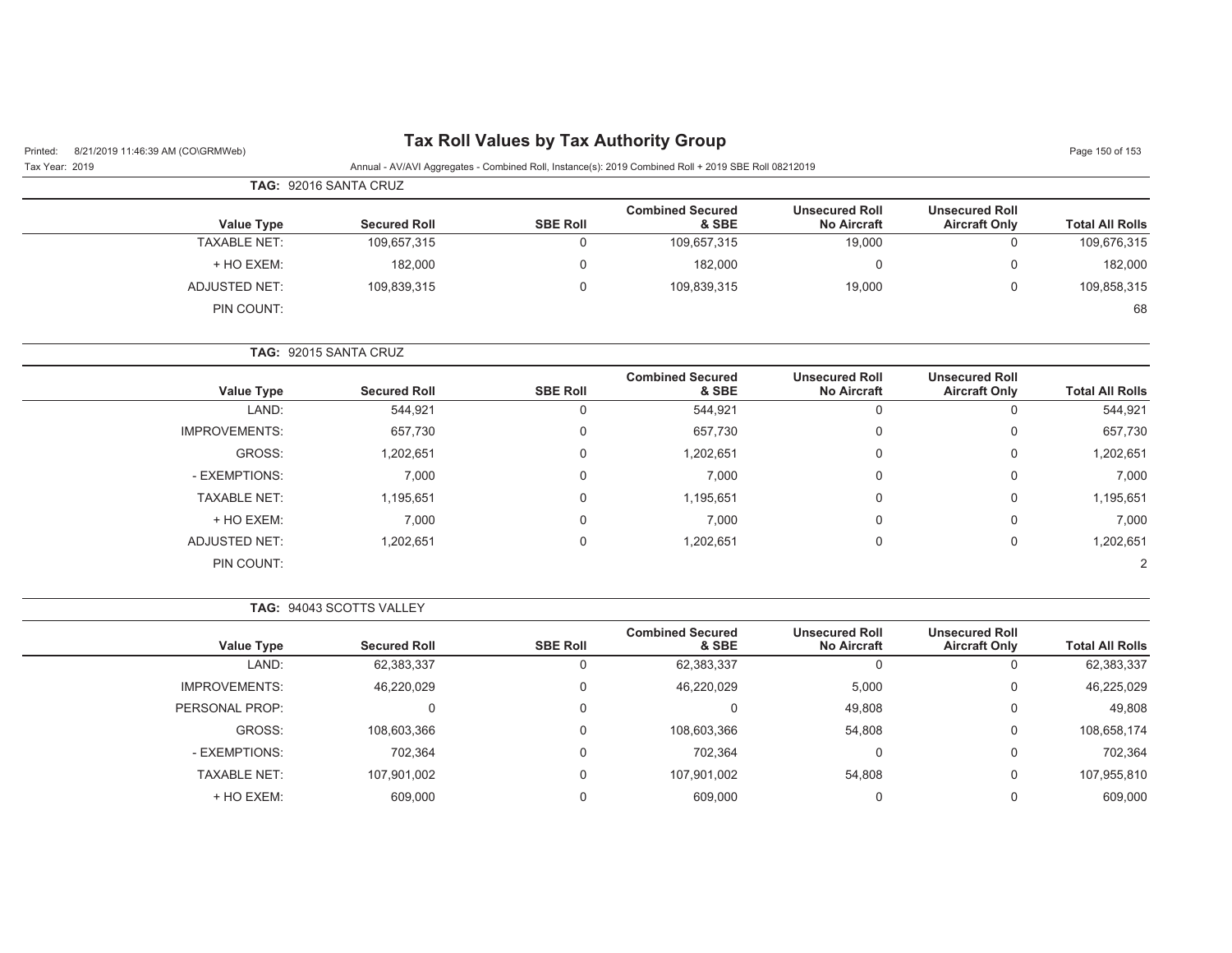| Tax Roll Values by Tax Authority Group |  |  |  |  |  |  |
|----------------------------------------|--|--|--|--|--|--|
|----------------------------------------|--|--|--|--|--|--|

| Page 151 of 153 |  |  |  |
|-----------------|--|--|--|
|-----------------|--|--|--|

| r: 2019<br>$\sim$ |  |  |  |
|-------------------|--|--|--|

| Printed: 8/21/2019 11:46:39 AM (CO\GRMWeb) | <b>I A NOT VAILES BY TAX AUDITITY STOUP</b>                                                          |
|--------------------------------------------|------------------------------------------------------------------------------------------------------|
| Tax Year: 2019                             | Annual - AV/AVI Aggregates - Combined Roll, Instance(s): 2019 Combined Roll + 2019 SBE Roll 08212019 |

|                      | <b>TAG: 94043 SCOTTS VALLEY</b> |                 |                                  |                                             |                                               |                        |
|----------------------|---------------------------------|-----------------|----------------------------------|---------------------------------------------|-----------------------------------------------|------------------------|
| <b>Value Type</b>    | <b>Secured Roll</b>             | <b>SBE Roll</b> | <b>Combined Secured</b><br>& SBE | <b>Unsecured Roll</b><br><b>No Aircraft</b> | <b>Unsecured Roll</b><br><b>Aircraft Only</b> | <b>Total All Rolls</b> |
| <b>ADJUSTED NET:</b> | 108,510,002                     | $\mathbf 0$     | 108,510,002                      | 54,808                                      | $\mathbf 0$                                   | 108,564,810            |
| PIN COUNT:           |                                 |                 |                                  |                                             |                                               | 169                    |
|                      | TAG: 79025 LOMA PRIETA          |                 |                                  |                                             |                                               |                        |
| <b>Value Type</b>    | <b>Secured Roll</b>             | <b>SBE Roll</b> | <b>Combined Secured</b><br>& SBE | <b>Unsecured Roll</b><br><b>No Aircraft</b> | <b>Unsecured Roll</b><br><b>Aircraft Only</b> | <b>Total All Rolls</b> |
| LAND:                | 1,657,671                       | $\mathbf 0$     | 1,657,671                        | $\mathbf 0$                                 | 0                                             | 1,657,671              |
| <b>IMPROVEMENTS:</b> | 1,050,120                       | $\mathbf 0$     | 1,050,120                        | 0                                           | 0                                             | 1,050,120              |
| GROSS:               | 2,707,791                       | $\Omega$        | 2,707,791                        | 0                                           | $\Omega$                                      | 2,707,791              |
| - EXEMPTIONS:        | 7,000                           | $\Omega$        | 7,000                            | 0                                           | $\Omega$                                      | 7,000                  |
| <b>TAXABLE NET:</b>  | 2,700,791                       | $\mathbf 0$     | 2,700,791                        | 0                                           | 0                                             | 2,700,791              |
| + HO EXEM:           | 7,000                           | $\mathbf 0$     | 7,000                            | $\mathbf 0$                                 | $\Omega$                                      | 7,000                  |
| <b>ADJUSTED NET:</b> | 2,707,791                       | $\Omega$        | 2,707,791                        | $\mathbf 0$                                 | $\mathbf 0$                                   | 2,707,791              |
| PIN COUNT:           |                                 |                 |                                  |                                             |                                               |                        |

|  | <b>TAG: 94048 SCOTTS VALLEY</b> |  |
|--|---------------------------------|--|
|  |                                 |  |

|                        | <b>Unsecured Roll</b> | <b>Unsecured Roll</b> | <b>Combined Secured</b> |                 |                     |                      |
|------------------------|-----------------------|-----------------------|-------------------------|-----------------|---------------------|----------------------|
| <b>Total All Rolls</b> | <b>Aircraft Only</b>  | <b>No Aircraft</b>    | & SBE                   | <b>SBE Roll</b> | <b>Secured Roll</b> | <b>Value Type</b>    |
| 745,750                |                       |                       | 745,750                 | $\Omega$        | 745,750             | LAND:                |
| 7,961,288              |                       |                       | 7,961,288               | $\Omega$        | 7,961,288           | <b>IMPROVEMENTS:</b> |
| 8,707,038              | 0                     |                       | 8,707,038               | $\Omega$        | 8,707,038           | GROSS:               |
| 8,707,038              | 0                     |                       | 8,707,038               | $\Omega$        | 8,707,038           | <b>TAXABLE NET:</b>  |
| 8,707,038              | 0                     |                       | 8,707,038               | $\Omega$        | 8,707,038           | ADJUSTED NET:        |
|                        |                       |                       |                         |                 |                     | PIN COUNT:           |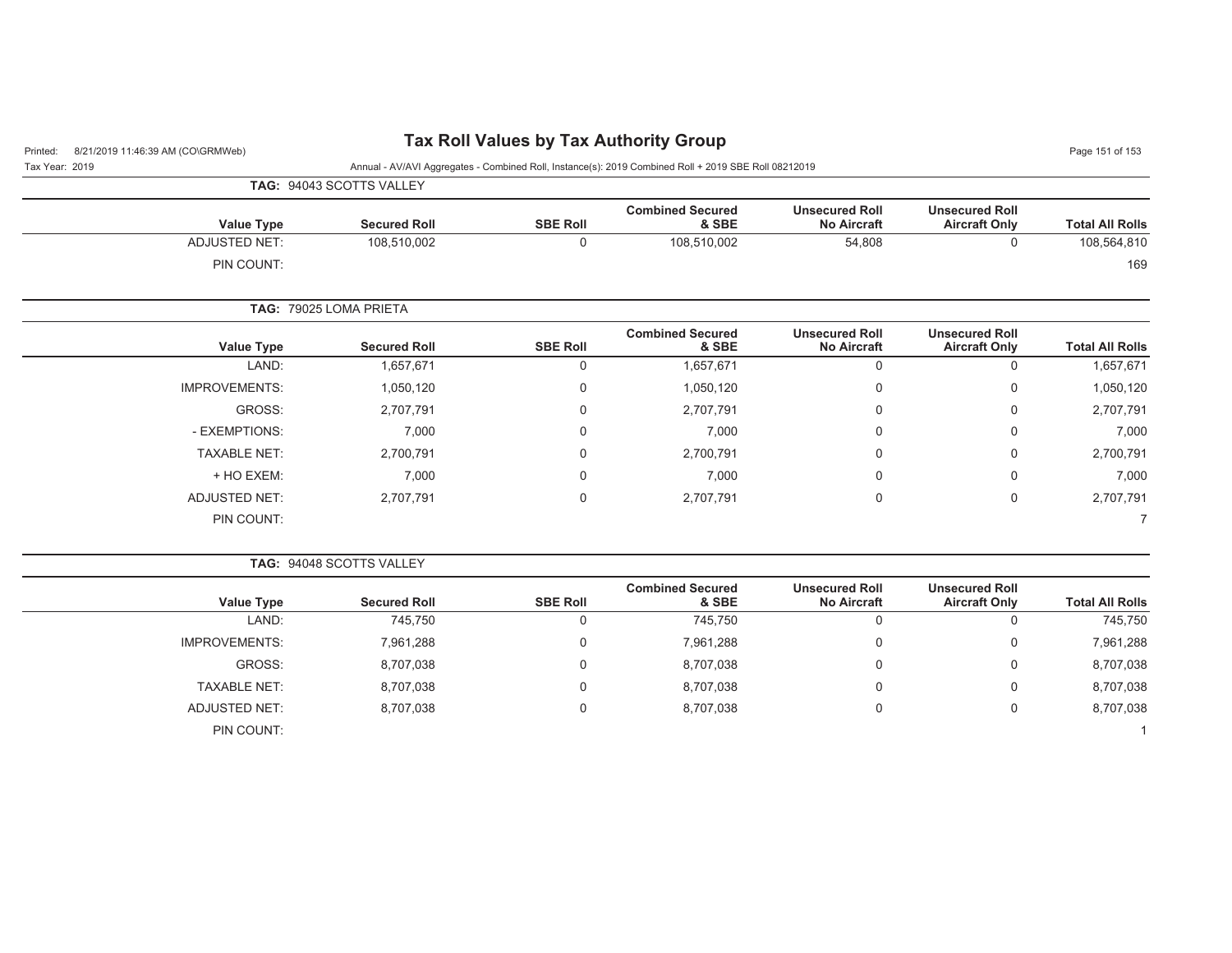| Page 152 of 153        | <b>Tax Roll Values by Tax Authority Group</b><br>8/21/2019 11:46:39 AM (CO\GRMWeb)<br>Printed: |                                             |                                                                                                      |                  |                                                |                      |
|------------------------|------------------------------------------------------------------------------------------------|---------------------------------------------|------------------------------------------------------------------------------------------------------|------------------|------------------------------------------------|----------------------|
|                        |                                                                                                |                                             | Annual - AV/AVI Aggregates - Combined Roll, Instance(s): 2019 Combined Roll + 2019 SBE Roll 08212019 |                  |                                                | Tax Year: 2019       |
|                        |                                                                                                |                                             |                                                                                                      |                  | TAG: UNITARY TRA TOTAL: 00-001, 00-002, 00-095 |                      |
| <b>Total All Rolls</b> | <b>Unsecured Roll</b><br><b>Aircraft Only</b>                                                  | <b>Unsecured Roll</b><br><b>No Aircraft</b> | <b>Combined Secured</b><br>& SBE                                                                     | <b>SBE Roll</b>  | <b>Secured Roll</b>                            | <b>Value Type</b>    |
| 27,199,467             | $\mathbf 0$                                                                                    | $\mathbf 0$                                 | 27,199,467                                                                                           | 27,199,467       | $\mathbf 0$                                    | LAND:                |
| 333,550,413            | 0                                                                                              | $\pmb{0}$                                   | 333,550,413                                                                                          | 333,550,413      | $\pmb{0}$                                      | <b>IMPROVEMENTS:</b> |
| 65,828,890             | $\boldsymbol{0}$                                                                               | $\mathbf 0$                                 | 65,828,890                                                                                           | 65,828,890       | 0                                              | PERSONAL PROP:       |
| 426,578,770            | $\mathsf 0$                                                                                    | $\mathbf 0$                                 | 426,578,770                                                                                          | 426,578,770      | 0                                              | GROSS:               |
| 426,578,770            | 0                                                                                              | $\mathbf 0$                                 | 426,578,770                                                                                          | 426,578,770      | 0                                              | <b>TAXABLE NET:</b>  |
| 426,578,770            | $\mathbf 0$                                                                                    | $\mathbf 0$                                 | 426,578,770                                                                                          | 426,578,770      | $\Omega$                                       | <b>ADJUSTED NET:</b> |
| 34                     |                                                                                                |                                             |                                                                                                      |                  |                                                | PIN COUNT:           |
|                        |                                                                                                |                                             |                                                                                                      |                  | TAG: NON-UNITARY TRA TOTAL                     |                      |
| <b>Total All Rolls</b> | <b>Unsecured Roll</b><br><b>Aircraft Only</b>                                                  | <b>Unsecured Roll</b><br><b>No Aircraft</b> | <b>Combined Secured</b><br>& SBE                                                                     | <b>SBE Roll</b>  | <b>Secured Roll</b>                            | <b>Value Type</b>    |
| 27, 161, 531, 850      | $\mathbf 0$                                                                                    | 26,688,609                                  | 27, 134, 843, 241                                                                                    | 385,847          | 27, 134, 457, 394                              | LAND:                |
| 21,620,329,551         | $\mathbf 0$                                                                                    | 441,319,339                                 | 21,179,010,212                                                                                       | $\boldsymbol{0}$ | 21,179,010,212                                 | <b>IMPROVEMENTS:</b> |
| 835,139,840            | 24,756,879                                                                                     | 606,095,130                                 | 204, 287, 831                                                                                        | $\overline{0}$   | 204, 287, 831                                  | PERSONAL PROP:       |
| 49,617,001,240         | 24,756,879                                                                                     | 1,074,103,077                               | 48,518,141,284                                                                                       | 385,847          | 48,517,755,437                                 | GROSS:               |
| 1,661,033,908          | 609,784                                                                                        | 76,957,182                                  | 1,583,466,942                                                                                        | $\mathbf 0$      | 1,583,466,942                                  | - EXEMPTIONS:        |
| 47,955,967,332         | 24, 147, 095                                                                                   | 997, 145, 895                               | 46,934,674,342                                                                                       | 385,847          | 46,934,288,495                                 | <b>TAXABLE NET:</b>  |
| 258,964,221            | $\mathbf 0$                                                                                    | 203,000                                     | 258,761,221                                                                                          | $\pmb{0}$        | 258,761,221                                    | + HO EXEM:           |
| 48,214,931,553         | 24,147,095                                                                                     | 997,348,895                                 | 47, 193, 435, 563                                                                                    | 385,847          | 47,193,049,716                                 | <b>ADJUSTED NET:</b> |
| 111,988                |                                                                                                |                                             |                                                                                                      |                  |                                                | <b>PIN COUNT:</b>    |
|                        |                                                                                                |                                             |                                                                                                      |                  |                                                | TAG: GRAND TOTAL     |
| <b>Total All Rolls</b> | <b>Unsecured Roll</b><br><b>Aircraft Only</b>                                                  | <b>Unsecured Roll</b><br><b>No Aircraft</b> | <b>Combined Secured</b><br>& SBE                                                                     | <b>SBE Roll</b>  | <b>Secured Roll</b>                            | <b>Value Type</b>    |
| 27, 188, 731, 317      | $\mathbf 0$                                                                                    | 26,688,609                                  | 27, 162, 042, 708                                                                                    | 27,585,314       | 27, 134, 457, 394                              | LAND:                |
| 21,953,879,964         | $\mathbf 0$                                                                                    | 441,319,339                                 | 21,512,560,625                                                                                       | 333,550,413      | 21,179,010,212                                 | <b>IMPROVEMENTS:</b> |
| 900,968,730            | 24,756,879                                                                                     | 606,095,130                                 | 270,116,721                                                                                          | 65,828,890       | 204,287,831                                    | PERSONAL PROP:       |